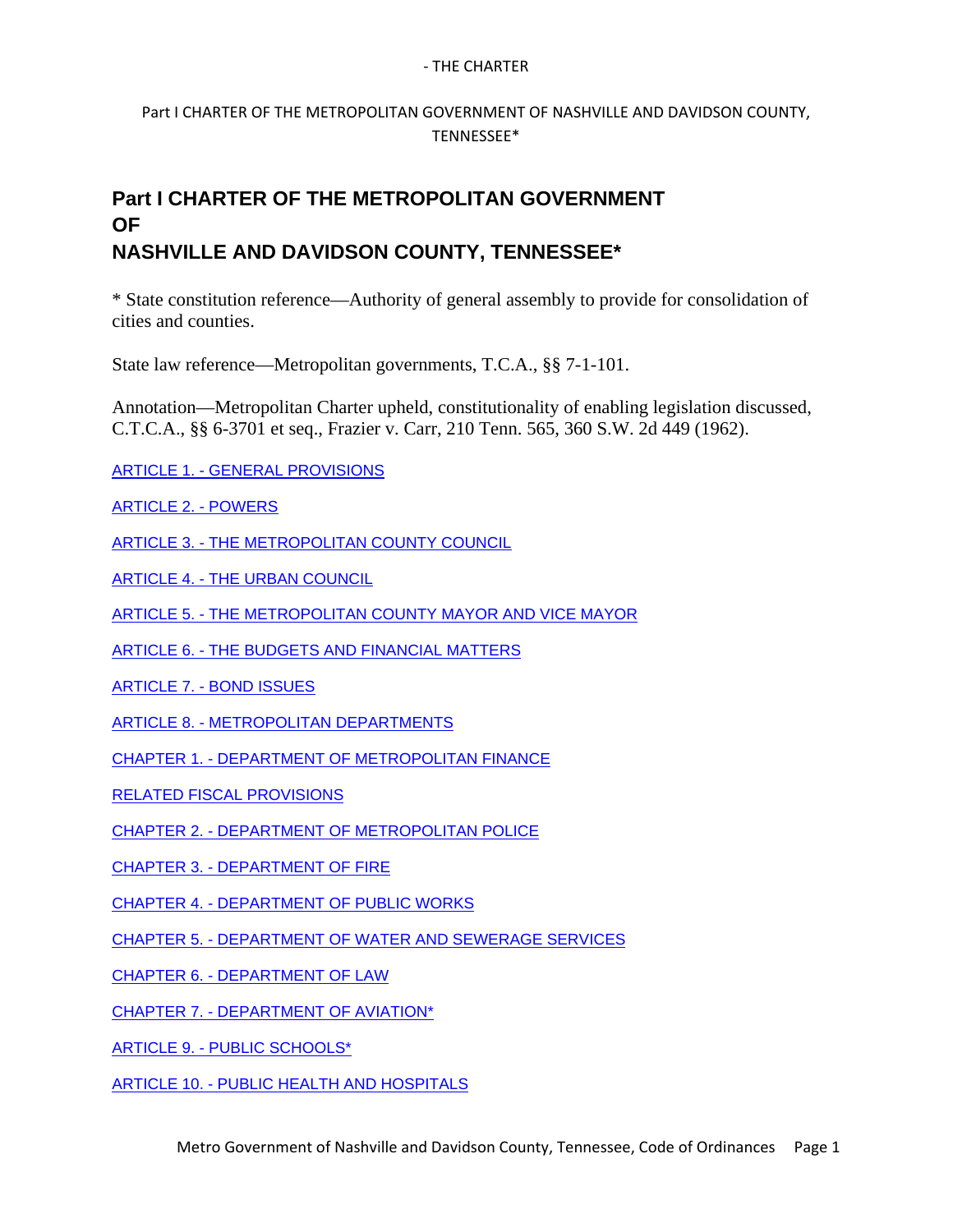# Part I CHARTER OF THE METROPOLITAN GOVERNMENT OF NASHVILLE AND DAVIDSON COUNTY, TENNESSEE\*

- CHAPTER 1. PUBLIC HEALTH
- CHAPTER 2. PUBLIC HOSPITALS\*
- ARTICLE 11. ADMINISTRATIVE BOARDS AND COMMISSIONS
- CHAPTER 1. GENERAL PROVISIONS
- CHAPTER 2. BOARD OF EQUALIZATION
- CHAPTER 3. ELECTRIC POWER BOARD
- CHAPTER 4. NASHVILLE TRANSIT AUTHORITY
- CHAPTER 5. METROPOLITAN PLANNING COMMISSION
- CHAPTER 6. METROPOLITAN BOARD OF FAIR COMMISSIONERS
- CHAPTER 7. FARMERS MARKET BOARD
- CHAPTER 8. AGRICULTURAL EXTENSION BOARD
- CHAPTER 9. METROPOLITAN TRAFFIC AND PARKING COMMISSION
- CHAPTER 10. METROPOLITAN BOARD OF PARKS AND RECREATION
- CHAPTER 11. METROPOLITAN SOCIAL SERVICES COMMISSION\*
- CHAPTER 12. PUBLIC LIBRARY
- ARTICLE 12. CIVIL SERVICE
- ARTICLE 13. SYSTEM OF EMPLOYEE BENEFIT PLANS
- ARTICLE 14. METROPOLITAN GENERAL SESSIONS COURT
- ARTICLE 15. ELECTIONS AND REMOVAL OF OFFICERS
- ARTICLE 16. FUNCTIONS OF CONSTITUTIONAL AND COUNTY OFFICERS\*
- ARTICLE 17. PUBLIC UTILITY FRANCHISES
- ARTICLE 18. MISCELLANEOUS PROVISIONS
- ARTICLE 19. AMENDING CHARTER
- ARTICLE 20. TRANSITION AND EFFECTIVE DATE
- ARTICLE 21. INTENT OF CHARTER AND SEPARABILITY OF PROVISIONS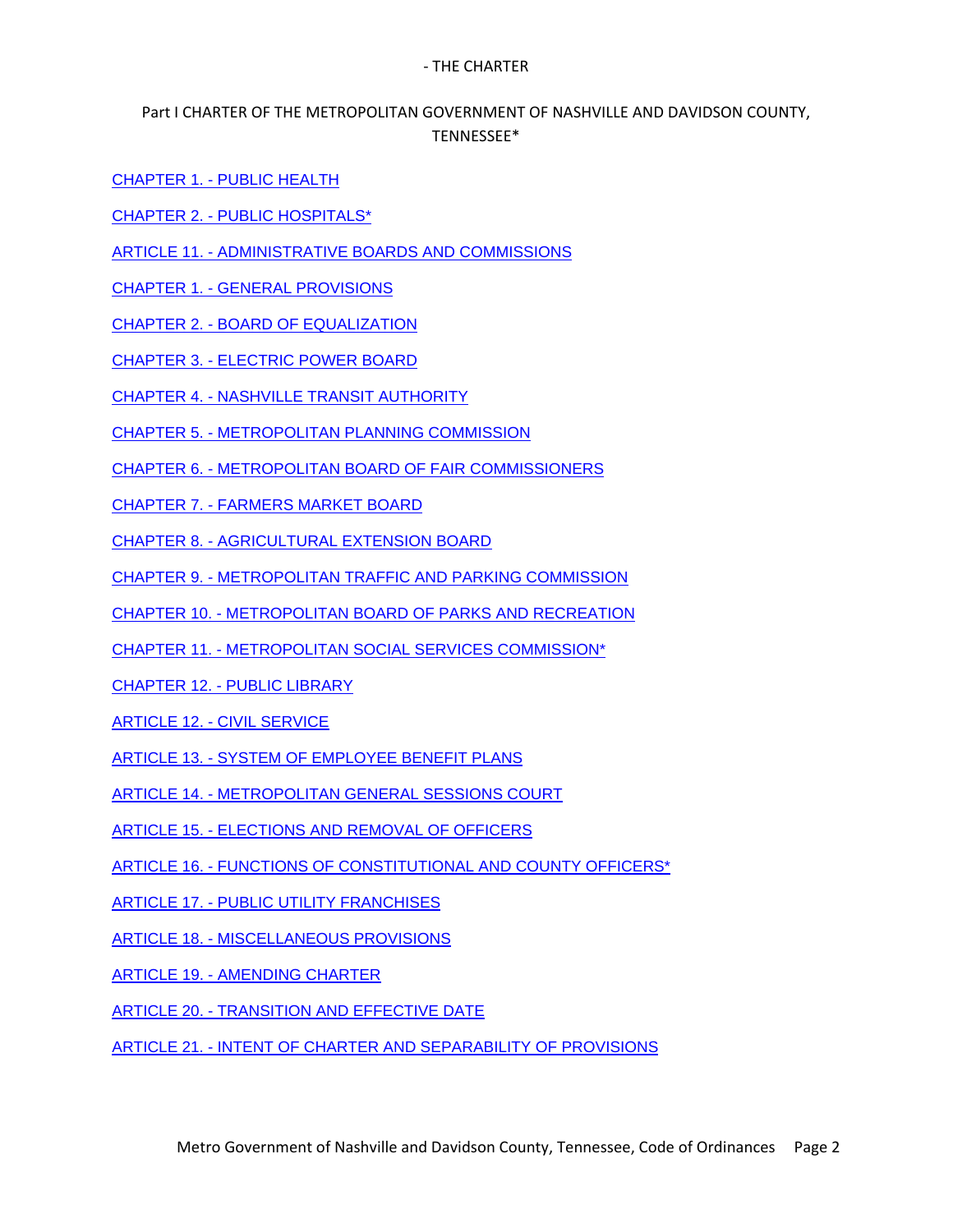## Part I - CHARTER OF THE METROPOLITAN GOVERNMENT OF NASHVILLE AND DAVIDSON COUNTY, TENNESSEE\*

### ARTICLE 1. GENERAL PROVISIONS

## **ARTICLE 1. GENERAL PROVISIONS**

Sec. 1.01. Consolidation of county and city; creation of metropolitan government; name.

Sec. 1.02. Area of metropolitan government.

Sec. 1.03. Two services districts and their areas.

Sec. 1.04. Expansion of urban services district.

Sec. 1.05. Functions within general services district and urban services district.

Sec. 1.06. Departments of metropolitan government.

Sec. 1.07. Term limits.

Sec. 1.08. Mayor's state of metro address.

**Sec. 1.01. Consolidation of county and city; creation of metropolitan government; name.** 

The governmental and corporate functions now vested in the City of Nashville, a municipal corporation created by Chapter 246, Private Acts of 1947, and amendments thereto, are hereby consolidated with the governmental and corporate functions of the County of Davidson, such consolidation being pursuant to constitutional power granted by article XI, section 9 of the Constitution of Tennessee, as amended, and in conformity with section 7-1-101 et seq. of Tennessee Code Annotated, as amended. Said consolidation shall result in the creation and establishment of a new metropolitan government to perform all, or substantially all, of the governmental and corporate functions previously performed by the county and by the city, to be known as "The Metropolitan Government of Nashville and Davidson County," herein sometimes called "the metropolitan government." The metropolitan government shall be a public corporation, with perpetual succession, capable of suing and being sued, and capable of purchasing, receiving and holding property, real and personal, and of selling, leasing or disposing of the same to the same extent as other governmental entities.

(Res. No. 88-526, § 1, 10-4-88)

### **Sec. 1.02. Area of metropolitan government.**

The territory embraced in the metropolitan government shall be the total area of Davidson County, as the same may be fixed and established upon the effective date of this Charter.<sup>1</sup>

1. April 1, 1963.

## **Sec. 1.03. Two services districts and their areas.**

The metropolitan government shall, within the geographical limits thereof, comprise two (2) service districts, to wit: A general services district and an urban services district, as to both of which districts the metropolitan government shall have jurisdiction and authority. The general services district shall consist of the total area of the metropolitan government, the same being the total area of Davidson County as fixed and established upon the effective date of this Charter.<sup>2</sup> The urban services district shall consist originally of the total area of the City of Nashville at the time of the filing of this Charter with the county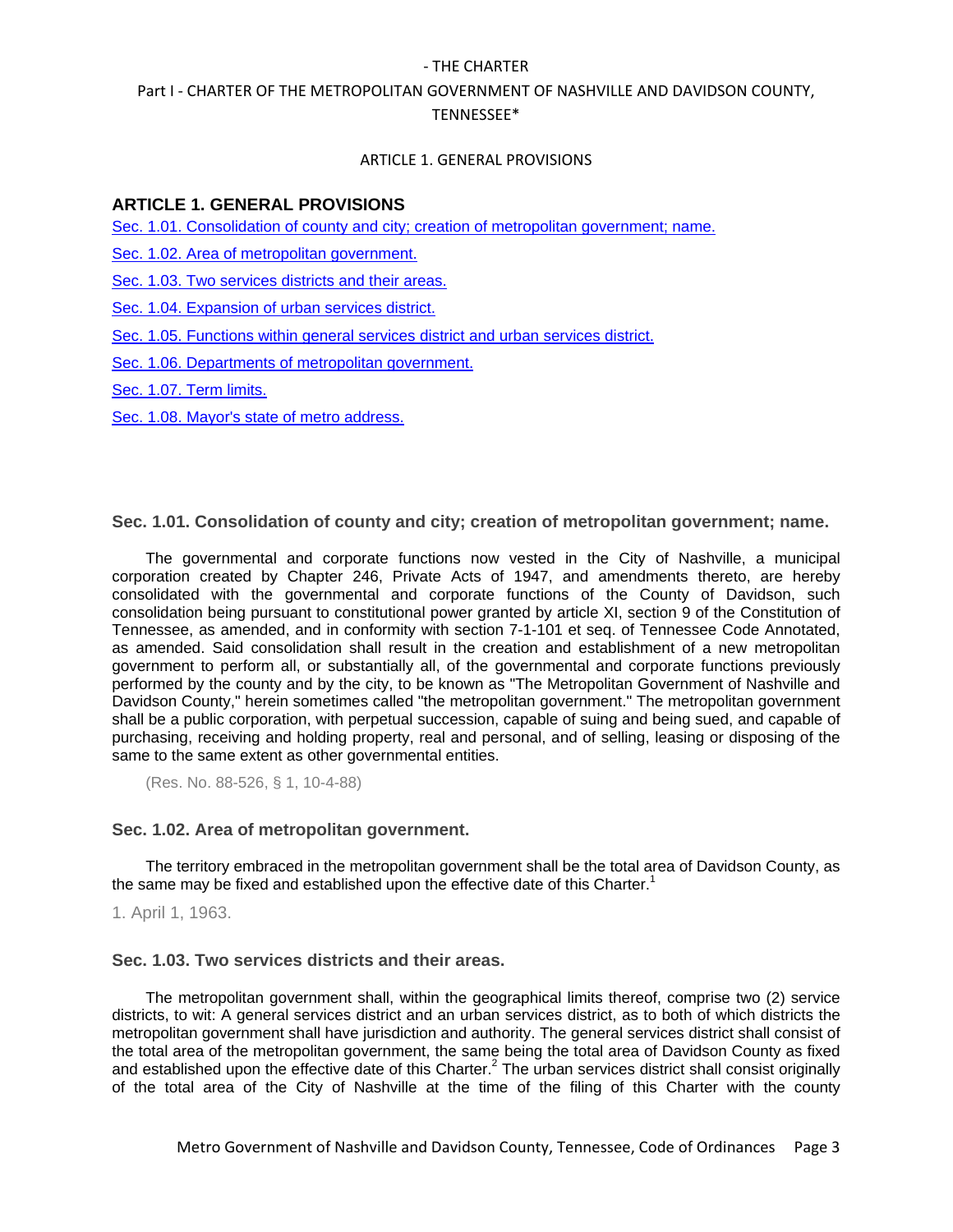### Part I ‐ CHARTER OF THE METROPOLITAN GOVERNMENT OF NASHVILLE AND DAVIDSON COUNTY, TENNESSEE\*

#### ARTICLE 1. GENERAL PROVISIONS

commissioners of election, which area is more specifically described and set forth in Appendix One hereto.

2. April 1, 1963.

### **Sec. 1.04. Expansion of urban services district.**

The area of the urban services district may be expanded and its territorial limits extended by annexation whenever particular areas of the general services district come to need urban services, and the metropolitan government becomes able to provide such service within a reasonable period, which shall not be greater than one (1) year after ad valorem taxes in the annexed area become due. The tax levy on property in areas hereafter annexed shall not include any item for the payment of any deficit in the pension or retirement funds of the former City of Nashville. Said tax levy shall not include any item (except pursuant to and subject to the provisions of Section 7.04 of this Charter), for the payment of urban bonds of the metropolitan government issued prior to the effective date of such annexation, or debts of the former City of Nashville allocated to the urban services district under section 7.20 of this Charter, except to the extent that it shall be found and determined by the metropolitan county council that the property within the newly annexed area will benefit, in the form of urban services, from the expenditures for which the debt, or a specified portion of the debt, was incurred, to substantially the same extent as the property within the urban services district as same existed prior to such annexation.

Annexation shall be based upon a program set forth in the capital improvements budget provided for by section 6.13. Such annexation shall be accomplished and the validity of the same may be contested, by the methods and procedures specified in Tennessee Code Annotated, sections 6-51-101 to 6-51-105, with respect to annexation by municipalities.

(Res. No. 88-526, § 2, 10-4-88)

### **Sec. 1.05. Functions within general services district and urban services district.**

The metropolitan government may exercise within its general services district those powers and functions which have heretofore been exercised by the County of Davidson or the City of Nashville, or both, and shall supply the residents of said general services district with those governmental services which are now, or hereafter may be, customarily furnished by a county government in a metropolitan area.

The metropolitan government may exercise within its urban services district those powers and functions which have heretofore been exercised by the City of Nashville or the County of Davidson, and shall supply the residents of said urban services district with those kinds of governmental services which are now, or hereafter may be, customarily furnished by a city government in a metropolitan area.

The functions of the metropolitan government to be performed, and the governmental services to be rendered throughout the entire general services district shall include: general administration, police; courts, jails; assessment; health; welfare; hospitals; housing for the aged; streets and roads; traffic; schools; parks and recreation; library; auditorium, fairgrounds; airport; public housing; urban redevelopment; urban renewal; planning; electrical code; building code; plumbing code; housing code; electricity; transit; refuse disposal; beer supervision; and taxicab regulation.

The additional functions of the metropolitan government to be performed and the additional governmental services to be rendered within the urban services district shall include: additional police protection; fire protection; water; sanitary sewers; storm sewers; street lighting; street cleaning; refuse collections and wine and whiskey supervision.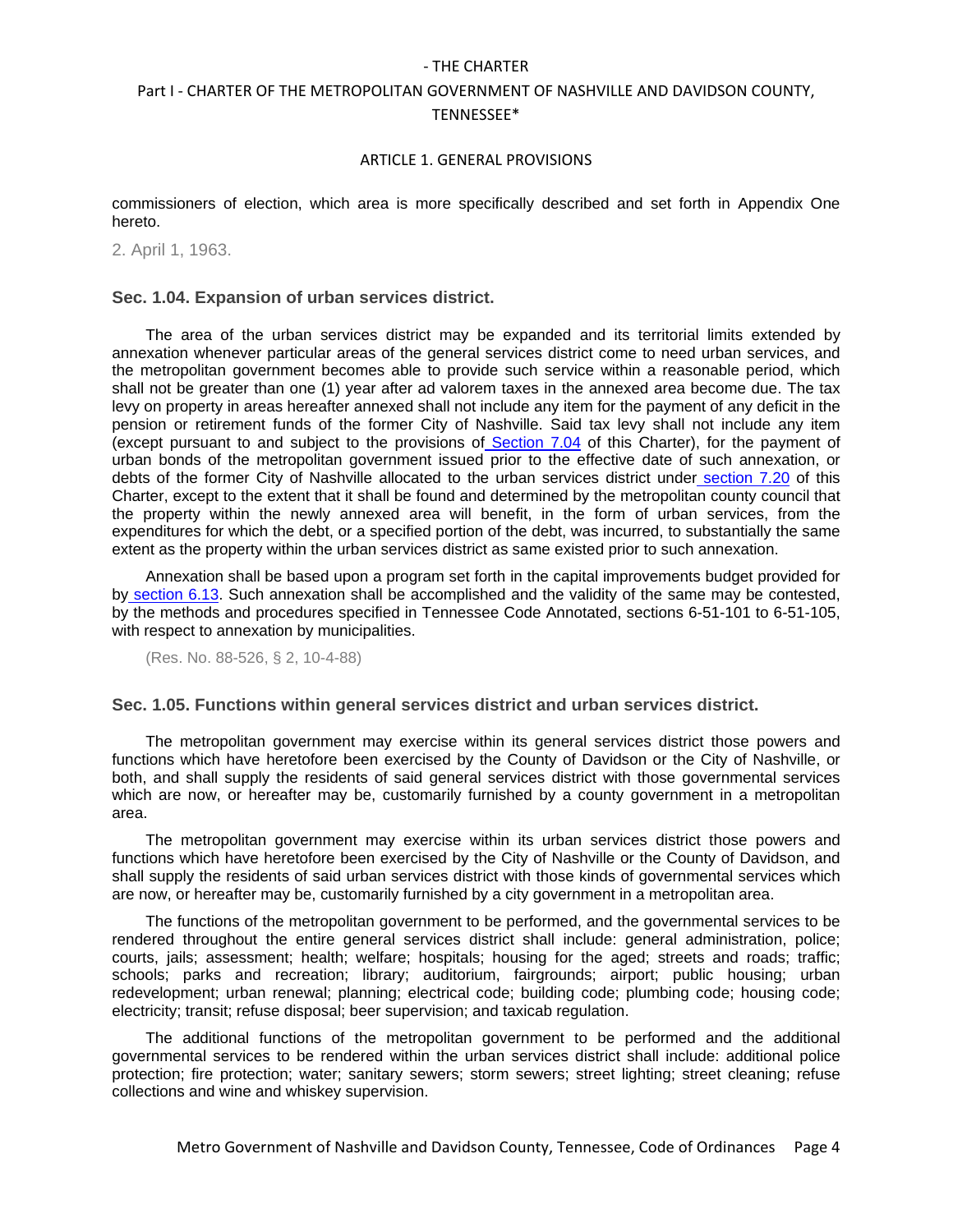## Part I - CHARTER OF THE METROPOLITAN GOVERNMENT OF NASHVILLE AND DAVIDSON COUNTY, TENNESSEE\*

#### ARTICLE 1. GENERAL PROVISIONS

Nothing in the foregoing enumeration and assignment of functions shall be construed to require the continued maintenance or furnishing of any governmental service which the council by ordinance has determined to be obsolete and unnecessary.

Nothing in this section shall be deemed to limit the power of the metropolitan government to exercise other governmental functions in either the urban services district or the general services district, or to provide new and additional governmental services in either the urban services district or the general services district.

### **Sec. 1.06. Departments of metropolitan government.**

The governmental and corporate authority of the metropolitan government shall be vested in a metropolitan county mayor, who shall be the chief executive officer; a metropolitan county council, which shall be the chief legislative body; an urban council, which shall levy a property tax within the urban services district; the judges of the metropolitan court; the justices of the peace; the departments, boards and commissions herein provided; and such officers, agencies, boards and commissions as may be provided by the Constitution or general laws of the State of Tennessee, or by ordinance enacted pursuant to this Charter.

### **Sec. 1.07. Term limits.**

- A. No person elected and qualified to the office of mayor, vice mayor, district councilman, or councilman-at-large shall be eligible for the succeeding term in the same office if such person has served more than one-half of a four (4) year term and a consecutive complete four (4) year term in that particular office. For purposes of this section, the offices of district councilman and councilmanat-large, as established pursuant to section 3.01 of this Charter, shall be considered separate elected offices.
- B. In January prior to each state legislative session until such a time that it can be certified that the legislative term limits described in this clause have been enacted, the clerk shall write all state legislators whose districts include any part of Davidson County stating that the people of Davidson County desire an opportunity to vote on legislative term limits. The people of Davidson County respectfully request that a proposed constitutional amendment limit each Representative to six (6) years (three (3) terms) in the Tennessee House of Representatives and eight (8) years (two (2) terms) in the Tennessee Senate. The people of Davidson County also instruct all state legislators representing any part of Davidson County to pass this proposed constitutional amendment and place it on the general election ballot.
- C. In January of each year until such a time that it can be certified that the term limits described in this clause have been enacted, the clerk shall write all U.S. Representatives whose districts include any part of Davidson County's limits and both federal Senators stating that the people of this municipality support term limits for the U.S. Congress. The people of Davidson County respectfully request that a proposed federal constitutional amendment limit each Representative to six (6) years (three (3) terms) in the United States House of Representatives and twelve (12) years (two (2) terms) in the United States Senate. The people of Davidson County also instruct their federal delegation to pass a constitutional amendment imposing these limits and submit it to the states for ratification.
- D. If any provision of this petition shall be held unconstitutional, invalid or inapplicable to any persons or circumstances, then it is intended and declared by the people of Davidson County that all other provisions of this petition and their application to all other persons and circumstances shall be severable and shall not be affected by such decision.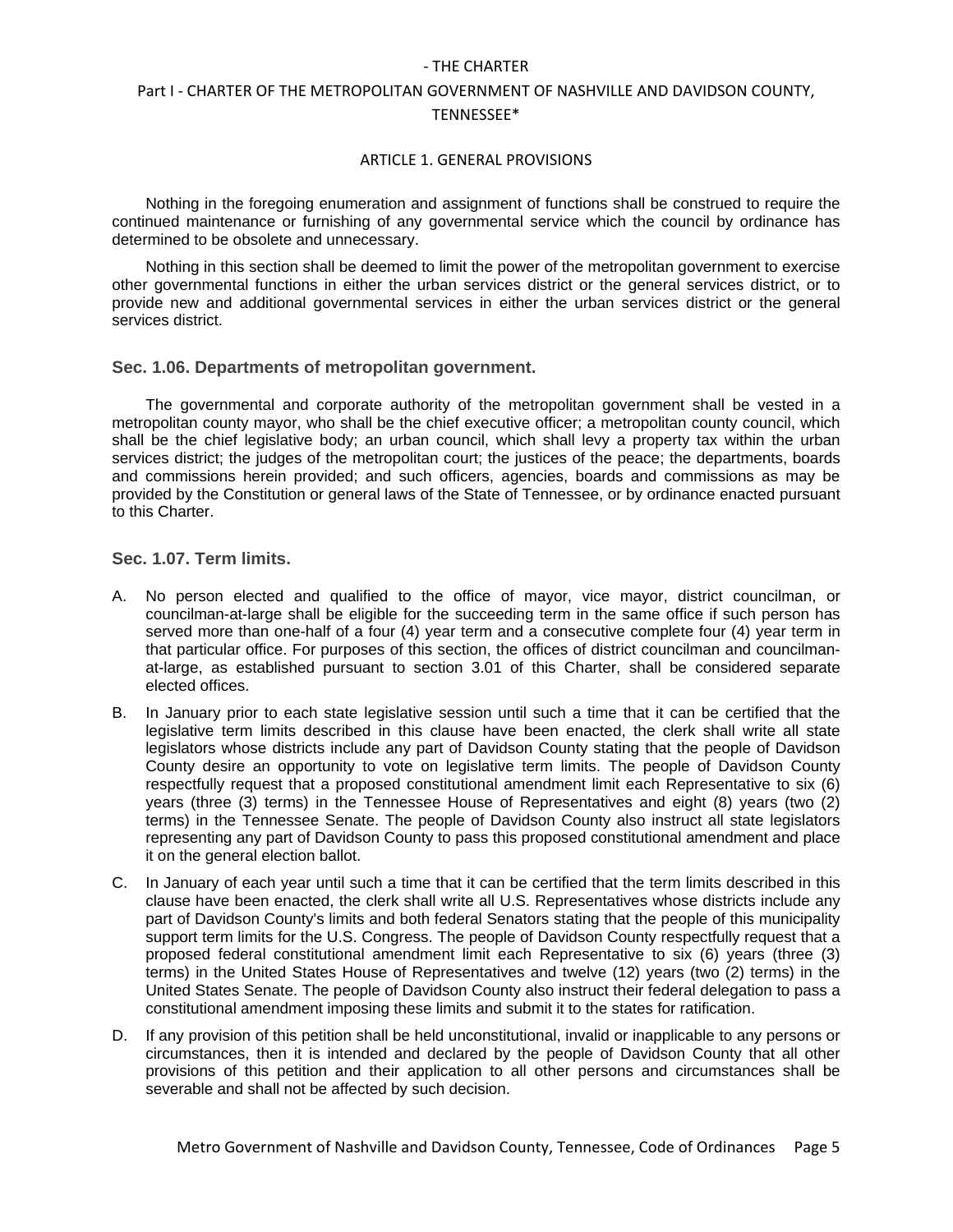# Part I - CHARTER OF THE METROPOLITAN GOVERNMENT OF NASHVILLE AND DAVIDSON COUNTY, TENNESSEE\*

### ARTICLE 1. GENERAL PROVISIONS

(Amended by Res. No. RS2008-404, § 1(Amdt. 2), referendum election 11-4-08)

### Editor's note—Section 1.07 was added by referendum election held November 8, 1994.

### **Sec. 1.08. Mayor's state of metro address.**

Not later than May 25 of each calendar year, the mayor shall personally address the metropolitan council on the state of the Metropolitan Government of Nashville and Davidson County in a metropolitan facility at a specially called meeting of the council that shall be open to the public. Such meeting, the date and time of which shall be set by the council by resolution, shall be solely for the purpose of receiving the mayor's address, and no other official business shall be conducted at such meeting. Such special meeting may be convened without the presence of a quorum of the council.

(Added by Amdt. 2 to referendum petition approved November 7, 2006)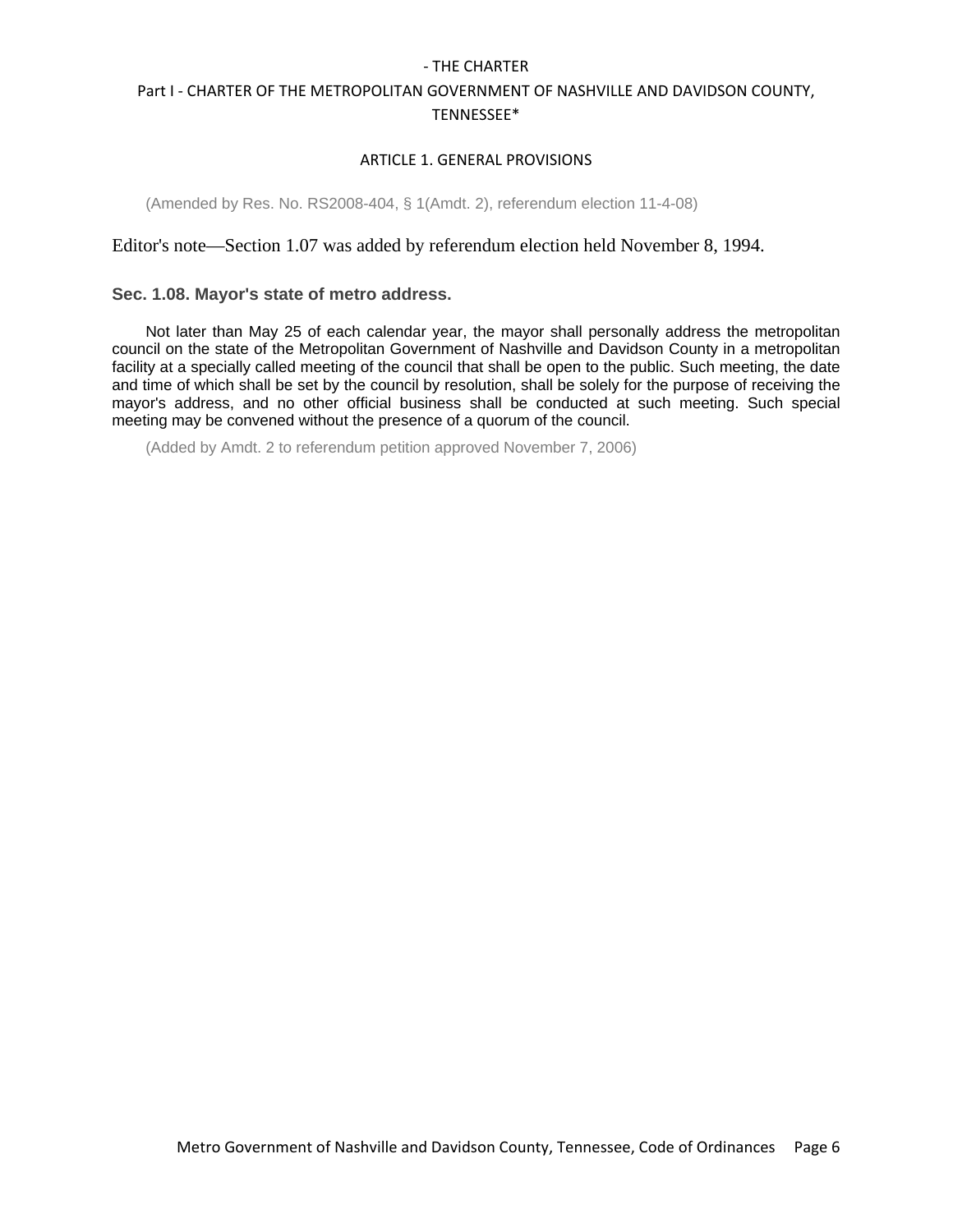# Part I - CHARTER OF THE METROPOLITAN GOVERNMENT OF NASHVILLE AND DAVIDSON COUNTY. TENNESSEE\*

## ARTICLE 2. POWERS

## **ARTICLE 2. POWERS**

Sec. 2.01. Specific powers. Sec. 2.02. General powers.

## **Sec. 2.01. Specific powers.**

The metropolitan government of Nashville and Davidson County shall have power:

- 1. To levy and collect taxes upon all property excepting only property exempt from taxation by general law.
- 2. To levy and collect taxes upon all taxable privileges and to license and regulate such privileges and privileged occupations.
- 3. To make appropriations for the support of the metropolitan government, for any other purpose authorized by this Charter and for any purpose for which a county or city is authorized by general law to appropriate; and to provide for the payment of the debts and expenses of the metropolitan government and also the debts and expenses of the county and the city of which it is the successor.
- 4. To borrow money for the purposes and in the manner provided by article 7, or other provisions of this Charter.
- 5. To purchase, lease, construct, maintain or otherwise acquire, hold and operate any building or other property, real or personal, for any public purpose, and to sell, lease or otherwise dispose of any property, real or personal, belonging to the metropolitan government.
- 6. To establish, maintain and regulate, free of sectarian influences, a system of free schools.
- 7. To make regulations to secure the general health of the inhabitants and to prevent, abate and remove nuisances.
- 8. To lay out, open, extend, widen, narrow, establish or change the grade of, close, construct, pave, curb, gutter, adorn with shade trees, otherwise improve, maintain, repair, clean and light streets, roads, alleys and walkways of the metropolitan government.
- 9. To provide for the creation, maintenance, building or purchase and operation of waterworks, electric power system, gas plants, transportation facilities, public airports, and any other public utility, including sewers and a sewage disposal system; to fix such rates and provide for the making of such charges and assessments as are deemed necessary for the proper furnishing of such services; and to provide liens or penalties and withdrawal of service for refusal or failure to pay same.
- 10. To provide for the prevention and punishment of vice, obscenity, immorality, vagrancy, drunkenness, riots, disturbances, disorderly houses, bawdy houses, gambling and gambling houses, lewd exhibitions, disorderly conduct, the carrying of concealed weapons, and breaches of the peace.
- 11. To regulate or prohibit junk dealers; pawnshops; the manufacture, sale or transportation of intoxicating liquors, the use and sale of firearms, the use and sale of firecrackers, fireworks and to regulate the transportation, storage and use of combustible, explosive and inflammable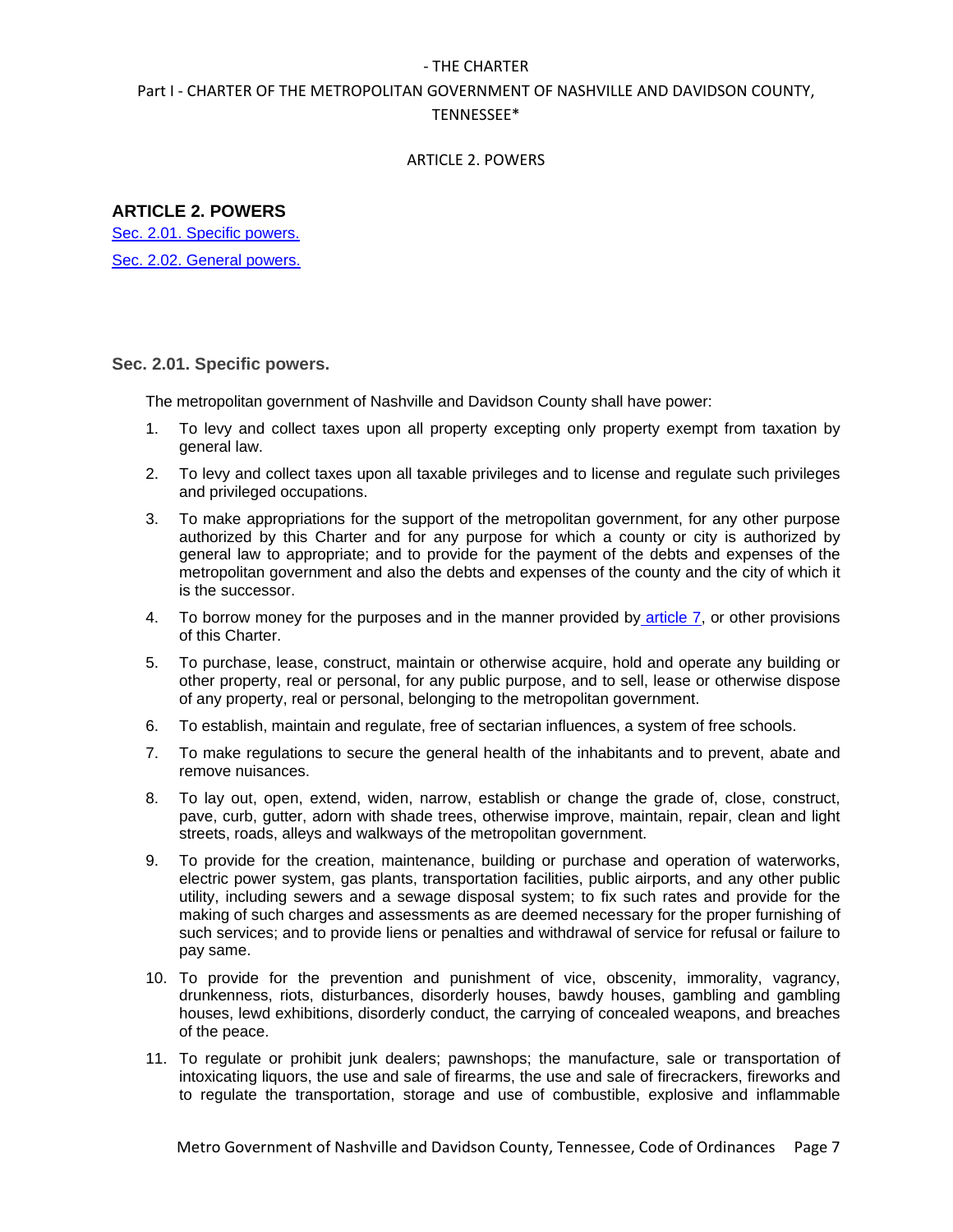## Part I ‐ CHARTER OF THE METROPOLITAN GOVERNMENT OF NASHVILLE AND DAVIDSON COUNTY, TENNESSEE\*

### ARTICLE 2. POWERS

materials, the use of lighting and heating equipment, and any other business or situation which may be dangerous to persons or property.

- 12. To provide for the taking and appropriation of real property within the area of the metropolitan government for any public purpose, when the public convenience requires it and in accordance with the provisions of Tennessee Code Annotated, section 29-16-101 et seq.
- 13. To provide and maintain a system of pensions and retirement for officers and employees of the metropolitan government and of the county and the city to which it is successor.
- 14. To accept or refuse gifts, donations, bequests or grants from any source for any purpose related to the powers and duties of the metropolitan government.
- 15. To establish, maintain and operate public hospitals, sanatoria, convalescent homes, clinics and other public institutions, homes and facilities for the care of the sick, of children, the aged and the destitute.
- 16. To establish, maintain and operate a jail and a workhouse.
- 17. To make special assessments within the urban services district, pursuant to Tennessee Code Annotated, sections 7-32-101 through 7-32-141.
- 18. To acquire, own, maintain and operate public parks and playgrounds, and to equip and improve them with all suitable devices, buildings and other structures.
- 19. To collect and dispose of garbage and other refuse within the urban services district, and to regulate the collection and provide for disposal of garbage and other refuse within the general services district.
- 20. To provide, or aid in the support of public libraries.
- 21. To regulate the erection of buildings and all other structures, to compel the owner to provide and maintain fire escapes and other safety features, and to provide fire districts or zones and building zones; to prohibit, regulate or suppress, or provide for the destruction and removal of any building or other structure which may be or become dangerous or detrimental to the public.
- 22. To fix the fares or rates to be charged for carriage of persons and property by any vehicle held out to the public use for hire within the area of the metropolitan government and not operated over a fixed route; to require indemnity bonds issued by surety companies or indemnity insurance policies to be filed by the owner or operator of such vehicle for the protection of any person against loss by injury to person or property; and to make all needful regulations with respect to the operation of such vehicles.
- 23. To grant rights-of-way through the streets and roads, and over the bridges and viaducts, for the use of public utilities.
- 24. To improve and preserve the navigation of the Cumberland River, within the metropolitan government; to erect, repair and regulate public wharfs, docks and landings, and to fix the rate of wharfage thereat; to regulate ferries; and to regulate the stationary anchorage and the mooring of vessels or rafts.
- 25. To regulate zoning.
- 26. To establish standard weights and measures; and to provide standards of quality for all food products used for human consumption.
- 27. To provide for the inspection and weighing or measuring of lumber, building material, stone, coal, wood, fuel, hay, corn and other grain.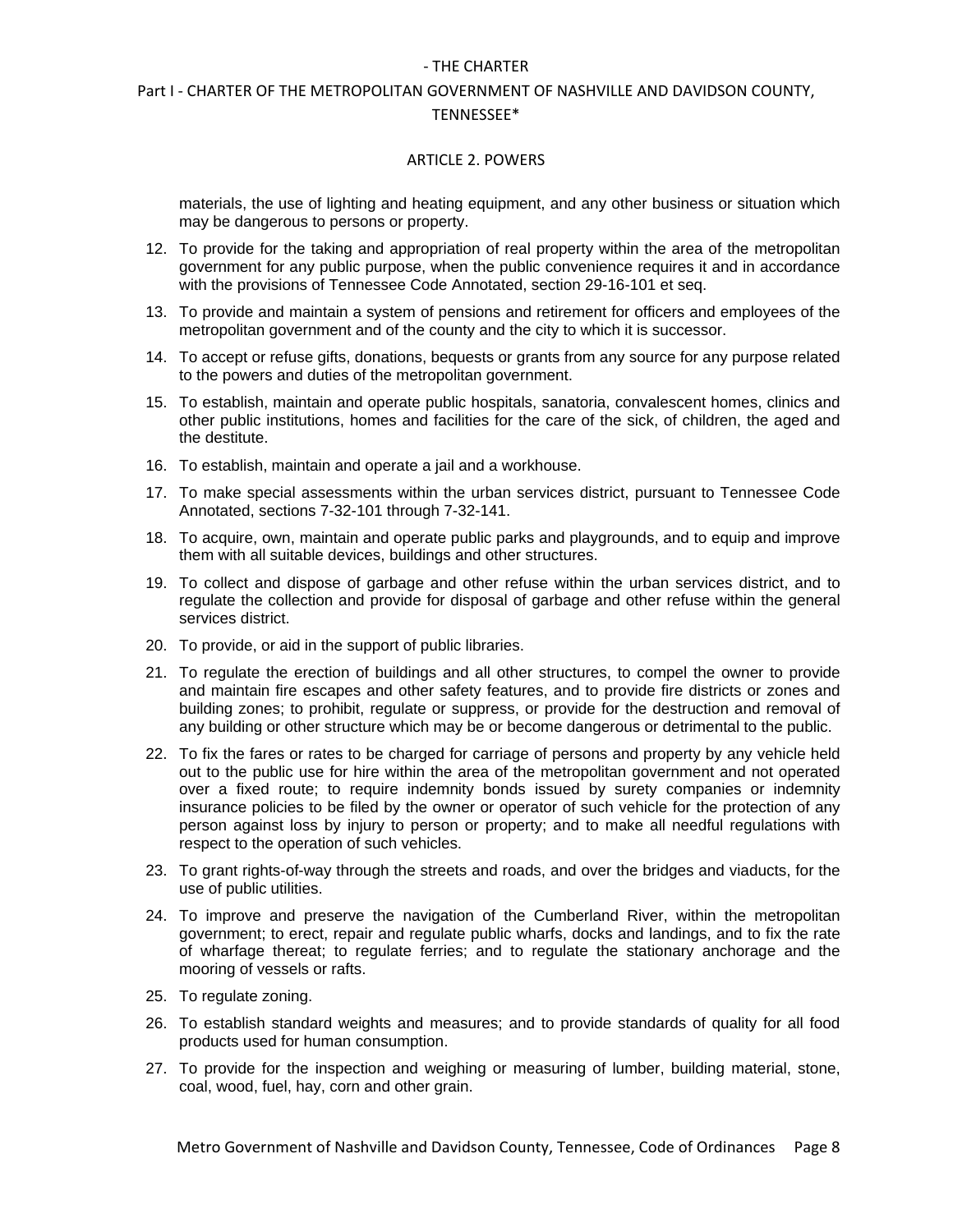## Part I ‐ CHARTER OF THE METROPOLITAN GOVERNMENT OF NASHVILLE AND DAVIDSON COUNTY, TENNESSEE\*

#### ARTICLE 2. POWERS

- 28. To regulate, tax, license or suppress the keeping and going at large of animals, including domestic fowl; and to impound the same and in default of redemption to sell or kill the same.
- 29. To provide for the protection of animals and children, and to prevent cruelty to same.
- 30. To regulate the operation of motor vehicles and exercise control over all traffic, including parking, upon or across the streets, roads, alleys and walkways of the metropolitan government.
- 31. To regulate, by license or otherwise, plumbers and electricians and plumbing and electrical work.
- 32. To examine and license stationary engineers engaging in operating steam plants within the metropolitan government.
- 33. To regulate the emission of smoke, the installation and maintenance of fuel-burning equipment, and the methods of firing and stoking furnaces and boilers.
- 34. To regulate the operations, fees and services of private fire departments maintained outside the area of the urban services district; and to enter into contracts for the furnishing of fire protection outside the urban services district.
- 35. To collect service charges to defray installation and operation costs for furnishing services beyond the limits of the urban services district when such services are a function of the urban services district.
- 36. To create, alter or abolish departments, boards, commissions, offices and agencies other than those specifically established by this Charter, $4$  and to confer upon the same necessary and appropriate authority for carrying out of all powers, including the promulgation of building, plumbing, zoning, planning and other codes; but when any power is vested by this Charter in a specific officer, board, commission or other agency, the same shall be deemed to have exclusive jurisdiction within the particular field.
- 37. To enter into contracts and agreements with other governmental entities and also with private persons, firms and corporations with respect to furnishing by or to the other services and the payments to be made therefor.
- 38. To determine such offices for which bond shall be required and the amount thereof.
- 39. To provide penalties for violations of any ordinance adopted pursuant to the authority of this Charter or of general law.
- 40. To pass all ordinances necessary for the health, convenience, safety and general welfare of the inhabitants, and to carry out the full intent and meaning of this Charter, as fully as if specifically authorized.

(Res. No. 88-526, §§ 3, 4, 10-4-88)

4. Constable is a constitutional officer, and office cannot be abolished by metropolitan government. Glasgow v. Fox, 214 Tenn. 656, 383 S.W. 2d 9 (1964).

#### **Sec. 2.02. General powers.**

In addition to other powers herein granted, the metropolitan government shall be vested with (1) any and all powers which cities are, or may hereafter be, authorized or required to exercise under the Constitution and general laws of the State of Tennessee, as fully and completely as though the powers were specifically enumerated herein, except only for such limitations and restrictions as are provided in Tennessee Code Annotated, section 7-1-101 et seq., as amended, or in this Charter; and (2) any and all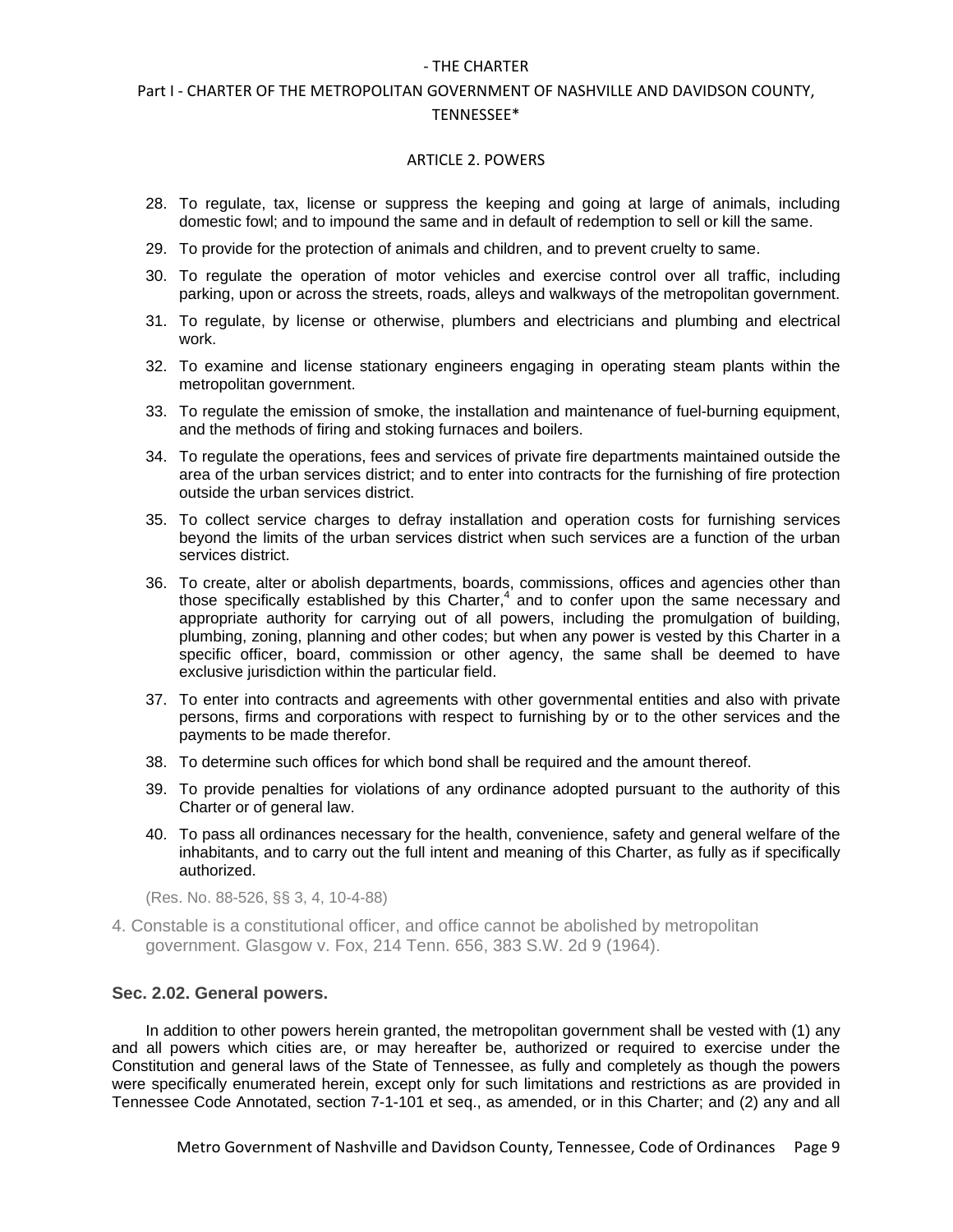## Part I - CHARTER OF THE METROPOLITAN GOVERNMENT OF NASHVILLE AND DAVIDSON COUNTY, TENNESSEE\*

#### ARTICLE 2. POWERS

powers which counties are, or may hereafter be, authorized or required to exercise under the Constitution and general laws of the State of Tennessee, as fully and completely as though the powers were specifically enumerated herein, except only for such limitations and restrictions as are provided in Tennessee Code Annotated, section 7-1-101 et seq., as amended, or in this Charter; and (3) any and all powers possessed by the County of Davidson or the City of Nashville immediately prior to the effective date of this Charter.

(Res. No. 88-526, § 5, 10-4-88)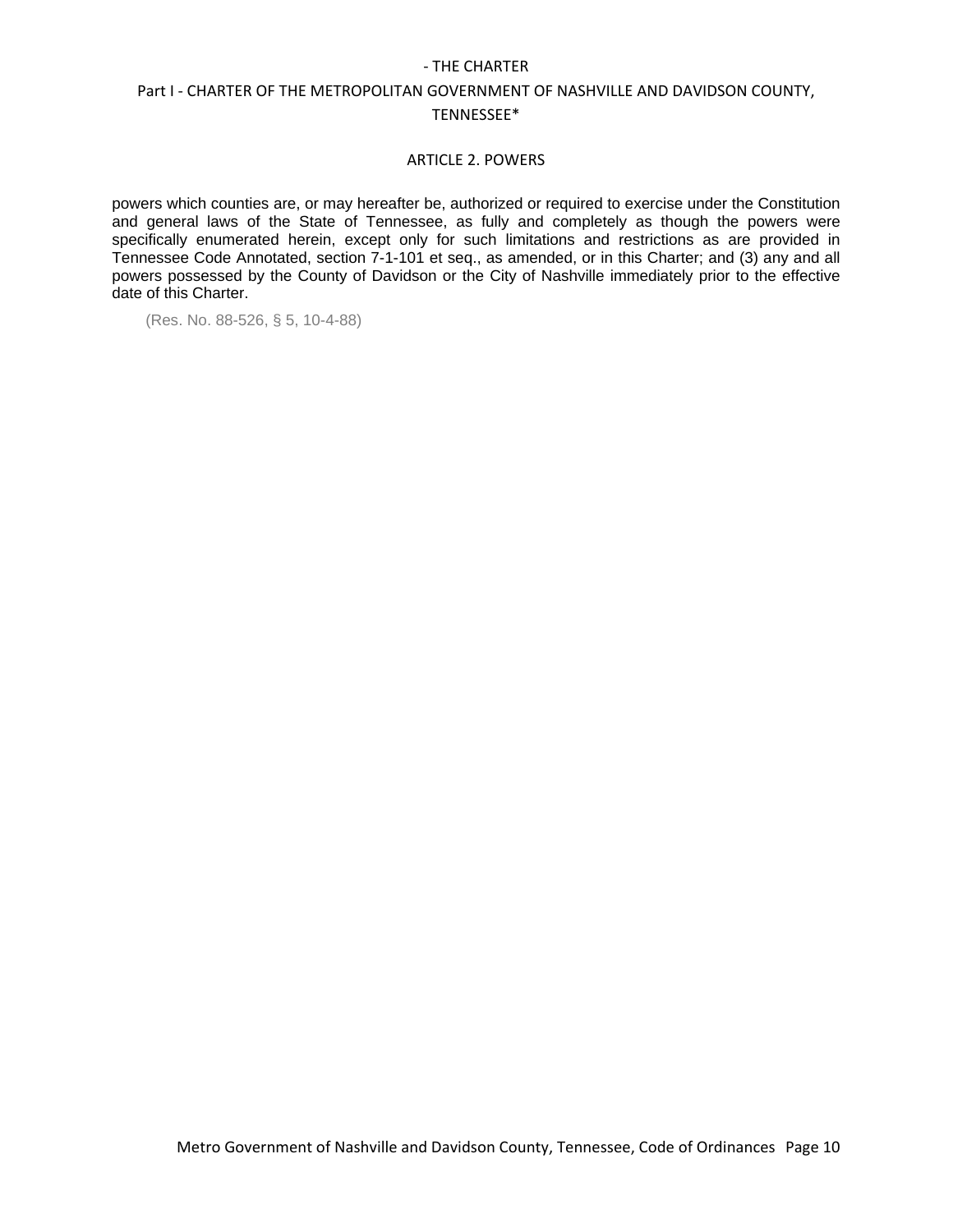## ‐ THE CHARTER Part I - CHARTER OF THE METROPOLITAN GOVERNMENT OF NASHVILLE AND DAVIDSON COUNTY. TENNESSEE\*

### ARTICLE 3. THE METROPOLITAN COUNTY COUNCIL

## **ARTICLE 3. THE METROPOLITAN COUNTY COUNCIL**

Sec. 3.01. Metropolitan county council created; councilmen-at-large and district councilmen.

Sec. 3.02. Terms; compensation; age and residence qualification.

Sec. 3.03. Quorum; rules of procedure; presiding officer.

Sec. 3.04. Regular meetings; adjourned meetings; special meetings.

Sec. 3.05. Legislative authority exercised by ordinance; requirements as to, and form of, ordinances.

Sec. 3.06. Authority and power of the council.

Sec. 3.07. No pensions for councilmen.

## **Sec. 3.01. Metropolitan county council created; councilmen-at-large and district councilmen.**

The legislative authority of the metropolitan government of Nashville and Davidson County, except as otherwise specifically provided in this Charter, shall be vested in the metropolitan county council, sometimes hereinafter called "Council," which shall have a total membership of forty (40), including five (5) councilmen-at-large, and thirty-five (35) district councilmen. The entire electorate of the metropolitan government shall elect the five (5) councilmen-at-large and each of the thirty-five (35) councilmanic districts shall elect one (1) district councilman. There shall be thirty-five (35) councilmanic districts in the metropolitan government, which are hereby created and established in accordance with the detailed descriptions thereof by metes and bounds as set forth in Appendix Two hereto attached as a part of this Charter.

**Sec. 3.02. Terms; compensation; age and residence qualification.** 

Members of the council shall serve for a term of four (4) years and until their successors are elected and qualified; and shall be compensated at the rate of three hundred (\$300) dollars per month. No person shall be eligible to serve as councilman-at-large or district councilman unless he shall have attained the age of twenty-five (25) at the beginning of his term and unless he shall have been a resident of the area of the metropolitan government for a period of one (1) year and shall continue to reside therein during his period of service. No person shall be eligible to serve as district councilman unless he shall have been a resident of the district for which elected for a period of six (6) months and shall continue to reside therein during his period of service. Members of the council shall hold no other elective or appointive office in the metropolitan government or employment by said government, except as expressly provided in this Charter.

Editor's note—See Metropolitan Charter § 18.05 for changes in salary and compensation through the general pay plan.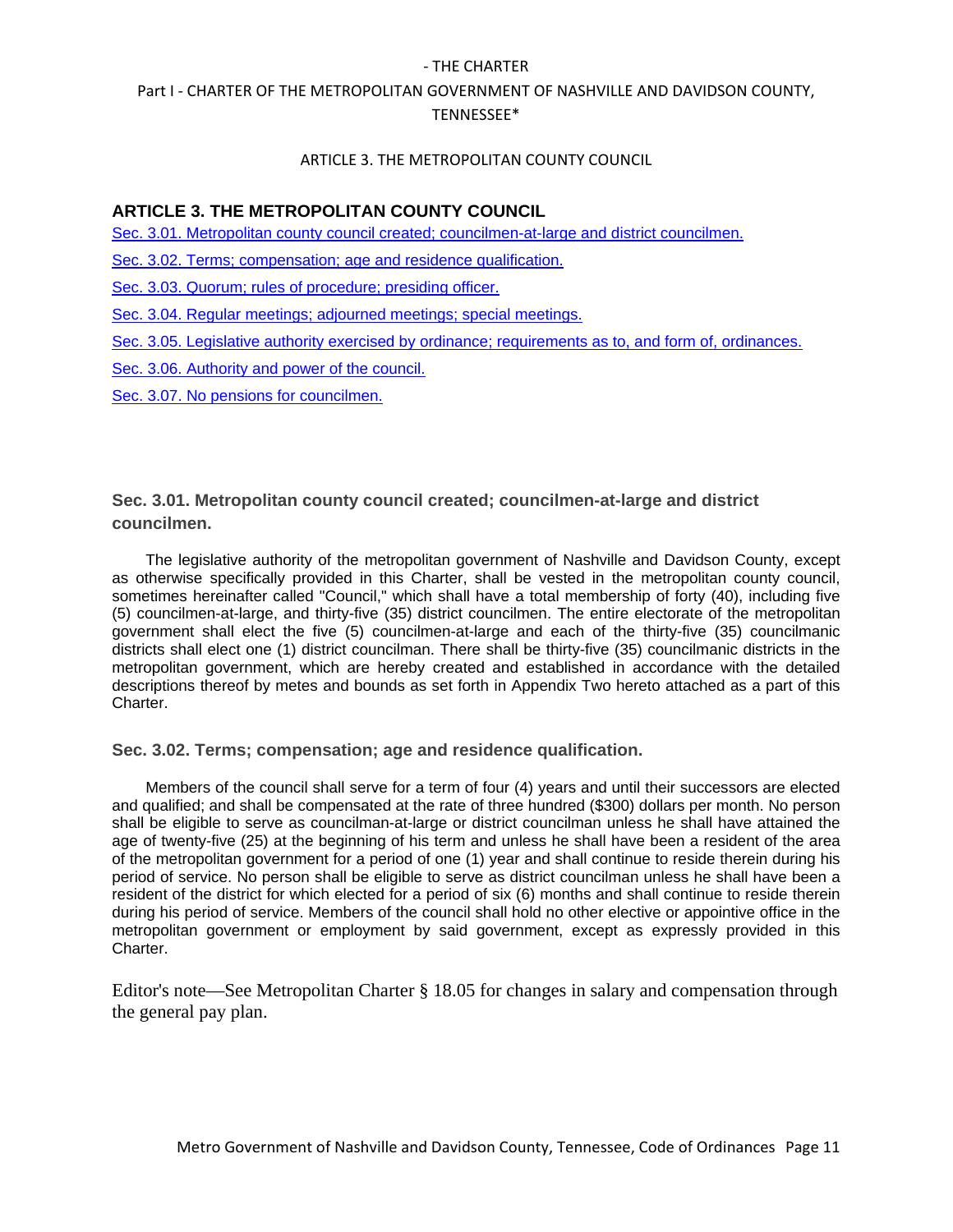## Part I - CHARTER OF THE METROPOLITAN GOVERNMENT OF NASHVILLE AND DAVIDSON COUNTY. TENNESSEE\*

#### ARTICLE 3. THE METROPOLITAN COUNTY COUNCIL

### **Sec. 3.03. Quorum; rules of procedure; presiding officer.**

Not less than two-thirds (2/3rds) of all the members to which the council shall be entitled shall constitute a quorum for the transaction of business. The council may determine its rules of procedure. The vice county mayor shall be the presiding officer of the council, but without vote therein, except in the event of a tie vote, when he may cast the deciding vote.

### **Sec. 3.04. Regular meetings; adjourned meetings; special meetings.**

The council shall hold regular meetings only on the first and third Tuesday of each month and may hold an adjourned meeting of a regular meeting on any week day or hour it may fix. At such adjourned meeting the council may transact any business which it might transact at a regular meeting. Special meetings of the council may be held when called by the mayor or vice mayor and shall be called by either official when the public welfare requires it or when requested in writing by a majority (21) of the members of the council. At least forty-eight (48) hours' written notice shall be given for any special meeting, stating the object or objects thereof, and the business of such meeting shall be restricted to the objects so stated. All meetings of the council shall be open to the public and shall be held in a metropolitan building unless by reasons of casualty a different meeting place shall be selected, with public announcement thereof.

Editor's note—The amendment to § 3.04 was approved at an election held Aug. 4, 1983.

**Sec. 3.05. Legislative authority exercised by ordinance; requirements as to, and form of, ordinances.** 

The council shall exercise its legislative authority only by ordinance, except as otherwise specifically provided by this Charter or by general law. No ordinance shall become effective until it shall have passed by a majority vote on three (3) different days, on the final passage of which it shall have received a majority vote of all the members to which the council is entitled and until it shall have been signed by the metropolitan county mayor or become a law without his signature as otherwise provided in article 5 hereof. On final passage of an ordinance or resolution, a vote shall be taken by ayes and noes, and the names of the councilmen voting for or against the same shall be entered on the minutes. Each ordinance shall begin "Be it enacted by the Council of the Metropolitan Government of Nashville and Davidson County", and no ordinance shall take effect until twenty (20) days after its passage, unless the same shall state that the welfare of the metropolitan government of Nashville and Davidson County requires that it should take effect sooner.

### **Sec. 3.06. Authority and power of the council.**

The council is authorized to legislate with respect to the powers of the metropolitan government granted by article 2 hereof, except as otherwise provided in this Charter; and by ordinance to provide for the organization, conduct and operations of all departments, boards, commissions, offices and agencies of the metropolitan government, when the same has not been provided for by this Charter.

In addition to the foregoing and in aid of its legislative function, the council is authorized by resolution passed by a three-fourths (3/4ths) majority of its entire membership and not subject to the veto power of the mayor to conduct investigations by the whole council or any of its committees; to employ and compensate personnel necessary for such purpose; and to make appropriations therefor.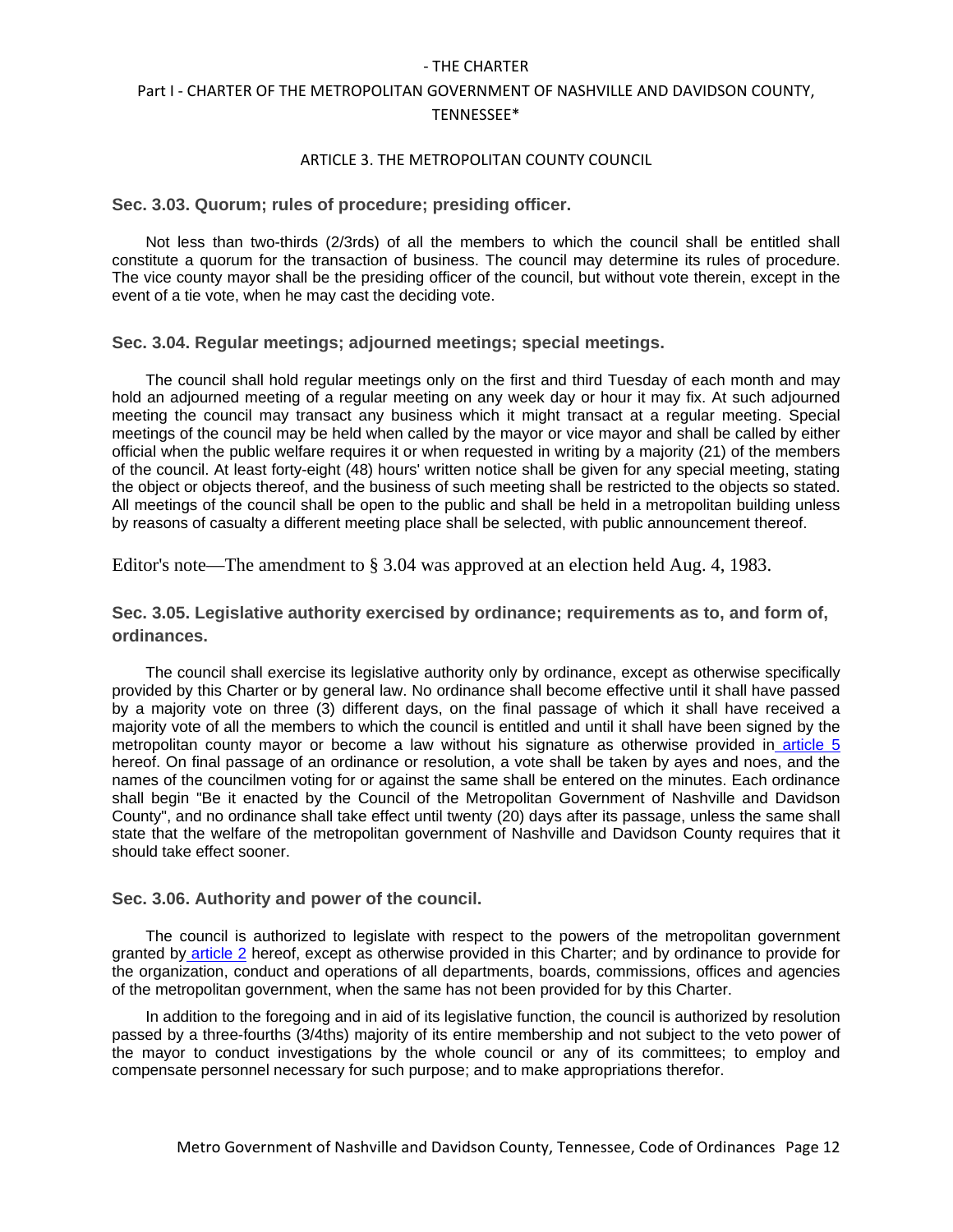# Part I - CHARTER OF THE METROPOLITAN GOVERNMENT OF NASHVILLE AND DAVIDSON COUNTY, TENNESSEE\*

### ARTICLE 3. THE METROPOLITAN COUNTY COUNCIL

### **Sec. 3.07. No pensions for councilmen.**

Members of the council shall not be eligible to receive and shall not receive any pension by reason of their service as members of said council.

Nothing in this section shall be deemed to abrogate or diminish the obligation of the metropolitan government to pay pensions to those persons who upon the effective date of this Charter are entitled to receive pensions by reason of their years of service as councilmen of the City of Nashville or who upon the expiration of the terms for which they have been elected as such councilman would become entitled<br>to such pensions. to the receive to the such such pensions.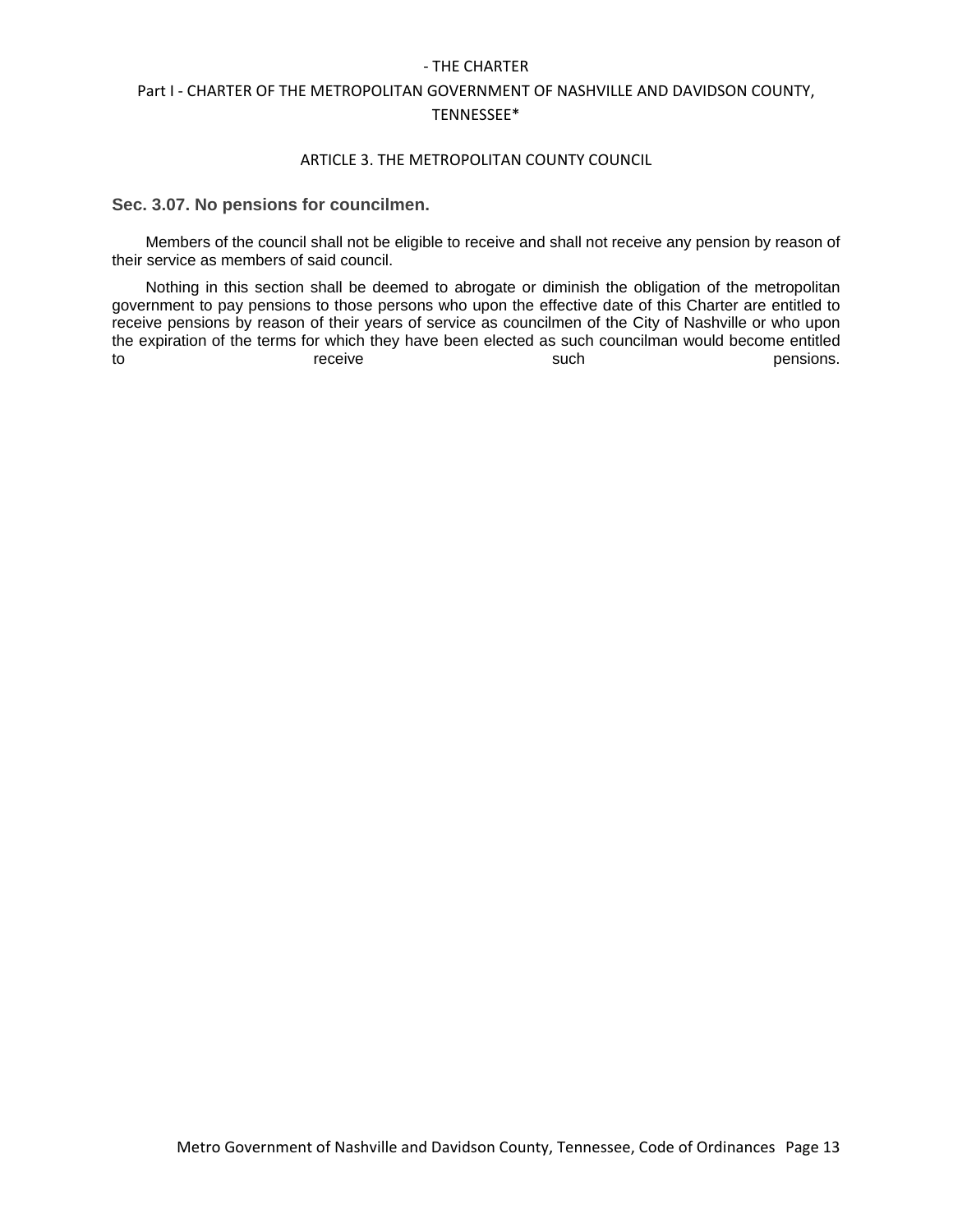## Part I - CHARTER OF THE METROPOLITAN GOVERNMENT OF NASHVILLE AND DAVIDSON COUNTY, TENNESSEE\*

### ARTICLE 4. THE URBAN COUNCIL

### **ARTICLE 4. THE URBAN COUNCIL**

Sec. 4.01. Selection, term and function of the urban council.

**Sec. 4.01. Selection, term and function of the urban council.** 

The urban services district shall be and constitute a municipal corporation, with a three member urban council, whose sole function shall be a mandatory obligation to levy a property tax adequate with other available funds to finance the budget for urban services, as determined by the metropolitan council. The members of the urban council shall be those three (3) individuals elected to the metropolitan council as councilmen-at-large who receive the highest votes, who reside within the area of the urban services district, then they shall constitute the urban council; and if less than three councilmen-at-large reside in the urban services district, they shall be members of the urban council, together with other members selected by the metropolitan council from its own membership so as to constitute a three member urban council. Members of the urban council so chosen by the metropolitan council shall be members a portion of whose district lies within the area of the urban services district. The term of members of the urban council shall be co-extensive with the term of the members of the metropolitan council. Vacancies in the membership of the urban council shall be filled by the metropolitan council, which shall elect to any such vacancy one of its own members a portion of whose district lies within the area of the urban services district.

The urban council shall meet immediately following any meeting of the metropolitan council, at which an annual budget is adopted or amended, or at which the annual tax rate for the general services district is adopted or amended. The minutes for the urban council shall be kept by the metropolitan clerk.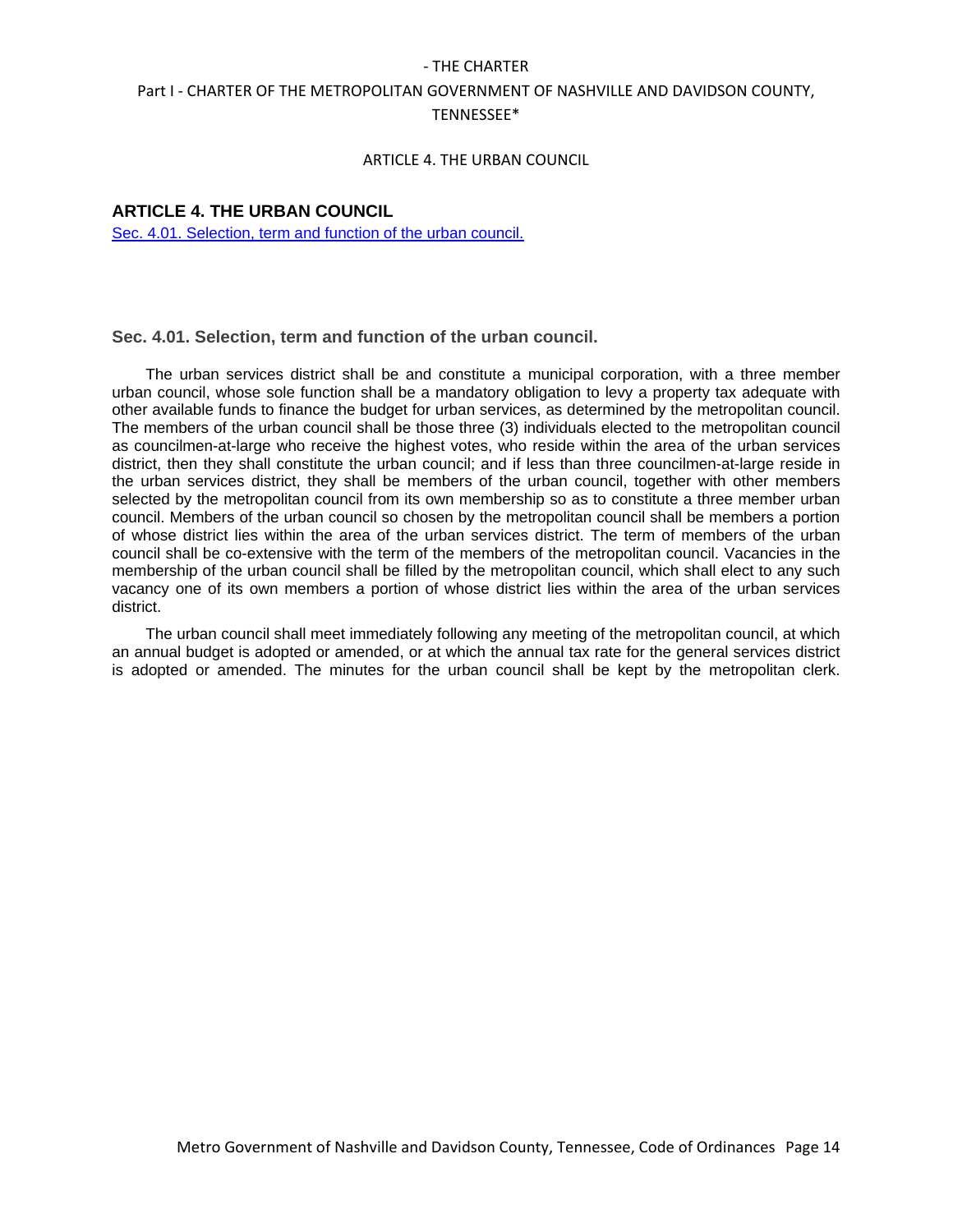# Part I - CHARTER OF THE METROPOLITAN GOVERNMENT OF NASHVILLE AND DAVIDSON COUNTY. TENNESSEE\*

### ARTICLE 5. THE METROPOLITAN COUNTY MAYOR AND VICE MAYOR

### **ARTICLE 5. THE METROPOLITAN COUNTY MAYOR AND VICE MAYOR**

Sec. 5.01. Executive and administrative power; chief executive officer.

Sec. 5.02. Term; qualification; compensation.

Sec. 5.03. Power and authority of mayor.

Sec. 5.04. Mayor's veto power; veto of items in appropriations and budget.

Sec. 5.05. Election of vice mayor; presiding officer of council.

Sec. 5.06. Limitation on terms of service.

Sec. 5.07. Pension for mayor.

### **Sec. 5.01. Executive and administrative power; chief executive officer.**

The executive and administrative power of the metropolitan government shall be vested in and exercised by a metropolitan county mayor and such other departments, boards, commissions, officers and agencies as are created or authorized in this Charter. The metropolitan county mayor, sometimes hereinafter called "mayor," shall be responsible for the conduct of the executive and administrative work of the metropolitan government and for the law enforcement within its boundaries.

### **Sec. 5.02. Term; qualification; compensation.**

The mayor shall be elected for a term of four (4) years and until his successor is elected and qualified. He shall have attained the age of thirty (30) at the beginning of his term and shall have been a resident of the area of the metropolitan government for at least three (3) years preceding his election and shall continue to reside therein during his period of service. He shall be compensated at the rate of twenty-five thousand (\$25,000) dollars per annum, payable semimonthly.

Editor's note—See Metropolitan Charter § 18.05 for changes in salary and compensation through the general pay plan.

### **Sec. 5.03. Power and authority of mayor.**

The mayor is authorized to administer, supervise and control all departments created by this Charter, except as otherwise specifically provided, and also all departments created by ordinance pursuant hereto. Such administration shall be by and through departmental directors under the supervision and control of the mayor.

Except as otherwise provided in this Charter, the mayor shall appoint all directors of departments, subject to limitations of civil service provided by this Charter, if any. All departmental directors not under civil service limitations appointed by the mayor shall be confirmed by the council and may be removed by the mayor as provided herein or in the creating ordinance.

The mayor shall appoint all members of boards and commissions created by this Charter or by ordinance enacted pursuant hereto, except as otherwise specifically provided, and he shall fill vacancies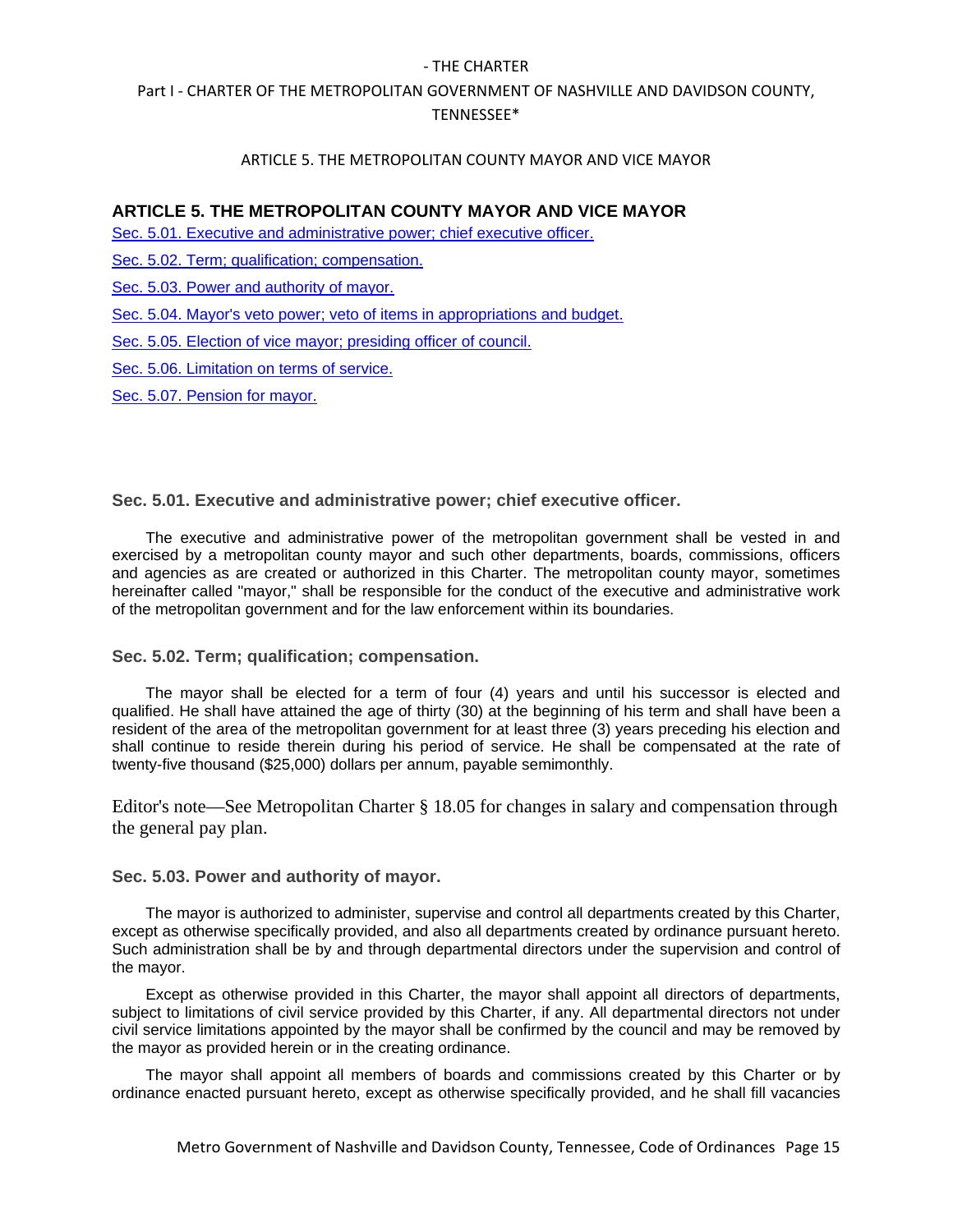## Part I - CHARTER OF THE METROPOLITAN GOVERNMENT OF NASHVILLE AND DAVIDSON COUNTY. TENNESSEE\*

#### ARTICLE 5. THE METROPOLITAN COUNTY MAYOR AND VICE MAYOR

on said boards and commissions. Appointments to membership on boards and commissions shall not require confirmation by the council except as the same may be specifically required by this Charter or by ordinance creating such board or commission.

The mayor shall have and may exercise, in person or through agent, all the powers of a fiscal agent and financial officer heretofore possessed by the county judge of Davidson County, acting either under general law or private act. The mayor shall also be vested with and possess all executive powers and functions, exclusive of judicial functions, heretofore performed by the county judge under general law or private act except to the extent that such powers and functions may be vested in other officers or agencies by the provisions of this Charter; and also shall be vested with and possess all executive powers and functions hereafter vested by general law in the office of the county judge.

The mayor shall be authorized at any reasonable time to examine and inspect the books, records, and official papers of any department, board, commission, officer or agency of the metropolitan government; and to attend the meeting of any board or commission and make suggestions thereto.

The mayor is authorized to require any department, board, commission, officer or agency to submit to him written reports and information in connection with the business and affairs of the metropolitan government which the same handles or administers; and he shall, from time to time, submit reports and recommendations to the council with respect to the financial condition, other business and general welfare of the metropolitan government.

The mayor shall submit an annual budget as provided for in article 6 of this Charter.

The mayor is authorized to call special meetings of the council as provided for in section 3.04 of this Charter.

### **Sec. 5.04. Mayor's veto power; veto of items in appropriations and budget.**

The mayor is authorized to approve or to disapprove ordinances and resolutions adopted by the council and no ordinance or resolution shall become effective without his approval except as herein provided. Every ordinance or resolution adopted by the council shall be presented to the mayor for his consideration. If he approves, he shall sign the same, and it shall become effective according to the terms thereof. If he disapproves, he shall return the same to the council without his signature, which return may be accompanied by a message indicating the reasons for his disapproval. Any resolution or ordinance so disapproved shall become effective when subsequent to its return it shall be adopted by two-thirds (2/3rds) of all the members to which the council is entitled, with the ayes and noes and the names of the councilmen voting for and against the same entered on the minutes. Every resolution or ordinance shall become effective unless the same be approved or disapproved by the mayor and returned to the council at or prior to the next regular meeting of the council occurring ten (10) days or more subsequent to the date when the same was delivered to his office for consideration.

The mayor, while approving other portions of an ordinance, may reduce or disapprove the sum of money appropriated by any one or more items, or parts of items, in any ordinance appropriating money, except for debt service, employee benefits or independent audits, such power to be exercised with return of the ordinance to the council within the time prescribed for disapproval of ordinances generally, accompanied by written explanation of the reasons for disapproval or reduction. The one or more items or parts of items disapproved or reduced shall be void to the extent that they have been disapproved or reduced unless any such item or parts of items so disapproved or reduced shall be restored to the ordinance in the original amount and become effective by adoption by the council according to the rules and limitations prescribed for the passage of other ordinances over the mayor's veto.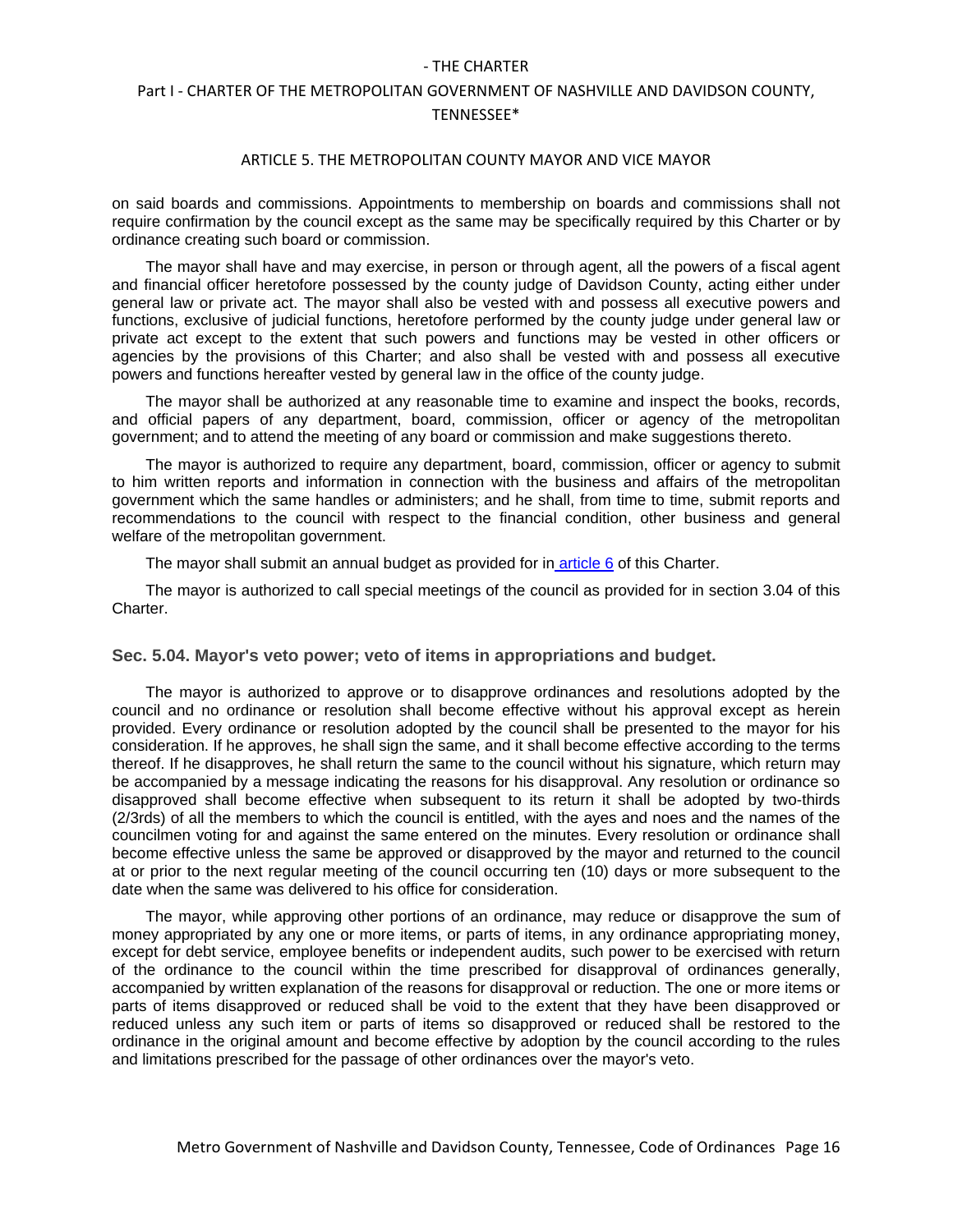## Part I - CHARTER OF THE METROPOLITAN GOVERNMENT OF NASHVILLE AND DAVIDSON COUNTY. TENNESSEE\*

### ARTICLE 5. THE METROPOLITAN COUNTY MAYOR AND VICE MAYOR

### **Sec. 5.05. Election of vice mayor; presiding officer of council.**

The vice mayor shall be elected for a term of four (4) years and until his successor is elected and qualified. He shall possess the qualifications of the mayor and shall be compensated at the rate of fortytwo hundred (\$4,200) dollars per annum, payable semimonthly. In the event the office of mayor becomes vacant, the vice mayor shall serve as mayor and be compensated as such until the vacancy is filled at a special election or at a general election, as provided in section 15.03 of this Charter. During the time that the vice mayor shall serve as mayor, he shall cease to act as presiding officer of the council.

Editor's note—See Metropolitan Charter § 18.05 for changes in salary and compensation through the general pay plan.

### **Sec. 5.06. Limitation on terms of service.**

No mayor elected and qualified for two (2) consecutive four (4) year terms, in accordance with section 1.07 of the Metropolitan Charter, which limits holders of elected office authorized or created by this Charter to two (2) consecutive terms, shall be eligible for the succeeding term.

(Amended by Amdt. 4 to referendum petition approved November 7, 2006)

### **Sec. 5.07. Pension for mayor.**

After the mayor shall have served two (2) full terms, he shall receive an annual pension equivalent to ten (10%) percent of his salary during the last year of his second term, and after he shall have served three (3) full terms (in lieu of the lesser pension) he shall receive an annual pension equivalent to twentyfive (25%) percent of his salary during the last year of his third term. The amount of this pension shall not be increased by subsequent years of service as mayor. The pension herein provided shall be suspended during any subsequent period that the mayor shall be a compensated officer or employee of the metropolitan government and, if accepted, shall be in lieu of any pension which said mayor may be entitled to receive from the metropolitan government by reason of service as an officer or employee of the City of Nashville.

Any pension which a person may be entitled to receive from the metropolitan government by reason of services as mayor of the City of Nashville shall also be suspended during the period that such person shall be a compensated officer or employee of the metropolitan government.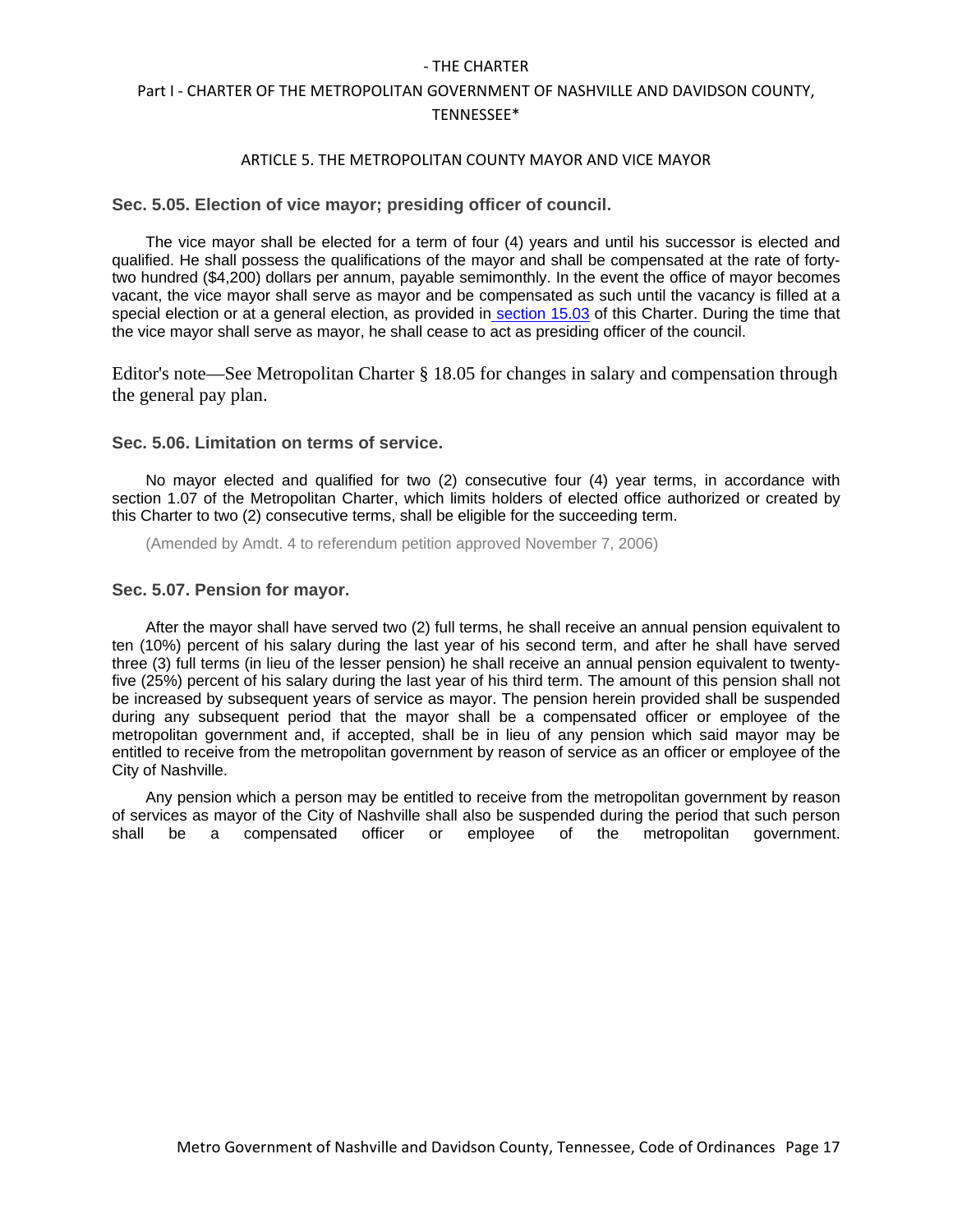## Part I - CHARTER OF THE METROPOLITAN GOVERNMENT OF NASHVILLE AND DAVIDSON COUNTY. TENNESSEE\*

## ARTICLE 6. THE BUDGETS AND FINANCIAL MATTERS

## **ARTICLE 6. THE BUDGETS AND FINANCIAL MATTERS<sup>5</sup>**

5. Sheriff, as an officer of the metropolitan government, is subject to and bound by the budgetary provisions of the Metropolitan Charter. Metropolitan Government v. Poe, 215 Tenn. 53, 383 S.W. 2d 265 (1964).

Sec. 6.01. Fiscal year.

Sec. 6.02. Preparation of annual operating budget.

Sec. 6.03. Scope of the annual operating budget.

Sec. 6.04. Review and revision of operating budget by mayor; submission to council; budget as public record; distribution of copies.

Sec. 6.05. Hearings by council.

Sec. 6.06. Action by council on operating budget.

Sec. 6.07. Property tax levies.

Sec. 6.08. Allotments of appropriations.

Sec. 6.09. Impoundment of funds.

Sec. 6.10. Additional appropriations.

Sec. 6.11. Transfer of appropriations.

Sec. 6.12. Lapse of appropriations.

Sec. 6.13. Capital improvements budget.

Sec. 6.14. General fund reserve.

Sec. 6.15. Post audit.

### **Sec. 6.01. Fiscal year.**

The fiscal year of the metropolitan government shall begin on the first day of July of each year and shall end on the thirtieth day of June next following. Said fiscal year shall constitute the budget year and the year for financial accounting and reporting of each and every office, department, institution, activity and agency of the metropolitan government; but the aforesaid provision shall be in addition to, and not in lieu of, any accounting and reporting required of any official or agency by state or federal laws.

### **Sec. 6.02. Preparation of annual operating budget.**

The director of finance shall obtain from all officers, departments, boards, commissions and other agencies for which appropriations are made by the metropolitan government, or which collect revenues for such government, such information as shall be necessary for him to compile the annual operating budget; and it shall be the duty of all such officers, departments, boards, commissions and agencies to furnish the director such information as he may require at such time or times and in such form as the director may prescribe.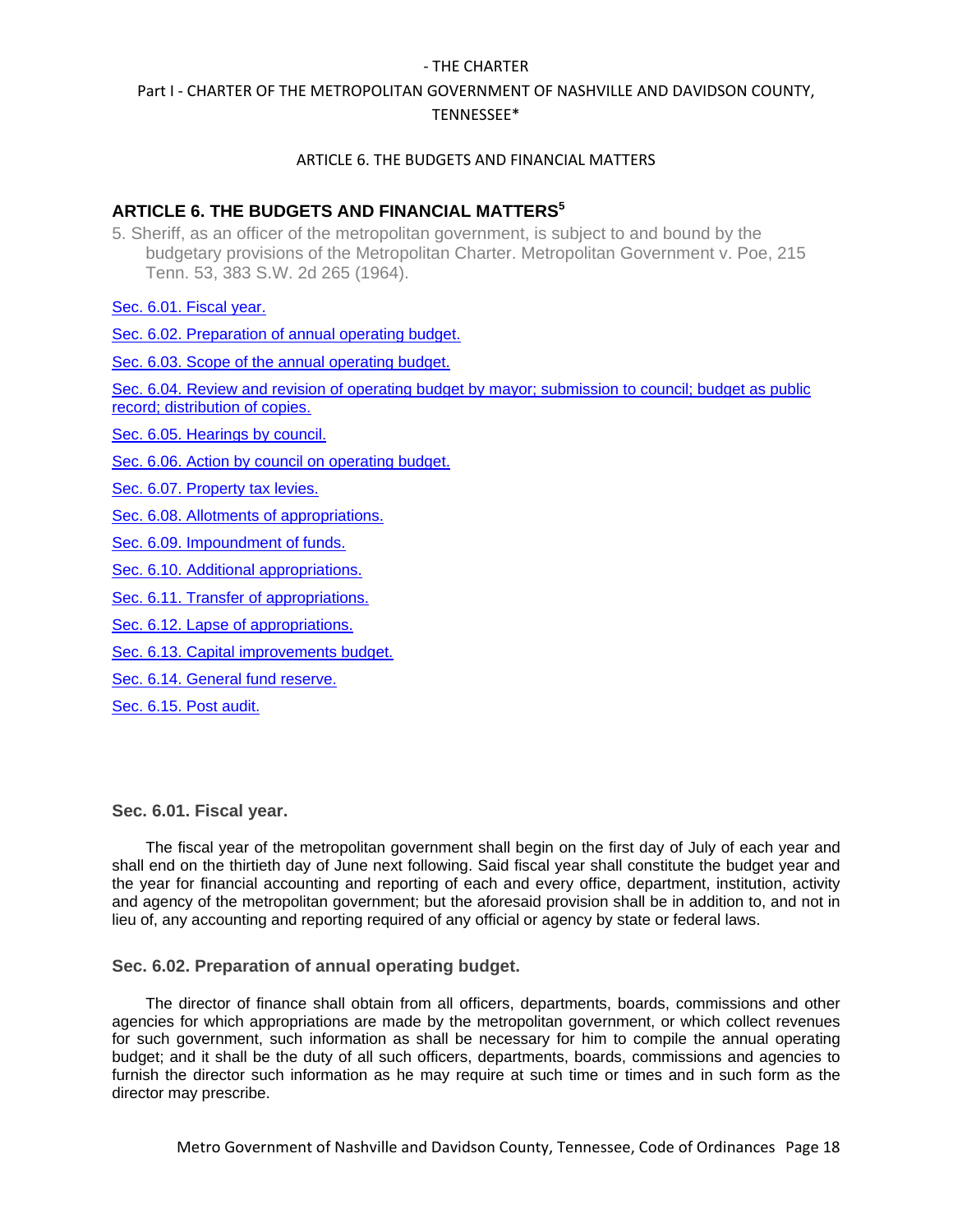### Part I - CHARTER OF THE METROPOLITAN GOVERNMENT OF NASHVILLE AND DAVIDSON COUNTY. TENNESSEE\*

#### ARTICLE 6. THE BUDGETS AND FINANCIAL MATTERS

Not later than March 1st prior to the end of each fiscal year, said director shall distribute to each of the agencies identified in the preceding paragraph all forms necessary for the preparation of the operating budget for the succeeding fiscal year. Such forms shall be returned to the director with the information desired not later than two months prior to the end of the current fiscal year. On the basis of the information so received and otherwise secured by him, said director shall prepare and transmit to the mayor a proposed operating budget for the next fiscal year of the kind and scope set forth in section 6.03 hereof. In preparing the proposed budget, the director may revise, as he may deem necessary, the estimates or requests made by the various officers, departments, boards, commissions and agencies, but any such agency shall be entitled to a hearing before the director with reference to any contemplated changes in its budget requests or estimates.

(Amended by Amdt. 5 to referendum petition approved November 7, 2006; Res. No. RS2008-404, § 1(Amdt. 1), referendum election 11-4-08)

### **Sec. 6.03. Scope of the annual operating budget.**

Section I of the annual operating budget shall apply only to the general services district and shall deal with those services and functions appertaining to the general services district, as set out by this Charter, or by ordinance of the council.

Section II of the annual operating budget shall apply only to the urban services district and shall deal with those services and functions appertaining to such urban services district, as set out in this Charter, or by ordinance of the council.

Each of the above described sections of the annual operating budget shall contain with respect to each of the operating funds of the metropolitan government to which they are applicable:

- (a) An estimate of the unencumbered fund balance or deficit at the beginning of the ensuing fiscal year, and the amount of any reserves for designated purposes or activities includable in the operating budget.
- (b) A reasonable estimate of revenues to be received during the ensuing year, classified according to source; but the estimated revenues from current and from delinquent property taxes shall not exceed the percentage of the total receivable from each such source collected during the last completed fiscal year; or the current fiscal year.
- (c) Proposed expenditures for each organizational unit and activity in accordance with the established classification of accounts, including those capital outlays which are to be financed from the revenues of the ensuing year, and including all debt service requirements in full for such fiscal year payable from such fund.

In no event shall the total proposed expenditures from any fund exceed the total anticipated revenues plus the estimated unappropriated surplus, or fund balance, and applicable reserves and less any estimated deficit at the end of the current fiscal year.

## **Sec. 6.04. Review and revision of operating budget by mayor; submission to council; budget as public record; distribution of copies.**

The mayor shall review the operating budget submitted to him by the director of finance, and may make any revisions in such budget as he may deem necessary or desirable, before it is submitted to the council for consideration.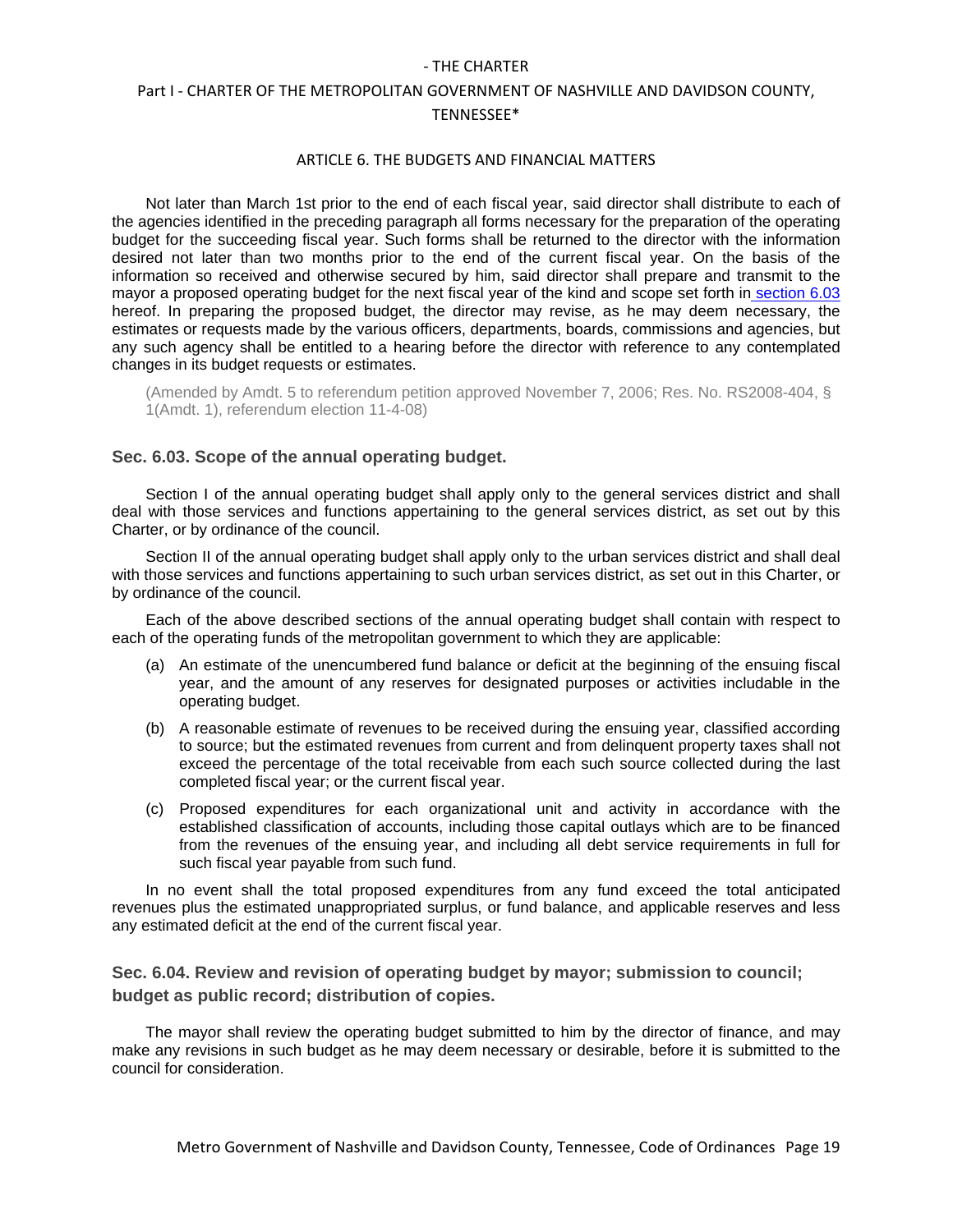### Part I - CHARTER OF THE METROPOLITAN GOVERNMENT OF NASHVILLE AND DAVIDSON COUNTY. TENNESSEE\*

#### ARTICLE 6. THE BUDGETS AND FINANCIAL MATTERS

Not later than May 1st, the mayor shall submit to the metropolitan council the operating budget as approved by him in the form and with the contents specified in section 6.03 hereof, together with a message explaining such budget, describing its important features, and outlining the proposed financial policies of the metropolitan government for the ensuing fiscal year and setting forth the reasons for any significant changes in policy or budgetary allocations. The mayor shall promptly cause copies of the budget and the budget message to be prepared for distribution to interested persons, and a summary of the budget shall be published in each of the daily newspapers in the area of the metropolitan government. The operating budget, as well as the capital improvements budget hereinafter provided for, the budget message, and all supporting schedules shall be public records in the office of the metropolitan clerk and shall be open to public inspection.

(Amended by Amdt. 5 to referendum petition approved November 7, 2006; Res. No. RS2008-404, § 1(Amdt. 1), referendum election 11-4-08)

### **Sec. 6.05. Hearings by council.**

After the council shall have passed the budget ordinance on first reading, it shall hold hearings on the proposed operating budget, as well as on the capital improvements budget as provided in section 6.13 hereof, but the hearing on the capital improvements budget shall be heard prior to those on the proposed operating budget, and the hearings on either budget may be adjourned from time to time. Budget hearings shall be advertised in a daily newspaper of general circulation published in the area of the metropolitan government at least seven days prior to the date or dates set for the beginning of such public hearings.

#### **Sec. 6.06. Action by council on operating budget.**

After the conclusion of the public hearings, the council may amend the operating budget proposed by the mayor; except, that the budget as finally amended and adopted must provide for all expenditures required by law or by other provisions of this Charter and for all debt service requirements for the ensuing fiscal year as certified by the director of finance. Neither shall the council alter the estimates of receipts or other fund availability included in the budget document except to correct errors and omissions, in which event a full explanation shall be spread on the minutes of the council. In no event shall the total appropriations from any fund exceed the estimated fund balance, reserves and revenues, constituting the fund availability of such fund.

The council shall finally adopt an operating budget for the ensuing fiscal year not later than the thirtieth day of June, and it shall be effective for the fiscal year beginning on the following July 1st. Such adoption shall take the form of an ordinance setting out the estimated revenues in detail by source and making appropriations according to fund and by organizational unit, purpose or activity as set out in the budget document. If the council shall fail to adopt a budget prior to the beginning of any fiscal year, it shall be conclusively presumed to have adopted the budget as submitted by the mayor.

A copy of the adopted budget, certified by the metropolitan clerk, shall be filed in the office of the director of finance.

The amount set out in the adopted operating budget for each organizational unit, purpose or activity shall constitute the annual appropriation for such item, and no expenditure shall be made or encumbrance created in excess of the otherwise unencumbered balance of the appropriation, or allotment thereof, to which it is chargeable. This shall not preclude the impoundment of funds or additional appropriations as provided herein.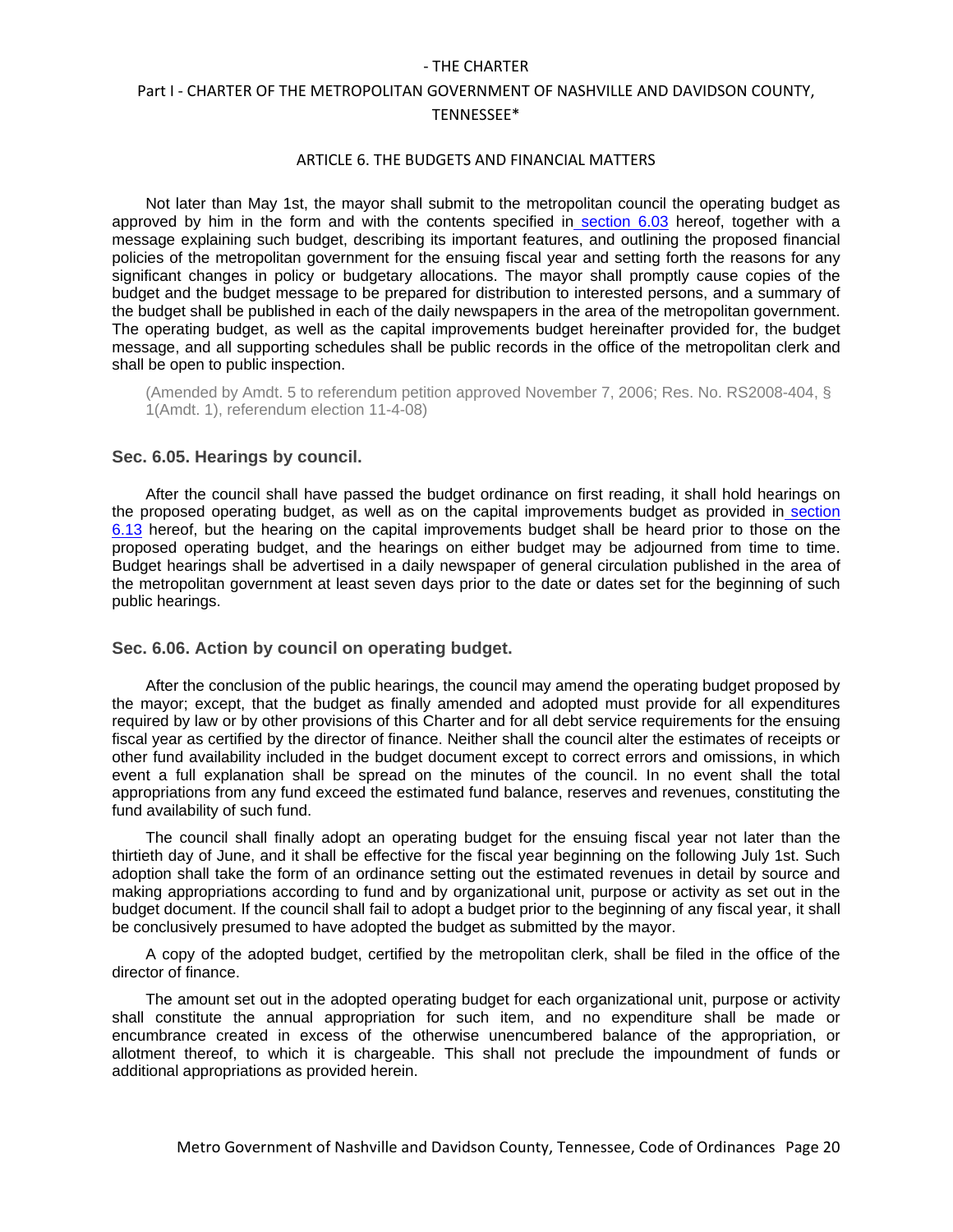## Part I - CHARTER OF THE METROPOLITAN GOVERNMENT OF NASHVILLE AND DAVIDSON COUNTY. TENNESSEE\*

#### ARTICLE 6. THE BUDGETS AND FINANCIAL MATTERS

### **Sec. 6.07. Property tax levies.**

The council shall levy an annual tax on real and personal property and merchants' ad valorem in the general services district, and the tax levy ordinance shall be the next order of business of the council after the adoption of the operating budget. The tax rate set by such ordinance shall be in two (2) parts; the general tax rate and the school tax rate.

The general tax rate set by such ordinance shall be such that a reasonable estimate of revenue from the levy shall at least be sufficient, together with other anticipated revenues, fund balances, and applicable reserves, to equal the total amount appropriated with the exception of the amount appropriated for schools and to provide in addition, a reasonable amount of working capital for each of the several funds.

The school tax rate set by the ordinance shall be such that a reasonable estimate of revenue from the levy shall at least be sufficient, together with other anticipated revenues, fund balances, and applicable reserves, to equal the total amount appropriated for schools and to provide in addition, a reasonable amount of working capital.

After the council has approved the annual operating budget of the urban services district, said council shall determine and declare the amount of revenue which must be produced from a tax levy upon the real and personal property and merchants' ad valorem within the urban services district. The urban council shall thereupon convene and it shall have a mandatory obligation by resolution to levy a property tax adequate with other available funds to finance the budget for urban services, as determined by the council; subject, however, to the requirements of section 1.04 of this Charter with respect to the tax on property in the newly annexed areas.

The willingness and ability of citizens to bear the burden of tax increases should always be considered. Therefore, notwithstanding any provisions above, real property tax rates shall not exceed the maximum rates approved by the voters of the county in a referendum. Such referendum may be authorized either by the mayor or by a majority vote of the council no more than once each calendar year pursuant to Tennessee Code Annotated section 2-3-204. The referendum shall read "The maximum real property tax rates for Davidson County shall be increased to:" followed by a list of rates. Voters shall be provided the two choices of FOR and AGAINST. The real property tax rates in effect as of November 7, 2006, shall be the maximum rates allowed until the first referendum occurs.

(Amended by Amdt. 1 to referendum petition approved November 7, 2006)

#### **Sec. 6.08. Allotments of appropriations.**

All appropriations contained in the current operating budget shall be allotted by the director of finance on a quarterly basis, and it shall be his duty to make such allotments promptly at the beginning of each quarter of the fiscal year. Such allotments shall be based upon estimated needs, and in the determination of such need the director of finance may require all spending agencies to submit allotments requests on such forms as he may prescribe. Such allotments shall constitute authorizations for expenditure or encumbrance, and no expenditure shall be made or encumbrance created, but in pursuance of an allotment, and within the otherwise unencumbered balance of such allotment.

### **Sec. 6.09. Impoundment of funds.**

Upon certification of the director of finance that the revenues or other resources actually realized with respect to any fund are less than was anticipated and are insufficient to meet the amounts appropriated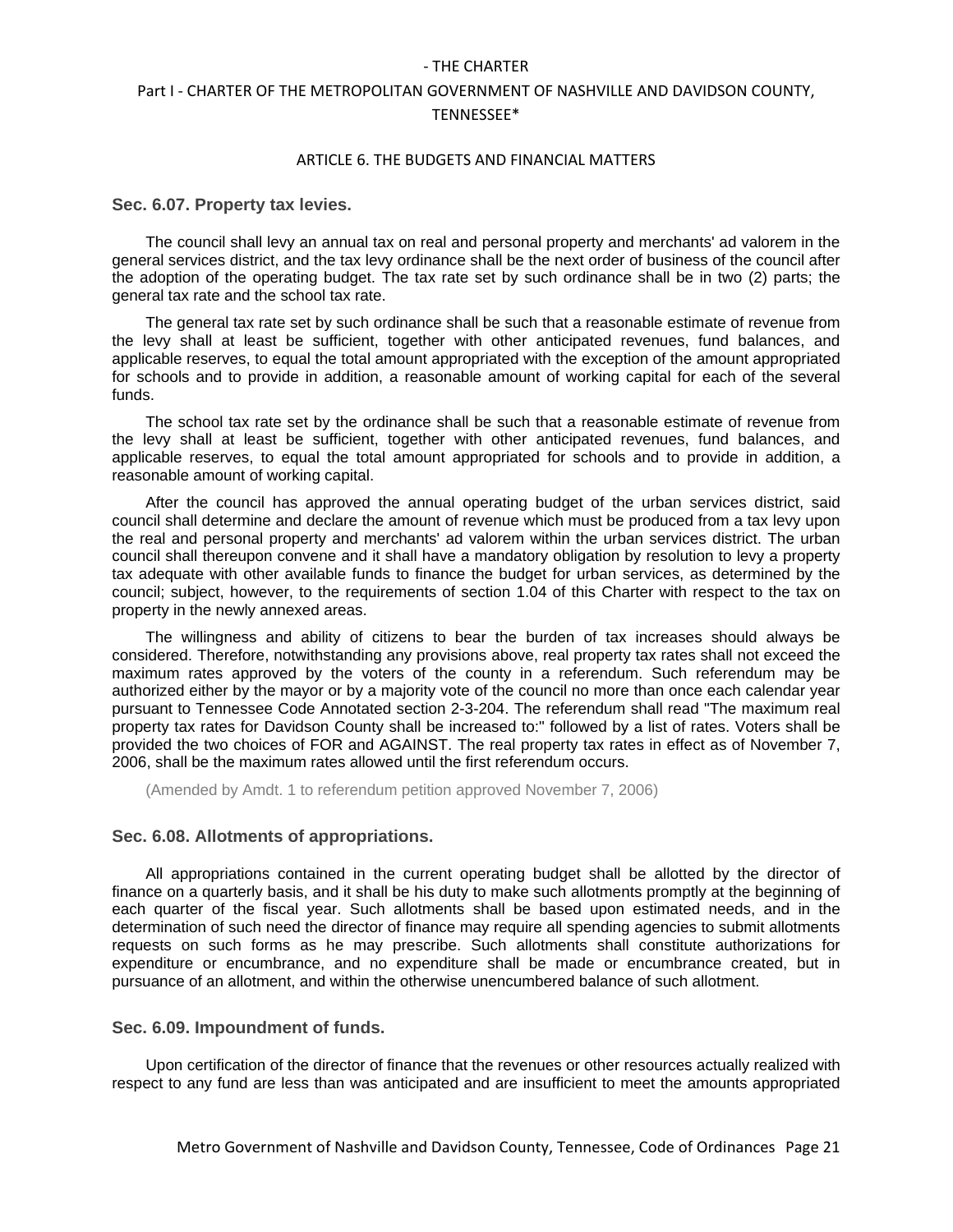## Part I - CHARTER OF THE METROPOLITAN GOVERNMENT OF NASHVILLE AND DAVIDSON COUNTY. TENNESSEE\*

#### ARTICLE 6. THE BUDGETS AND FINANCIAL MATTERS

from such fund, it shall be the duty of the mayor to impound such appropriations as may be necessary to prevent deficit operation.

### **Sec. 6.10. Additional appropriations.**

The metropolitan council may make appropriations in addition to those contained in the current operating budget, at any regular or special meeting called for such purpose, but any such additional appropriation may be made only from an existing unappropriated surplus in the fund to which it applies.

### **Sec. 6.11. Transfer of appropriations.**

On request of any department head, and with his consent, the mayor may transfer the unencumbered balance of any appropriation, or any portion thereof, for any purpose or activity to the appropriation for any other purpose or activity within the same department, but the same shall not be available for encumbrance or expenditure until it shall have been allotted by the director of finance.

At the request of the mayor, but only at the end of any quarter of the fiscal year, the council may by resolution approved by a majority of the membership of the council transfer the unencumbered balance of any appropriation, or any portion thereof, to another appropriation within the same section of the budget and within the same fund. However, the council shall not make transfers of appropriations at any time between the general services district and the urban services district, or transfer moneys from any operating fund to another fund. Provided, however, that this stipulation shall not apply to the discharge of obligations existing between governmental agencies financed from one fund and those financed through another fund, nor to the transfer of moneys from operating funds to agency or trust funds, covering collections to be expended through such agency or trust funds, nor to the transfer of the unappropriated surplus in bond funds to the debt service funds set up to retire such bond, nor to such other transfers between funds as may be authorized by law.

### **Sec. 6.12. Lapse of appropriations.**

All unencumbered balances of appropriations in the current operating budget at the end of the fiscal year shall lapse into the unappropriated surplus or reserves of the fund or funds from which such appropriations were made.

### **Sec. 6.13. Capital improvements budget.**

The director of finance shall obtain annually from all officers, departments, boards and commissions and other agencies requesting funds from the metropolitan government for capital improvements, such information as the planning commission shall require to enable it to prepare the capital improvements budget. This data shall be delivered to the planning commission not later than four months prior to the end of the fiscal year. The capital improvements budget shall include a program of proposed capital expenditures for the ensuing fiscal year and the next five fiscal years thereafter, accompanied by the report and recommendations of the metropolitan planning commission with respect to the program. Section I of the capital improvements budget shall present proposed general services district projects. Section II shall present proposed urban services district projects. The mayor shall submit the capital improvements budget to the council not later than May 15th and shall recommend those projects to be undertaken during the ensuing fiscal year and the method of financing them, noting the impact on the debt structure of the metropolitan government and shall include in the appropriate current operating budget any projects to be financed from current revenues for the ensuing fiscal year.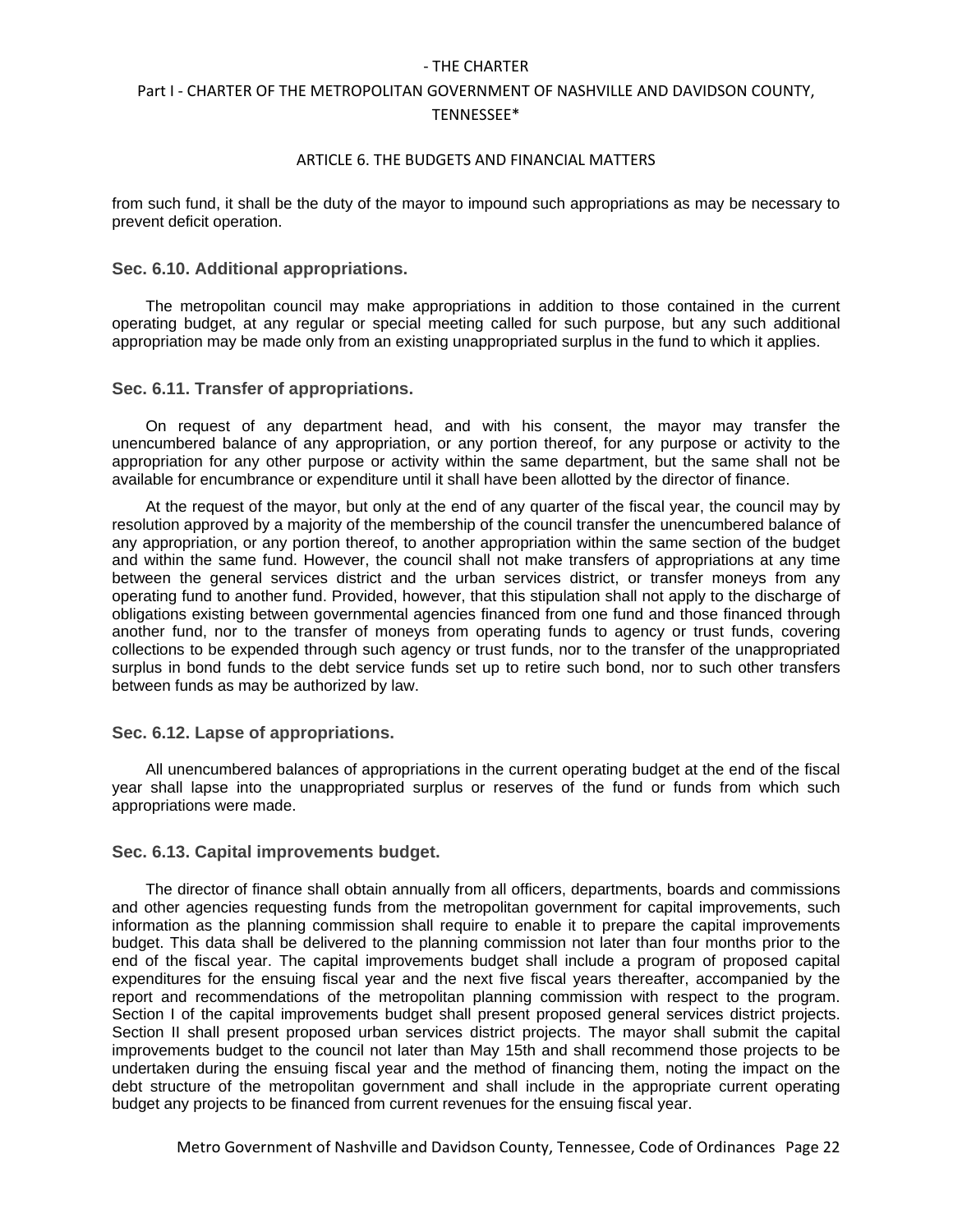## Part I - CHARTER OF THE METROPOLITAN GOVERNMENT OF NASHVILLE AND DAVIDSON COUNTY. TENNESSEE\*

#### ARTICLE 6. THE BUDGETS AND FINANCIAL MATTERS

The council shall have power to accept, with or without amendment, or reject, the proposed program and proposed means of financing. The council shall not authorize an expenditure for the construction of any building, structure, work or improvement, unless the appropriation for such project is included in its capital improvements budget, except to meet a public emergency threatening the lives, health or property of the inhabitants, when passed by two-thirds vote of the membership of the council. The capital improvements budget must be acted upon finally by the council not later than the fifteenth day of June following its submission.

The mayor may submit amendments to the capital improvements budget at any time during the year, accompanied by the recommendation thereon of the planning commission, which amendments shall become effective when adopted by a two-thirds vote of the membership of the council.

### **Sec. 6.14. General fund reserve.**

From all original moneys collected during any year, before making a budget ordinance, there shall be deducted four (4%) percent of the gross amount of the general fund revenue of the general services district, which sum shall be placed in an account to be known as the general fund reserve and shall be kept separate and apart from other funds of the metropolitan government.

The mayor and council may by resolution make appropriations from said funds for the purchase of equipment for any department of the metropolitan government or for repairs to any building owned by any department of the metropolitan government; provided, however, that no appropriations shall be made from this fund to any department not deriving its operating funds from the general fund budget.

From all moneys collected during any year, and after making provisions for the four (4%) percent of the gross amount of the general fund revenue that shall establish the general fund reserve of the metropolitan government, there shall be next provided a sufficient amount, not to be less than fifty thousand (\$50,000) dollars, to be placed in and constituted the metropolitan government advance planning and research fund for the use of the metropolitan planning commission of the metropolitan government in the preparation, in advance, of plans for capital projects, and for the making of such studies and the doing of such research as is by the metropolitan planning commission deemed necessary in the performance of the duties and responsibilities given it by the Metropolitan Charter and general law. No expenditures shall be made from said fund except by resolution of the metropolitan planning commission, and in no case shall expenditures be made therefrom for the payment of budgetary items or matters not concerned with research and advance planning. The resolution of the metropolitan planning commission as to capital projects shall precisely define the projects concerned and amounts expended in the planning of such projects shall be provided for in the financing of construction of same and, upon the commencement of construction, the metropolitan government advance planning and research fund shall be repaid those sums and moneys expended from it in the advanced planning of such project. From all moneys collected during any year, and after the making of provision for the four (4%) percent of the gross amount of the metropolitan government's general fund revenue flowing into the general fund reserve of the metropolitan government, there shall next be provided a sufficient amount, as of the first day of each fiscal year, to bring the unencumbered balance on hand in the metropolitan government advance planning and research fund created herein to the minimum sum of fifty thousand (\$50,000) dollars.

By ordinance, the council may create a contingent reserve fund not to exceed four (4%) percent of the general fund revenue of the urban services district. The mayor and council may by resolution make appropriations from said fund for the purchase of equipment for any department of the metropolitan government or for repairs to any building owned by any department of the metropolitan government which equipment or buildings are used primarily for the furnishing of services herein defined as urban services; provided, however, that no appropriations shall be made from this fund to any department not deriving its operating funds from the general fund of the urban services district current operating budget.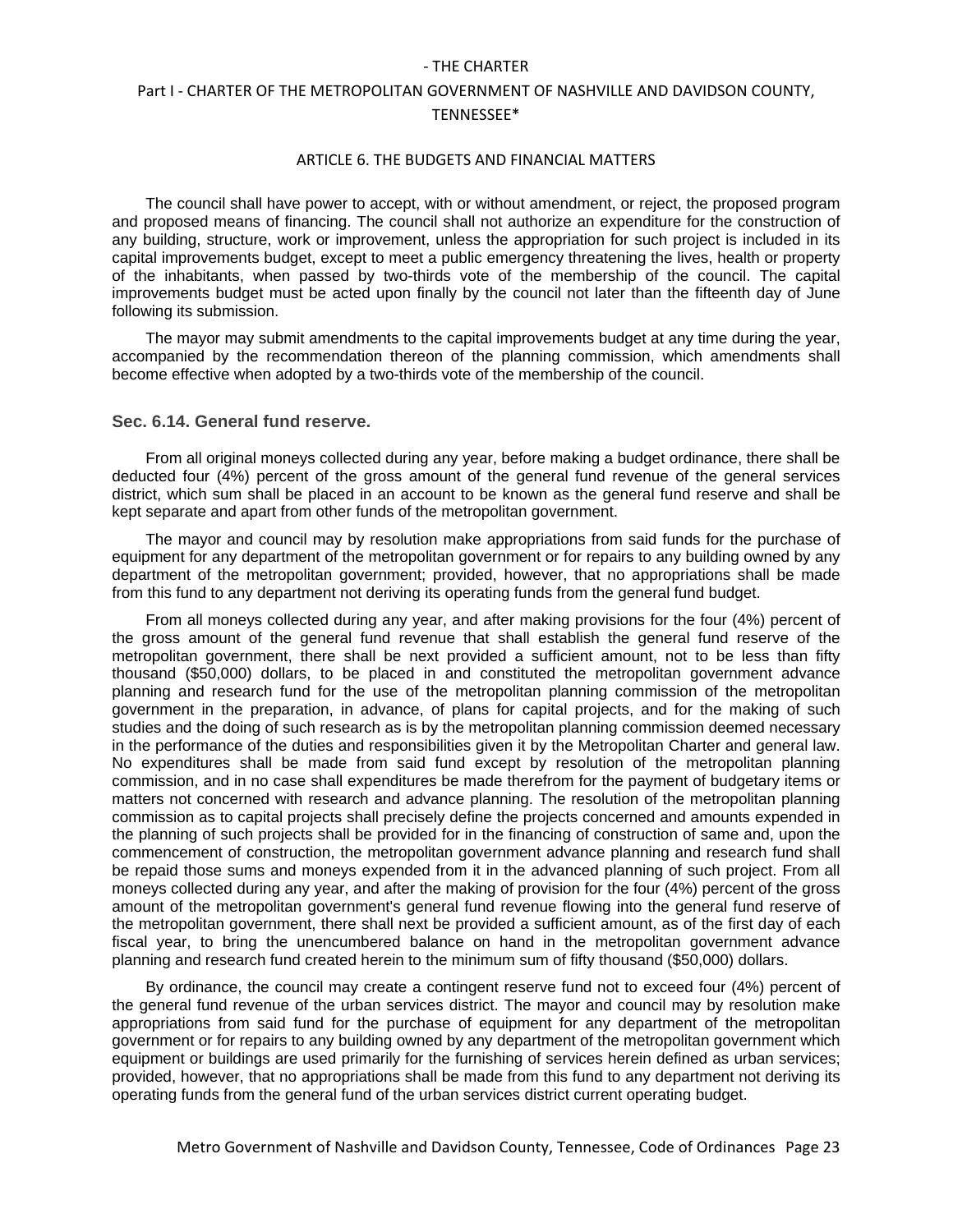## Part I - CHARTER OF THE METROPOLITAN GOVERNMENT OF NASHVILLE AND DAVIDSON COUNTY, TENNESSEE\*

### ARTICLE 6. THE BUDGETS AND FINANCIAL MATTERS

Editor's note— Section 6.14 was amended at an election held Aug. 4, 1983.

### **Sec. 6.15. Post audit.**

The council shall provide annually for an independent audit of the accounts and other evidences of financial transactions of the metropolitan government and of its every department, office and agency. The audit shall be made by an accountant or an accounting firm, the members of which have no personal interest, direct or indirect, in the fiscal affairs of the metropolitan government or of any of its departments, offices, or agencies. The designated accountant shall be a certified public accountant, or, if an accounting firm is employed, the members thereof shall be so certified and thoroughly qualified by training and experience in governmental accounting to perform the audit.

The independent audit shall be made by a firm chosen by a three member audit board. This board shall consist of the presiding officer of the council, the chairman of the finance committee of the council, and the chairman of the metropolitan board of education.

The audit may be conducted on a quarterly or continuing basis and the final report of the annual audit shall be completed as soon as practicable after the close of the fiscal year, and in no event later than four months after the close of the fiscal year. The audit report shall be available to the public and to the press.

The council may at any time order an examination or special audit of any department, office or agency and of the the government.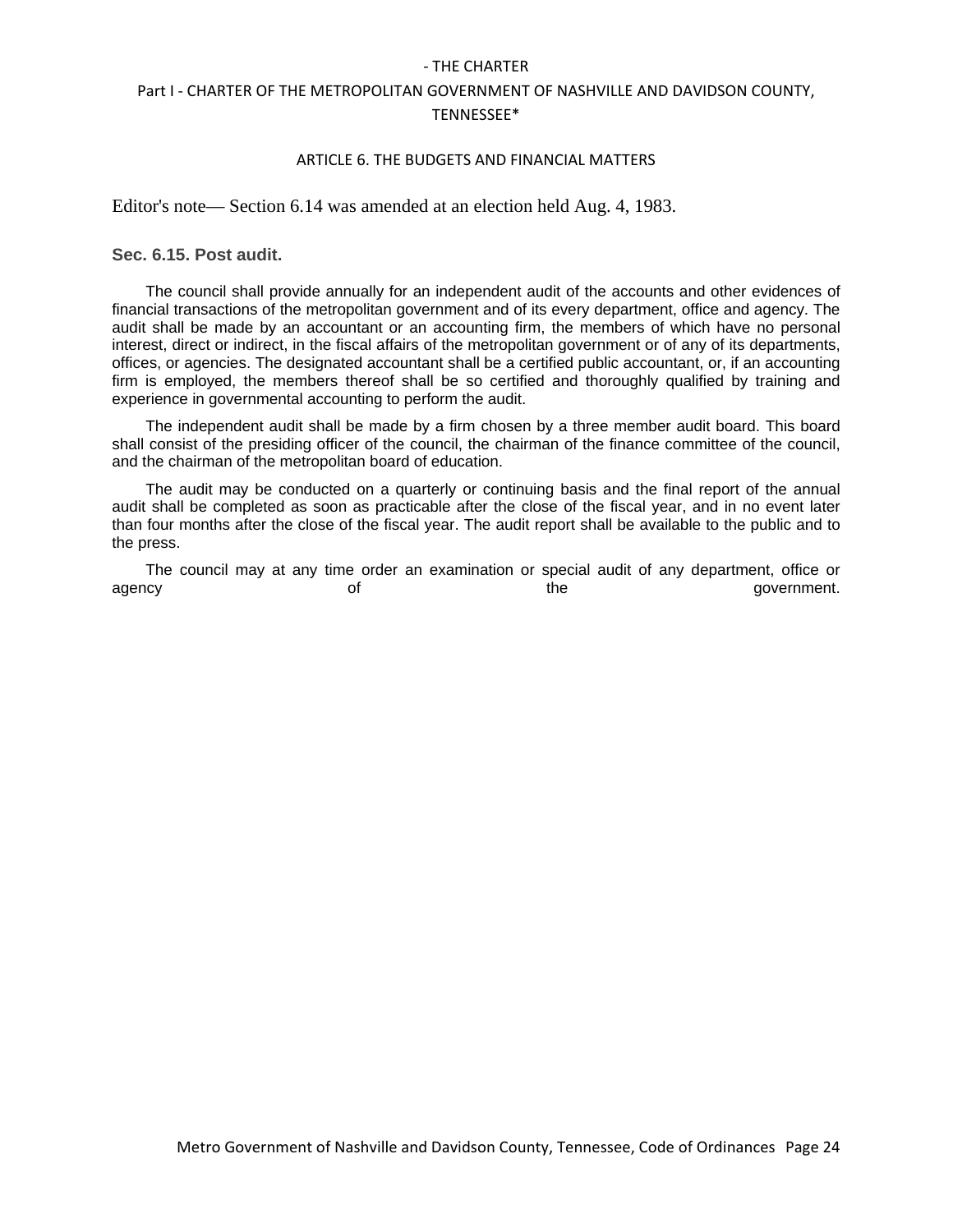## Part I ‐ CHARTER OF THE METROPOLITAN GOVERNMENT OF NASHVILLE AND DAVIDSON COUNTY, TENNESSEE\*

### ARTICLE 7. BOND ISSUES

### **ARTICLE 7. BOND ISSUES**

Sec. 7.01. Bonds authorized by metropolitan council; purposes of issue.

Sec. 7.02. Definitions.

Sec. 7.03. Costs includable; bonds for furnishings and equipment.

Sec. 7.04. General tax bonds and urban tax bonds.

Sec. 7.05. When bond referendum not required; notice of issue.

Sec. 7.06. Referendum election after petition of protest.

Sec. 7.07. Issuance of bonds under general law.

Sec. 7.08. Limitations on urban bonds.

Sec. 7.09. Amount and purpose; obligations; form issuance.

Sec. 7.10. Metropolitan bonds negotiable and tax exempt.

Sec. 7.11. Refunding bonds.

Sec. 7.12. Sale.

Sec. 7.13. Temporary financing.

Sec. 7.14. Bonds issued by resolution of council; notice of right to contest.

Sec. 7.15. Bond proceeds constitute trust fund.

Sec. 7.16. Unissued bonds of county or city.

Sec. 7.17. Revenue bonds.

Sec. 7.18. Combined tax and revenue bonds.

Sec. 7.19. Refunding revenue bonds.

Sec. 7.20. Debt service funds.

**Sec. 7.01. Bonds authorized by metropolitan council; purposes of issue.** 

The council may cause the bonds and other obligations of the metropolitan government to be issued in the following manner and subject to the following restrictions:

The council may in the name and for the use of the metropolitan government issue bonds or other obligations in the manner and to the extent hereinafter provided in this article. Such bonds or other obligations may be issued for the purpose of financing the whole or any part of the cost of any public improvement or property the metropolitan government is authorized by this Charter or any other law to acquire, construct, reconstruct, extend or improve. Two or more improvements or properties may be combined as a single improvement or property for the purpose of the issuance of bonds.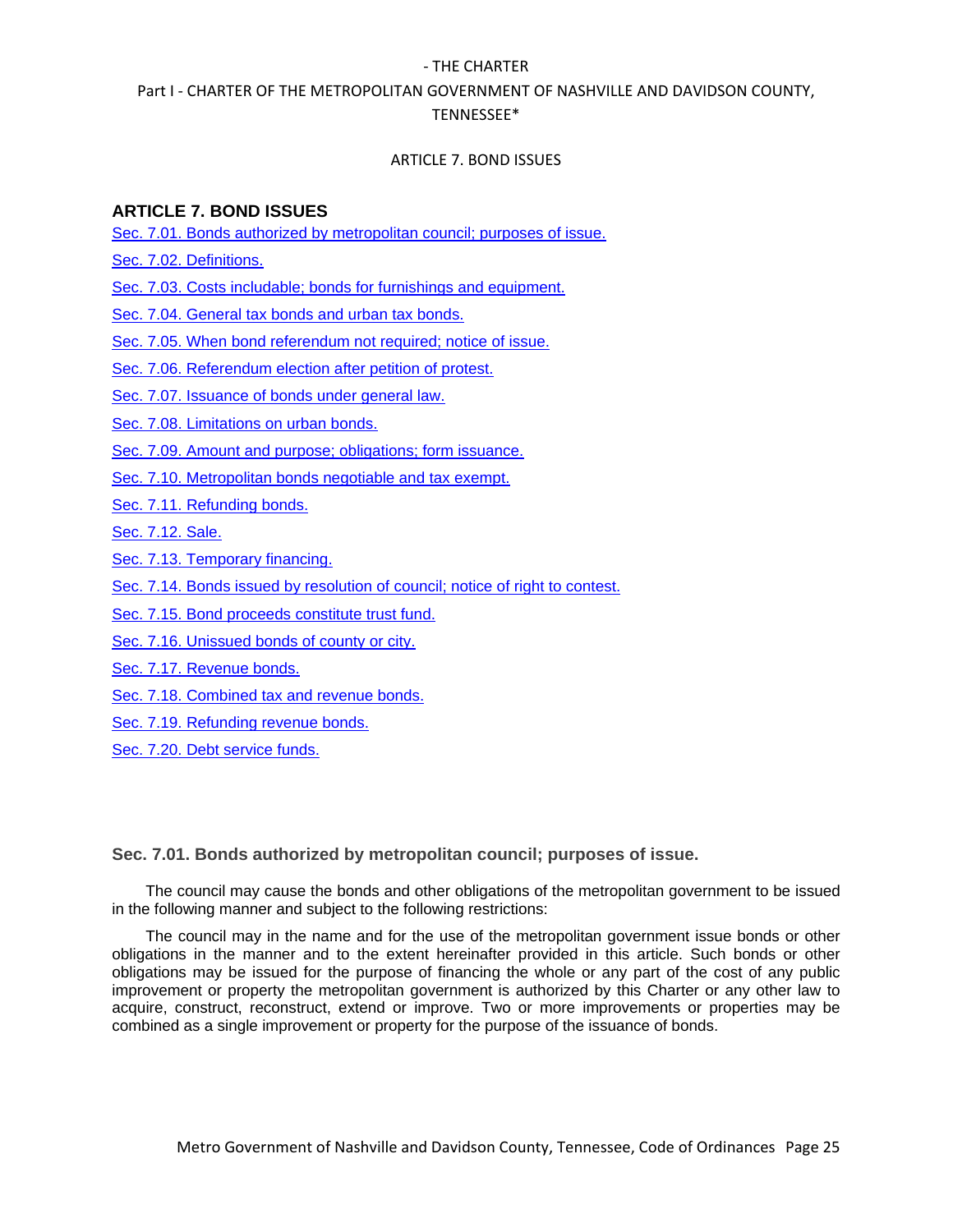## Part I - CHARTER OF THE METROPOLITAN GOVERNMENT OF NASHVILLE AND DAVIDSON COUNTY, TENNESSEE\*

#### ARTICLE 7. BOND ISSUES

### **Sec. 7.02. Definitions.**

For the purposes of this article, the word "bonds" shall mean and include bonds or other obligations payable from ad valorem taxes or other taxes, or from revenues derived from utilities or other revenue producing enterprises or facilities, or from any other sources, or any combination thereof; the words "revenue bonds" shall mean bonds or other obligations payable in whole or in part from the revenues derived from utilities or other revenue producing enterprises or facilities; and the words "tax bonds" shall mean bonds or other obligations payable in whole or in part from ad valorem taxes. All of the provisions of this article relating to bonds shall apply to all such types of bonds, except where expressly or by necessary implication provided otherwise.

### **Sec. 7.03. Costs includable; bonds for furnishings and equipment.**

In any issue of bonds hereunder, there may be included as part of the cost to be financed from the proceeds of such bonds all engineering, technical and legal fees or expenses, interest upon such bonds during the period of acquisition or construction and for a reasonable period thereafter, fees of fiscal or financial agents or consultants, if any, the acquisition of necessary equipment and furnishings, working funds and reserve funds, and such other items or expenses as are necessary and incidental to the completion and financing of the improvement or property and the placing of the same in operation or use. Tax bonds not to exceed the aggregate principal amount of three hundred thousand (\$300,000) dollars outstanding at any one time may be issued for the purpose of acquiring furnishings and equipment for metropolitan government purposes, and such authority to issue such bonds shall be in addition to and not in limitation of the other provisions of this Charter, and the issuance of such bonds shall not be subject to approval of the voters at any referendum.

### **Sec. 7.04. General tax bonds and urban tax bonds.**

Tax bonds may be issued pursuant to this article for the general services district, herein sometimes referred to as "general tax bonds", or for the urban services district, herein sometimes referred to as "urban tax bonds", but the full faith and credit of the metropolitan government shall be pledged for all bonds issued hereunder which are payable in whole or in part from ad valorem taxes. Ad valorem taxes shall be levied and collected in the general services district for the payment of general tax bonds and in the urban services district for the payment of urban tax bonds; provided, however, that the metropolitan government shall be unconditionally and irrevocably obligated to levy and collect ad valorem taxes without limit as to rate or amount on all taxable property in the general services district to the full extent necessary to pay all principal of and interest on all tax bonds, both general tax bonds and urban tax bonds, and the full faith and credit of the metropolitan government shall be pledged for the payment of all tax bonds. In the event, however, that it shall ever become necessary to levy ad valorem taxes in the general services district outside the urban services district for the payment of urban tax bonds, then the amount of such taxes shall be included in the next levy of ad valorem taxes in the urban services district and restored to the tax revenues of the general services district, it being the express intention of this article that the holders of any such tax bonds shall be entitled to the levy of ad valorem taxes to the full extent necessary on all the taxable property in the general services district, but that as between the general services district and the urban services district, such ad valorem taxes shall be levied in such respective districts for the full amount of debt service on bonds issued for such respective districts.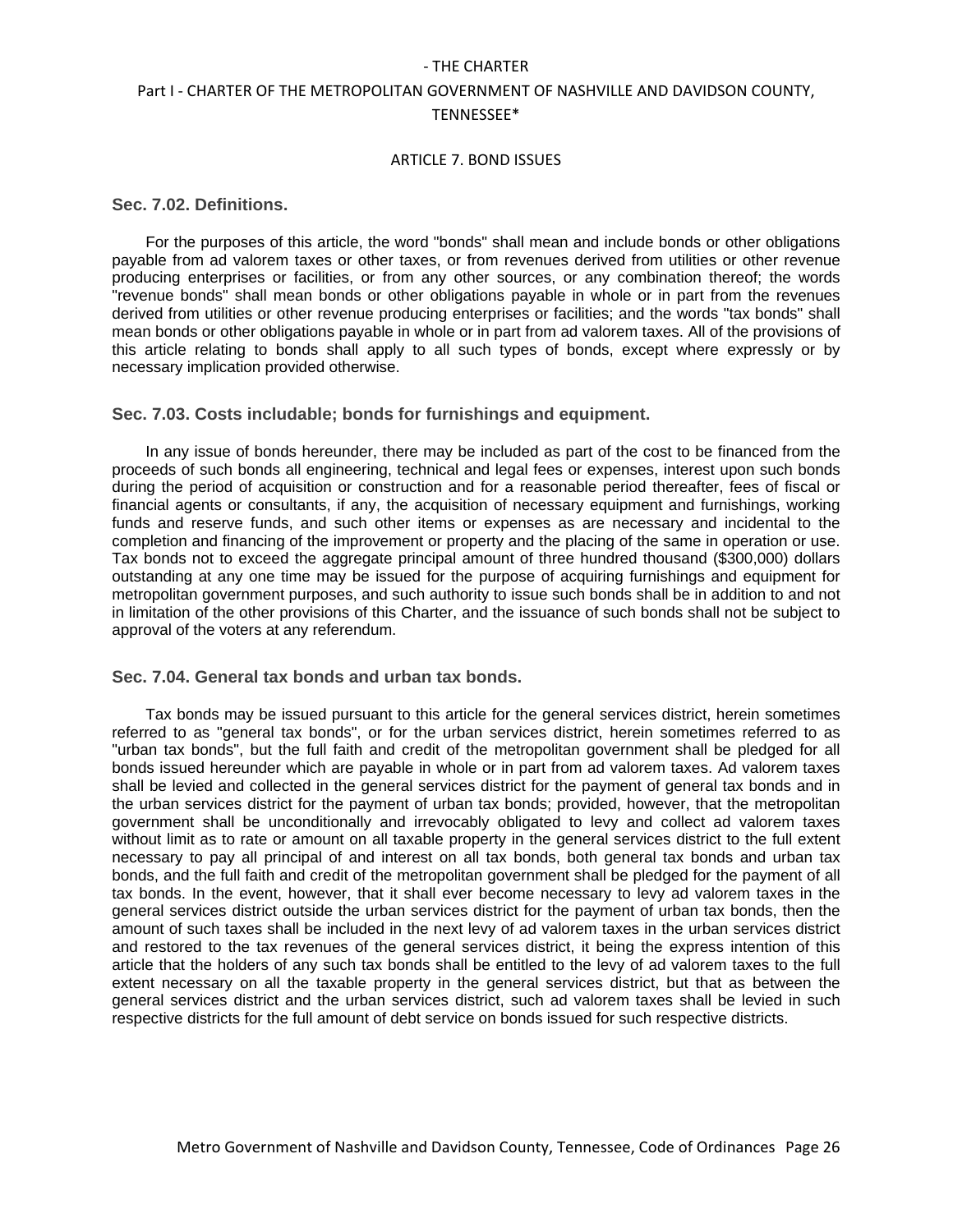## Part I - CHARTER OF THE METROPOLITAN GOVERNMENT OF NASHVILLE AND DAVIDSON COUNTY, TENNESSEE\*

#### ARTICLE 7. BOND ISSUES

### **Sec. 7.05. When bond referendum not required; notice of issue.**

No vote or approval of the qualified electors at an election shall be required for the issuance of any tax bonds hereunder if the initial resolution authorizing such tax bonds is adopted by two-thirds of the whole membership of the council, unless within twenty days after the date of the first publication of such initial resolution, with the notice set forth below, in a newspaper published and having general circulation in the area of the metropolitan government, a petition protesting the issuance of such tax bonds signed by at least six per centum of the qualified electors in the general services district in the case of general tax bonds, or in the urban services district in the case of urban tax bonds, is filed in the office of the metropolitan clerk. If a petition protesting the issuance of such tax bonds shall be filed as aforesaid within such twenty day period, then the tax bonds proposed by such initial resolution shall not be issued without the approval of a majority of the qualified electors residing in the general services district in the case of general tax bonds or in the urban services district in the case of urban tax bonds, who vote on a proposition for the issuance of such tax bonds at a regular or special election held in the manner prescribed herein. For the purposes of such election a qualified elector shall be any resident of the metropolitan government residing in the general services district in the case of general tax bonds or in the urban services district in the case of urban tax bonds, who was qualified to vote for members of the general assembly at the general election next preceding the filing of such petition or who is on the date of the filing of such petition then qualified to vote for the members of the general assembly. No qualified elector shall be permitted to withdraw his signature from such petition after signing the same. The notice to be published with said initial resolution shall be in substantially the following form:

#### **NOTICE**

The foregoing resolution has been adopted. Unless within twenty (20) days from the date of the first publication of this notice a petition signed by at least six . . . . . . . (6%) percent of the qualified electors residing in the Services District of the Metropolitan Government of Nashville and Davidson County shall have been filed with the Clerk of the Metropolitan Government protesting the issuance of the bonds authorized in such resolution, such bonds will be issued as proposed in said resolution.

#### $\overline{\phantom{a}}$ Clerk of the

#### Metropolitan Government

Notwithstanding any of the provisions of this article, the council may, if it desires, call an election as provided herein for the purpose of ascertaining the will of the qualified electors in the general services district or the urban services district, as the case may be, with respect to the issuance of any bonds, whether payable from ad valorem taxes or other taxes, or any other revenues, or a combination thereof.

### **Sec. 7.06. Referendum election after petition of protest.**

If the filing of a petition protesting the issuance of any tax bonds with the metropolitan clerk shall result in the necessity of any election on the proposition to issue such tax bonds, the council upon the filing of such petition shall adopt a resolution, herein called the election resolution, which shall direct the holding of an election for the purpose of voting for or against the tax bonds proposed to be issued, said election to be conducted by the Davidson County Election Commissioners as hereinafter provided. Such election resolution shall state the purpose or purposes for which each bond issue is authorized, the amount or maximum amount of the bonds, the maximum number of years for which the bonds are to run, and the maximum rate of interest such bonds are to bear. More than one proposition may be submitted at the same election. Said election resolution shall request the Davidson County Election Commissioners to arrange for the holding of the election on the date specified in the resolution. The election shall thereupon be held, notice thereof given and the results thereof canvassed in the manner provided by the general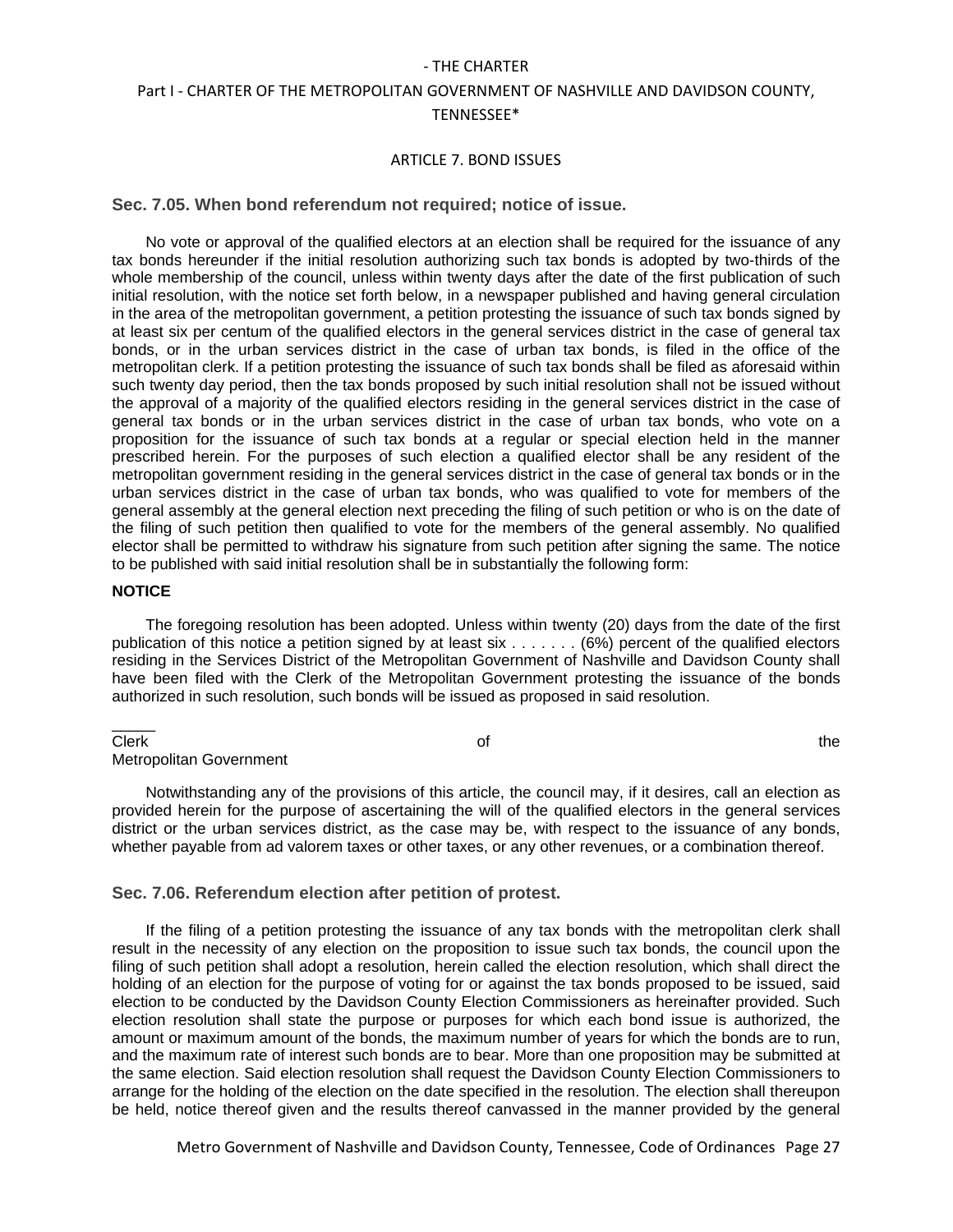## Part I ‐ CHARTER OF THE METROPOLITAN GOVERNMENT OF NASHVILLE AND DAVIDSON COUNTY, TENNESSEE\*

#### ARTICLE 7. BOND ISSUES

laws for the holding of elections under the supervision of the election commissioners. After the council has received the official report of the outcome of the election from the election commissioners, the council shall adopt a resolution in which there shall be contained a formal finding of the outcome of the election, which finding shall be conclusive.

No approval of the qualified electors residing in either the general services district or the urban services district at any election shall be required for the issuance of any bonds unless ad valorem taxes shall be pledged for the payment of all or part of the debt service on such bonds, and the above provisions for a permissive referendum on petition shall not apply to other bonds.

### **Sec. 7.07. Issuance of bonds under general law.**

Bonds may be issued under this article for either the general services district or the urban services district pursuant to any general law of the State of Tennessee now or hereafter in effect and applicable to counties or cities or metropolitan governments in the State of Tennessee, and it is hereby expressly provided that the metropolitan government may issue bonds under the provisions of all such general laws without regard to any limitations or restrictions contained in this Charter. No proceeding for the issuance of such bonds shall be required other than those required by the general law under which such bonds are authorized and no provision of any resolution, ordinance or notice, and no election or opportunity for referendum shall be required except as may be specifically required by the provisions of such general law.

### **Sec. 7.08. Limitations on urban bonds.**

No urban tax bonds shall be issued pursuant to this article which shall cause the total net bonded indebtedness payable from ad valorem taxes incurred for the urban services district (including all tax bonds theretofore issued for the urban services district and then outstanding, and the amount of any tax bonds theretofore issued by the City of Nashville and then outstanding which are allocated to the urban services district by this article), after deduction of all sinking funds on hand for the payment of principal, to exceed fifteen (15%) percent of the assessed valuation of taxable property in the urban services district as last completed and determined prior to the issuance of such tax bonds. In computing the bonded indebtedness incurred for the urban services district for the purpose of this paragraph there shall be excluded:

- (a) All urban bonds issued in anticipation of the collection of special assessments whether or not such urban bonds are also payable from ad valorem taxes.
- (b) All revenue bonds issued for the urban services district or any part thereof which are payable solely from the revenues derived from the operation of any utility or other revenue producing enterprise or facility.
- (c) All urban bonds payable from both ad valorem taxes and revenues derived from the operation of any utility or other revenue producing enterprise or facility, to the extent that such utility or other revenue producing enterprise or facility was self-liquidating during the immediately preceding fiscal year, in that the revenues derived therefrom, after deducting all current expenses of operation and maintenance, were sufficient to pay all principal of and interest on such bonds due in such fiscal year; or if such utility or other revenue producing enterprise or facility was not fully self-liquidating in such fiscal year, then a part of such bonds shall be excluded, which part shall be the same proportion of the total amount of such bonds which the amount of net revenues derived from such utility or revenue producing enterprise or facility in such fiscal year bears to the amount of net revenues which would have been required to make such utility or revenue producing enterprise or facility fully selfliquidating in such fiscal year.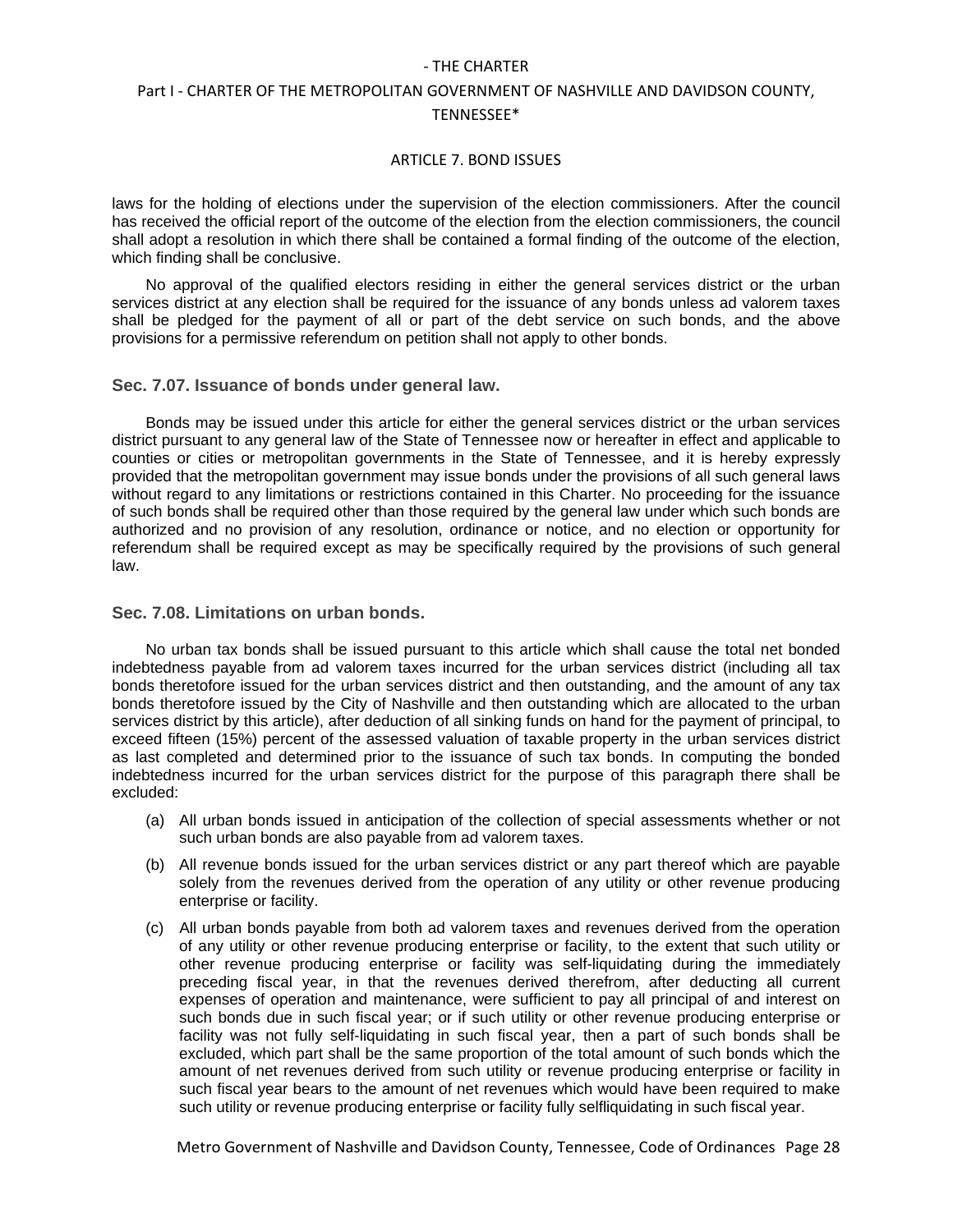## Part I ‐ CHARTER OF THE METROPOLITAN GOVERNMENT OF NASHVILLE AND DAVIDSON COUNTY, TENNESSEE\*

### ARTICLE 7. BOND ISSUES

- (d) Urban bonds issued under the authority of any general law of the State of Tennessee as distinguished from urban bonds issued under sole authority of this article.
- (e) Urban bonds not exceeding two hundred thousand (\$200,000) dollars in any year, issued to provide funds to repair or to replace any public building, work or structure rendered unsuitable for use by disaster when determined by the council to be essential to the public health, safety or convenience.
- (f) Urban tax bonds in the aggregate principal amount of three hundred thousand (\$300,000) dollars issued for the purpose of acquiring furnishings and equipment for metropolitan government purposes.

No approval of qualified electors at an election shall be required for the issuance of any of the bonds referred to in subparagraphs (a) to (f) above, and the referendum upon petition provisions of this article shall not apply to such bonds.

### **Sec. 7.09. Amount and purpose; obligations; form issuance.**

- (a) The metropolitan government may issue its bonds or notes in such principal amounts as it shall deem necessary for any of its purposes.
- (b) The bonds or notes shall be payable and secured by such source or sources of payment as set forth in the resolution of the council authorizing the issuance of such bonds or notes.
- (c) Bonds or notes of the metropolitan government shall be authorized by resolution of the council and may be issued in one or more series and shall bear such date or dates, mature at such time or times, bear interest at such rate or rates of interest per annum within such maximum rate as shall be mandated by general law applicable to the metropolitan government, be in such denomination or denominations, be in such form either coupon or registered, carry such conversion or registration privileges, be secured and have such rank or priority, be sold and executed in such manner, be payable from such sources in such medium of payment at such place or places within or without the state, and be subject to such terms of redemption, with or without premium, as the resolution provides.

Editor's note—Former § 7.09 was deleted and a new § 7.09 was substituted at an election held Aug. 4, 1983.

### **Sec. 7.10. Metropolitan bonds negotiable and tax exempt.**

All bonds of the metropolitan government shall be and constitute and have all the qualities and incidents of negotiable instruments under the law merchant and the negotiable instruments law of the State of Tennessee, regardless of the source or sources of payment of such bonds. No bonds issued hereunder shall be invalid for any irregularity or defect in the proceedings for the issuance and sale thereof, and all such bonds, upon the delivery thereof and payment therefor, or exchange in the case of refunding bonds, shall be conclusively deemed to be the valid and legally binding obligations of the metropolitan government in accordance with the terms thereof, and shall be incontestable in the hands of the purchasers or holders from time to time thereof.

All bonds of the metropolitan government, and the interest thereon, and all properties, revenues and other assets of any utility or other revenue producing enterprise or facility of the metropolitan government shall be exempt from all taxation by the State of Tennessee, or any county, municipality, political subdivision or taxing agency thereof, except for inheritance, transfer and estate taxes.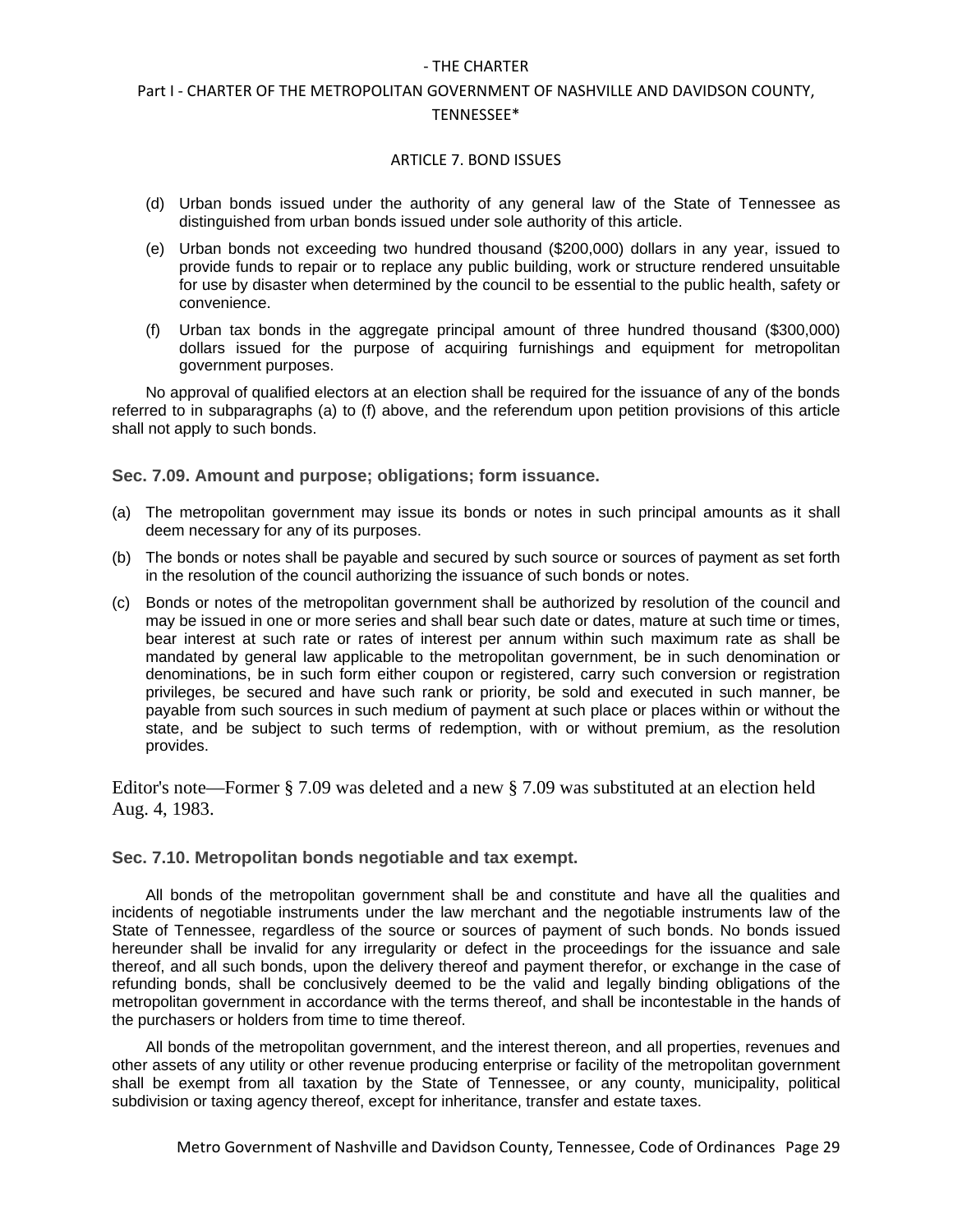## Part I - CHARTER OF THE METROPOLITAN GOVERNMENT OF NASHVILLE AND DAVIDSON COUNTY. TENNESSEE\*

#### ARTICLE 7. BOND ISSUES

### **Sec. 7.11. Refunding bonds.**

Bonds may be issued hereunder for the purpose of refunding not more than a like principal amount of any outstanding bonds of the metropolitan government, including any bonds heretofore issued by the County of Davidson or the City of Nashville. Such refunding bonds may be issued without regard to the amount of bonded indebtedness of the metropolitan government, either for general bonds or urban bonds, and without the necessity of the approval of the qualified electors or the holding of any election, and shall not be subject to the referendum on petition provisions of this article. Where the bonds to be refunded have become due, or become due or are called for redemption not more than six months after the delivery of the refunding bonds, the refunding bonds may be delivered and the proceeds thereof escrowed with the fiscal agent of the metropolitan government for the payment of the bonds to be refunded in such manner as the council may prescribe.

### **Sec. 7.12. Sale.**

All bonds issued under this article, except revenue, refunding and special tax bonds, shall be sold by the council at public sale to the highest responsible bidder, after such advertisement as may be prescribed by the council.

Editor's note— Section 7.12 was amended at an election held Aug. 4, 1983.

### **Sec. 7.13. Temporary financing.**

The council may provide for temporary financing of any improvement or property by the issuance of bond anticipation notes in anticipation of the sale of bonds which have been duly authorized hereunder or under any other law, but all such bond anticipation notes, including any renewals thereof, shall finally mature not later than three years from the date of the original notes. All such bond anticipation notes shall have the same security as the bonds in anticipation of which such notes are issued. The council may also provide for the issuance of interim certificates or temporary bonds pending the delivery bonds which have been duly awarded and sold. The council shall prescribe the dates of issue and maturity, form and all other details of such bond anticipation notes, interim certificates or temporary bonds. The council may also provide that short term financing be done with competitive bidding on the open market.

### **Sec. 7.14. Bonds issued by resolution of council; notice of right to contest.**

All bonds issued under this article shall be authorized by resolution or resolutions adopted by a majority vote of all the members of the council, at any properly convened regular, adjourned or special meeting, which may be the same meeting at which they are introduced. No publication of any resolution, proceeding or notice shall be necessary, except as specifically required by this article.

The council in the resolution authorizing any bonds may provide that after the adoption of such resolution there shall be published in a newspaper published and having general circulation in the area of the metropolitan government, a notice in substantially the following form:

### **NOTICE**

On . . . . . . . ., 19. . ., the Metropolitan Council of the Metropolitan Government of Nashville and Davidson County adopted a resolution authorizing the issuance of \$. . . . . . . bonds for the purpose of. . . . . . . . . . . ., a copy of which said resolution is on file in the office of the Metropolitan Clerk and open to inspection by any voter or citizen residing in the area of the Metropolitan Government.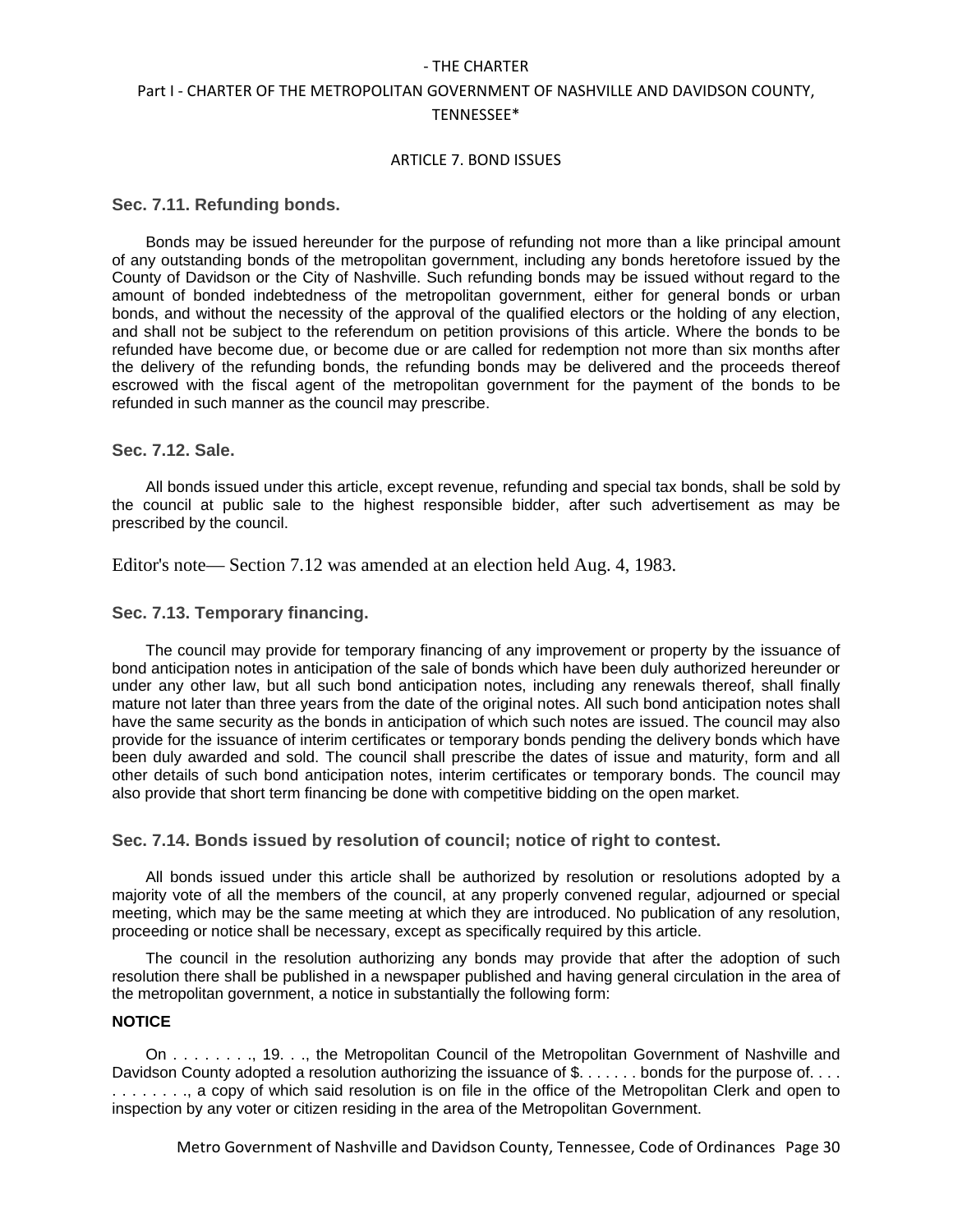## Part I ‐ CHARTER OF THE METROPOLITAN GOVERNMENT OF NASHVILLE AND DAVIDSON COUNTY, TENNESSEE\*

#### ARTICLE 7. BOND ISSUES

For a period of twenty (20) days following the date of the first publication of this notice, any taxpayer or other interested person may file an appropriate suit or proceeding questioning the validity of the bonds proposed to be issued or the legality of the proceedings had in the authorization of such bonds. After the expiration of said twenty days, no one shall have any cause or right of action to contest in any court the legality of said bonds or proceedings or the power and obligation of the Metropolitan Government to pay said bonds from the taxes or other revenues provided in such proceedings or bonds.

#### Metropolitan Clerk

 $\overline{\phantom{a}}$ 

In the case of tax bonds, however, such notice shall not be published until after the expiration of the period for the filing of a petition for a referendum, or, if such petition shall be filed, then not until after the approval of such bonds at such referendum.

If, pursuant to direction of the council, such notice is published, no one shall have any cause or right of action after the expiration of said twenty-day period, to contest the legality, formality or regularity of such bonds or proceedings in any court for any cause whatsoever, and the authority to issue such bonds, the legality thereof and the legality of the taxes or other revenues pledged to pay the same, shall be conclusively presumed, and no court shall have any jurisdiction or authority to inquire into such matters.

### **Sec. 7.15. Bond proceeds constitute trust fund.**

The proceeds of the sale of bonds issued under the provisions of this article shall constitute a trust fund, and each issue shall be accounted for separate and apart, to be used exclusively for the purpose or purposes for which said bonds are authorized; but the purchaser of such bonds shall be under no obligation or responsibility to see to the application thereof, and the manner of an application of such proceeds shall in no way affect the rights, remedies or security and sources for payment of the holders of such bonds.

### **Sec. 7.16. Unissued bonds of county or city.**

Any bonds duly authorized but unissued by the County of Davidson or the City of Nashville at the effective date of this Charter<sup>6</sup> may be issued in the name of and sold by the metropolitan government in accordance with the provisions of the statutes and resolutions under which such bonds were authorized in the same manner and with like effect as though this Charter had not been enacted, it being the intent hereof that the enactment of this Charter shall in no way affect or impair the right of the metropolitan government to complete the sale and issuance of such bonds.

6. April 1, 1963.

### **Sec. 7.17. Revenue bonds.**

In addition to revenue bonds authorized to be issued by any other provision of this Charter or by the provisions of any general law of the State of Tennessee, the council shall have power to authorize the issuance of revenue bonds to finance all or part of the cost of any utility or other revenue producing enterprise or facility, where such revenue bonds are to be payable in whole or in part from the revenues of such utility or other revenue producing enterprise or facility, and to pledge all or any part of such revenues for the payment of such revenue bonds. All of the applicable provisions of this article shall be complied with in the issuance of such revenue bonds. The council may in the proceedings authorizing the issuance of such revenue bonds make and enter into valid and binding covenants with the holders of such revenue bonds including, but not limited to, the appointment of trustees to hold and secure the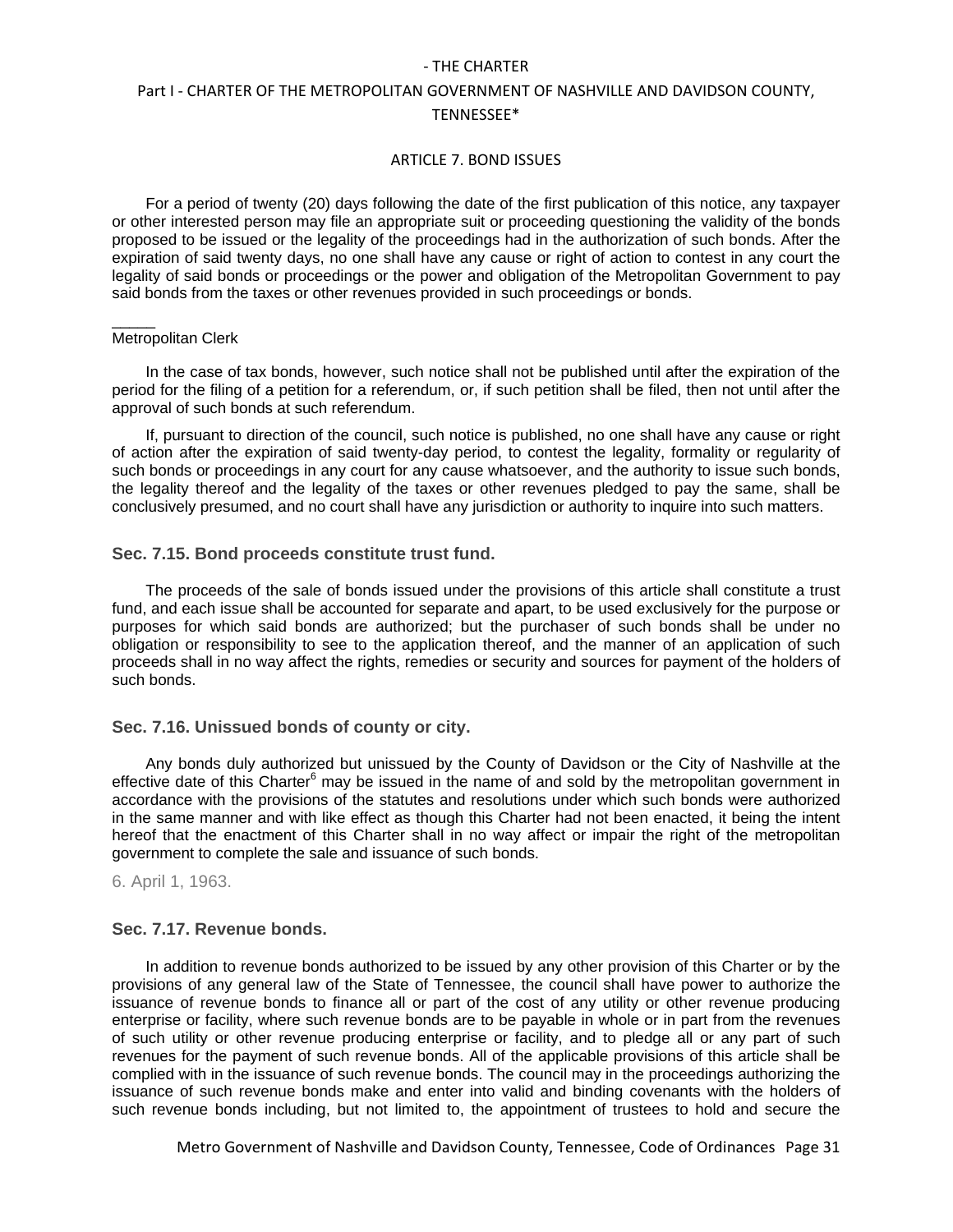## Part I - CHARTER OF THE METROPOLITAN GOVERNMENT OF NASHVILLE AND DAVIDSON COUNTY, TENNESSEE\*

#### ARTICLE 7. BOND ISSUES

proceeds of such revenue bonds and such revenues and the application thereof, the fixing and revision of the fees, rates or other charges for the services and facilities of such utility or other revenue producing enterprise or facility, including reasonable margins of safety, the creation and maintenance of reserve funds, sinking funds and depreciation funds, the appointment of a receiver in case of defaults in payment of debt service or performance of such covenants and such other covenants as are deemed necessary and advisable for the marketability of such revenue bonds and the security of the holders thereof.

### **Sec. 7.18. Combined tax and revenue bonds.**

The council may also issue combined tax and revenue bonds if deemed advisable, or pledge any other security permitted by law to the payment of such revenue bonds in addition to such revenues from such utility or other revenue producing enterprise or facility; provided, however, that if ad valorem taxes are pledged for the payment of all or any part of bonds for which such revenues are also pledged, the provision for a referendum on petition on issuance of tax bonds provided herein shall apply to such revenue bonds for which ad valorem taxes are also pledged.

### **Sec. 7.19. Refunding revenue bonds.**

The council shall also have power to issue refunding revenue bonds to refund any revenue bonds theretofore issued, including any revenue bonds theretofore issued by the County of Davidson or the City of Nashville, or to issue refunding and improvement revenue bonds for the combined purpose of refunding outstanding revenue bonds and to finance additions, extensions and improvements to such utility or other revenue producing enterprise or facility, and all of the applicable provisions of this article shall be complied with in the issuance of said refunding revenue bonds or combined refunding and improvement revenue bonds.

### **Sec. 7.20. Debt service funds.**

There shall be a general services district debt service fund and an urban services district debt service fund for the amortization of general bonds and urban bonds respectively, including bonds issued prior to the effective date of this Charter by the County of Davidson and the City of Nashville which have been allocated to such districts under the provisions of this article. Such debt service funds shall consist of the cash and securities in the debt service funds for bonds issued by the County of Davidson and the City of Nashville prior to the effective date of this Charter and such funds hereinafter required to be paid into such funds and the interest earned on the investment thereof. The debt service funds for the bonds heretofore issued by the County of Davidson and the City of Nashville shall be transferred to the debt service fund of the district to which such bonds are allocated by this article. Nothing contained herein, however, shall affect any debt service funds for any revenue bonds or other bonds which are required by the proceedings which authorized any bonds to be maintained as separate and segregated debt service funds for such bonds, and such sinking funds shall be transferred to the metropolitan government and segregated and maintained in the manner provided in the proceedings which authorized the issuance of such bonds.

All such debt service funds may be invested only in bonds which are full faith and credit general obligations of the metropolitan government, the State of Tennessee, the County of Davidson, the City of Nashville, the United States of America, or in such securities as may be provided in the proceedings which authorized such bonds.

There shall be included in the annual tax levy ordinances for the general services district and the urban services district, over and above all other taxes assessed therein, a sum sufficient to meet the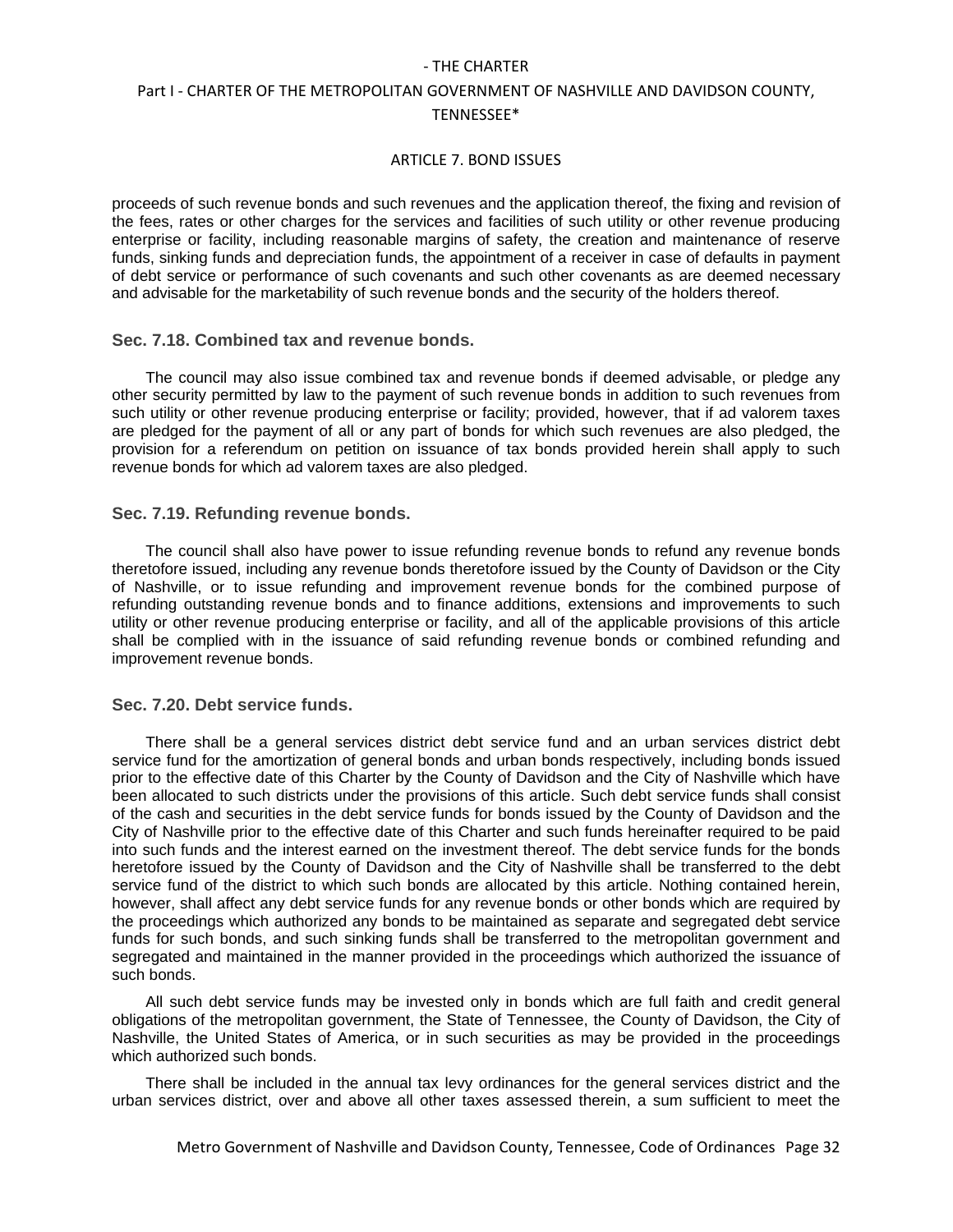## Part I - CHARTER OF THE METROPOLITAN GOVERNMENT OF NASHVILLE AND DAVIDSON COUNTY. TENNESSEE\*

#### ARTICLE 7. BOND ISSUES

interest and redemption charges on all tax bonds due or to be paid in the ensuing year and issued for or allocated to such districts respectively, together with a sum sufficient to reimburse the general fund for any appropriation made or to be made therefrom for the payment of any such interest or redemption charges.

All moneys paid into any debt service fund shall be used exclusively for the purchase, retirement or payment of the outstanding bonds for which such debt service funds are created and maintained, and the metropolitan treasurer shall keep a record of all receipts and disbursements of the debt service funds and shall report the same to the mayor and council quarterly in each fiscal year.

Should any levy for debt service fund purposes, except in the case of bonds payable solely from revenues, fail for any reason whatsoever to provide sufficient funds to meet the redemption and interest charges for bonds in any year, sufficient amounts shall be paid from either the general fund of the general services district or the urban services district for such redemption and interest charges, subject to reimbursement from subsequent levies in the general services district or the urban services district, as the case may be.

If either the general services district debt service fund or the urban services district debt service fund shall accumulate a surplus sufficient to retire bonds callable and chargeable to such funds, the metropolitan treasurer, with the approval by resolution of the mayor and council, may purchase any of such bonds at a price not exceeding the redemption price thereof on the next ensuing redemption date or may call for prior redemption any of such bonds on the next ensuing redemption date in the manner provided in the proceedings which authorized the issuance of such bonds.

The metropolitan treasurer shall deduct monthly, or cause to be deducted monthly, the amounts realized from the inclusion in the annual tax levy ordinances of the general services district and the urban services district of the necessary sums in conformity with the subject to the above debt service fund provisions and shall deposit, or cause to be deposited, the same in the metropolitan government depositories to the credit of the appropriate district debt service fund accounts, which funds shall be kept separate and apart from all other funds of the metropolitan government.

All bonds issued prior to the effective date of this Charter by the County of Davidson, and all bonds authorized but unissued by the County of Davidson at the effective date of this Charter and thereafter issued by the metropolitan government, shall be allocated to the general services district and the principal of and interest on such bonds shall be paid from ad valorem taxes or other revenues collected in the general services district.

All bonds issued prior to the filing date of this Charter by the City of Nashville, except for the bonds described in the next paragraph, shall be allocated to the general services district and the principal of and interest on such bonds shall be paid from ad valorem taxes or other revenues collected in the general services district, and it is hereby found and determined that all such bonds were issued to finance all or part of the cost of improvements or properties which render or will render services or benefits to all or substantially all the inhabitants of the general services district. All debt service funds for such bonds shall be transferred to the general services district debt service fund.

The following described bonds issued prior to the filing date of this Charter by the City of Nashville shall be allocated to the urban services district and the principal of and interest on such bonds shall be paid from ad valorem taxes or other revenue collected in the urban services district:

### **CITY OF NASHVILLE BONDS—URBAN SERVICES DISTRICT**

#### **Fire Department**

| Original Final | Principal |  |
|----------------|-----------|--|
|----------------|-----------|--|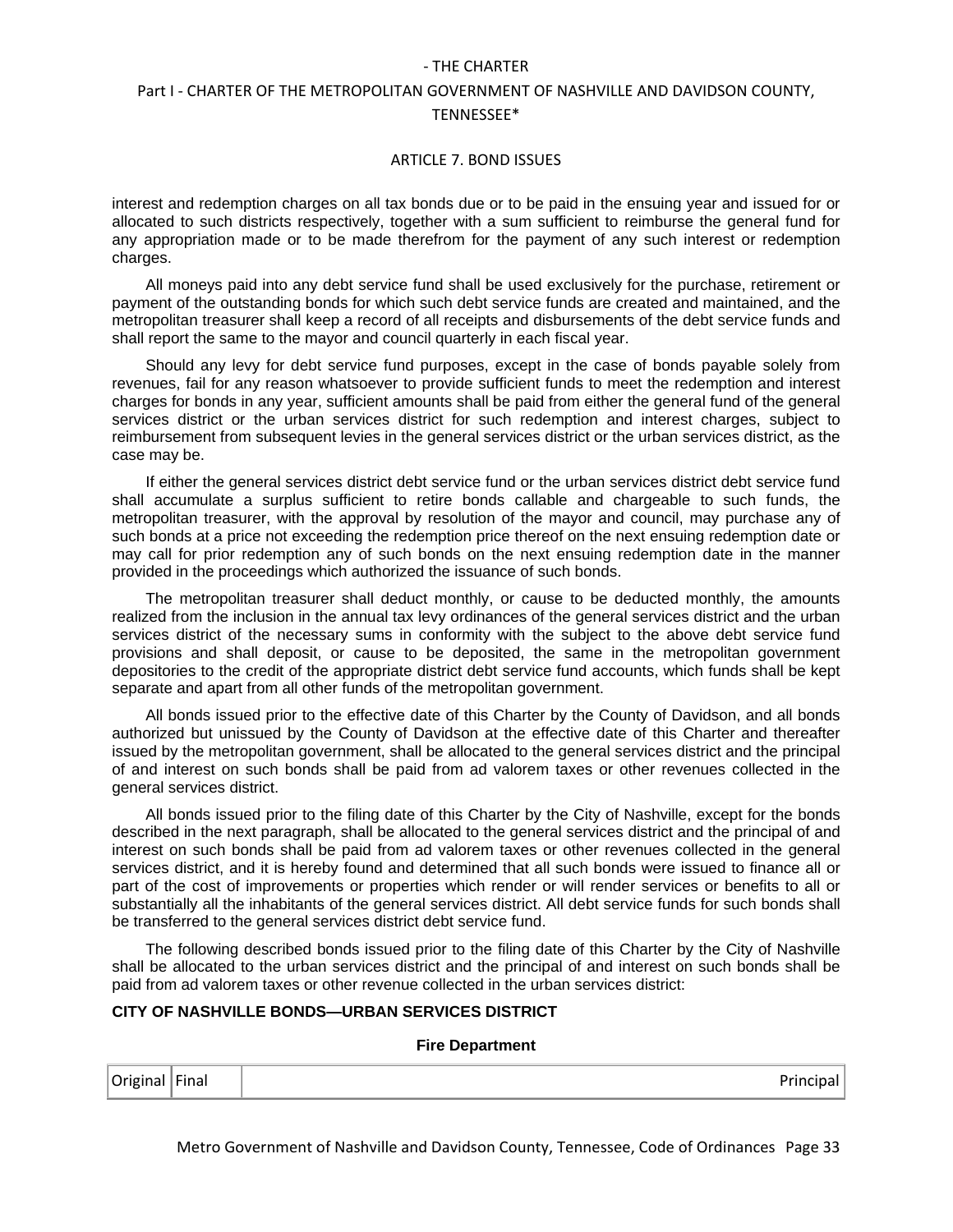# Part I - CHARTER OF THE METROPOLITAN GOVERNMENT OF NASHVILLE AND DAVIDSON COUNTY, TENNESSEE\*

### ARTICLE 7. BOND ISSUES

| Date of<br>Issue | Maturity              | Title of Issue                                                           | Outstanding<br>June 30, 1962 |  |  |
|------------------|-----------------------|--------------------------------------------------------------------------|------------------------------|--|--|
|                  |                       |                                                                          |                              |  |  |
|                  | $12 - 4 - 33$ 12-1-63 | Fire Hall Improvement Bonds of 1933                                      | \$10,000                     |  |  |
| $6 - 15 - 57$    | $6 - 15 - 57$         | Fire Department Improvement Bonds of 1957                                | 85,000                       |  |  |
| $6 - 15 - 60$    | $6 - 15 - 90$         | Fire Department Construction, Improvement and Equipment Bonds of<br>1960 | 985,000                      |  |  |
|                  |                       |                                                                          |                              |  |  |
|                  |                       | Total                                                                    | 1,080,000                    |  |  |
|                  |                       | <b>Street, Alley and Sewer</b>                                           |                              |  |  |
| $6 - 1 - 45$     | $6 - 1 - 74$          | Street, Alley and Sewer Bonds of 1945-A                                  | 795,000                      |  |  |
| $6 - 1 - 45$     | $6 - 1 - 74$          | Street, Alley and Sewer Bonds of 1945-B                                  | 795,000                      |  |  |
| $6 - 1 - 48$     | $6 - 1 - 78$          | Street, Alley and Sewer Bonds of 1948-A                                  | 795,000                      |  |  |
| $6 - 1 - 48$     | $6 - 1 - 78$          | Street, Alley and Sewer Bonds of 1948-B                                  | 795,000                      |  |  |
| $6 - 1 - 48$     | $6 - 1 - 78$          | Street, Alley and Sewer Bonds of 1948-C                                  | 795,000                      |  |  |
| $6 - 1 - 48$     | $6 - 1 - 78$          | Street, Alley and Sewer Bonds of 1948-D                                  | 795,000                      |  |  |
|                  |                       |                                                                          |                              |  |  |
|                  |                       | Total                                                                    | 3,411,000                    |  |  |
|                  | <b>Sewers</b>         |                                                                          |                              |  |  |
| $4 - 1 - 26$     | $4 - 1 - 66$          | Sanitary Sewer Bonds of 1925 Series A                                    | 44,000                       |  |  |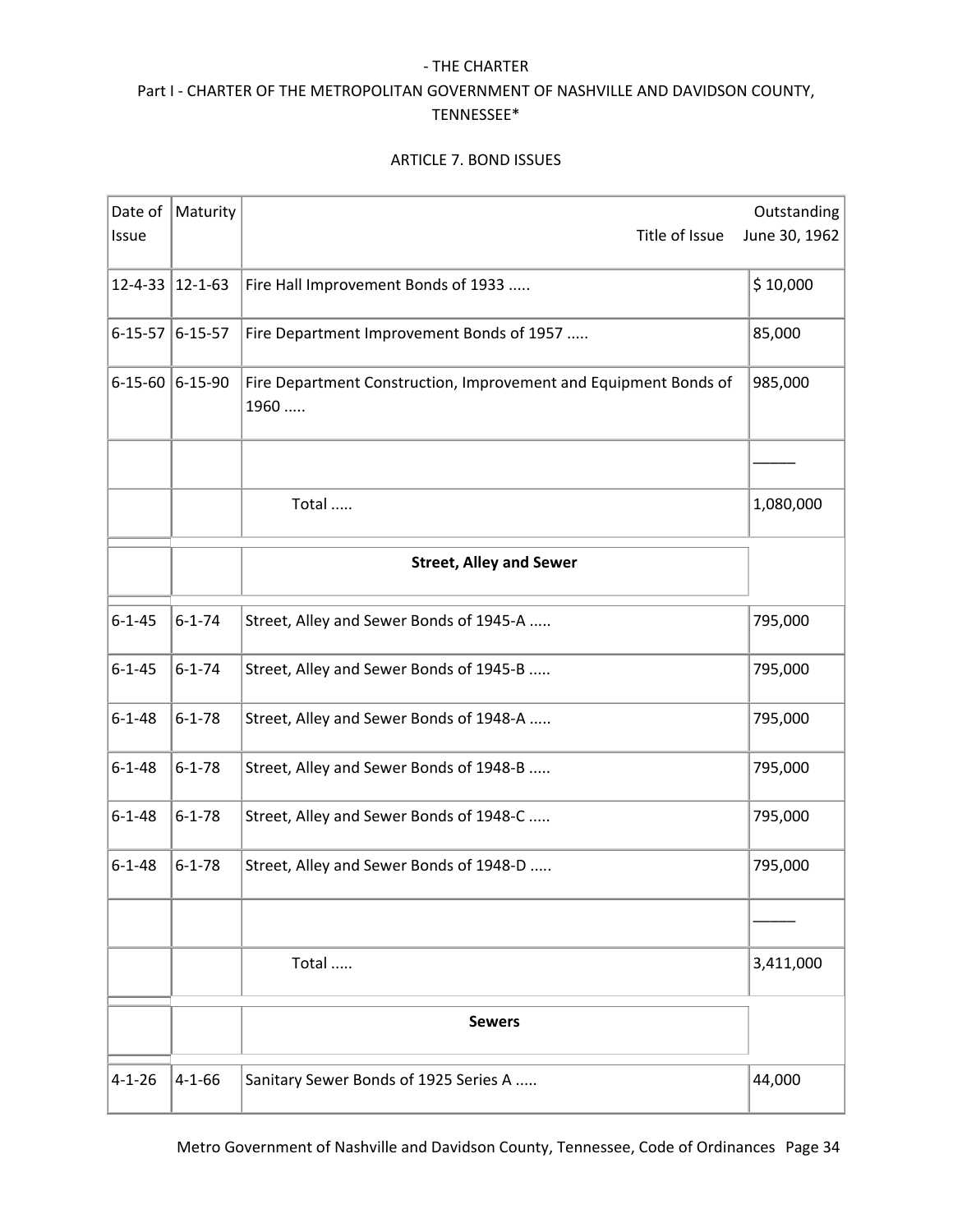# Part I - CHARTER OF THE METROPOLITAN GOVERNMENT OF NASHVILLE AND DAVIDSON COUNTY, TENNESSEE\*

### ARTICLE 7. BOND ISSUES

| $11 - 1 - 27$ | $11 - 1 - 67$             | Sanitary Sewer Bonds of 1925 Series B                           | 65,000    |
|---------------|---------------------------|-----------------------------------------------------------------|-----------|
|               | $11 - 1 - 28$ 11 - 1 - 68 | Sanitary Sewer Bonds of 1925 Series C                           | 108,000   |
| $8 - 1 - 29$  | $8 - 1 - 69$              | Lateral Sanitary Sewer Bonds of 1929                            | 77,000    |
|               | 12-4-33 12-1-63           | Sewer Extension Bonds of 1933                                   | 33,000    |
| $9 - 1 - 47$  | $9 - 1 - 77$              | Sewer Bonds of 1947                                             | 260,000   |
| $5 - 1 - 53$  | $5 - 1 - 93$              | Sewer Bonds of 1953                                             | 420,000   |
| $3 - 1 - 54$  | $3 - 1 - 64$              | Sewer Construction and Improvement Bonds of 1954                | 20,000    |
| $11 - 1 - 54$ | $11 - 1 - 85$             | Sewer Bonds of 1954                                             | 770,000   |
| $5 - 1 - 56$  | $5 - 1 - 86$              | Sanitary Sewer Bonds of 1956                                    | 750,000   |
| $7 - 1 - 58$  | $7 - 1 - 78$              | Airport Sewer Construction Bonds of 1958                        | 220,000   |
| $7 - 1 - 58$  | $7 - 1 - 88$              | Sanitary Sewer Bonds of 1958                                    | 960,000   |
| $6 - 15 - 60$ | $6 - 15 - 90$             | Sewer and Utility Relocation and Land Acquisition Bonds of 1960 | 485,000   |
| $6 - 15 - 61$ | $6 - 15 - 00$             | Sewer Bonds of 1961                                             | 5,500,000 |
|               |                           |                                                                 |           |
|               |                           | Total                                                           | 9,709,000 |
|               |                           | <b>Capitol Hill</b>                                             |           |
| $9 - 1 - 50$  | $9 - 1 - 90$              | Capitol Hill Improvement Bonds of 1950                          | 775,000   |
| $9 - 1 - 55$  | $9 - 1 - 95$              | Capitol Hill Improvement Bonds of 1955                          | 2,050,000 |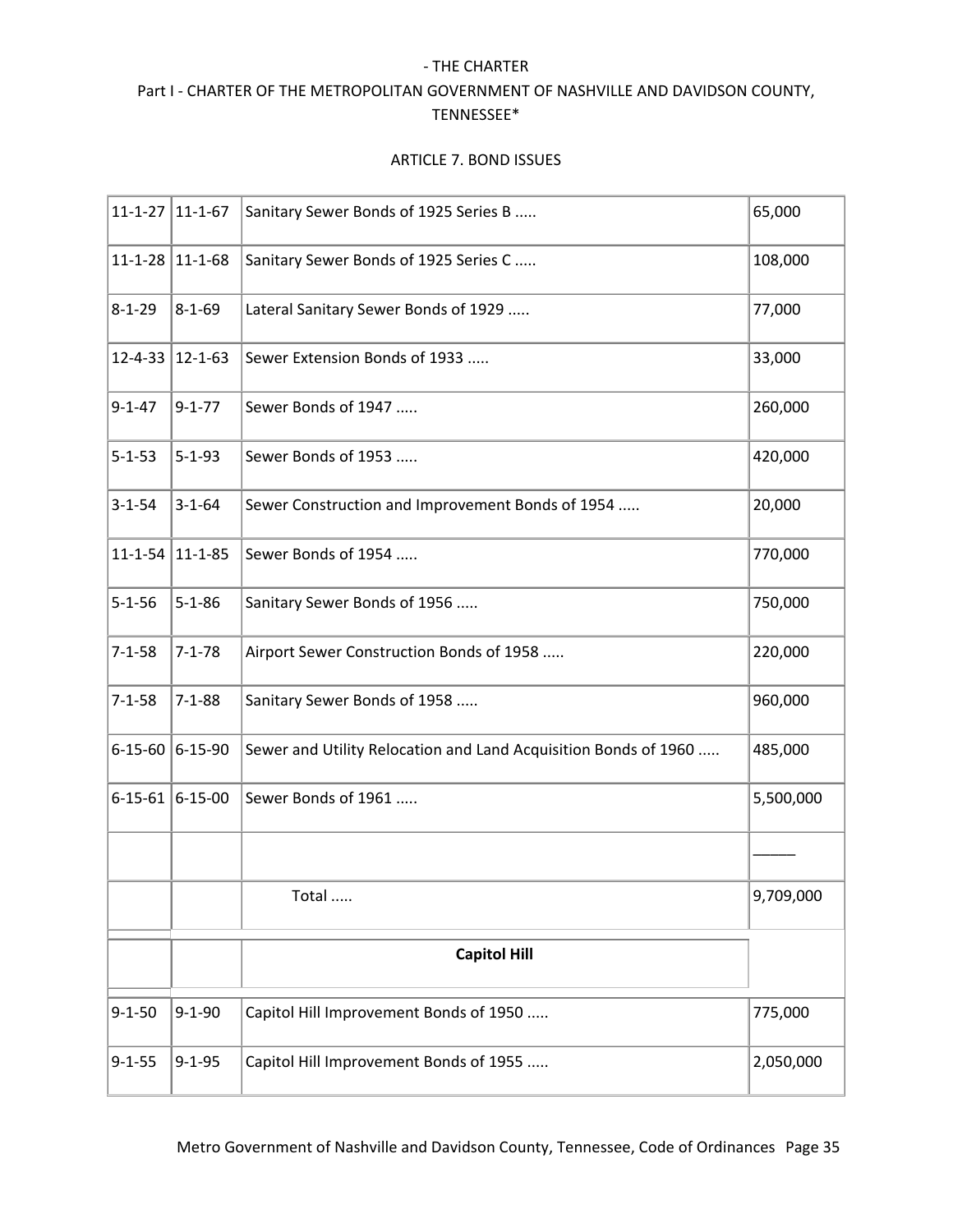# Part I - CHARTER OF THE METROPOLITAN GOVERNMENT OF NASHVILLE AND DAVIDSON COUNTY, TENNESSEE\*

## ARTICLE 7. BOND ISSUES

|               |                       | Total                                                   | 2,825,000 |  |  |
|---------------|-----------------------|---------------------------------------------------------|-----------|--|--|
|               |                       | Waterworks                                              |           |  |  |
| $8 - 1 - 29$  | $8 - 1 - 69$          | Water Extension Bonds of 1929                           | 61,000    |  |  |
| $12 - 4 - 33$ | $12 - 1 - 63$         | Waterworks Extension Bonds of 1933                      | 20,000    |  |  |
| $6 - 1 - 45$  | $6 - 1 - 74$          | Waterworks Bonds of 1945-A                              | 135,000   |  |  |
| $6 - 1 - 45$  | $6 - 1 - 74$          | Waterworks Bonds of 1945-B                              | 135,000   |  |  |
| $4 - 1 - 48$  | $4 - 1 - 68$          | Waterworks Bonds of 1948                                | 70,000    |  |  |
|               | $12 - 1 - 48$ 12-1-88 | Waterworks Bonds of 1948-A                              | 1,525,000 |  |  |
|               | $12 - 1 - 48$ 12-1-88 | Waterworks Bonds of 1948-B                              | 1,525,000 |  |  |
| $1 - 1 - 52$  | $1 - 1 - 92$          | Combined Water and Sewer Bonds of 1952                  | 920,000   |  |  |
|               |                       |                                                         |           |  |  |
|               |                       | Total                                                   | 4,391,000 |  |  |
|               | <b>Miscellaneous</b>  |                                                         |           |  |  |
| $5 - 1 - 24$  | $5 - 1 - 64$          | T. C. Railroad Refunding Bonds of 1924                  | 64,000    |  |  |
| $4 - 1 - 42$  | $4 - 1 - 64$          | Public Improvement Repair and Replacement Bonds of 1942 | 20,000    |  |  |
| $6 - 15 - 57$ | $6 - 15 - 77$         | Garbage Collection and Disposal System Bonds of 1957    | 107,000   |  |  |
| $6 - 15 - 57$ | $6 - 15 - 77$         | Equipment and Improvements Bonds of 1957                | 130,000   |  |  |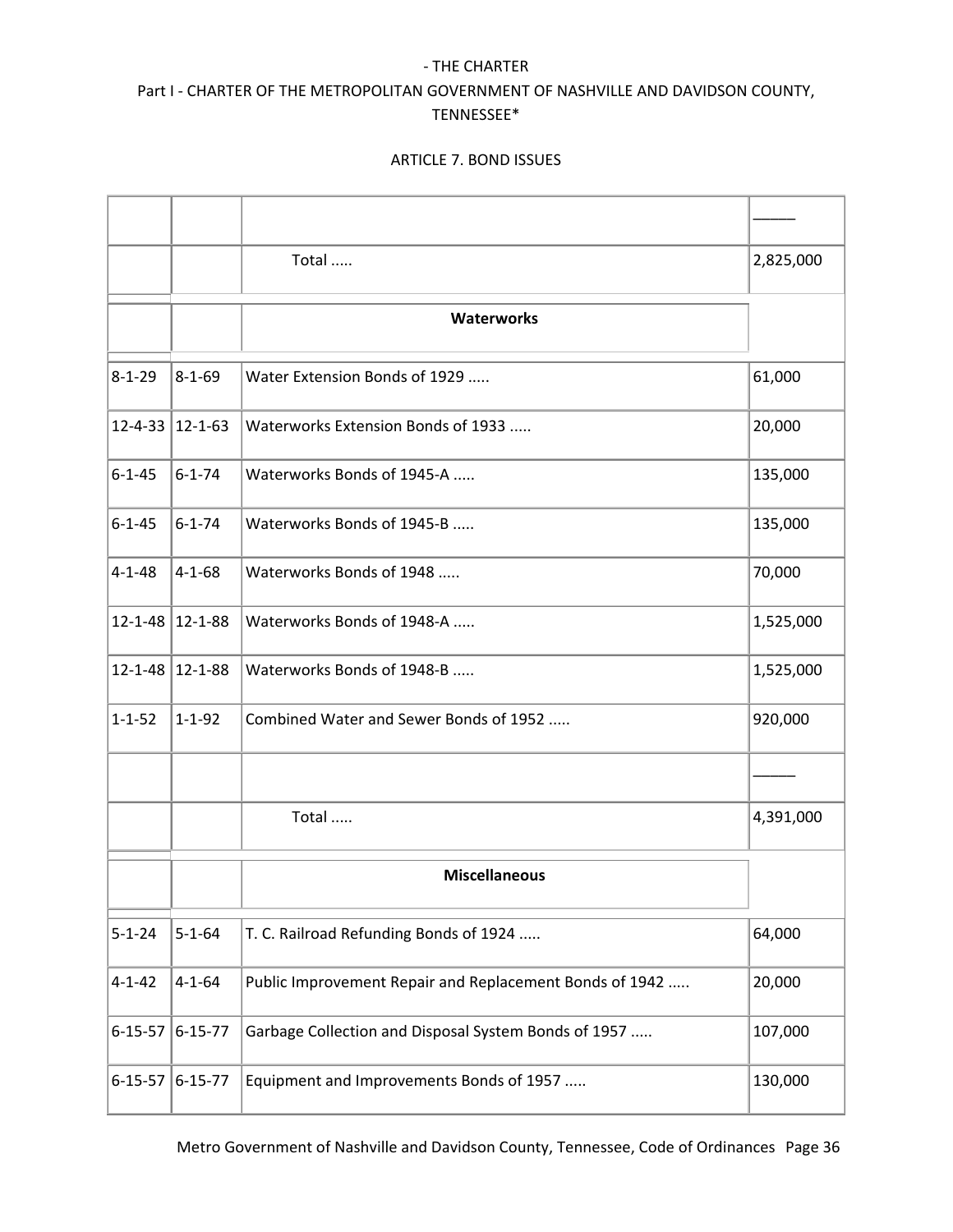# ‐ THE CHARTER Part I ‐ CHARTER OF THE METROPOLITAN GOVERNMENT OF NASHVILLE AND DAVIDSON COUNTY, TENNESSEE\*

### ARTICLE 7. BOND ISSUES

| $1-15-60$   1-15-90 | Urban Renewal Bonds of 1960 Series A-1 | 1,375,000    |
|---------------------|----------------------------------------|--------------|
| $1-15-60$   1-15-90 | Urban Renewal Bonds of 1960 Series A-2 | 950,000      |
|                     |                                        |              |
|                     | Total                                  | 2,646,000    |
|                     | Grand Total                            | \$24,062,000 |

Any bonds issued by the City of Nashville after the filing date of this Charter and before the effective date of this charter, and any bonds authorized but unissued by the City of Nashville at the effective date of this Charter and thereafter issued by the metropolitan government, shall be allocated either to the general services district or the urban services district in such manner and amounts as the council shall determine, consistent with the allocation of functions between the general and the urban services districts, and the principal of and interest on such bonds shall be paid from ad valorem taxes or other revenues collected in the district so determined by the council.

Any revenue bonds issued prior to the effective date of this Charter by the County of Davidson or the City of Nashville, and any revenue bonds authorized but unissued by said county or said city at the effective date of this Charter and thereafter by the metropolitan government, shall be payable as to principal and interest from the revenues or other sources and in the manner provided in the proceedings which authorized the issuance of such revenue bonds.

Neither the allocation of bonds to the general services district or the urban services district nor any of the other provisions of this charter shall impair or diminish any of the rights, remedies or security and sources for payment of any of such bonds or revenue bonds issued by the County of Davidson or the City of Nashville prior to the effective date of this Charter, or authorized but unissued by the County of Davidson or the City of Nashville at the effective date of this Charter and thereafter issued by the metropolitan government, and such holders of such bonds or revenue bonds shall have and be entitled to enforce any and all rights, remedies and security and sources for payment granted such holders by the proceedings which authorized the issuance of such bonds or revenue bonds as fully and to the same extent as if this Charter had not been adopted.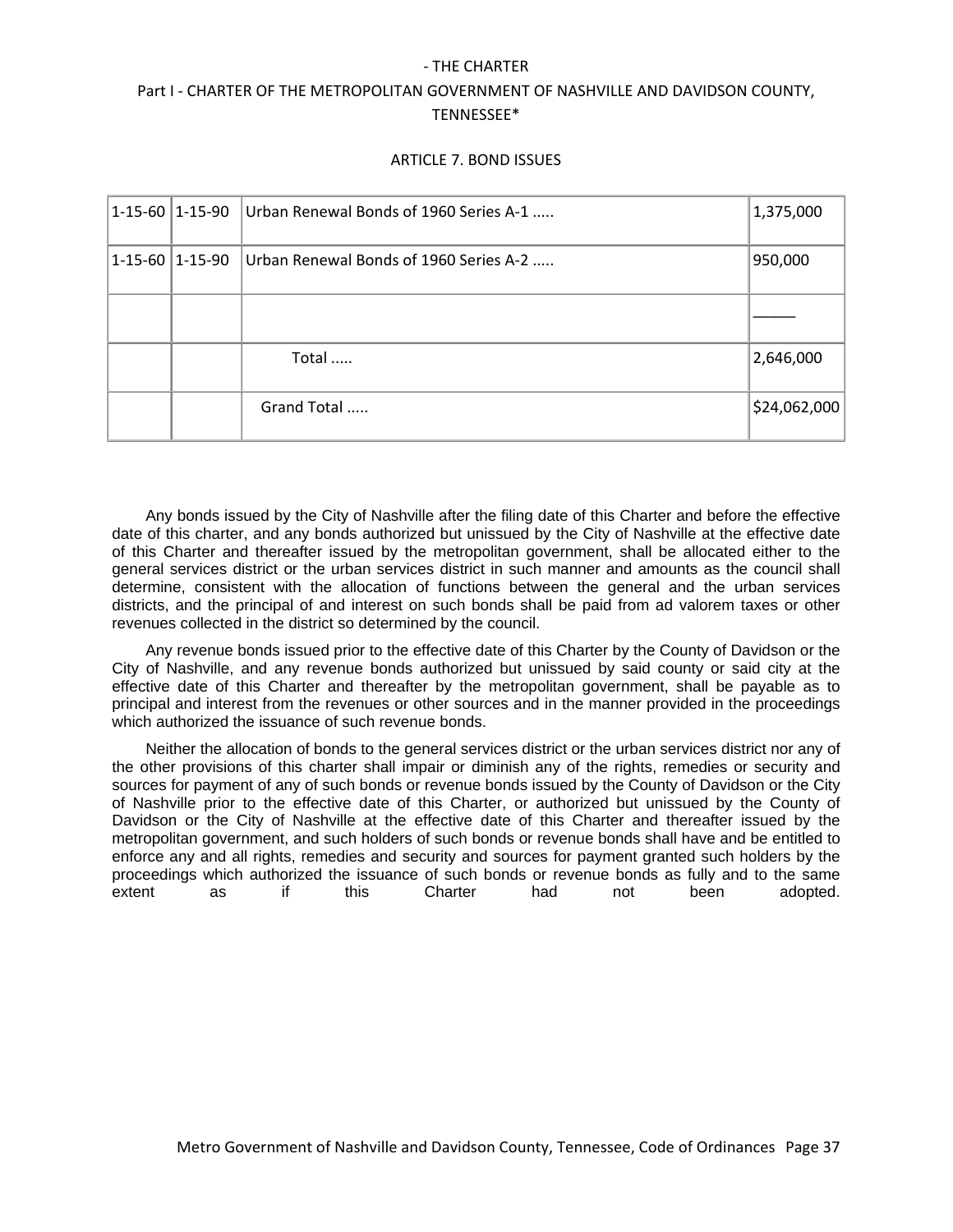# Part I - CHARTER OF THE METROPOLITAN GOVERNMENT OF NASHVILLE AND DAVIDSON COUNTY, TENNESSEE\*

## ARTICLE 8. METROPOLITAN DEPARTMENTS

## **ARTICLE 8. METROPOLITAN DEPARTMENTS**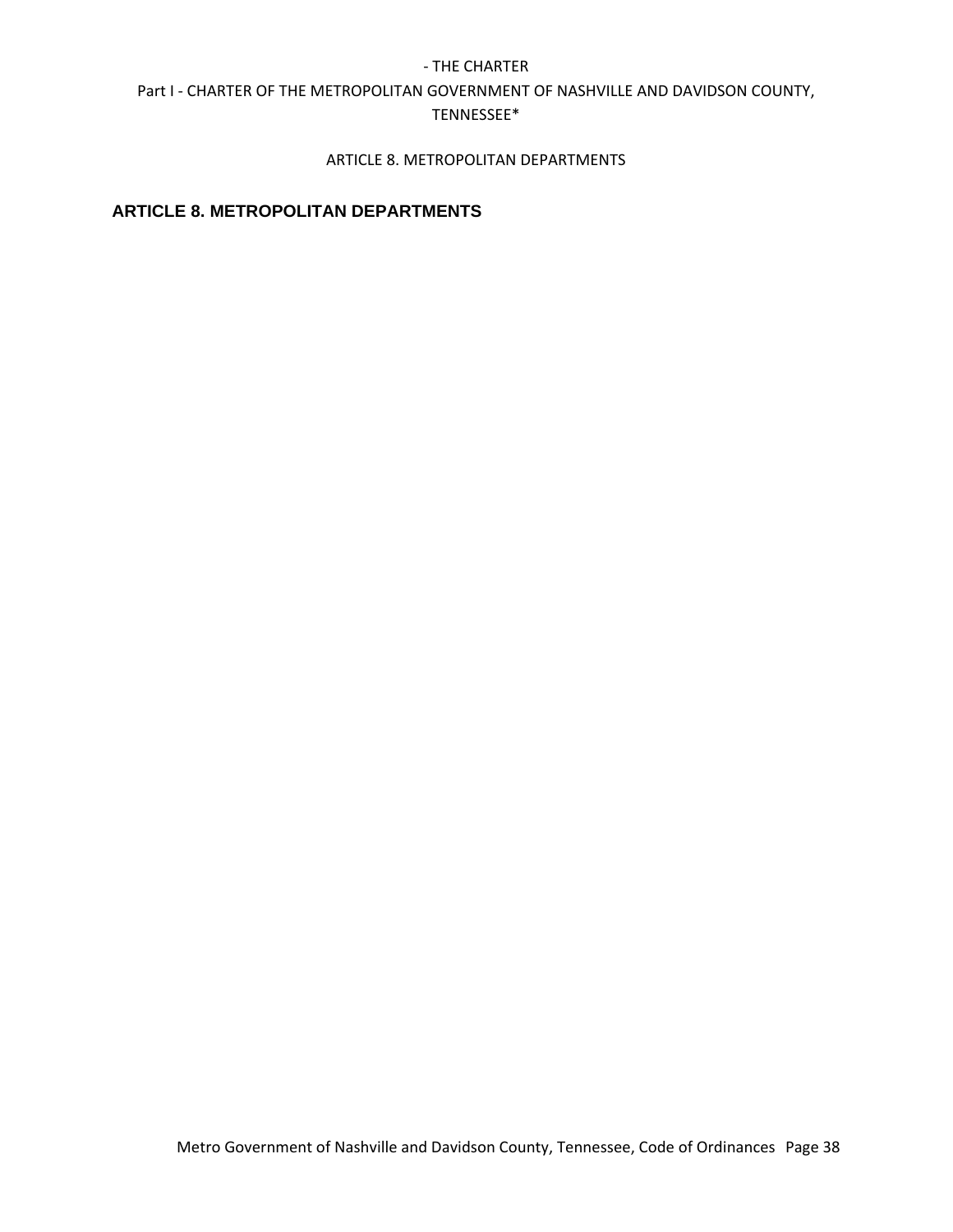# Part I ‐ CHARTER OF THE METROPOLITAN GOVERNMENT OF NASHVILLE AND DAVIDSON COUNTY, TENNESSEE\*

## CHAPTER 1. DEPARTMENT OF METROPOLITAN FINANCE

## **CHAPTER 1. DEPARTMENT OF METROPOLITAN FINANCE**

Sec. 8.101. Created; functions.

Sec. 8.102. Director of finance—Qualifications, appointment and compensation.

Sec. 8.103. Same—Powers and duties.

Sec. 8.104. Division of budgets created; functions of budget officer.

Sec. 8.105. Division of accounts created; duties of chief accountant.

Sec. 8.106. Division of treasury created; duties of metropolitan treasurer.

Sec. 8.107. Division of collections created; duties of collections officer.

Sec. 8.108. Division of purchases created; appointment and qualification of purchasing agent.

Sec. 8.109. Function of division of purchases.7

Sec. 8.110. Powers and duties of purchasing agent.

Sec. 8.111. Competitive bidding for purchases or sales.

Sec. 8.112. Division of public property administration.

## **Sec. 8.101. Created; functions.**

There shall be a department of metropolitan finance, which shall consist of the director thereof, of other personnel hereinafter mentioned and of such other positions and employees as may be provided by ordinance or by regulations of the director consistent with ordinance. The department of finance shall administer the financial affairs of the metropolitan government in accordance with the provisions of this Charter and applicable ordinances.

**Sec. 8.102. Director of finance—Qualifications, appointment and compensation.** 

The director of finance shall have proven administrative ability and a well founded reputation in public finance, or a record of exceptional performance for at least five (5) years as a comptroller or financial head of a large business. The mayor shall appoint the director of finance subject to confirmation by a majority of the whole membership of the council. He shall serve at the pleasure of the mayor making the appointment and until his successor is qualified. The director's salary shall be fifteen thousand (\$15,000) dollars per annum, payable semimonthly.

Editor's note—See Metropolitan Charter § 18.05 for changes in salary and compensation through the general pay plan.

### **Sec. 8.103. Same—Powers and duties.**

The director of finance shall be responsible to the mayor for the administration of the financial affairs of the metropolitan government, and to that end shall supervise the division of budgets, the division of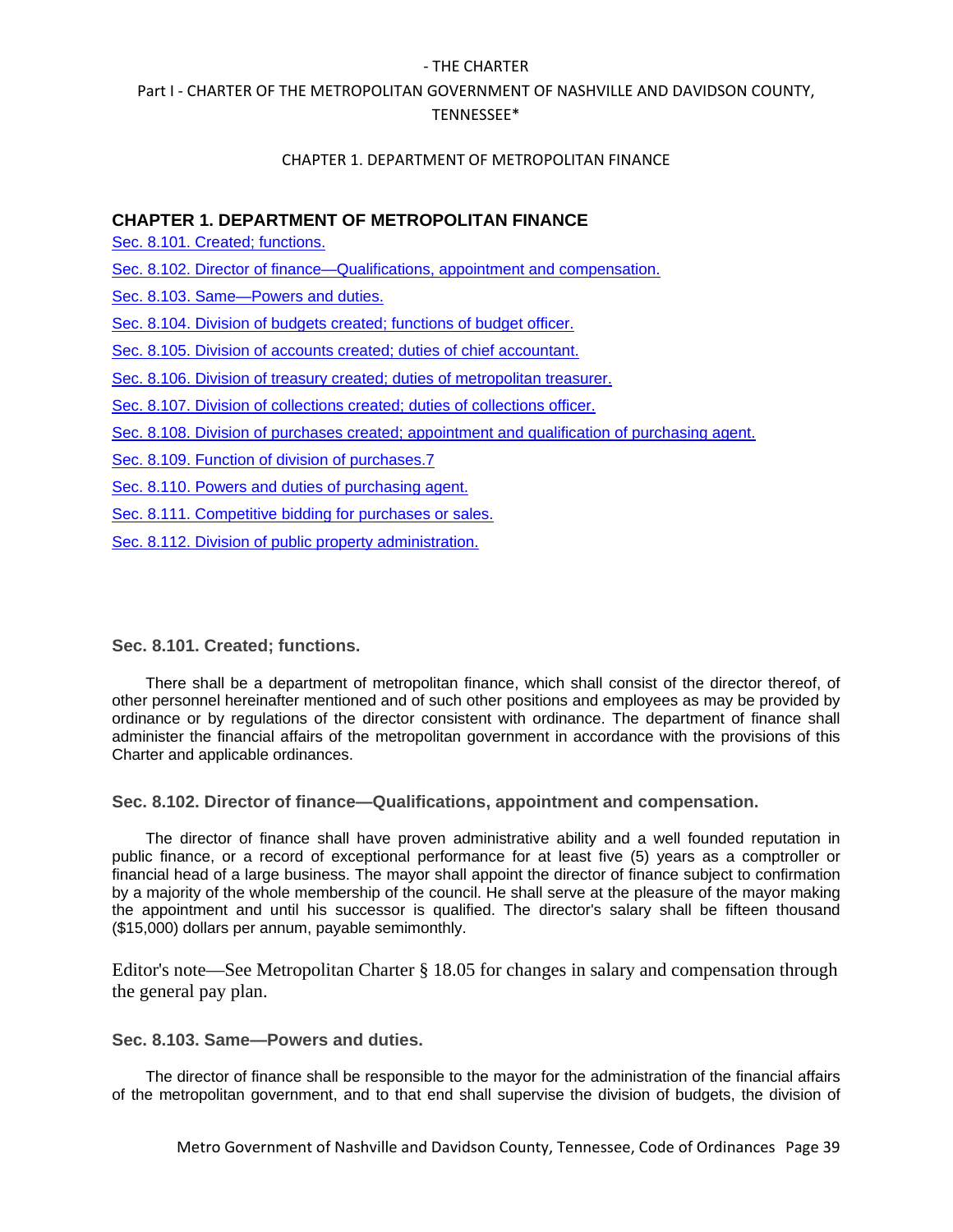## Part I ‐ CHARTER OF THE METROPOLITAN GOVERNMENT OF NASHVILLE AND DAVIDSON COUNTY, TENNESSEE\*

#### CHAPTER 1. DEPARTMENT OF METROPOLITAN FINANCE

accounts, the division of collections, the division of treasury, the division of purchases, and such other units as may be established by ordinance.

The director of finance or his designated divisional director shall:

- (a) Compile for the mayor the current budget of estimated revenues and proposed expenditures for each of the operating funds of the metropolitan government; and assist in the preparation of the capital improvements budget, as provided by section 6.13 of this Charter.
- (b) Maintain accounting systems for the general services district and the urban services district of the metropolitan government, and for each department, office and agency thereof, in accordance with generally recognized governmental accounting principles and procedures, keeping accounting records for and exercising financial and budgeting control over such department, office or agency.
- (c) Prescribe the accounts to be kept by all departments, offices and agencies of the metropolitan government, the form of receipts, vouchers, bills or claims, warrants, requisitions, purchase orders or any financial stationery to be used, and provide suitable instructions for the use thereof, and to review and approve the forms and procedures of the trustee and the tax assessor.
- (d) Prescribe the times and the manner in which moneys received by any department, office or agency shall either be paid to the metropolitan treasurer or deposited in a bank account to the credit of the metropolitan government.
- (e) Examine all contracts, purchase orders and other documents which would result in or involve financial obligations against the metropolitan government, and approve the same only upon ascertaining that there is an unexpended, unencumbered and unimpounded balance in each such appropriation and allotment to which they are applicable, sufficient to cover such potential obligation.
- (f) Audit before payment all bills, invoices, payrolls and other claims, demands or charges against the metropolitan government and approve the same only if proper, legal and correct, and duly authorized by appropriations or allotments of appropriations.
- (g) Periodically inspect and audit the accounts and records of financial transactions maintained in each department, office and agency of the metropolitan government.
- (h) Submit a monthly financial report to the mayor, for presentation to the council, showing the financial condition of the various funds of the metropolitan government, as well as the condition of all items included in the adopted annual operating budget, including estimated revenues, revenues received, appropriations and allotments for such appropriations.
- (i) Prepare a complete annual report of the financial activities of all funds and all departments, boards, commissions, and agencies of the metropolitan government.
- (j) Subject to the approval of the mayor, instruct the treasurer to invest the moneys of any fund in securities of the metropolitan, state or federal government and/or place them on interest bearing deposit in a bank or banks where it is anticipated that the funds will not be needed for a period of ninety days or more.
- (k) With the assistance of the department of law and the metropolitan planning commission, establish standard procedures for acquiring and disposing of land for metropolitan departments, boards and commissions, exclusive of land acquisition for the Nashville Electric Service and the Nashville Housing Authority.
- (l) Maintain an inventory of public property and equipment.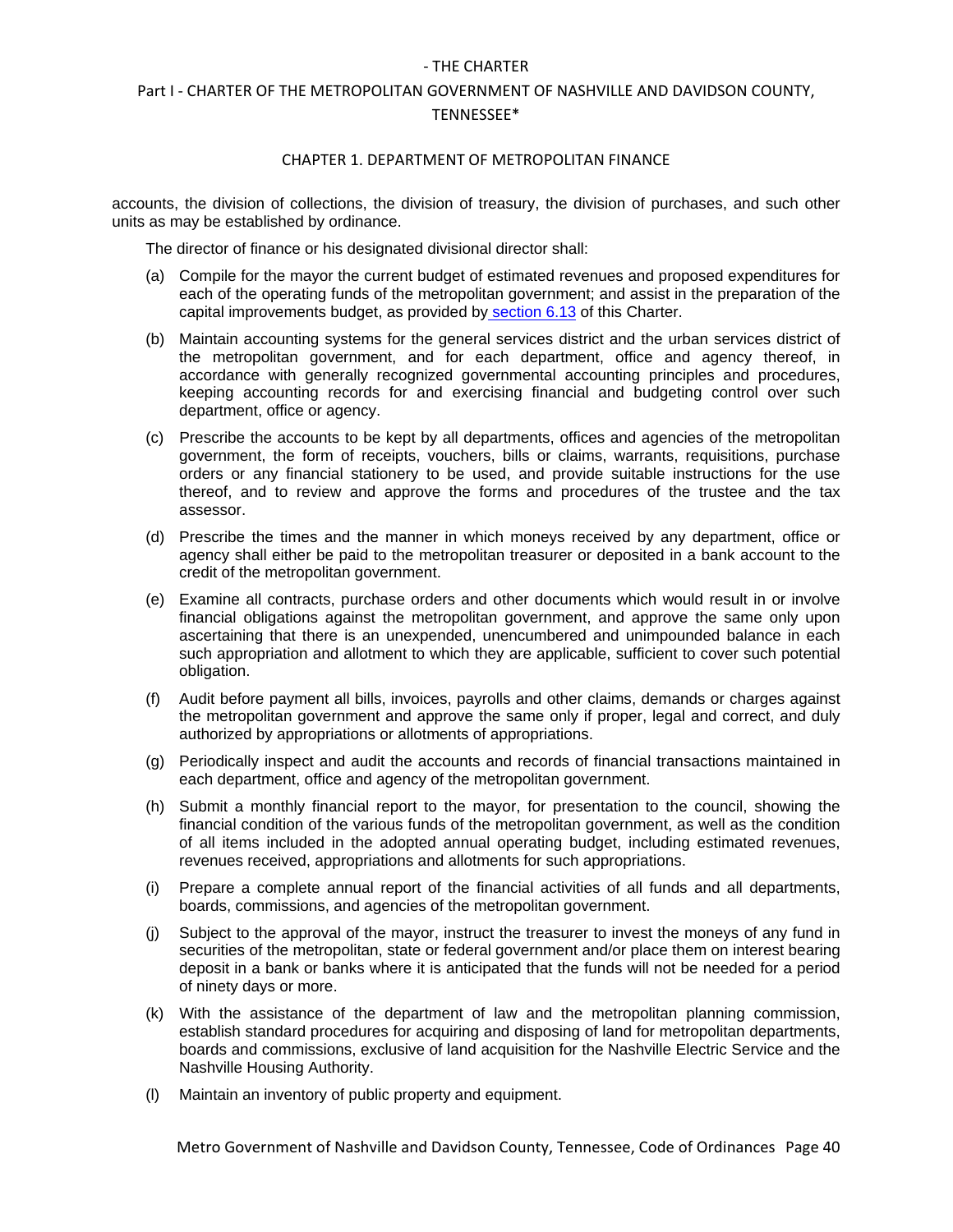# Part I - CHARTER OF THE METROPOLITAN GOVERNMENT OF NASHVILLE AND DAVIDSON COUNTY. TENNESSEE\*

#### CHAPTER 1. DEPARTMENT OF METROPOLITAN FINANCE

- (m) Provide for a central records retention program.
- (n) Perform such other duties as may be assigned by this Charter or by ordinance.
- (o) Provide the vice mayor, with the approval of a majority of the whole membership of the council, with access to any financial information in the possession of the department of finance.

Editor's note—The addition of subsection (o) to this section was approved at an election held Aug. 4, 1983.

## **Sec. 8.104. Division of budgets created; functions of budget officer.**

There shall be in the department of finance a division of budgets, which shall consist of the budget officer and such other officers and employees, organized into such units, as may be provided by ordinance or by the director of finance consistent with ordinance. The budget officer shall be appointed for a indefinite term by the mayor, subject to the civil service provisions of this Charter, and he shall be the head of the division of budgets. The budget officer shall have at least five (5) years' experience in which budget preparation, administration, and/or accounting systems shall have been his major responsibility. The budget officer's salary shall be twelve thousand (\$12,000) dollars per annum, payable semimonthly. The budget officer shall compile, under the supervision of the director of finance, the departmental estimates and other data necessary or useful to the mayor and the director of finance, and assist in the preparation of the budgets. He shall examine from time to time the departments, boards, commissions, officers and agencies of the metropolitan government in relation to their organization, personnel and other requirements; ascertain the manner in which their respective budgets are carried out and their functions performed; call the attention of the department heads and the mayor to any improvements or economies which might be made in their administrative practices and cooperate with the heads thereof in the preparation of their budget estimates for the ensuing fiscal year.

He shall carry on a continuous research program in systems and methods so as to keep current in all phases of data processing, business methods and the like; and make recommendations from time to time to the director of finance for utilizing to advantage the newest equipment and methods. The budget officer, with the advice and assistance of the chief accountant, shall write, revise and maintain a proper standard procedure instruction manual to be followed by all officers, departments, boards and other agencies of the government to insure uniform accounting and budgetary procedures.

Editor's note—See Metropolitan Charter § 18.05 for changes in salary and compensation through the general pay plan.

**Sec. 8.105. Division of accounts created; duties of chief accountant.** 

There shall be in the department of finance a division of accounts, which shall consist of the chief accountant and such other officers and employees, organized into such units, as may be provided by ordinance or by the director of finance consistent with ordinance. The chief accountant shall be appointed for an indefinite term by the mayor, subject to the civil service provisions of this Charter, and he shall be the head of the division of accounts. The chief accountant shall have at least five (5) years of responsible supervisory experience in general accounting and/or internal auditing. The chief accountant's salary shall be twelve thousand (\$12,000) dollars per annum, payable semimonthly. The chief accountant shall maintain (1) a general accounting system and such cost accounting records as shall be required by the director of finance, and (2) budgetary control records designed to prevent expenditures in excess of appropriations or allotments. He shall prepare disbursement warrants and conduct a thorough preaudit to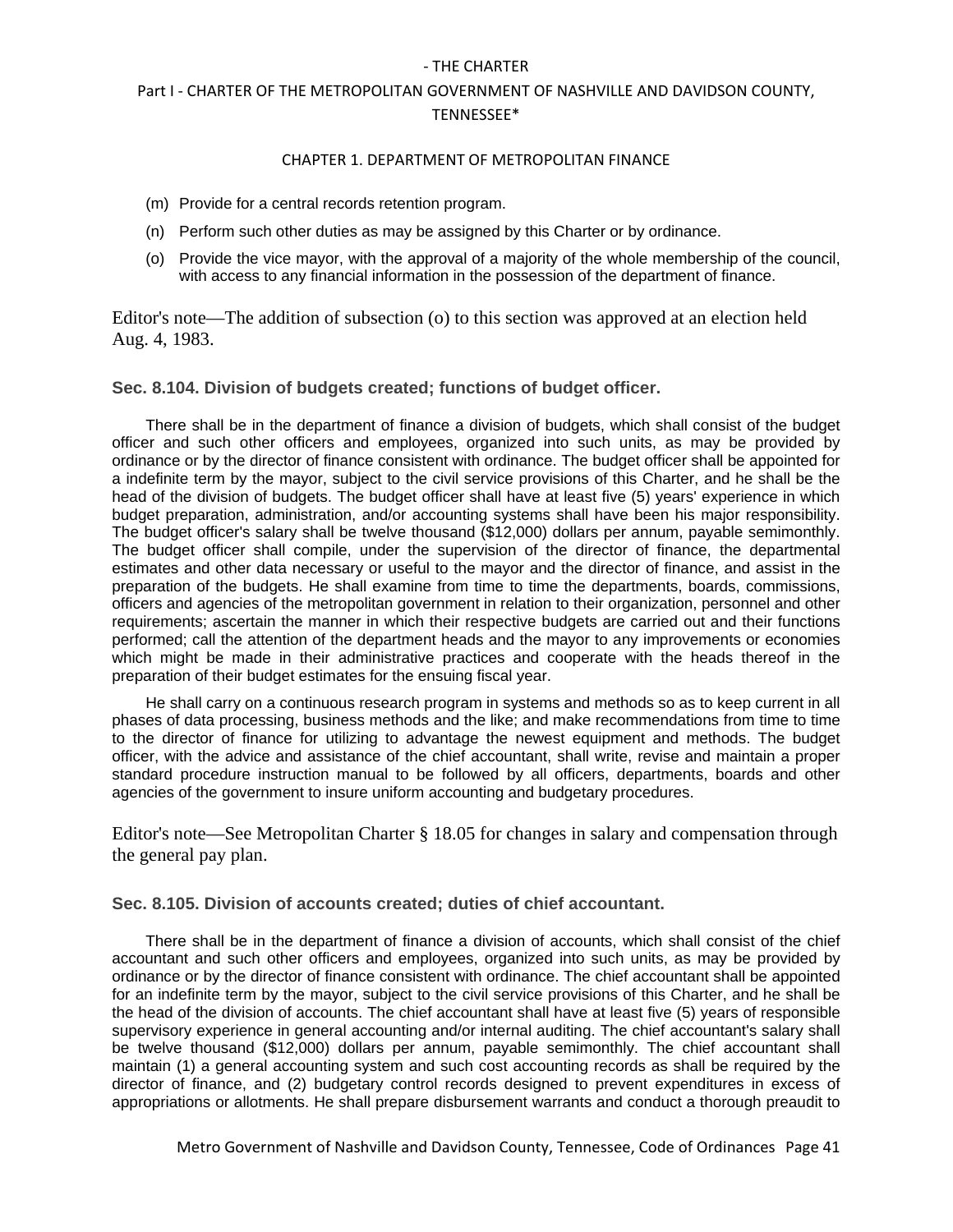# Part I - CHARTER OF THE METROPOLITAN GOVERNMENT OF NASHVILLE AND DAVIDSON COUNTY. TENNESSEE\*

#### CHAPTER 1. DEPARTMENT OF METROPOLITAN FINANCE

all claims on all funds, including payrolls, before payment and shall maintain a current audit control over cash receipts. The chief accountant shall perform such other duties as may be assigned him by ordinance or by the director of finance.

Editor's note—See Metropolitan Charter § 18.05 for changes in salary and compensation through the general pay plan.

**Sec. 8.106. Division of treasury created; duties of metropolitan treasurer.** 

There shall be in the department of finance a division of treasury, which shall consist of the metropolitan treasurer and such other officers and employees as may be provided by ordinance or by the director of finance consistent with ordinance. The metropolitan treasurer shall be appointed for an indefinite term by the mayor, subject to the civil service provisions of this Charter, and he shall be the head of the division of treasury. The metropolitan treasurer shall have at least five (5) years' experience in which the supervision of fiscal affairs or treasury management shall have been his major responsibility. The metropolitan treasurer's salary shall be twelve thousand (\$12,000) dollars per annum, payable semimonthly. The metropolitan treasurer shall supervise and be responsible for the custody and disbursement of all funds belonging to the metropolitan government and all funds handled by metropolitan government officers as agents or trustees except as otherwise provided in this Charter or by ordinance or general law not inconsistent with this Charter. He shall pay moneys out of the treasury only by checks which have been approved by the division of accounts.

Editor's note—See Metropolitan Charter § 18.05 for changes in salary and compensation through the general pay plan.

**Sec. 8.107. Division of collections created; duties of collections officer.** 

There shall be in the department of finance a division of collections, which shall consist of the collections officer and such other officers and employees, organized into such units, as may be provided by ordinance or by the director of finance consistent with ordinance. The collections officer shall be appointed for an indefinite term by the mayor, subject to the civil service provision of this Charter, and he shall be the head of the division of collections. The collections officer shall have at least five (5) years' experience in which the supervision of financial activities shall have been his major responsibility. The collections officer's salary shall be twelve thousand (\$12,000) dollars per annum, payable semimonthly. It shall be the duty of the collections officer to collect and receive delinquent real and personal property taxes or tax equivalents and all merchants' ad valorem taxes that have been delinquent for more than six (6) months as well as any interest and penalties thereon. The collections officer shall collect and receive all revenues, income and moneys due the metropolitan government accruing to the urban services district, the general services district, or any other source, except as otherwise provided for by other parts of this Charter, by ordinance, or by the general law.

Editor's note—See Metropolitan Charter § 18.05 for changes in salary and compensation through the general pay plan.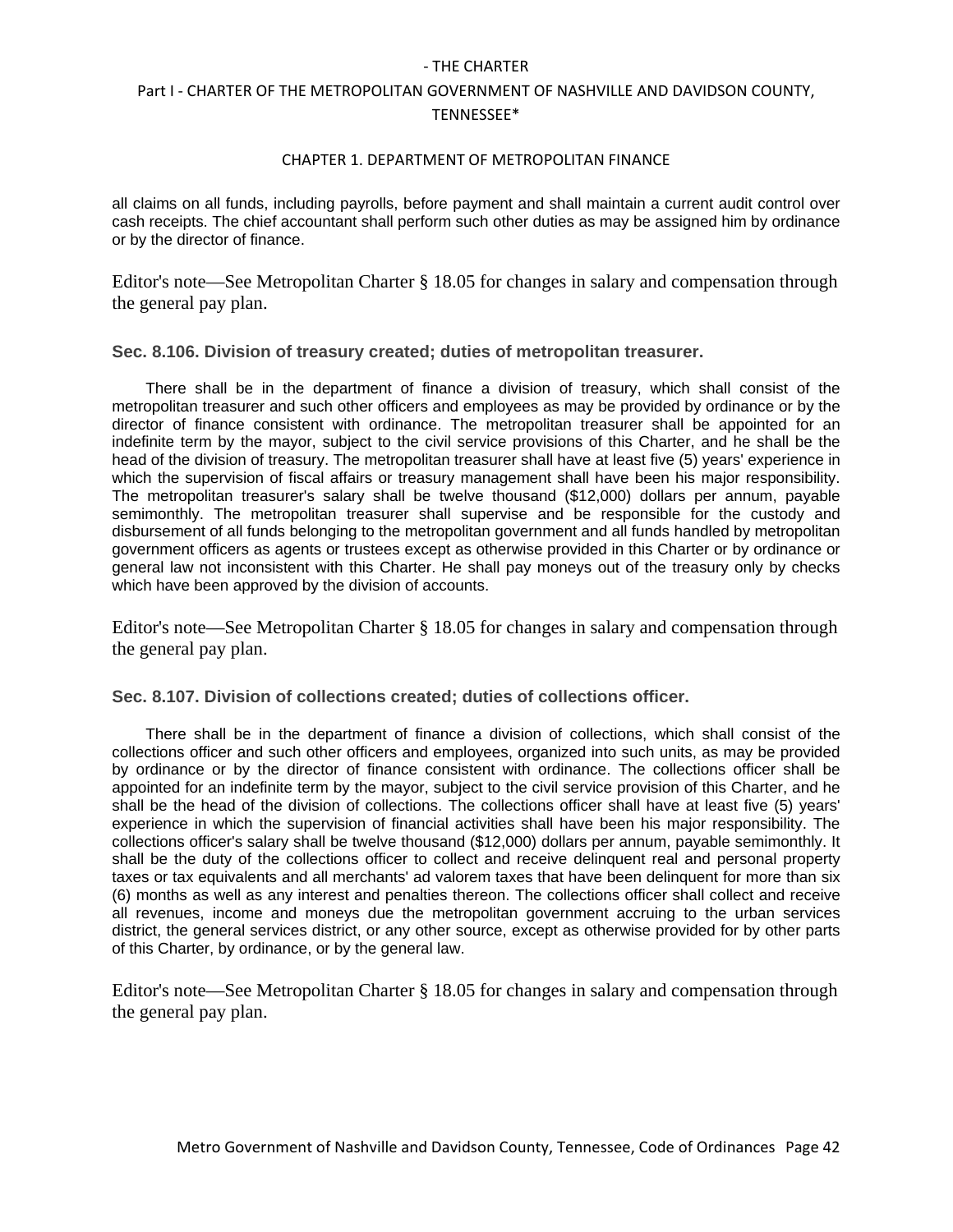# Part I - CHARTER OF THE METROPOLITAN GOVERNMENT OF NASHVILLE AND DAVIDSON COUNTY. TENNESSEE\*

#### CHAPTER 1. DEPARTMENT OF METROPOLITAN FINANCE

## **Sec. 8.108. Division of purchases created; appointment and qualification of purchasing agent.**

There shall be in the department of finance a division of purchases, which shall consist of the purchasing agent and such other officers and employees, organized into such units, as may be provided by ordinance or by the director consistent with ordinance. The purchasing agent shall be appointed for an indefinite term by the mayor, subject to the civil service provisions of this Charter. The purchasing agent's salary shall be twelve thousand (\$12,000) dollars per annum, payable semimonthly. He shall be a person with at least five (5) years experience in private business or governmental purchases and property management, control and accountability. The purchasing agent shall have the responsibility of the general management and control of the division and shall have the power to make rules and regulations for the administration of the division subject to the approval of the director of finance.

Editor's note—See Metropolitan Charter § 18.05 for changes in salary and compensation through the general pay plan.

Sec. 8.109. Function of division of purchases.<sup>7</sup>

Except as provided in this section, the division of purchases shall purchase, or obtain by lease or rental, for the use of the metropolitan government and its departments, boards, commissions, officers and agencies all necessary and appropriate supplies, materials, equipment, other personal property, contractual services, insurance and surety bonds. The council may establish by ordinance rules and regulations, defining emergencies, under which designated items, including perishables, may be purchased or obtained without compliance with purchasing procedures established in this chapter. The electric power board, the Nashville Housing authority, the board of education and such other agencies as may be specified by ordinance shall be excluded from the purchasing procedures established in this chapter, except to the extent otherwise herein specifically provided.

7. Sheriff, as an officer of the metropolitan government, is subject to and bound by the purchasing provisions of the Metropolitan Charter. Metropolitan Government v. Poe, 215 Tenn. 53, 383 S.W. 2d 265 (1964).

## **Sec. 8.110. Powers and duties of purchasing agent.**

The purchasing agent, for the purpose of giving effect to the provisions of the preceding section, shall have the following powers and duties:

- (a) With the approval of the director of finance and the mayor, and after consultation with the heads of the using agencies concerned, to establish and enforce standard specification for all supplies, materials and equipment required by the metropolitan government which the purchasing agent has authority to purchase or lease.
- (b) To prescribe the time of making requisitions for such supplies, materials and equipment and the future period which such requisitions are to cover.
- (c) To inspect, or cause to be inspected, all deliveries of such supplies, materials and equipment, and to cause tests to be made when necessary in order to determine their quality, quantity and conformance with specifications.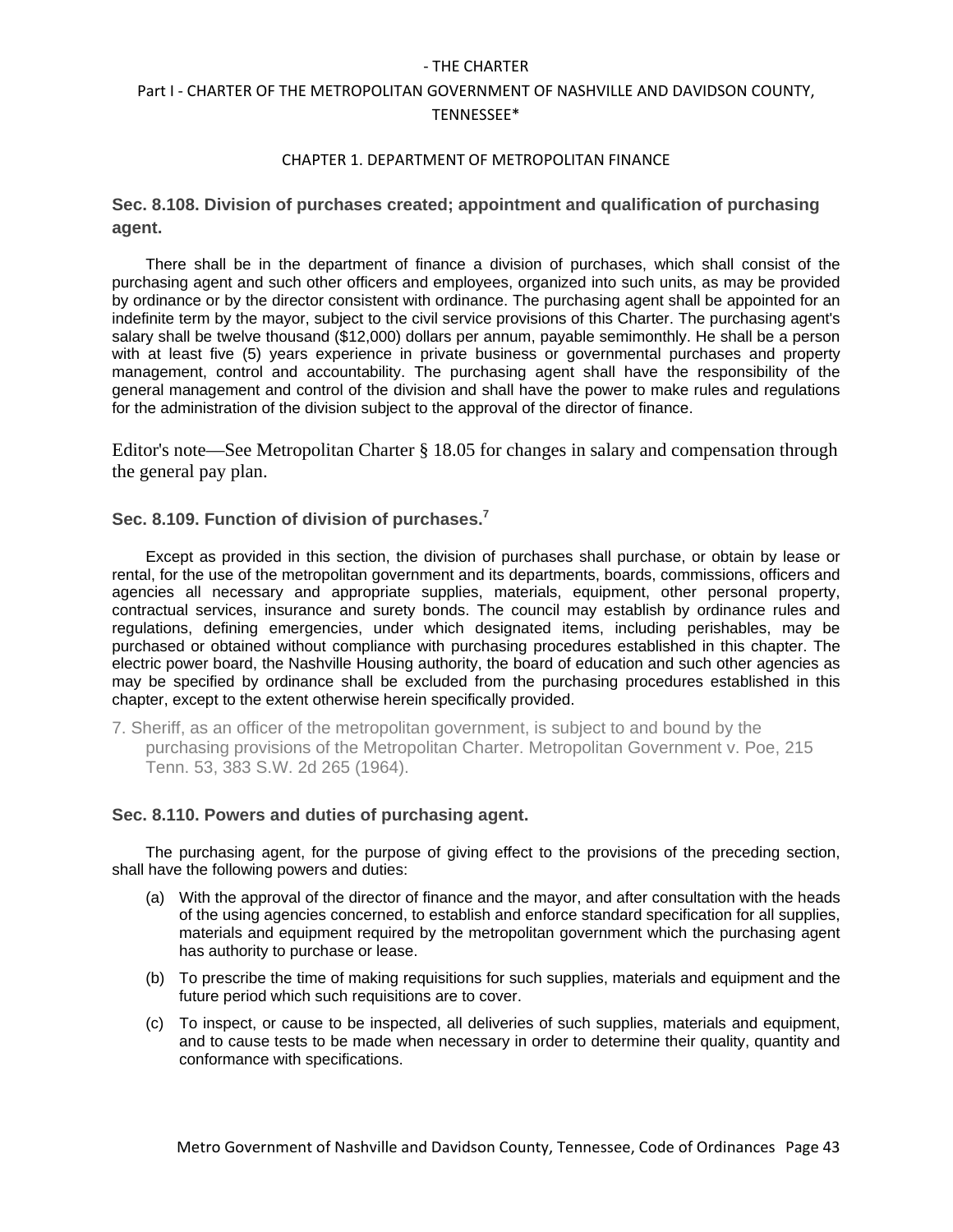## Part I - CHARTER OF THE METROPOLITAN GOVERNMENT OF NASHVILLE AND DAVIDSON COUNTY. TENNESSEE\*

#### CHAPTER 1. DEPARTMENT OF METROPOLITAN FINANCE

- (d) To supervise and control storerooms, mailing, messenger, central duplicating and printing services and facilities provided for the various agencies of the metropolitan government as provided by ordinance.
- (e) To transfer to or between using agencies, with the approval of public property director, sell or trade in supplies, materials or equipment determined by him, after consultation with the heads of the using departments or agencies concerned, to be surplus obsolete or unused.
- (f) To perform such duties with regard to the letting of contracts for public works or improvements as are provided in this Charter, and to have such other powers and to perform such other duties as may be provided by ordinance.
- (g) To submit a monthly report of his activities to the director of finance. The director of finance may assign the functions set forth in subsections (c), (d) and (e) of this section to some other division in his department.

## **Sec. 8.111. Competitive bidding for purchases or sales.**

Before making any purchase or contract requiring expenditure of a sum in excess of one thousand dollars (\$1,000), the purchasing agent shall take competitive bids, pursuant to Tennessee Code Annotated, Section 7-3-306, as the same may be amended, and under such rules and regulations as may be established by ordinance. Before making a sale the purchasing agent shall require competitive bids. The making of all other purchases or contracts by the purchasing agent shall be under such conditions, rules and regulations as may be prescribed by ordinance. The purchasing agent may reject any and all bids received for purchases or sales.

Editor's note—The first sentence of § 8.111 was amended by referendum election held November 5, 1996.

### **Sec. 8.112. Division of public property administration.**

There shall be in the department of finance a division of public property administration, which shall consist of the director of public property and such other officers and employees, organized into such units as may be provided by ordinance or by the director consistent with ordinance. The director of public property administration shall be appointed for an indefinite term by the mayor, subject to the civil service provisions of this Charter. The director of public property administration shall administer the duties of the department of finance arising from section 8.103 (k) and (l) of this Charter and shall perform such other duties as may be assigned by the director of finance or by ordinance.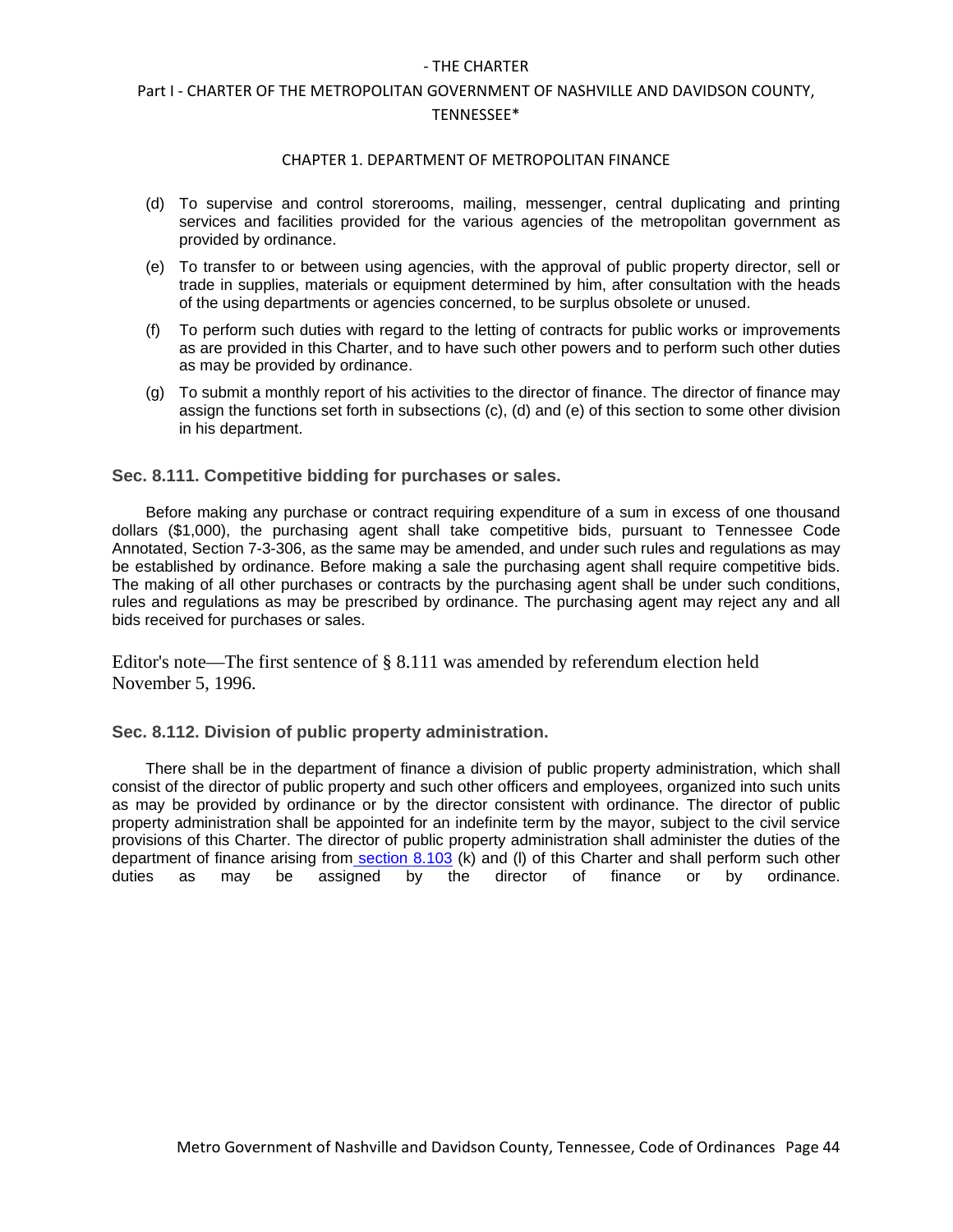# Part I - CHARTER OF THE METROPOLITAN GOVERNMENT OF NASHVILLE AND DAVIDSON COUNTY. TENNESSEE\*

#### RELATED FISCAL PROVISIONS

## **RELATED FISCAL PROVISIONS**

Sec. 8.113. Division of tax assessment created; metropolitan tax assessor.

Sec. 8.114. Compensation, surety bond, oath of office and assistants of tax assessor.

Sec. 8.115. Vacancies in office of tax assessor.

Sec. 8.116. Division of property tax collections created; county trustee designated metropolitan trustee.

Sec. 8.117. Bond of metropolitan trustee.

Sec. 8.118. Powers and duties of county court clerk.

Sec. 8.119. Appointment of deputies of metropolitan trustee and county court clerk.

Sec. 8.120. Date taxes payable; interest and penalty for delinquency.

Sec. 8.121. Division of metropolitan audit.

### **Sec. 8.113. Division of tax assessment created; metropolitan tax assessor.**

There shall be, as an independent agency of the metropolitan government, a division of tax assessment, the head of which is designated as the metropolitan tax assessor. The county tax assessor, elected for a term of four (4) years and provided for by general law in Tennessee Code Annotated, sections 67-1-502 to 67-1-505, inclusive, shall be the metropolitan tax assessor. He shall have the same powers, duties and liabilities with respect to assessment of properties in the area of the metropolitan government as by general law and private act are possessed by or imposed upon county and municipal tax assessors, except as herein provided in this Charter. In ascertaining the value of property, the tax assessor shall give particular consideration to the extent to which availability or nonavailability of sewers and other governmental services affects the actual cash value of the property. The metropolitan tax assessor shall make merchants' ad valorem assessments $8$  in and for both the general services district and the urban services district. The assessments made by him shall be the assessments to which the tax levy by the council for the general services district shall apply and to which the tax levy by the urban council for the urban services district shall apply. The assessor may assess all property annually and he shall separately total the assessments in the urban services district and the general services district.

(Res. No. 88-526, § 6, 10-4-88)

8. Assignment by this Charter of duty of assessing merchants' ad valorem taxes to metropolitan tax assessor is a valid exercise of power under T.C.A., § 7-1-101 et seq., and is not an unconstitutional reduction of powers of county clerk. While office of county clerk is created by Constitution, his powers are established, and may be changed, pursuant to general law. Winter v. Allen, 212 Tenn. 84, 367 S.W. 2d 785 (1963).

### **Sec. 8.114. Compensation, surety bond, oath of office and assistants of tax assessor.**

The metropolitan tax assessor's salary shall be fifteen thousand dollars (\$15,000.00), per annum, payable semimonthly. This salary may not be changed during the four (4) years for which the tax assessor is elected.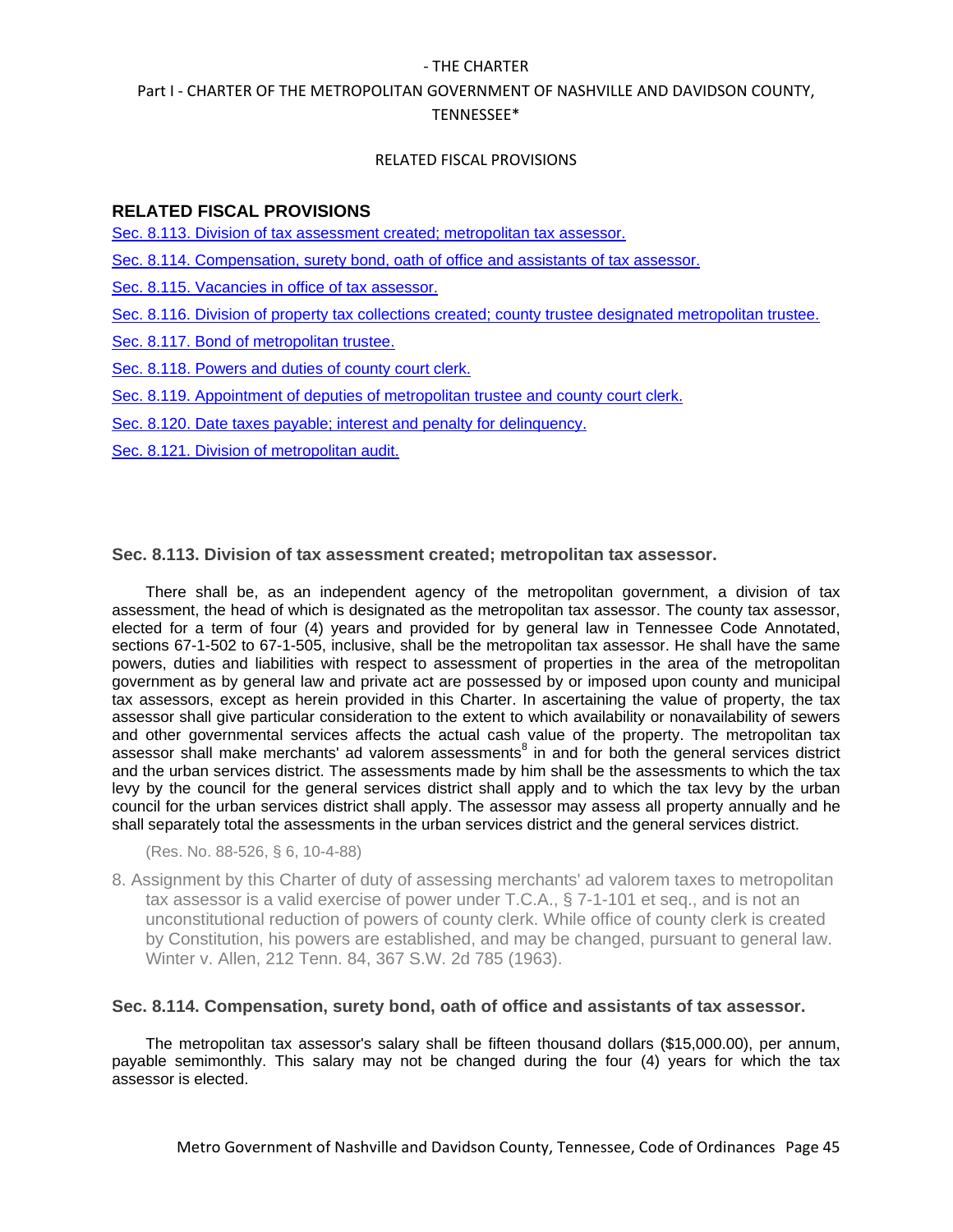# Part I - CHARTER OF THE METROPOLITAN GOVERNMENT OF NASHVILLE AND DAVIDSON COUNTY. TENNESSEE\*

#### RELATED FISCAL PROVISIONS

The metropolitan tax assessor shall give surety bond as provided by Tennessee Code Annotated, section 67-1-505, in the case of county tax assessors, the same to be approved by the mayor. He shall take an oath of office as provided by Tennessee Code Annotated, section 67-1-507, for county tax assessors, the same to be filed in the office of the metropolitan clerk.

The metropolitan tax assessor shall be furnished with such deputies, office personnel, material and supplies as he may need for the proper functioning of his office and as may be provided by ordinance and by his annual budget appropriations. Deputies appointed by him shall have the powers and duties and liabilities of the tax assessor. All employees of the assessor other than these deputies shall be employed in accordance with civil service regulations.

(Res. No. 88-526, §§ 7, 8, 10-4-88)

Editor's note—See Metropolitan Charter § 18.05 for changes in salary and compensation through the general pay plan.

**Sec. 8.115. Vacancies in office of tax assessor.** 

Vacancies in the office of the metropolitan tax assessor shall be filled by the metropolitan county council. The person so appointed to fill a vacancy shall serve the remainder of the unexpired term, or until the first of September following the next regular August election, whichever is earlier. When a vacancy occurs more than thirty (30) days prior to a regular August election, at which a tax assessor is not to be elected for a full term, then a tax assessor shall be elected at such election for the remainder of the term.

## **Sec. 8.116. Division of property tax collections created; county trustee designated metropolitan trustee.**

There shall be as an agency of the metropolitan government, a division of property tax collections, the head of which shall be the county trustee, sometimes herein called metropolitan trustee. He shall be elected for a four-year term as provided by general law. The trustee shall be furnished with such deputies, office personnel, material and supplies as he may need for the proper functioning of his office and as may be provided by ordinance within his annual budget appropriations or as may be approved by rulings of chancery court. Deputies appointed by him as approved in rulings by chancery court shall have the powers, duties and liabilities of the trustee. All employees of the trustee other than these deputies shall be employed in accordance with civil service regulations.

The trustee shall collect and receive real and personal property taxes or tax equivalents and all merchants' ad valorem taxes due the metropolitan government for the general services district and the urban services district. He shall daily remit the same to the metropolitan treasurer.<sup>2</sup> With respect to said real and personal property taxes and merchants' ad valorem taxes, the trustee shall have all the powers, duties and responsibilities vested by general law in county trustees as to state, county and municipal taxes, except as otherwise provided in this Charter.

For six (6) months after the aforementioned taxes shall become delinquent the trustee shall collect such taxes, as well as interest and penalties thereon. At the end of said six (6) months' period, the trustee shall transmit to the collections officer or to such other agency as may be designated by ordinance a balanced and reconciled report of all taxes remaining delinquent. Prior to such transmittal there shall be an internal audit by the division of accounts and after such transmittal it shall be the duty and responsibility of the collections officer or other designated agency to collect said delinquent taxes.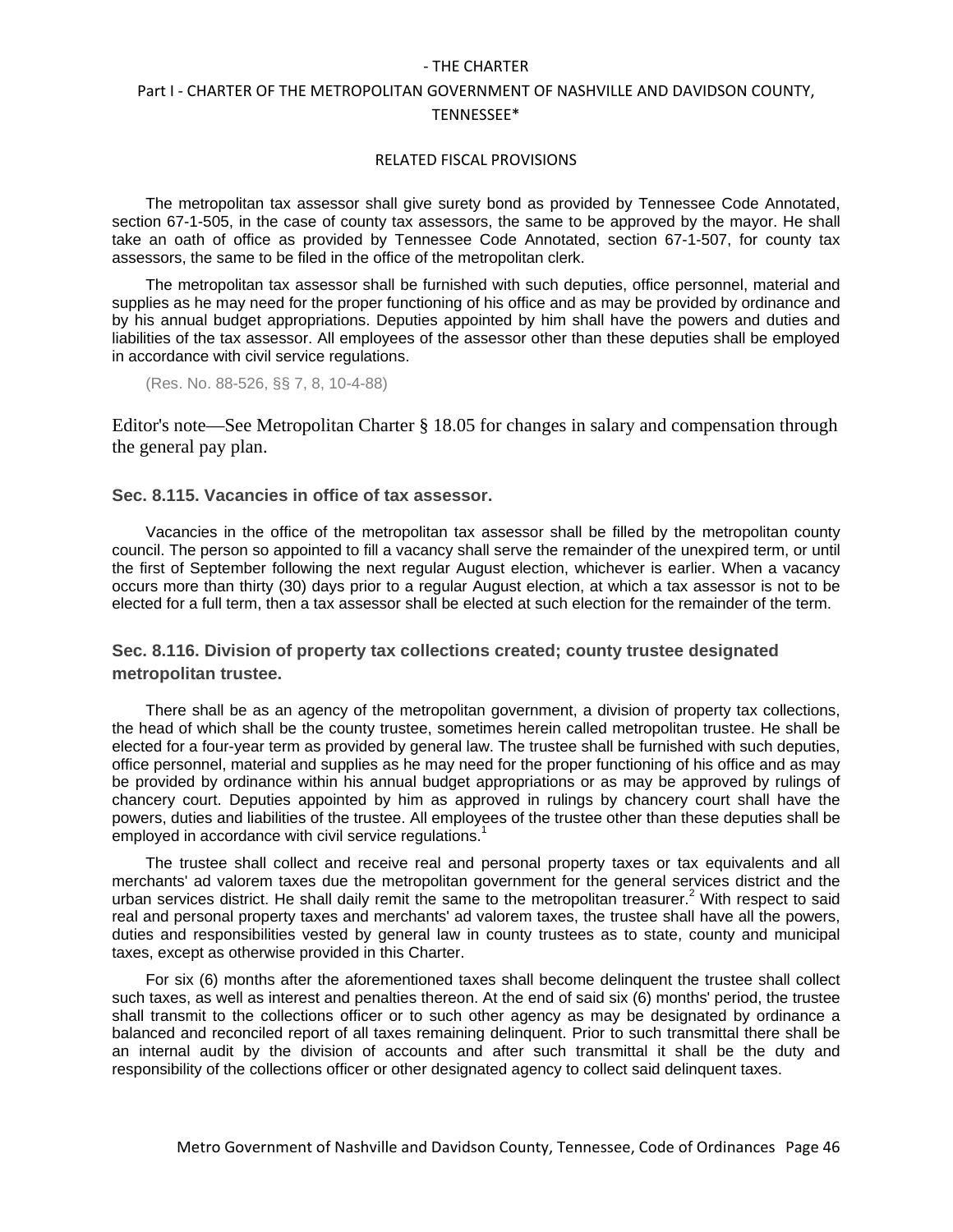# Part I - CHARTER OF THE METROPOLITAN GOVERNMENT OF NASHVILLE AND DAVIDSON COUNTY, TENNESSEE\*

### RELATED FISCAL PROVISIONS

- 1. The requirement that persons other than deputies appointed by the metropolitan trustee be employed in accordance with civil service regulations is not so arbitrary as to violate due process, and supersedes conflicting general law. *Robinson v. Briley,* 213 Tenn. 418, 374 S.W. 2d 382 (1963).
- 2. Assignment by this Charter of duty of collecting merchants' ad valorem taxes to metropolitan trustee, which duty is assigned by general law to county clerk, is a valid exercise of power under T.C.A., § 6-3701 et seq., and supersedes the conflicting general law. *Winter v. Allen,* 212 Tenn. 84, 367 S.W. 2d 785 (1963).
- The sole duty of the metropolitan trustee in regard to real and personal property taxes and merchants' ad valorem taxes is to collect such taxes or tax equivalents and remit them daily to the metropolitan treasurer. He may not retain them for payment of salaries, expenses, etc. The requirement that he remit such taxes daily is a valid requirement, and supersedes conflicting general law. *Robinson v. Briley,* 213 Tenn. 418, 374 S.W. 2d 382 (1963).

## **Sec. 8.117. Bond of metropolitan trustee.**

The official bond of the metropolitan trustee shall be executed by a surety company authorized to transact business in Tennessee. The minimum amount of bond shall be fixed by ordinance, however it shall be at least equal to the minimum set forth in Tennessee Code Annotated, section 8-11-103, for county trustees.

It shall be the duty of the mayor to examine into the solvency of the trustee's bond and if the bond be found to be insufficient, as provided by law it shall be the duty of the mayor to notify him of the fact and to require him to give new or additional security in such sum as may be fixed upon by the council on the recommendation of the mayor. If the required bond or security be not given within one (1) month, it shall be the duty of the council, and it shall have the power, to declare the office vacant.

(Res. No. 88-526, § 9, 10-4-88)

## **Sec. 8.118. Powers and duties of county court clerk.**

There shall be as an independent agency of the metropolitan government, the office of county court clerk, the head of which shall be the county court clerk, elected for a term of four (4) years as provided by the constitution and the general laws of the state. The county court clerk shall be furnished with such deputies, office personnel, material and supplies as he may need for the proper functioning of his office and as may be provided by ordinance and within his annual budget appropriations. Deputies appointed by him as approved in rulings by chancery court shall have the powers and duties and liabilities of the county court clerk. All employees of the county court clerk, other than these deputies, shall be employed in accordance with civil service regulations. Nothing in this Charter is intended or shall be construed to alter or affect the powers, duties and responsibilities of the county court clerk as a collector of state privilege licenses or other state revenues or as the clerk of the probate court or monthly county court. However, all fees, revenues, incomes, commissions, emoluments and prerequisites of the office of county court clerk shall accrue to the metropolitan government and shall be deposited with the metropolitan treasurer daily, except as otherwise provided by ordinance.

Nothing in this section shall be construed as authorizing or empowering the county court clerk to assess or collect such taxes as may be provided for in the division of tax assessment, division of property tax collections and division of collections of the department of finance.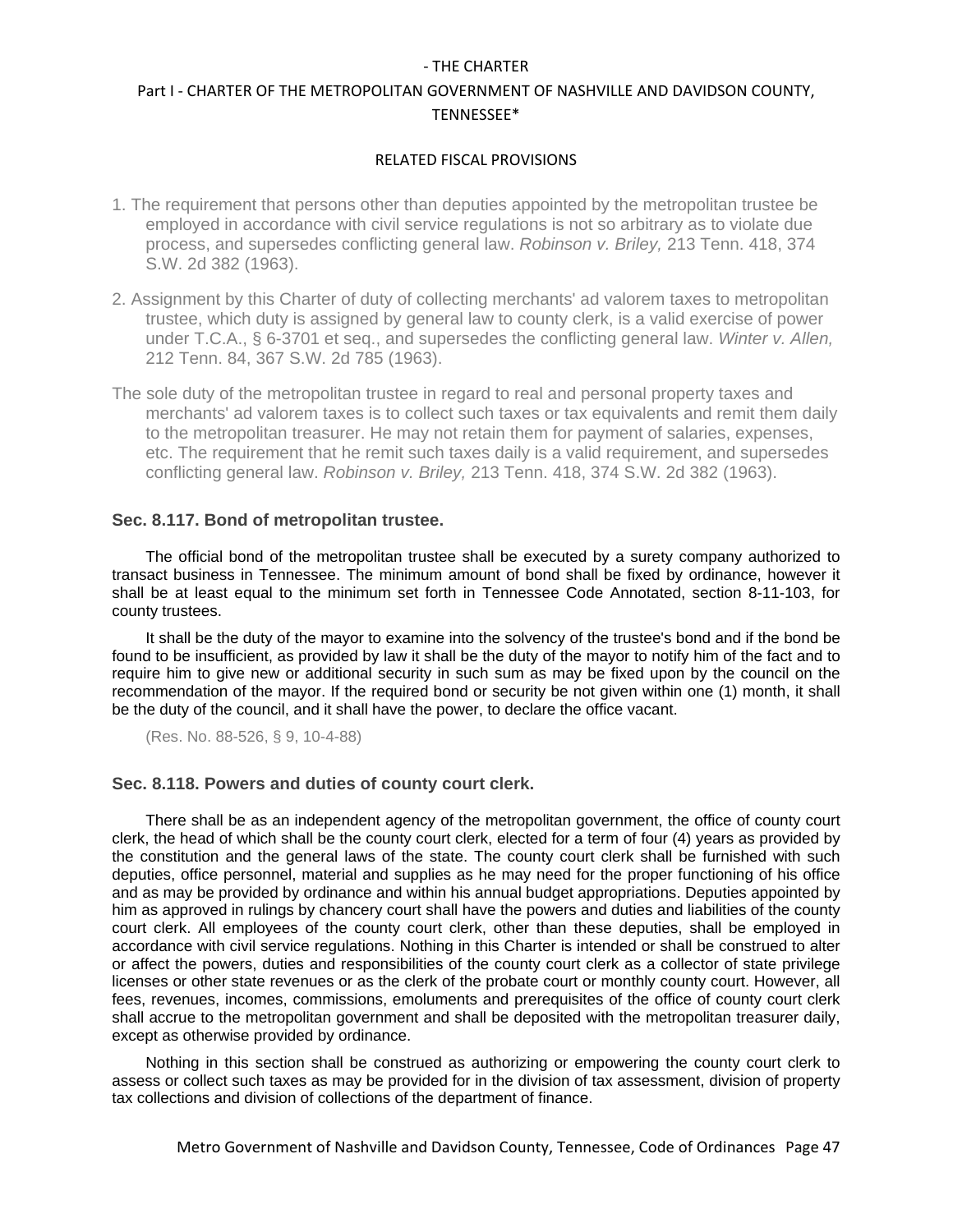## Part I - CHARTER OF THE METROPOLITAN GOVERNMENT OF NASHVILLE AND DAVIDSON COUNTY. TENNESSEE\*

### RELATED FISCAL PROVISIONS

### **Sec. 8.119. Appointment of deputies of metropolitan trustee and county court clerk.**

The metropolitan trustee and the county court clerk shall make application for the employment of deputies in accordance with the provisions of Tennessee Code Annotated, section 8-20-101. The abovenamed officer in his petition shall name the mayor as the party defendant thereto.

(Res. No. 88-526, § 10, 10-4-88)

## **Sec. 8.120. Date taxes payable; interest and penalty for delinquency.**

Ad valorem taxes, including merchants' ad valorem, due by reason of the tax levied in the general services district shall become due and payable on the first day of October in each year. The general laws with respect to collection, delinquency, interest, penalties and the lien of taxes shall be applicable to the general services district.

All ad valorem taxes, including merchants' ad valorem, due by reason of the tax levy in the urban services district shall become due and payable on the first of August of the year for which they are assessed, and that such taxes may be paid in two (2) installments, as follows: One-half of the tax to be paid between August 1 and September 30 the year for which they are assessed, without interest or penalty; and the remaining one-half after the first half is paid to be paid not later than January 10 without interest and penalty. The general laws with respect to collection, delinquency, interest, penalties and the lien of taxes shall be applicable to the urban services district except that the date of delinquency shall be January 11.

### **Sec. 8.121. Division of metropolitan audit.**

- A. There shall be, as an independent agency of the metropolitan government, a division of metropolitan audit, the director of which is designated as the metropolitan auditor. The metropolitan auditor shall be a person:
	- 1. With a well founded reputation in government or public finance and the audit function as may be exhibited by a record of exceptional performance for at least five (5) years as a financial officer of a government or business;
	- 2. Who has, through education and experience as an accountant, auditor, CFO, controller or principal accounting officer of a governmental entity or private business an understanding of Generally Accepted Accounting Principles, Governmental Auditing Standards Board standards, financial statements, internal controls and procedures for financial reporting, and the audit functions of a governmental entity.
- B. The metropolitan auditor shall be appointed by a majority vote of the council from a list of three (3) persons recommended by the audit committee whom the audit committee deems best qualified and available to fill the position. If the council deems that the persons recommended by the audit committee to serve as metropolitan auditor are not suitable and/or qualified, the council shall reject the names submitted and the audit committee shall recommend three (3) additional persons deemed qualified and available to fill the position. The metropolitan auditor shall serve a term of eight (8) years but shall be subject to removal for cause during the term by a vote of four (4) members of the audit committee. The first term of the metropolitan auditor will end on June 30, 2014, regardless of whether the full eight (8) years has been served. A vacancy occurring during a term shall be filled temporarily with a qualified acting metropolitan auditor by the majority vote of the audit committee. The filling of the vacancy for the remainder of a term and for any new term shall be filled by a majority vote of the council through the process provided in this section.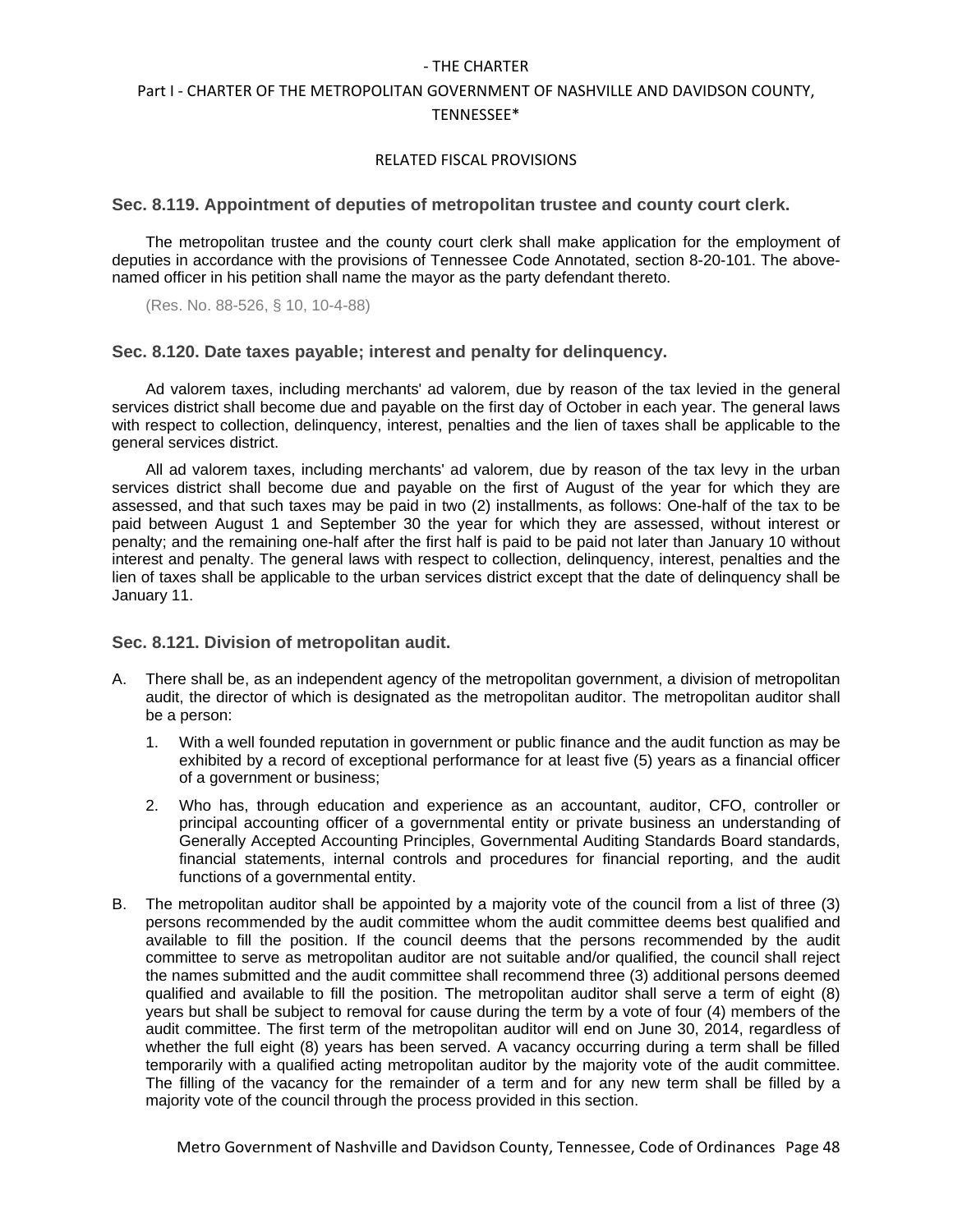## Part I - CHARTER OF THE METROPOLITAN GOVERNMENT OF NASHVILLE AND DAVIDSON COUNTY. TENNESSEE\*

#### RELATED FISCAL PROVISIONS

- C. The metropolitan auditor shall conduct, or cause to be conducted financial, performance and other audit services following Government Auditing Standards established by the United States Government Accountability Office, and the metropolitan auditor shall follow the independence and other professional standards established and published under Government Auditing Standards.
- D. The metropolitan auditor shall appoint and remove, subject to the civil service provisions of article 12 of this Charter, all officers and employees of the division.
- E. There shall be a metropolitan audit committee which shall be composed of six (6) members, as follows: The vice mayor and the director of finance shall be members by virtue of their official positions. Two (2) members of the metropolitan county council shall be selected by that body from its membership to serve a two (2) year term. One (1) member shall be selected by the Nashville Area Chamber of Commerce to serve a four (4) year term. One (1) member shall be selected by the Nashville Chapter of the Tennessee Society of Certified Public Accountants to serve a four (4) year term except that the member first selected shall serve a two (2) year term. Members shall be eligible to succeed themselves. The general provisions of article 11, chapter 1, of this Charter shall be applicable to the audit committee unless otherwise specified in this section.
- F. The audit committee will oversee the annual audit plan and will review and evaluate at least annually the performance of the metropolitan auditor.
- G. All audit reports issued by the metropolitan auditor are public documents and shall at all times, during business hours, be open for personal inspection by any citizen of Tennessee.

(Added by Amdt. 3 to referendum petition approved November 7, 2006)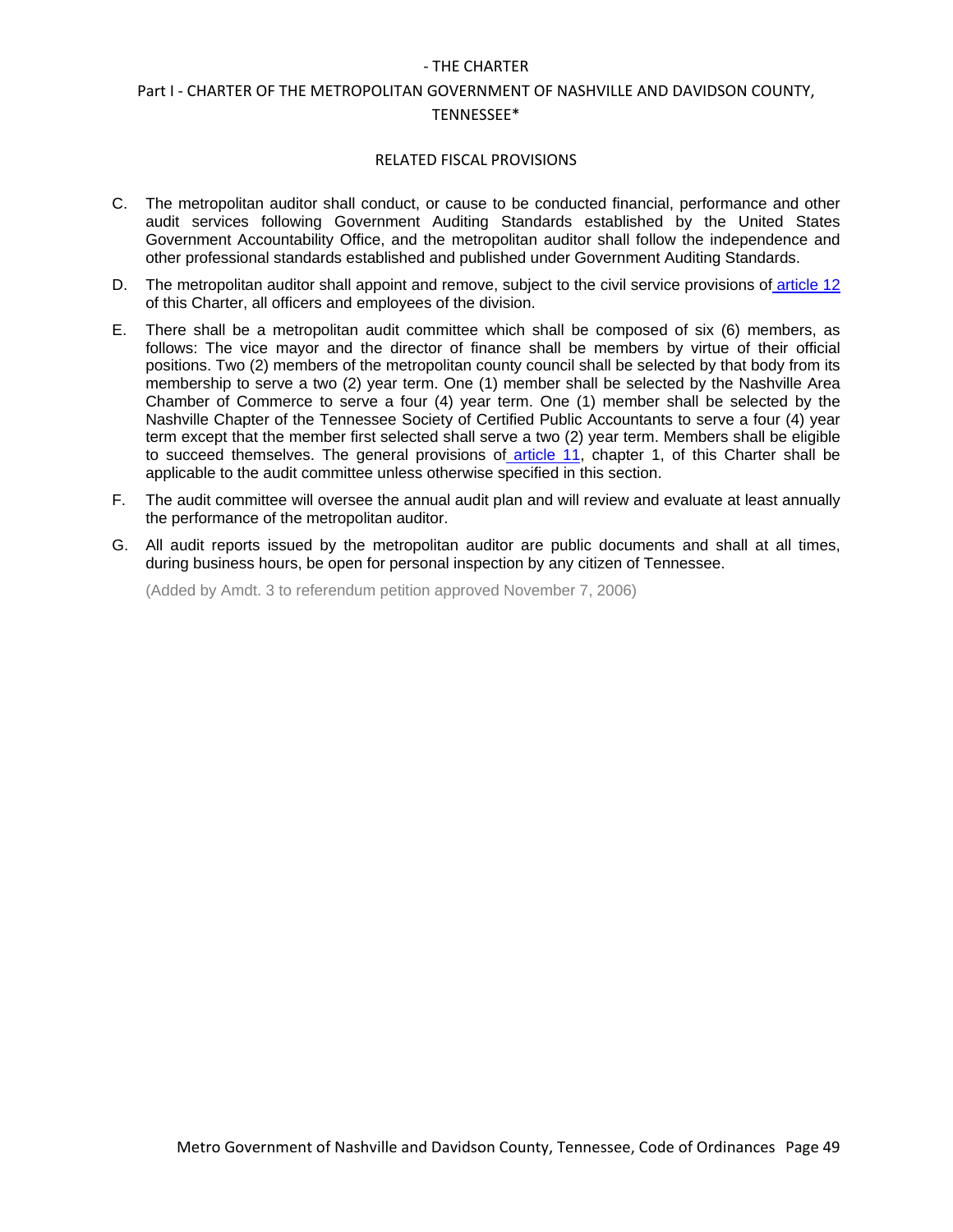## Part I ‐ CHARTER OF THE METROPOLITAN GOVERNMENT OF NASHVILLE AND DAVIDSON COUNTY, TENNESSEE\*

### CHAPTER 2. DEPARTMENT OF METROPOLITAN POLICE

## **CHAPTER 2. DEPARTMENT OF METROPOLITAN POLICE**

Sec. 8.201. Created.

Sec. 8.202. Responsibility and powers of department.

Sec. 8.203. Chief of police as director; his powers and duties.

Sec. 8.204. Appointment of director; filling other vacancies in department.

Sec. 8.205. Special police.

Sec. 8.206. School crossing guard division.

Sec. 8.207. Volunteer police reserve authorized.

Sec. 8.208. Qualifications of personnel.

Sec. 8.209. Salaries.

Sec. 8.210. Work week and vacations.

## **Sec. 8.201. Created.**

There shall be a department of metropolitan police, which shall consist of the director thereof, and such other officers and employees of such ranks and grades as may be established by ordinance and which shall include such bureaus, divisions and units as may be provided by ordinance or by regulations of the director consistent therewith.

## **Sec. 8.202. Responsibility and powers of department.**

The department of the metropolitan police shall be responsible within the area of the metropolitan government for the preservation of the public peace, prevention and detection of crime, apprehension of criminals, protection of personal and property rights and enforcement of laws of the State of Tennessee and ordinances of the metropolitan government.<sup>3</sup> The director and other members of the metropolitan police force shall be vested with all the power and authority belonging to the office of constable by the common law and also with all the power, authority and duties which by statute may now or hereafter be provided for police and law enforcement officers of counties and cities.

3. Designation of police department, rather than sheriff as principal conservator of the peace is a valid exercise of power under T.C.A., § 6-3701 et seq. Metropolitan Government v. Poe, 215 Tenn. 53, 383 S.W. 2d 265 (1964).

### **Sec. 8.203. Chief of police as director; his powers and duties.**

The department of metropolitan police shall be under the general management and control of a director thereof, who is designated the chief of police. The chief of police shall establish zones and precincts and assign members of the department to their respective posts, shifts, details and duties consistent with their rank. He shall make regulations, with the approval of the mayor and in conformity with applicable ordinances, concerning the operation of the department, the conduct of the officers and employees thereof, their uniforms, arms and other equipment for their training. The chief of police shall be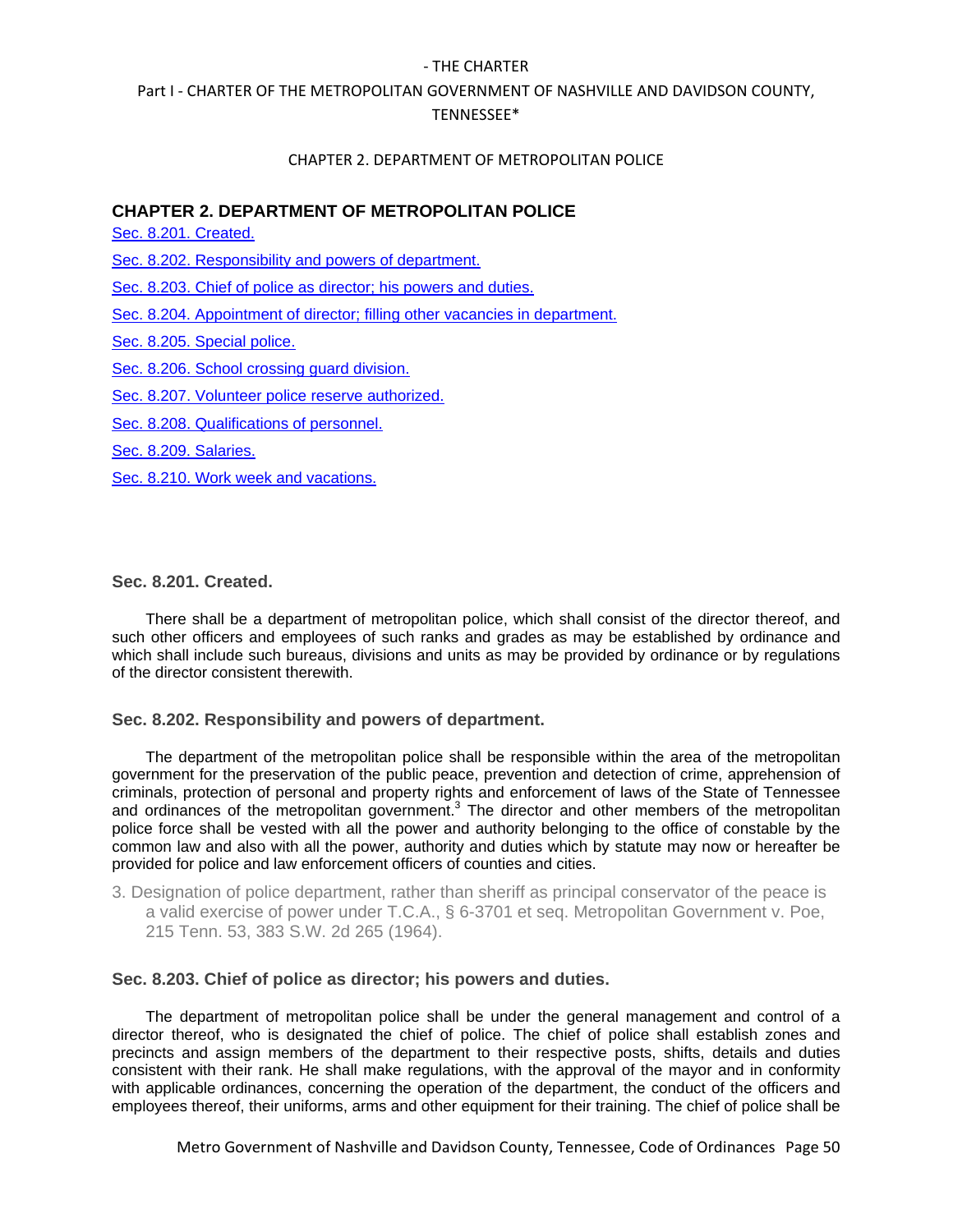## Part I ‐ CHARTER OF THE METROPOLITAN GOVERNMENT OF NASHVILLE AND DAVIDSON COUNTY, TENNESSEE\*

#### CHAPTER 2. DEPARTMENT OF METROPOLITAN POLICE

responsible for the efficiency, discipline and good conduct of the department. Orders of the mayor relating to the department shall be transmitted in all cases through the chief of police or in his absence or incapacity through an officer designated as acting chief. Disobedience to the lawful commands of the chief of police or violations of the rules and regulations made by him with the approval of the metropolitan mayor shall be grounds for removal or other disciplinary action as provided in such rules and regulations, subject to the civil service provisions of article 12 of this Charter.

### **Sec. 8.204. Appointment of director; filling other vacancies in department.**

A permanent vacancy in the office of director shall be filled by appointment of the mayor, subject to the civil service provisions of this Charter and subject to qualifications to be prescribed by the civil service commission designed to secure a person especially qualified for the position by training and experience. A temporary vacancy in the office of director due to sickness, absence or other disability shall be filled by appointment of the mayor.

A vacancy in any office, position or employment in the department shall be filled by appointment of the chief of police, subject to the approval of the mayor and consistent with the civil service provisions of this Charter.

#### **Sec. 8.205. Special police.**

The chief of police may appoint, in his discretion and upon the application of any individual, firm or corporation showing the necessity thereof, one or more special policemen, to be paid by the applicant, who shall have the powers and duties of policemen while in or on the premises of such applicant or in the actual performance of the duties for which employed. Special policemen shall be subject to the rules and regulations of the department of metropolitan police and their appointments shall be revocable at any time by the chief of police with the approval of the mayor. Before entering upon the performance of their duties, special policemen shall execute and file with the metropolitan clerk a public officer's liability bond in such amount as may be fixed by resolution of the metropolitan council.

#### **Sec. 8.206. School crossing guard division.**

The chief of police may establish, and shall establish if directed by ordinance, a school crossing guard division in the department.

(Res. No. RS2012-277, § 1(Amdt. 4), 9-18-2012, election of 11-6-2012)

### **Sec. 8.207. Volunteer police reserve authorized.**

The director may, and if directed by ordinance, shall establish a voluntary auxiliary police reserve to serve without compensation in cases of emergency and in aid of civil defense. Where established by the director, he shall promulgate rules, to be approved by the mayor, for the organization and operation thereof.

#### **Sec. 8.208. Qualifications of personnel.**

After the effective date of this Charter,<sup>4</sup> no person shall be eligible to appointment to any position in the department except as a regular salaried employee in the classified service. Every appointee shall be a citizen of the United States of America; shall meet the physical requirements for admission to either the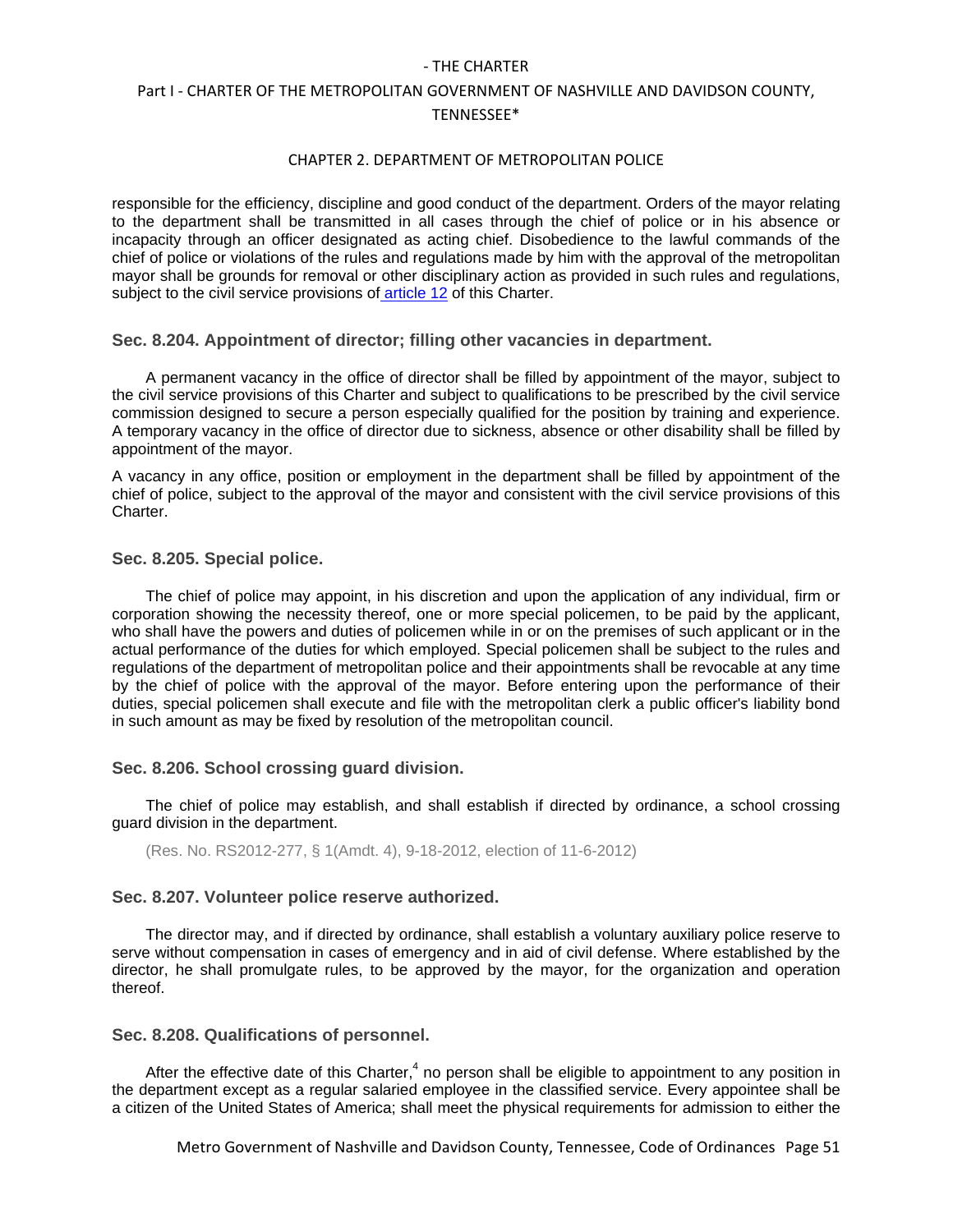## Part I - CHARTER OF THE METROPOLITAN GOVERNMENT OF NASHVILLE AND DAVIDSON COUNTY, TENNESSEE\*

#### CHAPTER 2. DEPARTMENT OF METROPOLITAN POLICE

United States Army or Navy at the time of appointment and again at the close of the working probationary period; and shall comply with all applicable rules and regulations of the civil service commission.

To determine whether applicants for positions in the department possess the required physical qualifications, the chief medical director may provide for conducting physical examinations and report his findings to the civil service commission.

4. April 1, 1963.

### **Sec. 8.209. Salaries.**

The annual compensation of the director, payable semimonthly, shall be twelve thousand (\$12,000) dollars. The salaries of the other officers and employees of the department shall be as fixed in the pay plan adopted pursuant to article 12 of this Charter.

Editor's note—See Metropolitan Charter § 18.05 for changes in salary and compensation through the general pay plan.

#### **Sec. 8.210. Work week and vacations.**

Every member of the department shall be entitled to two (2) days off each week and to an annual vacation of twenty (20) days without deduction of pay. The time for vacations shall be determined and assigned by the chief of police. All members of the department shall be subject to call and assignment to duty at any time during an emergency.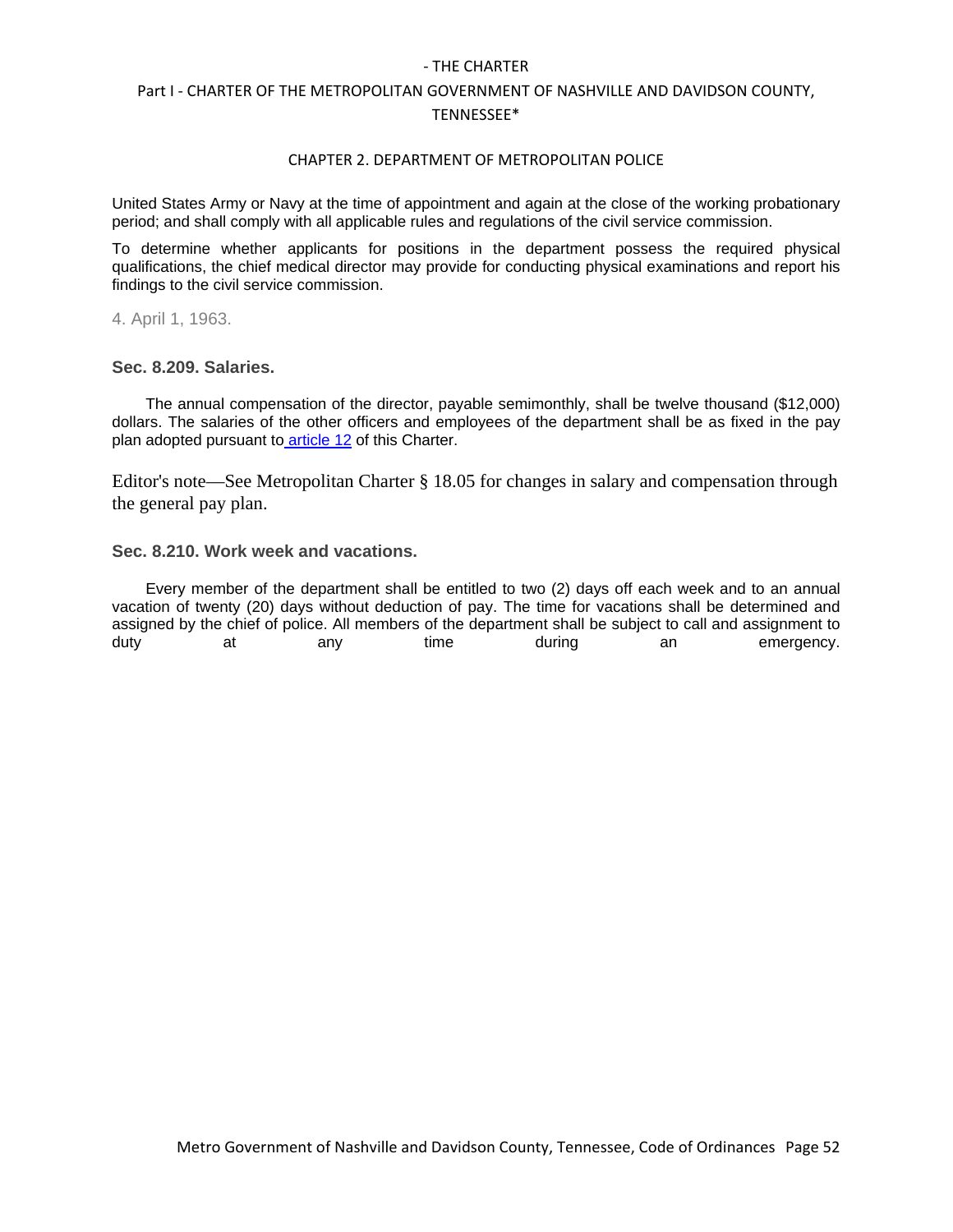## Part I ‐ CHARTER OF THE METROPOLITAN GOVERNMENT OF NASHVILLE AND DAVIDSON COUNTY, TENNESSEE\*

### CHAPTER 3. DEPARTMENT OF FIRE

## **CHAPTER 3. DEPARTMENT OF FIRE**

Sec. 8.301. Created.

Sec. 8.302. Function of department.

Sec. 8.303. Fire chief as director; powers and duties.

Sec. 8.304. Appointment of director; filling other vacancies in department.

Sec. 8.305. Fire prevention.

Sec. 8.306. Qualifications of personnel.

Sec. 8.307. Salaries.

Sec. 8.308. Work week and vacations.

**Sec. 8.301. Created.** 

There shall be a department of fire, which shall consist of the director thereof, and such other officers and employees of such ranks and grades as may be established by ordinance and which shall include such bureaus, divisions and units as may be provided by ordinance or by regulations of the director consistent therewith.

### **Sec. 8.302. Function of department.**

The department of fire shall be responsible for the protection against fire of life and property within the urban services district and within other areas covered by contracts authorized by ordinance.

**Sec. 8.303. Fire chief as director; powers and duties.** 

The department of fire shall be under the management and control of a director thereof, who is designated the fire chief. He shall assign members of the department to stations, shifts, details and duties consistent with their rank. He shall make regulations, with the approval of the metropolitan mayor and in conformity with applicable ordinances, concerning the operation of the department, the conduct of the officers and employees thereof, their uniforms, arms and other equipment and their training. The fire chief shall be responsible for the efficiency, discipline and good conduct of the department. Orders of the mayor relating to the department shall be transmitted in all cases through the fire chief or in his absence or incapacity through an officer designated as acting chief. Disobedience to the lawful commands of the fire chief or violations of the rules and regulations made by him with the approval of the mayor shall be grounds for removal or other disciplinary action as provided in such rules and regulations, subject to the civil service provisions of article 12 of this Charter.

**Sec. 8.304. Appointment of director; filling other vacancies in department.** 

A permanent vacancy in the office of director shall be filled by appointment of the mayor, subject to the civil service provisions of this Charter and subject to qualifications to be prescribed by the civil service commission designed to secure a person especially qualified for the position by training and experience.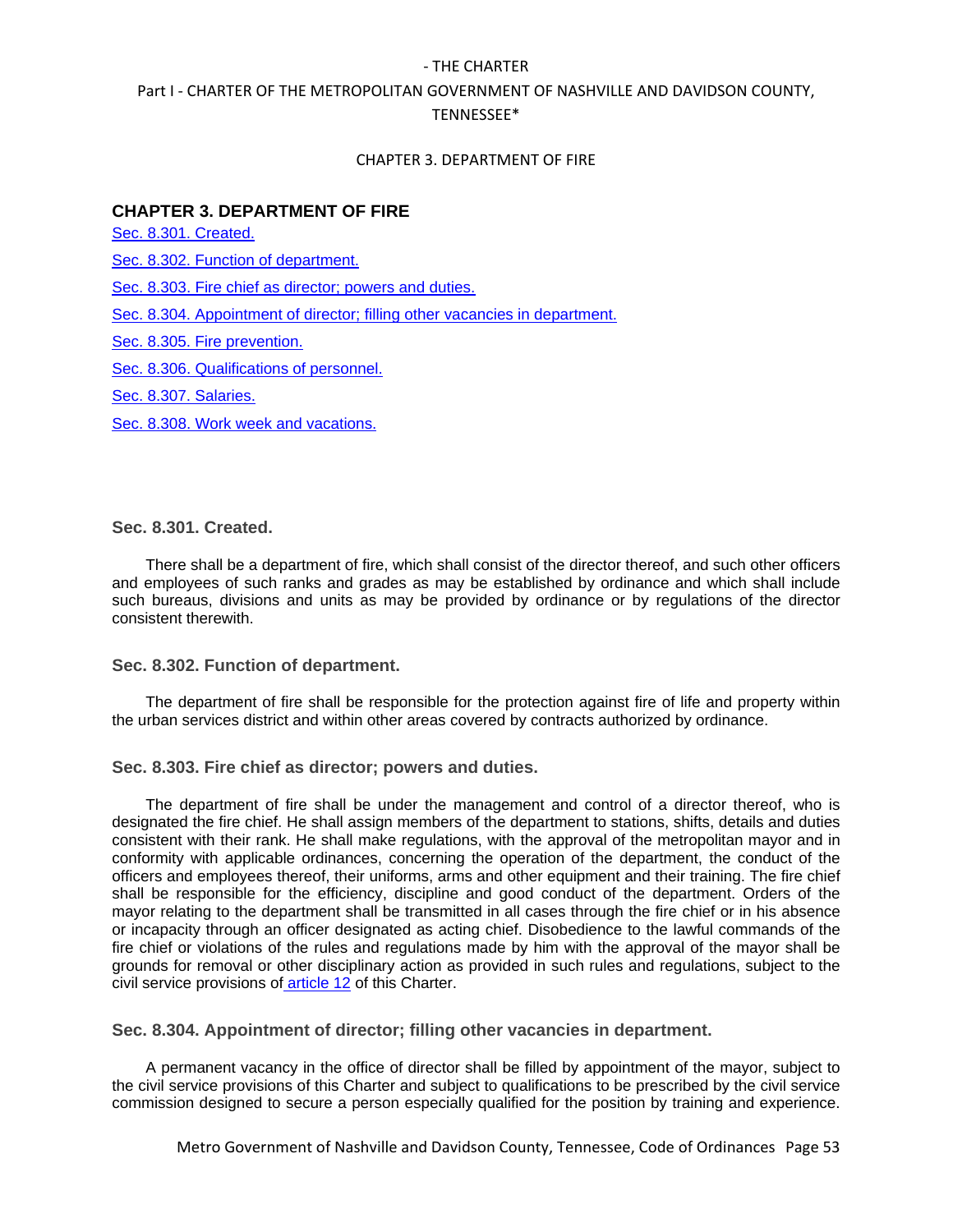## Part I - CHARTER OF THE METROPOLITAN GOVERNMENT OF NASHVILLE AND DAVIDSON COUNTY, TENNESSEE\*

#### CHAPTER 3. DEPARTMENT OF FIRE

A temporary vacancy in the office of director due to sickness, absence or other disability shall be filled by appointment of the mayor.

A vacancy in any office, position or employment in the department shall be filled by appointment of the fire chief, subject to the approval of the mayor and consistent with the civil service provisions of this Charter.

#### **Sec. 8.305. Fire prevention.**

The department of fire shall recommend to the council for adoption as ordinances such rules and regulations for the prevention of fire as may appear necessary and proper. In the enforcement of such rules and regulations, when adopted, the department shall act through the fire marshal.

#### **Sec. 8.306. Qualifications of personnel.**

After the effective date of this Charter,<sup>5</sup> no person shall be eligible to appointment to any position in the department except as a regular salaried employee in the classified service. Every appointee shall be a citizen of the United States of America; shall meet such physical requirements as shall be prescribed by the civil service commission; and shall comply with all applicable rules and regulations of the civil service commission.

To determine whether applicants for positions in the department possess the required physical qualifications, the chief medical director may provide for conducting physical examinations and report his findings to the civil service commission.

5. April 1, 1963.

### **Sec. 8.307. Salaries.**

The annual compensation of the director, payable semimonthly, shall be twelve thousand (\$12,000) dollars. The salaries of the other officers and employees of the department shall be as fixed in the pay plan adopted pursuant to article 12 of this Charter.

Editor's note—See Metropolitan Charter § 18.05 for changes in salary and compensation through the general pay plan.

#### **Sec. 8.308. Work week and vacations.**

Every member of the department shall be entitled to two days off each week and to an annual vacation of twenty days without deduction of pay. The time for vacations shall be determined and assigned by the fire chief. All members of the department shall be subject to call and assignment to duty at any time during an emergency.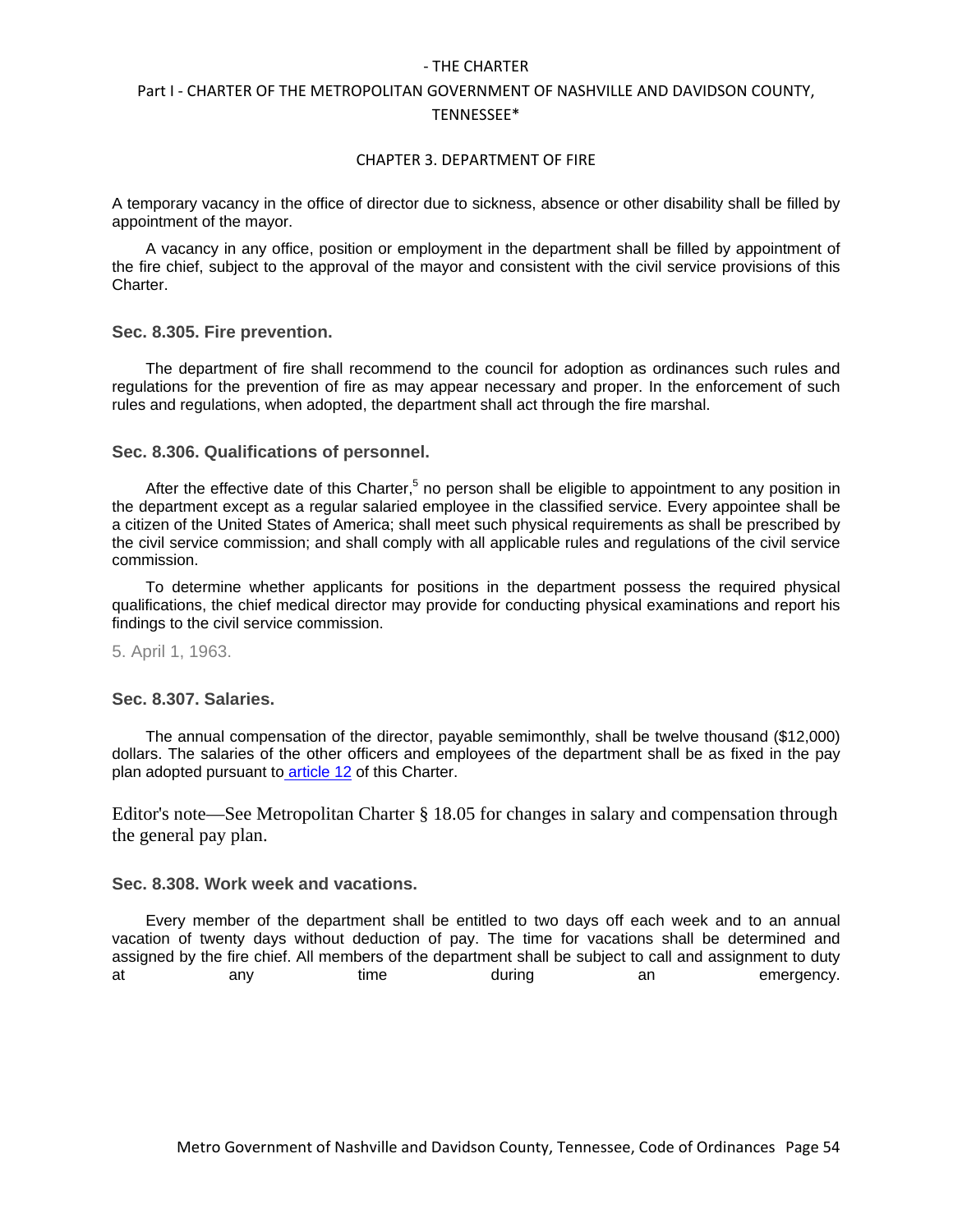# Part I ‐ CHARTER OF THE METROPOLITAN GOVERNMENT OF NASHVILLE AND DAVIDSON COUNTY, TENNESSEE\*

### CHAPTER 4. DEPARTMENT OF PUBLIC WORKS

## **CHAPTER 4. DEPARTMENT OF PUBLIC WORKS**

Sec. 8.401. Created.

Sec. 8.402. Functions.

Sec. 8.403. Supervision, certification and approval of payment for certain capital improvement projects.

Sec. 8.404. Director of public works—Qualifications and compensation.

Sec. 8.405. Same—Powers and duties.

Sec. 8.406. Custody of maps and plans.

**Sec. 8.401. Created.** 

There shall be a department of public works, which shall consist of the director of public works and such other officers and employees organized into such divisions and other units as may be provided by ordinance or by the orders of the director consistent therewith and approved by the mayor.

### **Sec. 8.402. Functions.**

The department of public works shall be responsible for:

- (a) The design, construction, maintenance, repair and cleaning of roads, highways, streets, alleys, other public places, bridges, viaducts, and other related structures.
- (b) The collection and disposal of garbage and other refuse, and maintenance and operation of facilities for the disposal of same.
- (c) Control of the servicing, maintenance and repair of automotive equipment, except as the same by ordinance may be assigned in whole or in part to another department or agency of the metropolitan government.
- (d) Construction of capital improvement projects by its own employees, whenever so authorized or directed by ordinance or by the mayor.
- (e) Making and preparing such plans, specifications, estimates, surveys, maps, designs, drawings and reports as may be requested from time to time by the council, by the mayor or by the head of any department or any board, commission or agency of the metropolitan government acting with the approval of the mayor, and supervision of the execution and performance of all contracts for capital improvement projects, the plans and specifications, for which were prepared by the department of public works.
- (f) The administration and enforcement of all laws, ordinances and regulations relating to permits and licenses, including those relating to weights and measures, electrical installations, building and construction, plumbing, taxicabs, miscellaneous industrial and commercial uses, elevators, water, sewer and gas installations, public gatherings and tourist camps; provided, that all licenses and permits issued shall be approved or regulated by such other offices, agencies or boards of the metropolitan government as may be provided from time to time by ordinance; and provided further, that the council may by ordinance transfer and assign this function to a newly created department of licenses and permits.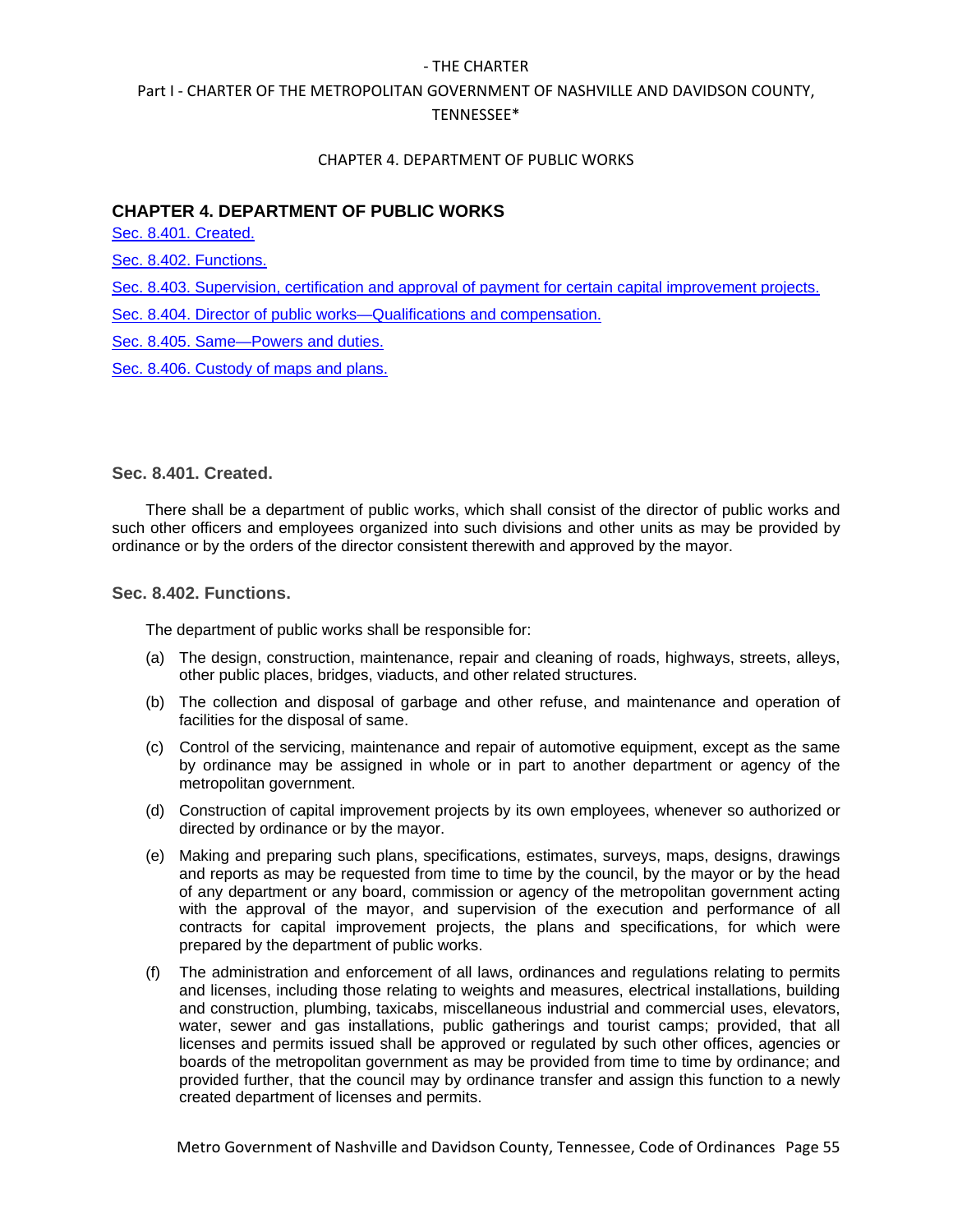## Part I - CHARTER OF THE METROPOLITAN GOVERNMENT OF NASHVILLE AND DAVIDSON COUNTY. TENNESSEE\*

#### CHAPTER 4. DEPARTMENT OF PUBLIC WORKS

(g) Such other powers and duties as are assigned to the department by this Charter or may be assigned thereto by ordinance or by action of the mayor.

(Res. No. RS2012-277, § 1(Amdt. 5), 9-18-2012, election of 11-6-2012)

## **Sec. 8.403. Supervision, certification and approval of payment for certain capital improvement projects.**

Unless otherwise specifically provided for in this Charter, no payment upon any contract for capital improvement projects shall be made by the metropolitan government without the written certification of the director of public works that the work or the portion thereof for which such payment is to be made has been satisfactorily performed in accordance with the terms of such contract. Unless otherwise specifically provided in this Charter, when the plans and specifications for any capital improvement project have been prepared by some person or agency other than the department of public works, the performance of the contract may be supervised and certification required by the department of public works before payment shall be made in accordance with the terms and provisions of the contract.

**Sec. 8.404. Director of public works—Qualifications and compensation.** 

The head of the department of public works shall be the director, whose annual compensation, payable semimonthly, shall be fifteen thousand (\$15,000) dollars. A permanent vacancy in the office of director shall be filled by appointment made by the mayor, subject to the civil service provisions of this Charter. He shall have had at least five (5) years' experience in industry or in municipal or metropolitan public works. In the event of temporary vacancy in the office of director due to sickness, absence or other disability, a temporary appointment may be made by the mayor, subject to the civil service provisions of this Charter.

(Res. No. RS2012-277, § 1(Amdt. 2), 9-18-2012, election of 11-6-2012)

Editor's note—See Metropolitan Charter § 18.05 for changes in salary and compensation through the general pay plan.

## **Sec. 8.405. Same—Powers and duties.**

The director of public works shall have general management and control of the several divisions and units of the department. He shall appoint and remove, subject to the civil service provisions of article 12 of this Charter, all officers and employees of the department and shall have power to make rules and regulations for the conduct of the business of the department consistent with this Charter and the ordinances of the metropolitan government.

## **Sec. 8.406. Custody of maps and plans.**

The department of public works shall have custody of all maps or plans or any part thereof which were on file immediately prior to the effective date of this Charter<sup>6</sup> in the offices of the director of public works of the City of Nashville or the County Highway Engineer of the County of Davidson and all such maps and plans hereafter made and not expressly required by law or ordinance to be filed in some other place; provided, that all plans, records, etc., pertaining to the sanitary sewerage system which are in the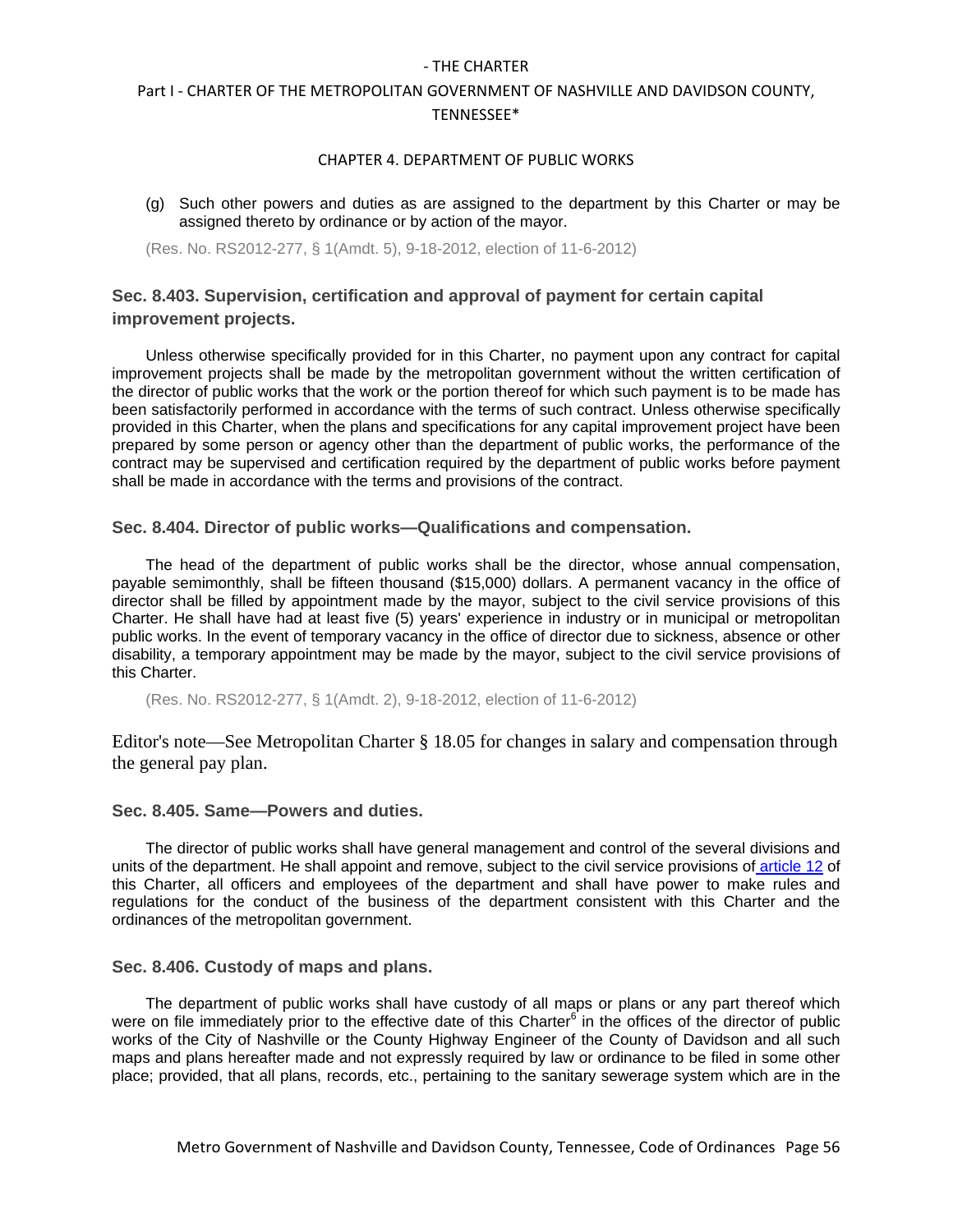# Part I - CHARTER OF THE METROPOLITAN GOVERNMENT OF NASHVILLE AND DAVIDSON COUNTY, TENNESSEE\*

#### CHAPTER 4. DEPARTMENT OF PUBLIC WORKS

custody of the department of public works on the effective date of this Charter shall be turned over to the department of water and sewerage services.

6. April 1, 1963.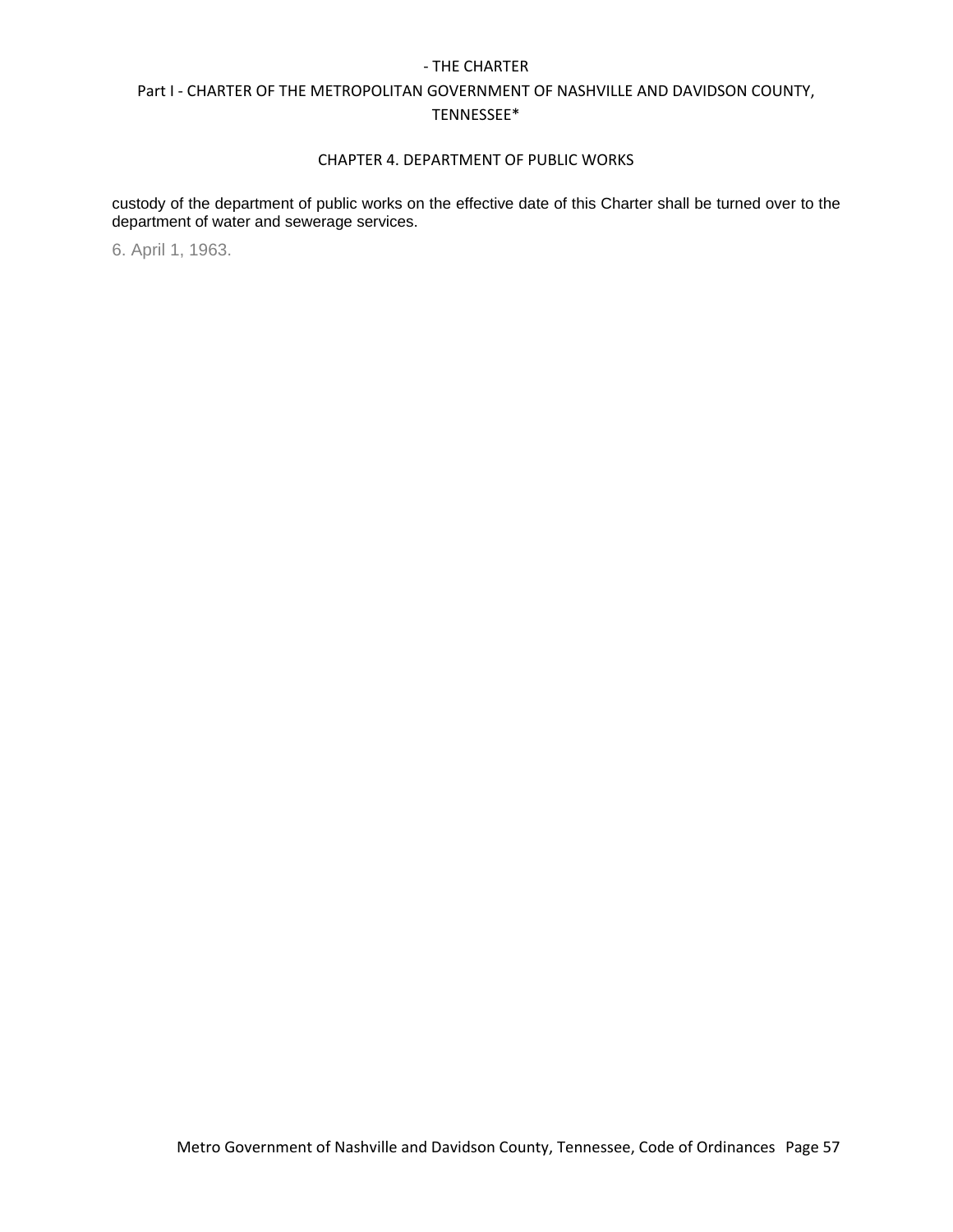# Part I - CHARTER OF THE METROPOLITAN GOVERNMENT OF NASHVILLE AND DAVIDSON COUNTY. TENNESSEE\*

### CHAPTER 5. DEPARTMENT OF WATER AND SEWERAGE SERVICES

## **CHAPTER 5. DEPARTMENT OF WATER AND SEWERAGE SERVICES**

Sec. 8.501. Created.

Sec. 8.502. Functions.

Sec. 8.503. Director of water and sewerage services—Qualifications and compensation.

Sec. 8.504. Same—Powers and duties.

Sec. 8.505. Division of billing and collection.

Sec. 8.506. Accounting system.

Sec. 8.507. Revolving funds.

Sec. 8.508. Establishment of and changes in rates.

**Sec. 8.501. Created.** 

There shall be a department of water and sewerage services, which shall consist of the director and such other officers and employees, organized into such divisions and other units as may be provided by ordinance or by the orders of the director consistent therewith.

**Sec. 8.502. Functions.** 

The department of water and sewerage services shall be responsible for: (1) The construction, operation, and maintenance of all water and sanitary sewer facilities of the metropolitan government; (2) The construction, operation, and maintenance of stormwater facilities of the metropolitan government; (3) The collection of all charges for the services of such utilities; (4) Such other powers and duties as may be assigned to the department by ordinance.

(Res. No. RS2012-277, § 1(Amdt. 5), 9-18-2012, election of 11-6-2012)

### **Sec. 8.503. Director of water and sewerage services—Qualifications and compensation.**

The head of the department of water and sewerage services shall be the director, whose annual compensation, payable semimonthly, shall be fifteen thousand (\$15,000) dollars. A permanent vacancy in the office of director shall be filled by appointment made by the mayor, subject to the civil service provisions of this Charter. He shall be a graduate engineer who is trained and skilled in public utility problems and shall have had at least five (5) years' experience in an executive or major administrative position in a public utility operation or public utility administration.

Editor's note—See Metropolitan Charter § 18.05 for changes in salary and compensation through the general pay plan.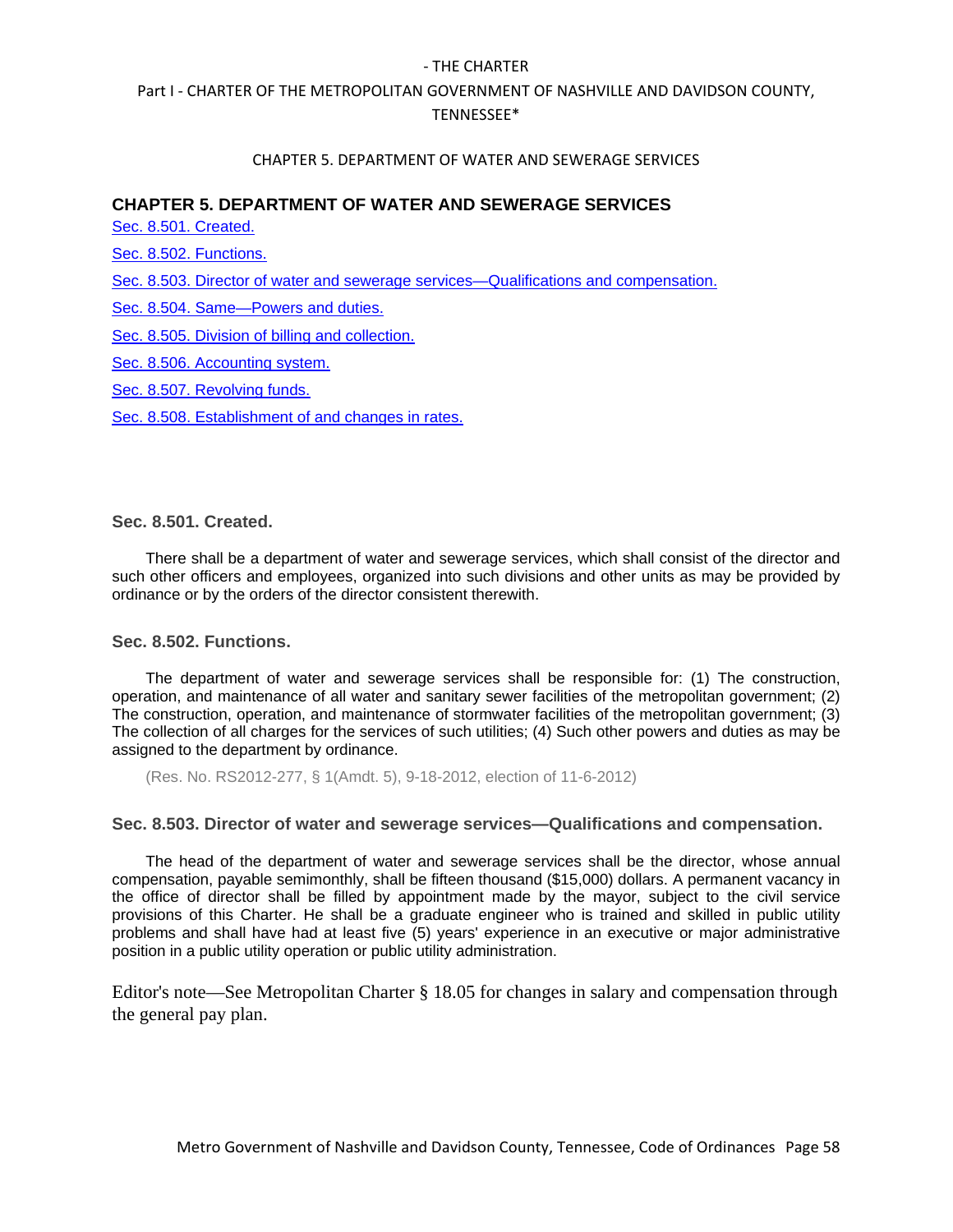## Part I - CHARTER OF THE METROPOLITAN GOVERNMENT OF NASHVILLE AND DAVIDSON COUNTY. TENNESSEE\*

#### CHAPTER 5. DEPARTMENT OF WATER AND SEWERAGE SERVICES

#### **Sec. 8.504. Same—Powers and duties.**

The director of water and sewerage services shall have general management and control of the several divisions and units of the department, including the approval of all departmental requisitions for purchases and services. No payment from the funds of the department of water and sewerage services shall be made until such payments shall have been certified as due and correct by the director of the said department; this includes the certification as to the satisfactory performance of all contracts and services in connection with the operation, maintenance, and expansion of the said department. The director shall approve all plans and specifications relating to the expansion, operation, and maintenance of the water and sewerage system. He shall appoint and remove, subject to the civil service provisions of article 12 of this Charter, all officers and employees of the department and shall have power to make rules and regulations for the conduct of the business of the department consistent with this Charter and the ordinances of the metropolitan government.

#### **Sec. 8.505. Division of billing and collection.**

There shall be established within the department, a division of billing and collection, which shall be responsible for the collection of all charges for the use of water, sewage disposal, and other services incident thereto.

#### **Sec. 8.506. Accounting system.**

The accounting system established by the department shall be in conformity with accepted utility accounting practices and shall be approved by the director of finance and generally correlated with the central finance and accounting system of the metropolitan government.

#### **Sec. 8.507. Revolving funds.**

The revolving fund used in the operation of the waterworks system of the former City of Nashville, as provided in section 15 of article 22 of chapter 246 of the Private Acts of 1947, is hereby continued in full force and effect for the use and benefit of the department of water and sewerage of the metropolitan government. This fund shall be used solely for paying the cost of improvements or extensions of the water system of the metropolitan government and for the purpose of making replacements in said system or purchasing and installing new capital equipment as part of said system. Whenever money in such fund shall be used for said purposes, the money so used shall be replaced in said fund from the first revenues received from the operation of the waterworks system which are not pledged for some other purpose until the fund is again restored to the amount of two hundred thousand (\$200,000) dollars; provided, however, that revenues so used for the purpose of replacing money expended from such fund shall not be required to be so used in any one year in an amount exceeding ten (10%) percent of the gross revenues received from the operation of the waterworks system in such year. The council, in its discretion, may provide for the placing of additional revenue in such fund for the purpose of establishing it in a larger amount than the minimum of two hundred thousand (\$200,000) dollars herein provided. No proceeds of such fund shall be used for the payment of current costs of operating and maintaining the waterworks system of the metropolitan government or for the purchase of tools, operating supplies or similar equipment. No provision of this section shall be construed to authorize the issuance of additional bonds for the foregoing purposes.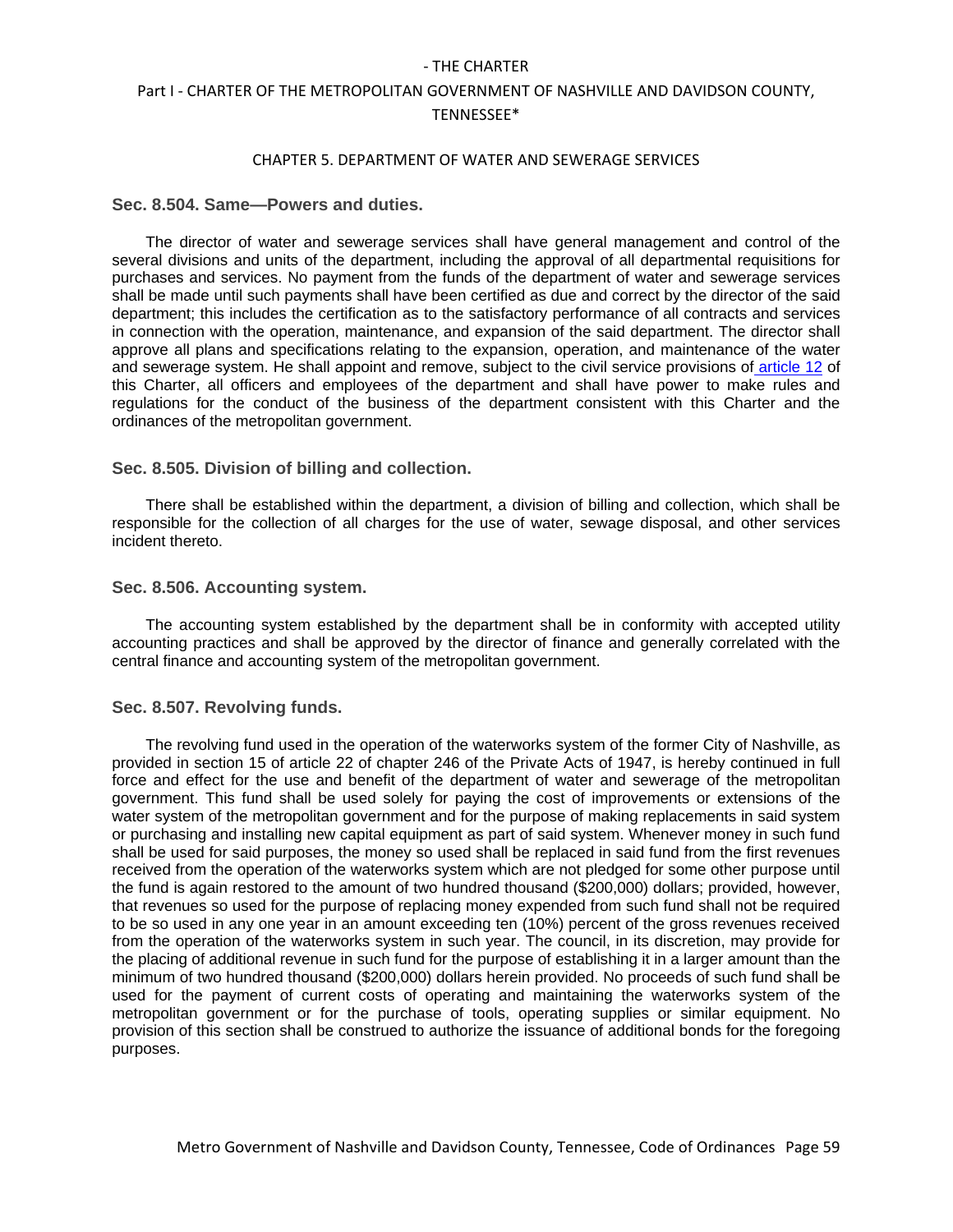# Part I - CHARTER OF THE METROPOLITAN GOVERNMENT OF NASHVILLE AND DAVIDSON COUNTY, TENNESSEE\*

#### CHAPTER 5. DEPARTMENT OF WATER AND SEWERAGE SERVICES

## **Sec. 8.508. Establishment of and changes in rates.**

The mayor and council are authorized and directed to establish the rates for water and sewerage services and to provide the methods for changes therein.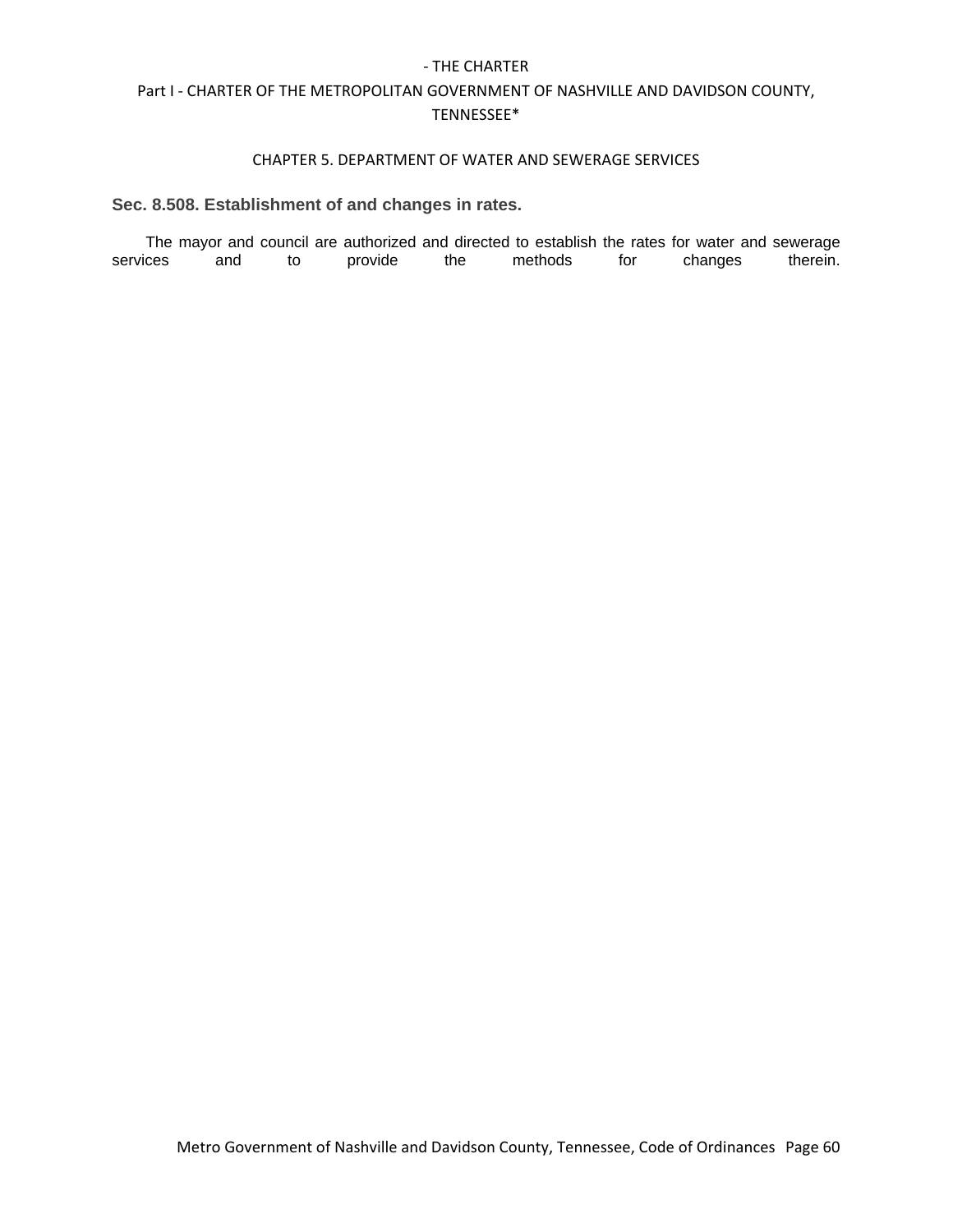# Part I ‐ CHARTER OF THE METROPOLITAN GOVERNMENT OF NASHVILLE AND DAVIDSON COUNTY, TENNESSEE\*

## CHAPTER 6. DEPARTMENT OF LAW

## **CHAPTER 6. DEPARTMENT OF LAW**

Sec. 8.601. Created.

Sec. 8.602. Functions.

Sec. 8.603. Appointment, qualifications, compensation and powers and duties of director of law; designated metropolitan attorney.

Sec. 8.604. Deputy director of law.

Sec. 8.605. Assistant metropolitan attorneys.

Sec. 8.606. Director of law and others not to engage in private practice.

Sec. 8.607. Employment of special counsel restricted and provided for.

Sec. 8.608. Certain personnel of department not under civil service.

Sec. 8.609. Amending Charter references to state statutes.

**Sec. 8.601. Created.** 

There shall be a department of law, which shall consist of the director thereof, of other personnel hereinafter mentioned and of such other positions and employees as may be provided by ordinance or by regulations of the director consistent with ordinance.

**Sec. 8.602. Functions.** 

The department of law shall have the power and its duty shall be to perform the following functions

- (a) Supervise, direct and control all of the law work of the metropolitan government, except with respect to the electric power board, which, having its own general counsel, is excepted from the provisions of this chapter.
- (b) Furnish legal advice to the mayor, to the council and to all officers, departments, boards and commissions concerning any matters arising in connection with the exercise of their official powers or performance of their official duties.
- (c) Represent the metropolitan government in all litigation.
- (d) Collect by suit or otherwise all debts, taxes and accounts due the metropolitan government which shall be placed with it for collection by any officer, department, board or commission.
- (e) Prepare or approve all contracts, bonds, deeds, leases or other instruments in writing in which the metropolitan government is concerned.
- (f) Prepare or assist in preparing' for introduction any proposed ordinance upon request of the mayor or any member of the council.
- (g) Codify and cause to be published in convenient book form once in every five (5) years all of the general ordinances which are still in effect, with compilation and publication annually of a supplement thereto. The first general codification shall be published within one (1) year after the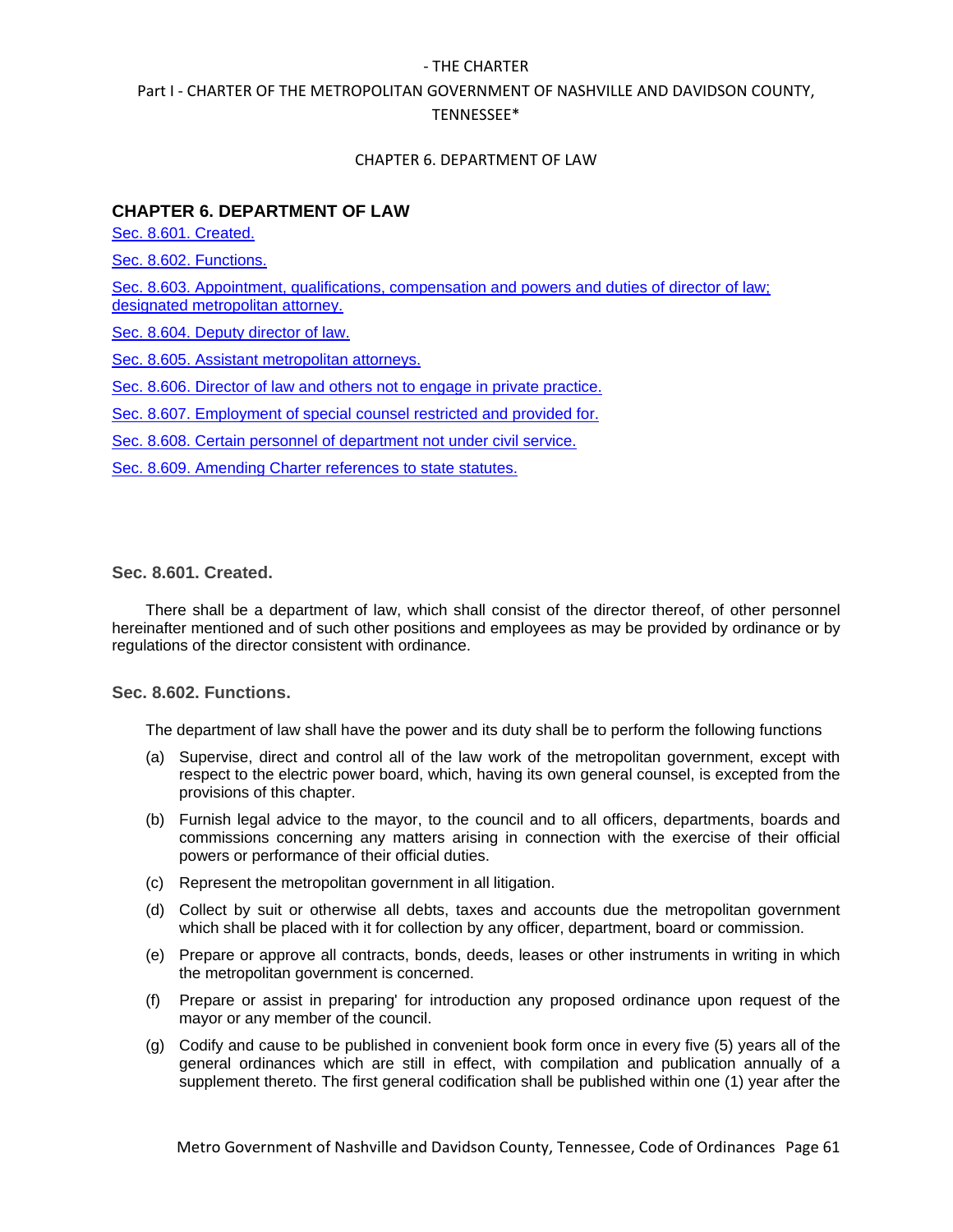## Part I - CHARTER OF THE METROPOLITAN GOVERNMENT OF NASHVILLE AND DAVIDSON COUNTY, TENNESSEE\*

#### CHAPTER 6. DEPARTMENT OF LAW

first director of law assumes office under this Charter, unless the council by resolution shall extend the time therefor.

(h) Perform such other duties as may be assigned to it by ordinance.

**Sec. 8.603. Appointment, qualifications, compensation and powers and duties of director of law; designated metropolitan attorney.** 

The department of law shall be under the supervision and control of the director of law, who is designated the metropolitan attorney. The metropolitan attorney shall be appointed by the mayor for a term which terminates with the term of the mayor making the appointment. He shall be confirmed by a majority vote of the total membership of the council. He shall have been a member of the bar of Tennessee for at least five (5) years preceding his appointment and also have been a resident of the area of the metropolitan government for a like period. His annual compensation, payable semimonthly, shall be fifteen thousand (\$15,000) dollars. The metropolitan attorney shall appoint all officers and employees of the department and may remove them, subject to the civil service provisions of article 12 of this Charter. The director of law shall determine and assign to the members of his staff and other employees of the department their respective duties and responsibilities, except as provided in the transitional provisions of this Charter.

Editor's note—See Metropolitan Charter § 18.05 for changes in salary and compensation through the general pay plan.

### **Sec. 8.604. Deputy director of law.**

There shall be a deputy director of law, designated as the deputy metropolitan attorney, who shall be appointed by the director of law, subject to the approval of the mayor. The qualifications of the deputy director of law shall be those hereinabove specified for the director of law and his compensation shall be twelve thousand (\$12,000) dollars per annum, payable semimonthly. The deputy director of law shall be under the supervision and direction of the metropolitan attorney and shall assist him in the organization, administration and control of the department of law. In the absence of the director of law or in the event of a vacancy in his office, the deputy director of law shall perform the duties thereof until the director returns or the vacancy is filled.

Editor's note—See Metropolitan Charter § 18.05 for changes in salary and compensation through the general pay plan.

### **Sec. 8.605. Assistant metropolitan attorneys.**

There shall be four (4) assistant metropolitan attorneys who shall be appointed by the director of law, subject to the approval of the mayor, and each of whose compensation shall be seventy-five hundred (\$7500) dollars per annum, payable semimonthly. The council may by ordinance create additional positions of assistant metropolitan attorney and fix the compensation of such positions, not to be higher than the minimum salary then being paid to an assistant metropolitan attorney. All assistant metropolitan attorneys shall perform such work of the department as may be assigned to them by the director.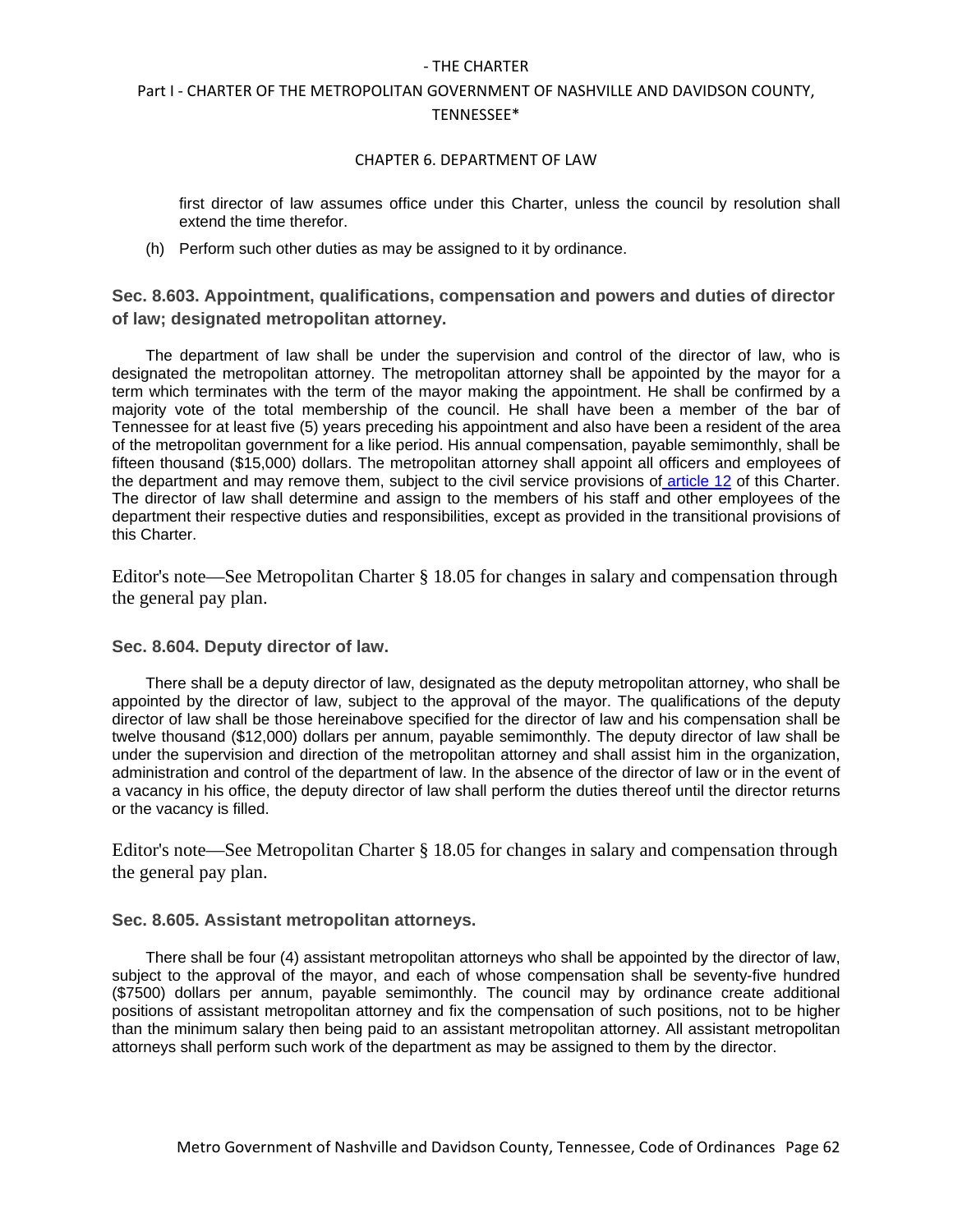## Part I - CHARTER OF THE METROPOLITAN GOVERNMENT OF NASHVILLE AND DAVIDSON COUNTY. TENNESSEE\*

#### CHAPTER 6. DEPARTMENT OF LAW

Editor's note—See Metropolitan Charter § 18.05 for changes in salary and compensation through the general pay plan.

### **Sec. 8.606. Director of law and others not to engage in private practice.**

The metropolitan attorney, the deputy metropolitan attorney and all assistant metropolitan attorneys shall devote their entire time and attention to the business of the department of law, and shall not engage in the private practice of law.

## **Sec. 8.607. Employment of special counsel restricted and provided for.**

No department, board, commission or other agency of the metropolitan government may employ special counsel. Whenever the interests of the metropolitan government require special counsel, the council, by resolution, may authorize the mayor to employ such counsel, who shall be paid such compensation for his service as the mayor, the director of law and the director of finance shall determine to be reasonable compensation for the services rendered, and as the council shall by resolution approve. The employment of bond counsel shall not be considered as the employment of special counsel for purposes of this section.

When the interests of the metropolitan council require legal counsel, the council, by resolution, may authorize the vice-mayor to employ such legal counsel, who shall be paid such compensation for his services as the council shall determine to be reasonable compensation for the services rendered, and as the council shall by resolution approve. Such resolution shall not require the approval of the mayor, the director of finance or the director of law.

(Res. No. 72-380, § 1, 11-7-72)

### **Sec. 8.608. Certain personnel of department not under civil service.**

The metropolitan attorney, the deputy metropolitan attorney, their respective private secretaries and assistant metropolitan attorneys shall not hold civil service status, except as expressly provided in the transitional provisions of this Charter.

## **Sec. 8.609. Amending Charter references to state statutes.**

Upon the renumbering of any sections of the Tennessee Code Annotated to which this Charter makes reference, said references in the Charter shall be renumbered to properly identify the renumbered sections of the Tennessee Code Annotated after compliance with the following procedure. The metropolitan attorney, after review and approval by the Charter revision commission, shall submit the proposed changes to the metropolitan council for approval by resolution. Upon approval by the metropolitan council, a certified copy of the approving resolution shall be delivered to the secretary of state and to the metropolitan clerk who shall attach the same to the copy of the Charter in his custody.

Editor's note—The addition of § 8.609 was approved at an election held Aug. 4, 1983.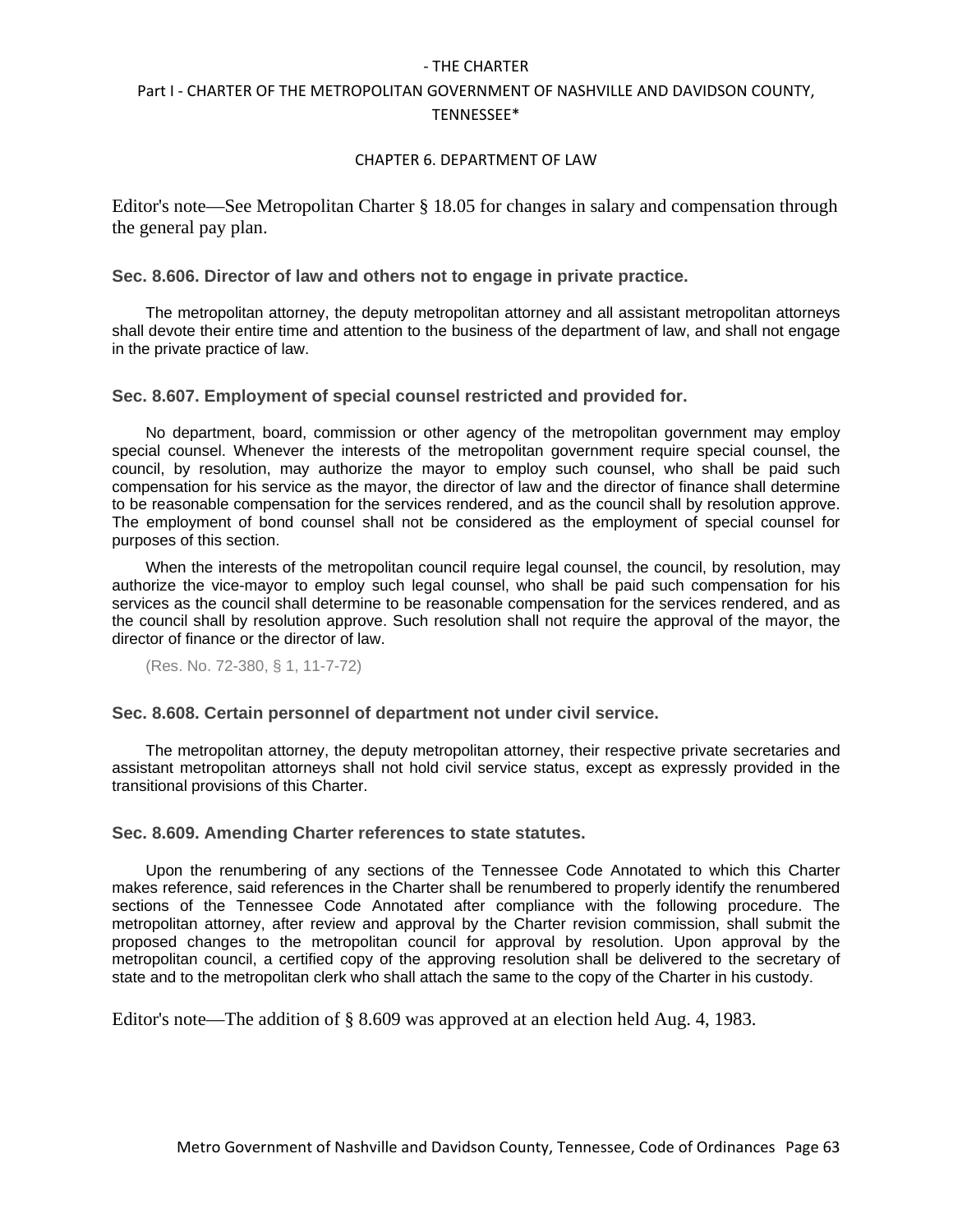# Part I - CHARTER OF THE METROPOLITAN GOVERNMENT OF NASHVILLE AND DAVIDSON COUNTY, TENNESSEE\*

#### CHAPTER 7. DEPARTMENT OF AVIATION\*

## **CHAPTER 7. DEPARTMENT OF AVIATION\***

\*State law reference—Airport Authorities Act, T.C.A. § 42-3-101 et seq.; Metropolitan Airport Authority Act, T.C.A. § 42-4-101 et seq.

Sec. 8.701. Created. Sec. 8.702. Functions. Sec. 8.703. Director of aviation—Qualifications, appointment and compensation. Sec. 8.704. Same—Powers and duties.

**Sec. 8.701. Created.** 

There shall be a department of aviation, which shall consist of the director of aviation and such other officers and employees as may be provided by ordinance.

### **Sec. 8.702. Functions.**

The department of aviation shall be responsible (1) for the operation, maintenance and control of the Nashville Metropolitan Airport and other airports owned or operated in whole or in part by the metropolitan government, and (2) for such related activities and duties as may be prescribed by ordinance.

#### **Sec. 8.703. Director of aviation—Qualifications, appointment and compensation.**

The head of the department of aviation shall be the director, whose annual compensation, payable semimonthly, shall be twelve thousand (\$12,000) dollars. A permanent vacancy in the office of the director shall be filled by appointment made by the mayor, subject to the civil service provisions of this charter. He shall be a person with experience in an executive or major administrative position in municipal or other public airport operations and familiar with the rules and regulations of the authorized governmental agencies concerning airport operations and aeronautic requirements.

Editor's note—See Metropolitan Charter § 18.05 for changes in salary and compensation through the general pay plan.

## **Sec. 8.704. Same—Powers and duties.**

The director of aviation shall have the general management and supervision of the department of aviation. He shall appoint and remove, subject to the civil service provisions of Article 12 of this charter, all other officers and employees. He shall have power to make rules and regulations consistent with this charter and with applicable ordinances for the conduct of the business of the department.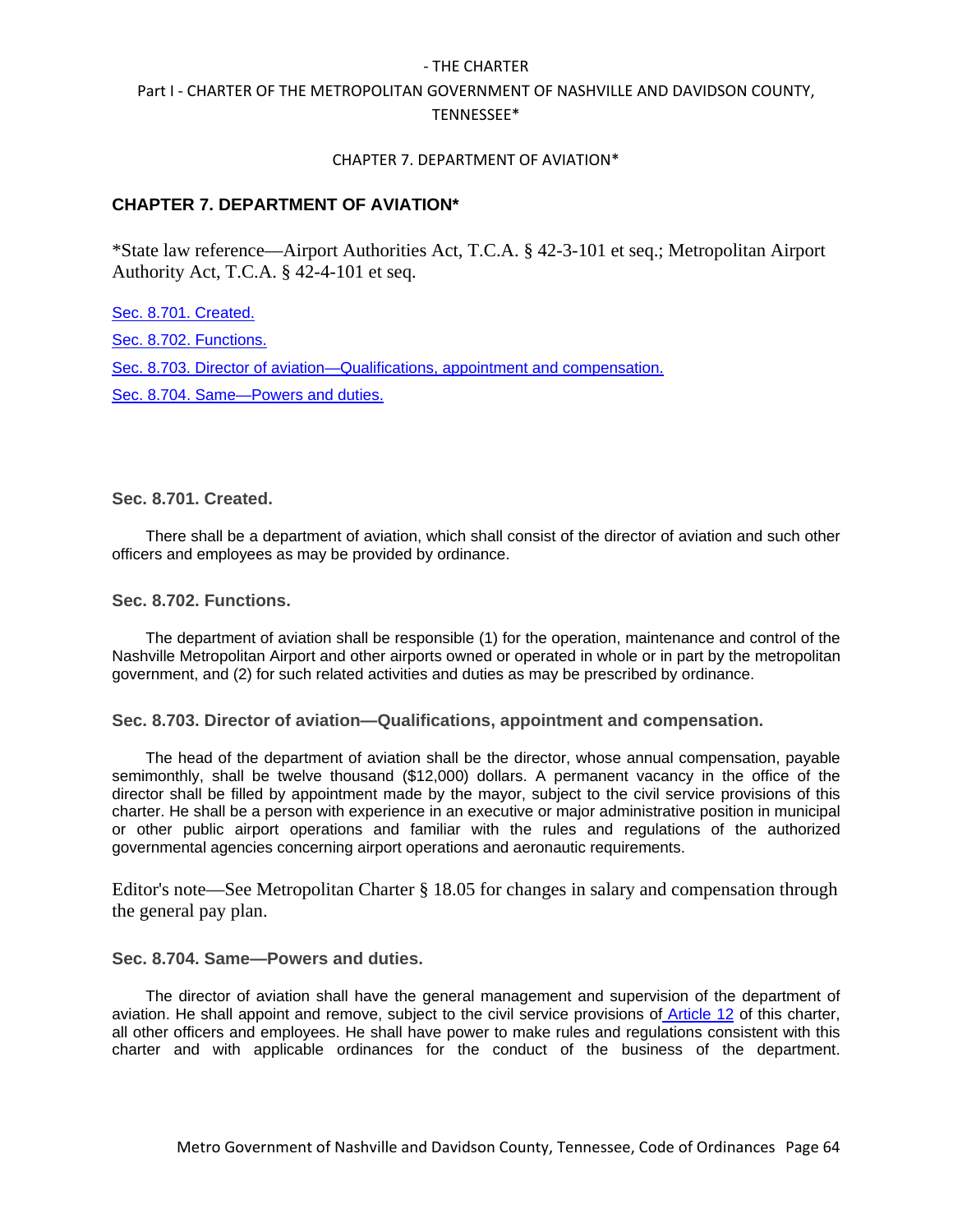# Part I ‐ CHARTER OF THE METROPOLITAN GOVERNMENT OF NASHVILLE AND DAVIDSON COUNTY, TENNESSEE\*

## ARTICLE 9. PUBLIC SCHOOLS\*

## **ARTICLE 9. PUBLIC SCHOOLS\***

\* Editor's note—A referendum petition approved by the voters at an election held Nov. 4, 1980, substituted the term "metropolitan board of public education" for the terms "metropolitan county board of education" and "metropolitan board of education" wherever they appear in art. IX, §§ 9.01, 9.03—9.14. The petition also amended § 9.02 in its entirety.

Sec. 9.01. Public school system established.

Sec. 9.02. Board of education—Term and selection of members.

Sec. 9.03. Same—Powers.

Sec. 9.04. Same—Duties; referendum as to school budget.

Sec. 9.05. Same—Employment of director of schools.

Sec. 9.06. Pension rights of educational employees of county and city protected.

Sec. 9.06.1. Benefit increase plan.

Sec. 9.07. Pension and retirement plan for metropolitan teachers; voluntary transfer thereunder of city and county teachers.

Sec. 9.08. Tenure rights of county and city teachers protected.

Sec. 9.09. Disabilities of board members and council members to make adverse contracts or own school warrants.

Sec. 9.10. Civil service as to teachers and other educational employees.

Sec. 9.11. No diversion of funds.

Sec. 9.12. Transfer of school funds within school budget.

Sec. 9.13. Transfers to school fund from general funds; borrowing money.

Sec. 9.14. Acquisition and sale of property.

## **Sec. 9.01. Public school system established.**

A system of public schools for the Metropolitan Government of Nashville and Davidson County is hereby established, which shall be administered and controlled by the metropolitan board of public education, sometimes in this article called "the board."

**Sec. 9.02. Board of education—Term and selection of members.** 

The metropolitan county board of education shall be abolished and there is established in its place the metropolitan board of public education, to succeed to all powers, duties, prerogatives, and functions of the present metropolitan county board of education. This abolishment shall take place ten (10) days following the certification of the election of members of the metropolitan board of public education.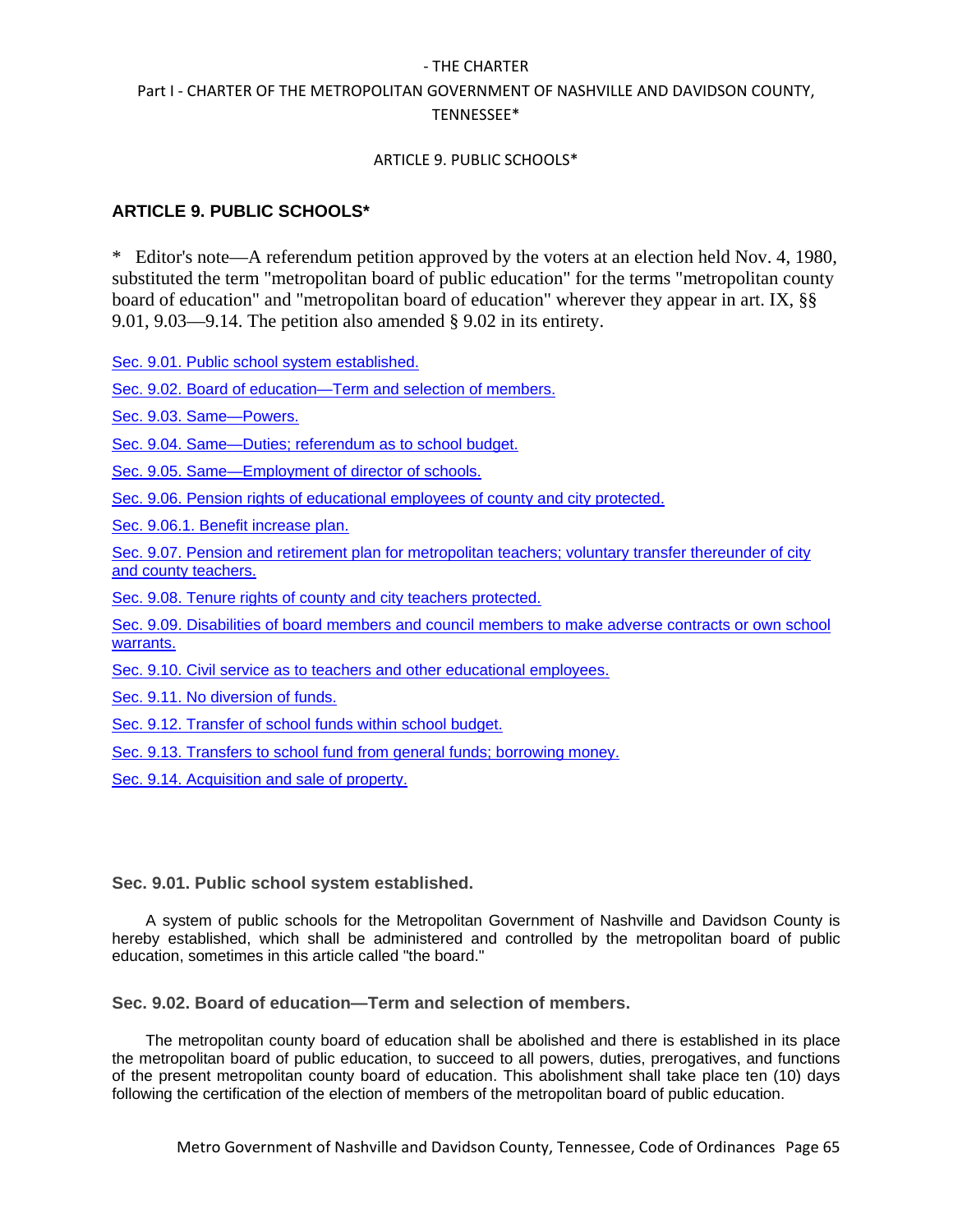## Part I ‐ CHARTER OF THE METROPOLITAN GOVERNMENT OF NASHVILLE AND DAVIDSON COUNTY, TENNESSEE\*

#### ARTICLE 9. PUBLIC SCHOOLS\*

The metropolitan board of public education shall be composed of nine (9) members whose terms of office shall be six (6) years each and shall be so staggered that the terms of three (3) members expire every two (2) years. The election of board member shall take place at the first general election following the adoption of this referendum. One (1) member of the board shall be elected from each of the school districts herein defined, and no member shall be elected from a school district wherein another incumbent member resides. Any member who shall change his or her place of residence from one school district shall thereby vacate his or her office. The school districts from each of which one (1) member shall be elected shall be as follows:

School District Number 1 shall include Councilmanic Districts Nos. 1, 3, 10, and that part of 9 which lies north of Neelys Bend Road; west of Kinsey Boulevard; north of New Providence Pass, and Manzano Road; west of Fawn Lane; north of Warrior Road; west of Sandhurst Drive; north of East Old Hickory Boulevard.

School District Number 2 shall include Councilmanic Districts Nos. 28, 29, 30, 31.

School District Number 3 shall include Councilmanic Districts Nos. 6, 7, 8, and that part of 4 which lies east of Ellington Parkway, and that part of 9 which lies south of Neelys Bend Road; east of Kinsey Boulevard; south of New Providence Pass, and Manzano Road; east of Fawn Lane; south of Warrior Road; east of Sandhurst Drive; south of East Old Hickory Boulevard.

School District Number 4 shall include Councilmanic Districts Nos. 11, 12, 15, 14.

School District Number 5 shall include Councilmanic Districts Nos. 2, 5, 20, and that part of 4 which lies west of Ellington Parkway.

School District Number 6 shall include Councilmanic Districts Nos. 13, 16, 26, 27.

School District Number 7 shall include Councilmanic Districts Nos. 17, 18, 19, 21.

School District Number 8 shall include Councilmanic Districts Nos. 25, 32, 33, 34.

School District Number 9 shall include Councilmanic Districts Nos. 22, 23, 24, 35.

The first election of the nine-member board shall be as follows:

Of the nine (9) members elected, the three (3) members receiving the largest number of votes shall be elected for a term of six (6) years, the three (3) members receiving the next largest number of votes shall be elected for a term of office of four (4) years and the remaining three (3) members shall be elected for a term of office of two (2) years.

After the election of the first board, elections for replacing retiring members shall be at the first county-wide general election each two (2) years thereafter.

The school districts herein established may be altered in a plan for redistricting councilmanic districts adopted pursuant to section 18.06 of this Charter.

No person shall be eligible to serve as a member of the board unless (a) he or she shall have attained the age of twenty-five (25) years at the beginning of his or her term; (b) shall have been a resident of the area of Metropolitan Government of Nashville and Davidson County for a period of five (5) years and one (1) year in the school district from which he or she is elected; (c) shall be a qualified, registered voter. Further, candidates for the board and members of the board shall hold no other elective or appointive public office. Candidates for membership on the metropolitan board of public education shall comply with the provisions for candidates for public office in title 2 Tennessee Code Annotated.

In the event a vacancy should occur for any reason other than the expiration of the term of a board member, the metropolitan board of public education shall be empowered to appoint, by a two-thirds majority of the remaining membership, a person residing within the school district in which the vacancy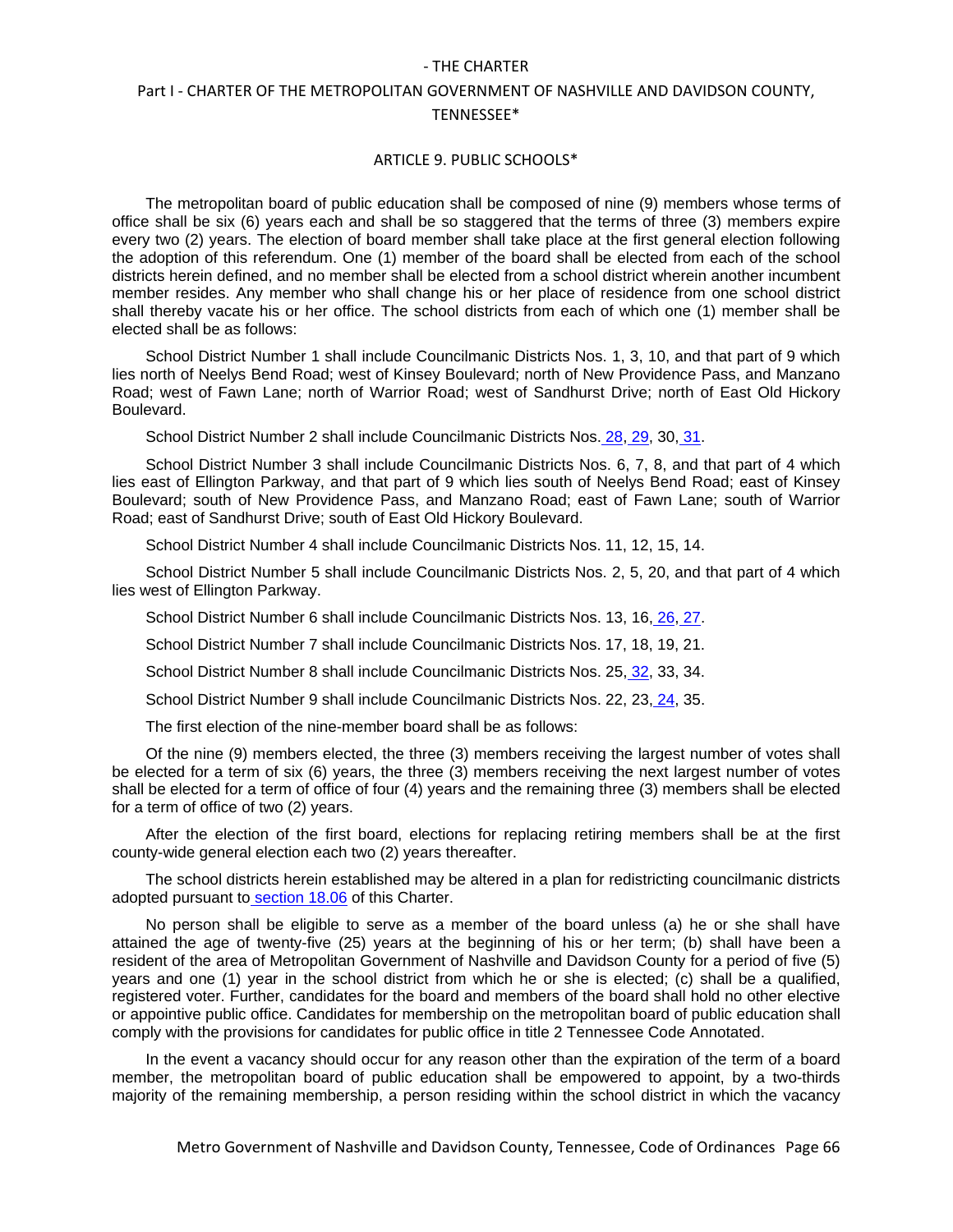## Part I - CHARTER OF THE METROPOLITAN GOVERNMENT OF NASHVILLE AND DAVIDSON COUNTY. TENNESSEE\*

#### ARTICLE 9. PUBLIC SCHOOLS\*

occurs to serve until the next county-wide general election, at which time a person shall be elected for the remainder of the unexpired term.

Effective September 1, 2003, members of the metropolitan board of public education may be compensated at a rate as may be approved by the metropolitan county council as part of the general pay plan under the provisions of Section 18.05.

(Amended by Ord. No. 71-1389, § 2, 5-4-71; Bill No. 81-701, § 2, 10-6-81; Res. No. 88-526, § 11, 10-4-88; Res. No. R98-1073, § 1, 3-25-98; Res. No. 2003-1474 § 1, 8-7-03)

 Editor's note—In addition to the legislation given in the history note, § 9.02 was amended in its entirety by virtue of a referendum petition approved Nov. 4, 1980. Areas included in the districts were amended by referendum approved by the voters Sept. 5, 1991.

 Editor's note—As a result of the enactment of Tennessee Code Annotated § 49-2-201, School Districts 2 and 5 were renumbered 5 and 2 respectively such that no School Board member's term was shortened.

## **Sec. 9.03. Same—Powers.**

The board is authorized to do all things necessary or proper for the establishment, operation and maintenance of an efficient and accredited consolidated school system for the metropolitan government, not inconsistent with this Charter or with general law, including but not limited to the following actions, all to be taken after receiving the recommendations thereon of the director of schools: The employment and fixing of the compensation of all persons necessary for the proper conduct of the public schools; the maintenance and preservation of school property, the management and safeguarding of school funds; the acquisition of school sites; the erection, maintenance and improvement of school buildings and additions thereto; the purchase of school equipment, furniture, apparatus, supplies and the like; the provision of group insurance of not less than five hundred dollars (\$500.00) each on its employees and teachers; and the promulgation of plans, rules and regulations for the administration, operation and maintenance of a public school system.

Purchases of the board shall be consistent with the procedures established concerning competitive bidding as provided in section 8.111 of this Charter. In that respect, the board shall adopt appropriate rules and regulations concerning purchasing, including the establishment and enforcement of standard specifications for all supplies, materials and equipment required by the board and which it has authority to purchase or lease.

The board shall also have all powers and duties conferred by general law upon county boards of education and city boards of education, including, but not limited to, Tennessee Code Annotated, section 49-2-203 excepting only as otherwise provided in this Charter.

The system of furnishing free textbooks in the public schools of the city and county and receiving and accepting state aid therefor in effect at the time of the adoption of this Charter [April 1, 1963] shall be continued, unless and until changed by ordinance of the council upon recommendation of the board.

(Res. No. 88-526, § 12, 10-4-88)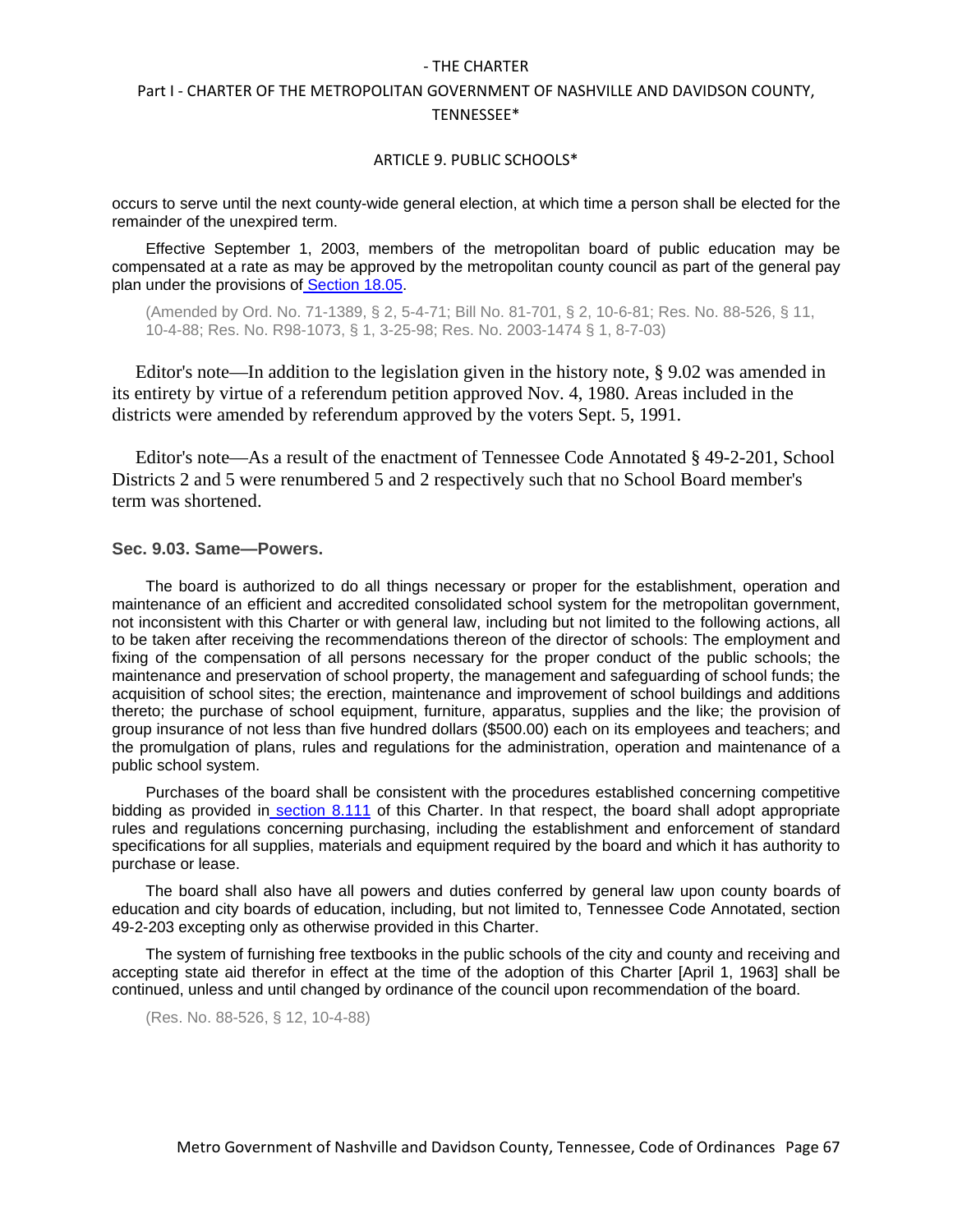## Part I - CHARTER OF THE METROPOLITAN GOVERNMENT OF NASHVILLE AND DAVIDSON COUNTY. TENNESSEE\*

#### ARTICLE 9. PUBLIC SCHOOLS\*

#### **Sec. 9.04. Same—Duties; referendum as to school budget.**

In addition to other duties imposed by this Charter or by general law, it shall be the duty of the metropolitan board of public education to:

- 1. Hold regular monthly meetings which shall be open to the public.
- 2. Adopt and make available for distribution rules, regulations and a statement of policies, including (a) the manner and method of operating the metropolitan school system and its properties, (b) the manner and method of employing personnel, (c) all personnel policies and any requirements with reference to teaching personnel or nonteaching personnel, salaries, vacations, sick leave, job security and retirement policy; and (d) the manner and extent of use which may be made of the public buildings under the control of the board.
- 3. Hold public hearings on the operational school budget prior to its approval by the board, and thereafter to submit to the mayor through the director of finance the budget for schools. If the operational school budget adopted by the council is in the opinion of a two-thirds majority of the entire membership of the board insufficient and inadequate to meet the needs of public education, then the board is authorized to take the following action with respect thereto:

Not later than thirty (30) days prior to the first Thursday in August, the board by a two-thirds majority of its entire membership shall adopt a resolution declaring that in addition to funds appropriated for the operational school budget as adopted by the council, an amount of money (to be specified in the resolution) is necessary; that the specified amount will be produced by an additional tax levy of a stated number of mills (to be specified in the resolution), and that the board by such resolution calls for and initiates a referendum election to determine whether such additional tax shall be levied and the total revenues thereby raised shall be added to the operational school budget. For the purpose of calculating the tax increase necessary, the board shall procure from the director of finance, who shall furnish the same immediately upon request, the amount of revenue which an additional tax of one (1) mill is anticipated to produce, and on this basis calculate the additional tax necessary to raise the additional school funds sought. A certified copy of such resolution shall immediately be transmitted to the council and to the board of county commissioners of election, which shall order and conduct a special referendum election on the first Thursday in August, the same to be held simultaneous with, and as a part of, the general August election if the year be an even one.

In addition, the Board may take the action outlined in the preceding paragraph to provide additional funding for capital improvements eligible for funding in the capital improvements budget established pursuant to Section 6.13 of the Metropolitan Charter. For purposes of this section, capital improvements include renovations, repairs, maintenance, new construction of any building, structure, work, or improvement and technology, instructional and safety equipment.

The notice of election and the ballot for such referendum on the operational school budget shall provide substantially as follows:

Referendum Election as to increased operational school budget of \$ (here fill in the additional amount which the Board has certified as necessary) and an increase of (here fill in amount which the Board has certified as necessary) mills in tax rate thereby necessitated.

Against Increase \_\_\_\_\_

For the contract of the contract of the contract of the contract of the contract of the contract of the contract of the contract of the contract of the contract of the contract of the contract of the contract of the contra

The result of the special election on the operational school budget shall be certified by the commissioners of election to the director of finance and to the county trustee. If the majority of voters favor said increase, then the previously adopted tax levy for the general services district shall be deemed accordingly amended and increased and the previously adopted operational school budget shall be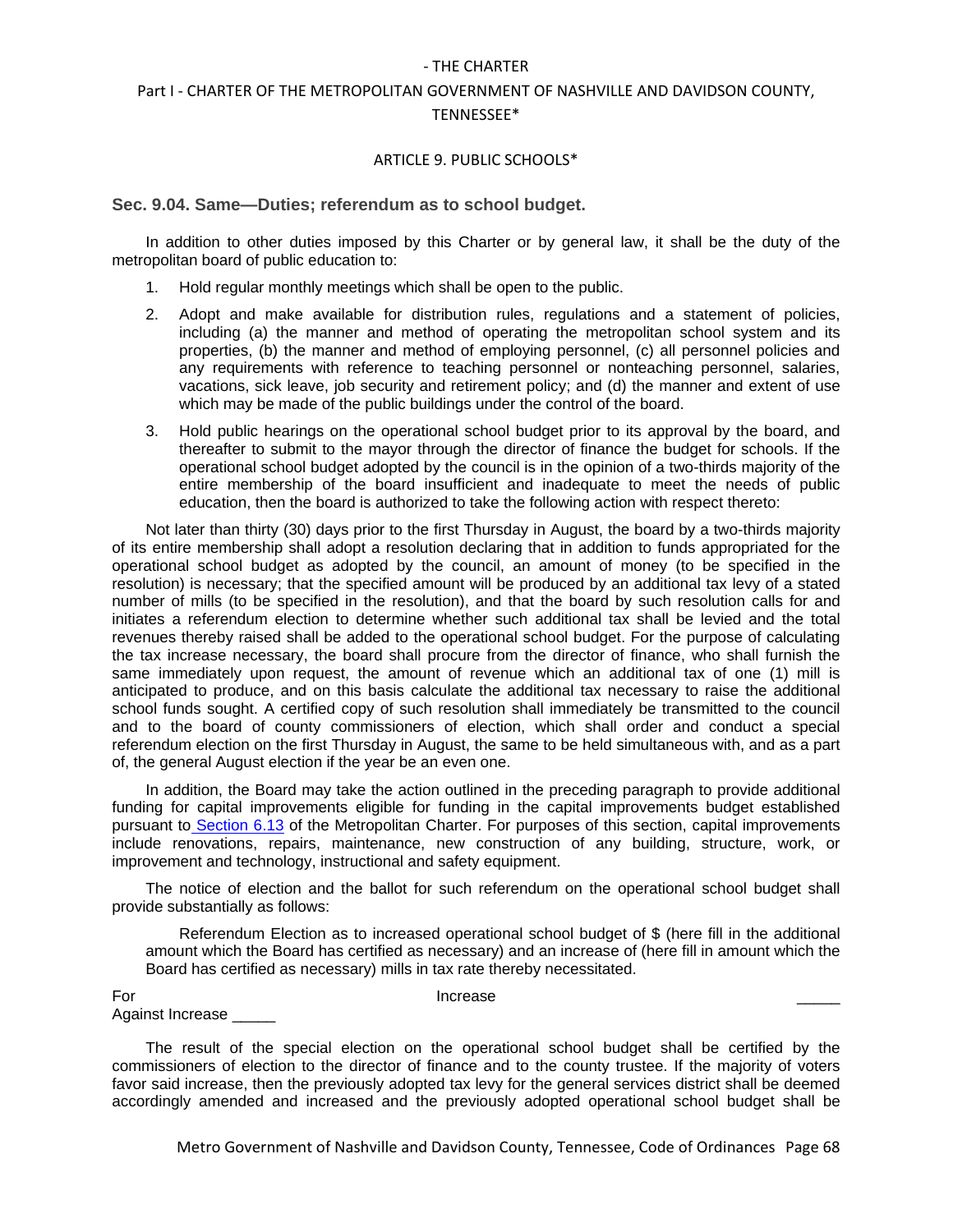## Part I ‐ CHARTER OF THE METROPOLITAN GOVERNMENT OF NASHVILLE AND DAVIDSON COUNTY, TENNESSEE\*

#### ARTICLE 9. PUBLIC SCHOOLS\*

deemed accordingly amended and increased. If the majority of voters do not favor said increase, then both the tax levy and the operational school budget shall remain as previously adopted.

If the Board, not later than thirty (30) days prior to the first Thursday in August, adopts a resolution calling for a referendum to increase funding for capital improvements, the notice of election and the ballot for such referendum shall provide substantially as follows:

Referendum Election to increase funding for capital improvements in the amount of \$ (here fill in the additional amount which the Board has certified as necessary), and an increase of (here fill in amount which the Board has certified as necessary) mills in the current tax rate thereby necessitated.

For the contract of the contract of the contract of the contract of the contract of the contract of the contract of the contract of the contract of the contract of the contract of the contract of the contract of the contra

Against Increase

If the Board adopts a resolution calling for a referendum to fund capital improvements outside of the time period described above, the notice of election and the ballot for such referendum shall provide substantially as follows:

Referendum Election to authorize funding for capital improvements in the amount of \$ (here fill in amount which the Board has certified as necessary) for the upcoming fiscal year beginning on July 1, 19\_\_\_\_\_\_\_\_\_\_\_\_ (here fill in first day of next fiscal year), and an increase not to exceed (here fill in amount which the Board has certified as necessary) mills in the tax rate for the upcoming fiscal year.

For the contract of the contract of the contract of the contract of the contract of the contract of the contract of the contract of the contract of the contract of the contract of the contract of the contract of the contra Against Increase \_\_\_\_\_

The result of the special election to increase funding for capital improvements shall be certified by the commissioners of election to the director of finance and to the county trustee. With respect to special elections on capital improvements called pursuant to a resolution adopted by the Board not later than thirty (30) days prior to the first Thursday in August, if the majority of voters favor said increase, then the previously adopted tax levy for the general services district shall be deemed accordingly amended and increased and the previously adopted appropriation for capital improvements shall be deemed accordingly amended and increased. If the majority of voters do not favor said increase, then both the tax levy and the appropriation for capital improvements shall remain as previously adopted. With respect to special elections on capital improvements called pursuant to a resolution adopted by the Board outside the time period described above, if the majority of voters favor said increase, then the additional tax levy shall take effect the following fiscal year, unless the budget appropriation for capital improvements for the following fiscal year includes the additional revenues authorized by the special election.

From and after the issuance of tax bonds or notes for the Board to fund capital improvements from the revenues generated by the additional tax levy for capital improvements authorized by this section, there shall be included in the annual tax levy ordinance for education for the general services district, over and above all other taxes assessed therein, a sum sufficient to meet the interest and redemption charges on such tax bonds or notes due or to be paid in the ensuing year, together with a sum sufficient to reimburse the general fund for any appropriation made or to be made therefrom for the payment of any such interest or redemption charges.

The cost of any special election authorized by this section shall be paid out of the general fund of the general services district.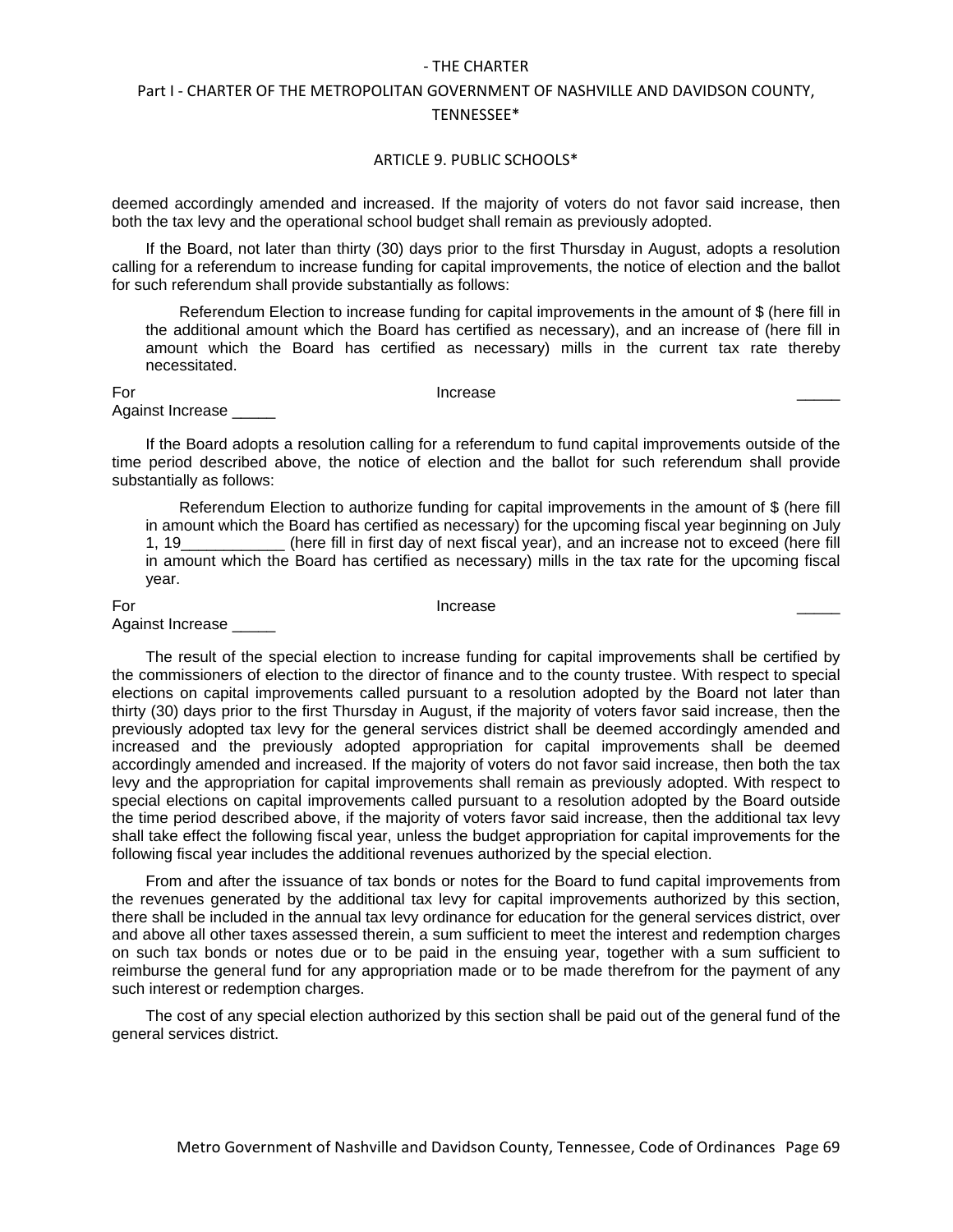## Part I - CHARTER OF THE METROPOLITAN GOVERNMENT OF NASHVILLE AND DAVIDSON COUNTY. TENNESSEE\*

#### ARTICLE 9. PUBLIC SCHOOLS\*

### **Sec. 9.05. Same—Employment of director of schools.**

The metropolitan board of public education is authorized to designate a person experienced in public school management and supervision and possessing a certificate of qualification issued by the state board of education pursuant to Tennessee Code Annotated, section 49-2-301(a), as the chief administrative employee of the board, and to enter into an employment contract with such person for a period not exceeding five (5) years and for a compensation to be determined therein. The person so designated and employed shall be known as the "metropolitan director of schools." The metropolitan board of public education is authorized to assign to the metropolitan director of schools such duties and responsibilities as are necessarily, usually or properly assigned to a city superintendent of schools or to a county superintendent of schools.

(Res. No. 88-526, § 13, 10-4-88)

#### **Sec. 9.06. Pension rights of educational employees of county and city protected.**

All rights and benefits which any person has acquired under a pension plan established for the benefit of teachers in the school system of Davidson County shall be preserved and continued, and all rights and benefits which any person has acquired as a nonteaching employee of the county board of education in the Davidson County Pension Fund shall be preserved and continued. All rights and benefits which any person has acquired under the teachers pension department and fund of the City of Nashville shall be preserved and continued, and all rights and benefits which any person has acquired as a nonteaching employee of the city board of education in the civil service employees pension fund of the City of Nashville shall be preserved and continued. Every person whose rights are preserved and continued by this section shall be entitled to participate in the applicable pension plan or fund on the terms and conditions in effect immediately prior to the effective date of this charter, except as such terms and conditions may be changed by applicable general law.

### **Sec. 9.06.1. Benefit increase plan.**

The board of public education may recommend increase in benefits to members of pension plans set forth in section 9.06. Upon recommendation by the board of public education, the plan for increased benefits shall be submitted to the mayor through the director of finance. The mayor shall approve or disapprove the plan and forward same to the council. Upon disapproval, the mayor shall attach a statement indicating his reasons for disapproval.

The council shall (1) adopt the benefits increase plan, or (2) reject it. Adoption or rejection shall be by resolution not requiring the approval of the mayor. When a benefit increase plan is rejected by the council, it shall be returned to the metropolitan board of public education which may thereupon formulate another benefit increase plan and transmit the same to the mayor through the director of finance under the provisions set forth above. The plan for increase in benefits shall be adopted effective at the beginning of the next fiscal year, except the effective date for the fiscal year beginning July 1, 1972, shall be as stated by the adopting resolution.

(Res. No. 72-380, § 1, 11-7-72)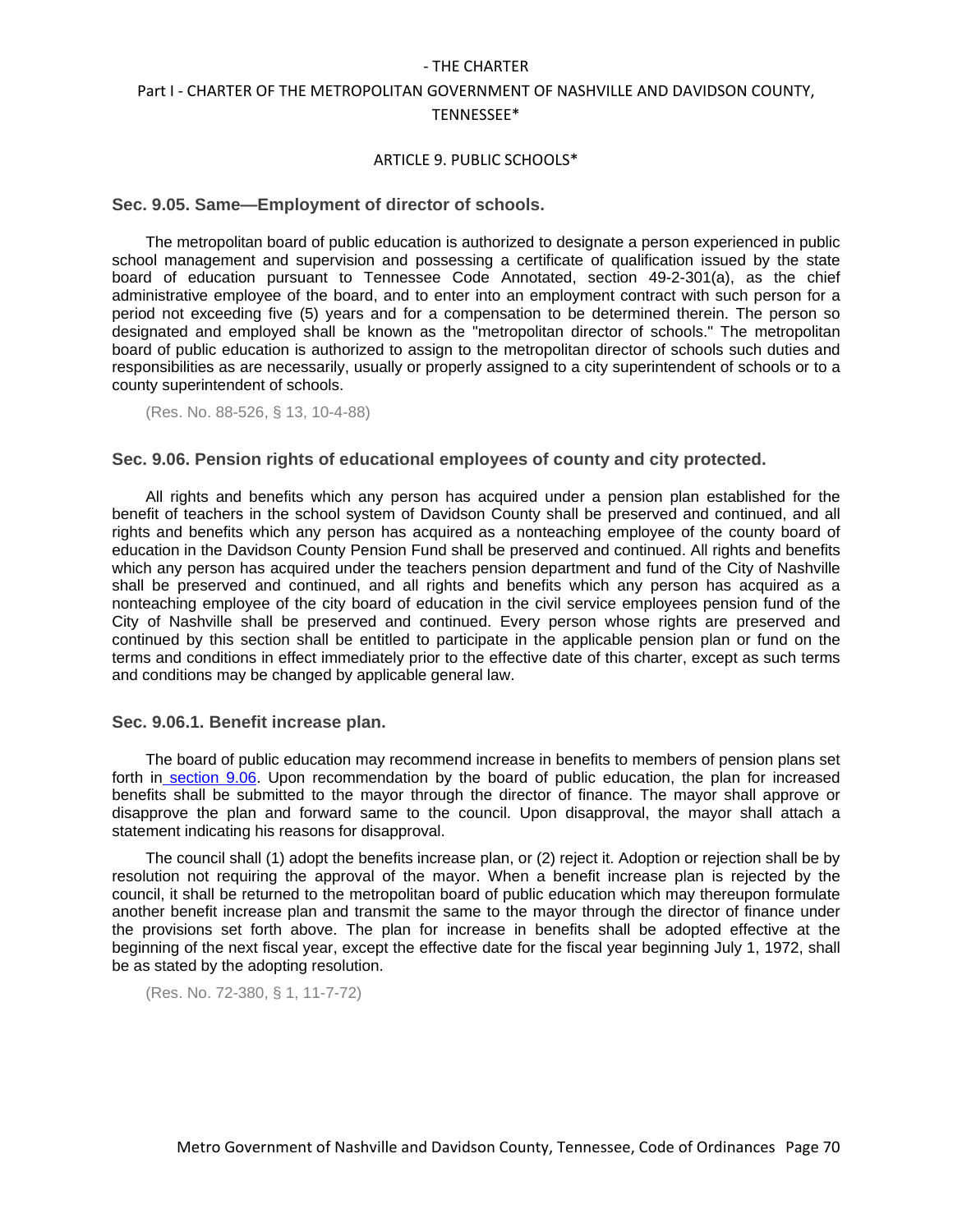## Part I - CHARTER OF THE METROPOLITAN GOVERNMENT OF NASHVILLE AND DAVIDSON COUNTY. TENNESSEE\*

#### ARTICLE 9. PUBLIC SCHOOLS\*

## **Sec. 9.07. Pension and retirement plan for metropolitan teachers; voluntary transfer thereunder of city and county teachers.**

The metropolitan board of public education shall establish an actuarially sound pension and retirement plan for teachers. Such plan shall be applicable to teachers employed by the metropolitan board of public education who were not employed in the county school system or the city school system immediately prior to the effective date of this Charter. Such plan shall make provision for the transfer thereunder of teachers who were employed in either the school system of the City of Nashville or the school system of Davidson County when such teachers apply for such transfer and meet conditions of transfer specified by the plan. The metropolitan board of public education is authorized in its discretion to integrate its pension and retirement plan for teachers with the Federal Insurance Contributions Act, or other applicable state or federal legislation.

#### **Sec. 9.08. Tenure rights of county and city teachers protected.**

Any person employed in the school systems of the City of Nashville and of Davidson County who has acquired tenure as a teacher under sections 49-5-501 to 49-5-514, inclusive, of Tennessee Code Annotated, or under any private act, shall retain such tenure in the metropolitan school system established by the consolidation of said school system.

(Res. No. 88-526, § 14, 10-4-88)

## **Sec. 9.09. Disabilities of board members and council members to make adverse contracts or own school warrants.**

Members of the metropolitan board of public education and members of the council shall be under the same disabilities as to making adverse contracts with the metropolitan board of public education or as to owning school warrants as are established by general law for members of county boards of education and justices of the peace.

### **Sec. 9.10. Civil service as to teachers and other educational employees.**

The metropolitan board of public education shall constitute a civil service board for the purpose of investigating and hearing charges against any teacher and for the purpose of dismissing, suspending or otherwise disciplining the same and for the purpose of section 12.09 of this Charter. In the discharge of its duty as a civil service board, the metropolitan board of education is authorized to make rules and regulations. The provisions of section 12.11 of this Charter with reference to offenses against civil service and disabilities of civil service employees shall be applicable to all nonteaching employees of the board of public education. Any teacher suspended or dismissed may obtain a judicial review as provided in section 49-5-513 of Tennessee Code Annotated, the same being a portion of the Teachers' Tenure Act. Any nonteaching employee of the board may have his dismissal reviewed by the court in the same manner provided by section 12.07(h) for classified employees.

(Res. No. 88-526, § 15, 10-4-88)

## **Sec. 9.11. No diversion of funds.**

No funds which have been appropriated for the use of, or transferred to, the metropolitan school system shall be diverted from that use for any other purpose.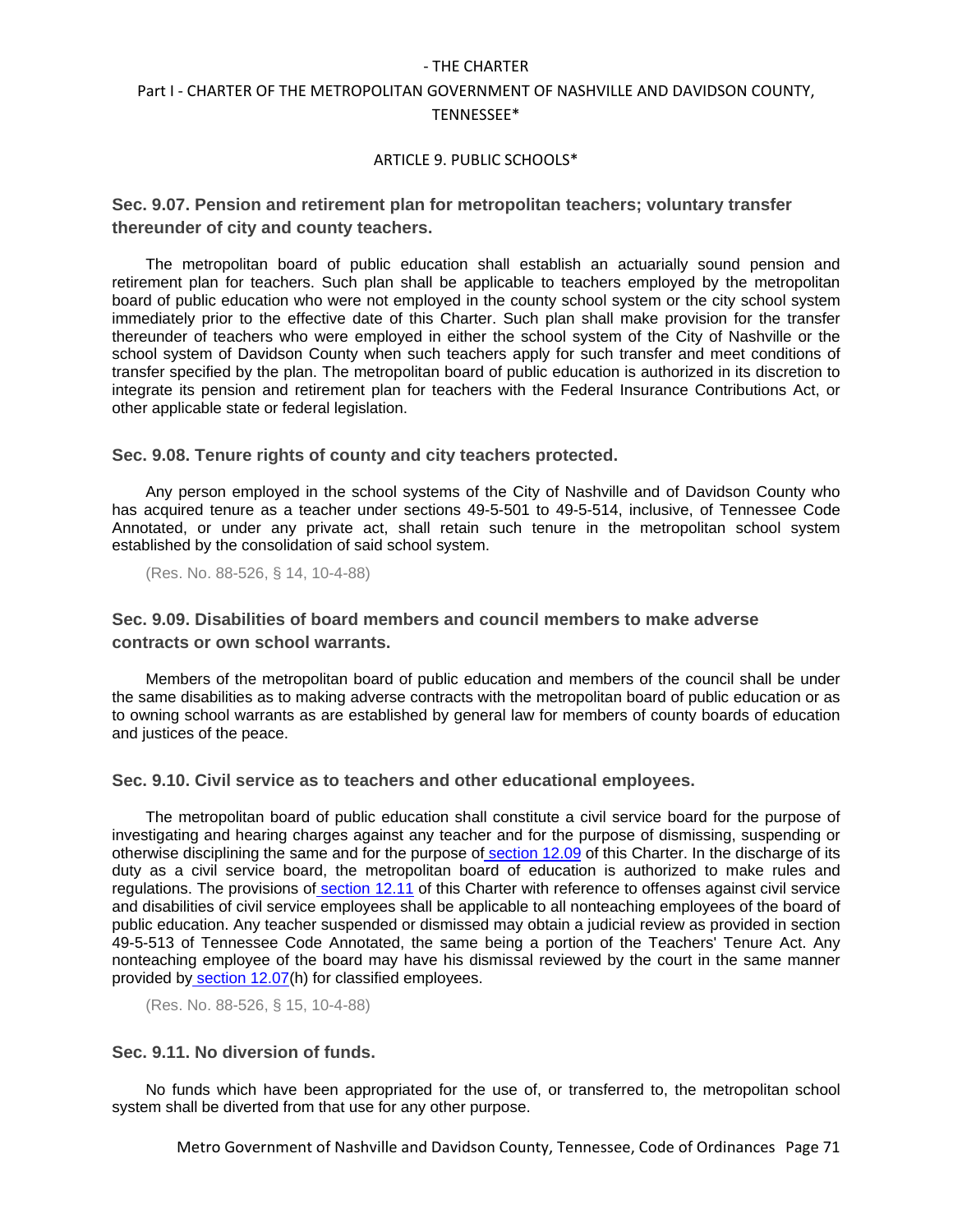# Part I - CHARTER OF THE METROPOLITAN GOVERNMENT OF NASHVILLE AND DAVIDSON COUNTY. TENNESSEE\*

#### ARTICLE 9. PUBLIC SCHOOLS\*

### **Sec. 9.12. Transfer of school funds within school budget.**

The board shall have power at any time to transfer funds within the major items of its budget. It shall also have power to make transfers of funds to, from or between major items in its budget, provided such transfers are not inconsistent with the general law.

### **Sec. 9.13. Transfers to school fund from general funds; borrowing money.**

The metropolitan council by resolution approved by the mayor, may transfer funds to the school fund from the general fund or general accounts of the metropolitan government, or may issue short term anticipation notes to provide such funds if in its judgment it is necessary and proper to provide temporary advances or transfers for the maintenance and operation of the schools. Such temporary advances or transfers shall be repaid or restored out of school funds during the ensuing year.

### **Sec. 9.14. Acquisition and sale of property.**

All school property heretofore belonging to the County of Davidson and all school property heretofore belonging to the City of Nashville shall belong to the Metropolitan Government of Nashville and Davidson County for the use and benefit of the board of education, and the title to all school property hereafter acquired shall be vested in the Metropolitan Government of Nashville and Davidson County for the use and benefit of the board of public education. The board of public education is hereby designated as the legal custodian of all school property; and when in the judgment of said board any property held by it is no longer suited or needed for school purposes, said board is hereby authorized, with the approval of the council and mayor, to sell such property and have the proceeds credited to the unappropriated school fund of the metropolitan government.

In acquiring or selling property, the board shall cooperate closely with the planning commission, whose recommendation shall be sought and carefully considered by the board.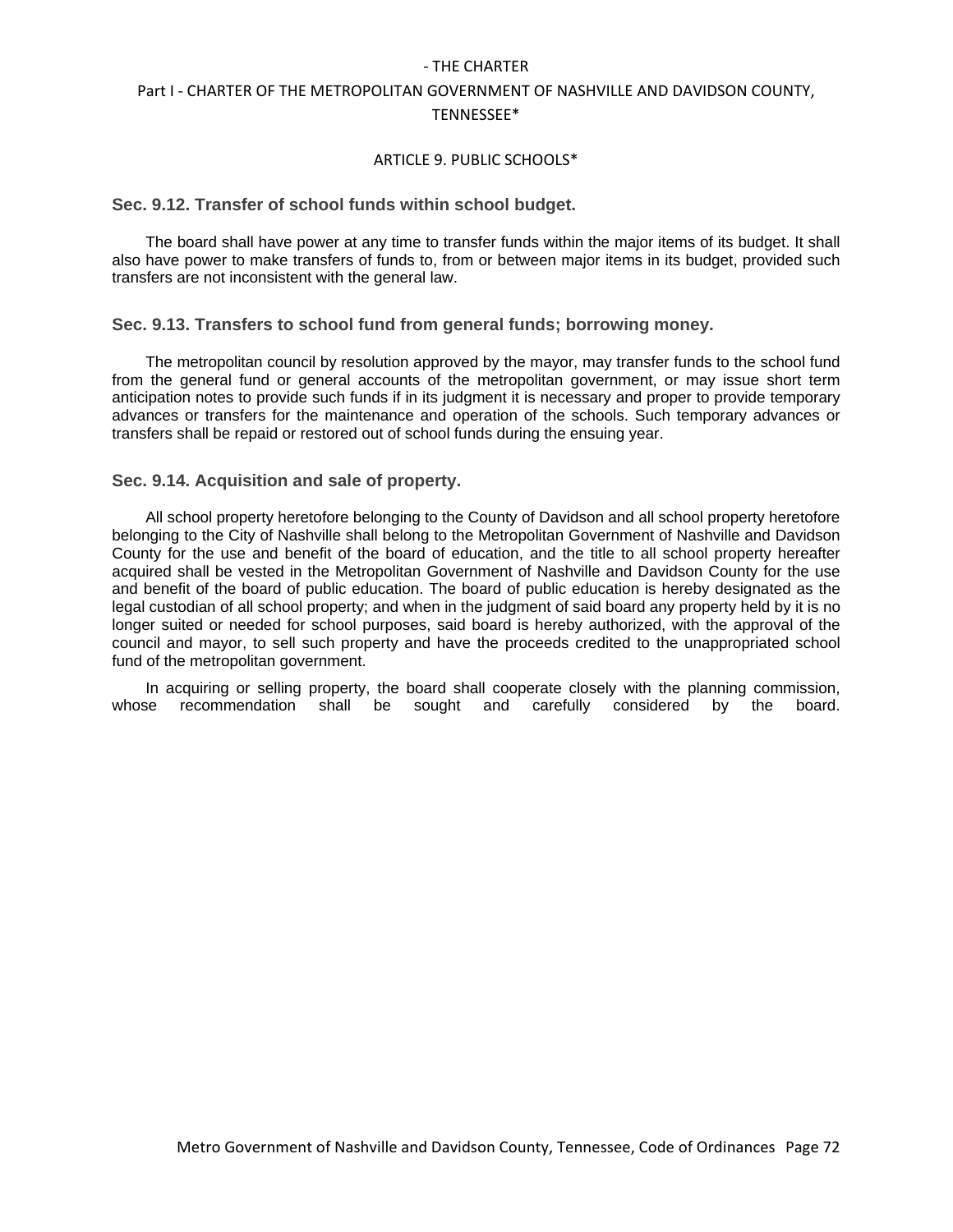# Part I - CHARTER OF THE METROPOLITAN GOVERNMENT OF NASHVILLE AND DAVIDSON COUNTY, TENNESSEE\*

# ARTICLE 10. PUBLIC HEALTH AND HOSPITALS

# **ARTICLE 10. PUBLIC HEALTH AND HOSPITALS**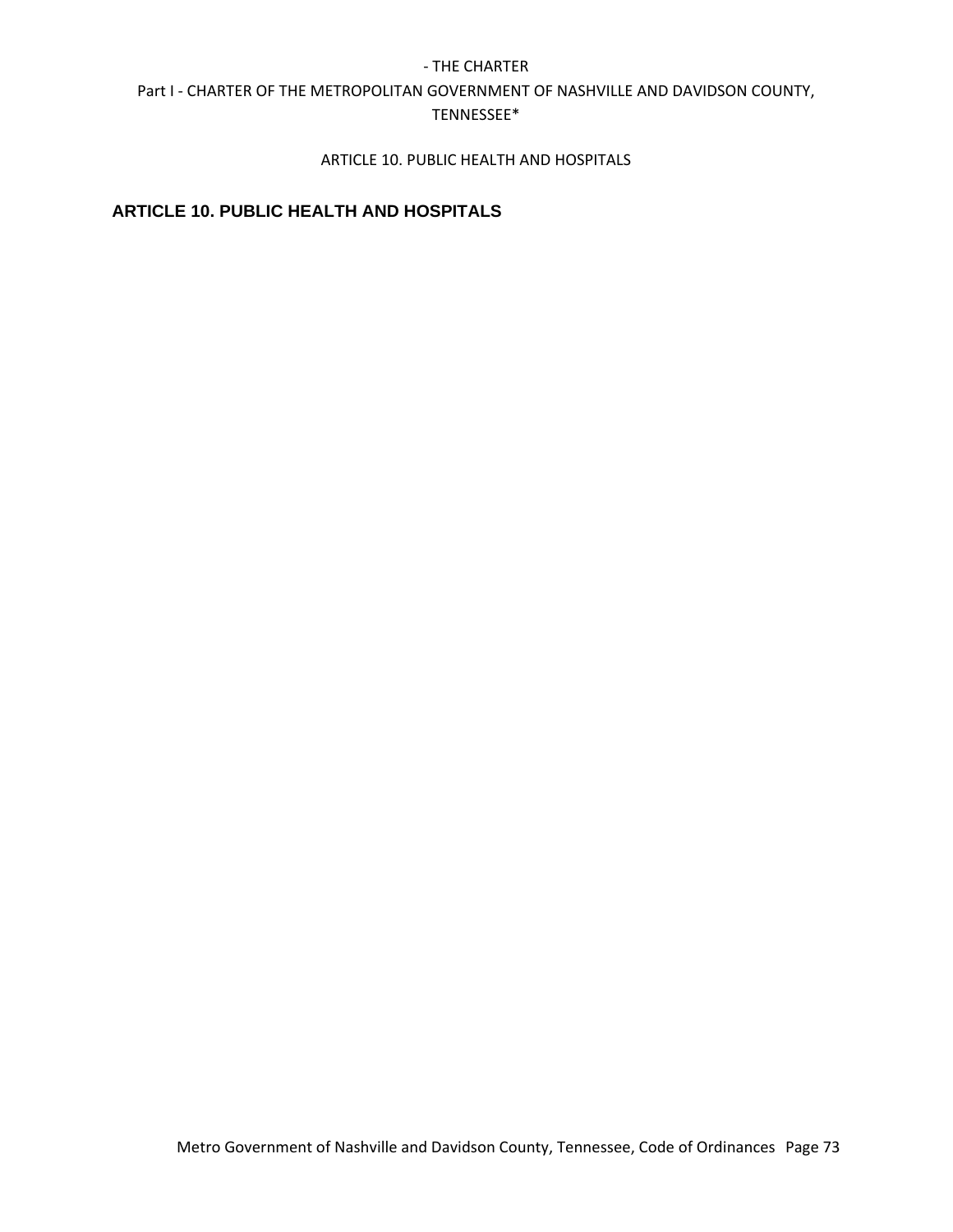# Part I ‐ CHARTER OF THE METROPOLITAN GOVERNMENT OF NASHVILLE AND DAVIDSON COUNTY, TENNESSEE\*

#### CHAPTER 1. PUBLIC HEALTH

### **CHAPTER 1. PUBLIC HEALTH**

Sec. 10.101. Metropolitan board of health—Created.

Sec. 10.102. Same-Qualifications, term and selection of members.

Sec. 10.103. Same—Functions.

Sec. 10.104. Same—Duties.

Sec. 10.105. Chief medical director of health—Appointment and qualifications.

Sec. 10.106. Same—Powers and duties.

Sec. 10.107. Personnel rules and regulations of the board of health.

Sec. 10.108. Budget of metropolitan board of health.

Sec. 10.109. Pension and retirement rights under former county plans.

Sec. 10.110. Civil service medical examiner; civil service examinations.

### **Sec. 10.101. Metropolitan board of health—Created.**

There shall be a metropolitan board of health which sometimes in this article may be called the "department of health" and sometimes called the "board." The board shall administer and control public health for the metropolitan government as herein provided.

### **Sec. 10.102. Same—Qualifications, term and selection of members.**

The board shall be composed of six (6) members. Three (3) members shall be doctors of medicine certified for practice as such by the state board of medical examiners and licensed by the state licensing board for the healing arts, and each of whom shall have had not less than five years experience in the active practice of his profession. One of said doctors of medicine shall also have had special training, practice and experience in the field of psychiatric medicine. One member shall be a registered nurse. The two remaining members of the board shall be chosen without reference to occupation, except that they shall not come from the medical profession. Members of the board shall serve without compensation.

The members of the board shall be appointed by the mayor and confirmed by a majority of the whole membership of the council. They shall serve terms of five (5) years each, provided that of the first five members, one shall serve for five years, one for four years, one for three years, one for two years and one for one year. The registered nurse shall originally be appointed for a term that coincides with that of the chairman of the board. Any vacancy other than by expiration of term shall be filled for the unexpired term.

(Res. No. 76-172, 9-16-76)

# **Sec. 10.103. Same—Functions.**

The board of health, through its chief medical director, shall exercise all the administrative functions of the metropolitan government pertaining to: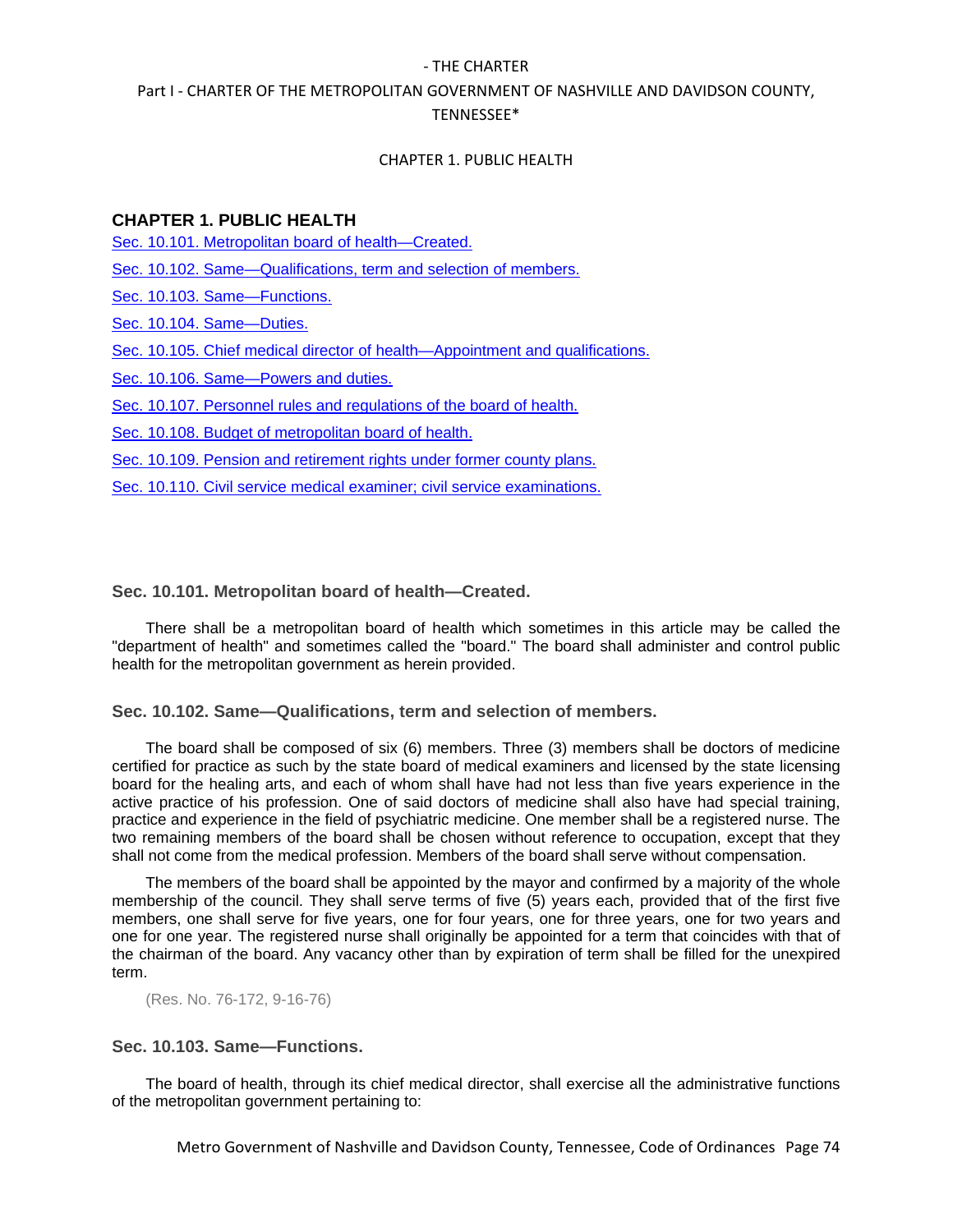# Part I ‐ CHARTER OF THE METROPOLITAN GOVERNMENT OF NASHVILLE AND DAVIDSON COUNTY, TENNESSEE\*

### CHAPTER 1. PUBLIC HEALTH

- 1. The physical and mental health of the people.
- 2. The investigation and control of communicable diseases.
- 3. The regulation of publicly and privately owned institutions for the purpose of sanitation and public health.
- 4. The enforcement of reasonable rules and regulations promulgated as herein provided.
- 5. The collection, compilation, tabulation, analyzing and reporting of statistics and data concerning births, still births, deaths and such vital statistics.
- 6. The performance or the functions previously assigned by law to the health officers or the health departments of the City of Nashville and Davidson County, or such as hereafter may be assigned to city or county health officers or city health departments or county health departments in Tennessee.
- 7. The inspection of all charitable institutions, all jails and all institutions of the metropolitan government where sick, insane, destitute or other persons are confined. The board may cause any person convicted of violating any law or ordinance and who is confined, or who is on parole, to be examined as to the causes contributing to the delinquency and shall make and keep a record of such examinations.

# **Sec. 10.104. Same—Duties.**

In addition to the duties otherwise imposed by this Charter or by general law, it shall be the duty of the board of health to:

- 1. Determine and establish the policies to be followed in the exercise of its functions.
- 2. Establish within the department of health such divisions, branches, or subdivisions, and plan of organization as may be consistent with efficient administration, which organizational plan shall be submitted by the board to the council for approval by ordinance, and which organizational plan may be amended from time to time in like manner.
- 3. After public hearing adopt reasonable rules and regulations or amend rules and regulations previously adopted as necessary for the protection of the health of the people, which rules and regulations, among other things, shall set standards and procedures and requirements of conduct not less than as set out in regulations of the commissioner of public health of Tennessee. No such rule or regulation shall be contrary to any metropolitan ordinance.
- 4. Hear and act upon complaints of persons affected by decisions of the chief medical director and to amend or set aside such decisions as are contrary to policies or regulations of the board.
- 5. Cause to be submitted, with the aid of the department of law, for submission to the council for its consideration, a comprehensive Health Code which shall embrace all matters with relation to public health to which the powers and duties of the board extend, and which shall have as its purpose the preservation and promotion of the health of the people of the metropolitan government.
- 6. Submit to the mayor, within six months after the beginning of each new term of office, a report upon the activities of the metropolitan board of health and a comprehensive program of public health and indigent medical care.
- 7. Conduct inquiries, make investigations and hold hearings for the purpose of investigating nuisances, preventing the creation of nuisances, taking other preventative steps to protect the health of the community and for other purposes herein set forth in connection with the powers,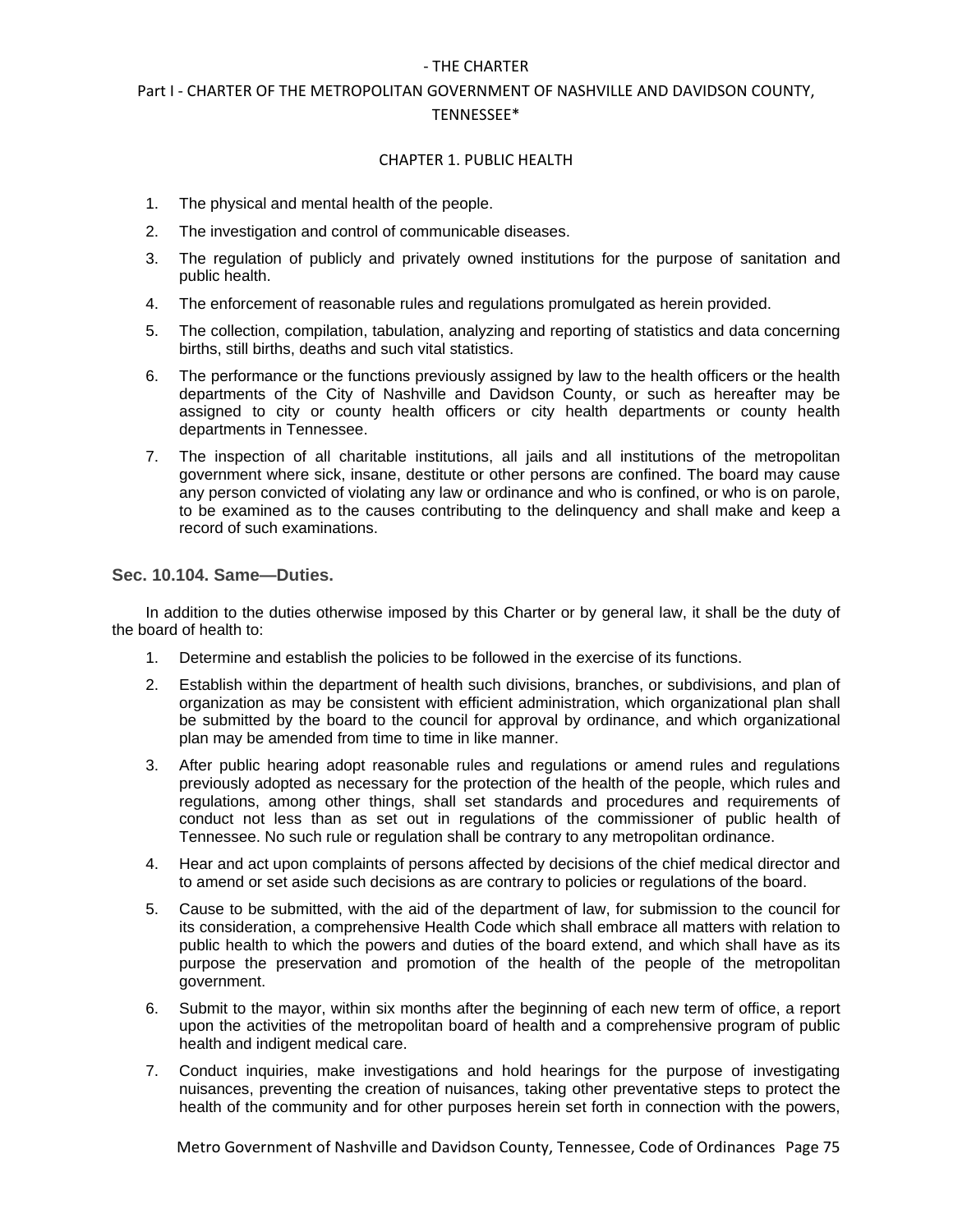# Part I - CHARTER OF THE METROPOLITAN GOVERNMENT OF NASHVILLE AND DAVIDSON COUNTY. TENNESSEE\*

#### CHAPTER 1. PUBLIC HEALTH

duties and authorities of the board. In conducting any such inquiry and mailing of any such investigation the board shall have and may exercise the same investigative powers as are vested by this Charter in other metropolitan agencies which are given investigative powers.

- 8. Contract with other governmental agencies, or with public or private institutions, subject to confirmation by the council by resolution for such services as will further the program and policies of the board.
- 9. Cause to be prepared by the chief medical director, subject to review and revision by the board, the proposed annual budget for the metropolitan board of health.
- 10. Cooperate with agencies of the United States and of the State of Tennessee in all matters of public health and sanitation and accept, receive and provide for the use of federal and state grants in aid, state aid and matching funds.
- 11. Cooperate with privately endowed or operated institutions, funds or foundations in all matters of public health and sanitation and receive and accept and provide for the use of grants from any such institutions, funds or foundations.
- 12. Exercise such other authority and perform such other duties as may be required by ordinance consistent with the general law and the provisions of this Charter.

# **Sec. 10.105. Chief medical director of health—Appointment and qualifications.**

The board shall appoint a chief medical director of health, herein sometimes called "chief medical director," and may enter into an employment contract with such person for a period not exceeding five (5) years, and at a compensation to be fixed by the board. Such compensation so fixed shall be subject to approval by the council by resolution. The chief medical director shall be a doctor of medicine certified for practice as such by the state board of medical examiners, and licensed by the state licensing board for the healing arts. He shall have had not less than ten years' previous experience in the active practice of his profession, or in the field of public health administration. He shall devote his entire time to the duties of his office.

### **Sec. 10.106. Same—Powers and duties.**

The chief medical director shall be the chief administrative officer of the board. He shall be responsible to the board for the administration and execution of its program and policies. Within the policies set forth by the board he shall have general management and control of any divisions of the department and such other administrative units as may be created by the board or by ordinance. With the approval of the board, pursuant to established personnel policies, and subject to the provisions of this article, he shall appoint and remove the heads of the divisions and other officers and employees of the board. He shall have such other powers and duties as may be authorized by general law, by this Charter or by ordinance.

**Sec. 10.107. Personnel rules and regulations of the board of health.** 

The metropolitan board of health, consistent with the standards of the merit system of the United States Public Health service, shall establish, adopt and make available for distribution, its rules, regulations and policy statement concerning its personnel policy, the manner and method of employing personnel, the requirements with reference to the qualifications of both professional and nonprofessional personnel, salaries, vacations, sick leave, job security, retirement policy, and other related terms and conditions of employment by the board.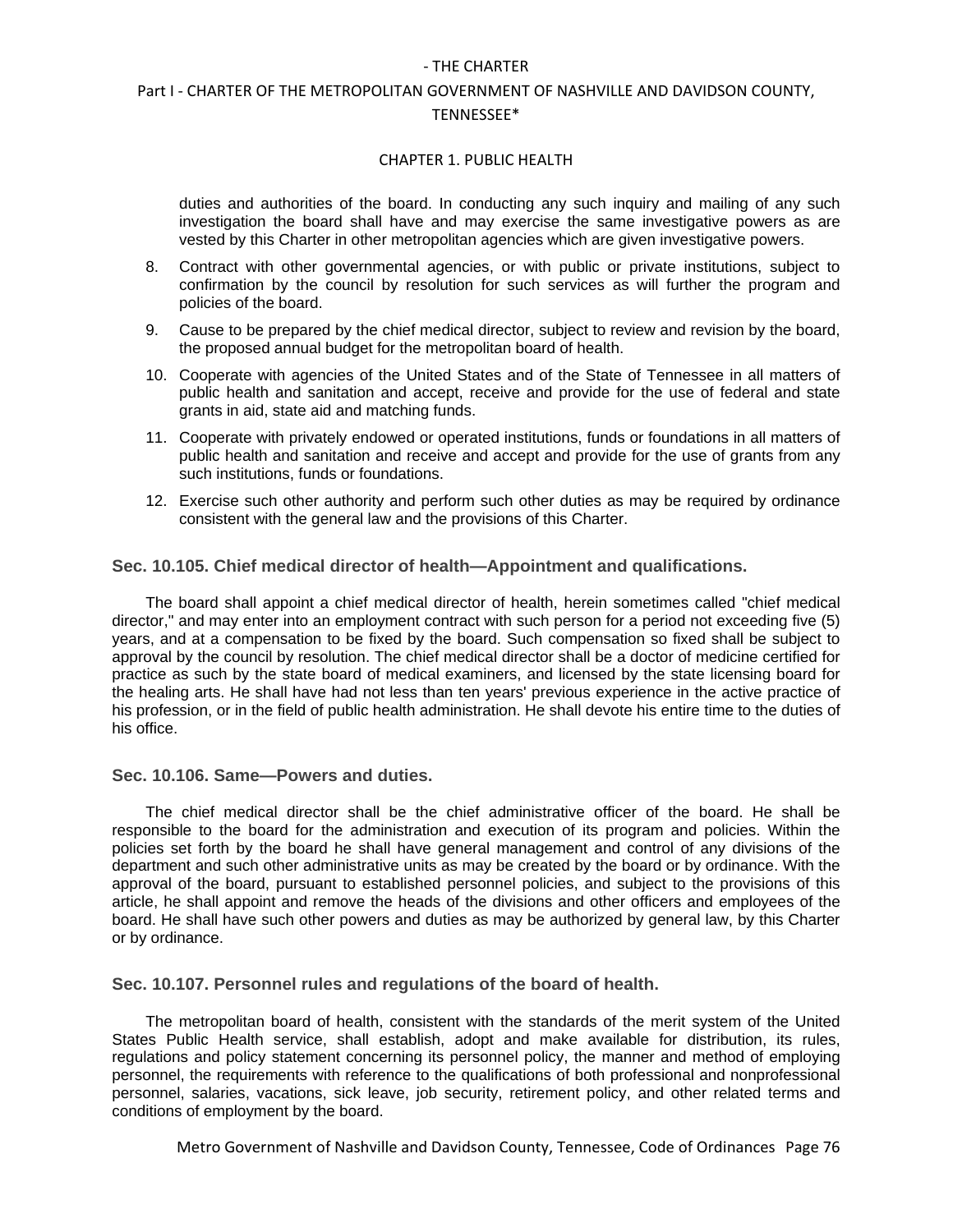# Part I - CHARTER OF THE METROPOLITAN GOVERNMENT OF NASHVILLE AND DAVIDSON COUNTY. TENNESSEE\*

#### CHAPTER 1. PUBLIC HEALTH

The board shall constitute a civil service board with respect to employees of the board of health for the purpose of section 12.09 of this Charter and for the purpose of investigating and hearing charges against any professional or nonprofessional employee, and for the purpose of dismissing, suspending or otherwise disciplining any such employee, or reviewing any decision of the chief medical director affecting the employment status of such employee. In the discharge of its duties as a civil service board, the board shall act pursuant to its rules and regulations governing personnel policies promulgated as hereinabove stated, and shall have the same investigative powers as vested by this Charter in other agencies of the metropolitan government in which investigative power is vested. Any employee of the board dismissed or discharged pursuant to the action of the Board after hearing, may have such discharge or dismissal reviewed in the same manner as is provided in this Charter for the review of actions of the civil service commission under certain conditions.

### **Sec. 10.108. Budget of metropolitan board of health.**

The board shall submit to the mayor, through the director of finance, the budget for the metropolitan board of health. If the mayor shall make any change therefrom in the budget submitted by him to the council, it shall be his duty to inform the council with respect to such change and the original proposals of the board.

#### **Sec. 10.109. Pension and retirement rights under former county plans.**

All rights and benefits which any officer or employee of the county board of health of Davidson County or of the county health office has acquired under any pension plan established before the effective date of this Charter<sup>1</sup> are preserved and continued, as otherwise provided in this Charter.

#### 1. April 1, 1963.

### **Sec. 10.110. Civil service medical examiner; civil service examinations.**

The chief medical director shall designate a qualified professional member of his medical staff as civil service medical examiner to conduct physical examinations for civil service personnel, including applicants for appointments, to conduct examinations for persons in retired status and applicants for retirement benefits, and to conduct periodical examinations for drivers of vehicular equipment of the metropolitan government. In addition, the civil service medical examiner shall conduct physical examinations when requested by any board or agency of the metropolitan government but solely for metropolitan government purposes; or as provided by ordinance.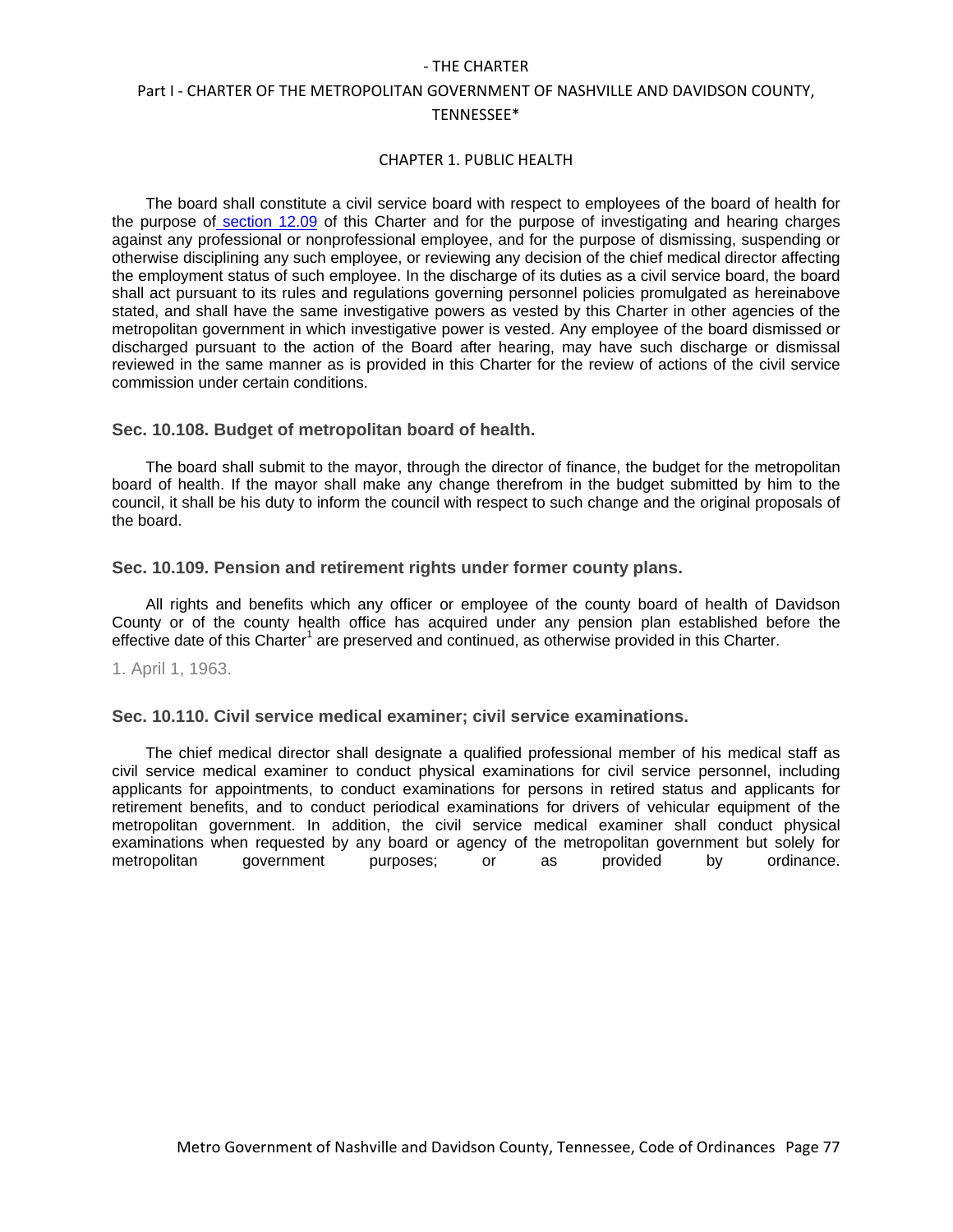# ‐ THE CHARTER Part I ‐ CHARTER OF THE METROPOLITAN GOVERNMENT OF NASHVILLE AND DAVIDSON COUNTY, TENNESSEE\*

#### CHAPTER 2. PUBLIC HOSPITALS\*

# **CHAPTER 2. PUBLIC HOSPITALS\***

\*Editor's note—The Hospital Authority of the Metropolitan Government of Nashville and Davidson County was created by Substitute Resolution No. R99-1410, adopted March 2, 1999.

State law reference—Metropolitan Hospital Authority Act, T.C.A. § 7-57-501 et seq.

Sec. 10.201. Metropolitan board of hospitals—Created.

Sec. 10.202. Same—Qualifications, term and selection of members.

Sec. 10.203. Same—Functions.

Sec. 10.204. Director of hospitals—Appointment and qualifications.

Sec. 10.205. Same—Powers and duties.

Sec. 10.206. Personnel rules and regulations of the board of hospitals.

Sec. 10.207. Pension and retirement rights under former city or county plans.

### **Sec. 10.201. Metropolitan board of hospitals—Created.**

There shall be a metropolitan board of hospitals, which sometimes in this article is called the "board." The board shall administer and control hospitals for the Metropolitan Government of Nashville and Davidson County as herein provided.

**Sec. 10.202. Same—Qualifications, term and selection of members.** 

The board shall be composed of seven (7) members. Three (3) members shall be doctors of medicine certified for practice as such by the state board of medical examiners and licensed by the state licensing board for the healing arts, and each of whom shall have had not less than five (5) years' experience in the active practice of his profession. One of said doctors of medicine shall also have had special training, practice and experience in the field of psychiatric medicine. One member shall be a registered nurse. The three remaining members of the board shall be chosen without reference to occupation or profession. Members of the board shall serve without compensation.

The members of the board shall be appointed by the mayor and confirmed by a majority of the whole membership of the council. They shall serve terms of five years each, provided that of the first seven members, two shall serve for five years, one for four years, two for three years, one for two years and one for one year. Any vacancy other than by expiration of term shall be filled for the unexpired term.

#### **Sec. 10.203. Same—Functions.**

The board of hospitals, through the director of hospitals, shall exercise all the administrative functions of the metropolitan government pertaining to the operation of all institutions owned, maintained or operated by the metropolitan government for the examination, treatment, convalescence or detention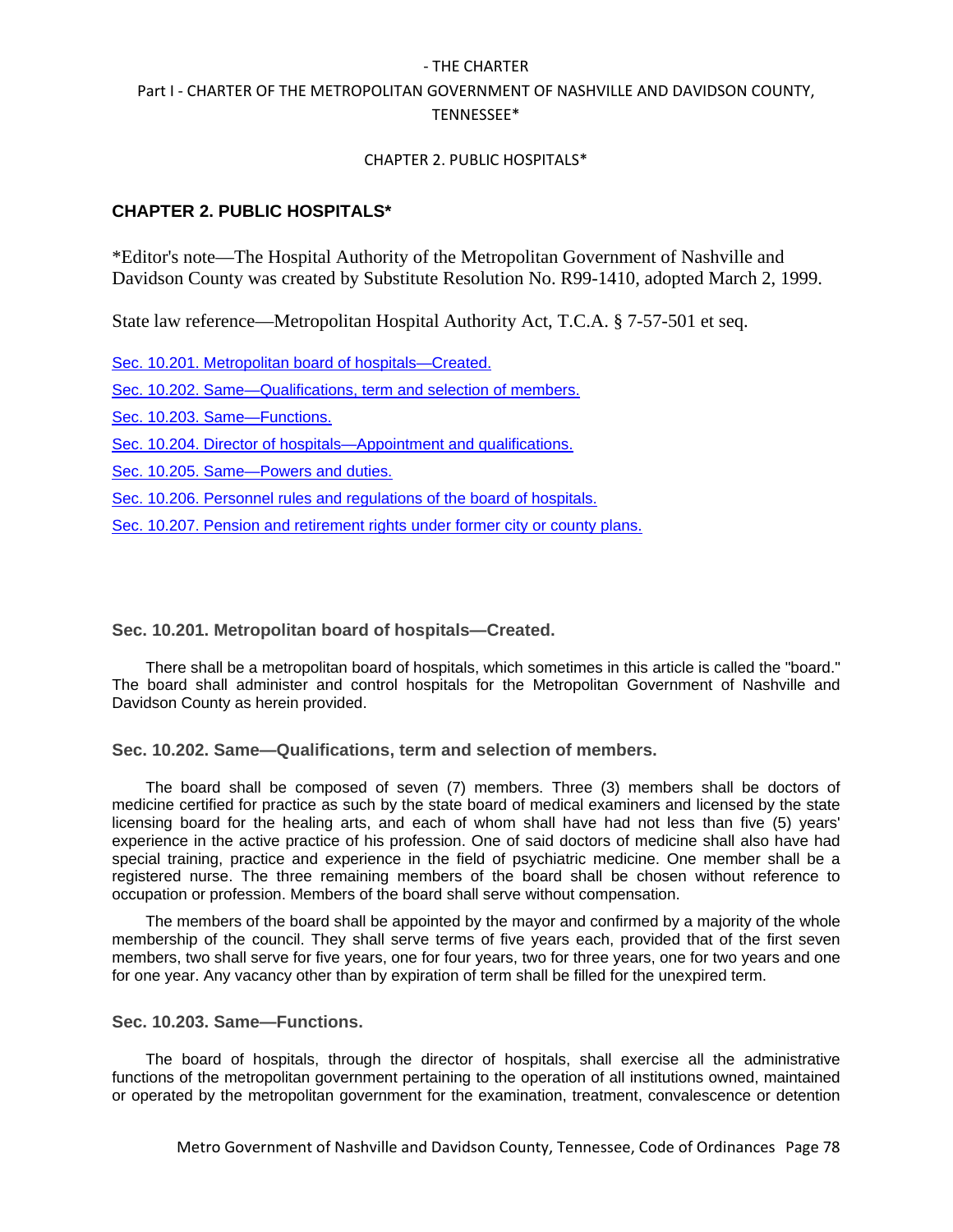# Part I - CHARTER OF THE METROPOLITAN GOVERNMENT OF NASHVILLE AND DAVIDSON COUNTY. TENNESSEE\*

#### CHAPTER 2. PUBLIC HOSPITALS\*

of the sick, injured or physically or mentally ill. Said board shall determine and establish the policies to be followed in the exercise of its function and it may receive, accept and provide for the use of funds from any governmental agency, by any public or private institution or by any individual.

### **Sec. 10.204. Director of hospitals—Appointment and qualifications.**

The board of hospitals shall appoint a director of hospitals, herein sometimes called "director," and may enter into an employment contract with such person for a period not exceeding five (5) years, and at a compensation to be fixed by the board. The director shall be a person who has had at least five (5) years' experience in hospital administration or at least ten (10) years' experience in some other executive or major administrative position.

#### **Sec. 10.205. Same—Powers and duties.**

The director shall be the chief administrative officer of the board of hospitals. He shall be responsible to the board for the administration and execution of its program and policies. Within the policies set forth by the board, he shall have general management and control of all hospitals and institutions administered by the board. With the approval of the board, pursuant to established personnel policies, and subject to the provisions of this article, he shall appoint and remove the other officers and employees of the board. He shall have such other powers and duties as may be authorized by general law, by this Charter or by ordinance.

### **Sec. 10.206. Personnel rules and regulations of the board of hospitals.**

The board of hospitals shall establish, adopt and make available for distribution its rules, regulations and policy statement concerning its personnel policy, the manner and method of employing personnel, the requirements with reference to the qualifications of both professional and nonprofessional personnel, salaries, vacations, sick leave, job security, retirement policy, and other related terms and conditions of employment by the board.

The board shall constitute a civil service board with respect to employees of said board for the purpose of section 12.09 of this Charter and for the purpose of investigating and hearing charges against any professional employee, and for the purpose of dismissing, suspending or otherwise disciplining any such employee, or reviewing any decision of the director affecting the employment status of such employee. In the discharge of its duties as a civil service board, the board shall act pursuant to its rules and regulations governing personnel policies promulgated as hereinabove stated, and shall have the same investigative powers as vested by this Charter in other agencies of the metropolitan government in which investigative power is vested. Any employee of the board dismissed or discharged pursuant to the action of the board after hearing may have such discharge or dismissal reviewed in the same manner as is provided by this Charter for review of actions of the civil service commission under certain conditions.

**Sec. 10.207. Pension and retirement rights under former city or county plans.** 

All rights and benefits which any person has acquired as an employee of any hospital or institution owned, maintained or operated by the City of Nashville or the County of Davidson are preserved and<br>continued as botherwise provided in this Charter. continued as otherwise provided in this Charter.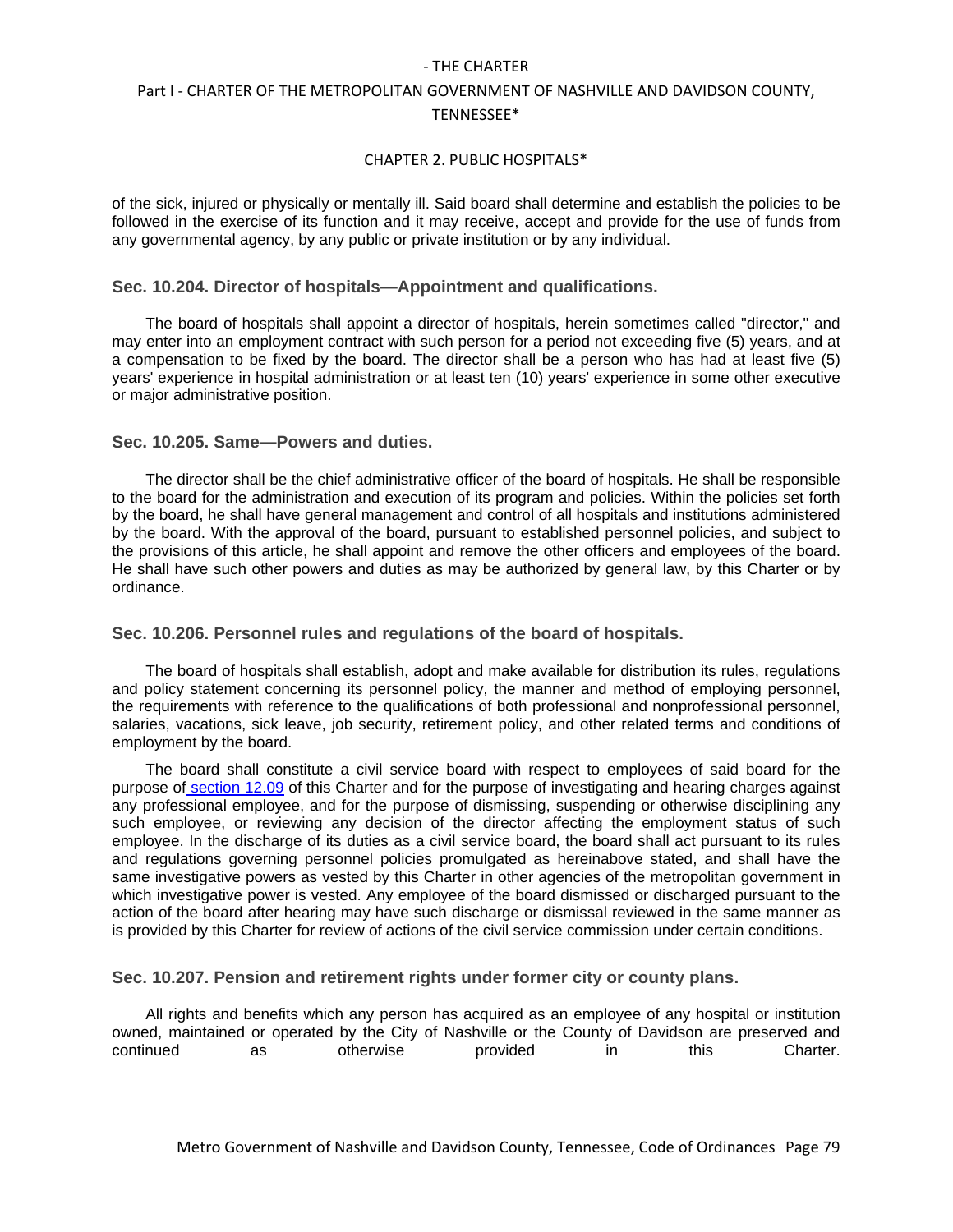# Part I - CHARTER OF THE METROPOLITAN GOVERNMENT OF NASHVILLE AND DAVIDSON COUNTY, TENNESSEE\*

# ARTICLE 11. ADMINISTRATIVE BOARDS AND COMMISSIONS

# **ARTICLE 11. ADMINISTRATIVE BOARDS AND COMMISSIONS**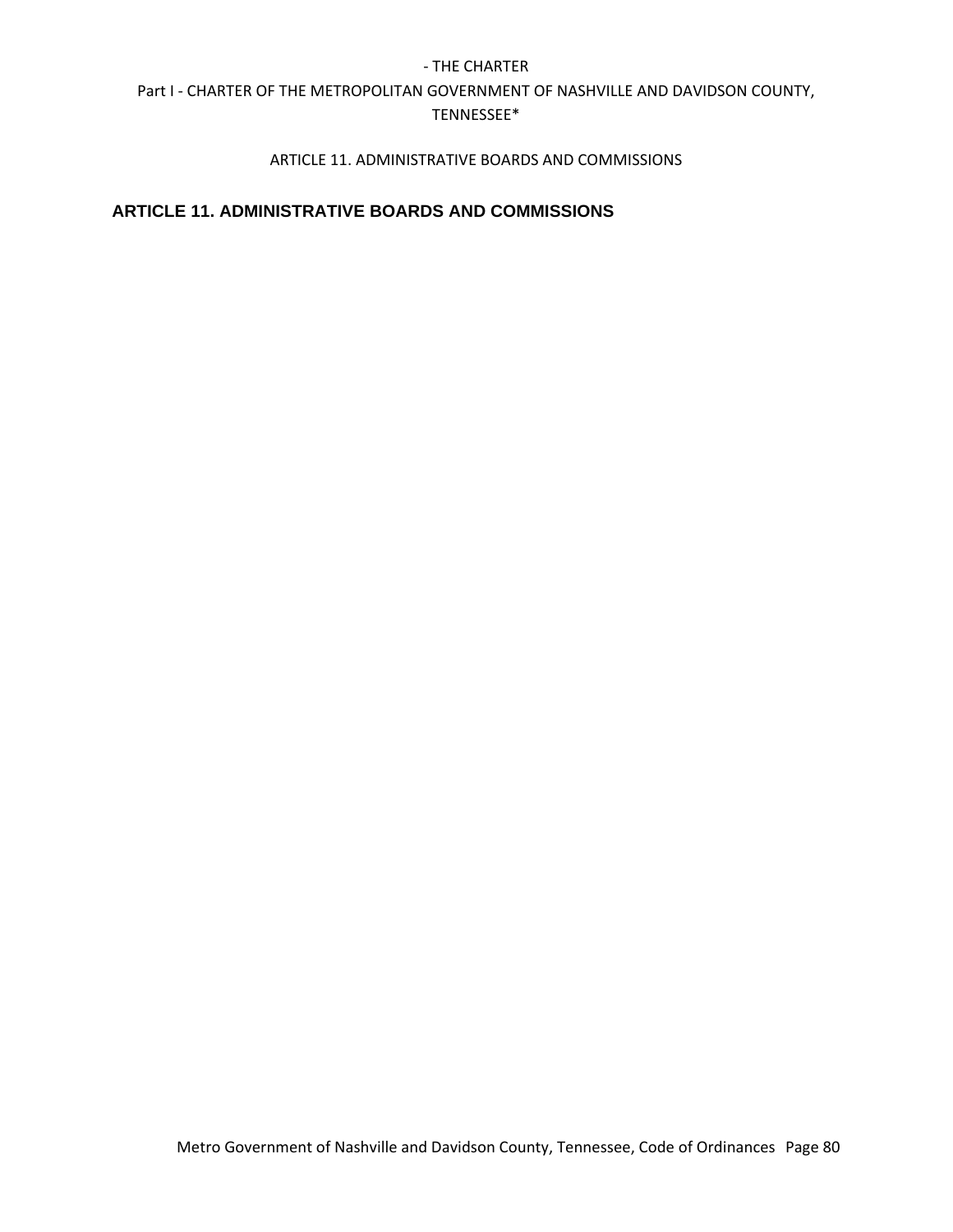# Part I ‐ CHARTER OF THE METROPOLITAN GOVERNMENT OF NASHVILLE AND DAVIDSON COUNTY, TENNESSEE\*

#### CHAPTER 1. GENERAL PROVISIONS

### **CHAPTER 1. GENERAL PROVISIONS**

Sec. 11.101. General provisions control except as specified.

Sec. 11.101.1. Holding over of member after expiration of term; appointment of successor, reappointment.

Sec. 11.102. Qualifications of members.

Sec. 11.103. Quorum.

Sec. 11.104. Regular and special meetings.

Sec. 11.105. Election of chairman, vice-chairman and secretary.

Sec. 11.106. Members to hold no other metropolitan office or position.

Sec. 11.107. By-laws, rules and regulations to be filed with metropolitan clerk.

Sec. 11.108. Employment of personnel.

Sec. 11.109. Removal of members.

**Sec. 11.101. General provisions control except as specified.** 

The following general provisions shall apply to all administrative boards and commissions established by this article or other provisions of this Charter, except as specific provisions as to a particular board or commission otherwise provide.

# **Sec. 11.101.1. Holding over of member after expiration of term; appointment of successor, reappointment.**

Any member of an administrative board or commission established under the provisions of this charter or by ordinance of the metropolitan county council and whose term has expired, may remain as a member of said board or commission no longer than sixty (60) days after the expiration of his term. Should the mayor or other appointing authority fail to appoint a successor or reappoint the member within sixty (60) days after expiration of his term, the position shall be deemed vacated and the power and authority to appoint shall be vested in the vice-mayor subject to confirmation by the council in the same manner as prescribed by this charter.

Should the mayor or other appointing authority appoint a successor or reappoint the member prior to or within sixty (60) days of the expiration of the term, and the metropolitan council fail[s] to act on the appointment within sixty (60) days of receipt of the letter of appointment from the mayor or other appointing authority, the appointment shall be conclusively presumed approved by the council.

Should an appointee be rejected by the council, the mayor or other appointing authority shall have sixty days to submit a new appointee to said council, provided the mayor or other appointing authority shall not resubmit the rejected appointee's name for consideration for the same position for a period of one (1) year.

(Res. No. 74-869 § 1, 11-5-74)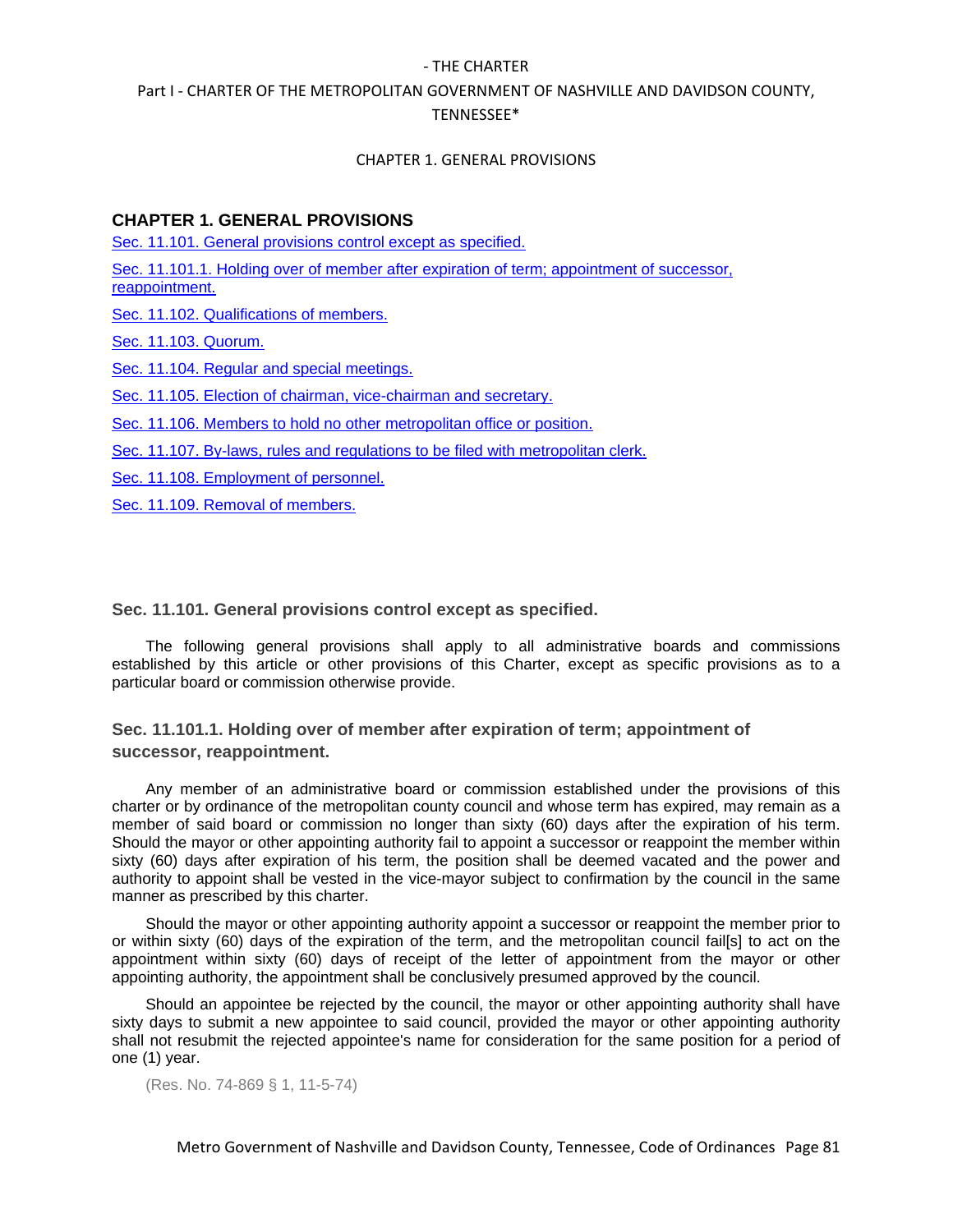# Part I - CHARTER OF THE METROPOLITAN GOVERNMENT OF NASHVILLE AND DAVIDSON COUNTY. TENNESSEE\*

#### CHAPTER 1. GENERAL PROVISIONS

# **Sec. 11.102. Qualifications of members.**

Every member shall have been a resident of the area of the metropolitan government for not less than one (1) year prior to his appointment and shall continue to be so eligible so long as he shall serve.

(Amended by Amdt. 6 to referendum petition approved November 7, 2006)

**Sec. 11.103. Quorum.** 

A majority of the membership shall constitute a quorum for the purpose of meeting and transacting business.

**Sec. 11.104. Regular and special meetings.** 

Each board or commission shall hold regular meetings at least quarterly for the conduct of its business and may hold more frequent regular meetings as its by-laws may provide; and it may hold special meetings as may be deemed necessary, the same to be called or held as provided in its by-laws.

**Sec. 11.105. Election of chairman, vice-chairman and secretary.** 

Each board or commission shall elect one of its members as chairman and another as vicechairman, who shall serve for a period of one (1) year or until his successor shall have been chosen; and it may elect as its secretary one of its own members or it may appoint as secretary one of its employees.

**Sec. 11.106. Members to hold no other metropolitan office or position.** 

No appointive member of any board or commission shall hold any other remunerative public office or position in the metropolitan government, except as otherwise specifically provided in this Charter.

**Sec. 11.107. By-laws, rules and regulations to be filed with metropolitan clerk.** 

Each board or commission may make such by-laws, rules and regulations, not inconsistent with law, as it deems appropriate for the conduct of its business, copies of which shall be filed with the metropolitan clerk and with the secretary of the board or commission.

**Sec. 11.108. Employment of personnel.** 

Except as otherwise provided in this Charter, each board or commission is authorized to employ such personnel as may be necessary to perform its functions and as may be within the limits of its budget appropriations.

**Sec. 11.109. Removal of members.** 

Any appointive member of any board or commission established under the provisions of this Charter or by ordinance may be removed from office by a three-fourths  $(\frac{3}{4})$  vote of the entire membership of the council.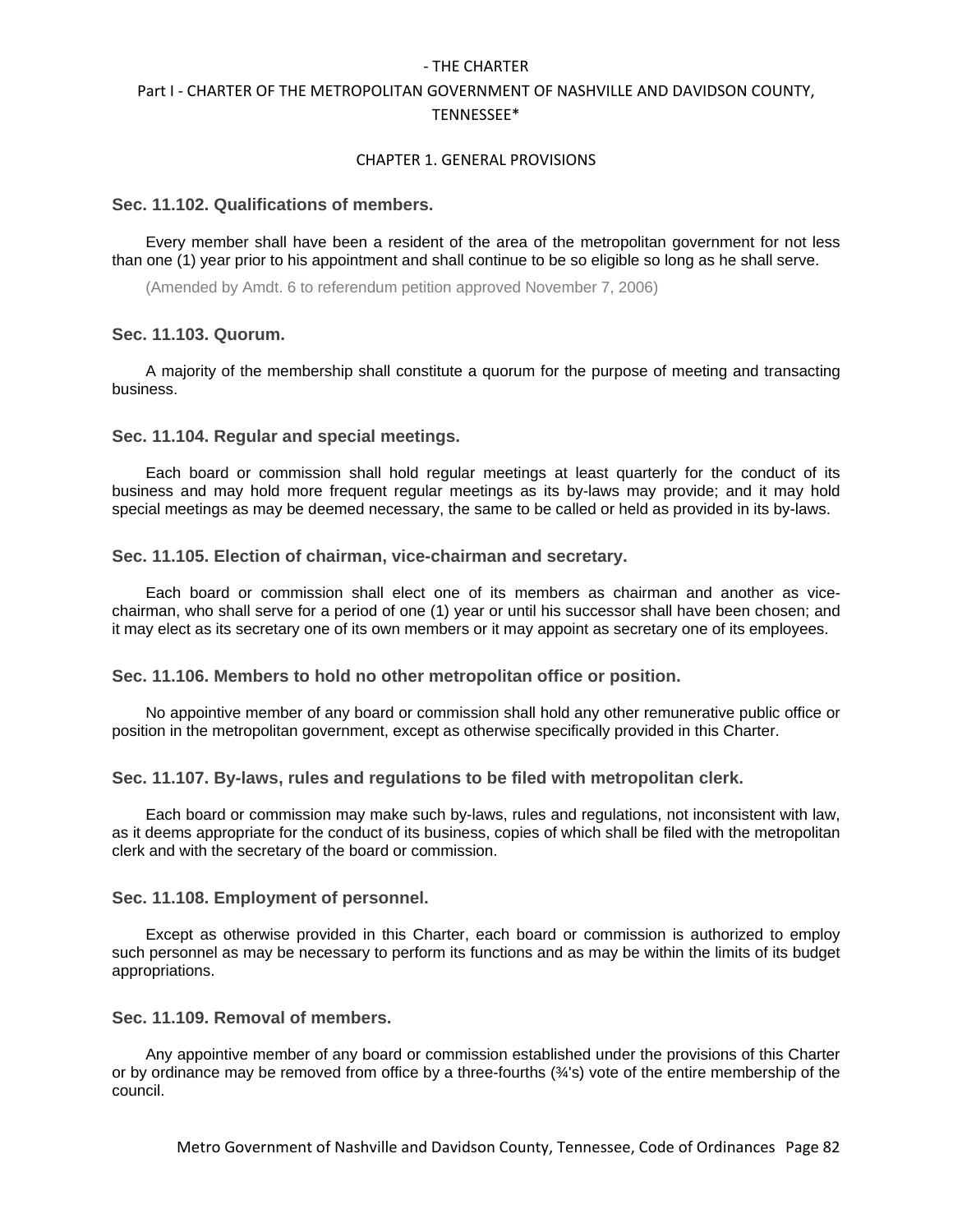# Part I - CHARTER OF THE METROPOLITAN GOVERNMENT OF NASHVILLE AND DAVIDSON COUNTY, TENNESSEE\*

### CHAPTER 1. GENERAL PROVISIONS

(Added by Amdt. 1 to referendum petition approved June 11, 1991)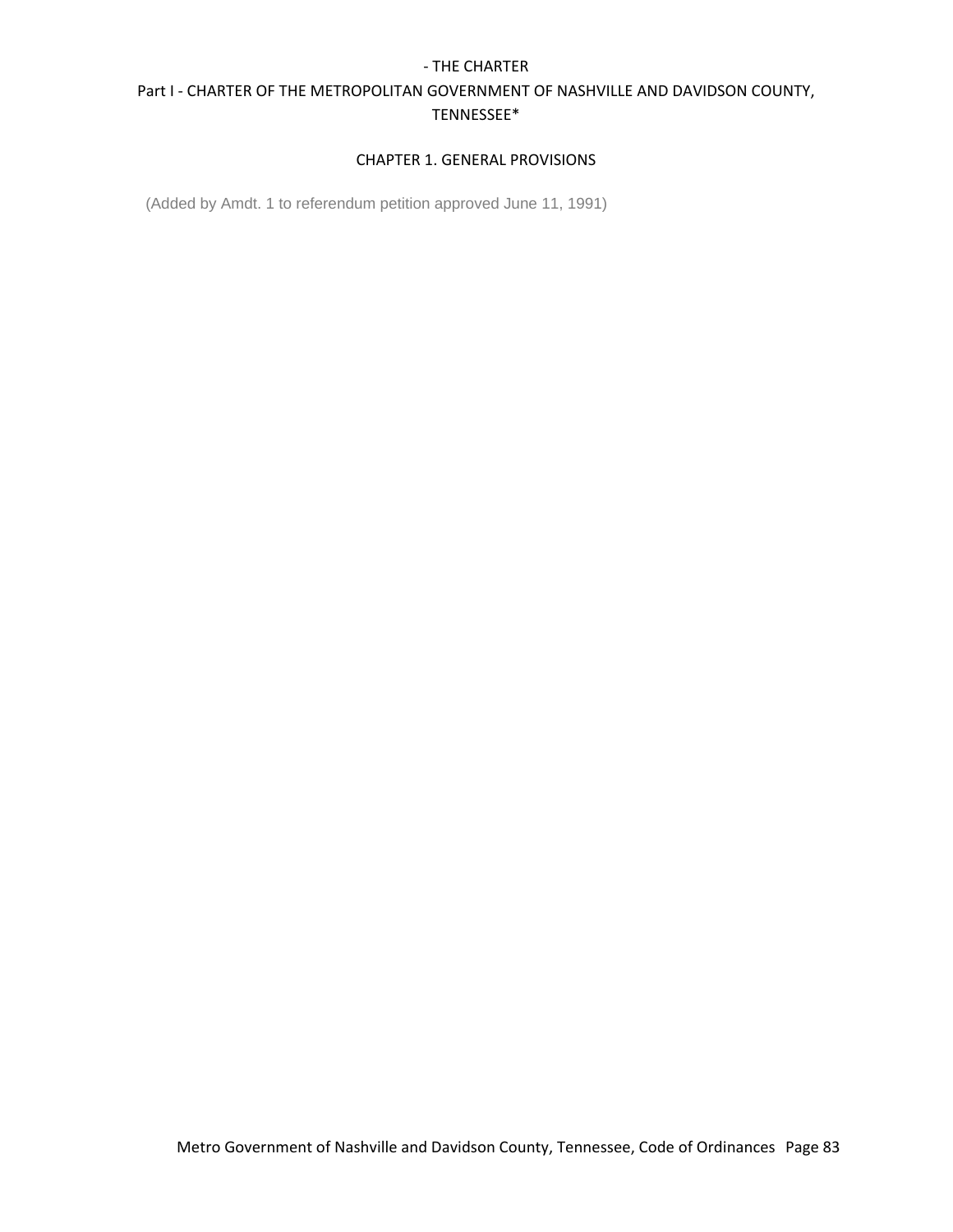# Part I - CHARTER OF THE METROPOLITAN GOVERNMENT OF NASHVILLE AND DAVIDSON COUNTY. TENNESSEE\*

#### CHAPTER 2. BOARD OF EQUALIZATION

# **CHAPTER 2. BOARD OF EQUALIZATION**

Sec. 11.201. Established; members, appointment, qualifications and vacancies.

Sec. 11.202. Powers and duties.

Sec. 11.203. Right of complaint.

Sec. 11.204. Compensation of board members.

Sec. 11.205. General law applicable.

### **Sec. 11.201. Established; members, appointment, qualifications and vacancies.**

There is hereby established a metropolitan board of equalization, which shall consist of five (5) members appointed by the mayor for a term of two (2) years, and confirmed by a majority vote of the whole membership of the council. Said members shall be owners of taxable real property within the territorial limits of the metropolitan government and shall have been residents therein for a period of at least six (6) years prior to their appointment. At least two (2) members shall reside within and own taxable real property within the urban services district; and at least two (2) members shall reside without and own taxable real property without the urban services district. A member shall create a vacancy on the board if during his term of office he does not meet the requirements of appointment. All vacancies shall be filled for the unexpired term in the same manner as original appointments.

### **Sec. 11.202. Powers and duties.**

Said board shall meet in a metropolitan public building on the second Monday in April of each year, and sit in regular session as necessity may require until the equalization has been completed, which shall not be later than June 1st. The board shall give notice in a principal newspaper of daily circulation published in the metropolitan area at least five (5) days prior to the initial meeting, stating the time, place, and hours of such meeting.

It shall be the duty of the metropolitan board of equalization carefully to examine, compare and equalize the assessments of property and merchants' ad valorem assessments within the territorial limits of the metropolitan government, and in so doing, together with the performance of all its other functions, be governed by the general laws regulating county or city boards of equalization, except as otherwise specified in this Charter.

Not later than fifteen (15) days after its adjournment, the board shall cause to be published in a principal daily newspaper published in the metropolitan area, a list of all taxpayers whose assessments were increased or decreased by said board, giving the names of taxpayers, location of the property, and the amount of increase or decrease as compared with the assessment of the metropolitan tax assessor.

Not later than fifteen (15) days after its adjournment, said board shall certify the assessments. The tax rolls shall then be turned over to the division of collections in the metropolitan department of finance at least fifteen (15) days prior to the date that taxes become due and payable.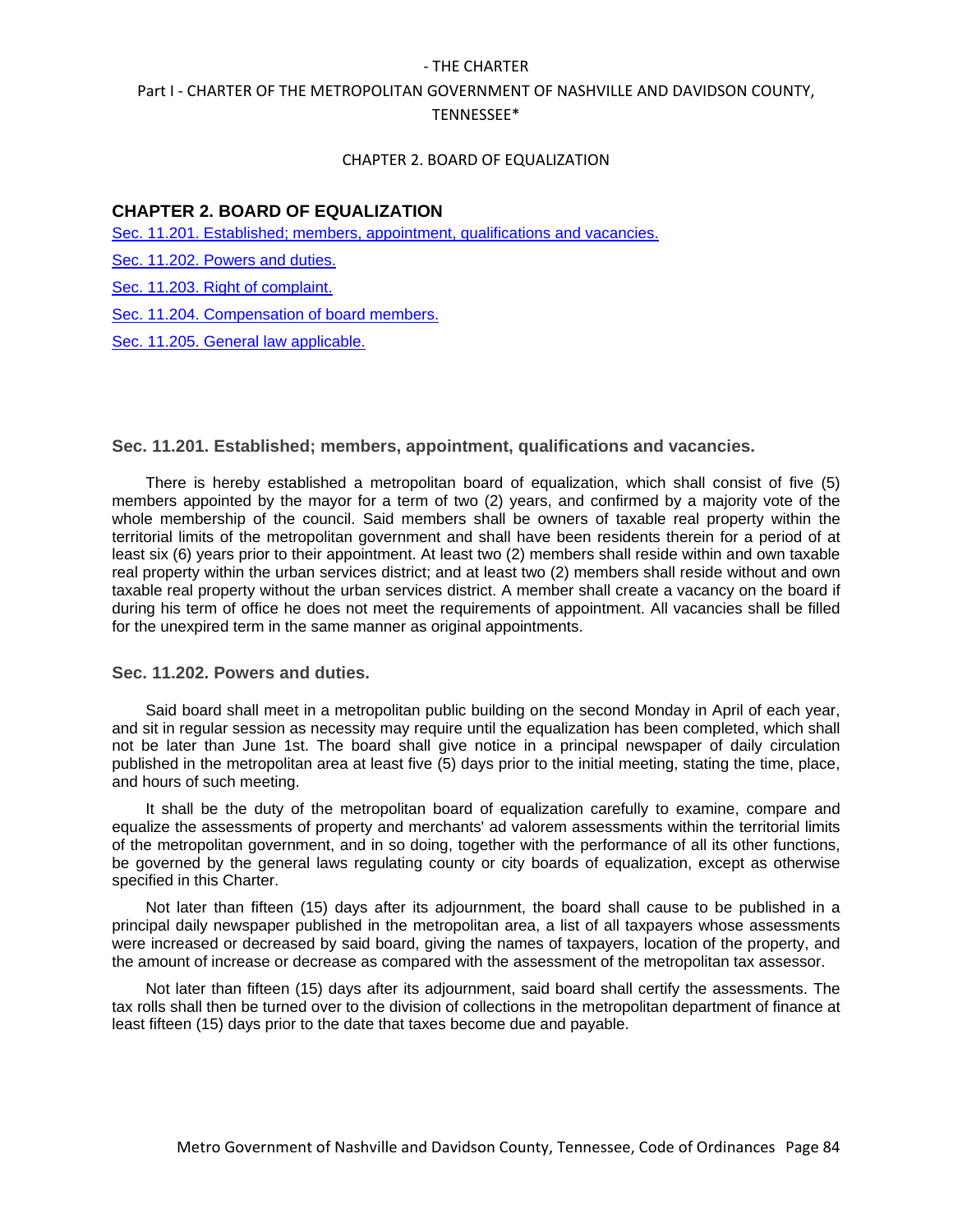# Part I - CHARTER OF THE METROPOLITAN GOVERNMENT OF NASHVILLE AND DAVIDSON COUNTY, TENNESSEE\*

#### CHAPTER 2. BOARD OF EQUALIZATION

#### **Sec. 11.203. Right of complaint.**

Any owner of taxable property shall have the right to make complaint before the metropolitan board of equalization. Upon such complaint, the board may hear any evidence or witnesses offered by the complainant or take other such steps as it may deem necessary to the investigation of the complaint, and pass upon the question justly and equitably. The board shall pass upon each complaint and either dismiss the complaint or grant all or part of the relief requested.

All decisions of the board of tax equalization shall be final and conclusive unless within the time permitted by law the taxpayer appeals from said decision to the state board of equalization and the action of the latter board shall be final, but always subject to such judicial review as may be permitted by law.

#### **Sec. 11.204. Compensation of board members.**

Members of the board shall receive compensation as provided by Tennessee Code Annotated, section 67-1-403, for members of county boards of equalization.

(Res. No. 88-526, § 16, 10-4-88)

#### **Sec. 11.205. General law applicable.**

The metropolitan board of equalization shall be governed by general laws regulating county or city boards of equalization, except as specified in this Charter.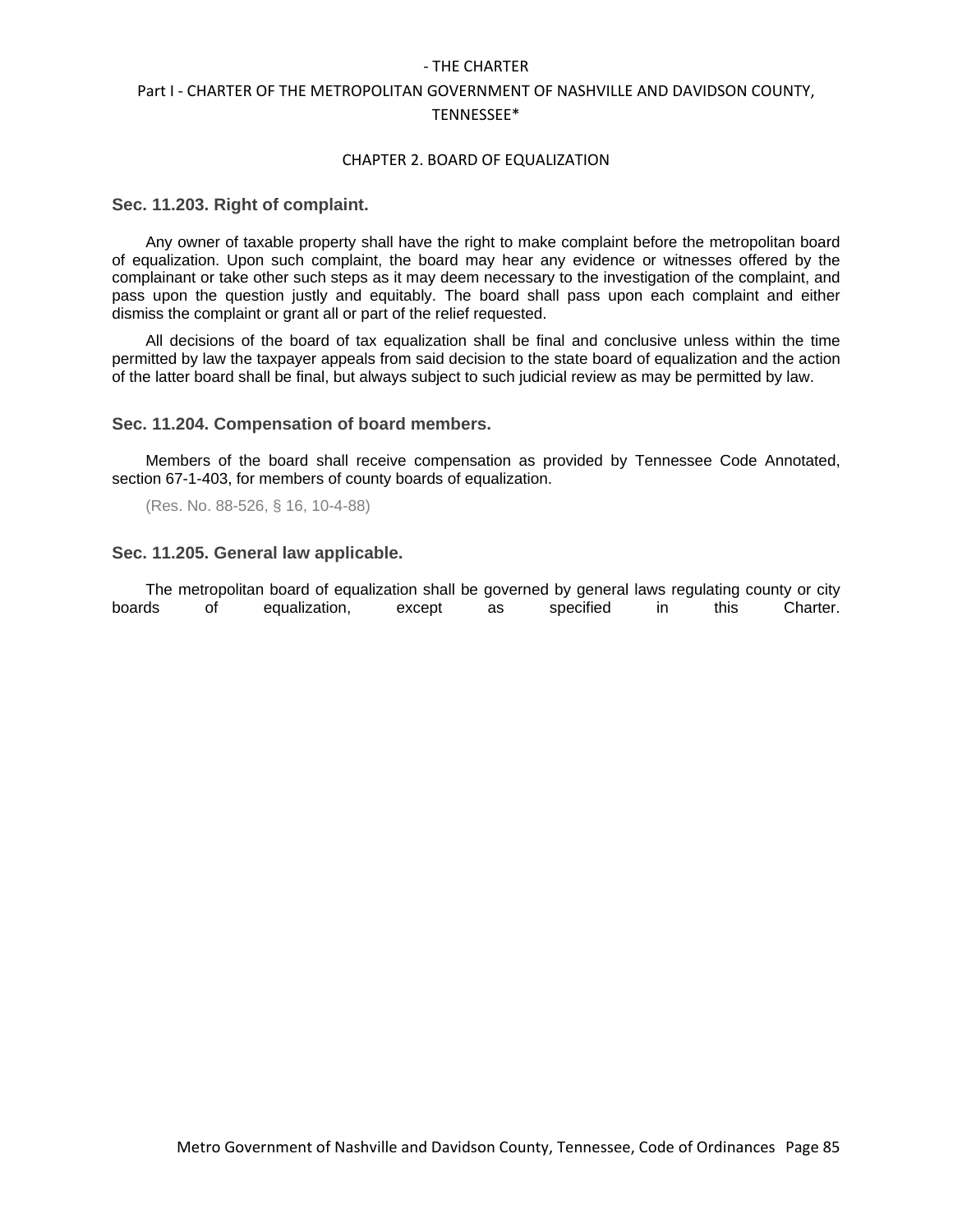# Part I - CHARTER OF THE METROPOLITAN GOVERNMENT OF NASHVILLE AND DAVIDSON COUNTY, TENNESSEE\*

#### CHAPTER 3. ELECTRIC POWER BOARD

# **CHAPTER 3. ELECTRIC POWER BOARD**

Sec. 11.301. Electric Power Board of Nashville continued as metropolitan agency.

# **Sec. 11.301. Electric Power Board of Nashville continued as metropolitan agency.**

The Electric Power Board of Nashville, created and established by chapter 246, Private Acts of 1947, and amendatory acts, the same being the Charter of the City of Nashville, shall continue to exist as the Electric Power Board of the Metropolitan Government of Nashville and Davidson County and to function as an agency of the metropolitan government, and shall have all the rights, duties, powers, obligations, privileges and responsibilities as are contained in the terms and provisions of said Private Acts or Municipal Charter. A copy of the terms and provisions of said Private Acts or Municipal Charter, with modifications limited to those changes necessary and proper to constitute said electric power board an agency of the metropolitan government, is attached to this Charter and made a part hereof as Appendix  $\blacksquare$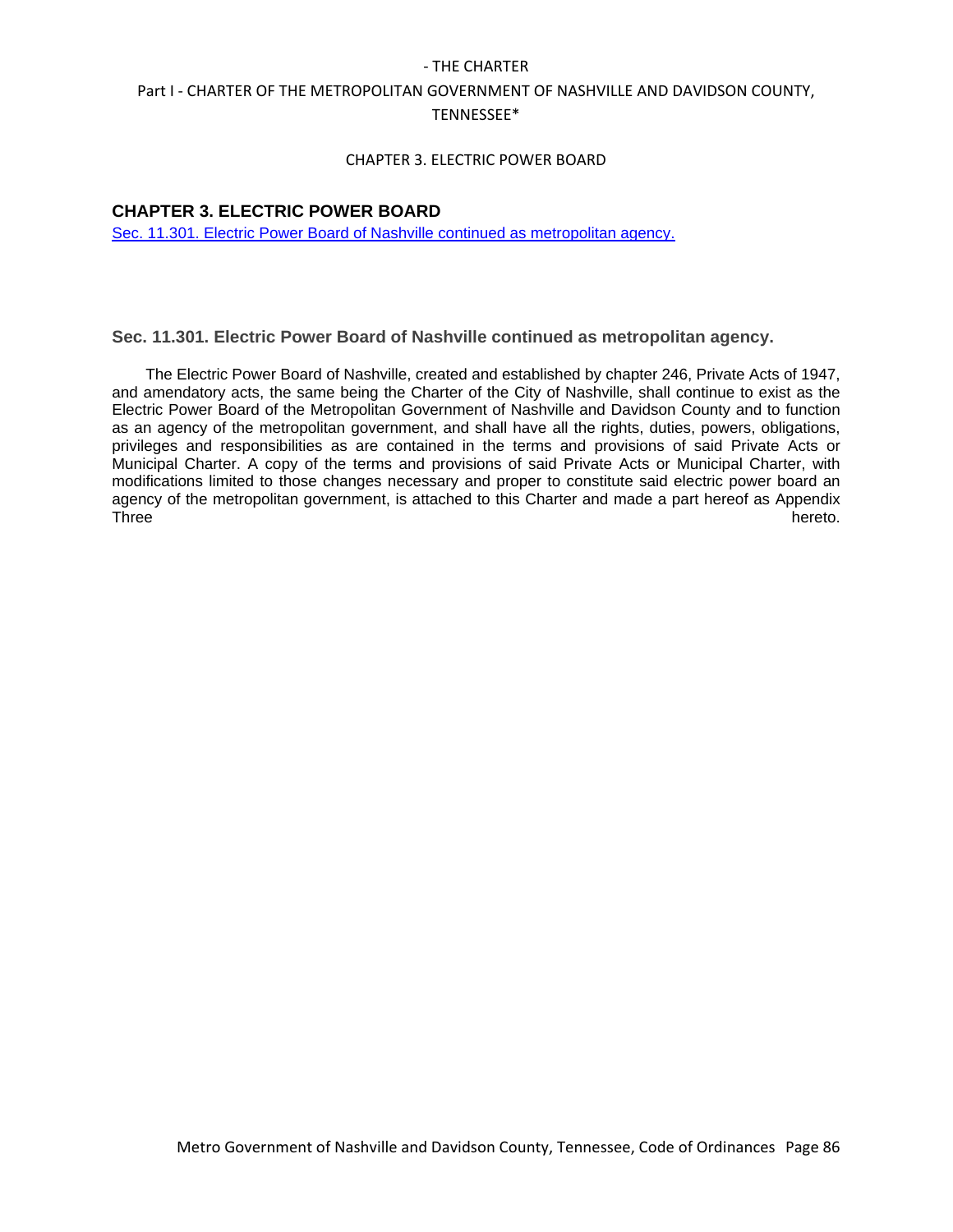# Part I - CHARTER OF THE METROPOLITAN GOVERNMENT OF NASHVILLE AND DAVIDSON COUNTY,

# TENNESSEE\*

#### CHAPTER 4. NASHVILLE TRANSIT AUTHORITY

# **CHAPTER 4. NASHVILLE TRANSIT AUTHORITY**

Sec. 11.401. Nashville Transit Authority continued as metropolitan agency.

# **Sec. 11.401. Nashville Transit Authority continued as metropolitan agency.**

The Nashville Transit Authority, created and established by chapter 487, Private Acts of 1953 and amendatory acts, the same being amendments to the Charter of the City of Nashville, shall continue to exist and to function as an agency of the metropolitan government and shall have all the rights, duties, powers, obligations, privileges and responsibilities as are contained in the terms and provisions of said Private Acts or Municipal Charter; provided, that members of said authority shall be appointed by the mayor and confirmed by a majority vote of the whole membership of the council. A copy of the terms and provisions of said Private Acts or Municipal Charter, with modifications limited to those changes necessary and proper to constitute said Nashville Transit Authority as an agency of the metropolitan government, is attached to this Charter and made part hereof as Appendix Four hereto.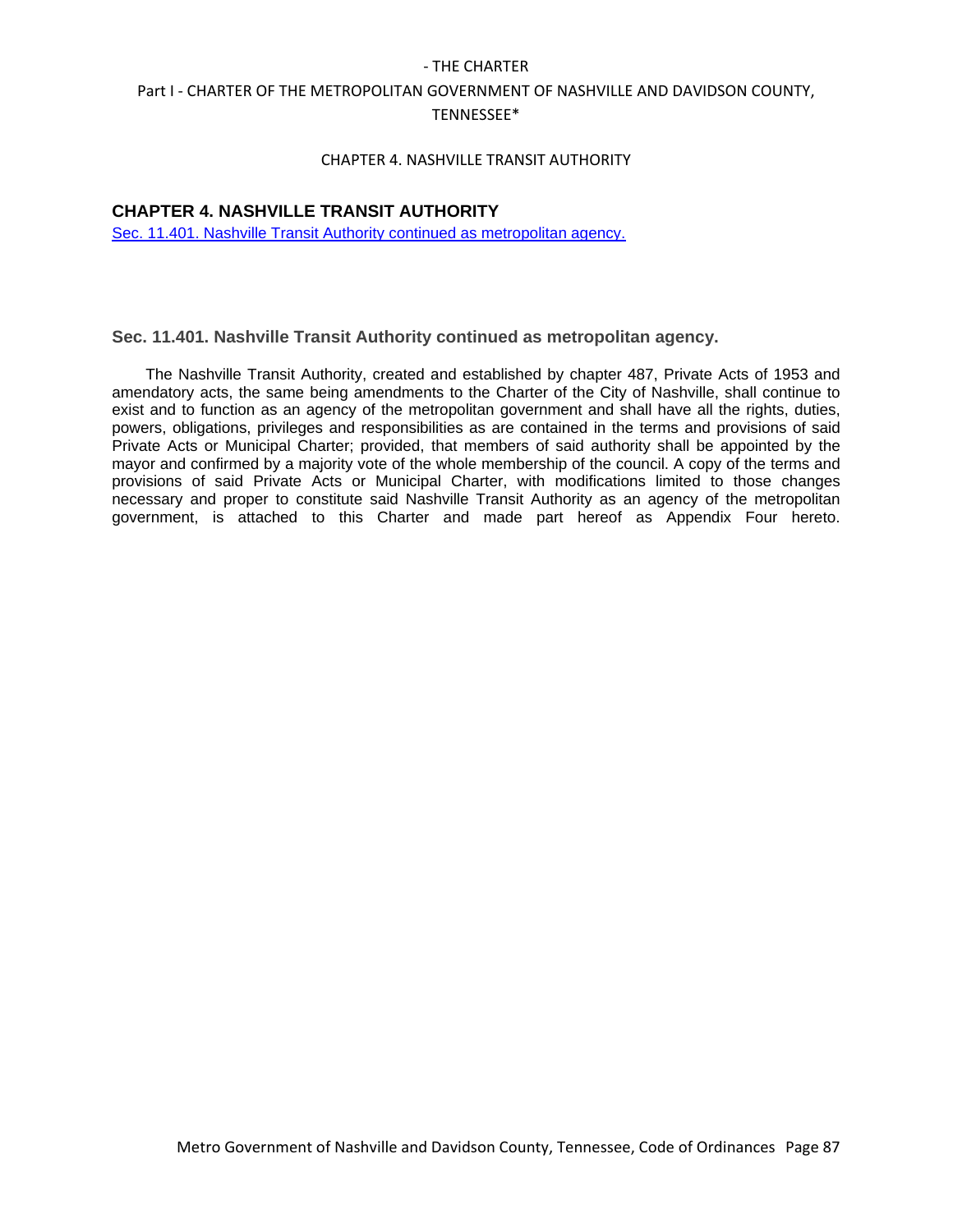# Part I - CHARTER OF THE METROPOLITAN GOVERNMENT OF NASHVILLE AND DAVIDSON COUNTY. TENNESSEE\*

### CHAPTER 5. METROPOLITAN PLANNING COMMISSION

# **CHAPTER 5. METROPOLITAN PLANNING COMMISSION**

Sec. 11.501. Established.

Sec. 11.502. Number, qualifications, appointment, terms of office and vacancies of members.

Sec. 11.503. Organization; officers; meetings; quorum; business; records.

Sec. 11.504. Powers, duties and responsibilities.

Sec. 11.505. Mandatory referrals to planning commission.

Sec. 11.506. Department of planning; executive director.

# **Sec. 11.501. Established.**

There shall be a metropolitan planning commission, sometimes in this chapter called "the commission," which shall be the official planning agency for the Metropolitan Government of Nashville and Davidson County.

**Sec. 11.502. Number, qualifications, appointment, terms of office and vacancies of members.** 

The commission shall consist of ten (10) members. The mayor shall serve as a member of the commission by virtue of his public office and one (1) member of the metropolitan county council shall be selected by that body from its membership to serve as a member of the commission for a term of two (2) years.\* The member of the council selected to serve as a member of this commission shall be the chairman of the council committee on planning, provided such a committee is established. Eight (8) members shall be appointed by the mayor and shall be confirmed by a majority vote of the whole membership of the council.

The eight (8) members appointed by the mayor shall serve a term of four (4) years, respectively, or until a successor is duly appointed and qualified; except, of the members first appointed, two (2) shall serve for a term of one (1) year, two (2) for a term of two (2) years, two (2) for a term of three (3) years, and two (2) for a term of four (4) years.\*\*

Any vacancy occurring during the unexpired term of any member shall be filled in the manner prescribed herein for the original selection of the members of this commission.

\* Editor's note—Prior to September 1, 1996, this sentence read, "The mayor shall serve as a member of the commission by virtue of his public office and one (1) member of the metropolitan county council shall be selected by that body from its membership to serve as a member of this commission." This addition of language specifying the length of term was approved by referendum election held November 8, 1994.

\*\* Editor's note—Prior to September 1, 1996, this sentence was followed by another sentence that read, "The terms of the mayor and the members of the council shall be coextensive with the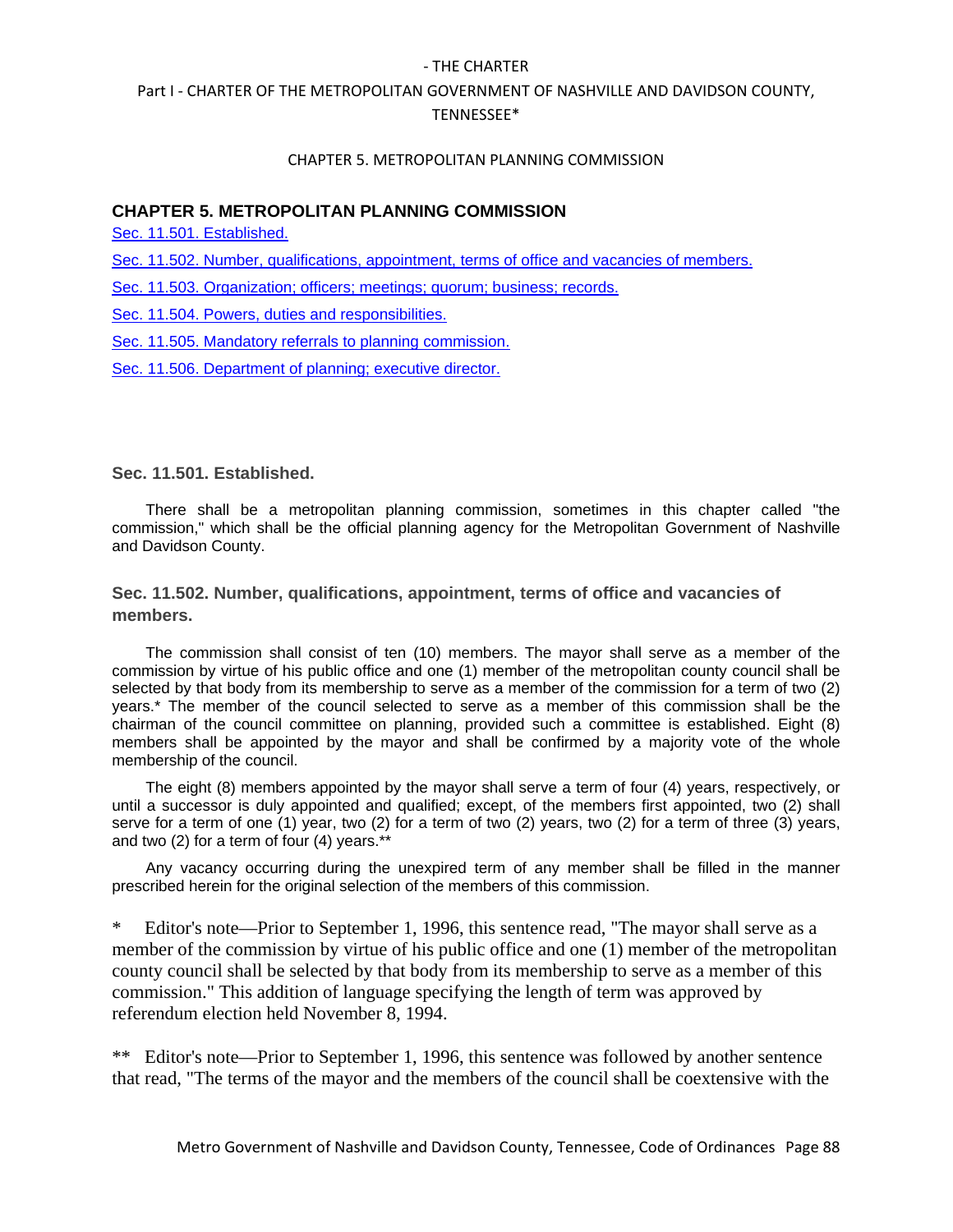# Part I - CHARTER OF THE METROPOLITAN GOVERNMENT OF NASHVILLE AND DAVIDSON COUNTY. TENNESSEE\*

#### CHAPTER 5. METROPOLITAN PLANNING COMMISSION

terms of their respective public positions." Its deletion was approved by a referendum election held November 8, 1994.

### **Sec. 11.503. Organization; officers; meetings; quorum; business; records.**

Immediately upon appointment and qualification, the metropolitan planning commission shall elect one of its appointive members as chairman and one as vice-chairman, each of whom shall serve for a period of one (1) year, respectively, or until his successor shall have been chosen for the ensuing term. The commission may choose such other officers as it deems necessary.

The metropolitan planning commission shall meet regularly at a public building at least once a month and its meetings shall be open to the public. Special meetings may be called by the chairman of the commission or by any three (3) members thereof. Six (6) members shall constitute a quorum for the transaction of any business, which shall be accomplished in accordance with bylaws adopted by the commission. A majority vote of the members present and constituting a quorum shall be necessary to decide any item of business requiring action by the commission. The commission shall maintain a record of its meetings and all actions taken and these records shall be open to the public.

### **Sec. 11.504. Powers, duties and responsibilities.**

The metropolitan planning commission shall have all of the powers, duties and responsibilities which are now or may be hereafter granted to municipal planning commissions, regional planning commissions or metropolitan planning commissions by general state law, including specifically but not limited to such powers, duties and responsibilities with respect to general planning, zoning and subdivision regulations as are granted by the following chapters of title 13 (Public Planning and Housing) of the Tennessee Code Annotated: chapter 3, part 1 (Regional Planning Commissions); chapter 3, part 4 (Regional Planning Regulations); chapter 7, part 1 (County Zoning Regulations); chapter 4, part 1 (Municipal Planning Commissions); chapter 4, part 3 (Municipal Planning Regulations); and chapter 7, part 2 (Municipal Zoning Regulations); provided such powers, duties and responsibilities are not in conflict with the provisions of this article. To the extent that there is any conflict between the powers given a metropolitan planning commission and the powers given a municipal planning commission or a regional planning commission, the commission hereby created shall be deemed a metropolitan planning commission; and to the extent that there is any conflict between the powers given a municipal planning commission and the powers given a regional planning commission, the commission hereby created shall be deemed a municipal planning commission. In addition thereto, the commission shall have such powers, duties and responsibilities as are provided by ordinance.

In the performance of these powers, duties and responsibilities, the metropolitan planning commission shall have the authority, and where appropriate to the context shall be required, to:

- (a) Within its budget appropriation and other funds at its disposal employ personnel and enter into contracts for such services as it may require.
- (b) Enter into agreements and receive such grants and/or assistance as may be available from the federal or state governments for planning purposes; receive gifts for planning purposes.
- (c) Require information which shall be furnished within a reasonable time from the other departments and agencies of the metropolitan government.
- (d) Enter upon any land and make examinations and surveys and place and maintain necessary monuments and markers thereon.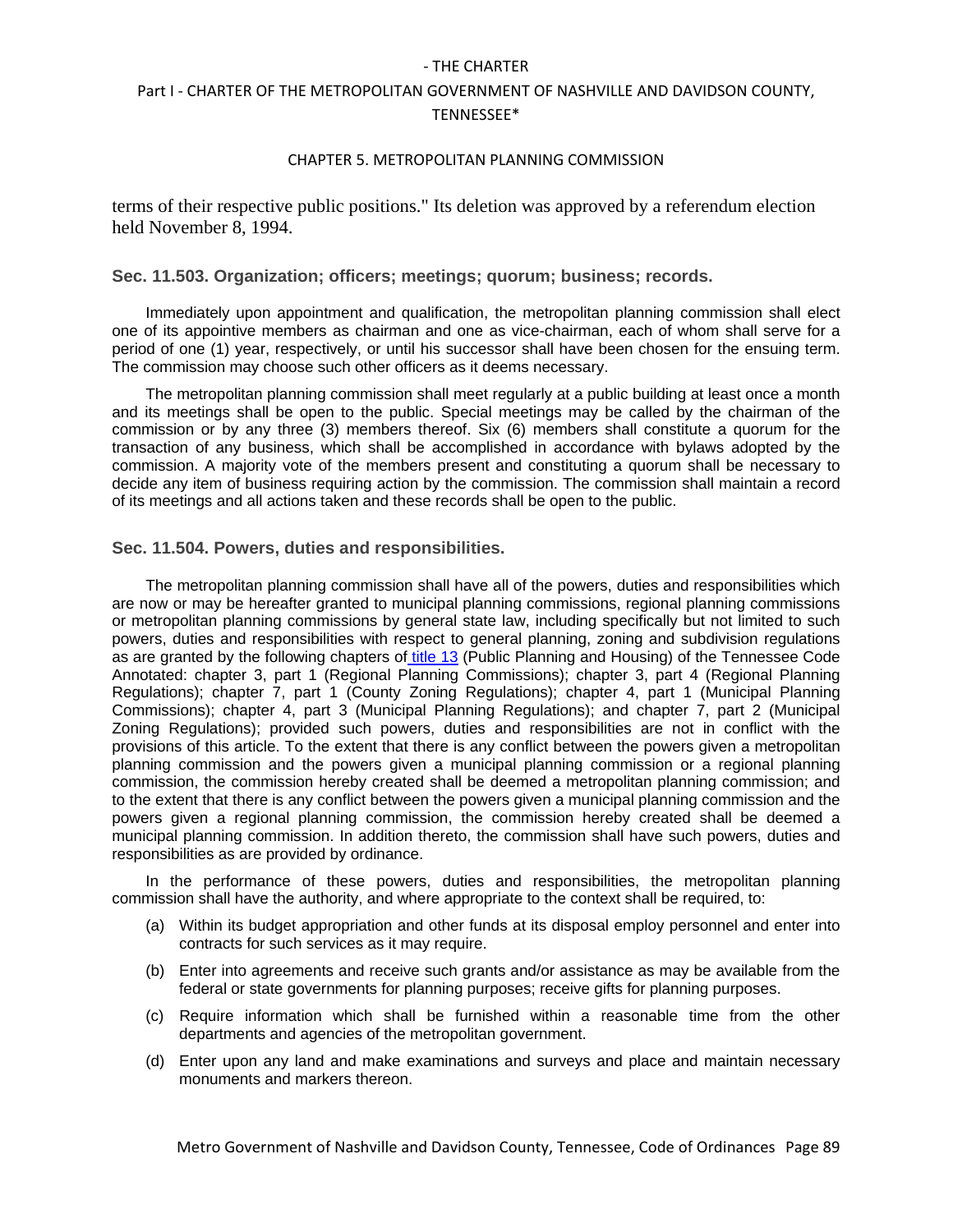# Part I ‐ CHARTER OF THE METROPOLITAN GOVERNMENT OF NASHVILLE AND DAVIDSON COUNTY, TENNESSEE\*

#### CHAPTER 5. METROPOLITAN PLANNING COMMISSION

- (e) Make, amend and add to the master or general plan for the physical development of the entire metropolitan government area.
- (f) Exercise control over platting or subdividing of land within the metropolitan government area.
- (g) Draft for the council an official map of the area and recommend or disapprove proposed changes in such map.
- (h) Make and adopt a zoning plan and recommend or disapprove proposed changes in such plan.
- (i) Make, in cooperation with the metropolitan government housing authority, and adopt plans for the clearance and rebuilding of slum areas and for the improvement of blighted areas within the metropolitan government area.
- (j) Make and adopt plans for the replanning, conservation, improvements and renewal of neighborhoods, planning units and communities within the metropolitan government area.
- (k) Submit annually to the mayor, not less than sixty (60) days prior to the beginning of the budget year, a list of recommended capital improvements which in the opinion of the commission are necessary or desirable to be constructed or otherwise provided during the forthcoming six-year period. Such lists shall be arranged in order of preference with recommendations as to which projects shall be constructed in which years.
- (l) Promote public interest in and understanding of planning and its organization and operation, the master or general plan and its constituent parts, and the implementation of planning, including zoning, subdivision regulation, urban renewal, the official map and capital improvements programming.

(Res. No. 88-526, § 17, 10-4-88)

# **Sec. 11.505. Mandatory referrals to planning commission.**

Whenever the commission shall have adopted the master or general plan of the metropolitan government area or any part thereof, then and thenceforth no street, park or other public way, ground, place or space, no public building or structure, or no public utility whether publicly or privately owned, shall be constructed or authorized in the area under the jurisdiction of the metropolitan government until and unless the location and extent thereof shall have been submitted to and approved by the planning commission; provided, that in case of disapproval, the commission shall communicate its reasons to the council and said council by a vote of a majority of its membership, shall have the power to overrule such disapproval and, upon such overruling, said council shall have the power to proceed. The widening, narrowing, relocation, vacation, change in the use, acceptance, acquisition, sale or lease of any street or public way, ground, place, property or structure shall be subject to similar submission and approval, and the failure to approve may be similarly overruled. The failure of the commission to act within thirty (30) days from and after the date of official submission to it shall be deemed approval, unless a longer period be granted by the submitting body, board or official.

**Sec. 11.506. Department of planning; executive director.** 

There shall be a department of planning, headed by an executive director. The planning commission shall appoint an executive director and may enter into an employment contract with such person for a period not exceeding five (5) years, and at a compensation to be fixed by the commission.

The executive director shall attend all meetings of the metropolitan planning commission, act as its secretary, keep minutes of its proceedings, direct the staff of the commission in its work, and shall have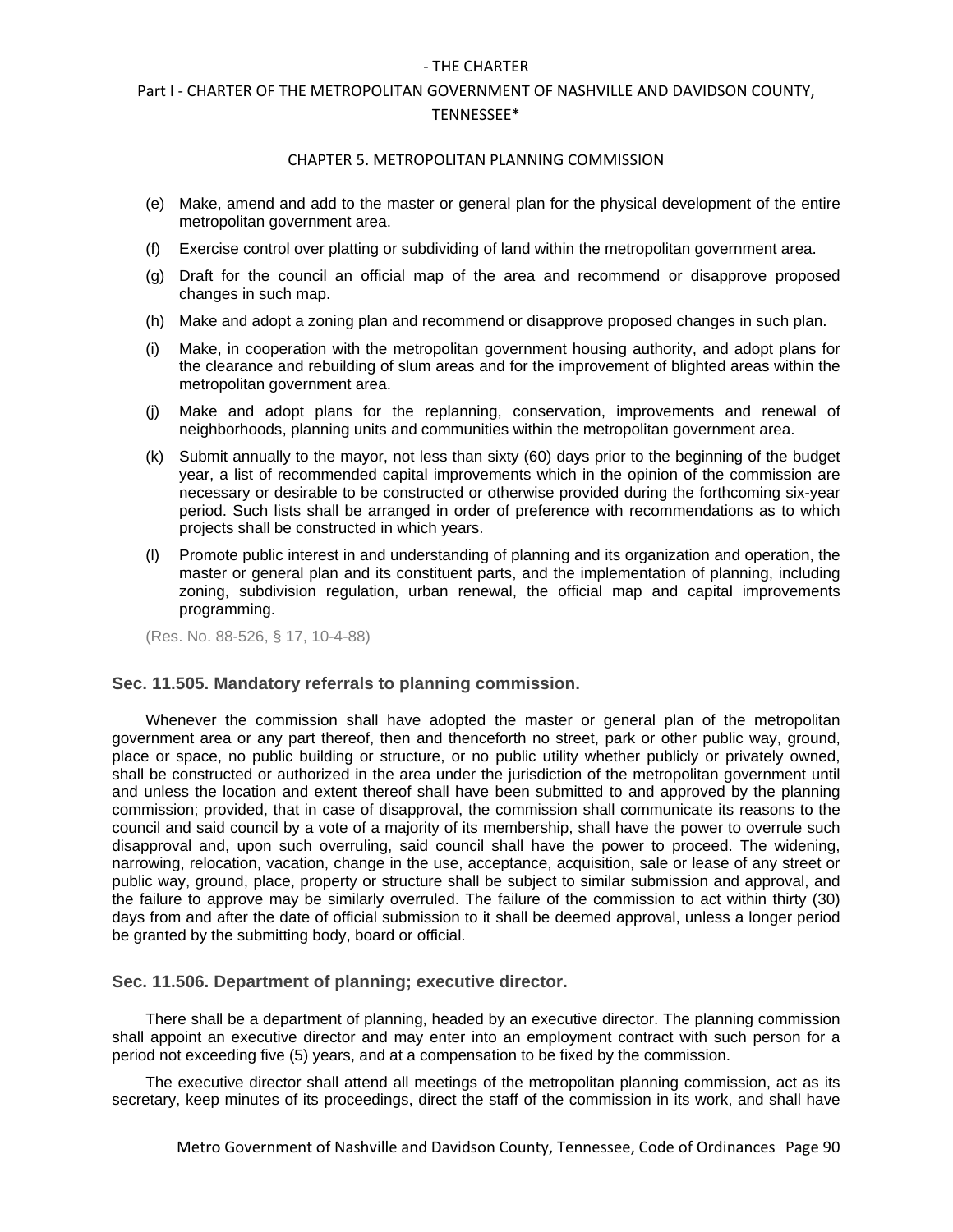# Part I - CHARTER OF THE METROPOLITAN GOVERNMENT OF NASHVILLE AND DAVIDSON COUNTY, TENNESSEE\*

#### CHAPTER 5. METROPOLITAN PLANNING COMMISSION

such other authority, duties and responsibilities as the commission may require and establish or as may be provided by ordinance.

The executive director shall have such executive authority, duties and responsibilities as are now or may be hereafter provided by general state law concerning municipal planning commissions, regional planning commissions or metropolitan planning commissions.

The department of planning shall be organized in such manner deemed appropriate by the planning commission for the performance of its work.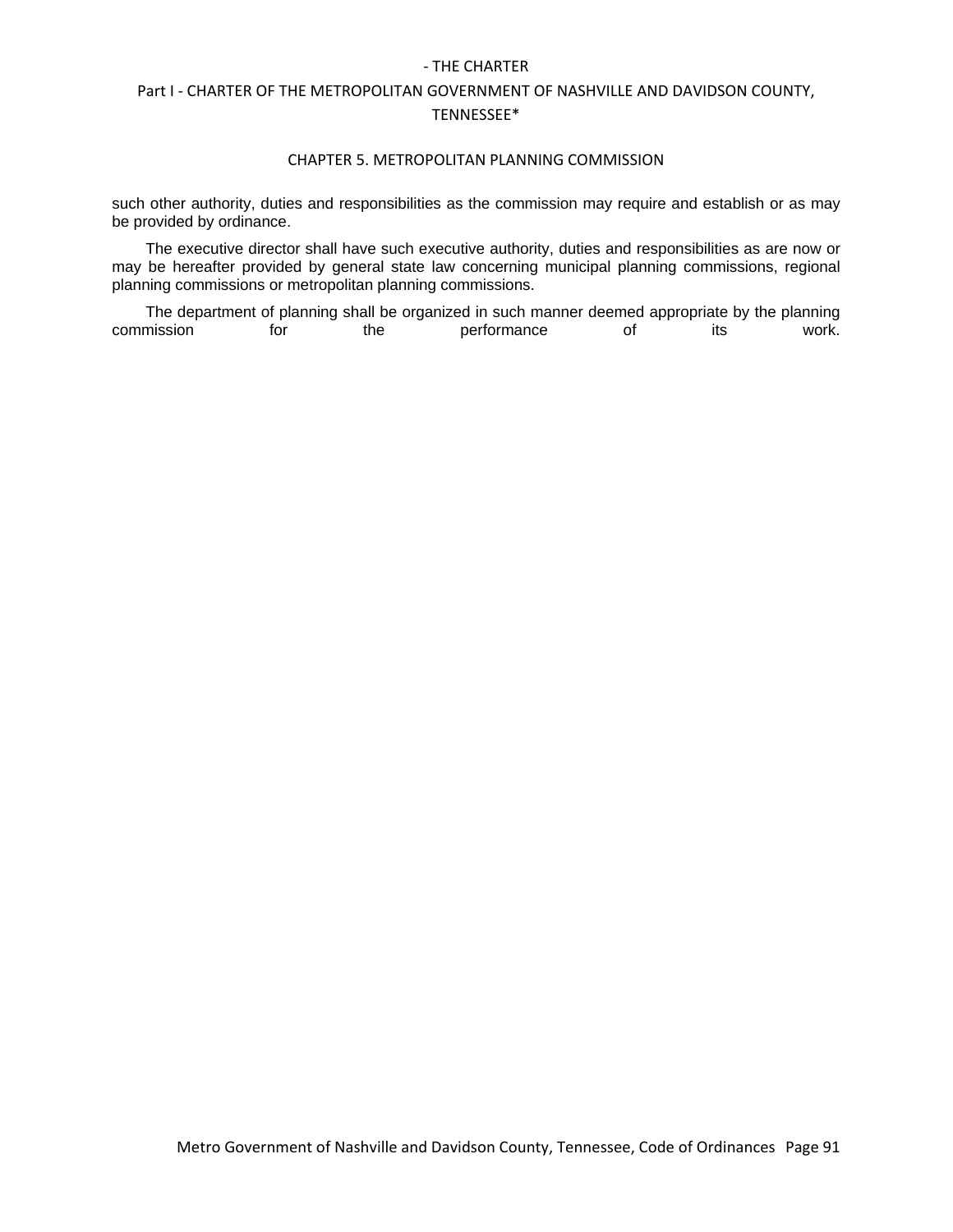# Part I ‐ CHARTER OF THE METROPOLITAN GOVERNMENT OF NASHVILLE AND DAVIDSON COUNTY, TENNESSEE\*

### CHAPTER 6. METROPOLITAN BOARD OF FAIR COMMISSIONERS

# **CHAPTER 6. METROPOLITAN BOARD OF FAIR COMMISSIONERS**

Sec. 11.601. Created; number, qualifications, appointment and term of office of members.

Sec. 11.602. Functions and duties.

**Sec. 11.601. Created; number, qualifications, appointment and term of office of members.** 

There shall be a metropolitan board of fair commissioners, which shall consist of five (5) members to be appointed by the mayor and confirmed by a majority of the whole membership of the council. The members of the board shall serve for terms of five (5) years each, except that the members first appointed, one (1) shall serve for a term of one (1) year, one (1) for a term of two (2) years, one (1) for a term of three (3) years, one (1) for a term of four (4) years, and one (1) for a term of five (5) years. Any vacancy occurring during the term of a member shall be filled in the manner prescribed for the original appointment and shall be for the unexpired portion of the term.

**Sec. 11.602. Functions and duties.** 

It shall be the duty of the metropolitan board of fair commissioners to:

- (a) Exercise all the powers and perform all the duties heretofore or hereafter imposed on the Board of Fair Commissioners of Davidson County, as established by chapter 490 of the Acts of Tennessee for 1909 and chapter 515 of the Private Acts of 1923 and amendments thereto.
- (b) Within the limitation of its budget appropriation and funds otherwise available, employ and fix the compensation of such personnel as may be necessary.
- (c) Perform such other duties as may be imposed upon the board by ordinance.
- (d) All activities being conducted on the premises of the Tennessee State Fairgrounds as of December 31, 2010, including, but not limited to, the Tennessee State Fair, Expo Center Events, Flea Markets, and Auto Racing, shall be continued on the same site. No demolition of the premises shall be allowed to occur without approval by ordinance receiving 27 votes by the Metropolitan Council or amendment to the Metropolitan Charter.

(Amended by Amdt. 1 to referendum petition approved August 4, 2011)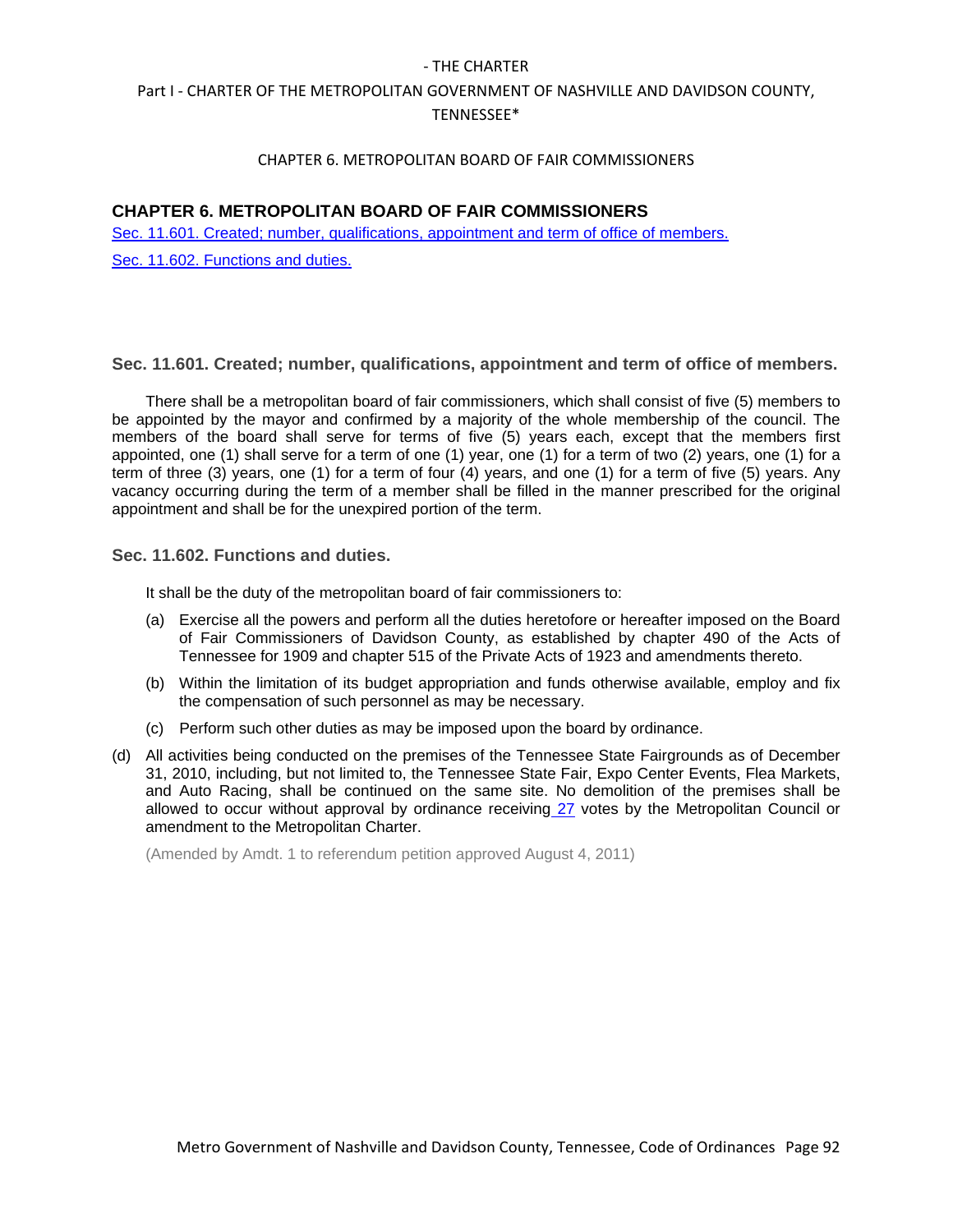# Part I - CHARTER OF THE METROPOLITAN GOVERNMENT OF NASHVILLE AND DAVIDSON COUNTY, TENNESSEE\*

# CHAPTER 7. FARMERS MARKET BOARD

# **CHAPTER 7. FARMERS MARKET BOARD**

Sec. 11.701. Created; number, qualifications, appointment and term of office of members. Sec. 11.702. Functions and duties.

**Sec. 11.701. Created; number, qualifications, appointment and term of office of members.** 

There shall be a farmers' market board, which shall consist of five (5) members to be appointed by the mayor and confirmed by a majority of the whole membership of the council. The members of the board shall hold no other public office or position, and shall serve for terms of five (5) years each, except that of the members first appointed, one (1) shall serve for a term of one (1) year, one (1) for a term of two (2) years, one (1) for a term of three (3) years, one (1) for a term of four (4) years, and one (1) for a term of five (5) years. Any vacancy occurring during the term of a member shall be filled in the manner prescribed for the original appointment and shall be for the unexpired portion of the term.

**Sec. 11.702. Functions and duties.** 

It shall be the duty of the farmers' market board to:

- (a) Exercise all the powers and perform all the duties heretofore or hereafter imposed on the "Davidson County Farmers Market Commission", as established by chapter 400 of the Private Acts of 1949 and any amendments thereto.
- (b) Within the limitation of its budget appropriation and funds otherwise available, employ and fix the compensation of such personnel as may be necessary.
- (c) Perform such other duties as may be imposed upon the board by ordinance.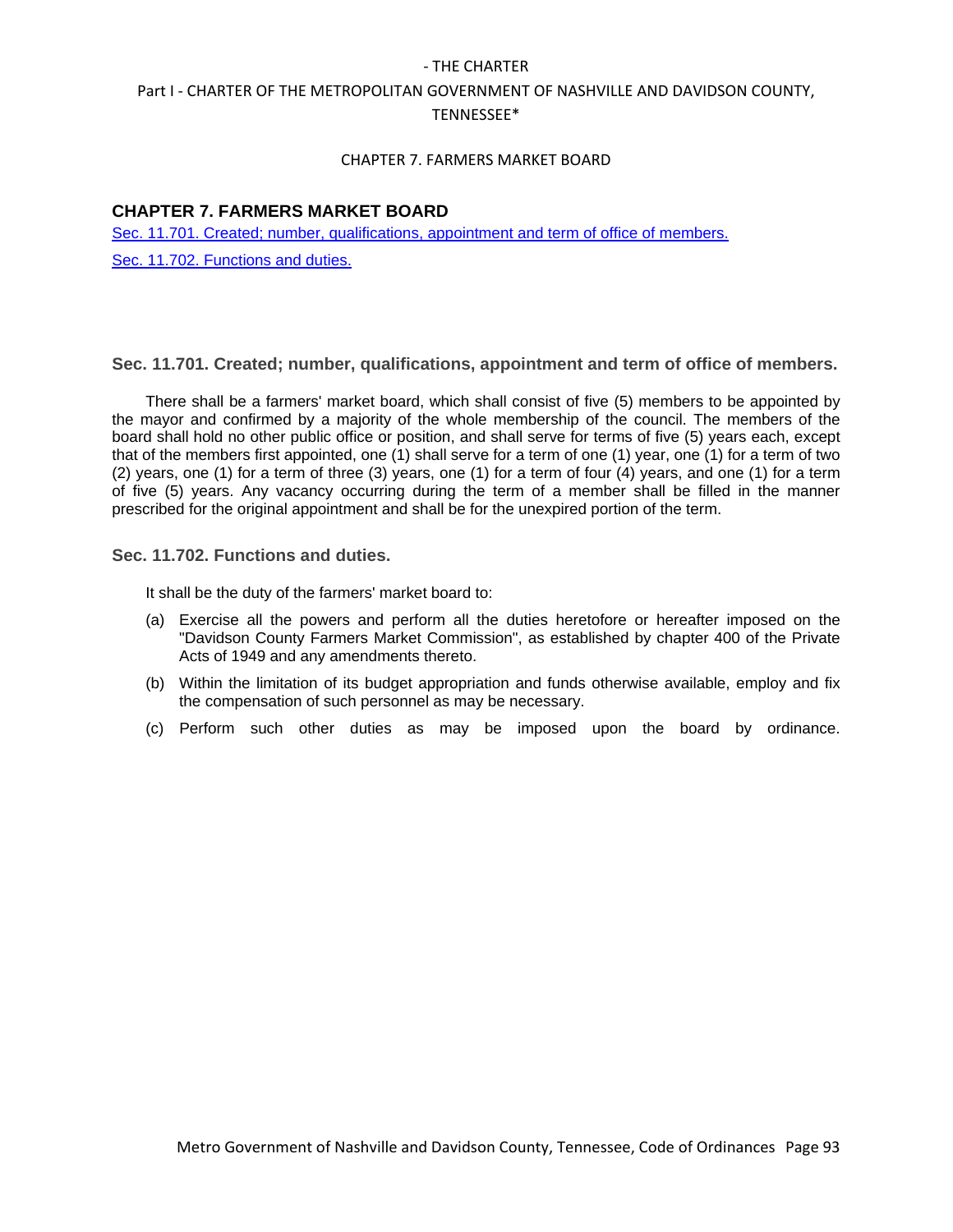# Part I ‐ CHARTER OF THE METROPOLITAN GOVERNMENT OF NASHVILLE AND DAVIDSON COUNTY, TENNESSEE\*

#### CHAPTER 8. AGRICULTURAL EXTENSION BOARD

# **CHAPTER 8. AGRICULTURAL EXTENSION BOARD**

Sec. 11.801. Created; number, qualifications, appointment and term of office of members.

Sec. 11.802. Functions and duties.

**Sec. 11.801. Created; number, qualifications, appointment and term of office of members.** 

There shall be an agricultural extension board which shall consist of seven (7) members to be appointed by the mayor and confirmed by a majority of the whole membership of the council. The members of the board shall have been residents of the area of the general services district outside of the urban services district for not less than two (2) years prior to the appointment and shall continue such residence as a qualification for membership. At least two (2) members of the board shall be female homemakers. The members of the board shall serve for terms of three (3) years each, except that of the members first appointed, two (2) shall serve for a term of one (1) year, two (2) for a term of two (2) years, and three (3) for a term of three (3) years.

**Sec. 11.802. Functions and duties.** 

It shall be the duty of the agricultural extension board to:

- (a) Exercise all the powers and perform all the duties of the county agricultural extension committee provided for by Tennessee Code Annotated, section 49-50-104, and otherwise to carry out the purpose of sections 49-50-101 to 49-50-106 of Tennessee Code Annotated by cooperating with the United States Department of Agriculture and the appropriate agencies of the State of Tennessee.
- (b) Within the limitations of its budget appropriation and funds otherwise available, employ and fix the compensation of such personnel as may be necessary.
- (c) Perform such other duties as may be imposed upon the board by ordinance.

(Res. No. 88-526, §§ 18, 19, 10-4-88)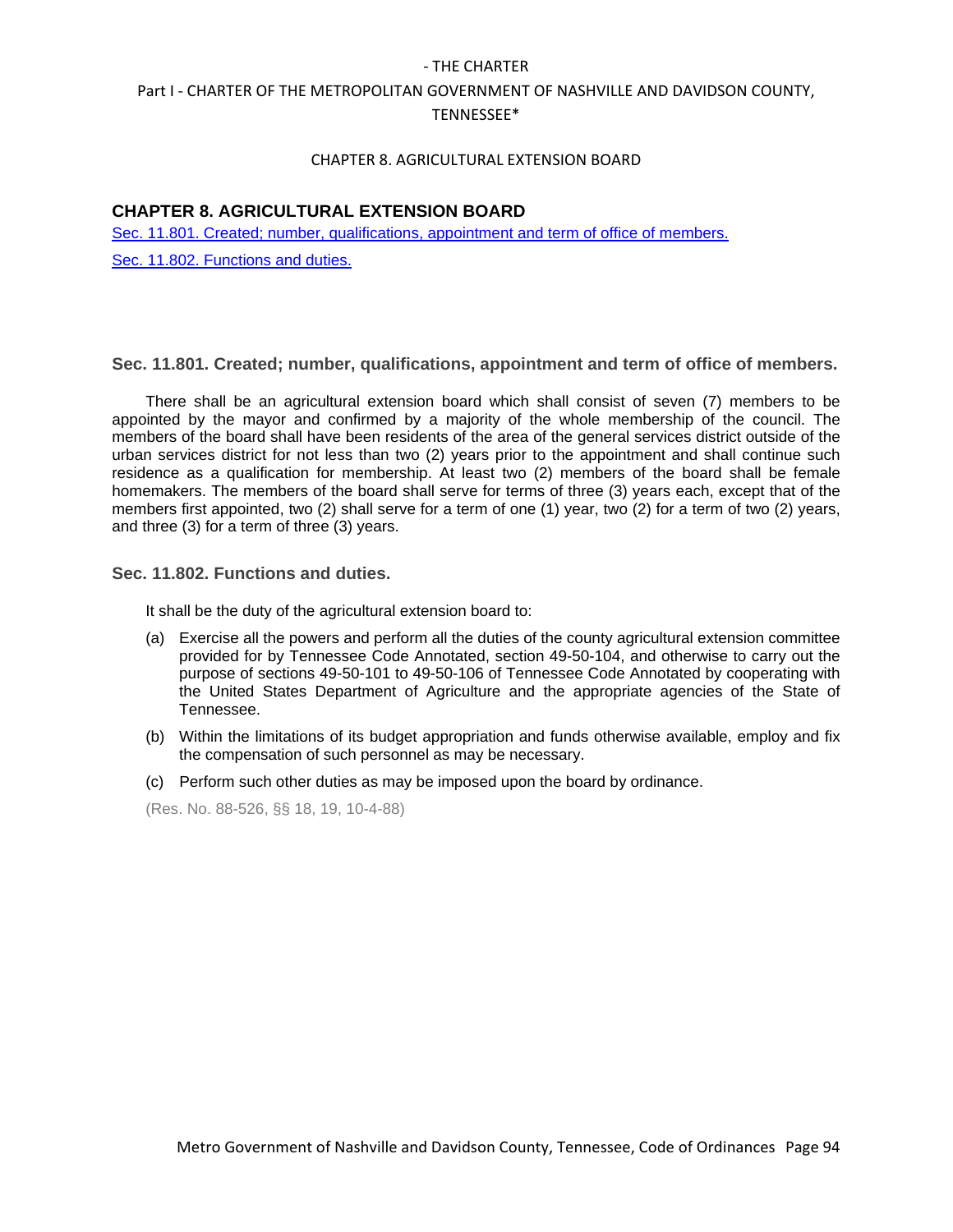# Part I ‐ CHARTER OF THE METROPOLITAN GOVERNMENT OF NASHVILLE AND DAVIDSON COUNTY, TENNESSEE\*

# CHAPTER 9. METROPOLITAN TRAFFIC AND PARKING COMMISSION

# **CHAPTER 9. METROPOLITAN TRAFFIC AND PARKING COMMISSION**

Sec. 11.901. Created; qualifications, term and selection of members.

Sec. 11.902. Secretary.

Sec. 11.903. Chief traffic engineer.

Sec. 11.904. Function of commission as to traffic regulation.

Sec. 11.905. Commission's review of proposed ordinances.

Sec. 11.906. Publication of traffic rules and regulations.

Sec. 11.907. Management and control of parking meters, garages and other traffic facilities.

Sec. 11.908. Powers of commission by private act and ordinance continued.

# **Sec. 11.901. Created; qualifications, term and selection of members.**

There shall be a metropolitan traffic and parking commission, sometimes in this chapter called "the commission." The commission shall consist of nine (9) members, who shall serve as such without compensation. One (1) member of the commission shall be the chief of police. One (1) member shall be a member of the council selected by the council for a term of two (2) years.\* The remaining seven (7) members of the commission shall be appointed by the mayor and confirmed by a majority of the whole membership of the council. Said seven (7) members shall serve terms of five (5) years each, provided that the first members appointed shall serve terms of one (1), two (2), three (3), four (4) and five (5) years respectively. Any vacancy due to any cause shall be filled for the unexpired term in the same manner as the original appointment.

\* Editor's note—Effective November 8, 1994, this sentence will read "One (1) member shall be a member of the council selected by the council for a term of two (2) years." This change was approved by referendum election held November 8, 1994.

# **Sec. 11.902. Secretary.**

The secretary shall serve at the pleasure of the commission and shall be paid such compensation as shall be fixed by the commission within its budgeted appropriation.

# **Sec. 11.903. Chief traffic engineer.**

The commission is authorized to select a chief traffic engineer, subject to the civil service provisions of article 12 of this Charter, who shall have such duties as may be prescribed by the commission. The chief traffic engineer shall be a graduate of a school of traffic engineering and shall have had at least five (5) years' experience in traffic administration.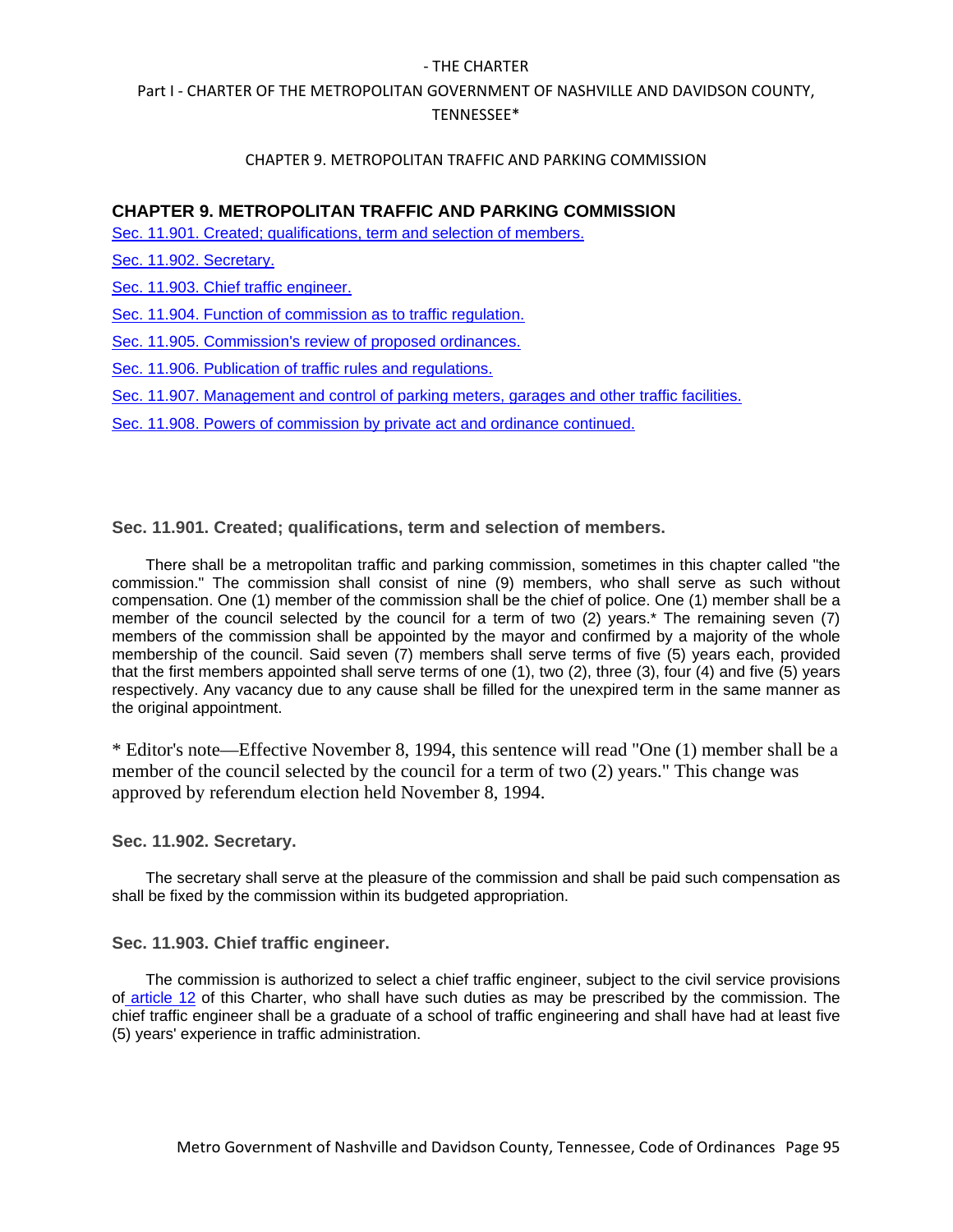# Part I ‐ CHARTER OF THE METROPOLITAN GOVERNMENT OF NASHVILLE AND DAVIDSON COUNTY, TENNESSEE\*

#### CHAPTER 9. METROPOLITAN TRAFFIC AND PARKING COMMISSION

#### **Sec. 11.904. Function of commission as to traffic regulation.**

For the purpose of making the roads, streets and other public ways safe for pedestrians, motorists and others, and for the purpose of facilitating the flow of traffic thereon, the commission is hereby authorized to adopt and publish traffic regulations, including the erection of proper signs necessarily and properly connected with or incident to the following:

- (a) The location and time when parking shall be limited.
- (b) Places where parking shall be prohibited entirely or only during certain hours.
- (c) The establishment of stop sign controls for through streets or isolated intersections.
- (d) The establishment of traffic signal controls.
- (e) The direction in which traffic may use any street or portion of a street.
- (f) Restrictions on the size of vehicles using certain streets.
- (g) The establishment of speed zones upon metropolitan streets and roads based upon the findings of the commission. When such zones are properly signposted, the speed indicated on the signs shall be the legal speed limit.

Such traffic regulations adopted by the commission shall take effect five (5) days after they have been published in a daily newspaper of general circulation within the area of the metropolitan government and after a certified copy thereof has been filed with the metropolitan clerk and the chief of police. Such regulations, when so adopted, shall have the force and effect of an ordinance and shall be enforced by the metropolitan police. The metropolitan council shall provide by ordinance for the punishment of violators of such traffic regulations and shall fix proper and adequate fines and penalties.

### **Sec. 11.905. Commission's review of proposed ordinances.**

Where a proposed ordinance affects traffic control or the use of streets by traffic and is not accompanied at introduction by a favorable recommendation of the traffic and parking commission, a copy thereof shall be promptly delivered by the metropolitan clerk to the commission and the same shall not be passed on second reading until the recommendation of said commission with respect to the proposal has been received, or thirty (30) days have elapsed without such recommendation. No ordinance which affects traffic control or the use of streets by traffic and which has been disapproved by the commission shall be finally passed or become effective unless it shall have been adopted by a twothirds (2/3) majority of the whole membership of the metropolitan council and also then be approved by the metropolitan mayor with a three-fourths majority of the whole membership of the metropolitan council required to override a veto.

**Sec. 11.906. Publication of traffic rules and regulations.** 

It shall be the duty of the commission to publish the traffic rules and regulations of the metropolitan government in convenient pamphlet form, and in the compiling of such rules and regulations the commission may call on the metropolitan department of law for such assistance as may be required.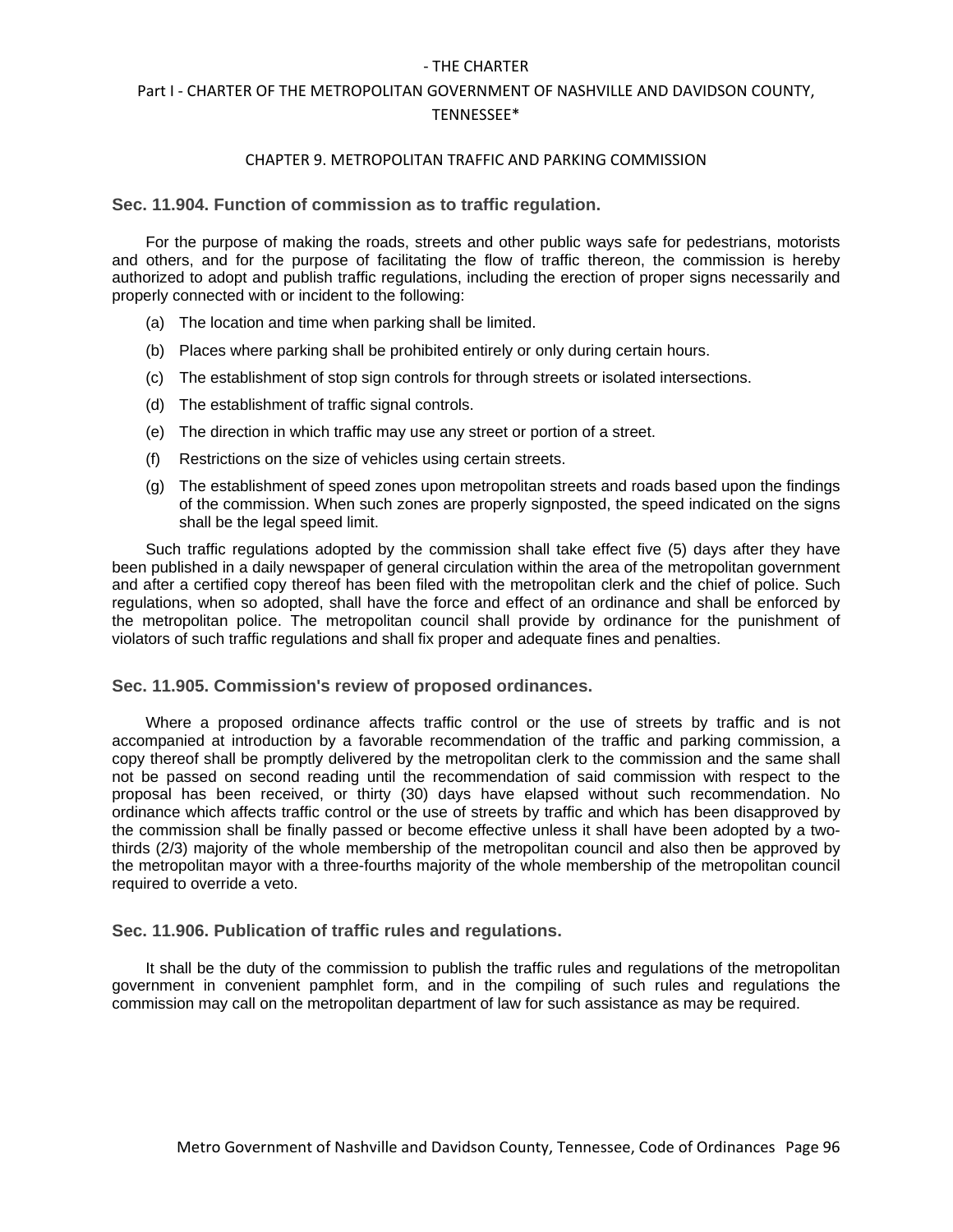# Part I - CHARTER OF THE METROPOLITAN GOVERNMENT OF NASHVILLE AND DAVIDSON COUNTY. TENNESSEE\*

#### CHAPTER 9. METROPOLITAN TRAFFIC AND PARKING COMMISSION

# **Sec. 11.907. Management and control of parking meters, garages and other traffic facilities.**

The commission shall have power to control and manage parking facilities in any metropolitan street or road, including the installation of parking meters or other necessary equipment in connection therewith. The commission shall prescribe and may revise a schedule of service charges in connection with the use of parking meters, a copy of which schedule shall be kept on file and subject to public inspection at the office of the commission and at the office of the metropolitan clerk.

The commission shall also have control and management of any public parking garage or other traffic facilities, and with the acquisition, construction and establishment of the same. The commission may enter into lease agreements with private operators to operate the parking facilities owned by the metropolitan government. The commission is authorized to collect rents, fees or other charges for such parking garage and other traffic facilities as it may operate and manage.

All moneys collected by the commission from parking meters, or any other service charges, shall be remitted by it to the metropolitan treasurer, who shall keep such moneys in a separate account earmarked for traffic and parking improvements.

**Sec. 11.908. Powers of commission by private act and ordinance continued.** 

In addition to other powers herein granted, the commission shall have such powers as may have been granted by private act or ordinance to the traffic commission of the City of Nashville or to the parking board of said city, until such powers may be modified or changed by ordinance of the metropolitan council.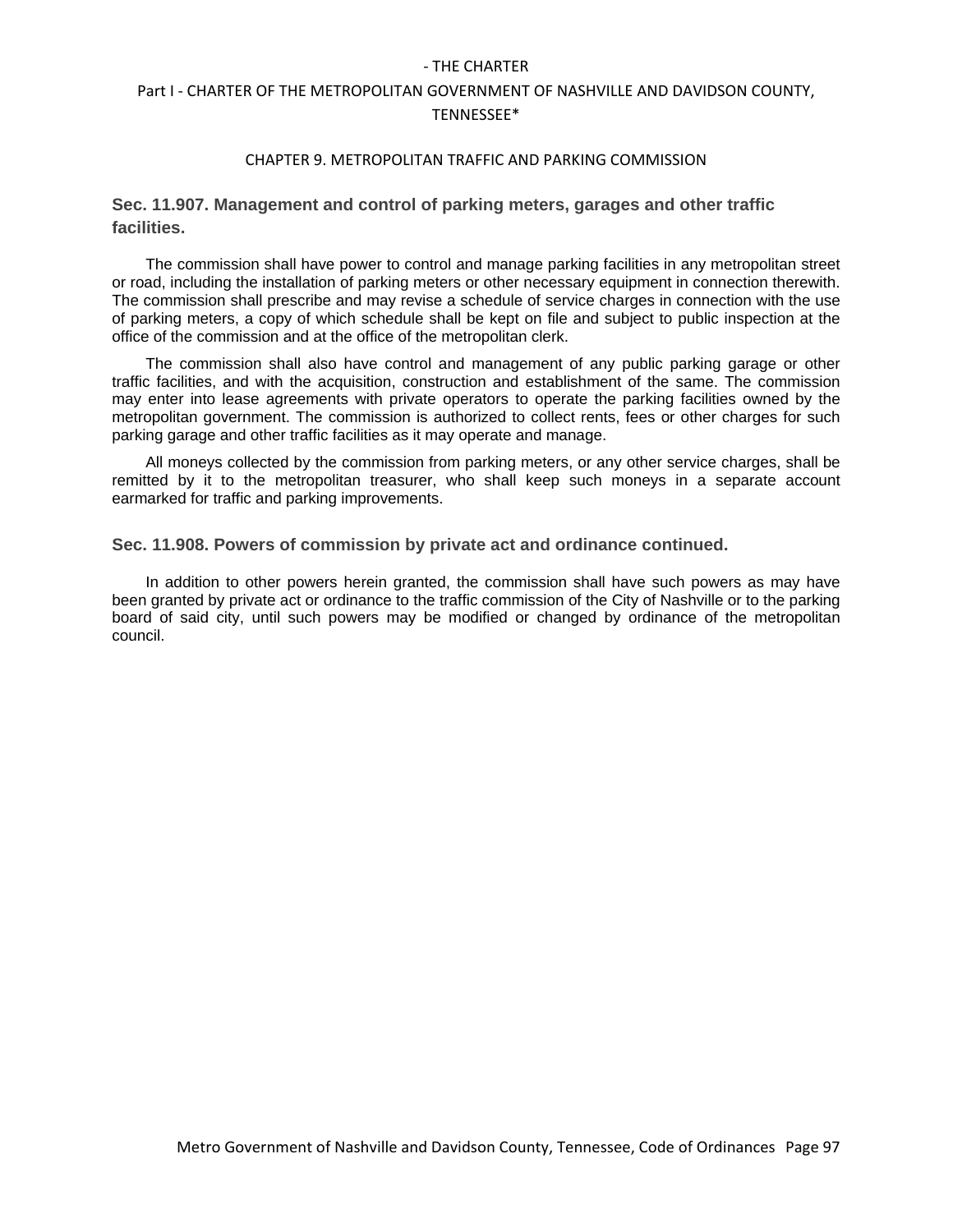# Part I - CHARTER OF THE METROPOLITAN GOVERNMENT OF NASHVILLE AND DAVIDSON COUNTY. TENNESSEE\*

### CHAPTER 10. METROPOLITAN BOARD OF PARKS AND RECREATION

# **CHAPTER 10. METROPOLITAN BOARD OF PARKS AND RECREATION**

Sec. 11.1001. Established; qualifications, term and selection of members.

Sec. 11.1002. Powers and duties.

Sec. 11.1003. Director of parks and recreation—Qualifications.

Sec. 11.1004. Same—Powers and duties.

Sec. 11.1005. Police protection for parks.

# **Sec. 11.1001. Established; qualifications, term and selection of members.**

There shall be a metropolitan board of parks and recreation, sometimes in this chapter called "the board." The board shall consist of seven (7) members, who shall serve without compensation. One of the members of the board shall be a member of the board of education, selected by said board of education for a term of one (1) year; and another member of the board shall be a member of the planning commission, selected by said planning commission for a term of one (1) year. Five (5) members of the board, who shall hold no other public office, shall be appointed by the mayor and confirmed by a majority of the whole membership of the council. Said five (5) members shall serve terms of five (5) years each, provided that the first members appointed shall serve terms of one (1), two (2), three (3), four (4) and five (5) years, respectively. Any vacancy due to any cause, other than expiration of term, shall be filled for the unexpired term.

**Sec. 11.1002. Powers and duties.** 

The board shall have the following powers and duties:

- 1. The board shall supervise, control and operate the park and recreation system of the metropolitan government.
- 2. It shall formulate the policies to be followed in the administration of the park and recreation system; and shall promulgate such rules and regulations as may be appropriate with respect to the administration of its policies.
- 3. It shall employ, subject to the civil service provisions of this Charter and within its budget appropriation and other available funds, a director of parks and recreation and such superintendents and other employees as it deems necessary.
- 4. It shall review, approve, reject or amend the annual budget request as compiled by the director.
- 5. It shall recommend to the council (a) the sale of any lands owned by the metropolitan government for park or recreation purposes and no longer needed for such purposes, (b) the acquisition by condemnation of any additional lands needed for park or recreation purposes, and (c) the acceptance of any gift of lands offered for park or recreation purposes and useful for such purposes. In the acquisition or disposition of land, the board shall cooperate closely with the planning commission, whose recommendations shall be sought and carefully considered by the board.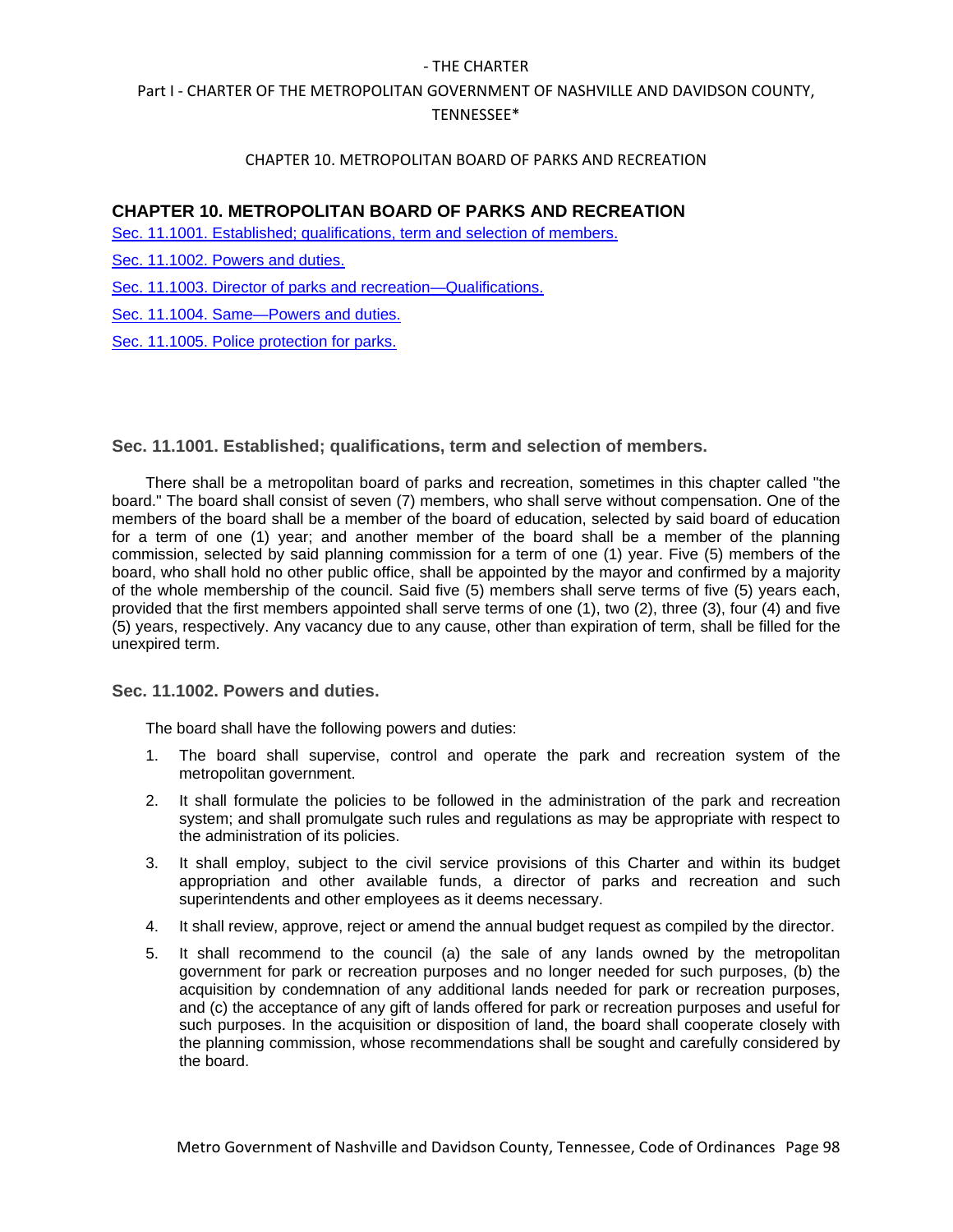# Part I ‐ CHARTER OF THE METROPOLITAN GOVERNMENT OF NASHVILLE AND DAVIDSON COUNTY, TENNESSEE\*

#### CHAPTER 10. METROPOLITAN BOARD OF PARKS AND RECREATION

6. It shall have the authority to establish the fees and charges within the administration of the park and recreation department. It shall have sole authority of all matters pertaining to the operations of concessions.

#### **Sec. 11.1003. Director of parks and recreation—Qualifications.**

The director of parks and recreation shall have at least five (5) years' experience in park or recreation administration in a supervisory or executive capacity.

### **Sec. 11.1004. Same—Powers and duties.**

The director shall be the chief administrative officer in charge of the management of public parks, playgrounds and other recreational areas and of a comprehensive recreation program for the area of the metropolitan government. He shall administer the policies of the board, recommend rules and regulations to the board for its consideration, and perform such other duties as may be assigned to him by the board or by ordinance.

### **Sec. 11.1005. Police protection for parks.**

The board may employ custodial personnel who shall be designated as special police by the chief of police, without obligation to give a public officer's liability bond as provided for by section 8.205 of this Charter, and whose jurisdiction as special police shall be limited to the area of parks, playgrounds and other recreational areas. This section shall not be deemed to interfere with the right of the department of police to exercise police jurisdiction within said areas, nor with the duty to provide such police personnel as may be reasonably requested by the director of parks and recreation for the maintenance of law and order therein. The contract of the contract of the contract of the contract of the contract of the contract of the contract of the contract of the contract of the contract of the contract of the contract of the contract of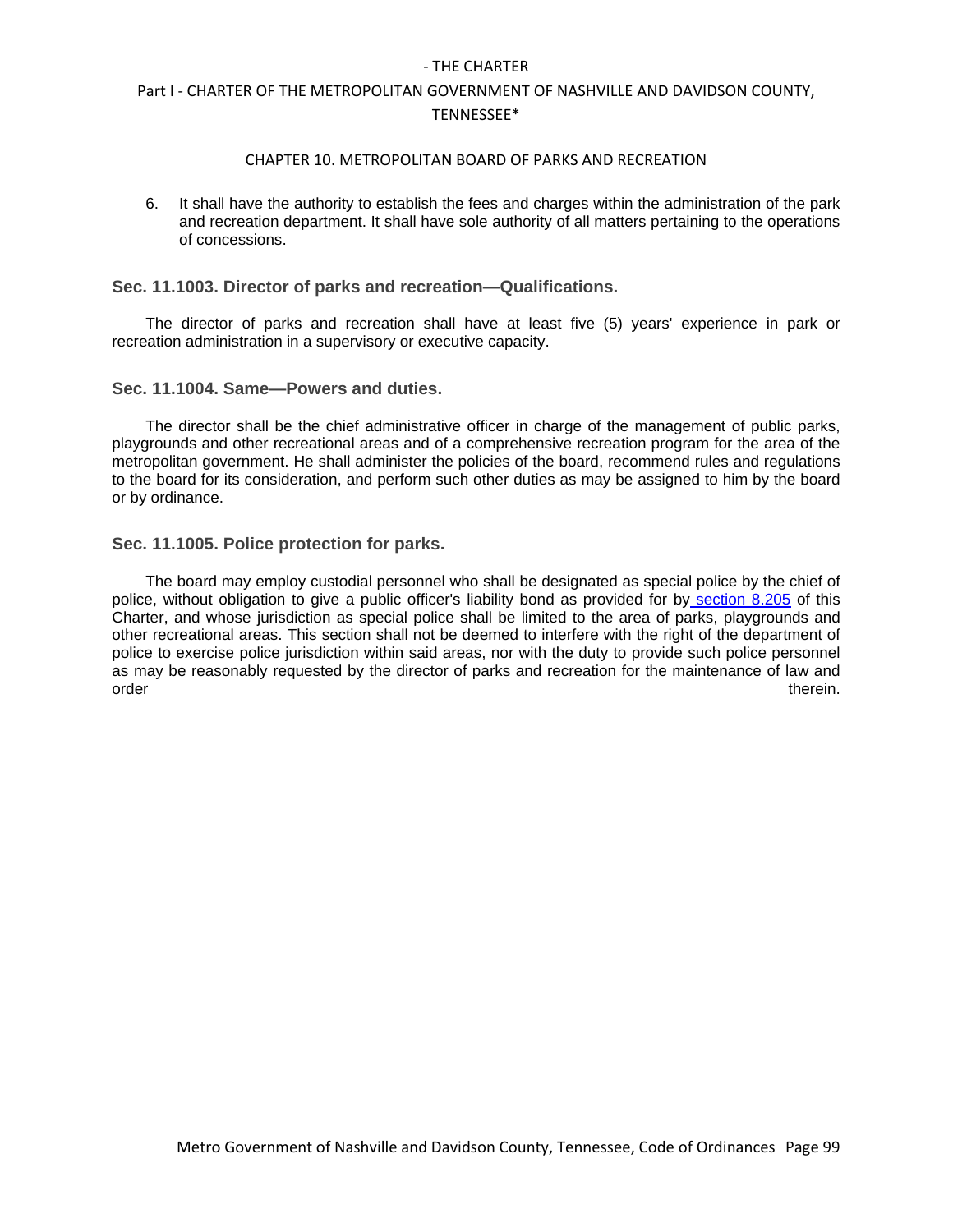# Part I ‐ CHARTER OF THE METROPOLITAN GOVERNMENT OF NASHVILLE AND DAVIDSON COUNTY, TENNESSEE\*

# CHAPTER 11. METROPOLITAN SOCIAL SERVICES COMMISSION\*

# **CHAPTER 11. METROPOLITAN SOCIAL SERVICES COMMISSION\***

\* Editor's note—By an amendment approved at an election held Aug. 4, 1983, §§ 11.1101, 11.1103 were amended by changing "welfare" to "social services." The editor has made a similar change in the chapter title.

Sec. 11.1101. Created; qualifications, term and selection of members. Sec. 11.1102. Powers and duties. Sec. 11.1103. Director of social services.

**Sec. 11.1101. Created; qualifications, term and selection of members.** 

There is hereby created and established a metropolitan social services commission, sometimes in this chapter called "the commission." The commission shall consist of seven (7) members who shall serve without compensation. The members of the commission shall be appointed by the mayor and confirmed by a majority vote of the whole membership of the council. The seven (7) members shall serve terms of five (5) years each; provided, that two members shall be initially appointed for one year, two for two years, one for three years, one for four years and one for five years, respectively. Thereafter, as their respective terms expire, members shall be chosen for five years. Any vacancy, other than by expiration of term, shall be filled for the unexpired term.

**Sec. 11.1102. Powers and duties.** 

The commission shall have the following powers or duties:

- 1. To administer general assistance to residents of the metropolitan government area and emergency assistance to residents and nonresidents of such area under such terms and conditions as may be prescribed by the commission in its rules and regulations.
- 2. To make social investigations and reports to the council, the selective service and other governmental agencies.
- 3. To engage in study and research regarding the cause of financial dependency, and methods of better treating such dependency.
- 4. To administer public and private grants for welfare and relief purposes, and perform related welfare functions.
- 5. To perform such functions as may be assigned by law to county welfare agencies.
- 6. To supervise and/or operate welfare facilities.
- 7. To enter into cooperative agreements with the public welfare agencies of other local governments, the State of Tennessee and the United States Government and with voluntary welfare agencies for the administration of welfare programs.
- 8. To supervise the operation of the McKay Home, the Municipal Children's Home and the Knowles Homes for the Aged of the former City of Nashville. The Knowles Homes shall be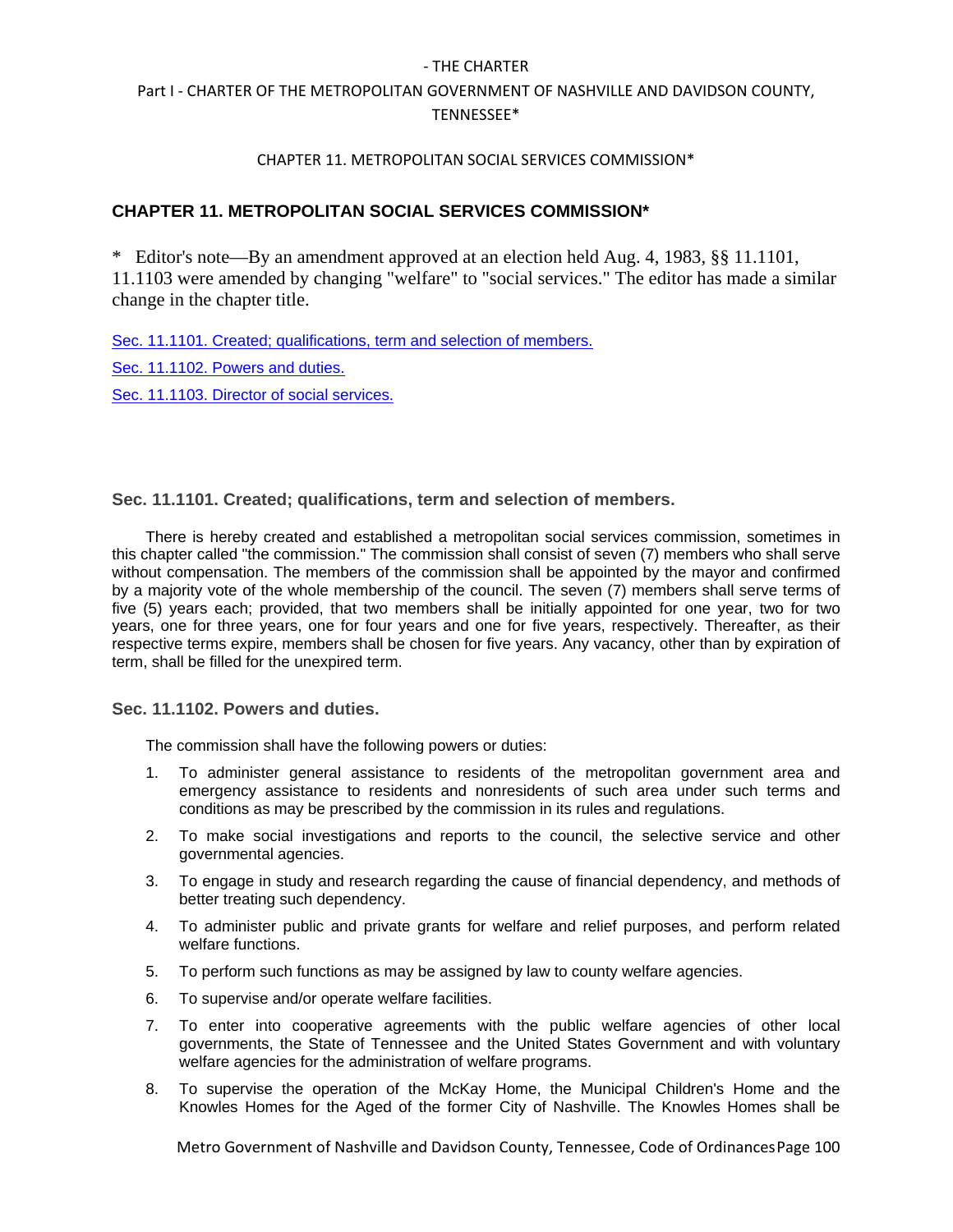# Part I - CHARTER OF THE METROPOLITAN GOVERNMENT OF NASHVILLE AND DAVIDSON COUNTY, TENNESSEE\*

#### CHAPTER 11. METROPOLITAN SOCIAL SERVICES COMMISSION\*

operated in conjunction with the mayor in his capacity as trustee of the Knowles Estate. The supervision of the operation of any or all of the institutions enumerated in this subsection may be transferred by ordinance to the metropolitan board of hospitals.

- 9. To use in its work any funds appropriated by the council and in its performance thereof to receive donations from firms, individuals and private or governmental agencies.
- 10. To perform such other functions as may be assigned by ordinance or statute.

# **Sec. 11.1103. Director of social services.**

There shall be a director of social services, who shall be appointed by the commission. The commission may enter into an employment contract with such person for a period not exceeding five (5) years at a compensation to be fixed by the commission.

The director shall administer the policies of the commission, recommend rules and regulations to the commission for its consideration, and perform such other duties as may be assigned to the director by the commission or by ordinance.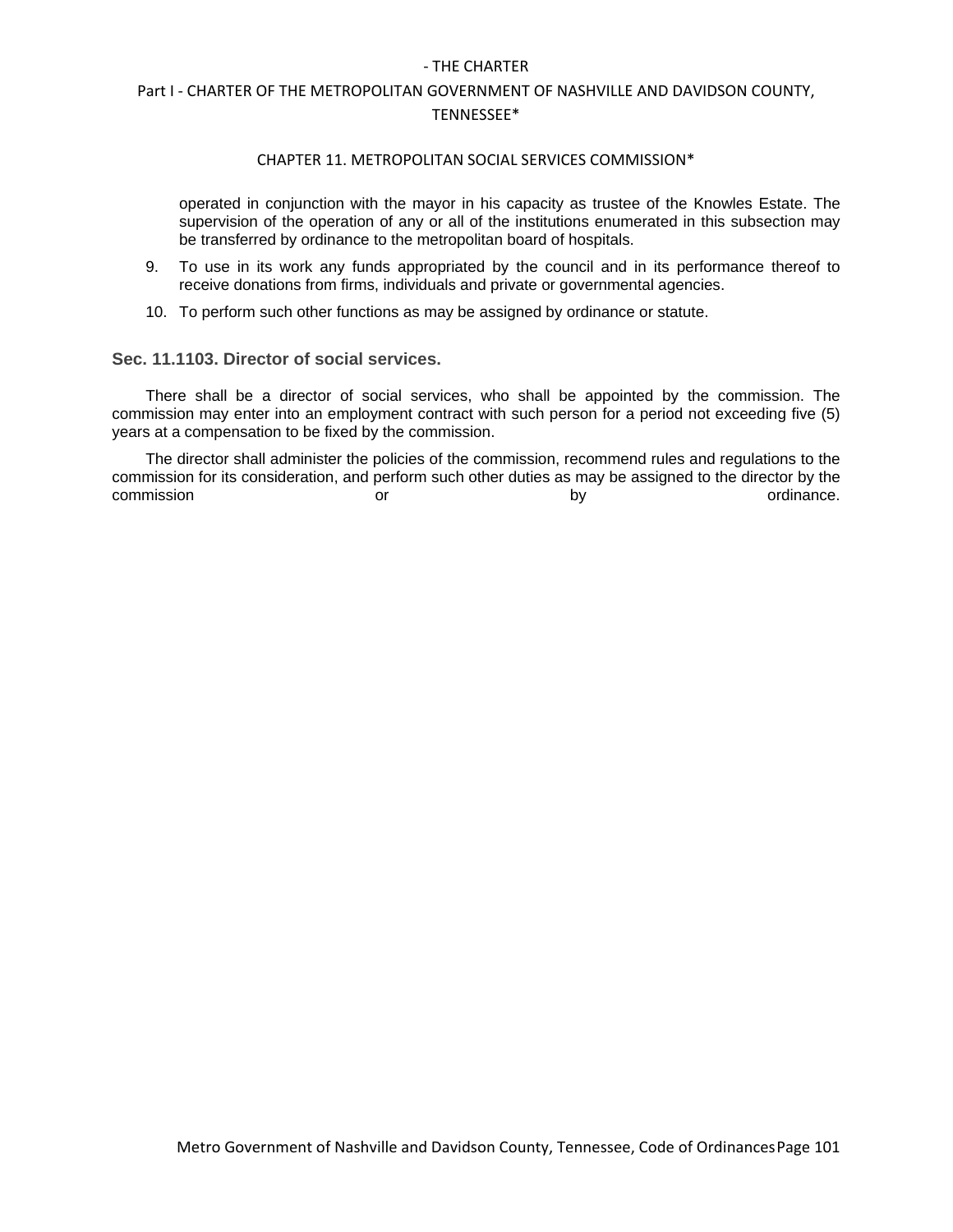# Part I - CHARTER OF THE METROPOLITAN GOVERNMENT OF NASHVILLE AND DAVIDSON COUNTY. TENNESSEE\*

### CHAPTER 12. PUBLIC LIBRARY

### **CHAPTER 12. PUBLIC LIBRARY**

Sec. 11.1201. Public library provided for.

Sec. 11.1202. Public library board—Term and selection of members.

Sec. 11.1203. Same—Powers and duties.

Sec. 11.1204. Chief librarian.

Sec. 11.1205. Public library budget.

**Sec. 11.1201. Public library provided for.** 

The metropolitan government shall provide for the maintenance and operation of the Nashville Public Library.

**Sec. 11.1202. Public library board—Term and selection of members.** 

There shall be a public library board, which shall consist of seven (7) members, to be appointed by the mayor and confirmed by a majority of the whole membership of the council. Members of the board shall serve for terms of seven (7) years each; except, that the members first appointed shall be so appointed and designated that the term of one of them shall expire each year in each of the seven ensuing years. Any vacancy occurring during a term shall be filled for the unexpired term. Members of the board shall serve without compensation.

### **Sec. 11.1203. Same—Powers and duties.**

The public library board shall have direct charge of the Nashville Public Library system and shall have the power and duty to administer and control all libraries under its jurisdiction. The board shall have exclusive authority to make expenditures out of the money appropriated for the public library as well as the money collected from fines or received from other sources. Said board is authorized to accept gifts, bequests and contributions from public sources and private persons and corporations.

**Sec. 11.1204. Chief librarian.** 

For the proper administration of the public library, the board shall employ a chief librarian and fix his compensation. He shall be a person with experience in an executive or major administrative position in public library operations. The board may enter into an employment contract with such person for a period not exceeding five (5) years and for a compensation determined therein. The board is authorized to assign to the chief librarian such duties and responsibilities as are customary or usual, including immediate control and management of the public library under the regulations prescribed by the board.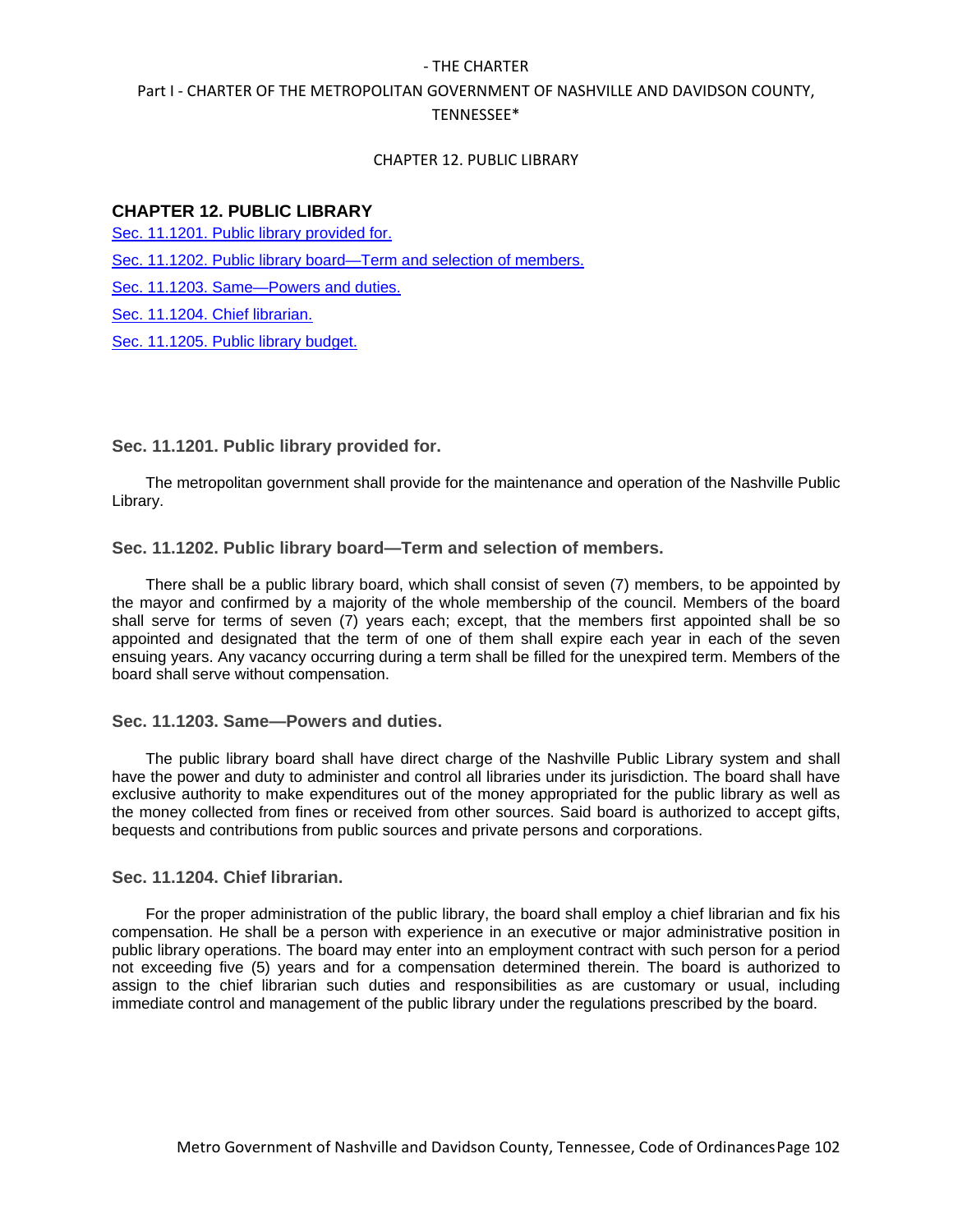# Part I - CHARTER OF THE METROPOLITAN GOVERNMENT OF NASHVILLE AND DAVIDSON COUNTY, TENNESSEE\*

#### CHAPTER 12. PUBLIC LIBRARY

# **Sec. 11.1205. Public library budget.**

The board shall submit to the mayor, through the director of finance, the budget for the public library and it shall be the duty of the council to provide an amount which in its discretion is sufficient for the maintenance and operation of the public library system. maintenance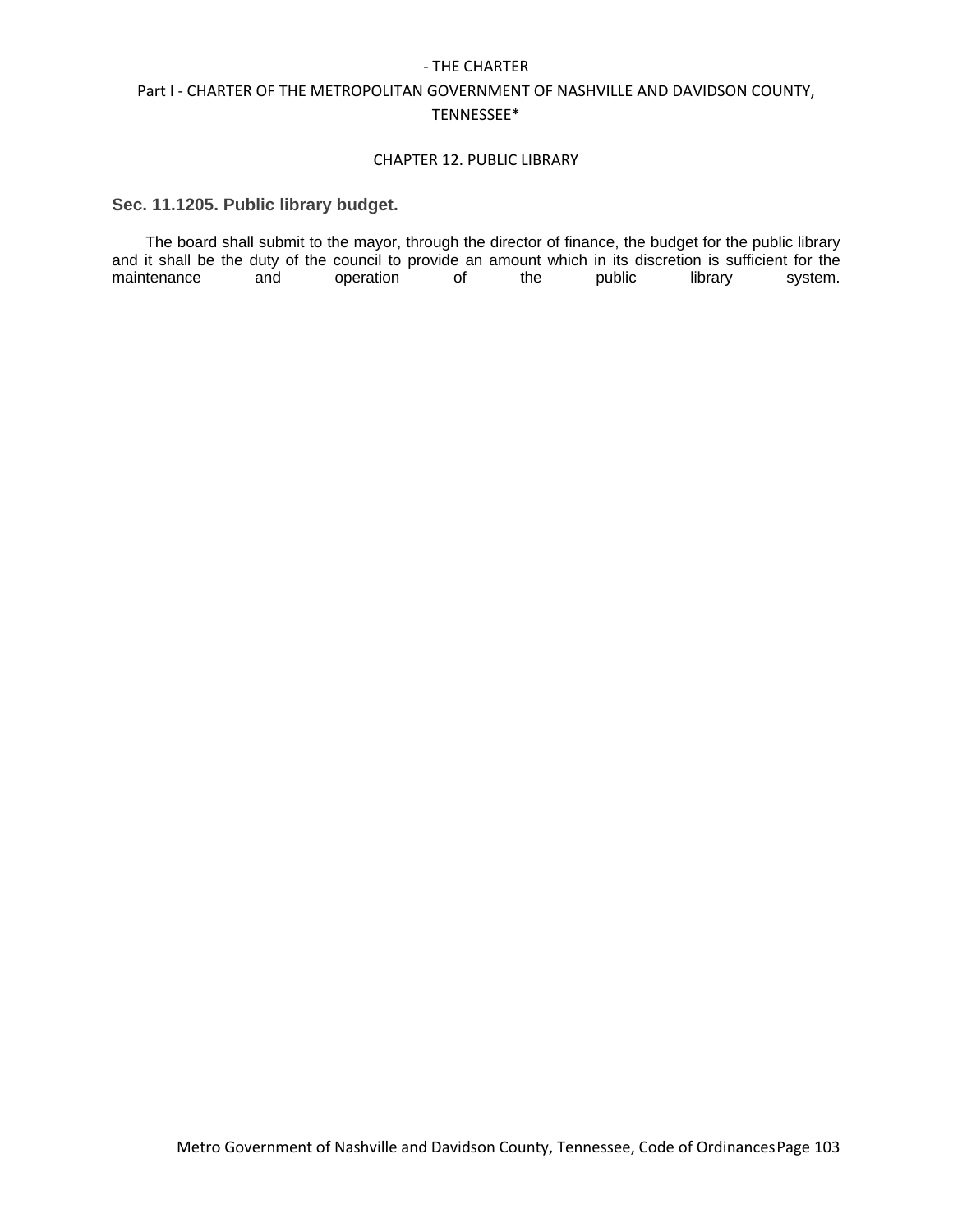# Part I ‐ CHARTER OF THE METROPOLITAN GOVERNMENT OF NASHVILLE AND DAVIDSON COUNTY, TENNESSEE\*

#### ARTICLE 12. CIVIL SERVICE

# **ARTICLE 12. CIVIL SERVICE2**

 2. Sheriff may appoint such deputies and other employees as may be necessary to carry out his duties, but in selecting employees to operate the metropolitan workhouse, is bound by the civil service provisions of the Metropolitan Charter, except for the superintendent or warden of such workhouse, who shall be appointed by the sheriff to serve at his will. Metropolitan Government v. Poe, 215 Tenn. 53, 383 S.W. 2d 265 (1964).

Sec. 12.01. Personnel policy and administration established.

Sec. 12.02. Civil service commission—Number, qualifications, selection and term of members.

Sec. 12.03. Same-Duties.

Sec. 12.04. Director of personnel.

Sec. 12.05. Selection and dismissal of metropolitan employees; limitation on number of positions held.

Sec. 12.06. Adoption of rules by civil service commission.

Sec. 12.07. Substantive content of rules of the commission.

Sec. 12.08. Positions in classified service and in unclassified service.3

Sec. 12.09. Civil service commissions for board of health, board of hospitals and board of education.

Sec. 12.10. Adoption of classification and general pay plan.

Sec. 12.11. Offenses against civil service and disabilities of civil service employees.

Sec. 12.12. Continuance of existing civil service rights of county and city employees.

Sec. 12.13. Pay plan for employees of metropolitan police department and fire department.

# **Sec. 12.01. Personnel policy and administration established.**

For the effective conduct of the public business, there is hereby established a personnel policy and administration under which entry into the service shall be on the basis of open competition and service shall be on the basis of merit, efficiency and fitness. The civil service commission, sometimes called commission, shall be responsible for developing and fostering the effectiveness of this personnel policy in the metropolitan government.

**Sec. 12.02. Civil service commission—Number, qualifications, selection and term of members.** 

The commission shall consist of five (5) members who shall have an interest in civil service and merit principles in the public service, who shall otherwise have the qualifications prescribed in section 11.102 of this Charter and who shall serve without compensation. No member of the commission shall hold any public office or position nor be a member of any local, state or national political committee.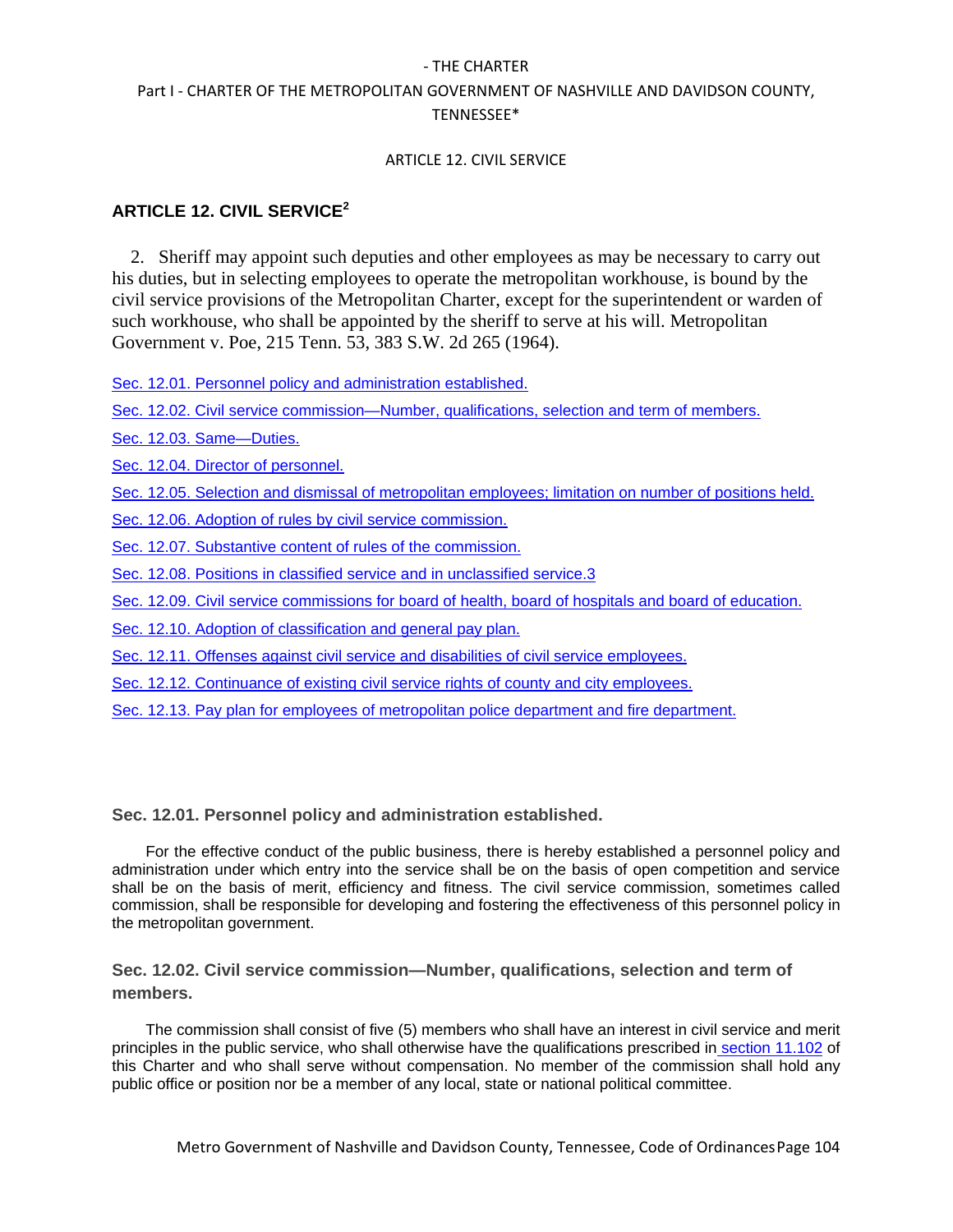# Part I ‐ CHARTER OF THE METROPOLITAN GOVERNMENT OF NASHVILLE AND DAVIDSON COUNTY, TENNESSEE\*

#### ARTICLE 12. CIVIL SERVICE

The members of the commission shall he appointed by the mayor and shall be confirmed by a twothirds vote of the whole membership of the council. One member of the commission shall be initially appointed for a period of one (1) year; one for two (2) years; one for three (3) years; one for four (4) years; and one for five (5) years. Thereafter, appointments shall be for terms of five (5) years, except that when a vacancy occurs prior to the end of a term, the member appointed to fill the same shall hold under such appointment only for the unexpired term. One member of the commission shall be a person actively engaged in the practice of law, one shall be a representative of business or industry, one shall be a representative of labor, and the remaining members shall be chosen without reference to profession or occupation.

#### **Sec. 12.03. Same—Duties.**

In addition to other duties herein specified, it shall be the duty of the civil service commission to:

- (a) Advise with and supervise the director of personnel in all continuing improvements of personnel standards and administration in the metropolitan government.
- (b) Make any investigation or study it may deem desirable concerning the organization and administration of personnel in the metropolitan government.
- (c) Review, approve, revise or modify any action taken by the director of personnel.
- (d) Make annual reports and such special reports as it may consider desirable to the mayor and council.
- (e) Upon request of an affected employee, review suspensions, demotions or separation from service of any employee in classified service, and to render decisions thereon, subject to its rules.

### **Sec. 12.04. Director of personnel.**

There shall be a director of personnel, who shall be appointed by the commission, subject to the civil service provisions of this Charter, and who shall have had training and experience in personnel administration. The salary of the director of personnel shall be prescribed in the pay plan provisions of this article, with a salary of twelve thousand (\$12,000) dollars per annum, payable semimonthly. In addition to other duties herein specified, it shall be the duty of the director of personnel to:

- (a) Administer the civil service program of the metropolitan government under the supervision of the civil service commission and subject to its rules.
- (b) Attend all meetings of the civil service commission, to act as its secretary, and keep minutes of its proceedings.
- (c) Direct and supervise the department of personnel.
- (d) Appoint, with the approval of the commission and subject to the civil service provisions, such employees of the department of personnel as may be necessary.
- (e) Establish and maintain a roster of all employees of all departments, commissions and agencies of the metropolitan government which shall reflect such data and information as may be deemed necessary regarding personnel organization and administration.
- (f) Prepare and maintain an up-to-date record of the authority, duties and responsibilities of each position in the classified service.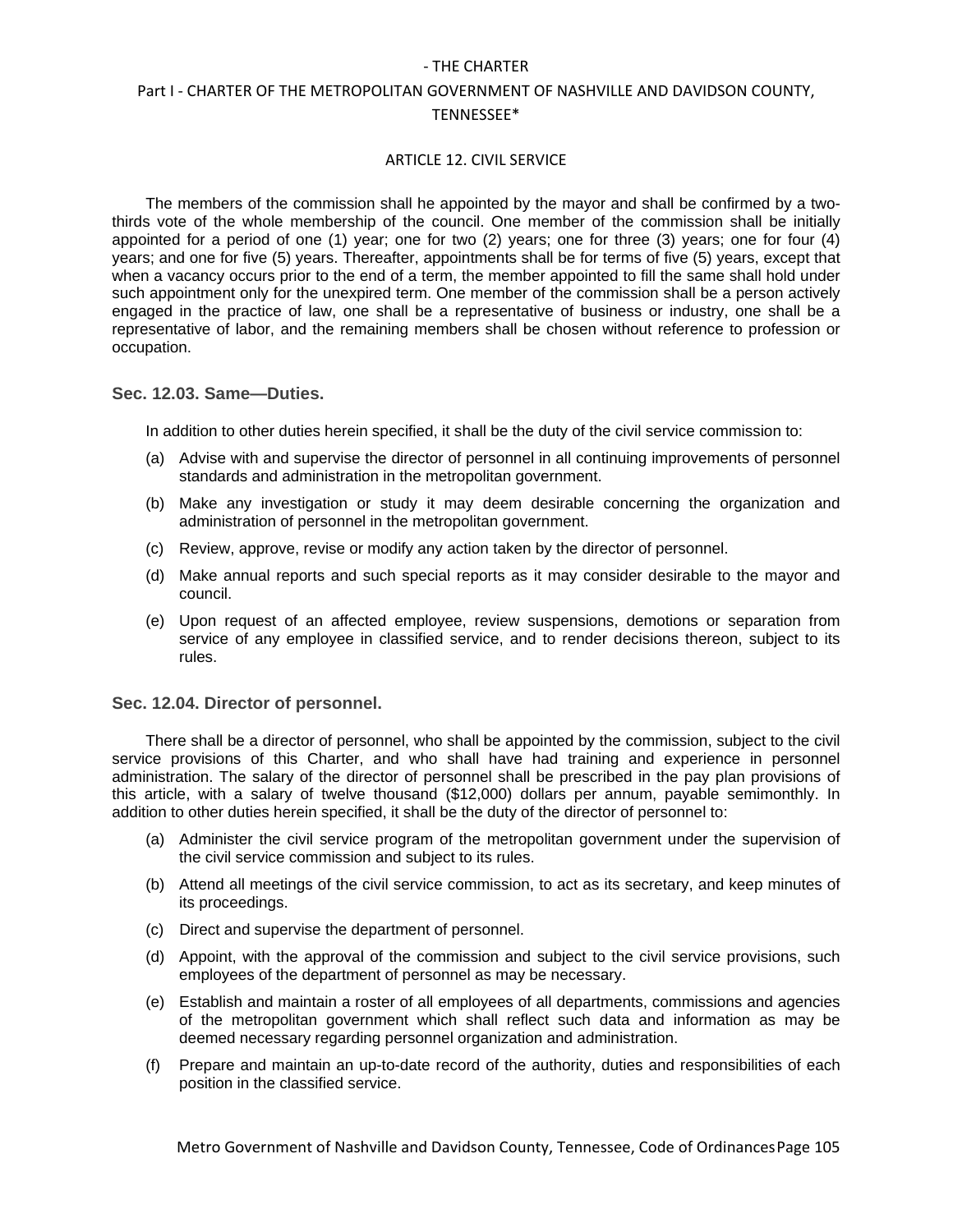# Part I ‐ CHARTER OF THE METROPOLITAN GOVERNMENT OF NASHVILLE AND DAVIDSON COUNTY, TENNESSEE\*

#### ARTICLE 12. CIVIL SERVICE

- (g) Develop, in cooperation with the appointing authorities of the metropolitan government, training and educational programs for employees in the metropolitan service.
- (h) Periodically review the operation and effect of personnel provisions of this Charter, the rules promulgated by the commission, the classification plan and the pay plan, and to report his findings and recommendations to the commission.

In making appropriations for the civil service commission, the council shall provide sufficient funds to maintain the up-to-date record required for job classification.

Editor's note—See Metropolitan Charter § 18.05 for changes in salary and compensation through the general pay plan.

**Sec. 12.05. Selection and dismissal of metropolitan employees; limitation on number of positions held.** 

The civil service commission shall provide all candidates for appointment to the classified service. In accordance with rules and procedures which the commission believes will best serve the personnel policy, candidates shall be rated by competitive examination as "Outstanding," "Well Qualified," "Qualified," and "Unqualified." The duration of each list shall be prescribed by the commission, but none shall be less than six (6) months or more than three (3) years.

The appointing authority shall select his employees from those candidates available in the highest qualified rating. The employee appointed will be a probationary employee for the training period. After the minimum time prescribed by the commission for the position, but before the end of the probationary period not to exceed six (6) months, the appointing authority may terminate an appointee whose training period performance indicates that he will not meet the job requirements. After the probationary period, each employee shall become a member of the classified service.

No employee in the metropolitan service may hold more than one position or employment in the metropolitan service except as follows:

- (a) School personnel between school years may be employed to work in other departments;
- (b) Certificated school personnel may be employed on a part-time basis to teach community education classes; and
- (c) Non-elected employees in the metropolitan service may be employed by the metropolitan board of public education on a part-time basis to lead, teach, or coach students in extra-curricular activities and/or to serve as substitute teachers. The civil service commission shall adopt and promulgate rules and regulations necessary for the implementation of this section.
- (d) Employees may be employed to work as part-time poll workers for the election commission.

No employee in the classified service may be terminated, or suspended from the service, or demoted in pay grade, except for cause and after a hearing before the department head or other appointing authority, with prior reasonable notice, in writing, of the proposed action and the reasons therefor, provided, that when an employee is suspended for cause such suspension shall not exceed an accumulation of thirty (30) working days during a twelve (12) month period. Any employee terminated from the classified service or suspended or demoted in pay grade, by his simple written request to the commission, shall have the action reviewed by the commission. If the commission does not approve the action, it may modify or reverse it, and provide whatever recompense is indicated, which shall not exceed net loss of earnings. In a review by the commission of any disciplinary action, the disciplinary authority shall bear the burden of proof of just cause for discipline.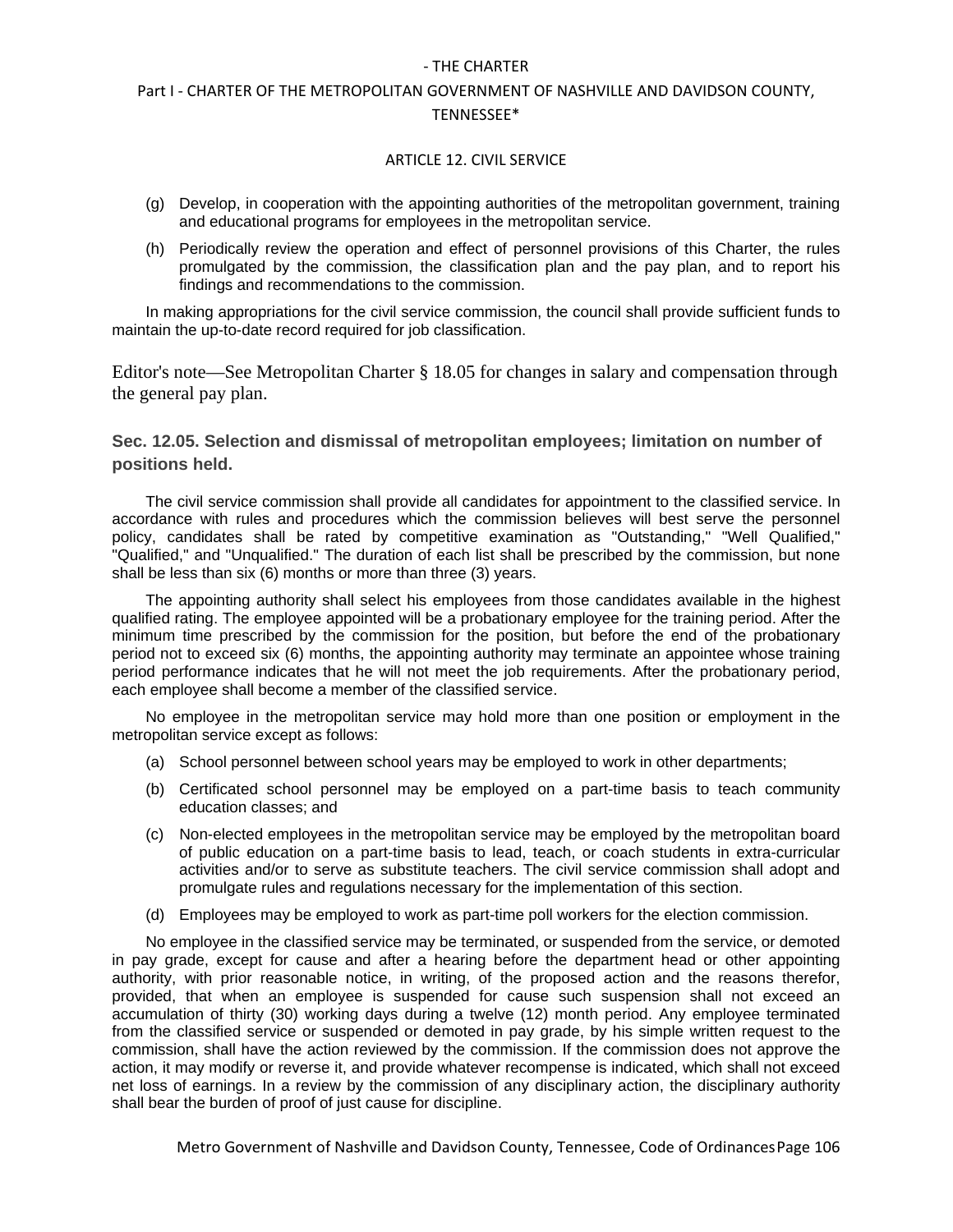# Part I - CHARTER OF THE METROPOLITAN GOVERNMENT OF NASHVILLE AND DAVIDSON COUNTY. TENNESSEE\*

### ARTICLE 12. CIVIL SERVICE

(Res. No. RS2012-277, § 1(Amdt. 1), 9-18-2012, election of 11-6-2012; Amdt. 1 to Res. No. RS2010-1119, §§ 1, 2; Res. No. RS2010-1119, § 1, 11-2-2010; Res. No. 72-380, § 1, 11-7-72)

# **Sec. 12.06. Adoption of rules by civil service commission.**

The director of personnel shall recommend to the commission such rules as he considers necessary to carry out the provisions of this article. Thereupon the commission shall fix and hold a public hearing with respect to the rules or their amendments so recommended and within sixty (60) days after such recommendation the commission shall act on such rules or amendments. The commission may approve or reject such recommended rules or amendments in whole or in part, or it may modify and approve them as so modified. Thereafter, the commission may amend or add to the rules on recommendation of the director or on its own initiative, but only after a public hearing on proposed amendments.

The commission shall review said rules periodically for the purpose of revision and in a manner appropriate to sound practices of personnel organization and administration. It shall arrange for the printing of said rules and for their distribution.

### **Sec. 12.07. Substantive content of rules of the commission.**

The rules of the commission shall provide for the efficient organization and administration of employment and regulatory practices by the metropolitan government calculated to preserve the rights of employees and enhance public confidence in a merit system and shall include but not be limited to the following:

- (a) Administration of the classification plan.
- (b) Administration of the pay plan.
- (c) The method of holding competitive examinations for positions in the classified service. In connection with such examinations the rules shall provide for open competitive examinations to be conducted by the director of personnel for the purpose of filling vacancies or making original appointments in the classified service; public announcement thereof after giving reasonable notice; the granting of preferences to former members of the armed forces of the United States; the appointment of examining boards; and the establishment of minimum standards for applicants for such examinations.
- (d) The establishment, maintenance, consolidation and cancellation of eligibility and promotion lists, and the manner in which appointments shall be made. Such rules shall provide a method for establishing reemployment lists containing names of persons separated from positions for reasons other than cause or delinquency on their part; and the time such lists shall remain in effect; for the ranking of eligibles in accordance with ratings earned in tests; for consideration of records of performance, seniority and conduct; for the length of time that promotion and employment lists shall remain in force; and for the method of certifying vacancies and making appointments generally and certifying eligibility therefor; for working test periods; for a method of temporary appointments in the absence of eligible lists, and the limitations thereon, and for emergency appointments.
- (e) The application of service ratings, hours of work, attendance regulations, holidays, and leaves of absence.
- (f) The manner in which lay-offs shall be effected giving due consideration to the seniority rights of employees.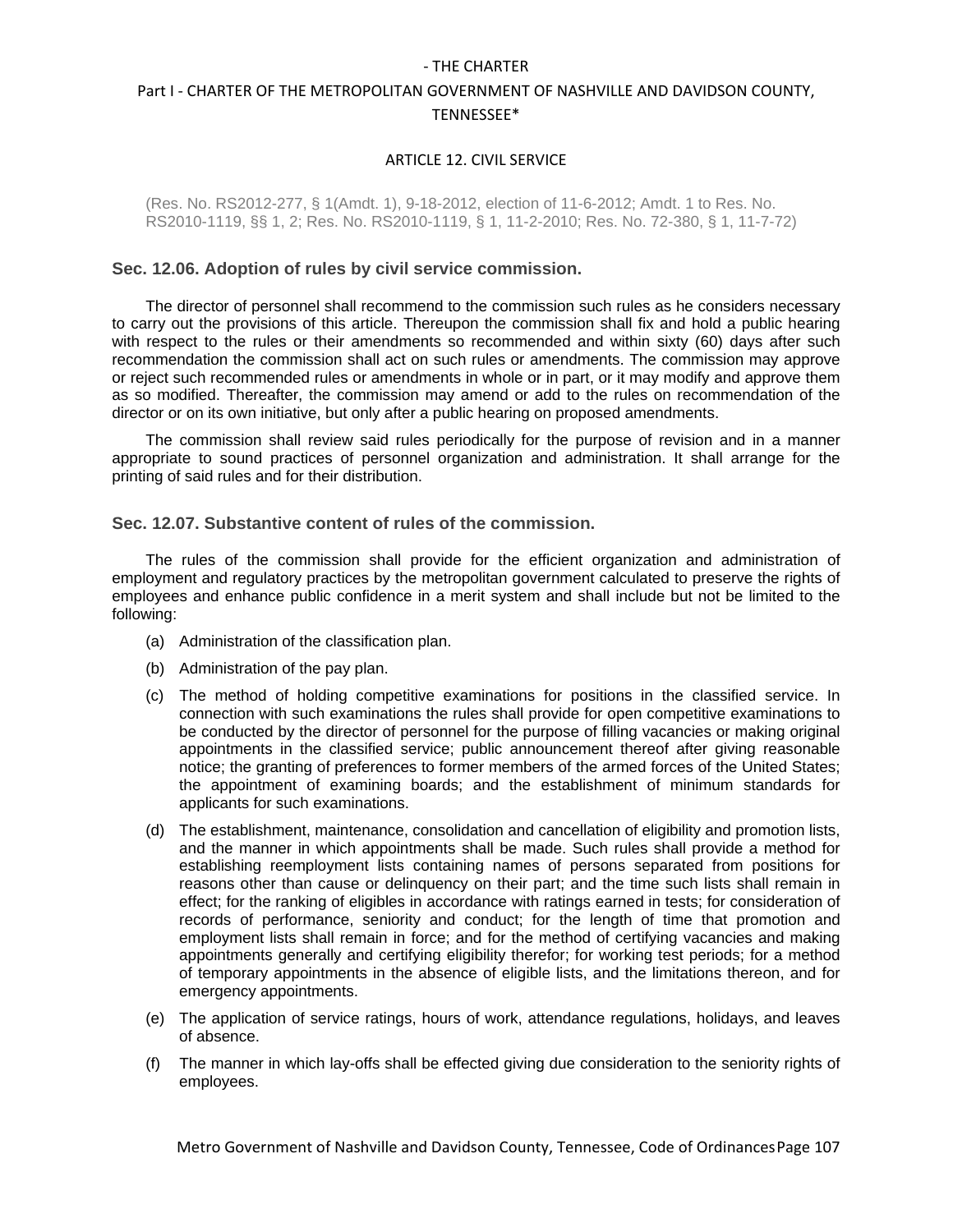# Part I ‐ CHARTER OF THE METROPOLITAN GOVERNMENT OF NASHVILLE AND DAVIDSON COUNTY, TENNESSEE\*

#### ARTICLE 12. CIVIL SERVICE

- (g) A method of transferring employees within a department, and from one department to another, provided nothing in such rules shall authorize the transfer of an employee into the police and fire departments of the metropolitan government from other departments unless such employees meet all the entrance requirements of these two departments as established by this Charter and by the rules of the commission.
- (h) The disciplinary action within the classified service. Rules with respect to such action shall provide that when an employee requests a review of disciplinary action taken against him, as provided in section 12.05 above, such employee shall be furnished a copy of the basis of his discipline not less than fifteen days prior to such hearing, and said rules may provide for the amendment of grounds for discipline upon reasonable notice to the employee.

It shall be mandatory that the rules provide that the judgment and findings of the commission on all questions of fact, in the hearing of charges preferred against any classified employee under the provisions of this article, shall be final and shall be subject to review only for illegality or want of jurisdiction, excepting only cases where classified employees have been dismissed from the service by judgment of the commission, in which case such dismissed employee may prepare and file the record of the proceedings, including a transcript certified by the chairman of said commission, in the circuit and chancery courts of Davidson County, where the case may be heard de novo solely upon the record so certified; provided, that such transcript must be presented to and signed by the chairman of the commission within thirty (30) days after the commission shall have announced its findings, and provided that an extension of time may be granted for this purpose not to exceed thirty (30) days. Any person, other than a member of the commission, may file and prefer charges against any classified employee.

Rules of the commission when adopted as provided herein shall have the full force and effect of law.

Within one (1) year after adoption of the rules or any amendments thereto, any employee who deems himself adversely affected thereby, or any citizen, shall, upon written request therefor, be afforded a public hearing before the commission. The commission, after a hearing, may reaffirm its approval of the rules or make such modifications as it shall deem necessary.

**Sec. 12.08. Positions in classified service and in unclassified service.3** 

All positions in the metropolitan government shall be in the classified service except the following, which are hereby declared to be in the unclassified service.

- (a) All officers of the metropolitan government and of the county elected by popular vote, and officers appointed to fill vacancies in any such elective position.
- (b) The director of finance, private secretaries of directors as designated herein, the administrative assistants to the mayor, the metropolitan attorney, the deputy metropolitan attorney, the assistant metropolitan attorneys, and employees in the office of the mayor, exclusive of any such employees who may have otherwise attained a civil service status prior to the effective date of this Charter.
- (c) Members of boards or commissions in the metropolitan government, except as otherwise provided in this Charter.
- (d) The executive director or secretary for every board or commission of the metropolitan government, and such principal professional personnel or professional positions on the staff not formerly under civil service of said board or commission as he may designate subject to the approval of said board or commission.
- (e) All professional personnel employed by the board of health and the board of hospitals.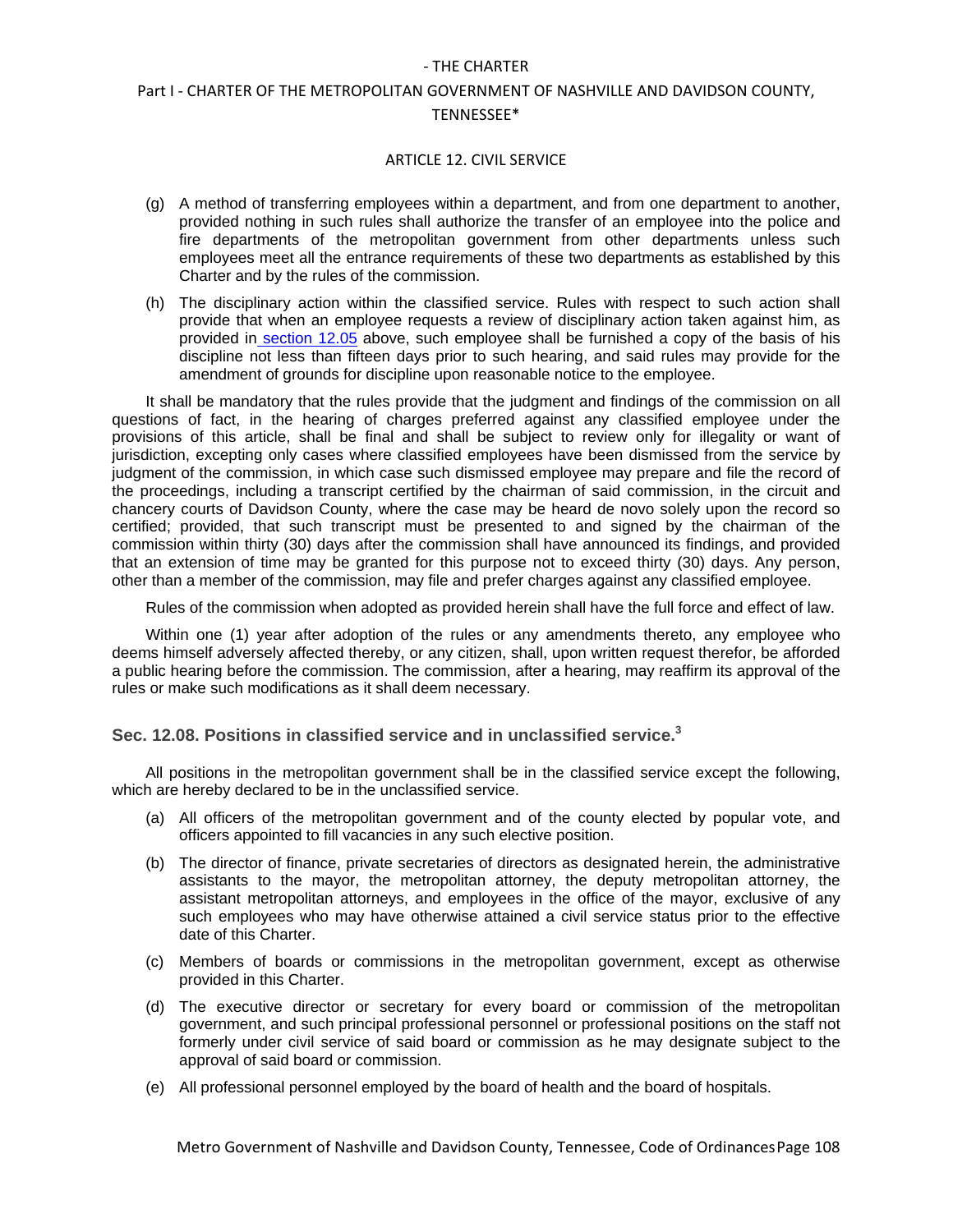# Part I ‐ CHARTER OF THE METROPOLITAN GOVERNMENT OF NASHVILLE AND DAVIDSON COUNTY, TENNESSEE\*

#### ARTICLE 12. CIVIL SERVICE

- (f) All teachers employed by the board of education.
- (g) Employees of the Nashville Electric Power Board; provided, however, that those employees of the Nashville Electric Power Board who are in active service on the effective date of this Act<sup>4</sup> shall continue to hold all civil service rights and benefits heretofore provided for pursuant to the provisions of chapter 246 of the Private Acts of the General Assembly of Tennessee for 1947 and any amendments thereto.
- (h) Employees in the office of the county or probate judge of Davidson County.
- (i) Officers heretofore elected by the Quarterly County Court of Davidson County.
- (j) Deputies of the following officers: Circuit court clerk, criminal court clerk, chancery clerk and master, county court clerk, trustee, tax assessor, register; and court officers, stenographers and clerks appointed by judges; whether or not compensated by the metropolitan government.
- (k) Employees of the board of fair commissioners, of the farmers' market board and of the agricultural extension board.
- (l) Those persons employed on special projects paid from any bond funds of the former City of Nashville or former County of Davidson or future bond funds of the metropolitan government; seasonal employees, who are herein defined as those whose service does not exceed four (4) months in any twelve (12) months period; and emergency employees as defined from time to time by rules and regulations of the commission.

#### (m) Those persons whose professional services are needed from time to time on particular matters.

- 3. Sheriff and superintendent of metropolitan workhouse, although not listed by this section as being in the unclassified service, are not subject to the classified service of the metropolitan government. Metropolitan Government v. Poe, 215 Tenn. 53, 383 S.W. 2d 265 (1964).
- 4. April 1, 1963.

# **Sec. 12.09. Civil service commissions for board of health, board of hospitals and board of education.**

With respect to nonprofessional personnel employed by the board of health and the board of hospitals, and with respect to nonteaching employees of the board of education, the employing board shall constitute a civil service commission for its respective employees and in so acting said boards shall, to the extent deemed practicable, conform to the provisions of this article as to the adoption of rules, the discipline or dismissal of employees, the classification of positions and the adoption of a pay plan.

#### **Sec. 12.10. Adoption of classification and general pay plan.**

The commission shall direct the director of personnel to make or cause to be made:

- (a) A job description of every position in the classified service.
- (b) A classification plan which will assign each position by title to one class.
- (c) Assignment of each classification to grades equitably related to each other on the basis of function, responsibility and nonwage benefits, with the percentage between the high and low salary range for each grade. Upon the approval of the commission, any such determinations shall have the effect of law.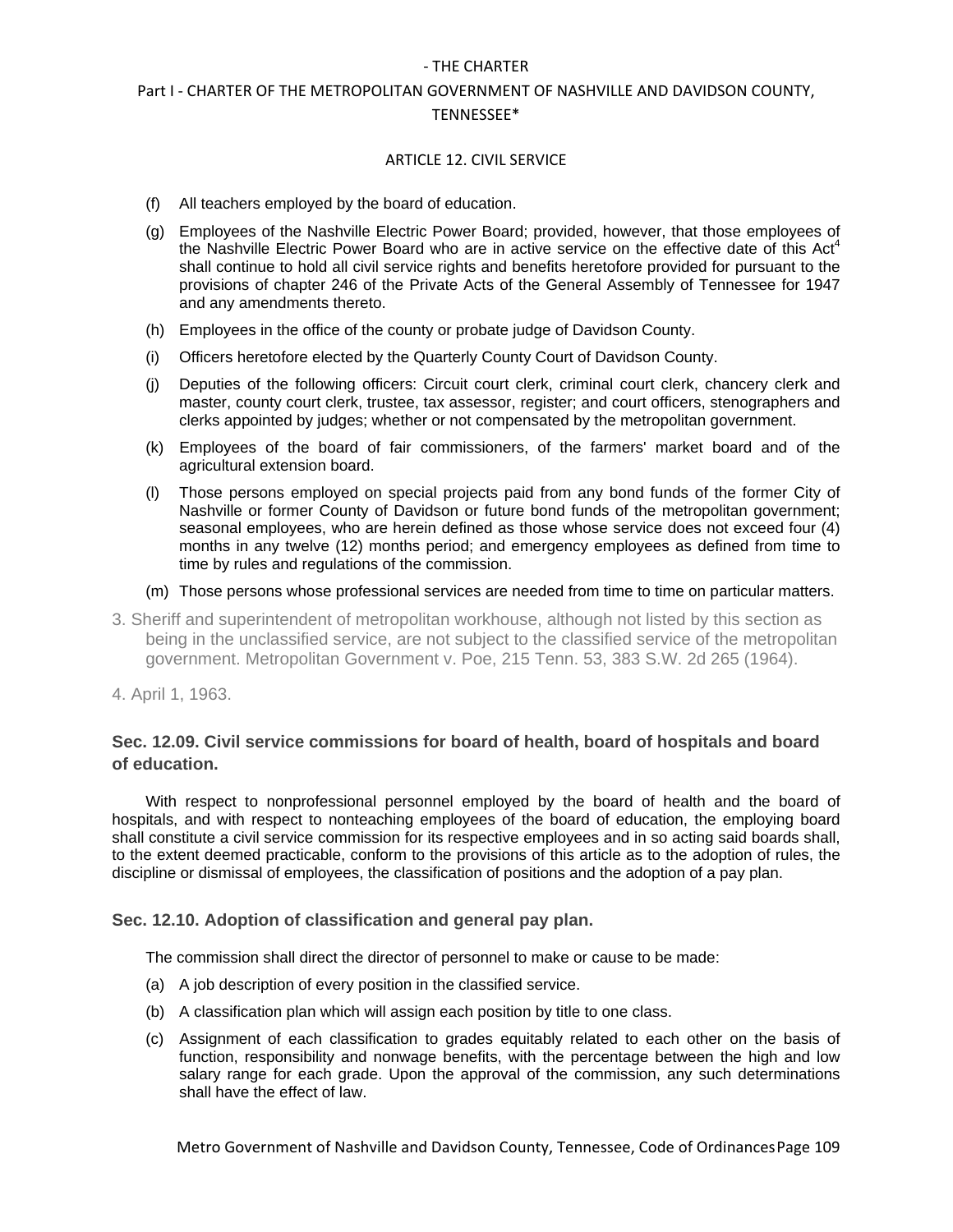# Part I - CHARTER OF THE METROPOLITAN GOVERNMENT OF NASHVILLE AND DAVIDSON COUNTY. TENNESSEE\*

#### ARTICLE 12. CIVIL SERVICE

The director of personnel shall, after the approval of the commission, recommend to the director of finance, the desirable salary ranges for each grade. The director of finance shall approve or modify the ranges for each grade, and forward the same with a statement of full budgetary implications, to the mayor for his approval. The mayor shall approve the plan or approve it subject to his modifications, but neither the director of finance nor the mayor may alter or destroy the relationships between the grades. Thereupon, the mayor shall submit the same to the council with recommendation that it be adopted.

The council shall (1) adopt the general pay plan, or (2) adopt the same as amended but without modifying the plan except by uniform modification of all grades, or (3) reject the same. Adoption or rejection shall be by resolution not requiring the approval of the mayor. When a general pay plan is rejected by the council, it shall be returned to the commission which shall thereupon formulate another general pay plan and transmit the same to the mayor for handling under the procedures above set forth.

"Upon approval of the plan by the mayor and council, this shall be the pay plan under which all covered employees must be paid, with the exception of the department of metropolitan police and the department of fire, the employees of which shall be paid in accordance with the provisions of section 12.13 below."

Whenever it may be deemed desirable to create any new position in the metropolitan government, the director or head of the department affected shall present a request in writing to the mayor and the civil service commission for investigation. Not later than fifteen days after the same is filed, if the mayor thinks the creation of the position in the public interest, he shall transmit the ordinance for this purpose, together with the civil service commission's written job description and assignment of the proposed position to the appropriate class in the classification plan. Where a proposed ordinance creates a new position and is not accompanied by such recommendation, copy thereof shall be promptly furnished by the metropolitan clerk to the mayor and to the civil service commission, and the same shall not be passed on second reading until their recommendations have been received or fifteen (15) days have elapsed without such recommendations.

Any position, job or employment hereafter created in the manner above provided, shall be in the classified service as herein defined and subject to all the rules of the civil service commission, except as the ordinance creating the same or this Charter may otherwise provide.

The director of personnel shall maintain adequate records for all employees; he shall require, at least once a year, performance reviews on each employee on such form or forms as the director provides. The director of personnel shall certify that each payroll in question complies with the personnel policy established by this article. No payroll may be paid without this certification.

Editor's note—An amendment to § 12.10 was approved at an election held Nov. 4, 1986.

**Sec. 12.11. Offenses against civil service and disabilities of civil service employees.** 

No person shall attempt to use any political endorsement in connection with any appointment in the classified service. No person shall use or promise to use, directly or indirectly, any official authority or influence, whether possessed or anticipated, to secure or attempt to secure for any person, an appointment or advantage in appointment to a position in the classified service, or an increase in pay or other advantage in employment in any such position, for the purpose of influencing the vote or political action of any person, or for a consideration.

No employee in the classified service, and no member of the commission, shall directly or indirectly, pay or promise to pay any assessment, subscription, or contribution for any political organization or purposes, or solicit or take part in soliciting any such assessment, subscription or contribution. No person shall solicit any such assessment, subscription or contribution of any employee in the classified service.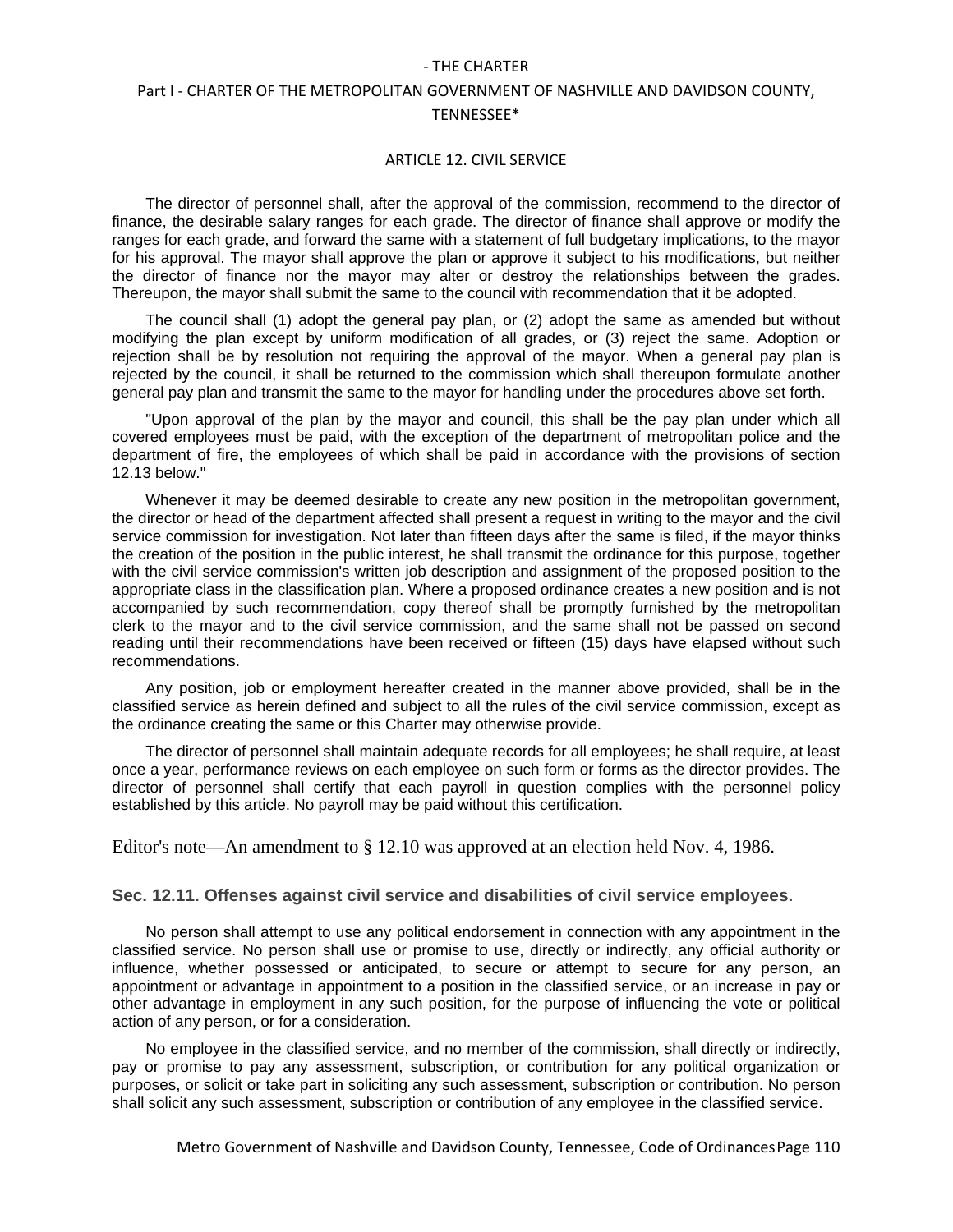# Part I - CHARTER OF THE METROPOLITAN GOVERNMENT OF NASHVILLE AND DAVIDSON COUNTY. TENNESSEE\*

#### ARTICLE 12. CIVIL SERVICE

No employee in the classified service shall be a member of any national, state or local committee of a political party, or an officer or member of a committee of a political party, or an officer or member of a committee of a partisan political club, or shall take any part in the management of the affairs of any political party, or in any political campaign, except to exercise his right as a citizen privately to express his opinions and cast his vote. Any classified employee who violates any of the foregoing provisions of this section shall forfeit his office or position.\*

No person elected to public office within the metropolitan government shall, during the term for which he was elected, be appointed to any other position in the metropolitan government, except as otherwise specifically provided in this Charter.

No person shall, directly or indirectly, give, render, pay, offer, solicit, or accept any money, service, or other valuable consideration, for or on account of any appointment, proposed appointment, promotion, or proposed promotion to, or any advantages in, a position in the classified service.

No employee of the department of personnel and no member of the commission, or other person, shall defeat, deceive, or obstruct any person in his right to examination, eligibility, certification, or appointment hereunder, or furnish to any person any special or secret information for the purposes of affecting the rights or prospects of any person with respect to employment in the classified service.

Any officer or employee of the metropolitan government who violates the provisions of this section shall forfeit his office or position.

\* Editor's note—Tennessee Code Annotated §7-51-1501 provides as follows: "Notwithstanding the provisions of any county, municipal, metropolitan, or other local governmental charter to the contrary, and notwithstanding the provisions of any resolution or ordinance adopted by any such county, municipality or other local governmental unit to the contrary, every employee of every such local governmental unit shall enjoy the same rights of other citizens of Tennessee to be a candidate for any state or local political office, the right to participate in political activities by supporting or opposing political parties, political candidates, and petitions to governmental entities; provided, further, the city, county, municipal, metropolitan or other local government is not required to pay the employee's salary for work not performed for the governmental entity; and provided, further, that unless otherwise authorized by law or local ordinance, an employee of a municipal government or of a metropolitan government shall not be qualified to run for elected office in the local governing body of such local governmental unit in which the employee is employed."

### **Sec. 12.12. Continuance of existing civil service rights of county and city employees.**

Nothing in this article or charter shall impair or diminish the rights and privileges of existing employees of the County of Davidson or the City of Nashville under civil service; and such rights and privileges shall continue without impairment as obligations of the metropolitan government.

# **Sec. 12.13. Pay plan for employees of metropolitan police department and fire department.**

Employees of the metropolitan police department and fire department shall be classified and paid in accordance with a separate and distinct pay plan. The procedures set forth in section 12.10, applicable to the general pay plan, shall be followed in establishing the pay plan for employees of the metropolitan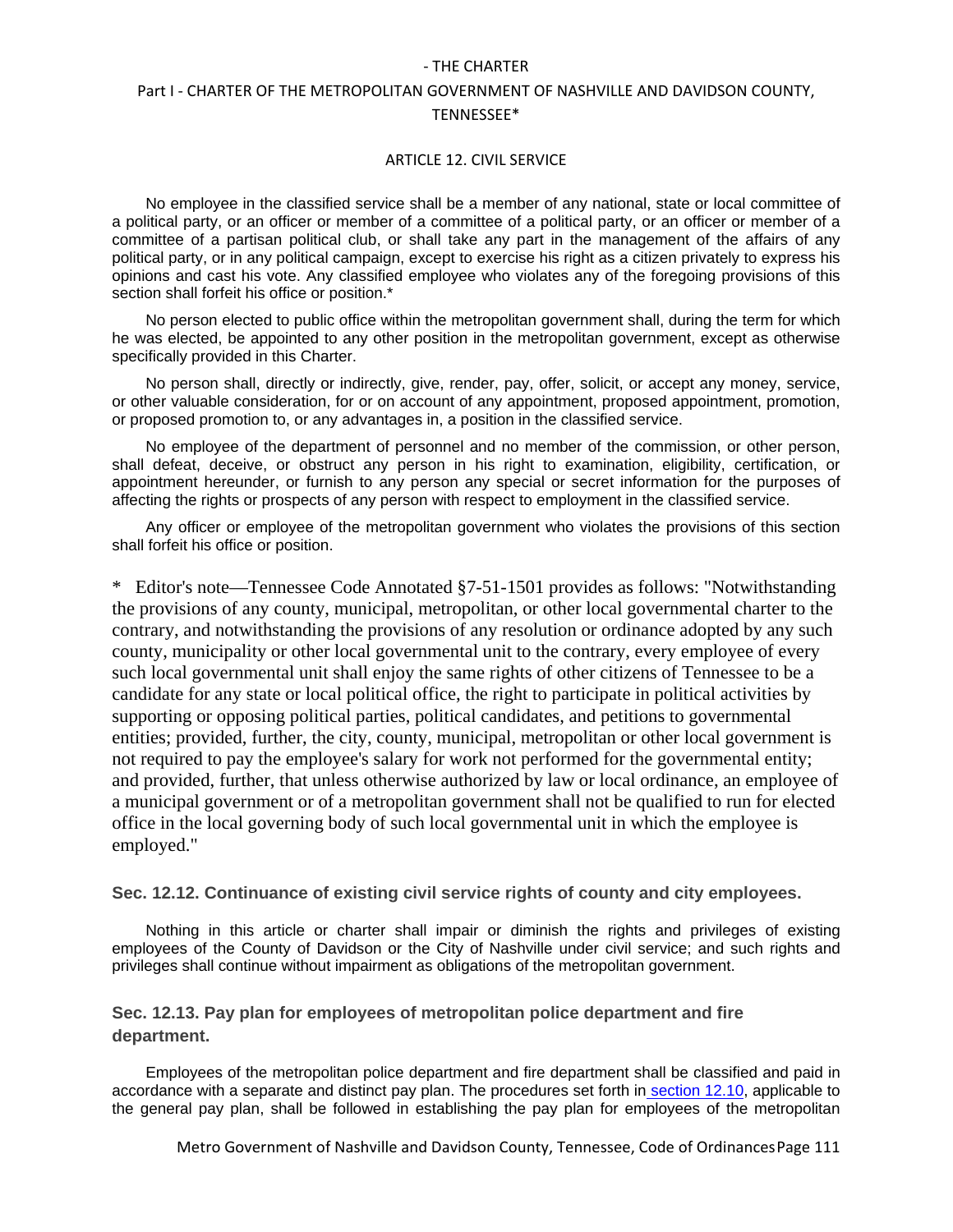# Part I - CHARTER OF THE METROPOLITAN GOVERNMENT OF NASHVILLE AND DAVIDSON COUNTY, TENNESSEE\*

#### ARTICLE 12. CIVIL SERVICE

police and fire departments; provided, however, that no employee or position shall suffer a reduction in pay or other benefits in the establishment of the separate pay plan for the police and fire departments, and provided further that these procedures will be replaced in the event this Charter shall be amended to establish collective bargaining procedures between employees of the police and fire departments and the metropolitan government.

Editor's note— Section 12.13 was added at the election held Nov. 4, 1986.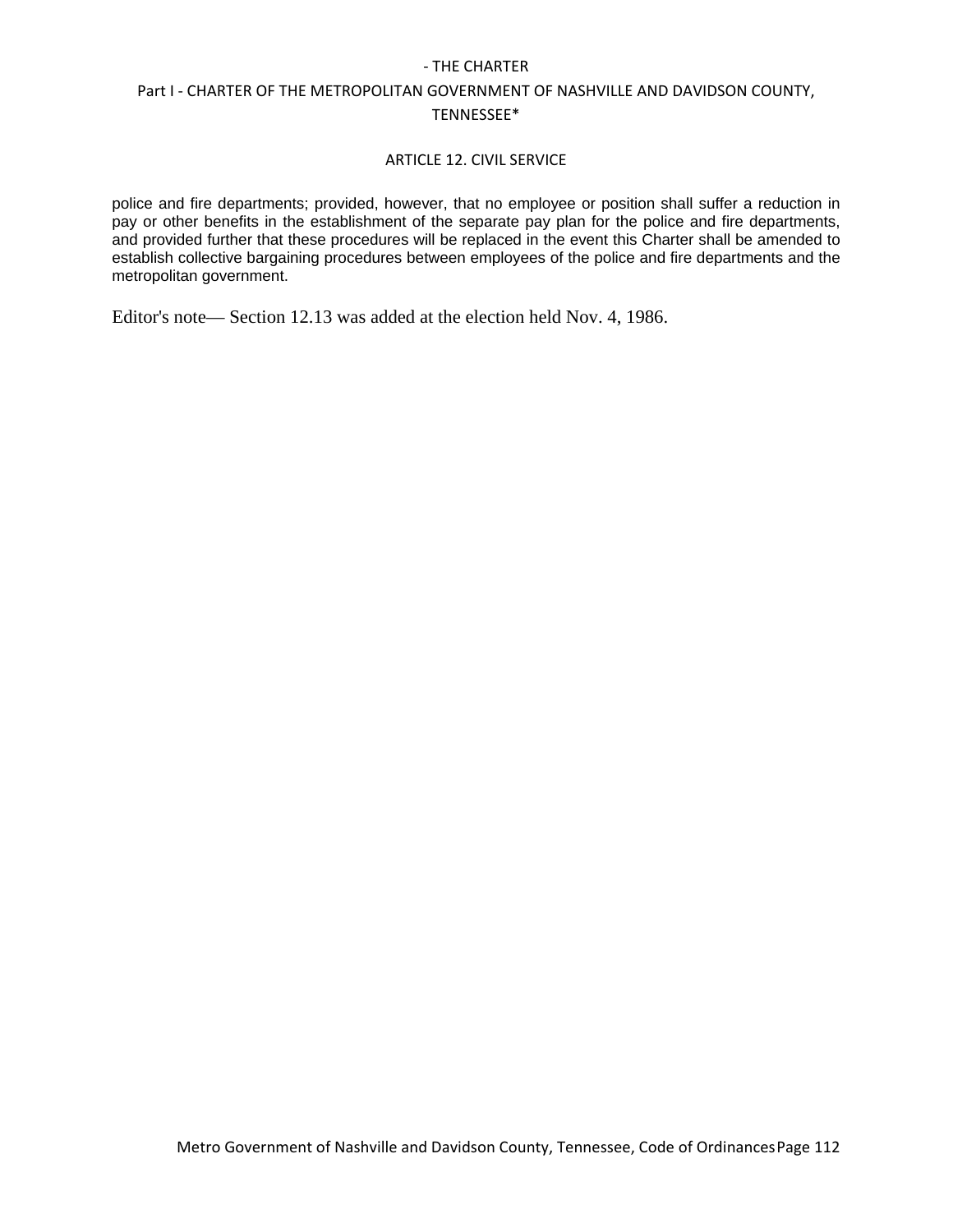# Part I ‐ CHARTER OF THE METROPOLITAN GOVERNMENT OF NASHVILLE AND DAVIDSON COUNTY, TENNESSEE\*

### ARTICLE 13. SYSTEM OF EMPLOYEE BENEFIT PLANS

# **ARTICLE 13. SYSTEM OF EMPLOYEE BENEFIT PLANS**

Sec. 13.01. Adoption.

Sec. 13.02. Metropolitan employee benefit board—Created.

Sec. 13.03. Same—Composition and selection of board; terms and qualifications of members.

Sec. 13.04. Investments committee.

Sec. 13.05. Duties of metropolitan employee benefit board.

Sec. 13.06. Study and formulating committee; preparation, consideration and adoption of plan for employee benefits; subsequent committees provided for.

Sec. 13.07. Eligibility of officers and employees of metropolitan government.

Sec. 13.08. Exclusion of certain persons.

Sec. 13.09. Continuing rights under retirement plans of former City of Nashville or former County of Davidson.

Sec. 13.09.1. Benefit increase plan.

Sec. 13.10. Retirement plans to be actuarially sound.

Sec. 13.11. Separate funds; payments from funds; reports.

Sec. 13.12. Expense for treatment of accidental injury in course of employment to be borne by metropolitan government.

Sec. 13.13. Death benefits.

#### **Sec. 13.01. Adoption.**

A system of employee benefit plans which include disability and retirement benefits and which may include medical insurance benefits and life insurance benefits, shall be adopted for officers and employees of the metropolitan government for whom such plans are not provided by other sections of this Charter.

**Sec. 13.02. Metropolitan employee benefit board—Created.** 

A metropolitan employee benefit board (sometimes in this article called "board") shall be created to administer, manage and coordinate the employee benefit plans of the metropolitan government as well as the retirement plans listed in section 13.09 (a)—(c) of this article.

**Sec. 13.03. Same—Composition and selection of board; terms and qualifications of members.** 

The board shall be composed of ten (10) members, as follows: The director of finance and the director of personnel shall be members by virtue of their official positions. Three (3) members shall be appointed by the mayor, subject to confirmation by the council, and shall possess an interest in benefit and retirement programs, and one (1) shall have at least ten (10) years business experience, and all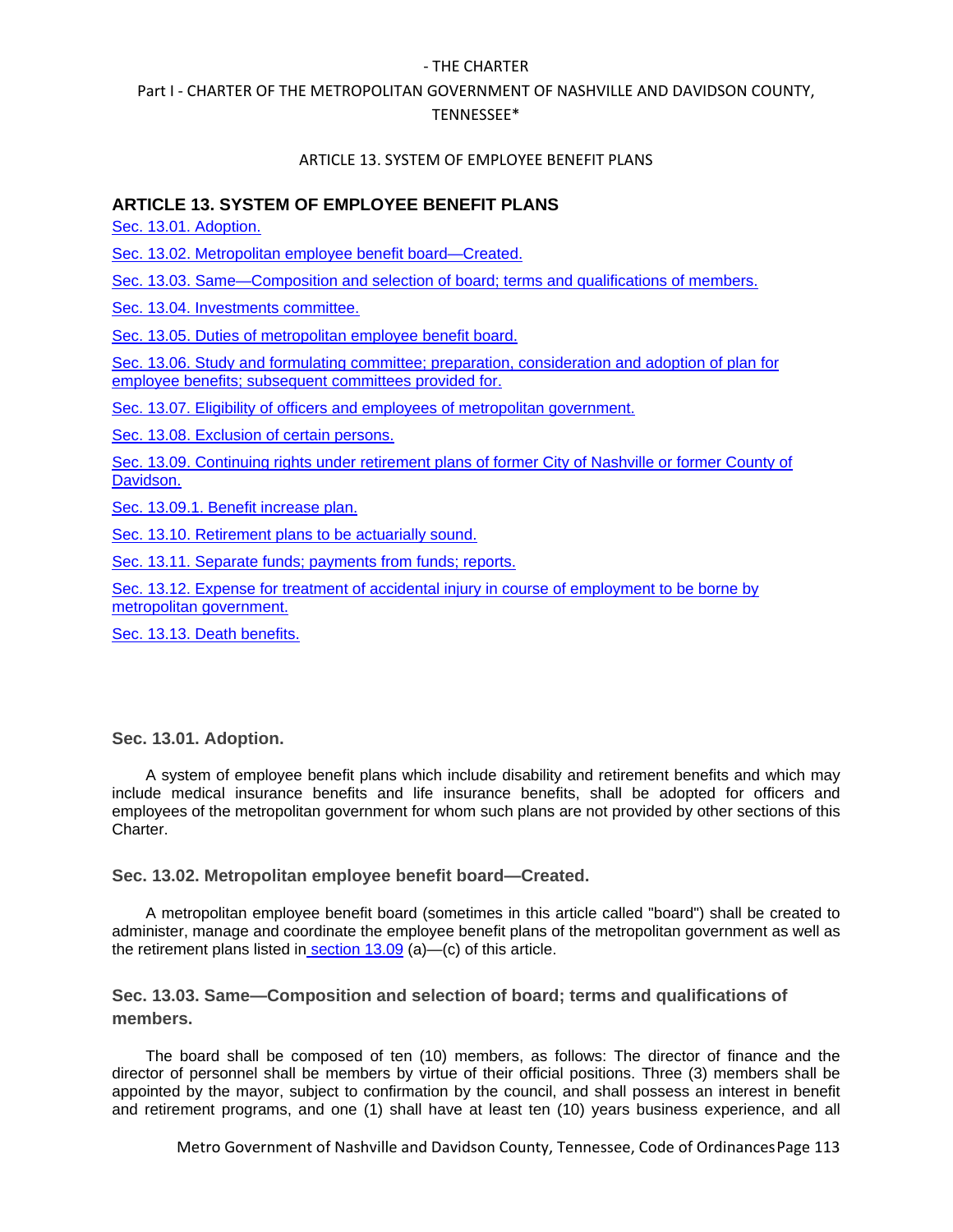# Part I - CHARTER OF THE METROPOLITAN GOVERNMENT OF NASHVILLE AND DAVIDSON COUNTY. TENNESSEE\*

#### ARTICLE 13. SYSTEM OF EMPLOYEE BENEFIT PLANS

three (3) shall be on the investment committee. They shall serve for terms of three (3) years each, except that the members first appointed shall serve for terms of one (1) year and two (2) years respectively. Five (5) members shall be selected by their own number, one (1) from the police department, one (1) from the fire department, two (2) from all other departments of metropolitan government and one (1) from among the retired employees. The employee members shall serve for terms of three (3) years each, except that the members first selected by the employee groups shall serve for terms of one (1) year, two (2) years, and three (3) years respectively. All members of the board, including the chairman, shall be entitled to vote on all issues.

The director of personnel, with the approval of the metropolitan civil service commission, shall announce a plan for the conduct of an election to be held by the employee members of the board. The election shall be conducted under the supervision of the director of personnel, who shall immediately report to the commission the name of the employee receiving the required votes in such election, which report shall be spread upon the minutes of the commission. Upon such certification by the director of personnel to the commission, the successful candidate shall thereupon enter his duties as a member of the board.

The members appointed by the mayor, and confirmed by the council, shall hold no public office and shall not be a member of any local, state of national committee. All vacancies on the board shall be filled for the unexpired portions of any term in the manner above prescribed for their respective positions.

In the performance of its staff functions, the board, its investments committee and the study and formulating committee hereinafter created may utilize the office and clerical staff of the director of personnel or there may be employed by the board a secretary who shall have had training and experience in pension and retirement administration.

(Res. No. 72-380, 10-3-72; Substitute Res. No. 78-1051, 9-19-78)

#### **Sec. 13.04. Investments committee.**

The director of finance and the two members of the employee benefit board selected by the mayor shall be and constitute the investments committee of the board. Said committee shall regulate and determine all matters dealing with investment of funds committed to the board and shall have full and complete control over all investments, subject to the provisions of this Charter and of other applicable law. No other member of the board shall have authority to vote or participate in decisions dealing with investment of funds committed to the board. The investments committee shall be and constitute an administrative board of commission for the purpose of regulations and duties prescribed by chapter 1 of article 11 of this Charter. All actions taken by the investments committee shall have the approval of at least two members thereof.

Full minutes shall be kept of all actions of the investments committee, which shall be public records as defined by state law. Said investments committee shall at least annually make a detailed accounting of its investments, income and expenditures, and file the same with the board, the mayor and the council. This report shall be a public record, and shall show the time, place, company, firm, person or individual in each instance dealt with, the nature and type of transaction involved, the nature and type of investment; the nature and type of income derived from such investment and any other information reasonably required to determine the exact financial status of all transactions. Any affected employee, upon request and at his expense, shall be furnished copies of such report or of designated portions thereof.

Said investments committee shall manage, invest and distribute the fund or funds maintained in connection with the system of employee benefits plans for officers and employees of the metropolitan government, as well as the retirement plans listed in section  $13.09$  (a)-(c) of this article; provided, however, that no investment shall be made except in securities and properties which at the time of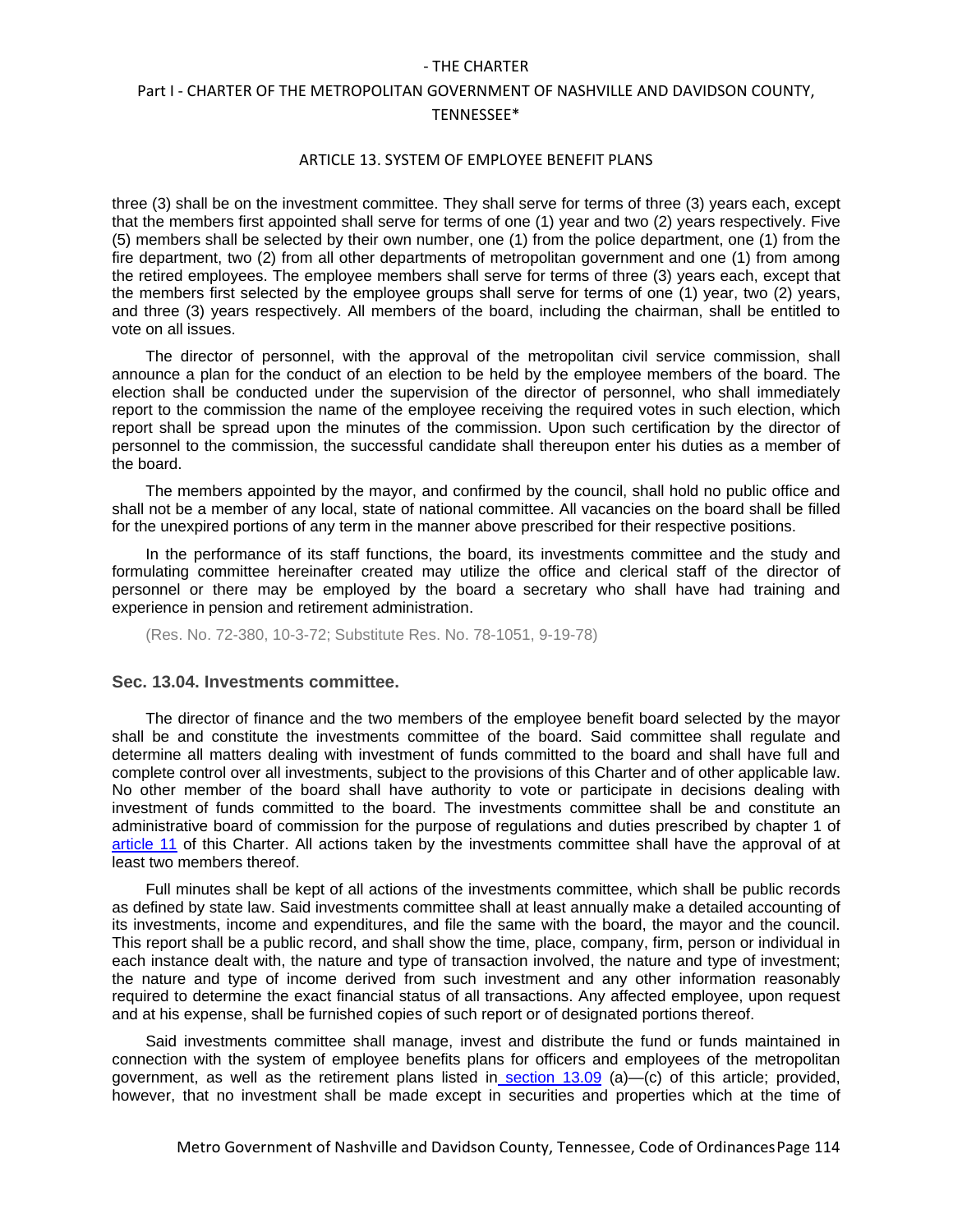# Part I ‐ CHARTER OF THE METROPOLITAN GOVERNMENT OF NASHVILLE AND DAVIDSON COUNTY, TENNESSEE\*

#### ARTICLE 13. SYSTEM OF EMPLOYEE BENEFIT PLANS

making the investment are permitted by statute for the investment of funds by fiduciaries in the State of Tennessee.

### **Sec. 13.05. Duties of metropolitan employee benefit board.**

In addition to the other duties imposed by this Charter or by general law, it shall be the duty of the board to:

- (a) Hold regular monthly meetings, which shall be open to the public.
- (b) Coordinate and communicate to officers and employees of the metropolitan government, the system of employee benefit plans for officers and employees of the metropolitan government, and to manage and administer such system of employee benefit plans as well as the retirement plans listed in section 13.09 (a)—(c) of this article.
- (c) Make such expenditures as may be necessary in fulfilling its duties, within the limit of its budget appropriation.
- (d) Construe any employee benefit plans adopted by the metropolitan government as well as any retirement plan listed in section 13.09 (a)—(c) of this article, and to determine all questions that may arise thereunder, including questions relating to the eligibility of any person employed by the metropolitan government to become a member of any such employee benefit plan and the amount of benefit to which such person, or any member of a retirement plan listed in section 13.09 (a)—(c) of this article may become entitled thereunder.
- (e) Adopt such rules, regulations and procedures as it may deem necessary in fulfilling its duties.
- (f) Advise the mayor and the council of the anticipated financial requirements of each employee benefit plan adopted by the metropolitan government, as well as the retirement plans listed in Section 13.09 (a)—(c) of this article so that such financial requirements shall be included in the budget and tax levy ordinances for the ensuing fiscal year.

**Sec. 13.06. Study and formulating committee; preparation, consideration and adoption of plan for employee benefits; subsequent committees provided for.** 

There shall be a study and formulating committee consisting of five (5) persons appointed by the mayor and approved by the council. This committee shall make a study and formulate a plan for employee benefits, which shall include disability and retirement benefits and which may include medical insurance benefits and life insurance benefits. Such study shall include the design, the possible coordination of any of the employee benefit plans of such system with the Social Security Act, the administration and financing of such system and all properly related matters. For the purposes of its study and formulation, the committee is authorized to:

- (a) Within the limits of its appropriation, employ the services of legal counsel, investment consultants, actuarial consultants, and the services of others which in the sole discretion of the committee may be necessary to perform its duties.
- (b) Obtain from any department, board, commission, agency, officer or employee of the metropolitan government information and data with respect to the compensation of any officer or employee; his length of service with the metropolitan government, the former City of Nashville or the former County of Davidson; his retirement or other cause of termination of employment; his contribution to any employee benefit plan of the metropolitan government as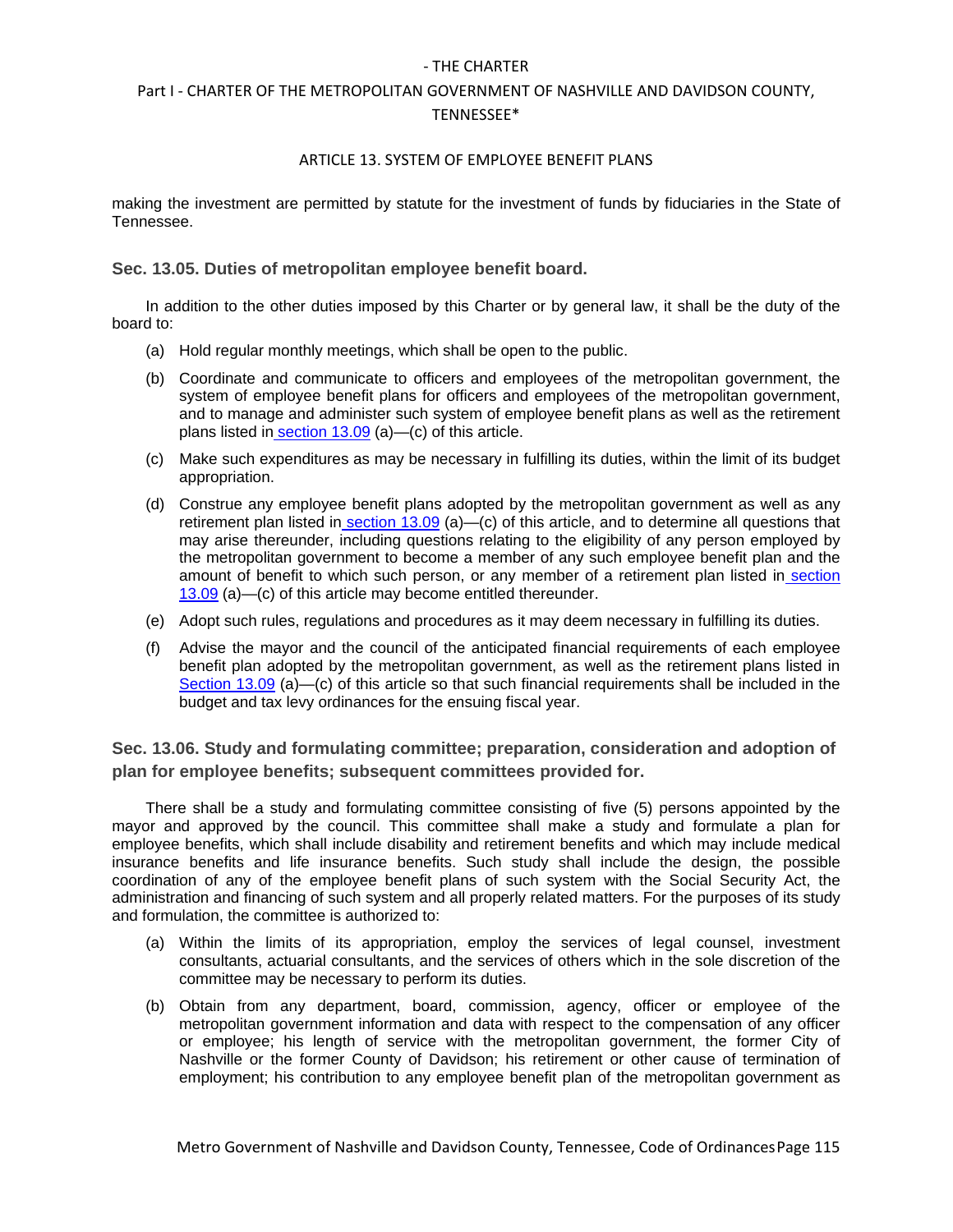# Part I - CHARTER OF THE METROPOLITAN GOVERNMENT OF NASHVILLE AND DAVIDSON COUNTY. TENNESSEE\*

#### ARTICLE 13. SYSTEM OF EMPLOYEE BENEFIT PLANS

well as any retirement plan listed in section 13.09 (a)—(c) of this article; and such other pertinent information and data as the board may require.

The council is hereby authorized and required to appropriate such funds as may be reasonably necessary for the work of said committee.

Within one year after its appointment, unless the time be extended by resolution of the council, the study and formulating committee shall submit to the employee benefit board a proposed system of employee benefit plans for officers and employees of the metropolitan government. Said board shall either approve the plan or indicate the specific changes which it recommends in connection therewith. Thereupon the board shall submit the approved plan or the original plan with recommended changes to the council for its action thereon and for the enactment of a system of employee benefit plans.

The mayor shall from time to time thereafter, and at least once every five years, appoint a subsequent study and formulating committee to study benefits, contributions, extent of coverage, actuarial soundness and related matters in connection with the system of benefit plans and to submit to the employee benefits board such amendments as such study may indicate as necessary.

### **Sec. 13.07. Eligibility of officers and employees of metropolitan government.**

Wherever used in this article, the term "officers and employees of the metropolitan government" shall mean all officers, including metropolitan judicial officers, and all employees, including classified and unclassified employees, who are regularly employed by the metropolitan government, who are not excluded in accordance with the provisions of section 13.08 of this article, or any other provision of this Charter, and who meet any other eligibility and participation requirements of the system of employee benefit plans adopted by the metropolitan government, but said term shall not include teachers whose benefits system is administered by the metropolitan board of education, as provided in section 13.09 hereof.

Such officers and employees of the metropolitan government shall be members of the system of employee benefit plans established by the metropolitan government and shall not be members of an of the retirement plans listed in section  $13.09$  (a)-(c) of this article, or in any teachers' benefits system.

#### **Sec. 13.08. Exclusion of certain persons.**

Notwithstanding any provision of this Charter to the contrary, any officer or employee of the former City of Nashville or the former County of Davidson who on the day before the effective date of this Charter<sup>4a</sup> was an active or retired member of any retirement plan listed in section 13.09 (a)—(c) of this article shall not be eligible to become a member of the system of employee benefit plans for officers and employees of the metropolitan government; provided, however, that each such officer and employee of the former City of Nashville or the County of Davidson may elect voluntarily, subject to the written approval of the board, to transfer his membership from the applicable retirement plan listed in section 13.09 (a)—(c) of this article to membership in such system of employee benefit plans for officers and employees of the metropolitan government. No employee of the electric power board nor any teacher employed by the metropolitan government shall be eligible to become a member of the system of employee benefit plans for the officers and employees of the metropolitan government provided by this article. Notwithstanding any provision of this Charter to the contrary, no person employed by the metropolitan government shall be eligible to become a member or shall continue to be a member of more than one of any of the following:

(a) The system of employee benefit plans for officers and employees of the metropolitan government.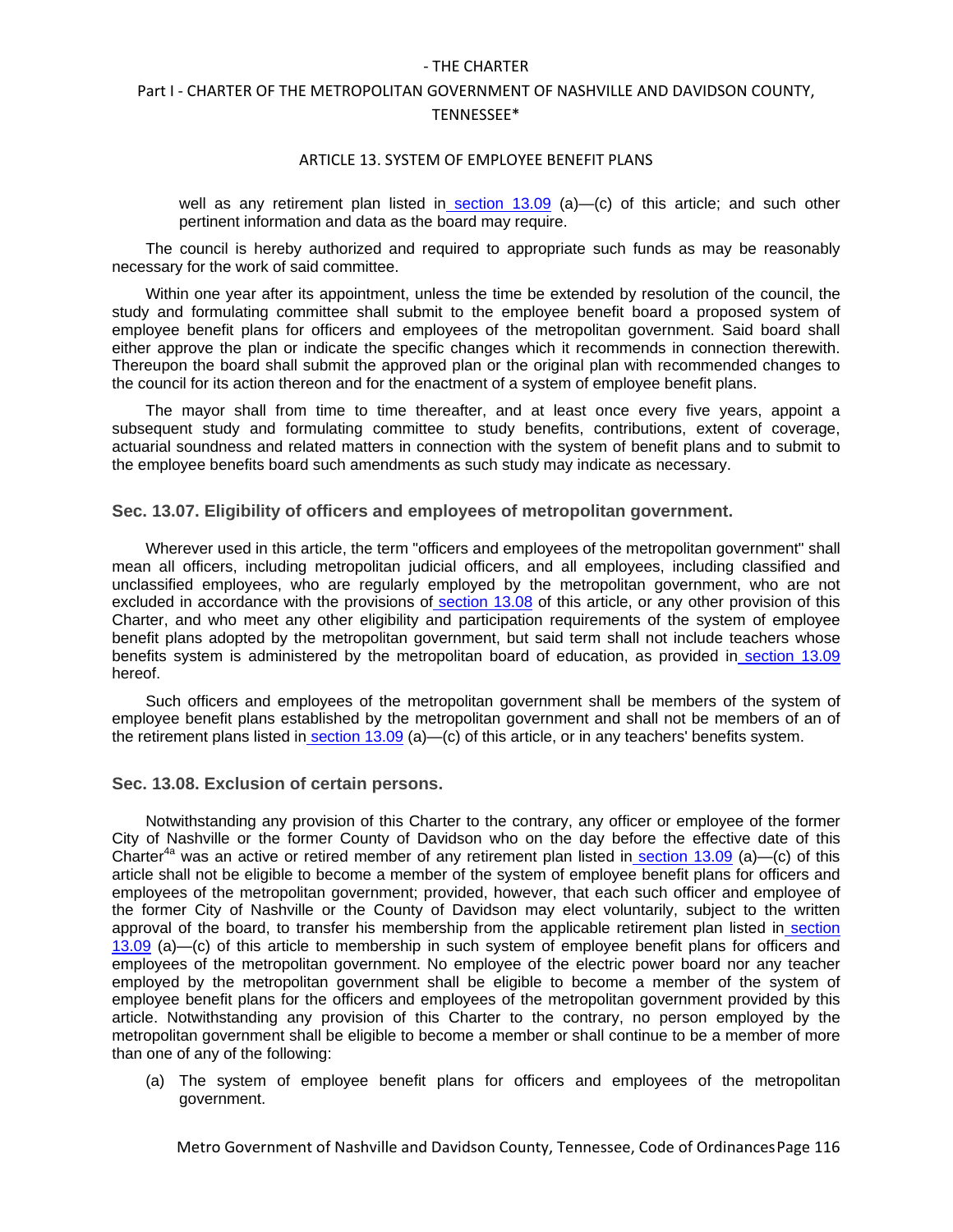# Part I ‐ CHARTER OF THE METROPOLITAN GOVERNMENT OF NASHVILLE AND DAVIDSON COUNTY, TENNESSEE\*

#### ARTICLE 13. SYSTEM OF EMPLOYEE BENEFIT PLANS

- (b) Any retirement plan listed in Section 13.09 (a)—(c) of this article.
- (c) The retirement plan for employees of the electric power board.
- (d) Any retirement plan for teachers (1) of the former City of Nashville, (2) of the former County of Davidson or (3) of the metropolitan government hereafter adopted pursuant to Section 9.07 of this charter.

4a. April 1, 1963.

# **Sec. 13.09. Continuing rights under retirement plans of former City of Nashville or former County of Davidson.**

Pension rights under Section 9.07 of this charter may include medical insurance benefits, and life insurance benefits. Said pension rights, together with those provided by Section 9.06 hereof, shall be administered by the board of education and both shall be an obligation and liability of the metropolitan government. In addition all benefits payable to members, retired members, and their survivors, in accordance with any of the following retirement plans of the former City of Nashville or the former County of Davidson as such plans existed prior to the effective day of this charter shall continue unimpaired for the same duration provided in such plans as they existed prior to the effective date, and such benefits shall be an obligation and liability of the metropolitan government:

- (a) The pension, retirement and benefit plan for policemen and firemen of the former City of Nashville created in accordance with the provisions of Article 48 of Chapter 246 of the Private Acts of 1947, and all amendatory acts thereof.
- (b) The pension, retirement and benefit plan for the city judge and civil service employees of the former City of Nashville created in accordance with the provisions of Article 48 of Chapter 246 of the Private Acts of 1947 and all amendatory acts thereof.
- (c) The retirement plan for officers and employees of the former County of Davidson created in accordance with the provisions of Chapter 274 of the Private Acts of 1943, and all amendatory acts thereof.

It shall be the duty of the investments committee in addition to the duties hereinabove set forth to manage, invest and reinvest the funds and assets of the retirement plans listed in this Section 13.09 (a)— (c), which funds and assets shall be maintained as separate funds in one or more funds of the system of employee benefit plans for the officers and employees of the metropolitan government, as said committee may determine in its sole discretion. It shall be the duty of the employee benefit board to assume jurisdiction over, to administer, and to interpret the provisions of the retirement plans listed above in this Section 13.09; to codify and restate such retirement plans if the board determines that such codification and restatement would be an administrative convenience, and to exercise the duties granted the board in Section 13.05 of this charter with respect to such retirement plans; provided, however, that no provision of this charter shall be construed to affect in any way the benefits payable to members and their survivors of the teachers' retirement plans of the former City of Nashville or the former County of Davidson; and provided, further, that the board shall suspend, as a condition precedent to the employment of any person by the metropolitan government, the benefits payable under such retirement plan during the period such person is regularly employed by the metropolitan government.

Provided any member receiving a service pension of the metropolitan government or the former City of Nashville or former Davidson County shall be entitled to receive their service pension and still serve as a member of the metropolitan council. This provision shall supersede any provision of the Charter or the applicable pension plans to the contrary.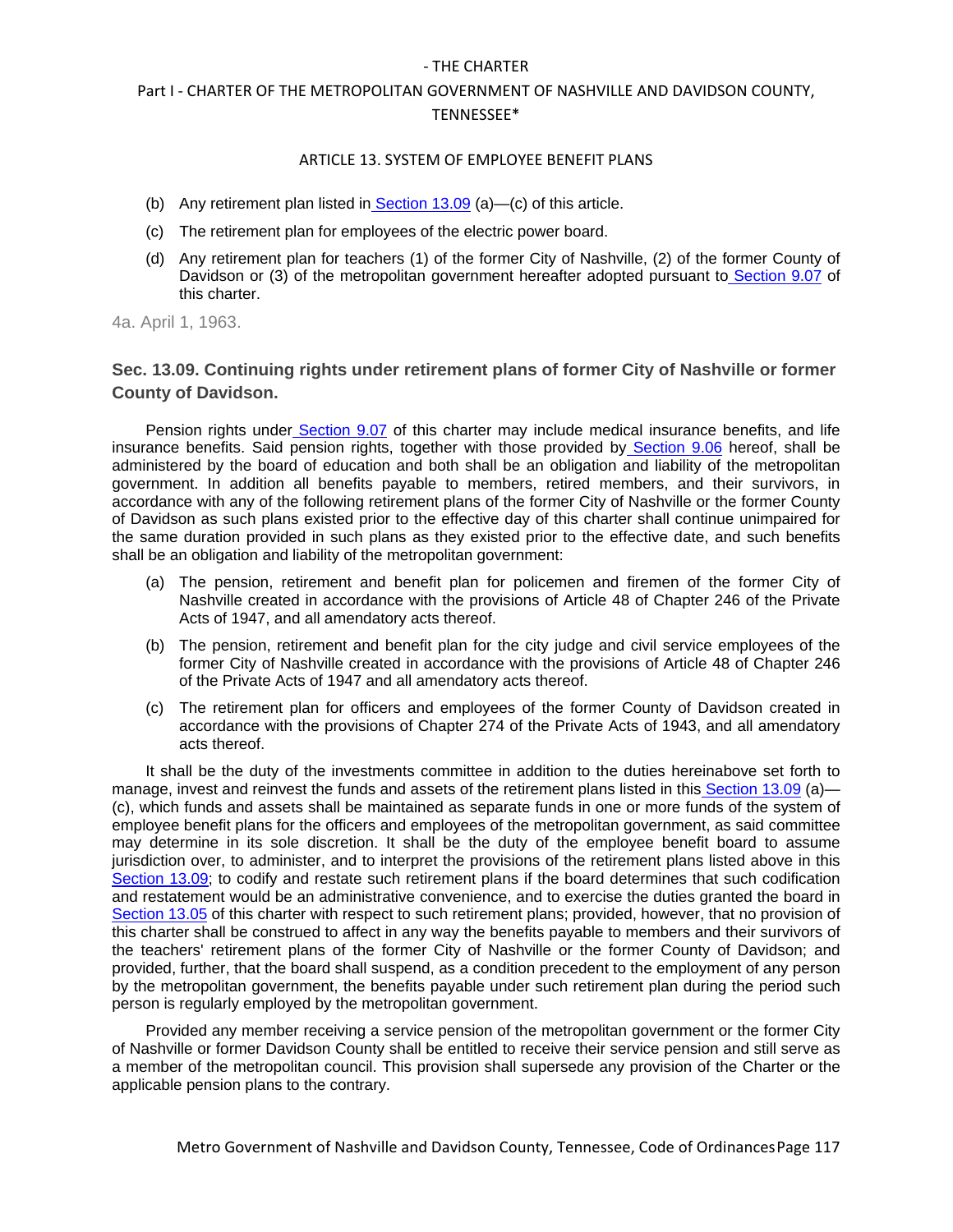# Part I - CHARTER OF THE METROPOLITAN GOVERNMENT OF NASHVILLE AND DAVIDSON COUNTY. TENNESSEE\*

#### ARTICLE 13. SYSTEM OF EMPLOYEE BENEFIT PLANS

(Res. No. 72-380, § 1, 11-7-72; Res. No. 74-869, § 1, 11-5-74; Substitute Res. No. 78-1051, 9-19- 78)

#### **Sec. 13.09.1. Benefit increase plan.**

The appropriate administrator of the system of employee benefits plans shall, after the approval of the metropolitan employee benefit board, recommend to the director of finance, the desirable plan of increase in benefits payable to members, retired members, and survivors of members of the retirement plans listed in Section 13.09 (a)—(c). The director of finance shall approve or modify the plan increase, and forward the same, with a statement of full budgetary implications, to the mayor for his approval. The mayor shall approve the plan or approve it subject to his modifications. Thereupon, the mayor shall submit the same to the council with recommendations that it be adopted effective at the beginning of the next fiscal year, except the effective date for the fiscal year beginning July 1, 1975, shall be as stated by adopting resolution.

The council shall (1) adopt the benefits increase plan, or (2) reject it. Adoption or rejection shall be by resolution not requiring the approval of the mayor. When a benefit increase plan is rejected by the council, it shall be returned to the metropolitan employee benefit board, which may thereupon formulate another benefit increase plan and transmit the same to the mayor for handling under the provisions above set forth.

Upon the approval of the plan by the mayor and the council, this shall be the benefits payable to members, retired members, and survivors of members of the retirement plans listed in Section 13.09  $(a)$ — $(c)$ .

(Res. No. 72-380, § 1, 11-7-72; Res. No. 74-869, § 1, 11-5-74)

#### **Sec. 13.10. Retirement plans to be actuarially sound.**

Any retirement plan adopted by the metropolitan government pursuant to Section 13.06 hereof shall be actuarially sound; that is, annual contributions shall be made by members of such retirement plans and by the metropolitan government to a fund or funds established and invested for the sole purpose of financing benefits provided in accordance with the provisions of such retirement plans. The amount of such annual contributions by the employees and the metropolitan government shall be determined as the sum of normal cost and five (5) percent of the unfunded past service liability, where normal cost and past service liability shall be determined actuarially by a qualified independent actuary based on the entry age normal cost method of funding or the unit credit cost method of funding.

#### **Sec. 13.11. Separate funds; payments from funds; reports.**

All assets of any fund maintained in connection with the system of employee benefit plans of the officers and employees of the metropolitan government, as well as the retirement plans listed in section 13.09 (a)—(c) of this article, shall be maintained separate and apart from all other funds of the metropolitan government. The metropolitan treasurer shall keep a separate account for each such fund and a separate record indicating each disbursement of such fund. Payments from such find or funds shall be made only on order of the board by a warrant to be signed by a person designated by the board and to be countersigned by the metropolitan treasurer. The metropolitan treasurer shall submit to the board monthly financial reports and such other reports as the board may require.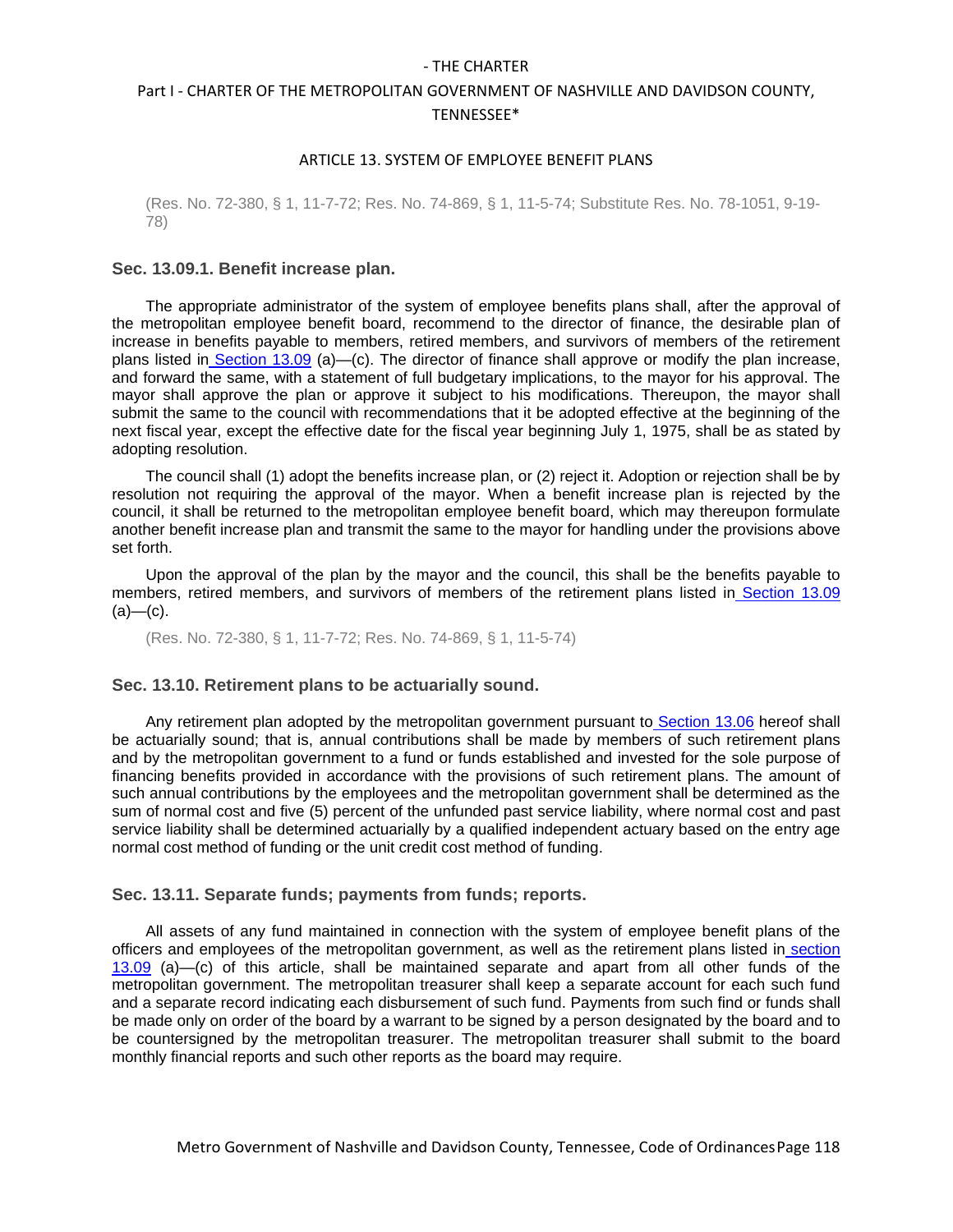# Part I - CHARTER OF THE METROPOLITAN GOVERNMENT OF NASHVILLE AND DAVIDSON COUNTY. TENNESSEE\*

#### ARTICLE 13. SYSTEM OF EMPLOYEE BENEFIT PLANS

# **Sec. 13.12. Expense for treatment of accidental injury in course of employment to be borne by metropolitan government.**

Any employee of the metropolitan government entitled to benefits under any benefit plan established for the metropolitan government, who is injured by accident arising out of and in the course of his employment, shall be entitled to emergency treatment at the nearest or most available doctor's office, hospital or clinic, at the expense of the metropolitan government. Any further treatment, in addition to the emergency treatment herein provided for, shall be furnished the employee free of charge by doctors, nurses, etc., in the employment of board of hospitals. In the event it is determined that specialized treatment not available at a metropolitan hospital should be made available to such employee, then the same shall be made available at the nearest point or place where such specialized treatment is available, which treatment shall be paid for by the metropolitan government.

#### **Sec. 13.13. Death benefits.**

If no other death benefit financed in whole or in part by the metropolitan government is available, then benefits shall be paid on the death of an employee caused by any injury by accident arising out of and in the course of employment. The amount of the payment shall be the sum of five thousand (\$5,000) dollars, and payment shall begin within sixty (60) days after death to the surviving spouse, and if no spouse, to the next of kin without necessity for appointment of an executor or administrator. Determination by the board as to who is entitled to payment of death benefits and the payments made pursuant to such determination shall be final and conclusive. No payment shall be made where the personal injuries resulting in death were due to the employee's willful misconduct or intentional selfinflicted injury, or due to intoxication, or willful failure or refusal to use a safety appliance or perform a duty required by law. No payment shall be made in the case of death due to sickness or disease. The words "employee of metropolitan government," as used in this section, shall not include any member of a board or commission created by this Charter or pursuant to it, and shall not include any contractor or employee of a contractor doing business with the metropolitan government.

Written notice of personal injury shall be given to the board and to the mayor on behalf of an employee within thirty (30) days after such personal injury was sustained. In the event of claim for death benefit, the board shall make or cause to be made a full investigation of the facts and shall determine, on the basis of written opinion of the metropolitan attorney, whether the claim is legally and properly payable.

The death benefit payment of \$5,000 shall be made as follows: The sum of five hundred (\$500) dollars shall be paid at the time of the initial settlement, and the balance shall be paid at the rate of one hundred (\$100) dollars per month for forty-five (45) consecutive months. Payments made pursuant to this section shall be free from the claims of creditors and not subject to attachment, garnishment or other process of law.

The provisions with respect to death benefits shall apply to all persons employed by the metropolitan government, including the employees of all departments, boards and commissions.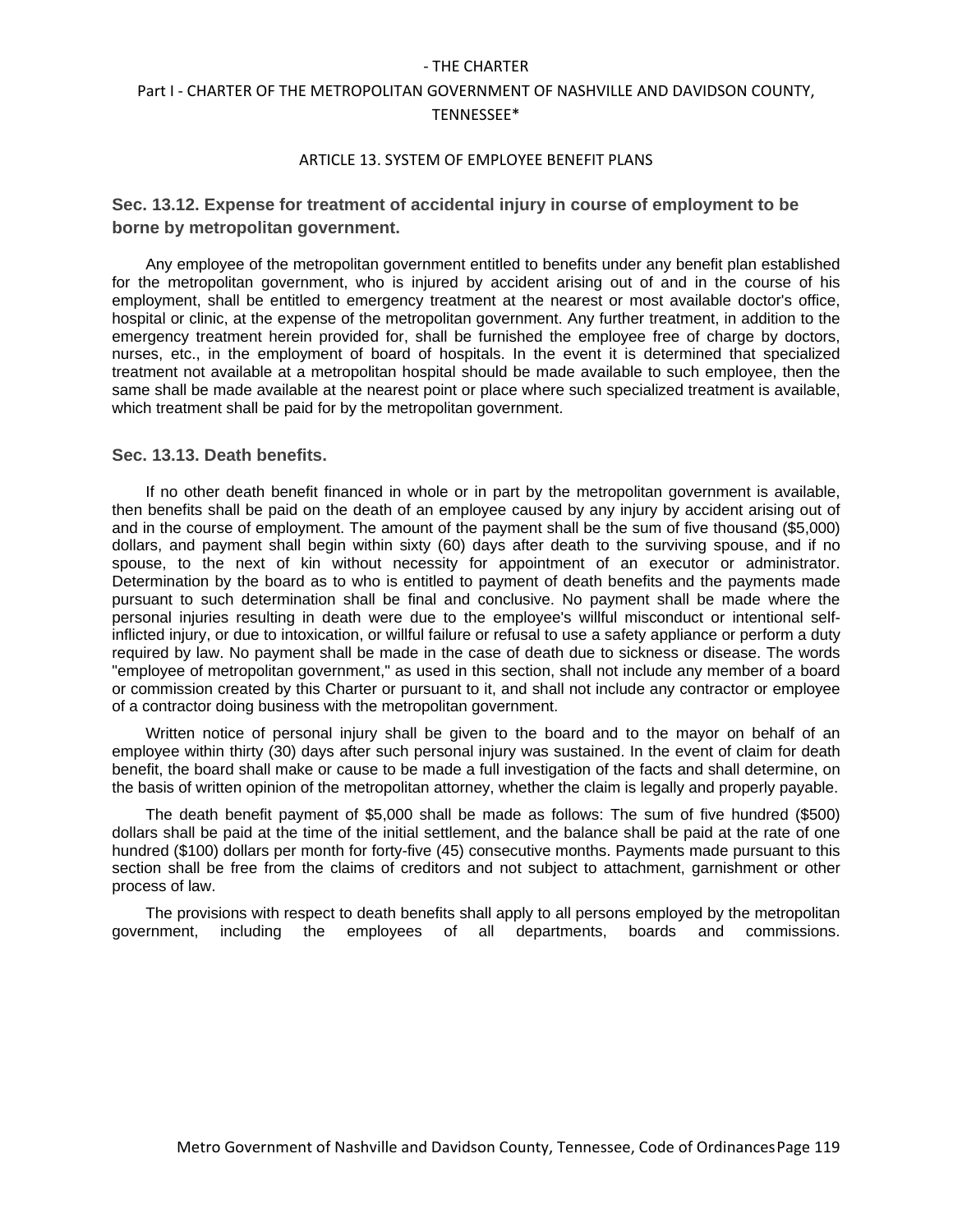# Part I ‐ CHARTER OF THE METROPOLITAN GOVERNMENT OF NASHVILLE AND DAVIDSON COUNTY, TENNESSEE\*

### ARTICLE 14. METROPOLITAN GENERAL SESSIONS COURT

# **ARTICLE 14. METROPOLITAN GENERAL SESSIONS COURT**

Sec. 14.01. Created; parts.

Sec. 14.02. Jurisdiction and authority; justices of the peace divested of certain jurisdiction and authority.

Sec. 14.03. Trial upon plea of guilty or waiver of indictment, presentment of grand jury investigation and jury trial.

Sec. 14.04. Judges—Number; qualifications.

Sec. 14.05. Same—Election; term of office.

Sec. 14.06. Same-Oath of office.

Sec. 14.07. Same—Compensation; restrictions on practice of law.

Sec. 14.08. Same—Retirement benefits; removal from office.

Sec. 14.09. Same-Jurisdiction, authority and powers generally.

Sec. 14.09A. Same—Presiding judge.

Sec. 14.09B. Separate dockets to be kept for civil, criminal and traffic cases.

Sec. 14.10. Public defender—Qualifications; selection; term; duties.

Sec. 14.11. Same—Compensation; appointment, qualifications and duties of assistants.

Sec. 14.12. Designation of special judge when judge unable to hold court.

Sec. 14.13. Filling of vacancies in office of judge.

Sec. 14.14. Service of process.

Sec. 14.15. Cost bond or cash deposit required in civil cases; exceptions; schedule of deposits.

Sec. 14.16. Bail in misdemeanor cases.

Sec. 14.17. Rules and regulations for bondsmen; rules for release of persons on own recognizance bonds and deposit of driver's license.

Sec. 14.18. Persons authorized to prosecute cases before court.

Sec. 14.19. Court administrator.

Sec. 14.20. Clerks—How furnished; chief deputy clerks; compensation; bonds.

Sec. 14.21. Same—Powers of deputy clerks.

Sec. 14.22. Costs and fees.

Sec. 14.23. Disposition of monies and receipts.

Sec. 14.24. Court officers.

Sec. 14.25. Probation department or division authorized.

Sec. 14.26. Appeals.

Sec. 14.27. Court to take judicial notice of Charter and general and urban services districts.

Sec. 14.28. Rules of court.

Sec. 14.29. Transfer of files, dockets, funds, suits, etc., from former courts.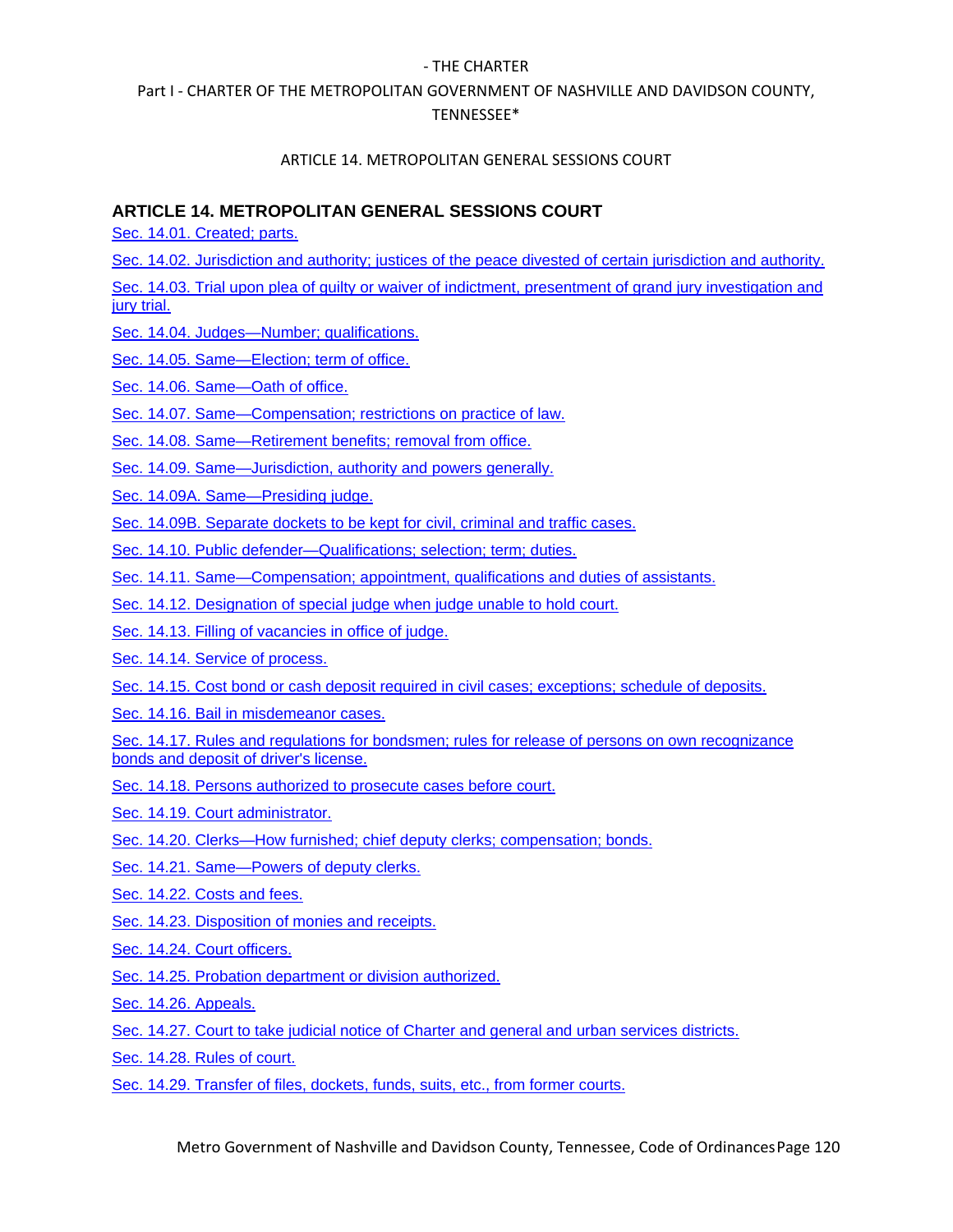# Part I ‐ CHARTER OF THE METROPOLITAN GOVERNMENT OF NASHVILLE AND DAVIDSON COUNTY, TENNESSEE\*

#### ARTICLE 14. METROPOLITAN GENERAL SESSIONS COURT

Sec. 14.30. Severability of provisions.

Sec. 14.31. Continuation of office of public defender.

Sec. 14.32. Continuation of juvenile court; jurisdiction of metropolitan general sessions court limited in juvenile matters.

#### **Sec. 14.01. Created; parts.**

There is hereby created and established a metropolitan general sessions court in and for the County of Davidson, State of Tennessee, which shall be divided into nine (9) parts; each of which shall be designated in their respective divisions, Metropolitan General Sessions Court of Nashville and Davidson County, Tennessee.

(Res. No. 65-671, § 1, 7-20-65; Res. No. 71-1222, § 1, 8-5-71)

# **Sec. 14.02. Jurisdiction and authority; justices of the peace divested of certain jurisdiction and authority.**

The metropolitan general sessions court of Nashville and Davidson County, Tennessee, is hereby vested with all the jurisdiction and shall exercise all the authority conferred by law upon justices of the peace in civil and criminal cases, suits and actions; and the jurisdiction of the justices of the peace of Davidson County are hereby divested of all such jurisdiction and authority. The court shall have exclusive jurisdiction to hear, try and dispose of cases involving the breach of any and all ordinances, regulations, resolutions and private acts of the metropolitan government, and to impose fines for said breach of any and all ordinances, regulations, resolutions and private acts of the metropolitan government. It shall have exclusive jurisdiction to hear, try and dispose of cases in which violations of traffic laws, ordinances regulations and resolutions of the metropolitan government are charged, or in which offenses are charged under state law regulating the operating, maintenance of motor vehicles and to impose fines for violation of such laws, ordinances, regulations and resolutions and to suspend the driver's license of any person found guilty of such violation as the case may be. Said court shall have jurisdiction to bind over offenders to the grand jury where probable cause is found to exist in cases involving violation of the criminal laws of the state and, in lieu of bond, to commit to jail persons so charged. The court shall exercise all the jurisdiction and authority now and hereafter conferred by general act upon the court of general sessions.

(Res. No. 71-1222, § 1, 8-5-71)

Editor's note—In addition to the amendment adopted by Res. No. 1222, § 14.02 was also amended at election held Aug. 4, 1983.

Editor's note—An Environmental Court was established by Tenn. Pub. Acts 1993, Chapter 212, and later amended by Tenn. Pub. Acts, Chapter 667, 2002.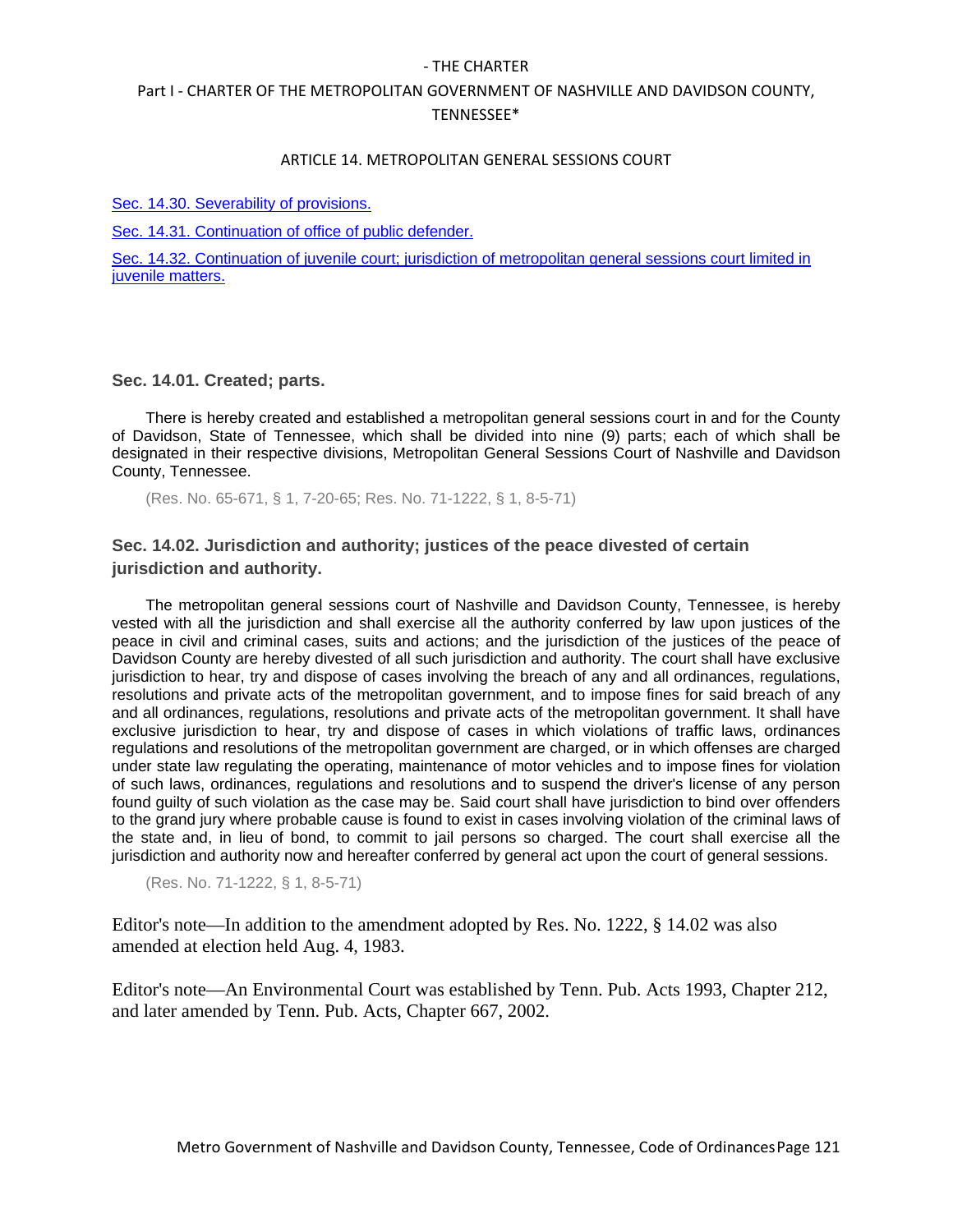### Part I - CHARTER OF THE METROPOLITAN GOVERNMENT OF NASHVILLE AND DAVIDSON COUNTY. TENNESSEE\*

#### ARTICLE 14. METROPOLITAN GENERAL SESSIONS COURT

# **Sec. 14.03. Trial upon plea of guilty or waiver of indictment, presentment of grand jury investigation and jury trial.**

The court is hereby vested with jurisdiction and authority to try and determine and render final judgment in all misdemeanor cases brought before it either by warrant or information wherein the person charged with such misdemeanor offense enters a plea of guilty or requests a trial upon the merits, or expressly waives an indictment, presentment of a grand jury investigation and a jury trial. In any such case, the trial is presented before the judge without the intervention of a jury. It shall be the mandatory duty of the judge of said metropolitan general sessions court when a defendant is brought before the court upon arraignment or trial to advise such defendant of his constitutional rights to the aid of counsel, the right to be tried only upon presentment or indictment preferred by a grand jury, the right to make a statement in reference to the accusation or the right to waive such statement, and the right to a trial by jury. Upon defendant agreeing in writing to waive the right to be put to trial only by presentment or indictment preferred by a grand jury and the right to a trial by jury of his peers, the court may proceed to hear and determine said case as provided hereinabove. Said waiver shall be written on or attached to the warrant stating in words and figures as follows:

The defendant . . . . . . . pleads. . . . . . guilty to the offense of . . . . . . . . . . . and waives his right to be tried only by indictment or presentment preferred by a Grand Jury, and likewise waives a trial by a jury of his peers.

. . . . . . . . . . . . . . . . . . . . (Res. No. 65-671, § 1, 7-20-65; Res. No. 71-1222, § 1, 8-5-71)

#### **Sec. 14.04. Judges—Number; qualifications.**

There shall not be more than one (1) judge for each division of said court as provided in section 14.01 herein; each judge possessing the qualifications and being duly elected for the term of office as provided in article 6, section 4 of the Constitution of the State of Tennessee, for judges of inferior courts. Nine (9) judges are hereby authorized to serve the court and they are as follows, to wit: Six (6) duly elected general sessions court judges of Davidson County, Tennessee, which shall be the judges of divisions I—VI, and the existing duly elected judges of the metropolitan court of Nashville, Tennessee, who shall be the judges of divisions VII through IX; and additional judges may be provided by act of the state legislature as it shall deem necessary; and by appointment and/or election as provided further herein. In addition to the qualifications prescribed in the Constitution of the State of Tennessee, the judges of said court shall have been licensed to practice laws by the Supreme Court of Tennessee for not less than five (5) years prior to election to office, and shall have been residents of Nashville, Davidson County, Tennessee, for not less than the same period; and shall not be less than thirty (30) years of age or more than sixty-five (65) years of age at the time of their qualification; providing, that the provisions hereinafter set forth regarding age shall not apply to judges holding office at the time this amendment is adopted as provided further herein.

(Amended by Res. No. 71-1222, § 1, 8-5-71)

#### **Sec. 14.05. Same—Election; term of office.**

The first nine (9) judges of the court hereby transferred shall serve the court until their tenures of office to which elected expires, and all branches of the court shall be filled by the qualified voters of Metropolitan Nashville, Davidson County, Tennessee, in the August 1974 general election for term of eight (8) years from the first day of September, 1974, and subsequently at the August general election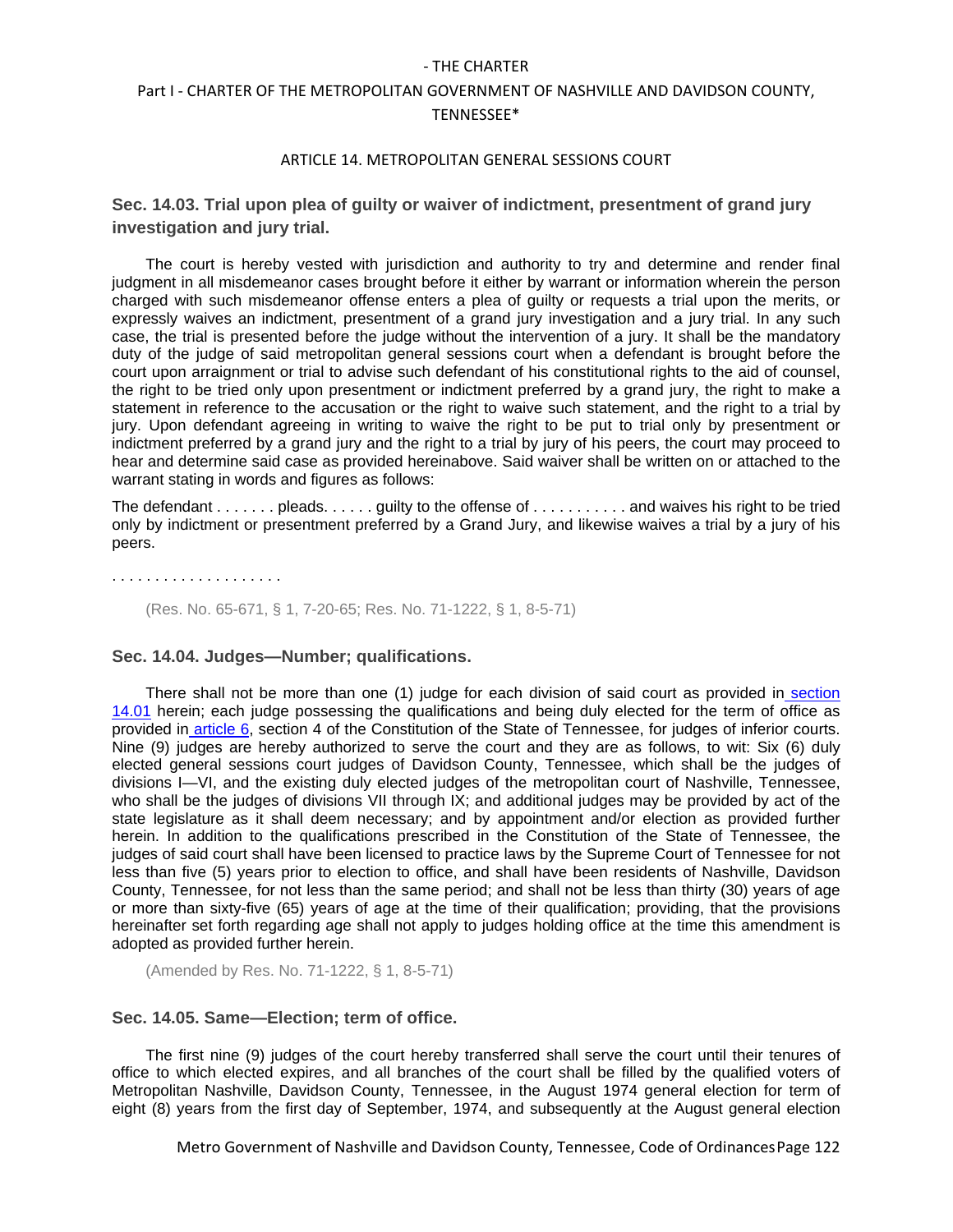### Part I ‐ CHARTER OF THE METROPOLITAN GOVERNMENT OF NASHVILLE AND DAVIDSON COUNTY, TENNESSEE\*

#### ARTICLE 14. METROPOLITAN GENERAL SESSIONS COURT

thereafter for each like term. The judges to serve the court hereinbefore set out shall be the judges of the respective divisions I—IX, respectively. Additional judges authorized by act of the legislature as provided in section 14.04 hereof, shall be elected at the next general election following their appointment and subsequently at the next general election required for judges of the entire court. Each person seeking election as a judge of said court shall be required to run for a specific division, branch or part as established hereinabove.

(Amended by Res. No. 71-1222, § 1, 8-5-71)

#### **Sec. 14.06. Same—Oath of office.**

The oath of office prescribed for judges of said court shall be the same as that prescribed for circuit judges and chancellors and shall be taken and filed with the court administrator of the metropolitan general sessions court.

(Amended by Res. No. 71-1222, § 1, 8-5-71)

### **Sec. 14.07. Same—Compensation; restrictions on practice of law.**

The judges of the court shall be paid the same compensation and shall be under the same restriction as to the practice of law as provided by general law for judges of the circuit court of Davidson County; and such compensation shall be paid in at least equal monthly installments out of the general funds of the metropolitan government of Nashville and Davidson County.

(Amended by Res. No. 65-671, § 1, 7-20-65; Res. No. 71-1222, § 1, 8-5-71)

#### **Sec. 14.08. Same—Retirement benefits; removal from office.**

The judges of said court shall be eligible to all retirement benefits as provided by general law for county paid judges. The now existing metropolitan judges, who will be the judges of divisions VII, VIII and IX of the court, shall have the right to elect as to whether or not they shall remain under the same retirement system as set forth in article 13 of the Charter of the Metropolitan Government of Nashville and Davidson County or participate in the state pension system for county paid judges as provided by general law. The judges of said court shall be subject to removal from office as prescribed by law for circuit judges and chancellors.

(Amended by Res. No. 71-1222, § 1, 8-5-71)

### **Sec. 14.09. Same—Jurisdiction, authority and powers generally.**

The judges of said court shall have the same authority as provided by law by circuit court judges and chancellors to grant fiats for writs of injunction, attachments and other extraordinary process. Said judges shall have the jurisdiction and authority conferred upon trial judges by chapter 21, title 40 of the Tennessee Code Annotated [Repealed]\* relative to suspension of sentences and revocation thereof. They shall have the power to remit fines and to release sentences imposed by them. Said judges are empowered to issue subpoenas to compel the attendance of witnesses and upon the failure of any witness so subpoenaed to attend, to compel his attendance by attachment. Said judges shall further be empowered to punish any person for contempt committed in the presence of the court by imposing a fine not to exceed twenty-five dollars (\$25.00); and/or jail sentence not to exceed ten (10) days, and in default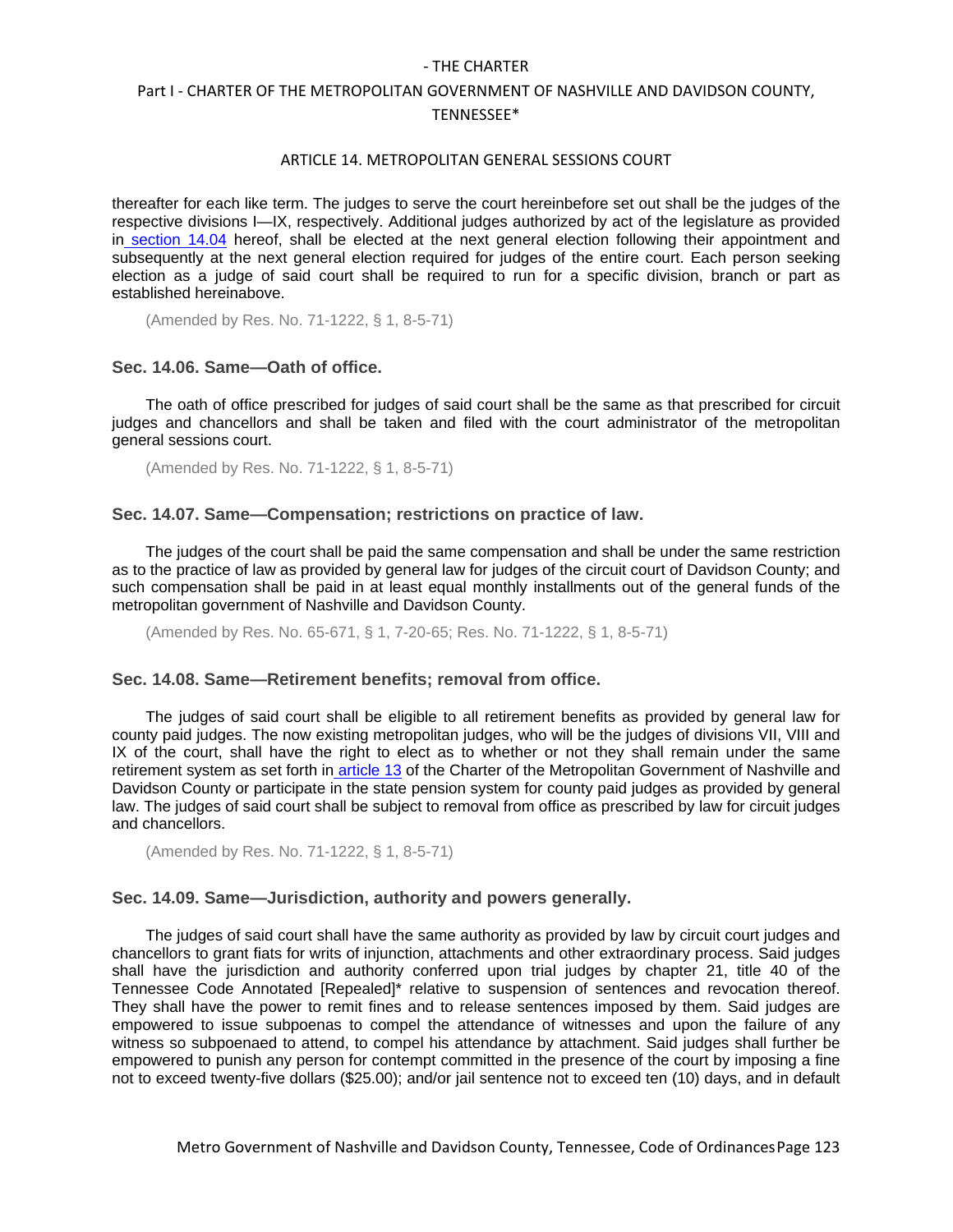# Part I ‐ CHARTER OF THE METROPOLITAN GOVERNMENT OF NASHVILLE AND DAVIDSON COUNTY, TENNESSEE\*

#### ARTICLE 14. METROPOLITAN GENERAL SESSIONS COURT

of payment of a fine so imposed, to imprison such guilty person in the metropolitan workhouse or jail until said fine is discharged.

(Amended by Res. No. 71-1222, § 1, 8-5-71; Res. No. 88-526, § 20, 10-4-88)

\* Editor's note—Repealed by Acts of 1989, ch. 591, § 7. For present provisions concerning criminal sentencing, see ch. 35, part 3 of title 40.

### **Sec. 14.09A. Same—Presiding judge.**

There is hereby created the position of presiding judge of the metropolitan general sessions court of Nashville and Davidson County, who shall be one (1) of the judges of said court. The presiding judge of the court shall be selected by a majority vote of the judges of the court. In the event of a vacancy or incapacity or inability of the presiding judge, the remaining judges of the court by majority vote, shall select another presiding judge who shall be one of the judges of said court to serve the remaining term. The presiding judge shall be responsible for the preparation and submittal of budgets of said court to the metropolitan government and its appropriate departments, committees and agencies. He shall have authority to call meetings of the other judges of the court who shall be required to attend such meetings for he purpose of discussing various problems pertaining to the conduct and operation of said court. The presiding judge shall promulgate all rules necessary for the supervision, conduct and administration of the court, including but not limited to the following: 1. Prescribing the days and hours when the courts sitting in branches, parts or divisions shall be in session, including a night court session as shall be deemed necessary; 2. assigning of civil, criminal and traffic cases to respective branches, parts and divisions of said court.

(Amended by Res. No. 71-1222, § 1, 8-5-71)

#### **Sec. 14.09B. Separate dockets to be kept for civil, criminal and traffic cases.**

Separate dockets shall be kept in said court for civil, criminal and traffic cases, and shall be in such form and kept in such manner as the presiding judge shall prescribe.

(Amended by Res. No. 71-1222, § 1, 8-5-71)

#### **Sec. 14.10. Public defender—Qualifications; selection; term; duties.**

There shall be a public defender for the metropolitan government who shall be elected by the voters at the regular August election in 1966 and who shall hold office for a term of four (4) years, commencing September 1, 1966, and until his successor shall be duly elected and qualified. The public defender shall be a person licensed to practice law in Tennessee and he shall be at the time of his election or appointment, and shall continue to be during the term of office, a resident of the area of the metropolitan government. The public defender shall not engage in private practice of criminal law during his term, but he may conclude all matters pending when elected or appointed. A vacancy in the office of public defender shall be filled by the metropolitan council until the next general August election, when successor shall be elected by the voters to fill the unexpired term or the ensuing term as may be the case.

Upon request by the defendant, or upon order of the court, it shall be the duty of the public defender to defend, without expense, and to represent generally all persons who are determined by the court or the public defender to be without means to employ counsel and who have been indicted by the grand jury or charged with the commission of any crime. The public defender shall also, upon request, give counsel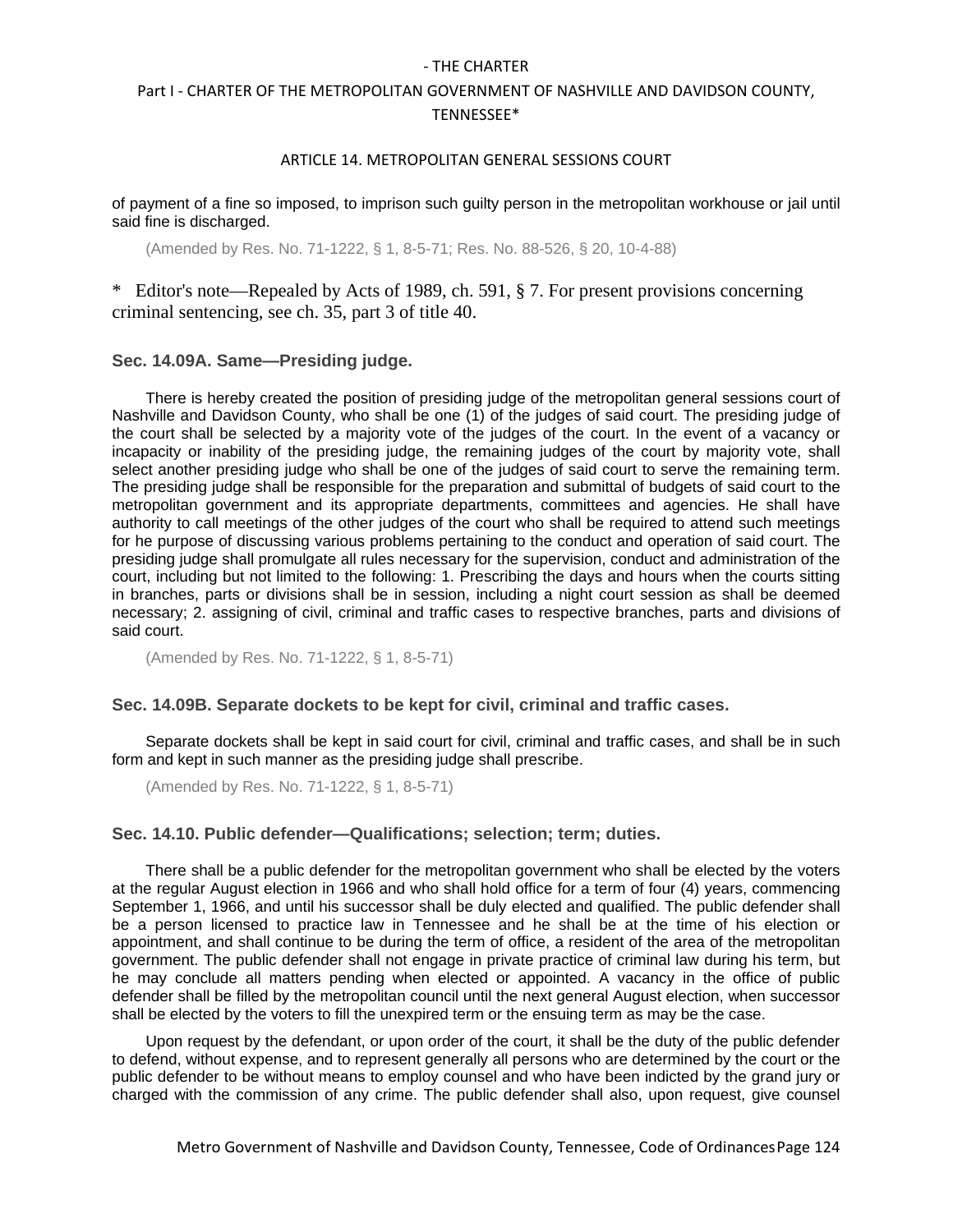# Part I ‐ CHARTER OF THE METROPOLITAN GOVERNMENT OF NASHVILLE AND DAVIDSON COUNTY, TENNESSEE\*

#### ARTICLE 14. METROPOLITAN GENERAL SESSIONS COURT

and advice to such person, in and about any charge against them upon which he is conducting the defense. The public defender shall prosecute all appeals to a higher court on behalf of any person financially unable to employ counsel who has been convicted upon such charge, where in his opinion there is error in the conviction had, and such appeal will or might reasonably be expected to, result in the reversal or modification of the judgment or conviction. The public defender shall perform such other duties as may be assigned by ordinance.

**Sec. 14.11. Same—Compensation; appointment, qualifications and duties of assistants.** 

The public defender shall receive a salary of eight thousand dollars (\$8,000.00) per annum, payable semimonthly.

For the proper conduct of the business of his office the public defender is authorized to employ one (1) deputy or assistant at a salary not to exceed five thousand dollars (\$5,000.00) per annum, payable semimonthly, and to employ one (1) stenographer at a salary not to exceed four thousand dollars (\$4,000.00) per annum, payable semimonthly. Any person appointed assistant public defender or deputy public defender shall be licensed to practice law in Tennessee and shall be at the time of his appointment, and shall continue to be during the period of his service, a resident of the area of the metropolitan government. Any person appointed assistant or deputy public defender shall serve at the pleasure of the public defender and notice of his appointment or of the revocation of the same shall be in writing and filed with the clerk of the criminal court. Such assistant or deputy public defender may attend all criminal courts and discharge the duties imposed by law upon the public defender. The assistant or deputy public defender designated by the public defender or by the court in his absence, shall perform the duties of said office during any period when the public defender is disabled or otherwise unable to attend court. No assistant or deputy public defender shall engage in the private practice of criminal law during the period of his service, except to conclude matters pending when he was appointed.

The council by ordinance may provide such additional assistants, investigators or other personnel as it may determine the public defender to require, and also by ordinance may enlarge or restrict the duties of the public defender as to the class of cases in which he shall act as attorney for indigent defendants.

Editor's note—See Metropolitan Charter § 18.05 for changes in salary and compensation through the general pay plan.

**Sec. 14.12. Designation of special judge when judge unable to hold court.** 

In the event that any judge of said court fails to attend, cannot preside over any pending case, or for any reason is unable to hold court, such judge may select a qualified person to hold court as provided in chapter 533 of the Public Acts of the State of Tennessee for 1968.<sup>5</sup>

(Amended by Res. No. 71-1222, § 1, 8-5-71)

5. See T.C.A., § 16-15-209.

#### **Sec. 14.13. Filling of vacancies in office of judge.**

In the event of any vacancy in the office of the judge of the court for any cause, either by death, resignation or removal, the governor of the State of Tennessee shall be empowered to appoint some qualified person to fill such vacancy until September 1 following the next August general election, at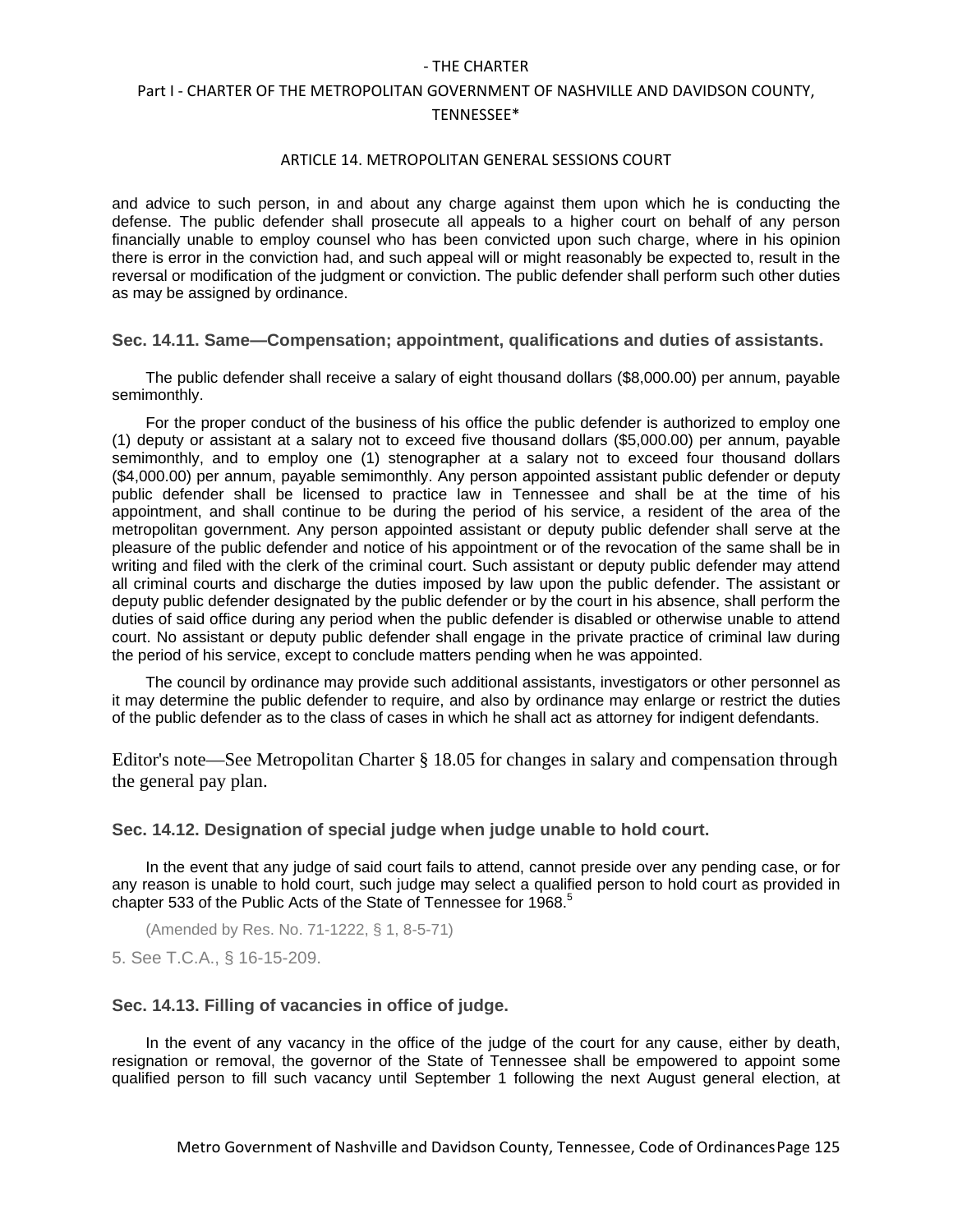# Part I - CHARTER OF THE METROPOLITAN GOVERNMENT OF NASHVILLE AND DAVIDSON COUNTY.

#### TENNESSEE\*

#### ARTICLE 14. METROPOLITAN GENERAL SESSIONS COURT

which election said vacancy shall be filled for the remainder of such term by the qualified voters of Metropolitan Nashville, Davidson County, Tennessee.

(Amended by Res. No. 71-1222, § 1, 8-5-71)

#### **Sec. 14.14. Service of process.**

The sheriff of the metropolitan government or his duly appointed deputy or any person appointed by a judge of the court for such purpose, shall be empowered to serve regular process, writs and papers issued by said court with the same authority and power provided for such service in the inferior courts of this state. Any person specifically appointed for such purpose under this section shall serve without compensation.

(Added by Res. No. 65-671, § 1, 7-20-65; amended by Res. No. 71-1222, § 1, 8-5-71)

# **Sec. 14.15. Cost bond or cash deposit required in civil cases; exceptions; schedule of deposits.**

Before any original process shall issue from said court in a civil case, the plaintiff shall exercise a cost bond as good security as deemed necessary by the court clerk in the sum of twenty-five dollars (\$25.00) or in lieu thereof, make a cash deposit with the court clerk of not less than three dollars (\$3.00) nor more than twenty-five dollars (\$25.00) to cover the cost of such proceeding and, on motion, the court may increase or decrease the security so required. The presiding judge with the approval of the majority of the judges shall be authorized to establish a schedule of deposits in the various forms of action and to publish such schedule which shall be uniformly adhered to in the various parts, divisions or branches of said court. Provided, that any resident of this state who shall be eligible to take and prescribe to the oath provided for poor persons may commence and propose an action on paupers oath as provided in Tennessee Code Annotated, section 20-12-127. The provisions of this section shall not apply to suits instituted by the metropolitan government, its agencies or departments.

(Added by Res. No. 71-1222, § 1, 8-5-71; Res. No. 88-526, § 21, 10-4-88)

### **Sec. 14.16. Bail in misdemeanor cases.**

In all misdemeanor cases where bond is made for appearance before the court, each of the judges of said court is hereby authorized and empowered to prescribe the amount of bail, either cash or otherwise, with the same discretionary powers granted to courts of record by Tennessee Code Annotated, section 40-11-113. Upon default in appearance of the defendant, the judge before whom such default occurs is hereby authorized to grant relief, lessen or remit liability upon the recognizance, as provided for other courts in Tennessee Code Annotated, section 40-11-203 and section 40-11-204; and in case of cash bonds, said judge may hear proof and order any fine imposed and cost to be paid out of such bond. Any unused surplus of cash bond and other funds in excess of cost paid for exoneration of sureties shall be disbursed by the court clerk as provided by law for forfeitures.

(Added by Res. No. 71-1222, § 1, 8-5-71; Res. No. 88-526, §§ 22, 23, 10-4-88)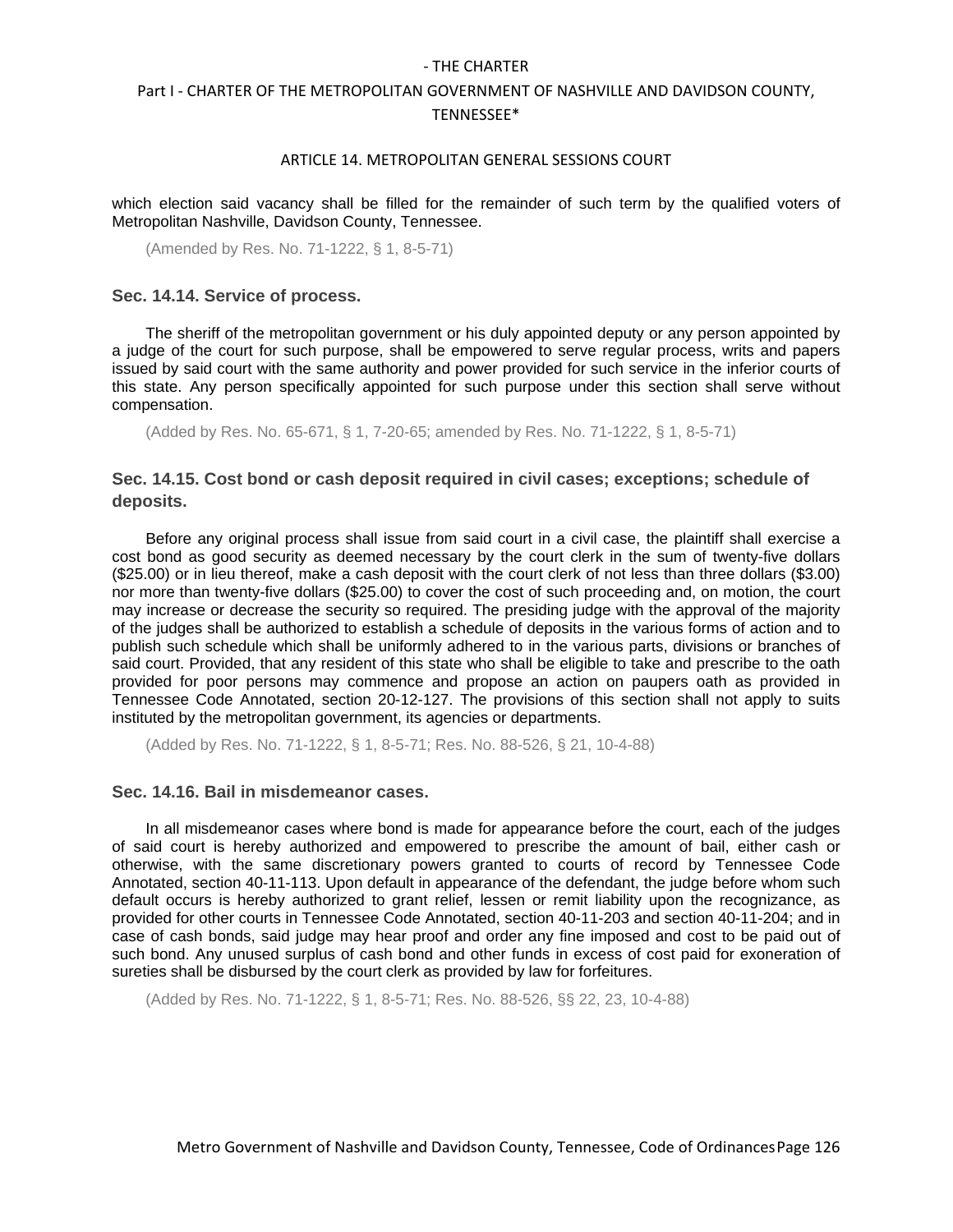# Part I - CHARTER OF THE METROPOLITAN GOVERNMENT OF NASHVILLE AND DAVIDSON COUNTY. TENNESSEE\*

#### ARTICLE 14. METROPOLITAN GENERAL SESSIONS COURT

# **Sec. 14.17. Rules and regulations for bondsmen; rules for release of persons on own recognizance bonds and deposit of driver's license.**

The presiding judge, with the approval of the majority of the judges, shall prescribe and shall cause to be prescribed such reasonable rules and regulations for professional bondsmen undertaking to do business before the court as may be necessary for the orderly and expeditious conduct and operation of said court, as provided in Tennessee Code Annotated, sections 40-4-101 through 40-4-108. Said presiding judge, with the approval of the majority of the judges, shall also promulgate and publish rules for release of persons charged with violation of state law on their own recognizance bonds; and/or the deposit of driver's license in lieu of bond for persons charged with the violation of traffic laws.

(Added by Res. No. 71-1222, § 1, 8-5-71; Res. No. 88-526, § 24, 10-4-88)

#### **Sec. 14.18. Persons authorized to prosecute cases before court.**

The metropolitan department of law of the metropolitan government is hereby authorized to prosecute before the court, any and all cases involving violations of ordinances, regulations, resolutions and Private Acts of the metropolitan government filed in or pending before said court. The district attorney general of Davidson County, Tennessee, or his duly authorized representatives, are hereby authorized to prosecute before the court any and all violations of state law filed in or pending before said court.

(Added by Res. No. 71-1222, § 1, 8-5-71)

#### **Sec. 14.19. Court administrator.**

The office of court administrator of the metropolitan general sessions court is hereby created. The court administrator of the court shall be appointed by a majority of the judges of said court and shall serve for a period of three (3) years, with a salary of fifteen thousand dollars (\$15,000.00) per year, payable in not less than monthly installments, and he shall act as liaison between the court and clerk's office of the metropolitan general sessions court. The court administrator shall perform the following duties and functions, including but not limited to:

- A. Forming and submitting continually to the presiding judge of the court, recommendations for improving the efficiency and operation of the metropolitan general sessions court, including civil, criminal and traffic case procedure;
- B. Investigating complaints, involving the conduct and operation of the court, taking action upon such complaints as may be necessary or appropriate under the systems, subject to approval of the presiding judge in case of a serious nature;
- C. Assist the presiding judge in the preparation of budgeting and fiscal reports and documents as may be necessary and proper for the operation and maintenance of the court;
- D. Approving all claims for expenditures of such funds as may be appropriated for the court, including requisitions and claims for the purchase of necessary equipment, materials and supplies so appropriated;
- E. That it secure and maintain accommodations, securing supplies and materials for the judges, and other officers and employees of the court;
- F. Collecting and compiling data, including cases filed, disposing of those pending, and information on expenditures and receipts of the court, and preparation of quarterly and annual reports on these and other court activities;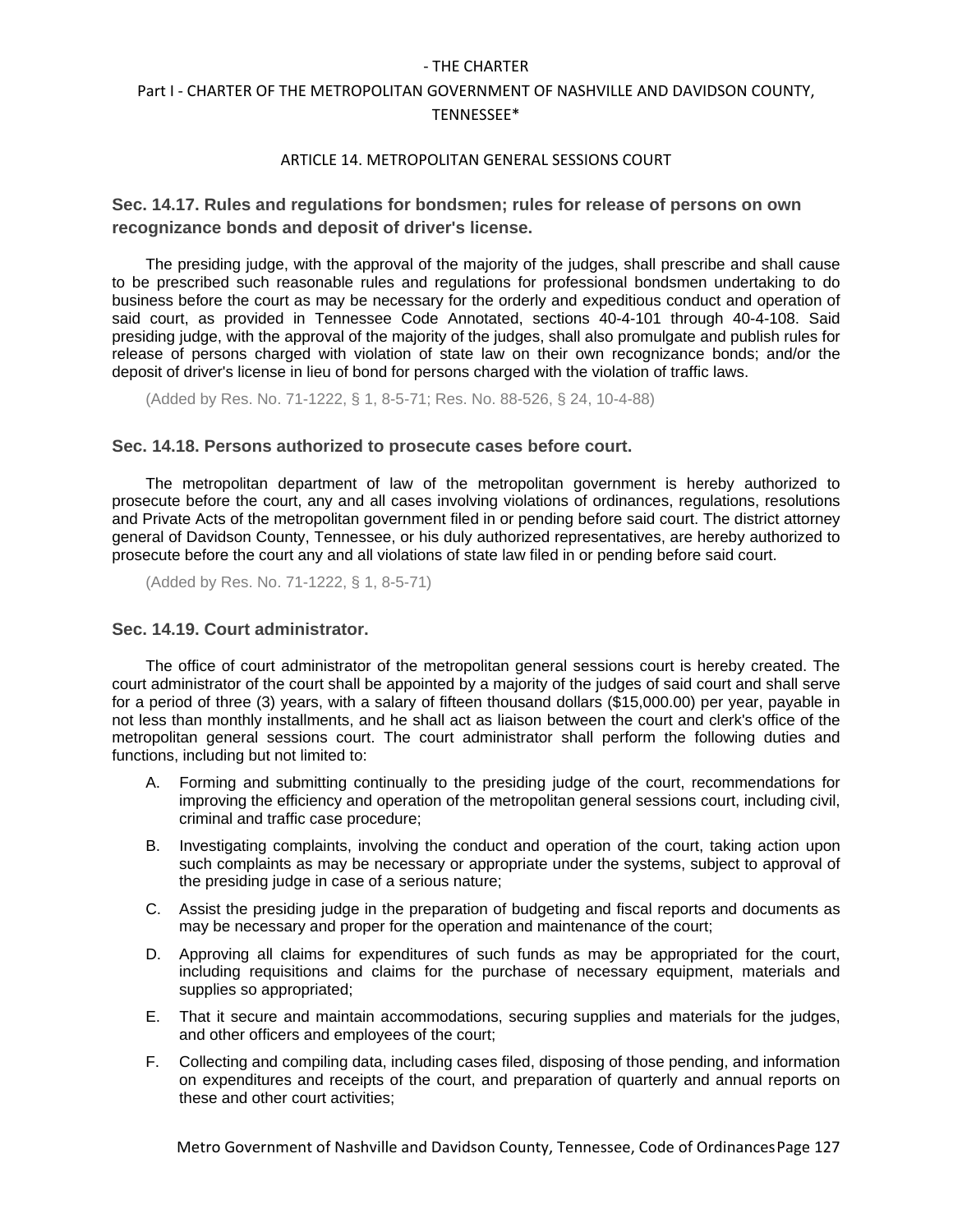# Part I - CHARTER OF THE METROPOLITAN GOVERNMENT OF NASHVILLE AND DAVIDSON COUNTY. TENNESSEE\*

#### ARTICLE 14. METROPOLITAN GENERAL SESSIONS COURT

- G. Act as secretary of any and all matters of the court;
- H. Keeping and maintaining the docketing as prescribed in section 14.09B herein, or in such form and manner as the presiding judge shall prescribe;
- I. Perform such other relative duties as may be requested or assigned by the presiding judge.

(Added by Res. No. 71-1222, § 1, 8-5-71)

Editor's note—See Metropolitan Charter § 18.05 for changes in salary and compensation through the general pay plan.

**Sec. 14.20. Clerks—How furnished; chief deputy clerks; compensation; bonds.** 

One (1) clerk's office shall serve the metropolitan general sessions court, and the necessary clerks for the operation of the same shall be furnished by the criminal court clerk, Davidson County, Tennessee, for the operation of the criminal court part of the metropolitan general sessions court, and the said criminal court clerk shall designate one (1) deputy clerk as chief deputy; and all necessary deputy clerks for handling the civil cases of the metropolitan general sessions court will be furnished by the circuit court clerk, Davidson County, Tennessee, who shall name one as chief deputy clerk; and the clerks now serving the three (3) divisions of the metropolitan court are hereby transferred to the clerk's office to handle the metropolitan warrants and procedures for the metropolitan general sessions court, and the chief deputy clerk, now serving said court, shall continue as chief deputy clerk, when all are transferred at their salaries now being paid. The salary of all personnel selected and serving the metropolitan general sessions court, as hereinabove provided shall be established by the clerk appointing them, subject to the approval of the presiding judge, except those clerks involved in handling the municipal warrants, whose salary shall be approved by the presiding judge in accordance with the metropolitan pay schedule plan for the metropolitan government, Nashville, Davidson County, Tennessee. The deputy clerks shall be required to give bond upon the assignment of their duties of office, which shall be in the manner and amounts set by general law.

(Added by Res. No. 71-1222, § 1, 8-5-71)

### **Sec. 14.21. Same—Powers of deputy clerks.**

The deputy clerks are hereby authorized to administer oaths, to take appearance and appeal bonds when the amount thereof has been set by a judge and to issue all process authorized by law. All process shall be issued in the name of the State of Tennessee and may be served by any law enforcement officer authorized by law for such purpose or as may be provided by this Act.

(Added by Res. No. 71-1222, § 1, 8-5-71)

### **Sec. 14.22. Costs and fees.**

In any and all matters, the costs and fees of the court shall be as follows:

- A. In cases involving violation of ordinances, regulations, resolutions or private acts of the metropolitan government, such costs and fees as may be required by ordinance by the metropolitan council;
- B. In civil cases, suits and actions, such cost and fees as may be required by law;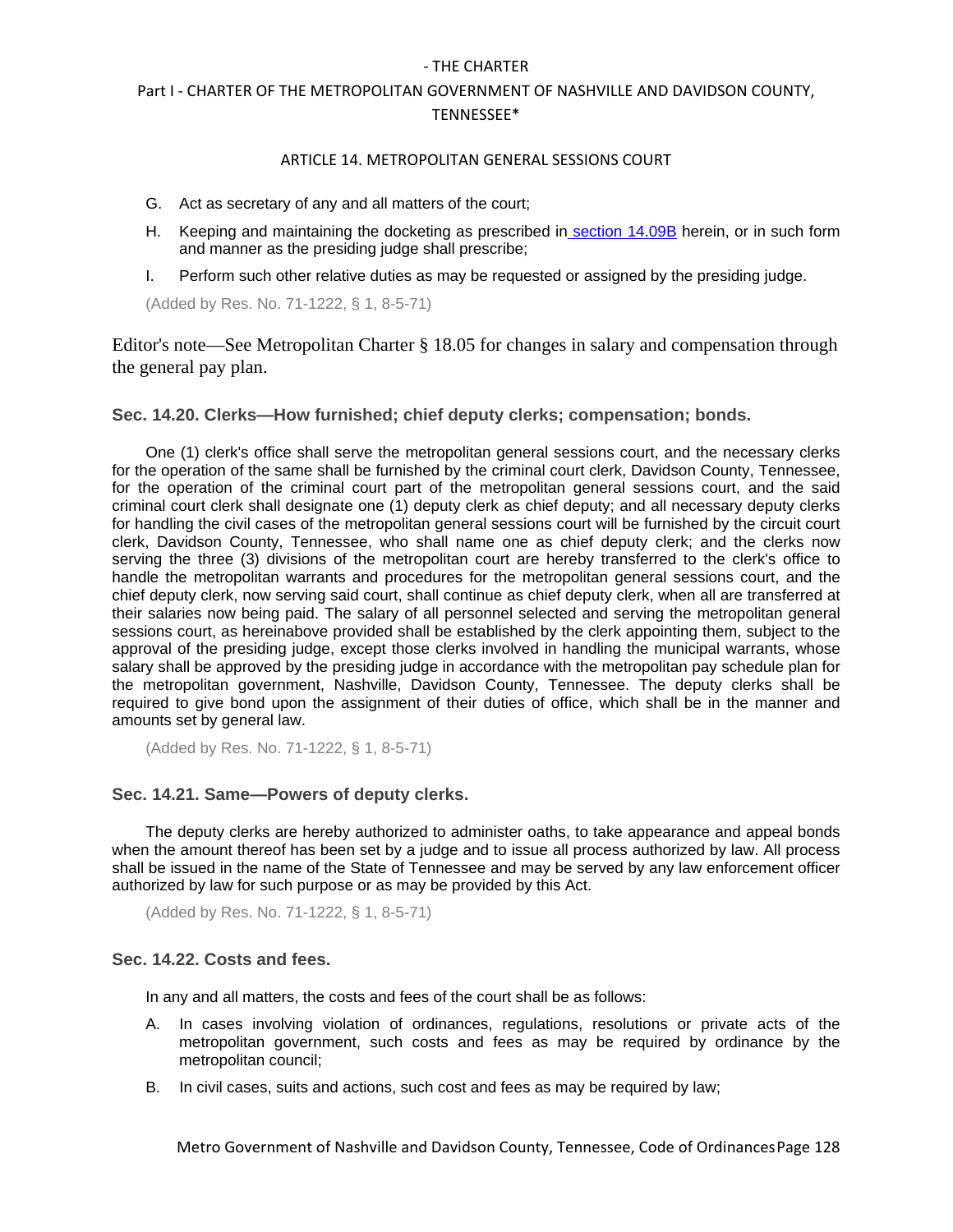### Part I ‐ CHARTER OF THE METROPOLITAN GOVERNMENT OF NASHVILLE AND DAVIDSON COUNTY, TENNESSEE\*

#### ARTICLE 14. METROPOLITAN GENERAL SESSIONS COURT

C. For violation of state law, such costs and fees as may be required by General Acts of the legislature for general sessions courts. There shall be published a schedule of set cost and fees, as the judges shall direct. The fees and other compensation of the sheriff and his deputies, game wardens and state highway patrol for the execution and service of writs and process of the court shall be the same as those required by law.

Such fees and compensation as may be due for service rendered by the court shall be paid to the respective clerks servicing said court. Said cost, fees and mileage of witness fees, commissions and emoluments of the sheriff and his deputies, game wardens, state highway patrol and other officers for service rendered to the court, and the fines and forfeits imposed by the court and all other funds coming to the court, shall be received, accounted for and disbursed by the respective clerks as provided herein.

(Added by Res. No. 71-1222, § 1, 8-5-71)

#### **Sec. 14.23. Disposition of monies and receipts.**

The clerk shall deposit to his respective account, all funds and receipts accruing to the court under section 14.22 herein and any and all other monies and receipts accruing to said court. Any and all disbursements from such account shall be made upon orders of the court and as required by law or in his absence, inability or incapacity, by such person as the judges shall designate. The judges may authorize the establishment of such bank account or accounts as may be necessary for the management of funds held as judgments in civil cases.

(Added by Res. No. 71-1222, § 1, 8-5-71)

#### **Sec. 14.24. Court officers.**

Each judge of the court is hereby authorized to appoint two (2) court officers who shall serve at the pleasure of said judge and whose compensation shall be the same as that paid to the officers of the criminal court and shall be paid from the general funds of the metropolitan government. It shall be the duty of said court officers to maintain order during sessions of the court, to serve process as ordered and to perform such other duties as may be prescribed by the judge. Said court officer shall, while acting in the performance of their duties, possess and exercise police powers to the same extent as that granted members of the metropolitan police department.

(Added by Res. No. 71-1222, § 1, 8-5-71)

#### **Sec. 14.25. Probation department or division authorized.**

The judges of the court are hereby authorized to create and establish a department or division of probation which shall be a division of the metropolitan government.

(Added by Res. No. 71-1222, § 1, 8-5-71)

#### **Sec. 14.26. Appeals.**

An appeal from a civil judgment or judgment for any ordinance, regulation, resolution or private acts may be taken to the circuit court of Davidson County, Tennessee. Such appeal shall be taken upon bond or in lieu of bond, on the paupers oath as provided in Tennessee Code Annotated, section 20-12-127, within the time and in the manner prescribed by law for appeals from courts of general sessions to the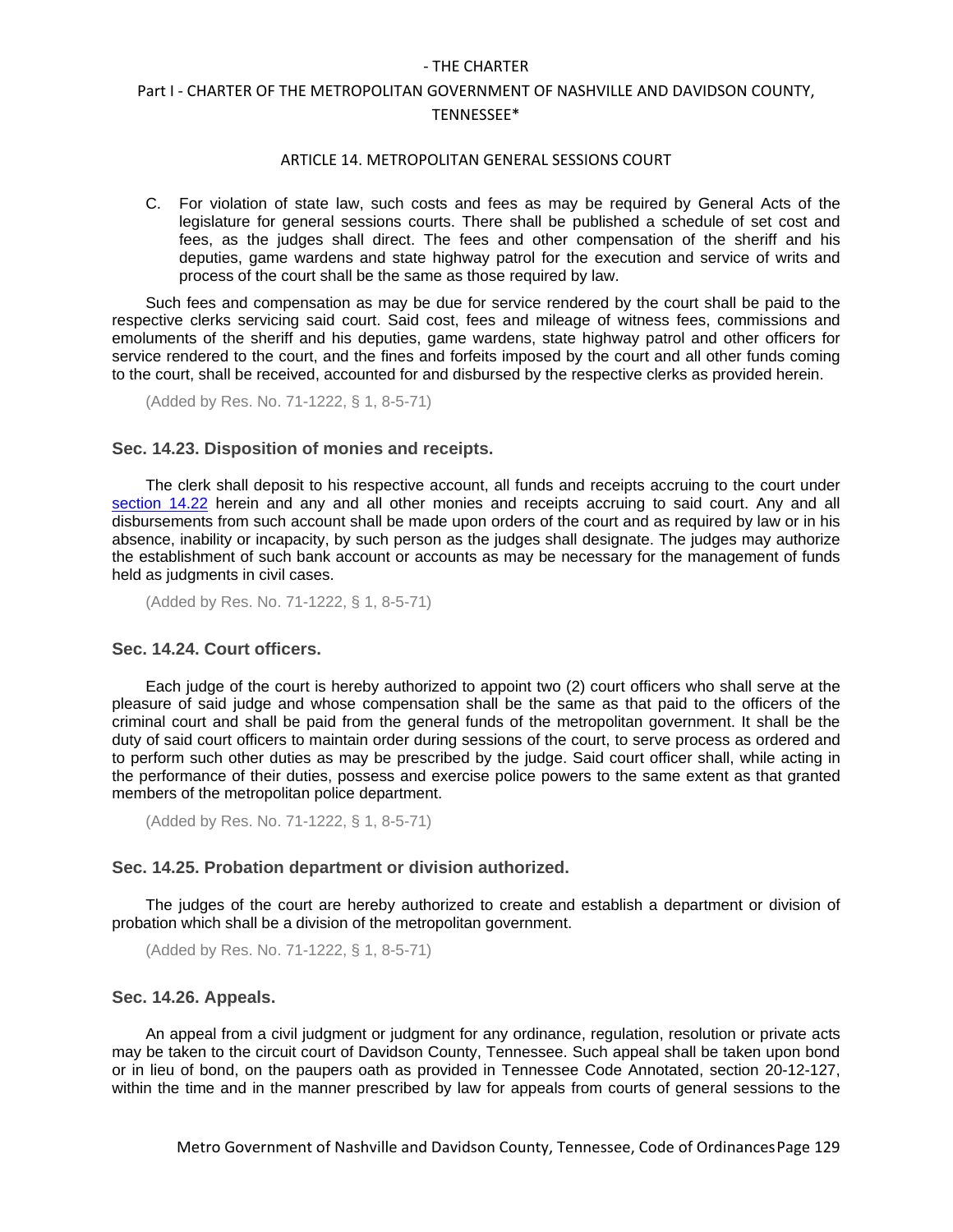# Part I - CHARTER OF THE METROPOLITAN GOVERNMENT OF NASHVILLE AND DAVIDSON COUNTY. TENNESSEE\*

#### ARTICLE 14. METROPOLITAN GENERAL SESSIONS COURT

circuit courts, and appeals from writs of certiorari from judgments of the metropolitan general sessions court shall likewise be made in accordance with law.

Appeals on behalf of the defendant from a judgment in any criminal case tried by the court may be taken to the criminal court of Davidson County, Tennessee. Such appeal shall be prayed and granted within ten (10) days from the rendition of the judgment or as otherwise provided by law, and shall not act as a stay or supersedeas of the judgment unless the defendant shall execute an appeal bond with good and solvent surety, to pay the fines and costs and other costs adjudged upon appeal. Provided, that this section shall not be construed to require the metropolitan government to make bond to perfect any appeal taken hereunder. Any such appeal shall be perfected by written notice from the director of the metropolitan department of law or any assistant thereof, addressed to the court clerk of the metropolitan general sessions court.

(Added by Res. No. 71-1222, § 1, 8-5-71; Res. No. 88-526, § 25, 10-4-88)

# **Sec. 14.27. Court to take judicial notice of Charter and general and urban services districts.**

In addition to any matters of which the court is authorized, empowered and required to take judicial notice by law, said court shall take judicial notice of the Charter of the metropolitan government of Nashville and Davidson County, Tennessee, and the general and urban services district of said metropolitan government as set forth in the Metropolitan Charter.

(Added by Res. No. 71-1222, § 1, 8-5-71)

#### **Sec. 14.28. Rules of court.**

The laws regarding pleading and practice in civil cases, issuing of writs and process in civil cases in the courts of general session of this state at the time of the adoption of this amendment shall be applicable to and shall govern practice and procedures in the court until such time as rules and practices and procedures are promulgated as provided in section 14.09A herein.

(Added by Res. No. 71-1222, § 1, 8-5-71)

#### **Sec. 14.29. Transfer of files, dockets, funds, suits, etc., from former courts.**

Upon the effective date of this Act, as provided in section 14.30 herein, any and all files, dockets, records, equipment, funds and criminal and civil cases, suits, actions and outstanding writs and process, then existing in the court of general sessions of Davidson County, Tennessee, and the metropolitan court of the metropolitan government of Nashville and Davidson County, Tennessee, shall be deemed to have been transferred to the metropolitan general sessions court of Nashville and Davidson County, Tennessee, and said court shall have jurisdiction and authority to hear and determine all undisposed cases under this section as though all such cases had originated in such court created herein.

(Added by Res. No. 71-1222, § 1, 8-5-71)

### **Sec. 14.30. Severability of provisions.**

Each of the provisions of this amendment <sup>5a</sup> is hereby declared to be severable, and if any section or sections, clauses or parts are invalid or unconstitutional, the remaining provisions of said amendment shall continue in full force and effect, it being the express legislative intent as declared herein that the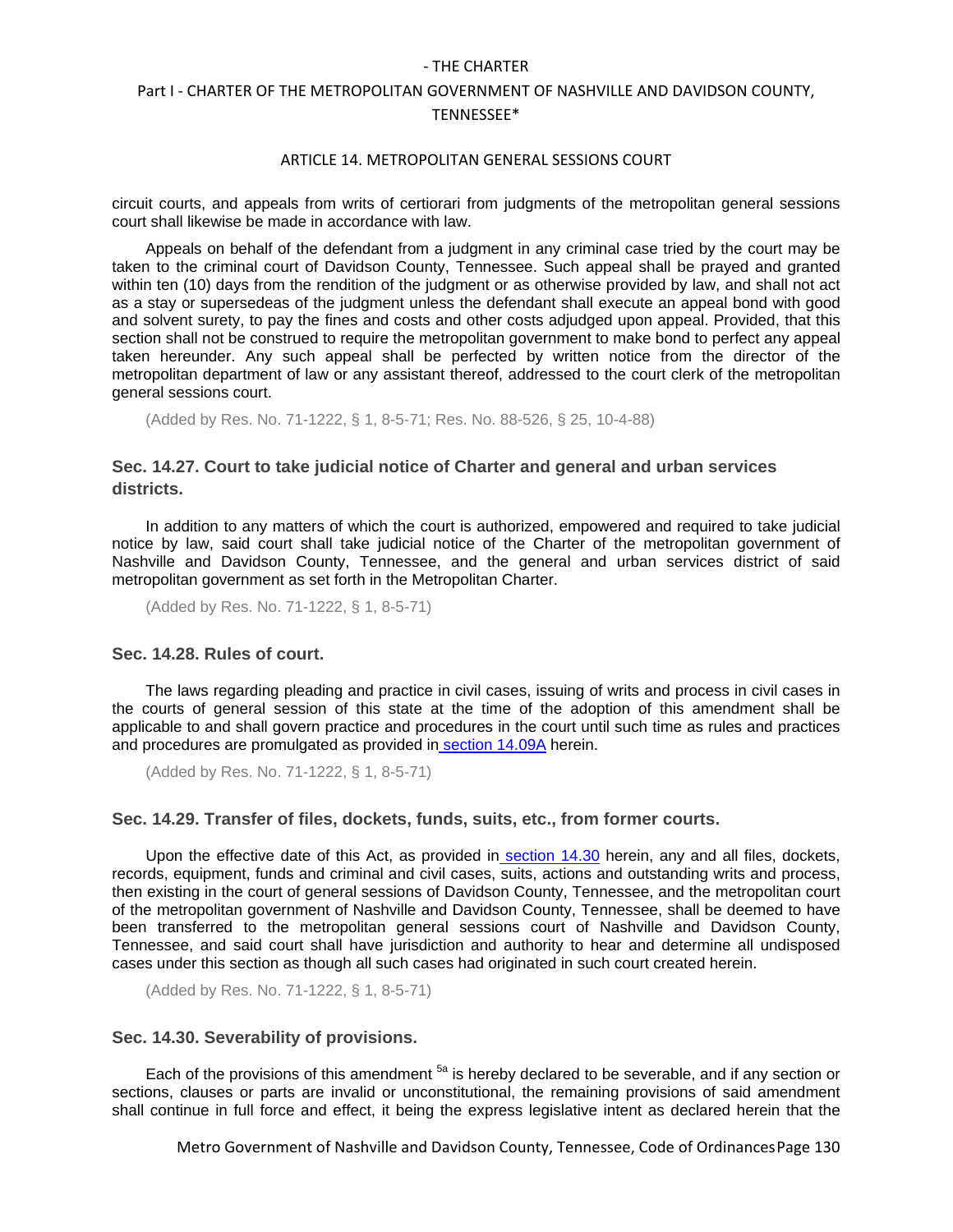# Part I - CHARTER OF THE METROPOLITAN GOVERNMENT OF NASHVILLE AND DAVIDSON COUNTY,

#### TENNESSEE\*

#### ARTICLE 14. METROPOLITAN GENERAL SESSIONS COURT

amendment would have been adopted even if such invalid or unconstitutional matters had not been included therein.

(Added by Res. No. 71-1222, § 1, 8-5-71)

5a. Sections 14.01 to 14.09B; 14.12 to 14.32

#### **Sec. 14.31. Continuation of office of public defender.**

The office of public defender for the metropolitan government as it is presently constituted shall be continued with the same powers, duties, functions, privileges and provisions for personnel and compensation as is presently provided for, there being no intention in this amendment to alter in any way the office of the public defender or the rights, privileges and duties of the incumbent.

(Added by Res. No. 71-1222, § 1, 8-5-71)

# **Sec. 14.32. Continuation of juvenile court; jurisdiction of metropolitan general sessions court limited in juvenile matters.**

The juvenile court for Davidson County created by chapter 390 of the Private Acts of 1953 is hereby recognized as a court of the metropolitan government of Nashville and Davidson County. Pursuant to section 7-3-311, Tennessee Code Annotated, said court is hereby provided for and continued, with all rights, duties, powers, obligations, privileges and responsibilities as set forth in said chapter 390 of the Private Acts of 1953 and any acts amendatory thereof. The jurisdiction of the metropolitan general sessions court created by section 14.01 of this Charter shall not extend to matters over which the juvenile court shall have been given exclusive jurisdiction by said section 7-3-311, or other applicable law.

(Added by Res. No. 71-1222, § 1, 8-5-71; Res. No. 88-526, § 26, 10-4-88)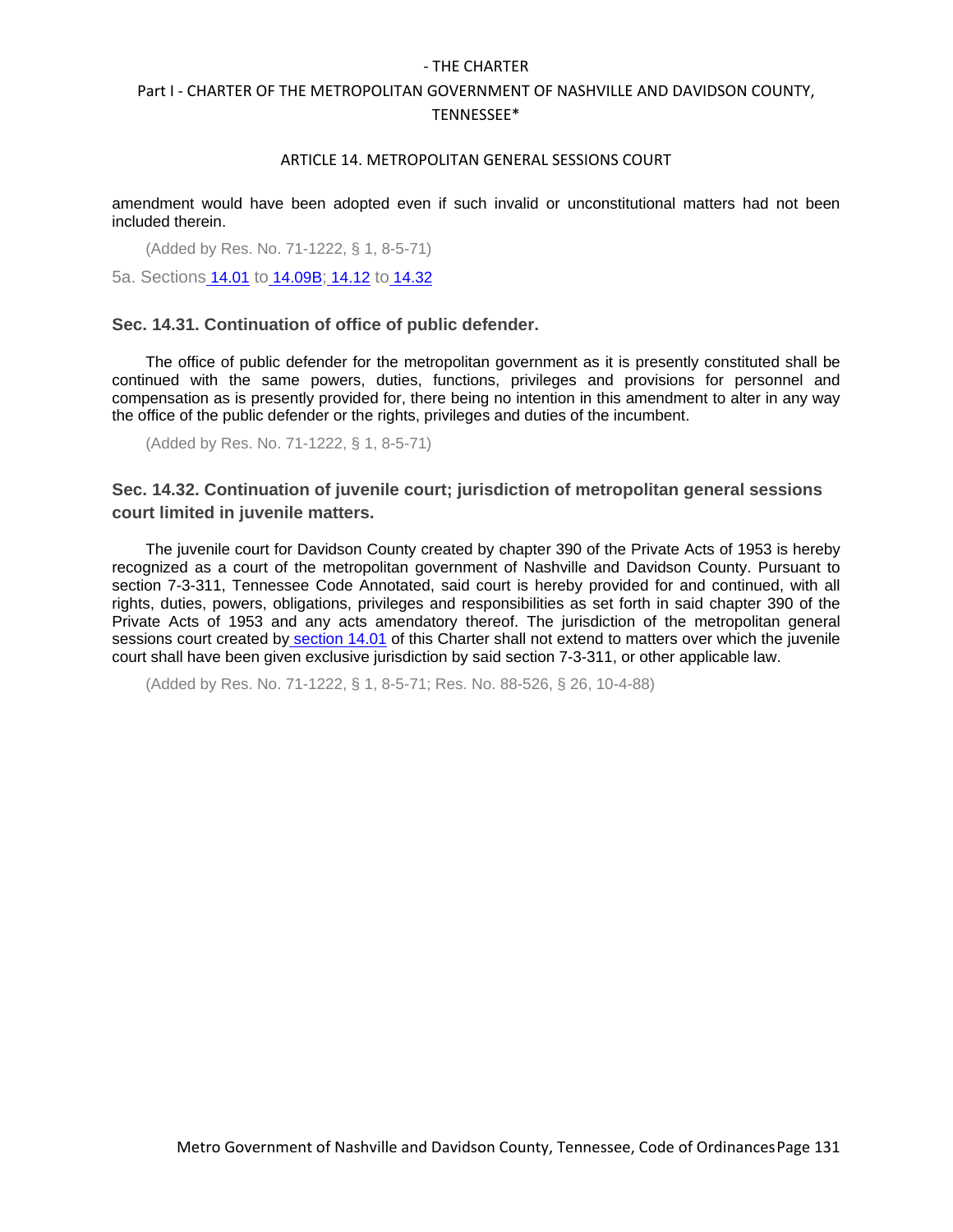# Part I ‐ CHARTER OF THE METROPOLITAN GOVERNMENT OF NASHVILLE AND DAVIDSON COUNTY, TENNESSEE\*

### ARTICLE 15. ELECTIONS AND REMOVAL OF OFFICERS

# **ARTICLE 15. ELECTIONS AND REMOVAL OF OFFICERS**

Sec. 15.01. When general metropolitan elections held; who may vote; qualifications of candidates.

- Sec. 15.02. Vote required for election in metropolitan elections; runoff elections.
- Sec. 15.03. Special elections.
- Sec. 15.04. Applicability of general election laws.
- Sec. 15.05. Ouster of metropolitan officers.
- Sec. 15.06. Recall of metropolitan officers.
- Sec. 15.07. Procedure in general.
- Sec. 15.08. Holding the recall election.
- Sec. 15.09. Recall election results—Votes required for election—Runoff election.

Sec. 15.10. Failure to qualify-Tie vote.

**Sec. 15.01. When general metropolitan elections held; who may vote; qualifications of candidates.** 

For the purpose of electing a mayor, vice-mayor, five (5) councilmen-at-large and thirty-five (35) district councilmen, there shall be held on the first Thursday in April, 1966, and on the first Thursday in August of 1971, and each four (4) years thereafter, a general metropolitan election. At such general election each voter shall be entitled to vote for one (1) candidate for mayor, one (1) candidate for vicemayor, five (5) candidates for councilmen-at-large, and one (1) candidate for district councilman from the district wherein the voter resides; and the names of all qualified candidates shall be so placed on the ballot or voting machine as to accord the voter such right. All persons who are lawfully registered and who are qualified to vote for members of the general assembly of the State of Tennessee shall be qualified to vote in the metropolitan elections. The name of any candidate shall be included on the ballot or the voting machines when a written petition signed by at least twenty-five (25) qualified voters shall so request and when said petition shall be filed with the county commissioners of election at least within the number of days prior to the election provided by general law for the filing of qualifying petitions of candidates for election to county offices.

(Amended by Res. No. 65-670, § 1, 7-6-65; Res. No. 66-1053, § 1, 8-16-66)

# **Note—**See Tenn. Const. ART. VII, SECT. 5:

Sec. 5. Civil officers—Election—Vacancies.—

Elections for Judicial and other civil officers shall be held on the first Thursday in August, one thousand eight hundred and seventy, and forever thereafter on the first Thursday in August next preceding the expiration of their respective terms of service. The term of each officer so elected shall be computed from the first day of September next succeeding his election. The term of office of the Governor and of other executive officers shall be computed from the fifteenth of January next after the election of the Governor. No appointment or election to fill a vacancy shall be made for a period extending beyond the unexpired term. Every officer shall hold his office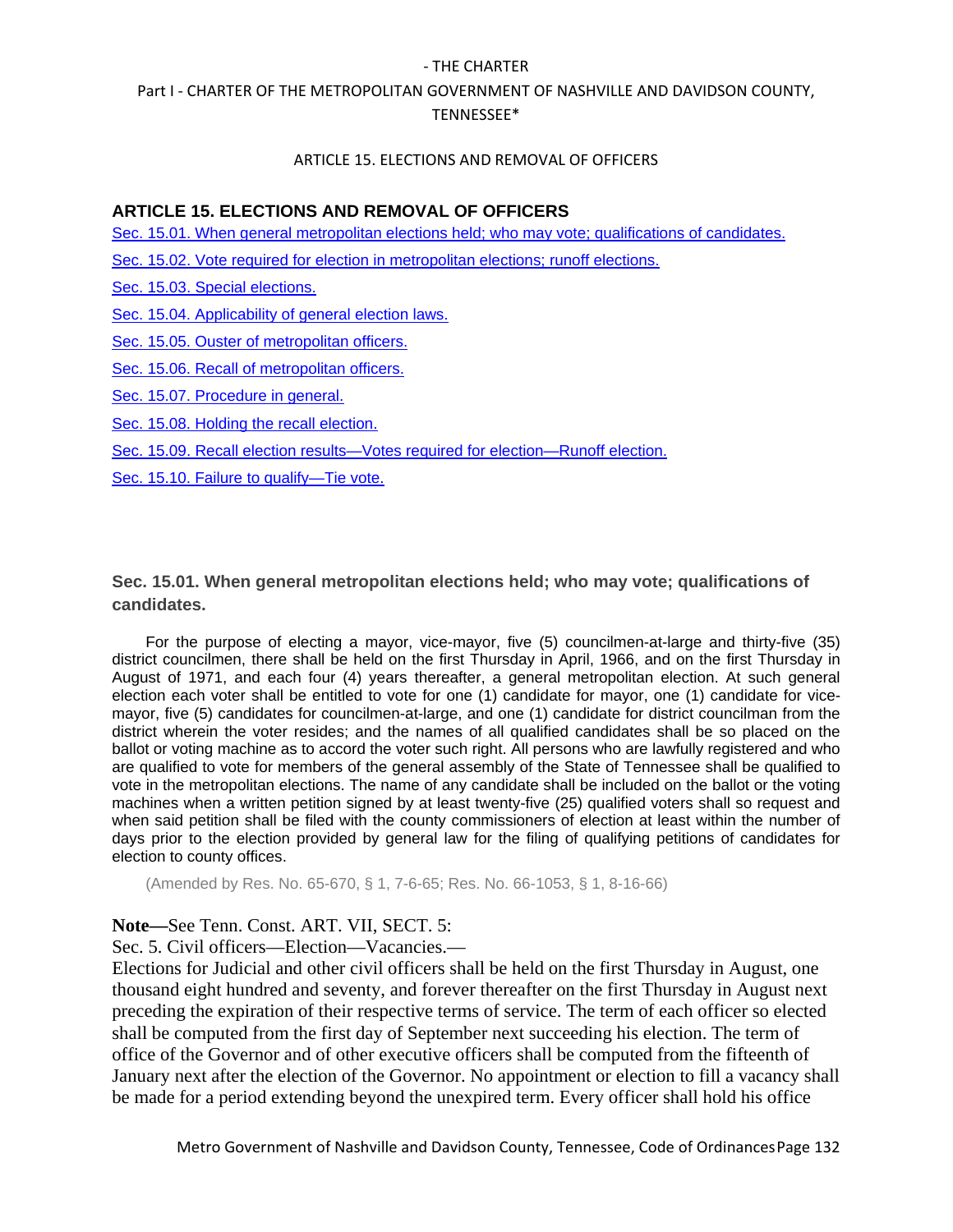# Part I - CHARTER OF THE METROPOLITAN GOVERNMENT OF NASHVILLE AND DAVIDSON COUNTY. TENNESSEE\*

#### ARTICLE 15. ELECTIONS AND REMOVAL OF OFFICERS

until his successor is elected or appointed, and qualified. No special election shall be held to fill a vacancy in the office of Judge or District Attorney, but at the time herein fixed for the biennial election of civil officers; and such vacancy shall be filled at the next Biennial election recurring more than thirty days after the vacancy occurs.

#### **Sec. 15.02. Vote required for election in metropolitan elections; runoff elections.**

In the general metropolitan election those qualified persons who receive a majority of the votes cast for mayor, vice-mayor and district councilman for each of the thirty-five (35) districts shall be elected to their respective offices; and those five (5) qualified persons who receive the highest number of votes, being also a majority of the total vote cast for the office of councilmen-at-large, shall be elected to such office.

In the general election if no candidate shall receive a majority of all the votes cast for the office of mayor, vice-mayor or district councilman, a runoff election shall be held with respect to such unfilled office or offices. In the runoff election only the names of the two (2) candidates who received the highest number of votes cast for such office which failed to be filled at the general election shall be placed on the official ballot or voting machine.

In the general election if less than five (5) candidates receive a majority of the total vote cast for the office of councilmen-at-large, the number receiving a majority shall be elected and a runoff election shall be held with respect to the unfilled offices. For the purpose of this section, "the total vote cast for the office of councilmen-at-large" shall be deemed to be one-fifth of the aggregate number of votes received by all candidates for the office of councilmen-at-large. In the runoff election, there shall be included on the ballot or voting machine a number of candidates which is twice the number of vacancies remaining to be filled. The candidates to be so included shall be those who in the general election received the highest vote less than a majority and the other candidates shall be eliminated. In the event of a tie vote among candidates, one (1) of whom should be in the runoff except for such tie, then all such candidates so having tie votes shall be in the runoff. In a runoff election for councilmen-at-large it shall not be necessary to receive a majority and those candidates who have the highest vote and who equal in number those remaining to be elected shall be elected.

The runoff election, if required, shall be held on the third Thursday in May, 1966, being three (3) weeks subsequent to the general election held in that year, and, thereafter, the runoff election shall be held on the second Thursday in September, being five (5) weeks subsequent to each general election held after 1995. In the case of tie between candidates for the same office, it shall be broken as provided by Tennessee Code Annotated, section 2-8-111.

(Amended by Res. No. 65-670, § 1, 7-6-65; Res. No. 88-526, § 27, 10-4-88)

Editor's note— Section 15.02 was amended at a referendum election held November 5, 1996.

#### **Sec. 15.03. Special elections.**

There shall be held a special metropolitan election to fill a vacancy for the unexpired term in the office of mayor and in the office of district council member whenever such vacancy shall exist more than twelve (12) months prior to the date of the next general metropolitan election. The special election shall be ordered by the county commissioners of elections and they shall give notice thereof as provided by Tennessee Code Annotated section 2-14-105. When a vacancy exists in the office of vice mayor or in the office of councilmember-at-large, said office shall remain vacant until the next general election at which time such vacancy shall be filled; however, in no event shall a special election be held to fill such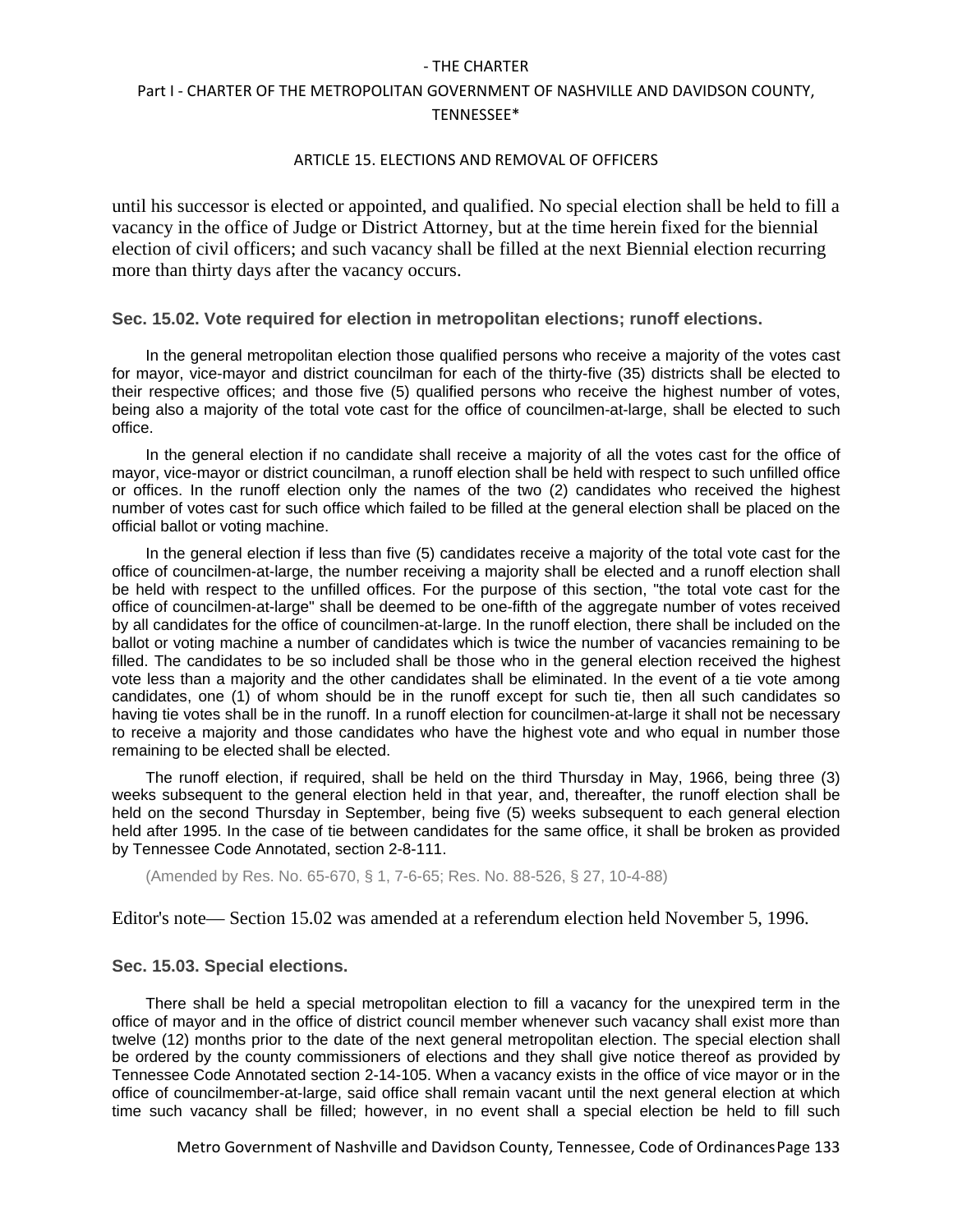# Part I - CHARTER OF THE METROPOLITAN GOVERNMENT OF NASHVILLE AND DAVIDSON COUNTY. TENNESSEE\*

#### ARTICLE 15. ELECTIONS AND REMOVAL OF OFFICERS

vacancy. If in such special election to fill a vacancy for the unexpired term of the office of mayor or district council member, or in the general election at which time a vacancy in the office of vice mayor or councilmember-at-large, no candidate shall receive a majority of all the votes cast for such office, a runoff election shall be held five (5) weeks subsequent to the first special election to fill a vacancy in accordance with the provisions hereinbefore set forth in the case of a general metropolitan election. The provisions of section 15.01 hereof with respect to voting in general metropolitan elections and with respect to qualifying as a candidate shall apply to special elections and to general elections at which time a vacancy is filled.

(Amended by Res. No. 65-670, § 1, 7-6-65; Res. No. 88-526, § 28, 10-4-88; amended by referendum petition approved August 2, 2007)

Editor's note—In addition to the legislation given in the history note, § 15.03 was amended in its entirety by virtue of a referendum petition approved November 8, 1994, and amended again at a referendum election held November 5, 1996.

**Sec. 15.04. Applicability of general election laws.** 

The general election laws of the state shall be applicable to all metropolitan elections, except as otherwise provided in this article.

**Sec. 15.05. Ouster of metropolitan officers.** 

The mayor, vice-mayor, members of the council, and every member of a metropolitan board or commission appointed for a special term shall be subject to ouster under the terms and provisions of Tennessee Code Annotated, sections 8-47-101 through 8-47-107, and within the meaning of such law metropolitan officers are hereby declared to be county and municipal officers.

(Res. No. 88-526, § 29, 10-4-88)

#### **Sec. 15.06. Recall of metropolitan officers.**

The mayor, vice-mayor and members of the council and metropolitan board of public education may be removed from such office by the qualified voters of the metropolitan government or of a councilmanic or school district according as the official sought to be removed has been elected by the voters of the metropolitan government or of a councilmanic or school district at any time except during the first one hundred and eighty (180) days or the last one hundred and eighty (180) days of their terms, in the manner hereafter provided.

Editor's note— Section 15.06 was added by referendum election held Aug. 1, 1991.

#### **Sec. 15.07. Procedure in general.**

In order to recall an official set out in Section 15.06 of this Metropolitan Charter, a petition demanding the election of a successor of the person sought to be removed and containing a statement of the reason(s) why removal is sought must be filed with the metropolitan clerk. The only purpose of such statement is to furnish information to the electors.

A recall petition for the offices of mayor, vice mayor, and councilman-at-large shall contain signatures and addresses of registered qualified voters in number equal to fifteen (15) percent of the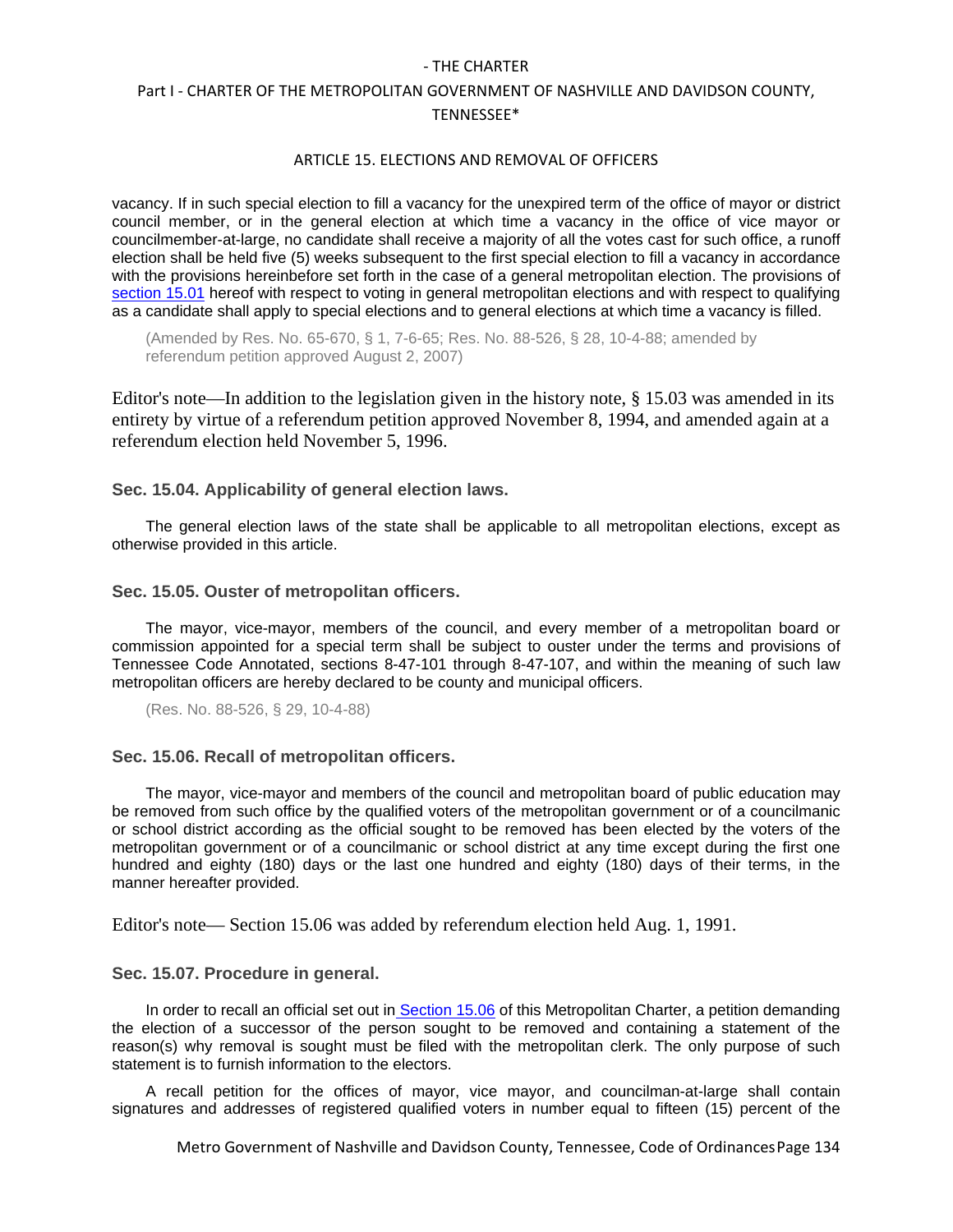# Part I - CHARTER OF THE METROPOLITAN GOVERNMENT OF NASHVILLE AND DAVIDSON COUNTY. TENNESSEE\*

#### ARTICLE 15. ELECTIONS AND REMOVAL OF OFFICERS

registered qualified voters in Davidson County; a recall petition for the offices of metropolitan board of public education and district councilmember shall contain the signatures and addresses of registered qualified voters in number equal to fifteen (15) percent of the registered qualified voters of the district from which the officer was elected. The above percentages shall be computed from the total number of qualified registered voters for each office according to the latest official count of registered qualified voters made by the Davidson County Election Commission thirty (30) days prior to the date the recall petition is initially filed with the metropolitan clerk. The signatures and addresses to any recall petition need not all be appended to one sheet of paper. The verification of the signatures shall be made by the Davidson County Election Commission and certified to the metropolitan clerk.

A notice of the intention to obtain signatures for a recall petition, together with the form of the recall petition, must be filed with the metropolitan clerk prior to obtaining signatures of registered qualified voters. Such recall petition containing the required number of registered qualified voters must be filed with the metropolitan clerk not later than thirty (30) days following the date the notice is properly filed.

Editor's note— Section 15.07 was added by referendum election held Aug. 1, 1991. The third paragraph was added to § 15.07 by referendum election held November 5, 1996.

#### **Sec. 15.08. Holding the recall election.**

If the petition contains the requisite number of proper signatures, the metropolitan clerk shall immediately certify to the Davidson County Election Commission a copy of same and it shall thereupon be the duty of the Davidson County Election Commission to give notice and make all arrangements for the holding of such recall election, and the same shall be conducted, returned, and the results thereof declared, as provided by law in the case of a general election for the office held by the incumbent to which the petition relates. The Davidson County Election Commission shall hold the recall election within the time limits set in Tennessee Code Annotated, Section 2-3-204 for holding elections on questions.

Any person sought to be removed may be a candidate to succeed himself; and unless he in writing or otherwise requests, it shall be the duty of the Davidson County Election Commission to place his name on the official ballot without nomination or petition by anyone.

Editor's note— Section 15.08 was added by referendum election held Aug. 1, 1991.

#### **Sec. 15.09. Recall election results—Votes required for election—Runoff election.**

In any such recall election, the candidate receiving a majority of the votes cast for the office involved shall be declared elected and shall hold the office during the unexpired term of the incumbent. If at such recall election, some person other than the incumbent receives a majority of the votes cast, the incumbent shall thereupon be deemed removed from office upon the qualification of his successor so elected.

If at such recall election no person receives a majority of the votes cast for the office involved, there shall be a runoff election and it shall thereupon be the duty of the Davidson County Election Commission to give notice and make all arrangements for the holding of such runoff election, and the same shall be conducted, returned, and the results thereof declared, as provided by law in the case of a general election for the office held by the incumbent to which the petition relates.

In the runoff election, only the names of the two (2) candidates who received the highest number of votes cast for the office involved shall be placed on the official ballot. The runoff election, if required, shall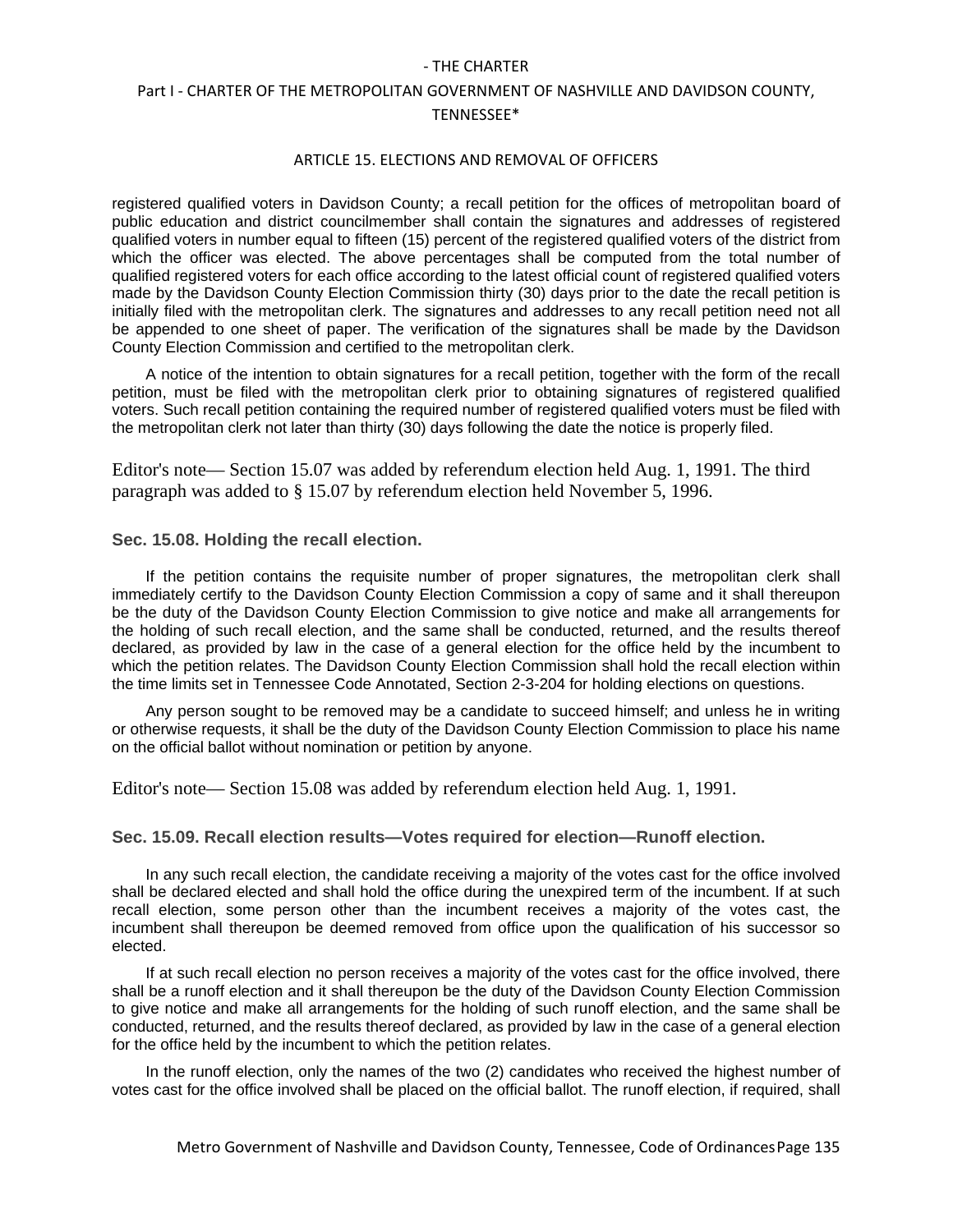# Part I - CHARTER OF THE METROPOLITAN GOVERNMENT OF NASHVILLE AND DAVIDSON COUNTY, TENNESSEE\*

#### ARTICLE 15. ELECTIONS AND REMOVAL OF OFFICERS

be held by the Davidson County Election commission not less than thirty (30) days nor more than fortyfive (45) days after it is determined that a runoff election is required.

Editor's note— Section 15.08 was added by referendum election held Aug. 1, 1991.

**Sec. 15.10. Failure to qualify—Tie vote.** 

In case the person who receives a majority of the votes cast for the office involved shall fail to qualify within ten (10) days after receiving notice of election, the office shall be deemed vacant and filled as provided by law for the filling of a vacancy in said office; but if the incumbent receives a majority of the votes cast in such election, he shall continue in office.

In case of a tie vote between the candidates in such runoff election, it shall be broken as provided by Tennessee Code Annotated, Section 2-8-111.

Editor's note— Section 15.10 was added by referendum election held Aug. 1, 1991.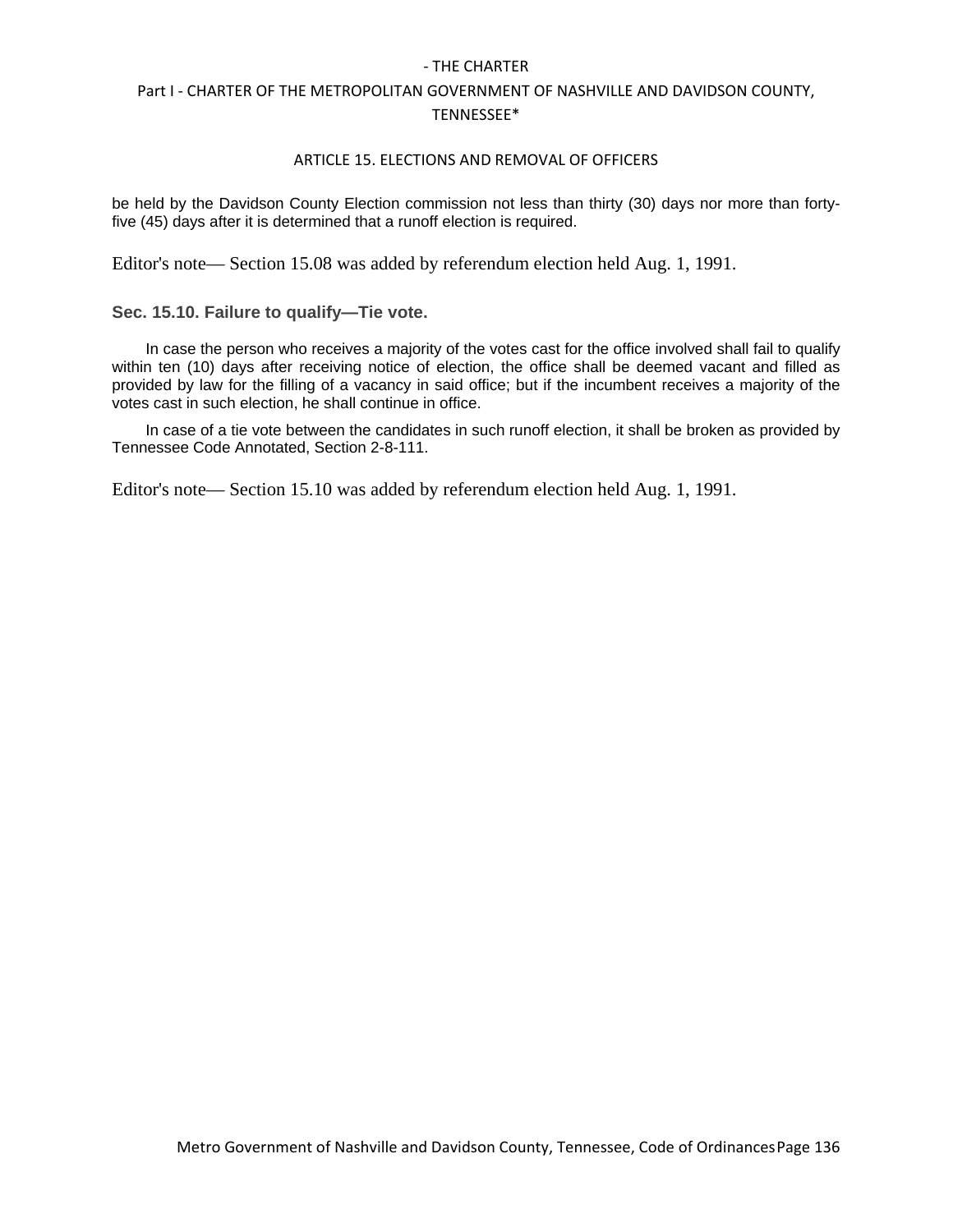# Part I - CHARTER OF THE METROPOLITAN GOVERNMENT OF NASHVILLE AND DAVIDSON COUNTY. TENNESSEE\*

### ARTICLE 16. FUNCTIONS OF CONSTITUTIONAL AND COUNTY OFFICERS\*

# **ARTICLE 16. FUNCTIONS OF CONSTITUTIONAL AND COUNTY OFFICERS\***

\* Annotation—Constable is a constitutional officer, and office was therefore not abolished by adoption of Metropolitan Charter. Glasgow v. Fox, 214 Tenn. 656, 383 S.W. 2d 9 (1964).

Sec. 16.01. County judge. Sec. 16.02. County court clerk. Sec. 16.03. Duties of metropolitan government to certain state and county officers recognized. Sec. 16.04. Reserved. Sec. 16.05. Sheriff.

### **Sec. 16.01. County judge.**

Nothing in this Charter is intended or shall be construed to alter or affect the judicial powers and functions of the county judge and the same shall continue as provided by general law or private act. The compensation of the county judge shall be as provided by general law with respect to chancellors; provided, that this section shall not alter or diminish the compensation of the incumbent county judge prior to the expiration of his present term of office in 1966. The county judge is hereby recognized as an officer of the metropolitan government in the exercise of his judicial functions, having the same relationship to such metropolitan government in the performance of such judicial functions as he previously had to the County of Davidson.

**Sec. 16.02. County court clerk.** 

Nothing in this Charter is intended or shall be construed to alter or affect the powers, duties and responsibilities of the county court clerk as a collector of state revenues or as the clerk of the probate court. All fees, commissions, emoluments and perquisites of the office of county court clerk shall accrue to the metropolitan government as has been provided in section 8.118 of this Charter.

Annotation—Merchants' ad valorem tax is a local tax, and assignment by this Charter of duties of assessment and collection of such tax does not abridge duties of county clerk as collector of state revenues. Winter v. Allen, 212 Tenn. 84, 367 S.W. 2d 785 (1963).

# **Sec. 16.03. Duties of metropolitan government to certain state and county officers recognized.**

Nothing in this Charter is intended or shall be construed to affect the powers, duties or compensation of the district attorney, circuit court clerk, criminal court clerk, clerk and master of the chancery court or county register, except as set forth in this section. The metropolitan government and its council shall have the same relationship, including powers, duties and responsibilities, to said officers and their assistants and office personnel as the County of Davidson and its quarterly county court had prior to the effective date of this Charter. It being recognized that this Charter as to metropolitan courts may operate to reduce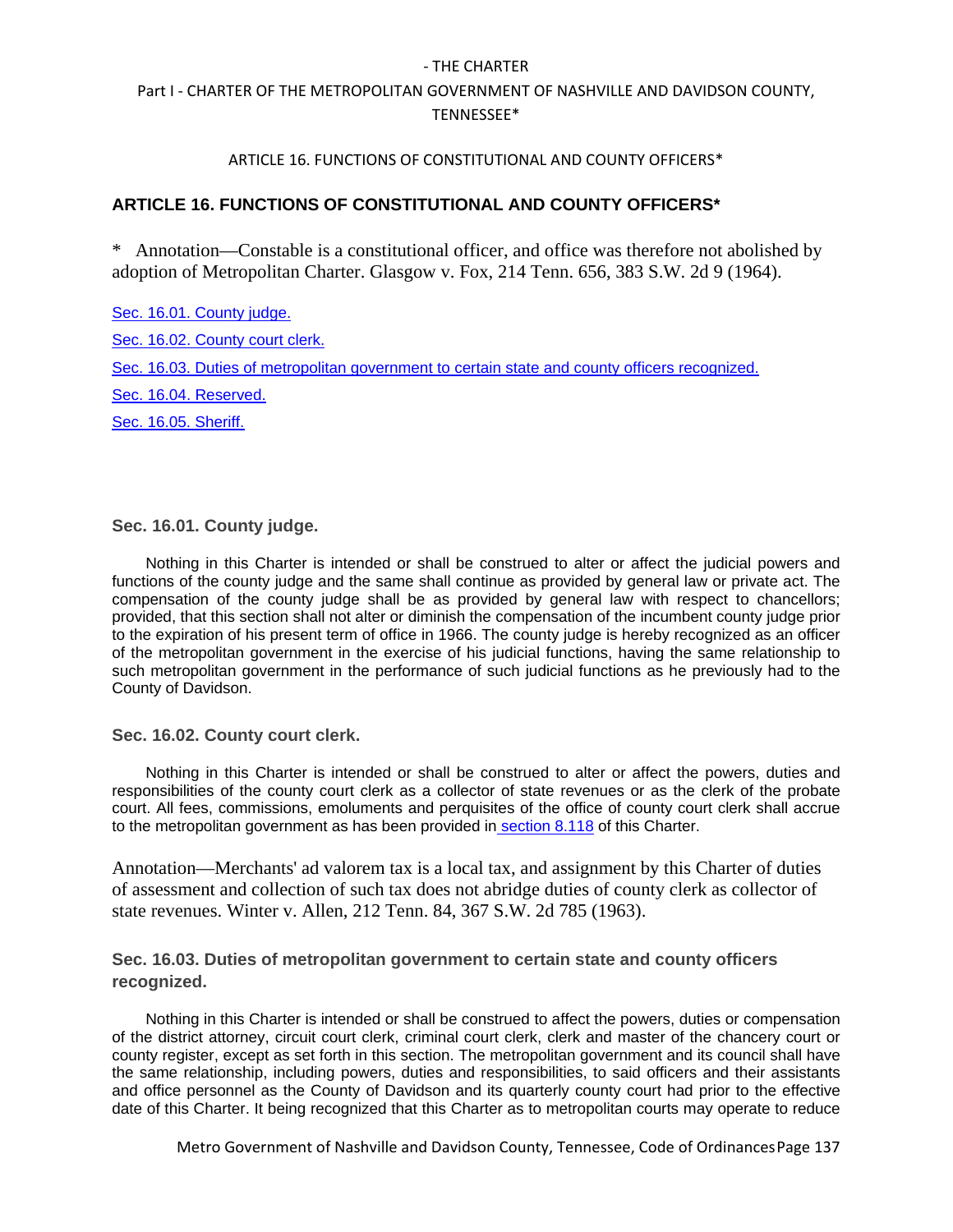# Part I - CHARTER OF THE METROPOLITAN GOVERNMENT OF NASHVILLE AND DAVIDSON COUNTY. TENNESSEE\*

#### ARTICLE 16. FUNCTIONS OF CONSTITUTIONAL AND COUNTY OFFICERS\*

the fees of the office of criminal court clerk, the metropolitan council is hereby authorized and directed to appropriate for the maintenance of such office such sum of money as may be necessary in addition to statutory fees for the proper operation of said office and for the maintenance of his salary at the present (maximum) level. Whenever by general law or private act the County of Davidson has been authorized or required to appropriate money, to contribute toward the compensation of expenses of said officers or their offices, or to perform other duties with respect thereto, the metropolitan government shall be vested with the same authority and obligation. Said officers and their official personnel shall also have the same relationship, including powers, duties and responsibilities with respect to the metropolitan government as they previously had to the County of Davidson or the City of Nashville. All fees, commissions, emoluments and perquisites of any or said offices shall accrue to the metropolitan government as the same formerly accrued to the County of Davidson.

The metropolitan government shall also have the same obligations and duties as the County of Davidson formerly had with respect to compensation or expenses of court officers, bailiffs, secretaries and all other persons, and such duties may hereafter be changed by amendment or repeal of the respective private acts creating such duties when the amendatory or repealing act has been approved by the electorate or the council, as provided by the Constitution of Tennessee.

#### **Sec. 16.04. Reserved.**

Editor's note— Section 16.04, relating to the composition, powers and functions of the quarterly county court, was repealed at an election held Aug. 4, 1983.

#### **Sec. 16.05. Sheriff.**

The sheriff, elected as provided by the Constitution of Tennessee, is hereby recognized as an officer of the metropolitan government. He shall have such duties as are prescribed by Tennessee Code Annotated, section 8-8-201, or by other provisions of general law; except, that within the area of the metropolitan government the sheriff shall not be the principal conservator of peace. The function as principal conservator of peace is hereby transferred and assigned to the metropolitan chief of police, provided for by article 8, chapter 2 of this Charter. The sheriff shall have custody and control of the metropolitan jail and of the metropolitan workhouse. The council may by ordinance authorize the sheriff to provide security within buildings of the metropolitan government and, pursuant to a written agreement between the metropolitan government and a metropolitan agency or authority or judges of the Davidson County Circuit, Chancery, Criminal or General Sessions courts, within any building or at any official meeting of such agency or authority or within any courtroom while such court is in session. The council may by ordinance, upon recommendation of the metropolitan chief of police and sheriff, authorize the sheriff to perform duties as may be unassigned by the charter, or currently assigned to the metropolitan chief of police, relating to the intake, processing, identification and questioning of arrestees, detainees, prisoners and other persons in official custody.

(Res. No. RS2012-277, § 1(Amdt. 3), 9-18-2012, election of 11-6-2012; Res. No. 88-526, § 30, 10-4- 88)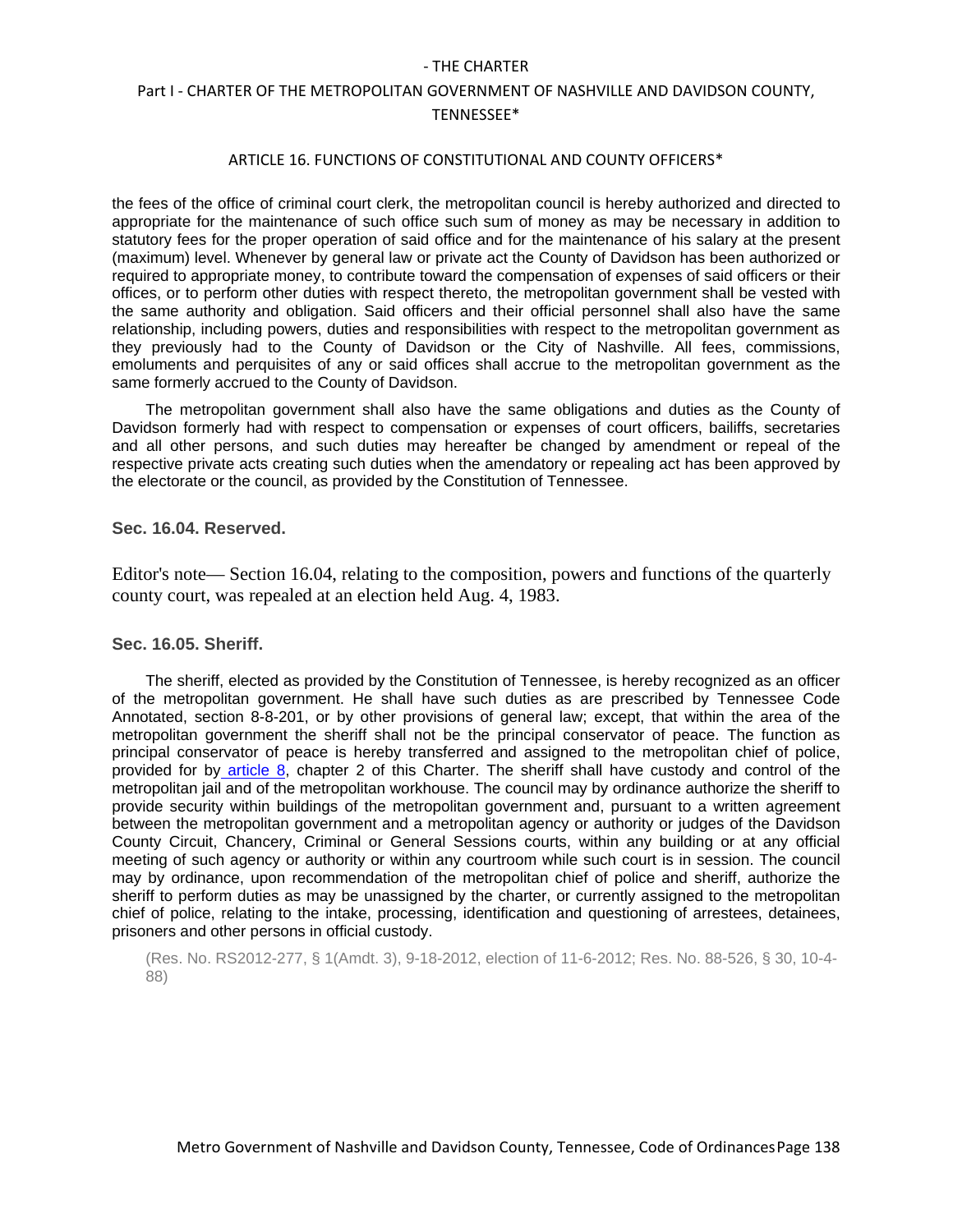# Part I - CHARTER OF THE METROPOLITAN GOVERNMENT OF NASHVILLE AND DAVIDSON COUNTY. TENNESSEE\*

### ARTICLE 17. PUBLIC UTILITY FRANCHISES

# **ARTICLE 17. PUBLIC UTILITY FRANCHISES**

Sec. 17.01. Irrevocable franchises granted only by ordinance.

Sec. 17.02. Granting ordinances to be ratified at election.

Sec. 17.03. Restrictions on all future public utility franchises and reserved powers of metropolitan government.

Sec. 17.04. General requirements.

Sec. 17.05. Acquiring property of public utility by condemnation.

Sec. 17.06. Recognition of franchises granted by county or city.

Sec. 17.07. Regulation of street railway companies.

Sec. 17.08. Limited scope of article.

# **Sec. 17.01. Irrevocable franchises granted only by ordinance.**

All irrevocable public utility franchises and all renewals, extensions and amendments thereof shall be granted only by ordinance. No such ordinance shall be adopted before thirty (30) days after application therefor has been filed with the council, nor until full public hearing has been held thereon.

# **Sec. 17.02. Granting ordinances to be ratified at election.**

No such ordinance shall become effective until it has been submitted to the electors of the metropolitan government and has been approved by three-fifths of the electors voting thereon. No such ordinance shall be submitted to the electors at an election to be held less than sixty (60) days after the grantee named therein has filed its unconditional acceptance of such franchise, and it shall not be submitted to a special election unless the expense of holding the election, as determined by the council, shall have been paid to the metropolitan treasurer by the grantee.

In any election held under the provisions of this article, wherein is submitted any franchise ordinance for ratification by the voters, it shall not be necessary to print the entire ordinance on the ballot. It shall only be necessary to submit the question of ratification of such ordinance, together with a brief statement of the purpose or purposes of the same, and the date of its enactment by the mayor and council. The ordinance itself may provide for the form of its submission on the ballot.

# **Sec. 17.03. Restrictions on all future public utility franchises and reserved powers of metropolitan government.**

No exclusive franchise shall ever be granted and no franchise shall be granted for a longer term than thirty (30) years. No such franchise shall be transferable, directly or indirectly, except with the approval of the council expressed by ordinance.

All public utility franchises, whether it be so provided in the ordinance or not, shall be subject to the right of the metropolitan government:

1. To repeal the same for misuse or nonuse, or for failure to comply therewith.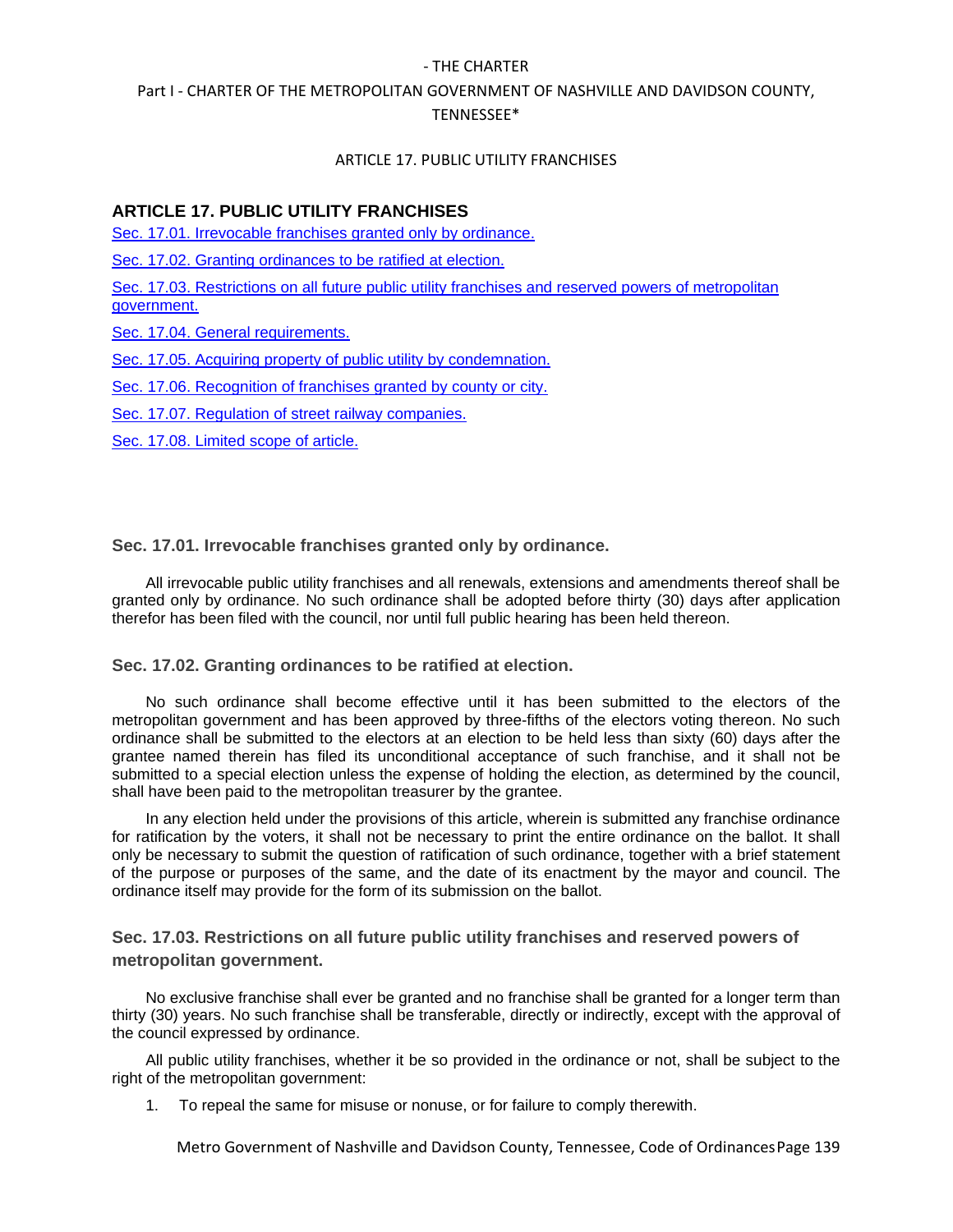# Part I ‐ CHARTER OF THE METROPOLITAN GOVERNMENT OF NASHVILLE AND DAVIDSON COUNTY, TENNESSEE\*

#### ARTICLE 17. PUBLIC UTILITY FRANCHISES

- 2. To require proper and adequate extension of plant and service and the maintenance thereof, at the highest practicable standard of efficiency.
- 3. To establish reasonable standards of service and quality of products, and prevent unjust discrimination in service or rates.
- 4. To make independent audit and examination of accounts at any time, and to require reports annually.
- 5. To require continuous and uninterrupted service to the public in accordance with the terms of the franchise, throughout the entire period thereof.
- 6. To impose such other regulations as may be determined by the council to be conducive to the safety, welfare and accommodation of the public.

#### **Sec. 17.04. General requirements.**

All public utility franchises shall make provision for fixing rates, fares and charges, and for readjustments thereof at periodic intervals of not more than five (5) years, either by arbitration upon terms to be specifically set forth in the franchise, or by state agency, at the election of the metropolitan government. The value of the property of the utility used as a basis for fixing such rates, fares and charges shall in no event include a value predicated upon the franchise, good will or prospective profits.

Every public utility may be required by the metropolitan government to permit joint use of its property and appurtenances located in the streets, alleys, and public places of the metropolitan government, by other public utilities, in so far as such joint use may be reasonably practicable, and in accordance with the provisions of the National Electrical Safety Code upon payment of reasonable rental therefor; provided, that in the absence of agreement, upon application by any public utility, the council shall provide for arbitration of the terms and conditions of such joint use and the compensation to be paid therefor, which award shall be final.

The right to use, control and regulate use of its streets, alleys, bridges and public places, and spaces above and beneath them, is hereby reserved to the metropolitan government, and every public utility franchise shall be subject thereto. Every public utility shall indemnify the metropolitan government against and pay for such damage as it causes to streets, alleys, bridges and other public places by reason of excavations, cutting of pavements, construction work and the like, provided this obligation shall not obligate the public utility to pay for damages resulting from usual wear and tear or its ordinary use of such public places.

#### **Sec. 17.05. Acquiring property of public utility by condemnation.**

The metropolitan government shall have power to acquire by condemnation or otherwise the property of any public utility. This power shall be exercised in accordance with the general laws of the state pertaining to such acquisition by cities and may be exercised only after having been approved by three-fifths of the electors voting thereon under the procedure required by section 17.02 hereof in the case of franchises. The cost of such election shall be borne by the metropolitan government.

# **Sec. 17.06. Recognition of franchises granted by county or city.**

This Charter and this article shall not affect valid franchises heretofore granted or transfers thereof heretofore approved by the County of Davidson or the City of Nashville, but the same shall continue in force and effect in accordance with their valid provisions, terms and conditions.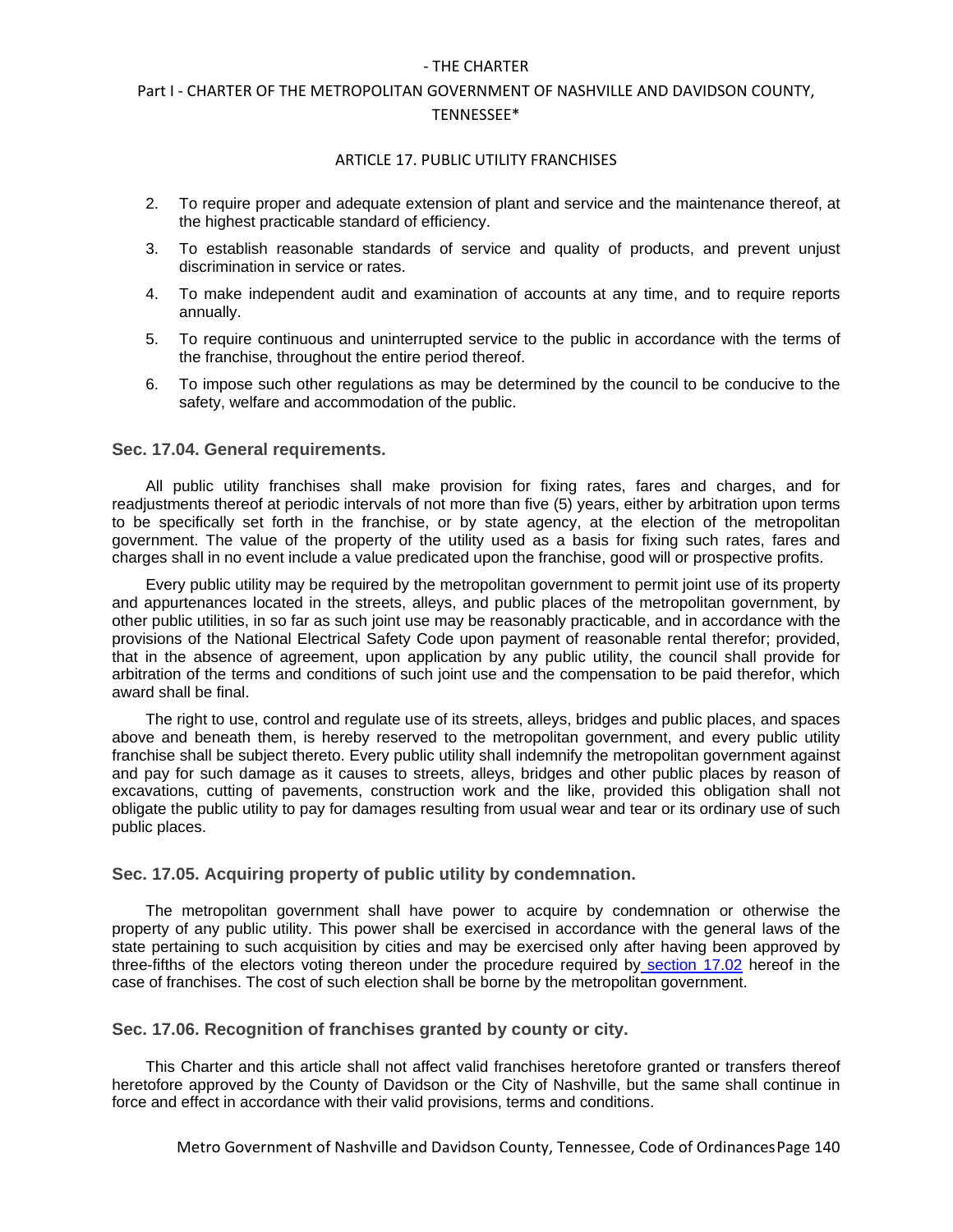# Part I - CHARTER OF THE METROPOLITAN GOVERNMENT OF NASHVILLE AND DAVIDSON COUNTY, TENNESSEE\*

#### ARTICLE 17. PUBLIC UTILITY FRANCHISES

#### **Sec. 17.07. Regulation of street railway companies.**

The entire and complete supervision, regulation, jurisdiction and control over street railway companies operating within the territory embraced in the metropolitan government and the environs thereof shall be vested solely in and exercised solely by Nashville Transit Authority as created and established under the terms and provisions of chapter 487, Private Acts of 1953, as amended by chapter 307, Private Acts of 1955, and chapter 165, Private Acts of 1957, and as set forth in Appendix Four hereto to which reference is made. Neither the mayor nor the council nor any other officer or agency of the metropolitan government shall have or exercise any authority whatsoever over such street railway companies, or over Nashville Transit Authority except as expressly provided in said Appendix Four.

No franchise to operate a street railway company on the streets and highways of the metropolitan government shall be granted except upon referendum as hereinabove set forth and nothing in said Appendix Four shall be construed as depriving the citizens of the metropolitan government of the right to grant franchises by referendum through the procedure herein established.

#### **Sec. 17.08. Limited scope of article.**

Nothing in this article shall empower any agency of the metropolitan government to regulate rates, charges and services of any public utility whose rates, charges and services are regulated by the Tennessee Public Service Commission.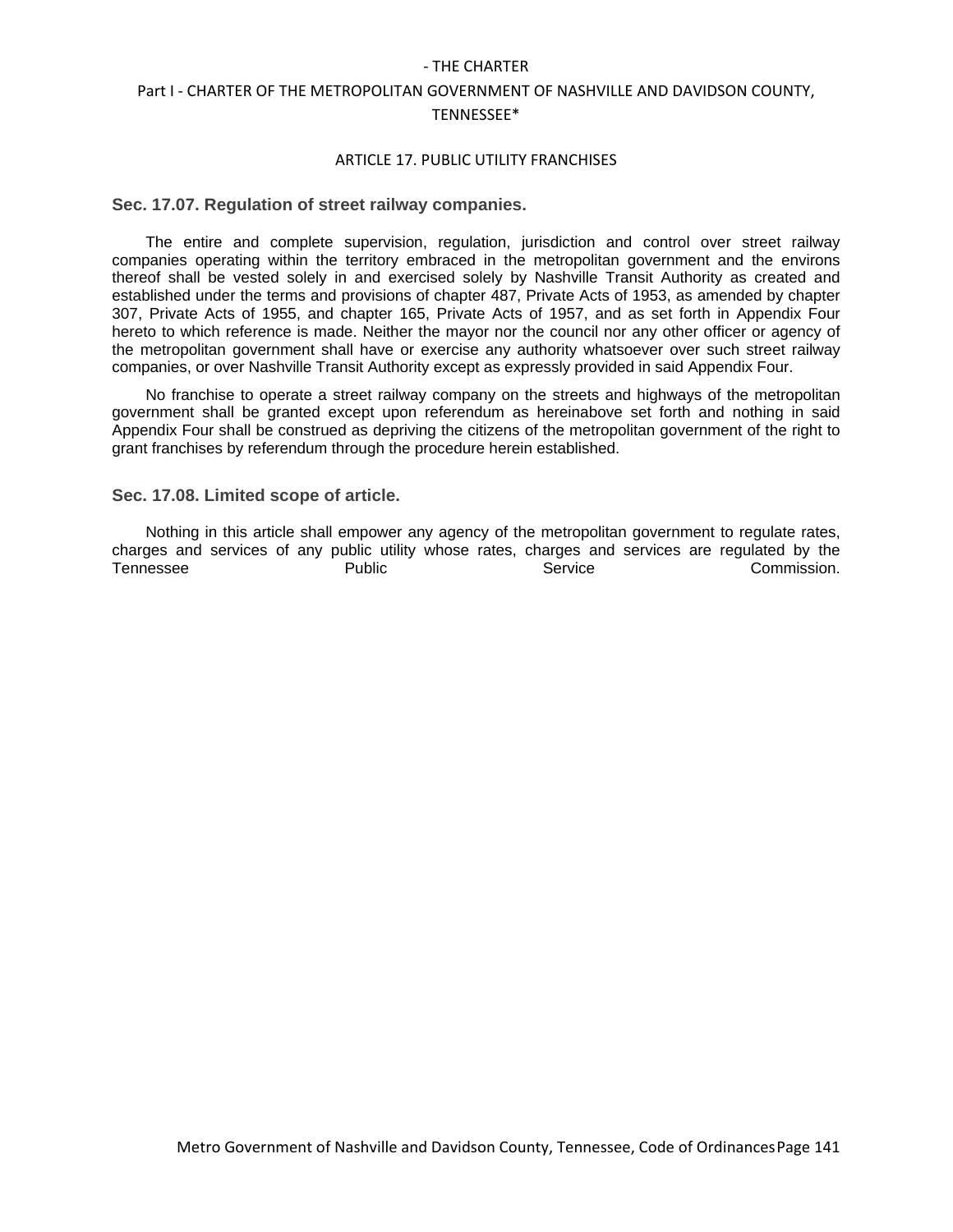# Part I ‐ CHARTER OF THE METROPOLITAN GOVERNMENT OF NASHVILLE AND DAVIDSON COUNTY,

### TENNESSEE\*

#### ARTICLE 18. MISCELLANEOUS PROVISIONS

### **ARTICLE 18. MISCELLANEOUS PROVISIONS**

Sec. 18.01. Metropolitan clerk.

Sec. 18.02. Enactment, revisions, modification or changes of zoning regulations.

Sec. 18.03. Board of zoning appeals.

Sec. 18.04. Nashville Housing Authority.

Sec. 18.05. Change in salary of metropolitan officers.

Sec. 18.06. Redistricting of councilmanic districts.

Sec. 18.07. Titles and subtitles not part of Charter.

Sec. 18.08. Regulation and sale of alcoholic beverages not affected by Charter.

Sec. 18.09. Federal, state and other aid.

Sec. 18.10. Metropolitan agencies authorized to compel attendance of witnesses and production of documents.

Sec. 18.11. Authorization to council with respect to certain special appropriations.

Sec. 18.12. No appropriation authorized from budget of general services district to finance certain deficits.

Sec. 18.13. Councilmen disqualified for membership on certain boards and commissions.

Sec. 18.14. Fidelity bonds.

Sec. 18.15. Status of smaller cities and voluntary surrender of their charters; creation of suburban utility districts.

Sec. 18.16. County executive committees for political parties.

Sec. 18.17. Authority to deal with state and federal agencies as to specific governmental services.

# **Sec. 18.01. Metropolitan clerk.**

There is hereby created and established the office of metropolitan clerk, which shall be charged with the recording and safekeeping of minutes, resolutions and ordinances of the metropolitan council and of all other documents relating to official actions of the metropolitan government. The metropolitan clerk shall also perform such other duties as may be imposed upon him by this Charter or by ordinance. The metropolitan clerk shall act under the supervision and control of the mayor and council.

Any vacancy in the office of metropolitan clerk shall be filled by the appointment of the mayor, subject to the confirmation by the metropolitan council, pursuant to the civil service provisions of this Charter. Such clerk shall have been a resident of the area of the metropolitan government for at least five (5) years preceding the clerk's appointment. The clerk's office shall be a civil service office and compensation shall be fixed in the metropolitan pay plan provided for by article 12. The clerk shall have such clerical help as may be provided by ordinance.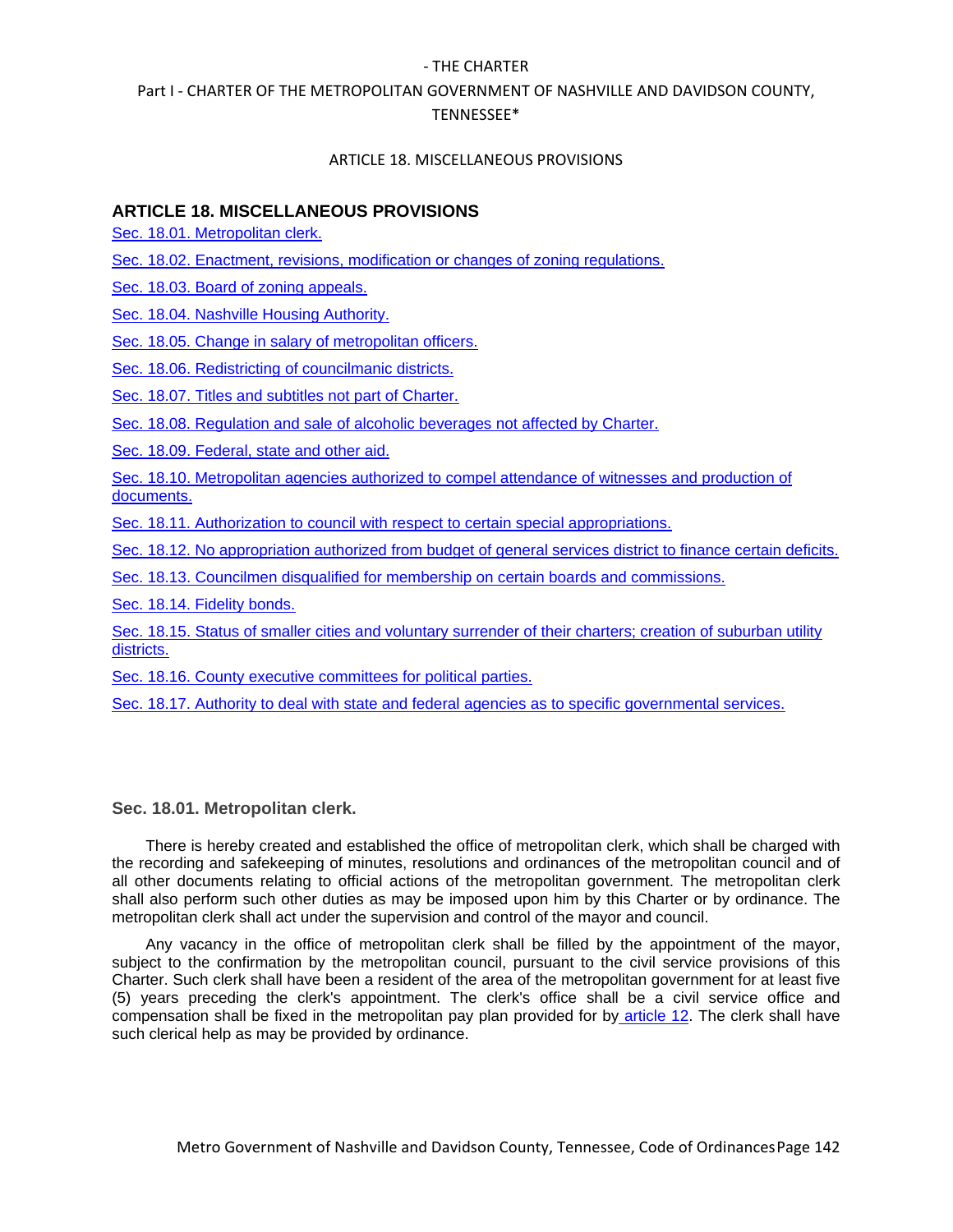# Part I - CHARTER OF THE METROPOLITAN GOVERNMENT OF NASHVILLE AND DAVIDSON COUNTY. TENNESSEE\*

#### ARTICLE 18. MISCELLANEOUS PROVISIONS

Editor's note—An amendment to the second paragraph of this section, requiring council confirmation of the appointment of the clerk by the mayor, was approved at an election held Aug. 4, 1983.

#### **Sec. 18.02. Enactment, revisions, modification or changes of zoning regulations.**

Zoning regulations shall be enacted by the council only on the basis of a comprehensive plan prepared by the metropolitan planning commission in accordance with the applicable state laws and as provided in section 3.05 of this Charter.

Any revision, modification or change in the zoning regulations of the metropolitan government as provided in this section shall be made only by ordinance. Where a proposed ordinance revises, modifies, or changes the zoning regulations and is not accompanied at introduction by a favorable recommendation of the metropolitan planning commission, a copy thereof shall be promptly furnished by the metropolitan clerk to said planning commission, and the same shall not be passed on second reading until the recommendation of said planning commission with respect to the proposal has been received or thirty (30) days have elapsed without such recommendation. No ordinance making any revision, modification or change in the zoning regulations which has been disapproved by the metropolitan planning commission shall be finally passed or become effective unless it shall be adopted by a two-thirds majority of the whole membership of the council and also then be approved by the metropolitan mayor, with a three-fourths majority of the whole membership of the council required to override a veto.

#### **Sec. 18.03. Board of zoning appeals.**

A metropolitan board of zoning appeals may be established as provided by state law and ordinance enacted by the council in accordance with the provisions of this Charter. No member of said board of zoning appeals shall hold any public office or position nor shall any member receive any financial compensation for serving on said board.

#### **Sec. 18.04. Nashville Housing Authority.**

The Nashville Housing Authority, created pursuant to section 13-20-401 to section 13-20-418, inclusive, of Tennessee Code Annotated, is hereby recognized as existing and functioning within the area of the metropolitan government and as having the same relationship to the metropolitan government as said Nashville Housing Authority previously had to the City of Nashville. Said housing authority is hereby declared to be a city housing authority as provided for by Tennessee Code Annotated, sections 13-20- 401 to 13-20-418, inclusive, and also as a county housing authority as provided for by Tennessee Code Annotated sections 13-20-501 to 13-20-511, inclusive. The metropolitan mayor shall be deemed a mayor for the purposes of said city housing authorities act as therein referred to. He shall have authority to designate and appoint, subject to confirmation by the council, members of the board of commissioners of The Nashville Housing Authority of the metropolitan government as their terms expire or as their offices otherwise become vacant.

(Res. No. 88-526, §§ 31-33, 10-4-88)

State law reference—Tennessee Housing Development Agency Act, T.C.A. § 13-23-101 et seq.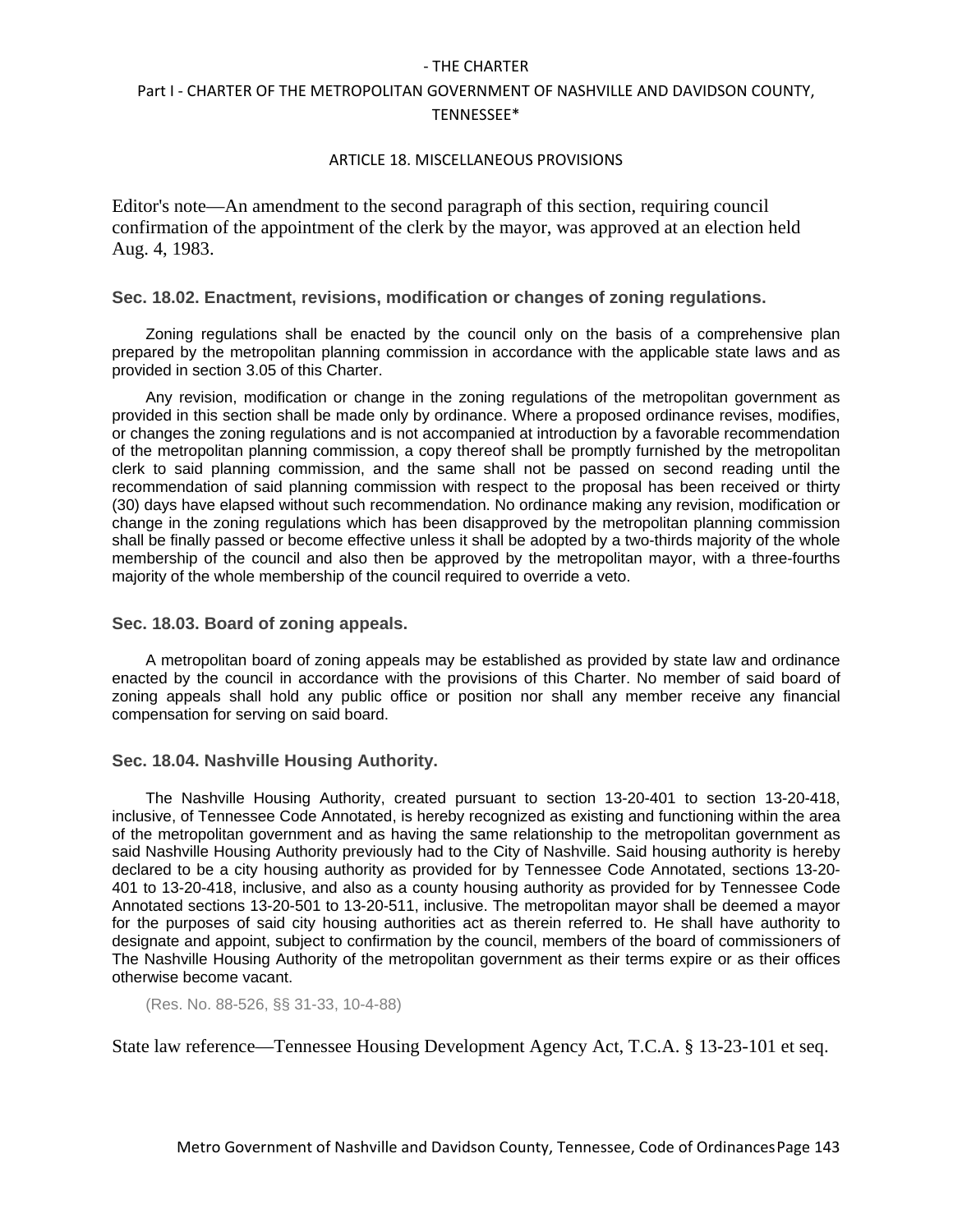# Part I ‐ CHARTER OF THE METROPOLITAN GOVERNMENT OF NASHVILLE AND DAVIDSON COUNTY, TENNESSEE\*

#### ARTICLE 18. MISCELLANEOUS PROVISIONS

#### **Sec. 18.05. Change in salary of metropolitan officers.**

The salary or compensation of the public defender and of administrative and professional officers or employees, including the mayor, councilmen and other elected officials whose salary or compensation is fixed by this Charter, may be changed by the metropolitan council and established as part of the general pay plan as provided for by section 12.10 of this Charter. Provided, however, that the salaries of elected officials shall not be increased or diminished during the period for which they shall have been elected.

(Amended by Res. No. 66-1053, § 1, 8-16-66; Substitute Res. No. 78-1051, 9-19-78)

### **Sec. 18.06. Redistricting of councilmanic districts.**

Redistricting of the councilmanic districts set forth in Appendix Two of this Charter may be accomplished in the following manner:

Within six (6) months after the decennial census of 1970 and each one thereafter is published by the United States Census Bureau showing the population in the area of the metropolitan government, it shall be the duty of the planning commission to recommend to the council whether redistricting of the councilmanic districts is necessary to prevent substantial underrepresentation of particular areas as the result of population changes. If the planning commission shall recommend that redistricting is necessary, it shall also submit a proposed ordinance designed to accomplish its recommendation. Such ordinance shall also revise the school districts to the extent, if any, that may be deemed necessary. The council shall not amend, but may adopt without change such proposed ordinance. Upon approval thereof by the mayor, or passage over his veto, redistricting shall be accomplished and district councilmen shall be elected accordingly at the next general metropolitan election.

The council may reject the proposed ordinance for redistricting, in which event, by resolution under article 19 of this Charter, it shall submit to the people for approval at a special referendum election to be held within ninety (90) days an amendment to this Charter making effective the redistricting as recommended by the planning commission. At such referendum election the council may submit to the people its own plan for redistricting as an alternative to the proposal of the planning commission also submitted.

At the expiration of ninety (90) days subsequent to the receipt by the council of an ordinance of redistricting, as hereinabove provided, if such ordinance shall not have become effective and if the council shall have failed to submit the same to a special referendum election, then the members of the council shall not receive any further salaries until they take one action or the other.

#### **Sec. 18.07. Titles and subtitles not part of Charter.**

It is hereby expressly declared and recognized that the titles and subtitles appearing before the articles, chapters and sections of this Charter are not part hereof and are not intended to determine or to restrict the meaning of its provisions. No substantive provision of this Charter shall be construed to be unintended or ineffective because the same has not been suggested or indicated by a title or subtitle. Titles and subtitles have been placed in this Charter merely for the convenience of those who examine or index its provisions.

**Sec. 18.08. Regulation and sale of alcoholic beverages not affected by Charter.** 

The creation and establishment of the Metropolitan Government of Nashville and Davidson County shall not alter the status of said county as to the legality of the manufacture, receipt, sale, storage,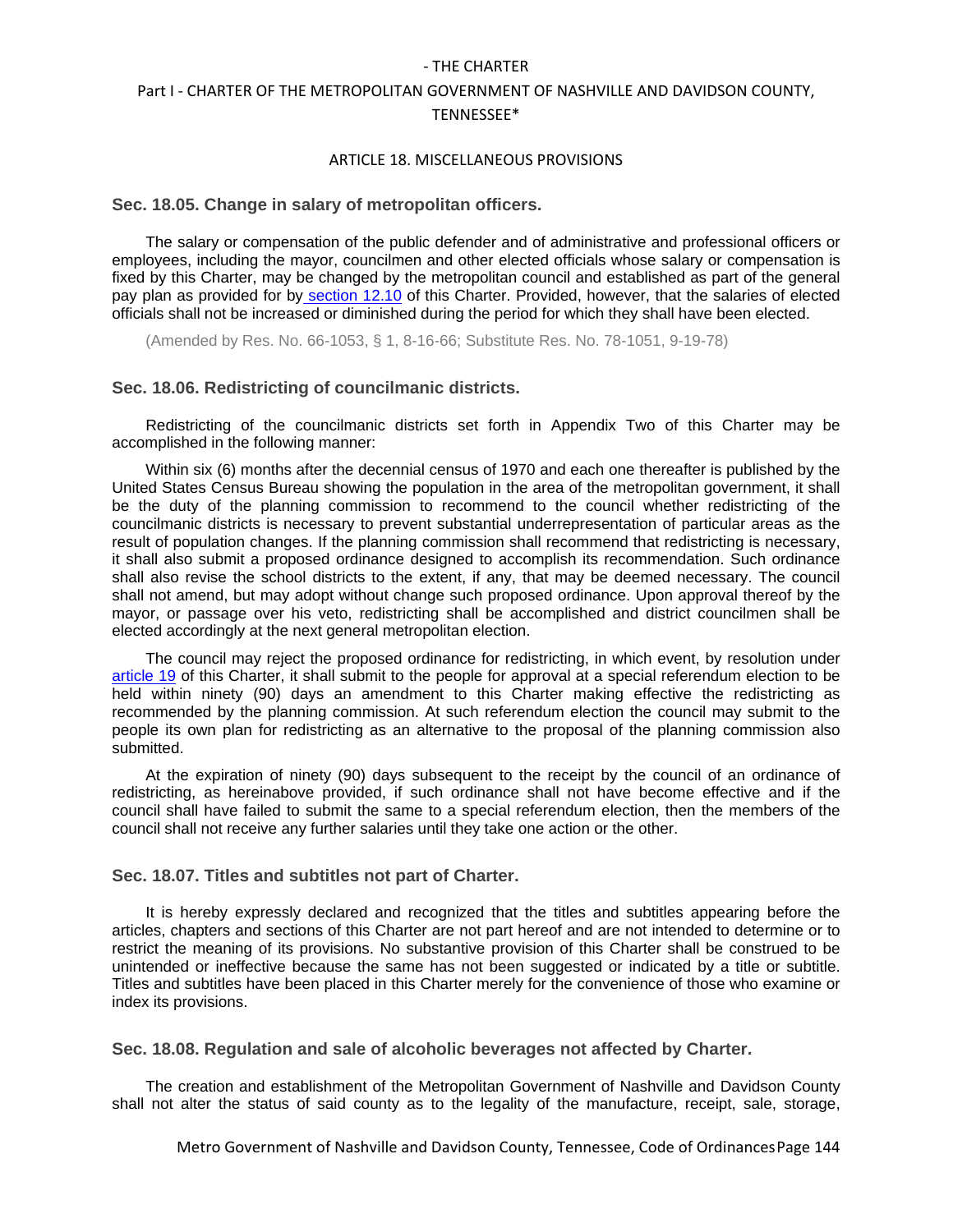## Part I - CHARTER OF THE METROPOLITAN GOVERNMENT OF NASHVILLE AND DAVIDSON COUNTY. TENNESSEE\*

#### ARTICLE 18. MISCELLANEOUS PROVISIONS

transportation, distribution and possession of alcoholic beverages. The local option election heretofore held in said county pursuant to Tennessee Code Annotated, sections 57-3-106 and 57-3-107 shall continue to control until the status shall be subsequently altered by a local option election held pursuant to law. The urban services district, but not the general services district, shall be deemed a municipality within the meaning of section 57-3-106.

The council shall have power and authority (a) for the general services district to regulate and tax the manufacture, distribution and sale of beer and other alcoholic beverages of less than five (5) percent to the same extent that governing bodies of counties now possess, or may hereafter possess, such power and authority, and (b) for the urban services district to regulate and tax the manufacture, distribution and sale of beer and other alcoholic beverages of less than five (5) percent and also the manufacture, receipt, sale, storage, transportation, distribution and possession of other alcoholic beverages to the same extent that governing bodies of cities now possess or may hereafter possess such power and authority.

(Res. No. 88-526, §§ 34, 35, 10-4-88)

## **Sec. 18.09. Federal, state and other aid.**

The Metropolitan Government of Nashville and Davidson County shall be deemed a county and shall also be deemed an incorporated city or municipality for the purpose of determining its right to receive, and for the purpose of receiving, state aid or grant-in-aid from the State of Tennessee or from the United States or from any other agency. Said metropolitan government shall be entitled to receive as state aid or as grant-in-aid from the State of Tennessee or from the United States or from any other agency, public or private, all funds to which a county is, or may hereafter be, entitled and also all funds to which an incorporated city or municipality is or may be hereafter entitled and to receive the same without diminution or loss by reason of consolidation. When state aid or other grant-in-aid is distributed to any county on the basis of population or area, or both, then the entire population and the total area of the county in which such metropolitan government is established shall be considered in calculating and determining the basis for such distribution. When state aid or other grant-in-aid is distributed to any county on the basis of rural area, rural road mileage or rural population, or any combination thereof, then that area of the general services district outside of the urban services district shall be deemed to constitute rural area, its road mileage to constitute rural road mileage and its population to constitute rural population. When state aid or other grant-in-aid is distributed to any incorporated city or municipality on the basis of population or area, or both, then the population and the area of the urban services district shall be deemed the population and the area of the metropolitan government in calculating and determining the basis of such distribution.

## **Sec. 18.10. Metropolitan agencies authorized to compel attendance of witnesses and production of documents.**

The council, the civil service commission, the board of education and every other officer and agency of the metropolitan government authorized to conduct investigations or to hold hearings shall have power to compel the attendance of witnesses and the production of books, papers and records pertinent to the investigation or hearing, and to administer oaths to witnesses. If any person fails or refuses to obey a reasonable order for attendance or reasonable order for the production of books and papers, the council, board or other agency is authorized to apply to the chancery court for an order requiring that the order of the council, board or other agency be obeyed.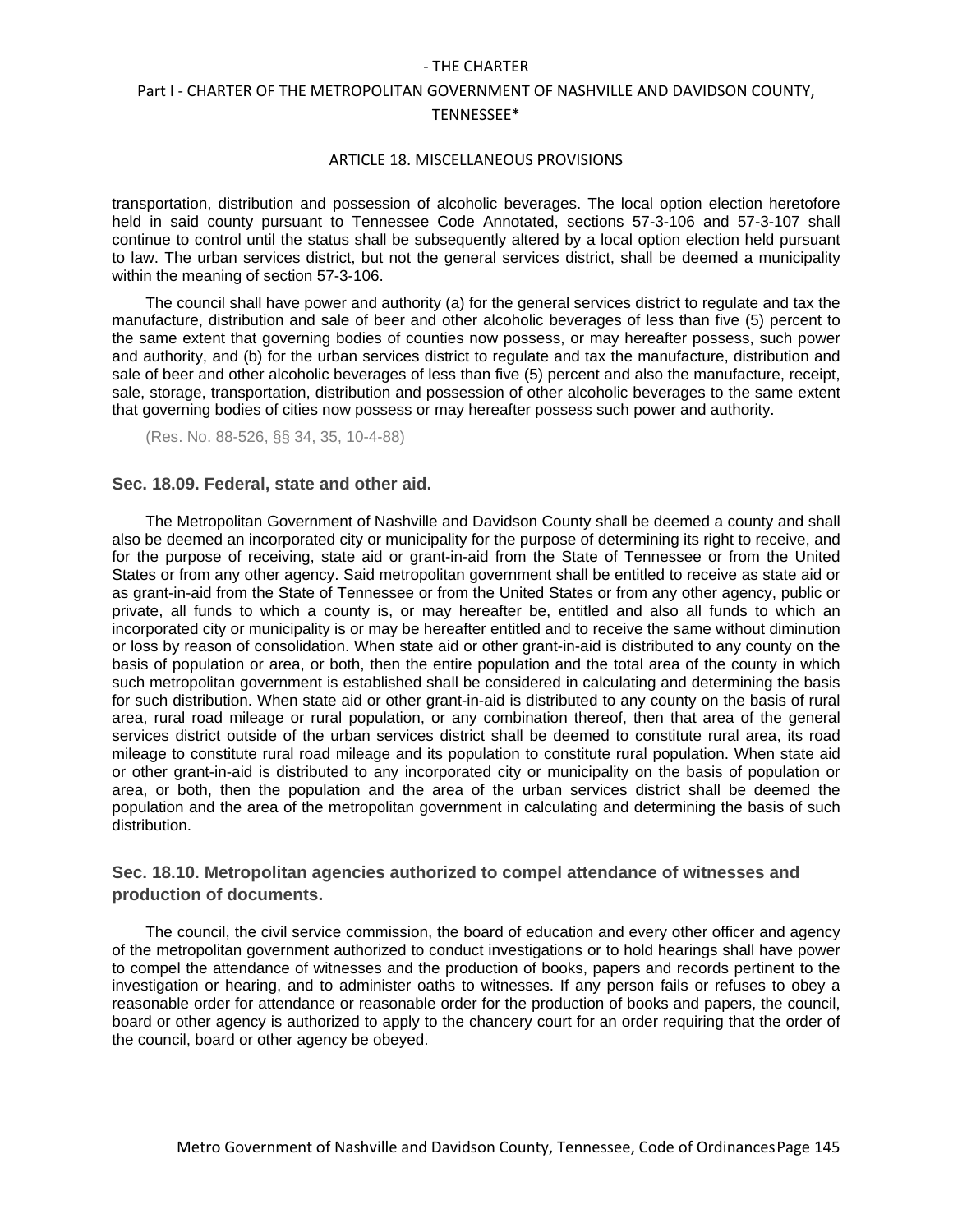## Part I - CHARTER OF THE METROPOLITAN GOVERNMENT OF NASHVILLE AND DAVIDSON COUNTY. TENNESSEE\*

## ARTICLE 18. MISCELLANEOUS PROVISIONS

## **Sec. 18.11. Authorization to council with respect to certain special appropriations.**

The council is hereby authorized to include in the annual operating budget for the general services district the following:

- (a) A sum not in excess of twelve thousand five hundred dollars (\$12,500.00) for any year for the use of Nashville Humane Association.
- (b) A sum not in excess of twenty-five thousand dollars (\$25,000.00) for any year for the use of Nashville Children's Museum, of Nashville, Tennessee.
- (c) The sum necessary for the purpose of paying dues or assessments of the metropolitan government for the cost of operating the following organizations and similar nonprofit organizations: The Tennessee Municipal League, Tennessee County Services Association, the National Institute of Municipal Law Officers and the Southern Building Code Congress.
- (d) A sum not in excess of fifteen thousand dollars (\$15,000.00) for any year for the use of the Nashville Symphony Association of Nashville, Tennessee.

## **Sec. 18.12. No appropriation authorized from budget of general services district to finance certain deficits.**

Where any appropriation is made from time to time to finance any deficit in the pension or retirement funds of the former City of Nashville, the same shall be made solely from the budget of the urban services district.

## **Sec. 18.13. Councilmen disqualified for membership on certain boards and commissions.**

Except as otherwise expressly provided in this Charter, no member of the council shall be eligible during the term of office for which he was elected to serve on any metropolitan board or commission created by this Charter.

## **Sec. 18.14. Fidelity bonds.**

Before entering upon the duties of their respective offices or positions, the director of finance, the metropolitan treasurer, the collections officer, the chief accountant, the director of personnel, the purchasing agent and such other officers and employees of the metropolitan government as shall be required by council resolution upon the recommendation of the mayor, shall execute corporate surety bonds and file said bonds with the metropolitan clerk. The sum of the individual bonds shall be fixed by the council resolution, but the amount of the bond shall not in any case be less than one thousand dollars (\$1,000.00). The bond premiums shall be paid from the general fund of the general services district. All such bonds and sureties thereon shall be approved by the department of law before being accepted by the metropolitan clerk.

**Sec. 18.15. Status of smaller cities and voluntary surrender of their charters; creation of suburban utility districts.** 

Any city in Davidson County not abolished by this Charter shall continue to exist and to function the same as prior to adoption of this Charter; except, that no such city shall extend its boundaries by annexation of any area of the metropolitan government. Any such smaller city may contract with the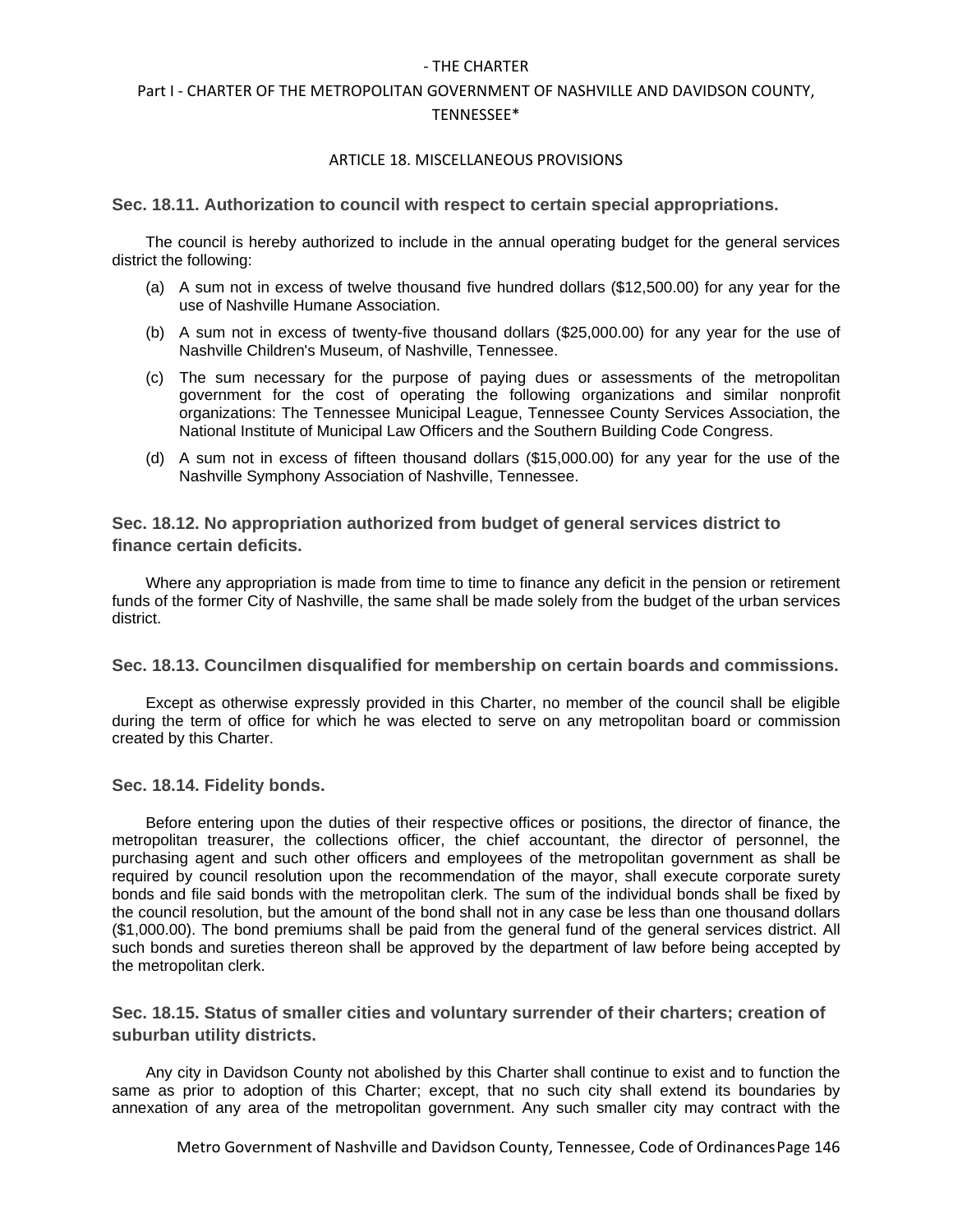## Part I - CHARTER OF THE METROPOLITAN GOVERNMENT OF NASHVILLE AND DAVIDSON COUNTY. TENNESSEE\*

#### ARTICLE 18. MISCELLANEOUS PROVISIONS

metropolitan government for the administration and handling of any of its governmental functions by the metropolitan government; and such smaller city may surrender its Municipal Charter at any time pursuant to Tennessee Code Annotated, section 7-1-106, with the approval of a majority of those voting in the smaller city at an election with respect to such matter. After surrender of Charter, the status of the smaller city in the metropolitan government shall be that prescribed in a resolution adopted by the council prior to such surrender, or otherwise the status shall be that of other areas outside the urban services district at the time of dissolution.

It shall be the obligation of the metropolitan government to furnish smaller cities with governmental services so that such cities will be furnished with governmental services to no lesser extent than other areas outside the urban services district. In furnishing said services, the metropolitan government may take into consideration the governmental services available to the smaller city by the use of state aid and other distributable moneys not derived from local taxation by the smaller city; and in this respect the metropolitan government may contract with the smaller city as to the handling, use and expenditure of such moneys.

After the adoption of this Charter by vote of the people, no city shall be created in the area of the metropolitan government, and there shall exist in such area as municipalities only the urban services district and smaller cities existing prior to the adoption of this Charter.

Nothing in this Charter shall be deemed to prevent the creation of utility districts as provided for by Tennessee Code Annotated, section 7-82-101, et seq., with the county judge to perform the function ascribed to such officer by said statute.

(Res. No. 88-526, §§ 36, 37, 10-4-88)

**Sec. 18.16. County executive committees for political parties.** 

For the purpose of selecting members of a county executive committee for a political party, as prescribed by any valid Private Act heretofore enacted affecting Davidson County, the thirty-five (35) councilmanic districts created and established by section 3.01 of this Charter shall be deemed to be the city wards and also the county districts from which district representatives on a county political executive committee shall be selected. The total of seventy (70) representatives shall consist of one (1) man and one (1) woman from each of the thirty-five (35) districts. Nothing in this section shall terminate or abridge the terms of office of members now serving on any county political executive committee, and except as expressly modified by this section, any Private Act with respect to this subject matter is continued in force and effect.

**Sec. 18.17. Authority to deal with state and federal agencies as to specific governmental services.** 

The mayor and council of the metropolitan government shall have the power and authority to participate in, cooperate in and take all necessary action with respect to any and all projects, programs and undertakings of any nature whatsoever authorized by any statute, rule or regulation of the United States or the State of Tennessee, or any federal or state agency or instrumentality, including, but not limited to, urban renewal, highways, aviation, aviation terminals, airports, airport facilities, river development or river terminals, municipal area or regional development, schools, colleges or any other area of education, sewers and sewage disposal, public housing, housing for the aged, and transportation or mass transit or any phase thereof, to exercise with respect thereto all the powers conferred by section 7-36-102 of Tennessee Code Annotated [Repealed]\* and any other state or federal statute, to borrow money and issue promissory notes, general obligation bonds, or revenue bonds, or a combination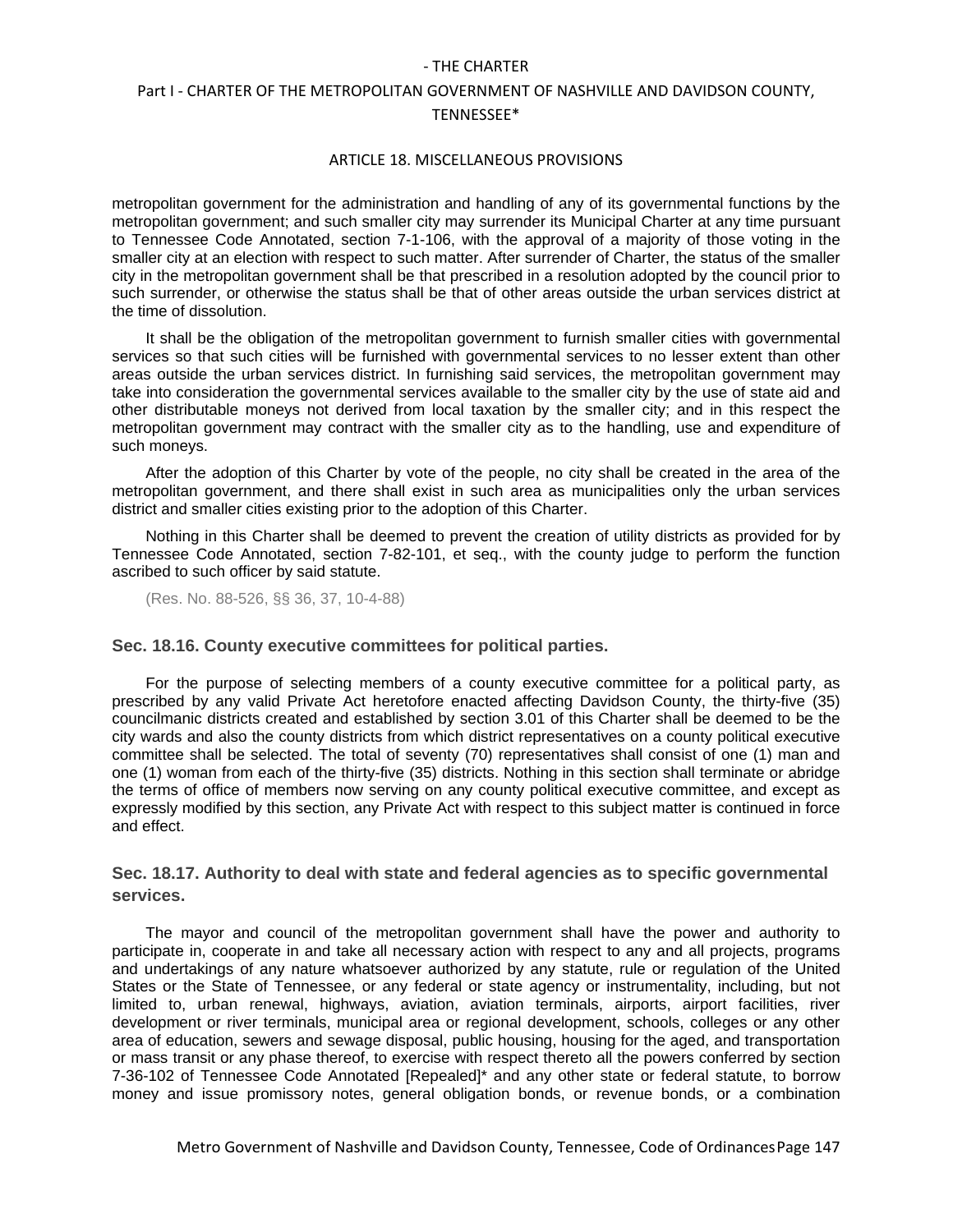# Part I - CHARTER OF THE METROPOLITAN GOVERNMENT OF NASHVILLE AND DAVIDSON COUNTY, TENNESSEE\*

## ARTICLE 18. MISCELLANEOUS PROVISIONS

thereof, for any such purposes, and to execute mortgages or deeds of trust in favor of any federal agency, secured by property of which the metropolitan government is the legal, or beneficial or equitable owner, or in favor of any private agency where the loan is guaranteed by a federal agency.

(Res. No. 88-526, § 38, 10-4-88)

\* Editor's note—The relevant Code sections are codified at T.C.A. 7-3-301 and 9-21-101 et seq.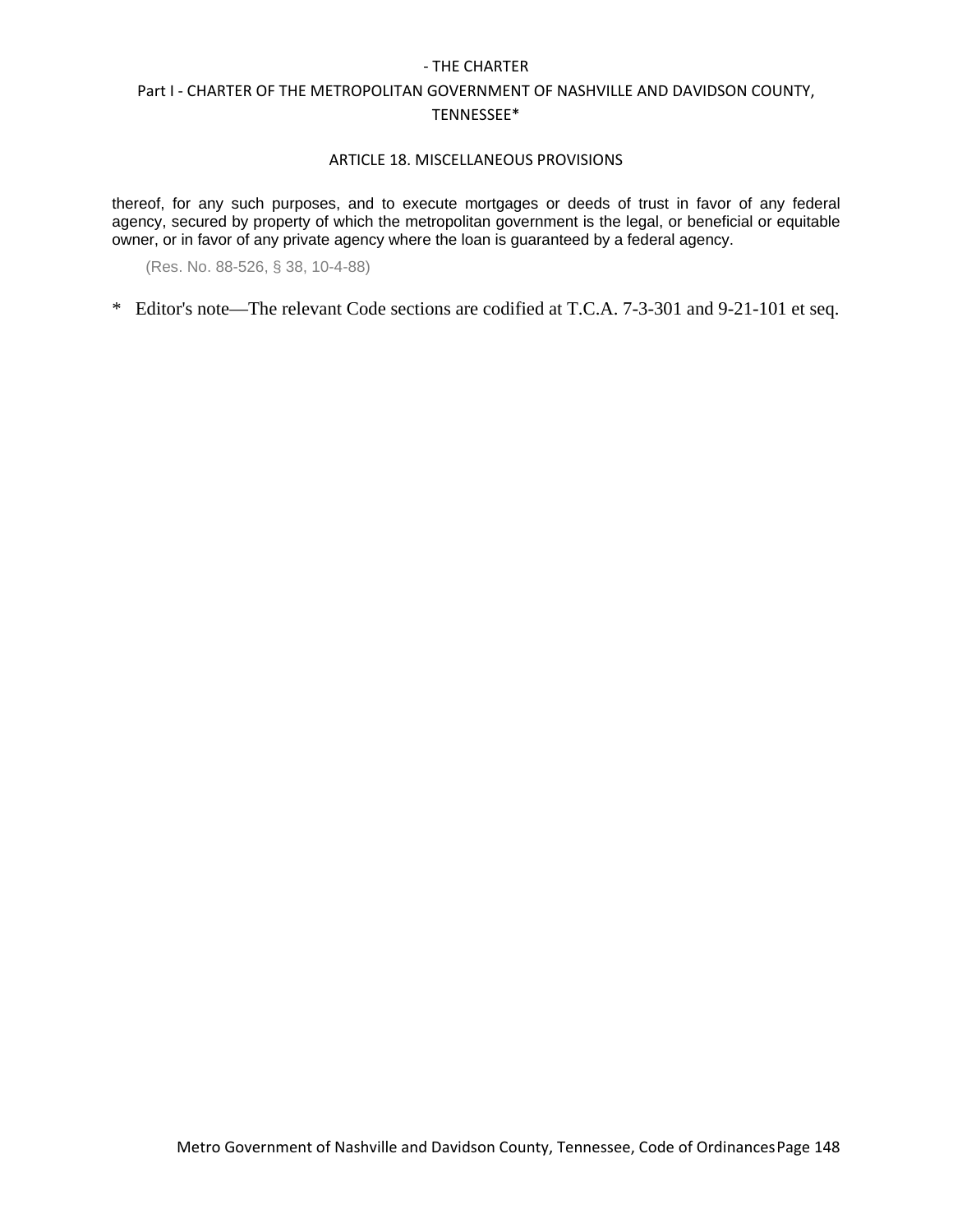# Part I ‐ CHARTER OF THE METROPOLITAN GOVERNMENT OF NASHVILLE AND DAVIDSON COUNTY, TENNESSEE\*

## ARTICLE 19. AMENDING CHARTER

## **ARTICLE 19. AMENDING CHARTER**

Sec. 19.01. Amending Charter by resolution of council or petition and popular vote.

Sec. 19.02. Otherwise amending this Charter.

Sec. 19.03. Charter revision commission authorized.

**Sec. 19.01. Amending Charter by resolution of council or petition and popular vote.** 

This Charter may be amended subsequent to its adoption in the following manner:

An amendment or amendments may be proposed (1) by the adoption of a resolution by the council favoring the same and submitting it or them to the people for approval. The affirmative vote for adoption of such resolution in the council shall be not less than two-thirds of the membership to which the council is entitled, and such resolution when adopted need not be submitted to the mayor for his approval; or (2) upon petition filed with the metropolitan clerk, signed by ten (10) per cent of the number of the registered voters of Nashville-Davidson County voting in the preceding general election, the verification of the signatures to be made by the Davidson County Election Commission and certified to the metropolitan clerk. Such resolution or petition shall also prescribe a date not less than eighty (80) [days] subsequent to the date of its filing for the holding of a referendum election at which the electorate of the metropolitan government will vote to ratify or to reject the amendments proposed.

The metropolitan clerk shall immediately certify to the county commissioners of election copy of such resolution or petition and it shall thereupon be the duty of said commissioners of election to hold a referendum election with respect thereto. The ballot shall be prepared so as to set forth a brief description of the amendment worded so as to convey the meaning of said amendment, said description to be set forth in the original amendatory resolution, that the language of each amendment in full be posted conspicuously in the voting place and be published in a local newspaper, numbered as the same is numbered in the resolution of the council or in the petition, and to provide the voters a choice to vote "For Ratification" and "Against Ratification" of each proposed amendment. Each proposed amendment shall be ratified when a majority of the votes cast at the special referendum election shall be in favor of ratification and each proposed amendment shall be rejected when a majority of said votes shall be against ratification. Notice of said referendum election shall be given as provided by Tennessee Code Annotated, section 2-1808\*, and the costs of said election shall be paid out of the general funds of the metropolitan government.

The commissioners of election shall canvass the returns and certify the results to the secretary of state, who shall issue a proclamation showing the results of said election on the ratification or rejection of each proposed amendment to this Charter. One copy of the proclamation shall be attached to the copy of this Charter previously certified to said secretary of state and one copy shall be delivered to the metropolitan clerk who shall attach the same to the copy of the Charter in his custody.

The council shall not adopt a resolution proposing amendments to this Charter more often than twice during the term of office of members of said council, nor shall any such amendment or amendments be submitted by petition more often than once in each two years.

The council shall not adopt, except pursuant to section 18.06 of this Charter, a resolution which proposes an amendment that redistricts the councilmanic districts unless the same be incidental to a proposed change in the number of such districts.

(Res. No. 72-380, § 1, 11-7-72)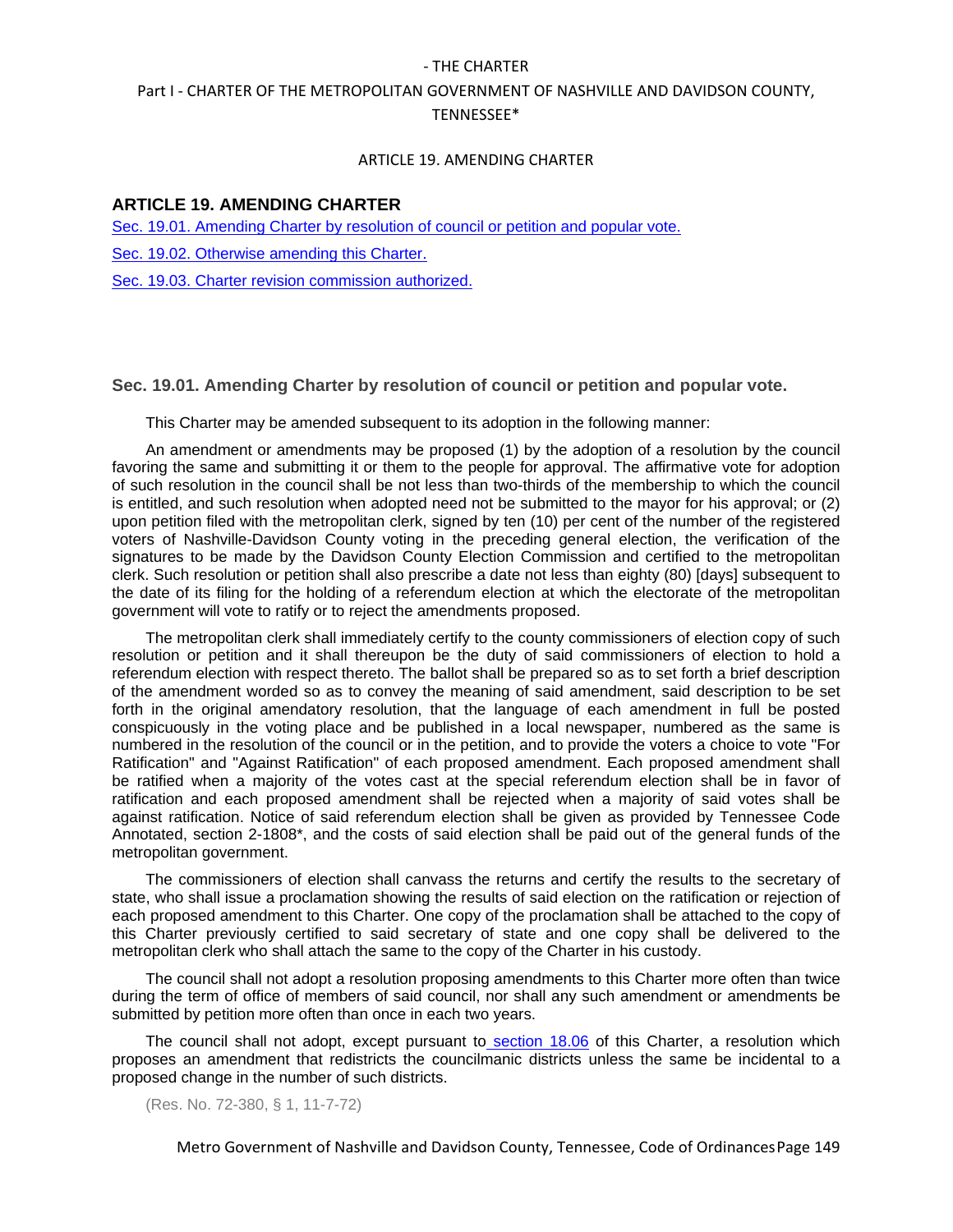# Part I - CHARTER OF THE METROPOLITAN GOVERNMENT OF NASHVILLE AND DAVIDSON COUNTY, TENNESSEE\*

## ARTICLE 19. AMENDING CHARTER

Editor's note—An amendment to § 19.01 was approved at an election held March 8, 1988.

\* Editor's note—The relevant Code sections regarding notice of referenda are codified at T.C.A. § 2-12-111.

**Sec. 19.02. Otherwise amending this Charter.** 

This Charter may also be amended in such other manner as may hereafter be provided by general law for amending the Charter of metropolitan governments.

**Sec. 19.03. Charter revision commission authorized.** 

The council is authorized by ordinance to establish a charter revision commission to hold hearings and to make recommendations to the council with respect to amendments to the charter.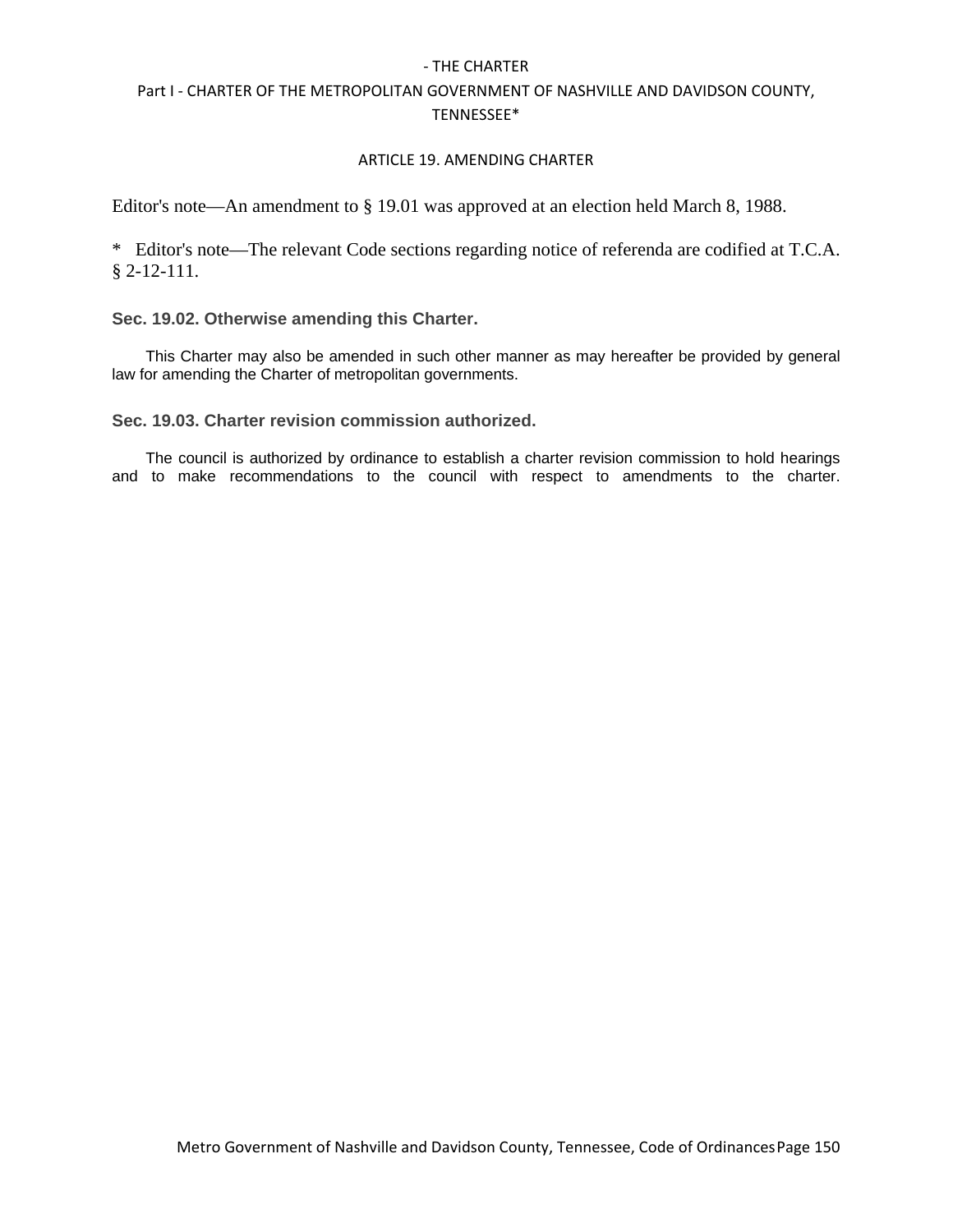## Part I ‐ CHARTER OF THE METROPOLITAN GOVERNMENT OF NASHVILLE AND DAVIDSON COUNTY, TENNESSEE\*

## ARTICLE 20. TRANSITION AND EFFECTIVE DATE

## **ARTICLE 20. TRANSITION AND EFFECTIVE DATE**

- Sec. 20.01. Certain ordinances and resolutions continued.
- Sec. 20.02. Zoning regulations continued.
- Sec. 20.03. Property rights, contracts, obligations, causes of action and legal proceedings continued.
- Sec. 20.04. Proceedings before county and city agencies continued.
- Sec. 20.05. Rules and regulations continued.
- Sec. 20.06. Employees and their civil service status continued.
- Sec. 20.07. Transfer of records and equipment.
- Sec. 20.08. Certain metropolitan officers appointed.
- Sec. 20.09. Director and assistant director of department of public works.
- Sec. 20.10. Division of public roads and director thereof.
- Sec. 20.11. Certain members of county highway patrol and of the park police appointed.
- Sec. 20.12. Certain civil service employees transferred to metropolitan department of law.
- Sec. 20.13. Appointments to administrative boards and commissions; former boards and commissions continued.
- Sec. 20.14. Transitional provisions as to public schools.
- Sec. 20.15. Transition as to fiscal and related matters.
- Sec. 20.16. Transitional provisions as to civil service.
- Sec. 20.17. Transitional provisions as to employee benefits.
- Sec. 20.18. Transition as to quarterly county court.
- Sec. 20.19. Compensation and pension rights of city mayor and city councilmen preserved.
- Sec. 20.20. Special metropolitan election and term of office of persons then elected.
- Sec. 20.21. Effective date of Charter.

## **Sec. 20.01. Certain ordinances and resolutions continued.**

All city ordinances, resolutions and by-laws in force in the former City of Nashville, the Charter of which is repealed and abolished by this Charter, shall continue in force and effect, when not inconsistent with the provisions of this Charter, and shall have the legal effect of ordinances of the metropolitan government operative within the urban services district until repealed, modified or amended by subsequent action of the metropolitan government. All resolutions of the quarterly county court of Davidson County and regulations pertaining to said county established by Private Act, when not inconsistent with the provisions of this Charter, shall continue in force and effect and shall have the legal effect of ordinances of the metropolitan government until repealed, modified or amended by subsequent action of the metropolitan government.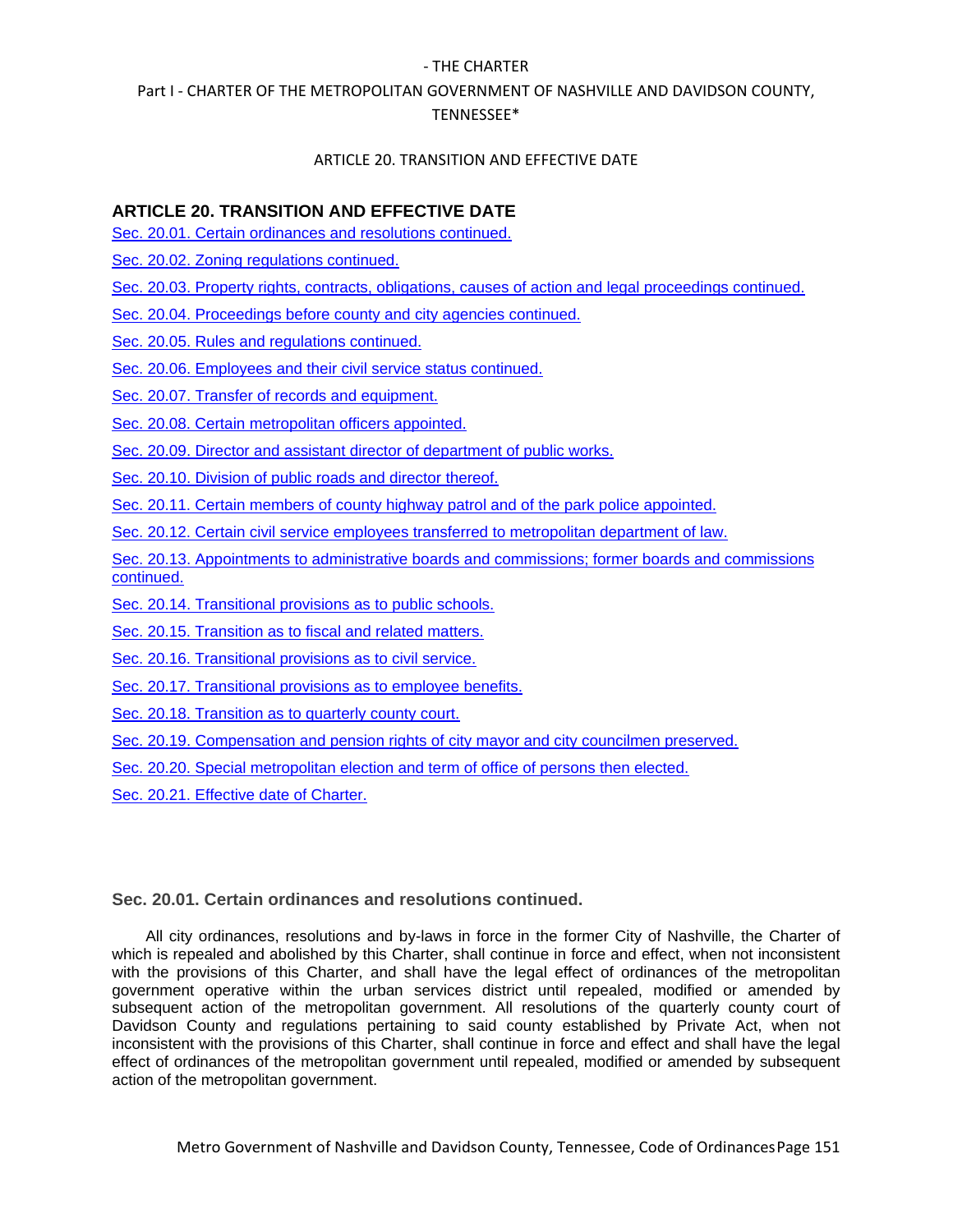## Part I - CHARTER OF THE METROPOLITAN GOVERNMENT OF NASHVILLE AND DAVIDSON COUNTY, TENNESSEE\*

#### ARTICLE 20. TRANSITION AND EFFECTIVE DATE

## **Sec. 20.02. Zoning regulations continued.**

The creation and establishment of the Metropolitan Government of Nashville and Davidson County shall not alter or change the zoning regulations effective in Davidson County or the City of Nashville at the time this Charter becomes effective, but the same shall continue in force and effect until amended by the council on the basis of recommendations by the metropolitan planning commission or until revised, modified or changed by the council on the basis of a comprehensive plan prepared by the metropolitan planning commission in accordance with the applicable state laws and as provided by this Charter.

From the date of adoption of this Charter<sup>1</sup> to the effective date as defined in section 20.21 hereof,<sup>2</sup> no change in zoning by action of the City Council of Nashville or of the Quarterly County Court of Davidson County shall affect or alter the zoning to become effective with this Charter, unless such change shall have been recommended by the planning commission or the same shall have received the affirmative vote of three-fourths of said city council or said quarterly county court.

The board of zoning appeals of the City of Nashville and the board of zoning appeals of Davidson County shall continue as constituted and organized at the time of the effective date of this Charter, with their respective powers and duties as provided in the zoning regulations of the City of Nashville and Davidson County as identified in this section. The functioning of said boards of zoning appeals shall be terminated only at such time as the zoning regulations for the metropolitan government area are enacted by the council as provided in section 18.02 of this Charter or at such time as a metropolitan board of zoning appeals may be established pursuant to section 18.03 of this Charter.

1. June 28, 1962.

2. April 1, 1963.

## **Sec. 20.03. Property rights, contracts, obligations, causes of action and legal proceedings continued.**

All rights and titles to property, all rights and obligations under contracts or trusts, and all causes of action of any kind in any court or tribunal vested in the City of Nashville or the County of Davidson or in any officer or employee thereof in his official capacity, at the time this Charter becomes effective,<sup>3</sup> as well as all liabilities in contract or tort and causes of action involving the same in so far as they affect the City of Nashville or the County of Davidson or any officer or employee thereof in his official capacity which shall be outstanding at the time this Charter becomes effective, shall continue without abatement or modification by reason of any provision of this Charter.

3. April 1, 1963.

## **Sec. 20.04. Proceedings before county and city agencies continued.**

All petitions, hearings and other proceedings pending before any agency of the City of Nashville or of the County of Davidson shall continue and remain in full force and effect, notwithstanding that such agency may have been abolished or consolidated by this Charter; and the petition, hearing or proceeding may be completed by the agency of the metropolitan government which succeeds to the rights, powers, duties and obligations of such abolished or consolidated agency. The word "agency," as used herein and in sections 20.05, 20.06 and 20.07 of this article, is hereby defined to mean and to include officer, office, department, board or commission.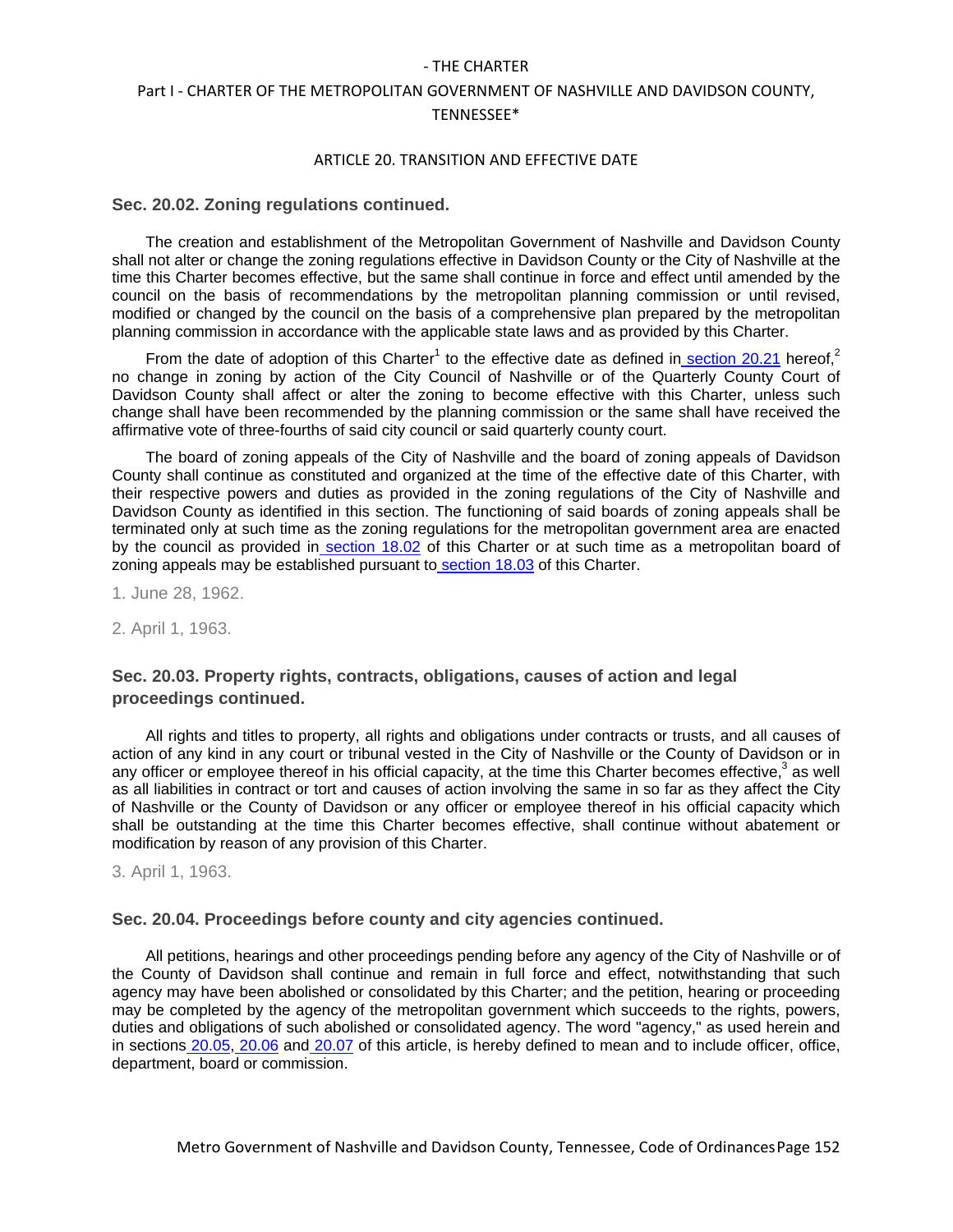# Part I ‐ CHARTER OF THE METROPOLITAN GOVERNMENT OF NASHVILLE AND DAVIDSON COUNTY, TENNESSEE\*

## ARTICLE 20. TRANSITION AND EFFECTIVE DATE

## **Sec. 20.05. Rules and regulations continued.**

All orders, rules and regulations made by any agency of the City of Nashville or of Davidson County, which is abolished or consolidated by this Charter, shall remain in full force and effect until revoked or modified by the agency which succeeds to the rights, powers, duties and obligations of such abolished or consolidated agency.

**Sec. 20.06. Employees and their civil service status continued.** 

Where an existing agency of the City of Nashville or of Davidson County is abolished or consolidated by this Charter, all employees thereof shall continue, as temporary appointees of the agency to which the rights, powers, duties and obligations of such abolished or consolidated agency are transferred, to perform their usual duties upon the same terms and conditions as theretofore until removed, appointed to positions in accordance with this Charter, or transferred to other agencies of the metropolitan government. Where the rights, powers, duties and obligations of any such agency are divided between two or more agencies of the metropolitan government, each of them shall receive such of the employees as have been regularly occupied in connection with the functions thereof which are by this Charter transferred to such agency. Every employee to whom this section applies shall be placed temporarily in one of the agencies of the metropolitan government.

All questions and problems arising under this section shall be determined by the mayor; provided, nothing in his determination nor in this Charter shall impair or diminish the rights and privileges of employees of the city or of the county under civil service on the date this Charter shall be adopted.<sup>4</sup>

4. June 28, 1962.

## **Sec. 20.07. Transfer of records and equipment.**

When an agency of the City of Nashville or of Davidson County is abolished or consolidated by this Charter, all books, papers, maps, charts, plans, records, other equipment and personal property in the possession of the same shall be delivered to the agency to which its rights, powers, duties and obligations are transferred. In case of controversy between two (2) or more agencies as to right, such books, papers, other documents, equipment and personal property shall be transferred to such agency as the mayor may direct.

## **Sec. 20.08. Certain metropolitan officers appointed.**

- (a) *Metropolitan Clerk*. The person holding the position of city clerk of the former City of Nashville, and having civil service status as such, is hereby appointed and designated as metropolitan clerk provided for by section 18.01 of this Charter, and the certified copy of this Charter and proclamation deposited with the county clerk pursuant to Tennessee Code Annotated, section 7-2-106, delivered to said metropolitan clerk on the effective date of this Charter,<sup>5</sup> to be kept by him as a part of the permanent records of his office.
- 5. April 1, 1963.
- (b) *Metropolitan Treasurer*. The person holding the position of city treasurer of the City of Nashville on the effective date of this Charter,<sup>6</sup> and having civil service status as such, is hereby appointed and designated as the first metropolitan treasurer.
- 6. April 1, 1963.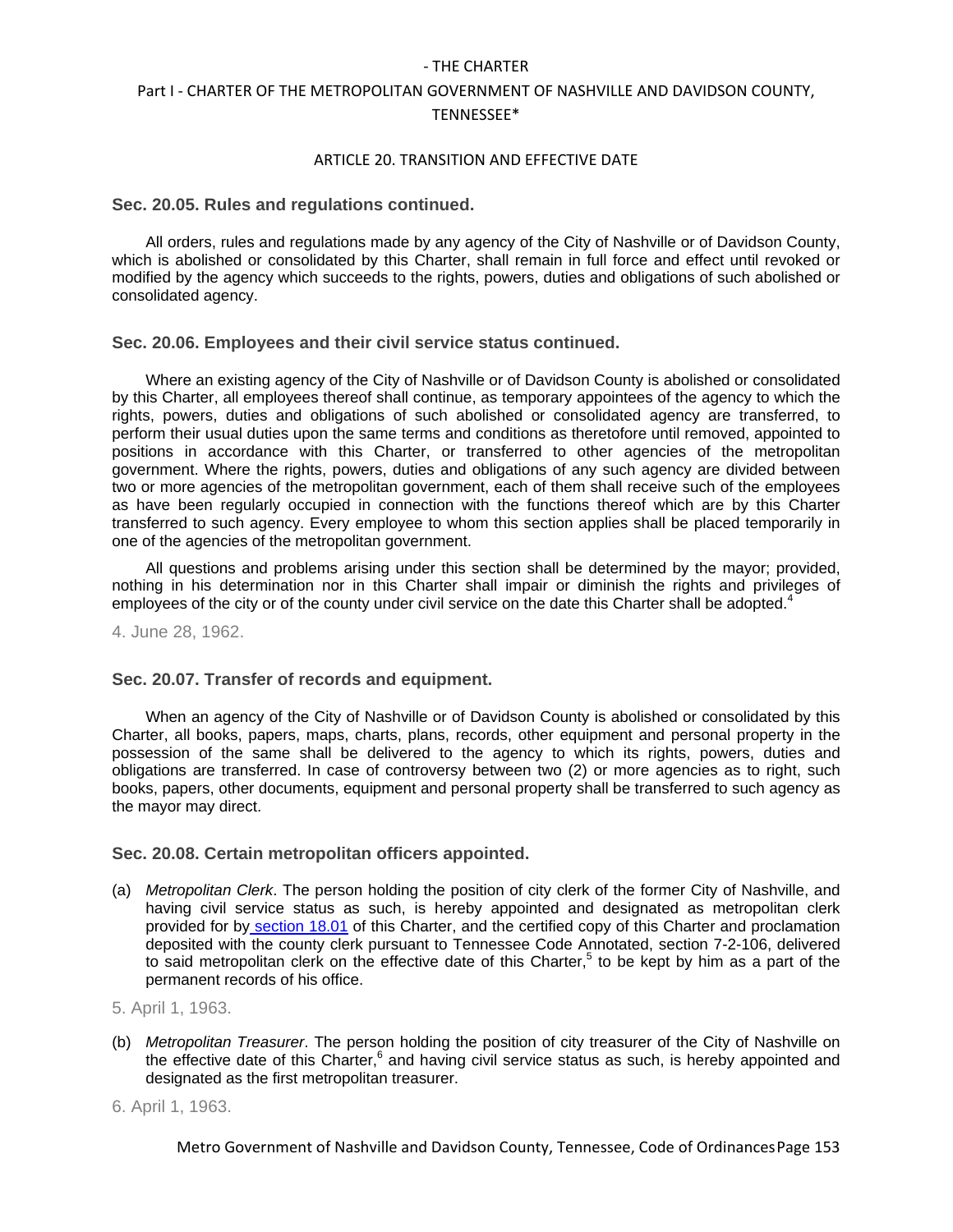## Part I ‐ CHARTER OF THE METROPOLITAN GOVERNMENT OF NASHVILLE AND DAVIDSON COUNTY, TENNESSEE\*

## ARTICLE 20. TRANSITION AND EFFECTIVE DATE

- (c) *Chief Medical Director*. The person holding the office of county health officer of Davidson County on the effective date of this Charter<sup>7</sup> is hereby appointed and designated as the first chief medical director of the metropolitan board of health. Any contract of employment entered into between such county health officer and the county board of health of Davidson County prior to the effective date of this Charter for a term of employment as county health officer extending beyond such effective date shall be accepted by the metropolitan board of health and shall have the effect of the employment of the chief medical director, as such, for the unexpired portion of such contract term.
- 7. April 1, 1963.
- (d) *Director of Department of Water and Sewerage Services*. The person holding the position of director of waterworks department of the City of Nashville on the effective date of this Charter,<sup>8</sup> and having civil service status as such, is hereby appointed and designated as the first director of the department of water and sewerage service.

## 8. April 1, 1963.

- (e) *Public Defender*. The person elected as public defender for Davidson County at the August election 1962 is hereby appointed and designated as the first public defender for the metropolitan government.
- (f) *Director of Department of Police*. The person holding the position of chief of the police department of the City of Nashville on the effective date of this Charter, and having civil service status as such, is hereby appointed and designated as the first director of the department of metropolitan police.
- 9. April 1, 1963.
- (g) *Director of Department of Fire*. The person holding the position of chief of the fire department of the City of Nashville on the effective date of this Charter,<sup>1</sup> and having civil service status as such, is hereby appointed and designated as the first director of the department of fire.
- 1. April 1, 1963.
- (h) *Budget Officer, Division of Budgets*. The person holding the office of director of accounts and budgets of Davidson County on the effective date of this Charter<sup>2</sup> is hereby appointed and designated as the first budget officer of the division of budgets.

2. April 1, 1963.

(i) *Chief Accountant, Division of Accounts*. The person holding the office of chief accountant of the City of Nashville on the effective date of this Charter,<sup>3</sup> and having civil service status as such is hereby appointed and designated as the first chief accountant of the division of accounts.

3. April 1, 1963.

- (j) *Metropolitan Judges*. The judge of the city court and the judge of the traffic court of the former City of Nashville are hereby designated and appointed respectively as the judge of division I and as the judge of division II of the metropolitan court, to serve until their successors are elected at the regular August election in 1964 for the remainder of the judicial term.
- (k) *Clerk, Deputy Clerk and Court Officers of Metropolitan Court*. The person holding the position of clerk of the city court in the former City of Nashville on the effective date of this Charter,<sup>4</sup> and having civil service status as such, is hereby appointed and designated as the first clerk of the metropolitan court. The person holding the position of clerk of the traffic court of the former City of Nashville on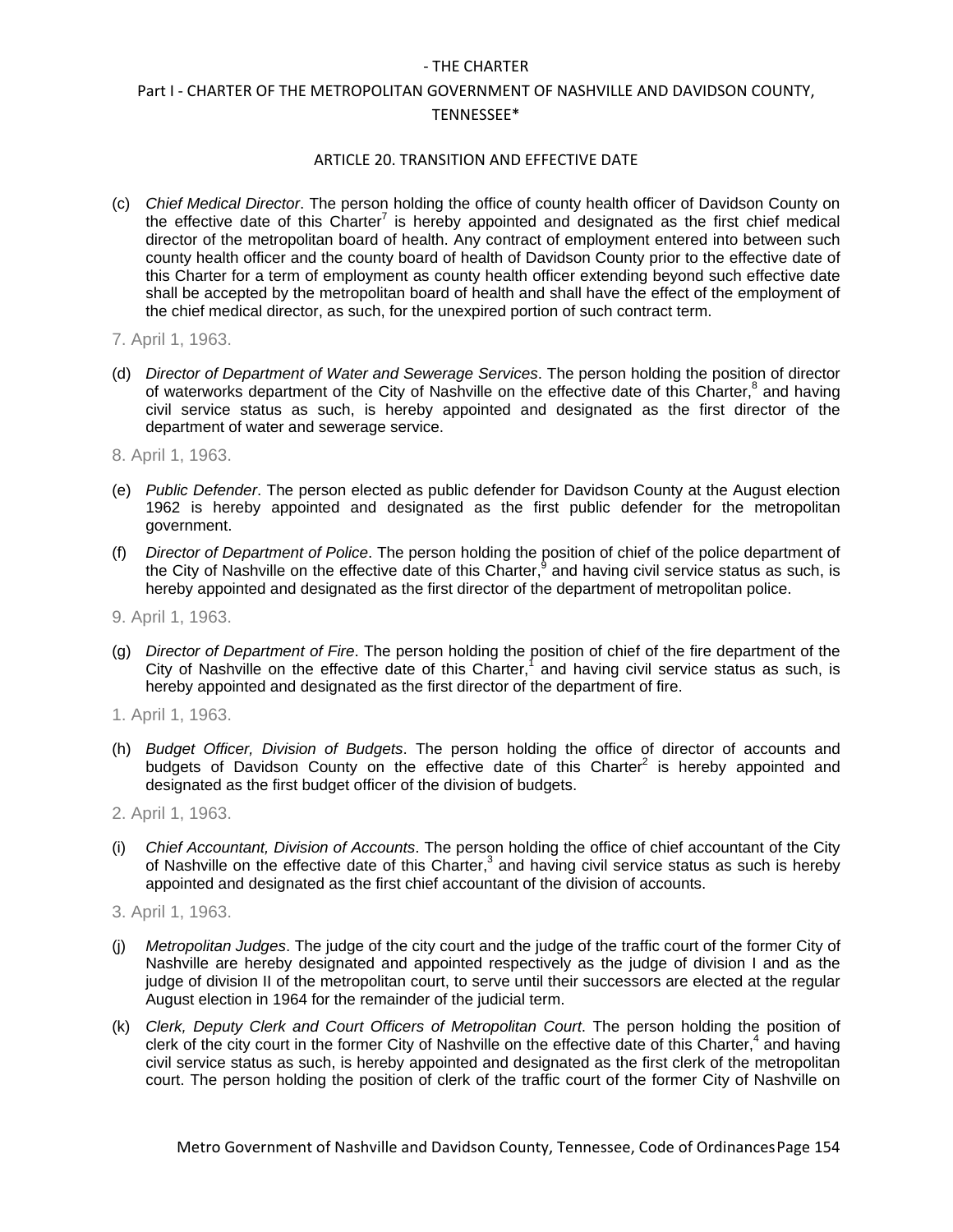## Part I ‐ CHARTER OF THE METROPOLITAN GOVERNMENT OF NASHVILLE AND DAVIDSON COUNTY, TENNESSEE\*

#### ARTICLE 20. TRANSITION AND EFFECTIVE DATE

the effective date of this Charter, and having civil service status as such is hereby appointed and designated as a deputy clerk to the judge of division II of the metropolitan court.

The members of the police department of the former City of Nashville serving as court officers to the judges of the city court and traffic court of the former City of Nashville on the effective date of this Charter<sup>5</sup> shall retain their positions and status as court officers of the metropolitan court, and if they cease to serve as such court officers, they shall be returned to the metropolitan police department as classified employees thereof.

4. April 1, 1963.

5. April 1, 1963.

(l) *Director of Welfare*. The person holding the position of director of welfare for Davidson County on the effective date of this Charter<sup>6</sup> is hereby appointed and designated as the first director of welfare under the jurisdiction and authority of the metropolitan welfare commission created and provided for by Article 11, chapter 11 of this Charter.

## 6. April 1, 1963.

(m) *Collections Officer*: The person holding the position of city comptroller of the City of Nashville on the effective date of this Charter<sup>7</sup> and having civil service status as such, is hereby appointed and designated as the first collections officer created and provided for by section 8.107 of this Charter.

(Res. No. 88-526, § 9, 10-4-88)

7. April 1, 1963.

#### **Sec. 20.09. Director and assistant director of department of public works.**

The person holding the position of director of the department of public works of the City of Nashville on the effective date of this Charter<sup>8</sup> is hereby appointed and designated as the first director of said department created and provided for by section 8.404 of this Charter.

The person holding the position of director of the department of public works of Davidson County on the effective date of this Charter $9$  is hereby appointed and designated as assistant director of the metropolitan department of public works. When the office of assistant director becomes vacant, the same shall terminate and not be filled, except as may be provided by ordinance.

8. April 1, 1963.

9. April 1, 1963.

## **Sec. 20.10. Division of public roads and director thereof.**

The former county highway department of Davidson County shall continue to operate and to perform its former road functions as the public roads division of the department of public works and the engineer of said former county highway department shall be the divisional director of said public roads division. The functioning of said division and the designation of its divisional director shall continue until changed by ordinance.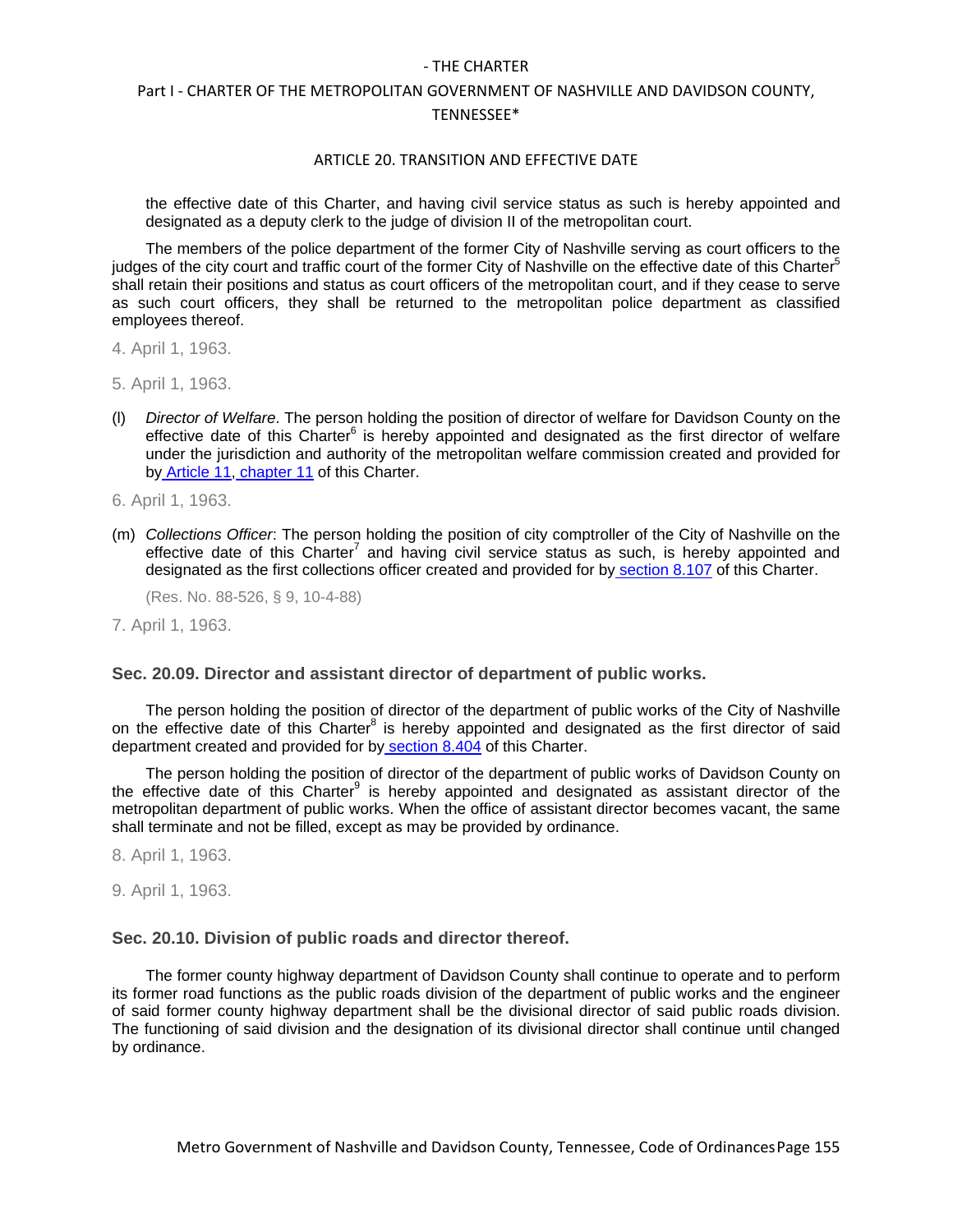## Part I - CHARTER OF THE METROPOLITAN GOVERNMENT OF NASHVILLE AND DAVIDSON COUNTY. TENNESSEE\*

#### ARTICLE 20. TRANSITION AND EFFECTIVE DATE

## **Sec. 20.11. Certain members of county highway patrol and of the park police appointed.**

Members of the county highway patrol appointed as such by the sheriff of Davidson County are hereby appointed, and designated as members of the metropolitan police department under the following terms and conditions:

All salaried members of the former county highway patrol who have had not less than three (3) years' experience as members of said patrol upon the effective date of this Charter<sup>1</sup> shall be classified as patrolmen second class in the metropolitan police department and shall be eligible for promotional examinations for available positions in like manner as other patrolmen second class in the metropolitan police department.

All salaried members of the former county highway patrol who are not eligible for classification as patrolmen second class, but who have had not less than six (6) months' experience as members of such patrol upon the effective date of this Charter<sup>2</sup> shall be classified as patrolmen third class in the metropolitan police force. After service for one (1) year as patrolmen third class and upon certification of the director of the department of metropolitan police, with the approval of the mayor and the civil service commission, such persons shall be advance to the position of patrolmen second class in the same manner as other patrolmen second class. Members of the county highway patrol appointed hereunder to positions with the metropolitan police department shall not be eligible for benefits under the policemen's and firemen's pension fund, but shall derive any pension and retirement benefits from the metropolitan employees' retirement fund.

All salaried members of the park police of the former City of Nashville who are members of the same upon the effective date of this Charter<sup>3</sup> and who have civil service status as such shall become custodial personnel of the metropolitan board of parks and recreation.

1. April 1, 1963.

- 2. April 1, 1963.
- 3. April 1, 1963.

**Sec. 20.12. Certain civil service employees transferred to metropolitan department of law.** 

All civil service employees in the department of law of the former City of Nashville or in the office of county attorney of the former County of Davidson are hereby transferred to, and continued as employees of, the metropolitan department of law.

## **Sec. 20.13. Appointments to administrative boards and commissions; former boards and commissions continued.**

The metropolitan mayor shall appoint promptly and at least within thirty (30) days after he shall take office all members of boards and commissions whom this Charter authorizes him to appoint. Unless otherwise provided by this Charter, all boards and commissions of the former City of Nashville and of the former County of Davidson are continued for a period of sixty (60) days after the effective date of this Charter or until the board, commission or other agency succeeding to its rights, powers, duties and obligations is organized, whichever date or event occurs earlier.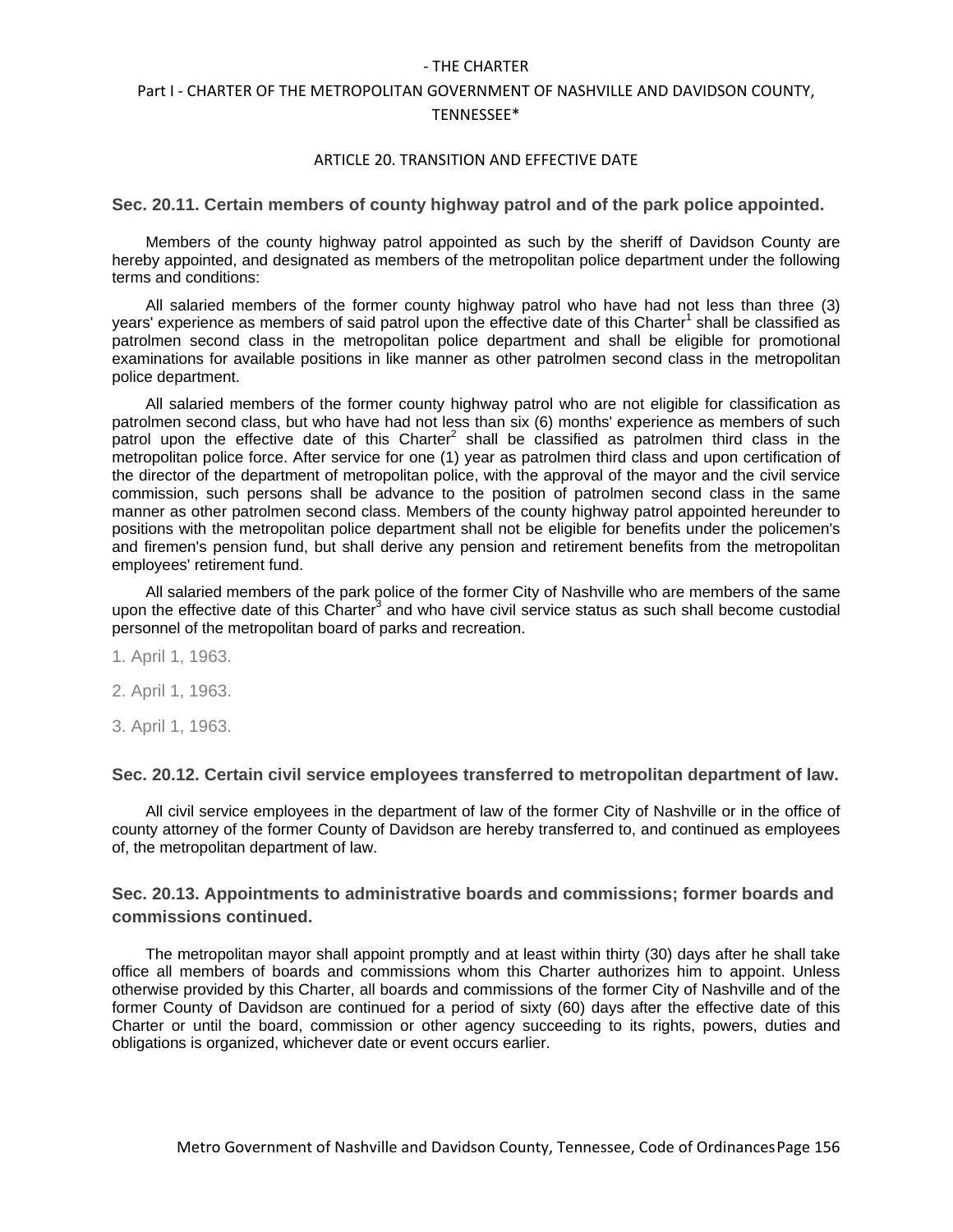## Part I ‐ CHARTER OF THE METROPOLITAN GOVERNMENT OF NASHVILLE AND DAVIDSON COUNTY, TENNESSEE\*

## ARTICLE 20. TRANSITION AND EFFECTIVE DATE

## **Sec. 20.14. Transitional provisions as to public schools.**

- (a) *Temporary administration by city and county school boards*. From the effective date of this Charter<sup>4</sup> to and including July 31, 1962, the county and city school boards shall each continue to administer, control and operate the school system previously under its jurisdiction in the same manner that such system was operated prior to the effective date of this Charter. Such operation may include assignment of teachers to schools for the school year 1962-1963, to the extent that such assignment is practicable on or before July 31, with such assignments to be made or completed thereafter by the transitional board of education to the extent that may be necessary. The powers, duties and functions of said separate school boards shall cease and terminate after July 31, 1962.
- (b) *Transitional operation by transitional board of education*. From August 1, 1962, until June 30, 1964, the administration, operation and control of the metropolitan school system shall be by and under a transitional board of education, subject to the directives and limitations hereinafter specified. For the purpose of transitional operation, a transitional board of education of nine (9) members is hereby created and constituted as follows:

Three (3) members shall be persons who were members of the Davidson County Board of Education immediately prior to the termination of said board; and said three (3) members shall be chosen by the Davidson County Board of Education prior to August 1, 1962.

Three (3) members shall be persons who were members of the board of education of the City of Nashville immediately prior to the termination of said board; and said three (3) members shall be chosen by the board of education of the City of Nashville prior to August 1, 1962.

The three (3) remaining members shall be Dr. Henry H. Hill, former president, George Peabody College for Teachers, who shall serve as chairman of the transitional board; Dr. Walter S. Davis, president, A. & I. State University, and Mr. E. C. Carman, vice-president, AVCO Corp.

Any vacancies on the transitional board of education resulting from resignation or death of a former Davidson County Board of Education member shall be filled by the two remaining such members, or upon their failure to agree, by all remaining board members.

Any vacancies on the transitional board of education resulting from resignation or death of a former member of the board of education of the City of Nashville shall be filled by the two remaining such members, or upon their failure to agree, by all remaining board members.

Any vacancies in membership resulting from the inability to serve, resignation or death of one of the three (3) members named herein shall be filled by the two remaining such members, or upon their failure to agree, by all remaining board members; provided, that if said vacancy is with respect to the membership of Dr. Walter S. Davis, his successor, as so chosen, shall be either the president or acting president of A. & I. State University or of Fisk University or of Meharry Medical School.

During the transitional period, the board shall operate the two separate school systems herein consolidated in the same manner as the two systems were operated prior to the adoption of this Charter, and with the same powers and authorities as the board of education of the City of Nashville and the Davidson County Board of Education previously acted.

During the transitional period the board shall cause a comprehensive survey to be made of the two school systems, to the end that, not later than July 1, 1964:

- (1) A complete consolidation of the physical properties thereof may be effected.
- (2) The consolidation of personnel and employees thereof may be effected.

The transitional board shall also (i) seek applications for the position of director of schools and assemble information with respect to the applicants, which applications and information shall be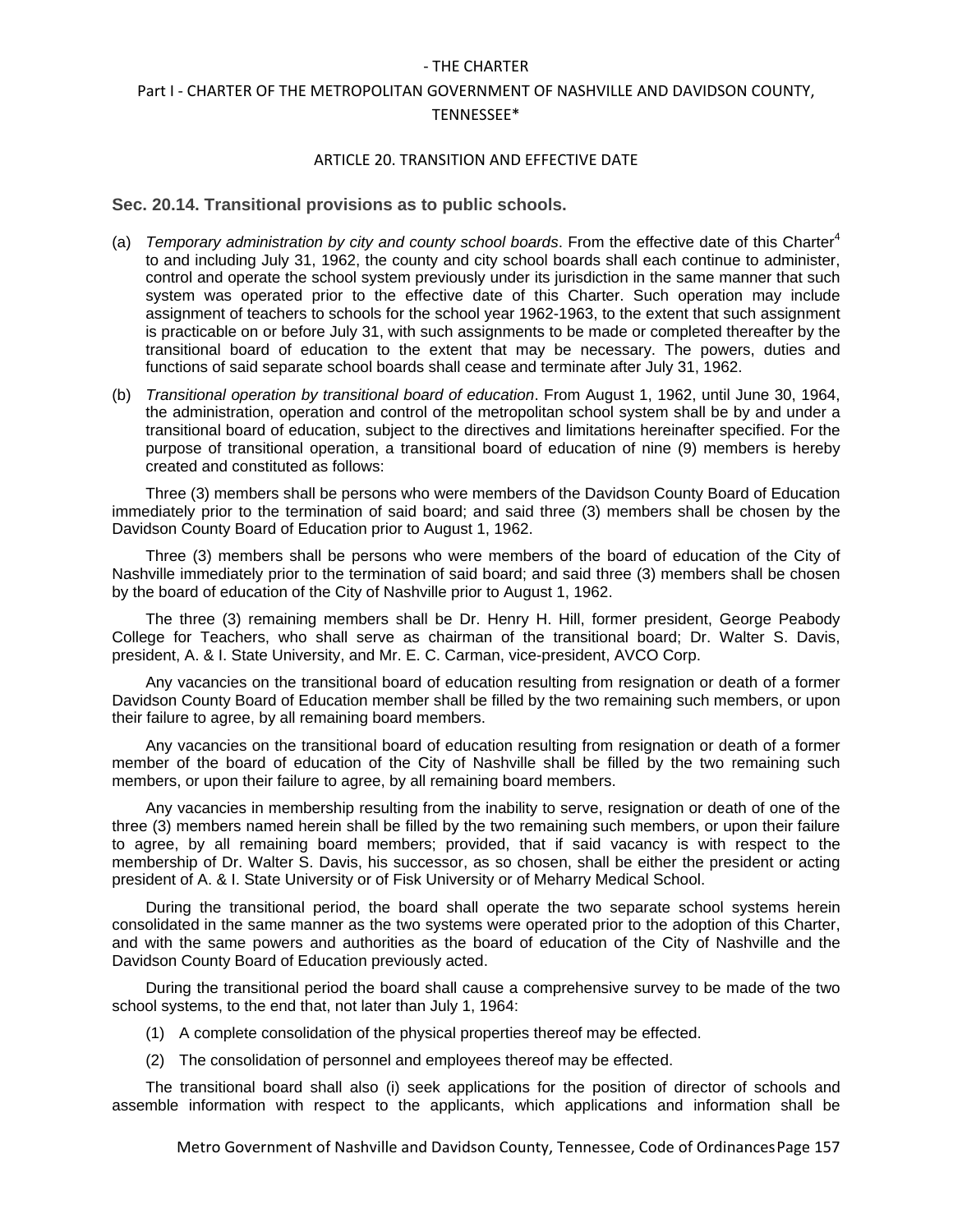## Part I - CHARTER OF THE METROPOLITAN GOVERNMENT OF NASHVILLE AND DAVIDSON COUNTY. TENNESSEE\*

#### ARTICLE 20. TRANSITION AND EFFECTIVE DATE

submitted to the metropolitan board of education to the end that its permanent administration may be expedited; and (ii) prepare and submit to the mayor a budget for the scholastic year 1964-1965.

Any fund to the credit of the board of education of the City of Nashville shall be transferred to the credit of the transitional board of education but shall be earmarked and used for the benefit of that portion of the public school system previously operated as city schools. Any fund to the credit of the Davidson County Board of Education shall be transferred to the credit of the transitional board, but shall be earmarked and used for the benefit of that portion of the public school system previously operated as county schools.

During the transitional period the person then holding the position of county superintendent of public instruction by election of the quarterly county court of Davidson County, Tennessee, shall continue to hold such position and to perform and discharge the same duties of that office in connection with that portion of the public school system previously operated as county schools.

During the transitional period that person holding the position of superintendent of the city school system of the City of Nashville shall continue to hold such position and discharge the duties of that office in connection with the school system previously operated as city schools.

The transitional board of education may assign teachers to schools for the school year 1964-1965 to the extent that the same is practicable on or before June 30, 1964, with such assignments, when not made or completely made, to be finished by the permanent metropolitan board of education.

(c) *Operation by permanent board of education*. At lest sixty (60) days prior to July 1, 1964, the mayor shall appoint, subject to confirmation by the council as hereinabove provided in section 9.02, the first members of the permanent metropolitan county board of education, which shall assume administration, control and operation of the metropolitan school system.

When the metropolitan board of education fixes the compensation of positions in the school system to be paid after the expiration of the transitional period, consideration shall be given to the varying pay scales and classifications of the former city and of the former county, and whichever pay scale is higher for particular classification shall be adopted as the original rate for such classification in the consolidated metropolitan school system.

At the expiration of the transitional period, the board shall offer professional employment to the person holding the position of county superintendent of public instruction and to the person holding the position of superintendent of schools of Nashville. Such employment shall assure a compensation at least equal to that received by the person as county or city superintendent for period of time not less than the unexpired term of office, and shall assign to the position duties and responsibilities commensurate with those attached to the abolished position.

4. June 28, 1962. See § 20.21

## **Sec. 20.15. Transition as to fiscal and related matters.**

- (a) *Supplemental appropriations during fiscal year ending June 30, 1963*. Supplemental appropriations made by the metropolitan council to any department, board, commission, office or agency of the metropolitan government for the fiscal year ending June 30, 1963, shall be made within the budget structure of the former City of Nashville and former County of Davidson; provided, nothing in this section shall prevent the metropolitan government from borrowing money necessary to finance obligations of said government for said period which may be specifically created by this Charter.
- (b) *Budget and tax levy for fiscal year ending June 30, 1963*. The budget and tax levy of the former City of Nashville shall serve s the budget and tax levy for the urban services district for the fiscal year ending June 30, 1963. The budget and tax levy of the former County of Davidson shall serve as the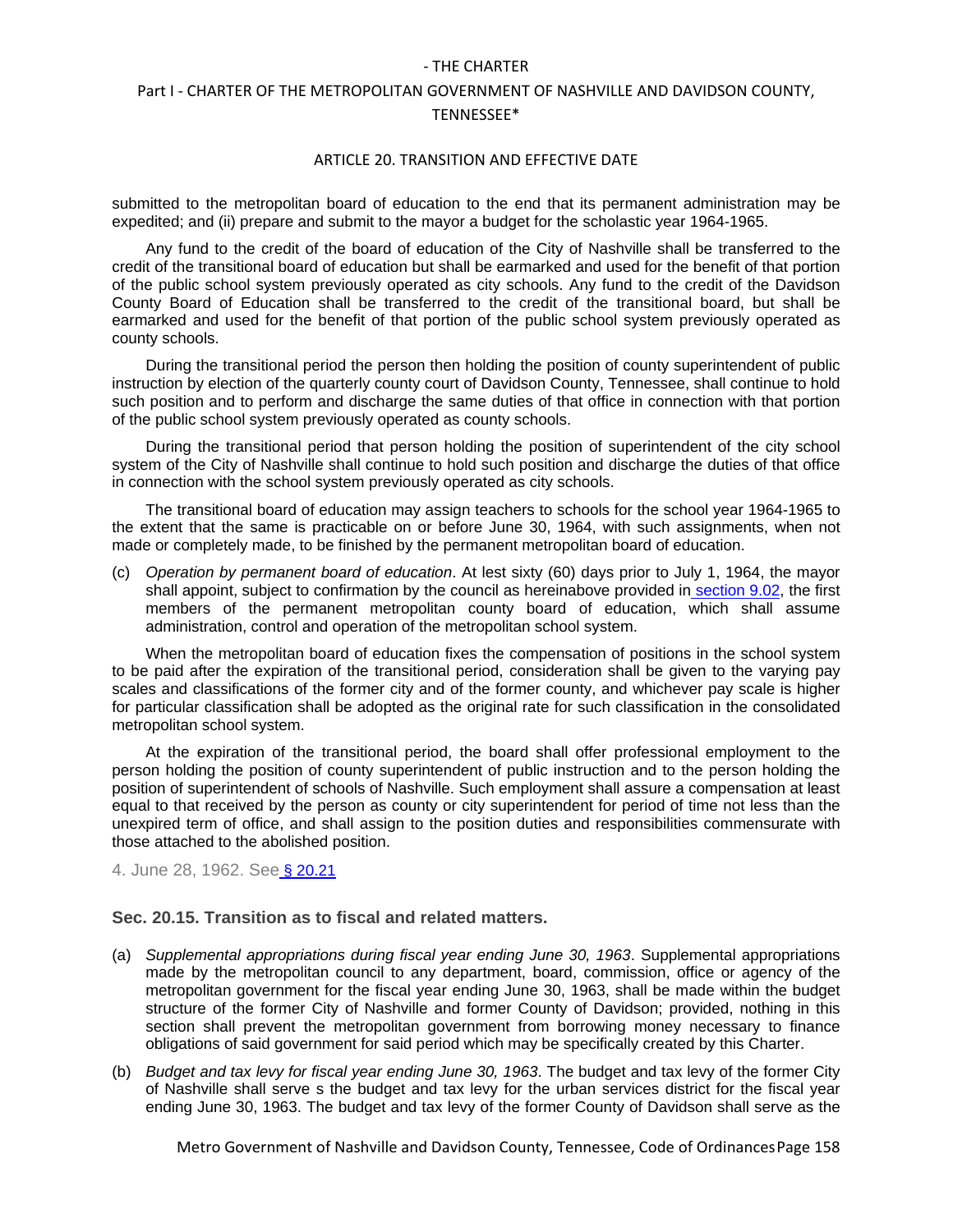## Part I ‐ CHARTER OF THE METROPOLITAN GOVERNMENT OF NASHVILLE AND DAVIDSON COUNTY, TENNESSEE\*

## ARTICLE 20. TRANSITION AND EFFECTIVE DATE

budget and tax levy for the general services district for the fiscal year ending June 30, 1963. Where functions have been transferred from the urban services district to the general services district, or vice versa, the funds appropriated for such purpose shall follow the function.

- (c) *Servicing bonded indebtedness during fiscal year ending June 30, 1963*. Debt service with respect to bonds issued by the City of Nashville shall be paid from the sinking funds of said city during the fiscal year ending June 30, 1963; and debt service with respect to bonds issued by the County of Davidson shall be paid from the sinking funds of said county during the same period, and after June 30, 1963, as set forth in article 7, section 7.20
- (d) *Transitional provisions as to tax assessments and assessors*. Effective September 1, 1962, the county tax assessor shall become the metropolitan tax assessor and shall assume the powers, authority and duties of such office as provided in this Charter.

The assessments made by said assessor as of January 10, 1963, shall be and constitute the assessments on the basis of which taxes for said year shall be collected within both the urban services district and the general services district and to which taxes levied by the council for 1963 and thereafter shall apply. Said assessor is hereby designated and constituted the metropolitan tax assessor, and for this purpose the Charter shall take effect September 1, 1962.

On or after September 1, 1962, or as soon thereafter as practicable, all personnel of the office of tax assessor of the former City of Nashville under civil service, except those positions excluded or omitted from civil service under provisions of this charter, shall be and become civil service employees in the office of the metropolitan tax assessor.

- (e) *Preparation of transitional forms and procedures*. Following the election of the metropolitan government officials, the mayor elect shall request a meeting of the city finance director, the county director of budgets and accounts, and the executive director of the city and county planning commissions for the purpose of proceeding with the preparation of forms, materials and procedures necessary to the official establishment, fiscal functioning and administrative organization of the metropolitan government. The services, facilities and staff personnel of the city finance department, the city legal department, the county department of accounts and budgets, the county attorney's office, and the planning commission of the city and county shall be made available to assist in these preparations.
- (f) *First annual operating budget*. In the preparation of the operating budget for the 1963-1964 fiscal year, the following timetable shall prevail:
	- (1) By April 15, 1963, the director of finance shall distribute the operating budget request forms for both section I and section II of the annual operating budget. Said forms to be returned on the date set by the director of finance.
	- (2) Not later than May 28, the mayor shall submit to the council the operating budget ordinances and tax levy ordinances following the form and content specified in section 6.03 as closely as possible within the time available for their preparation.
	- (3) Public hearings on both the capital improvements budget and program and the annual operating budget shall be held between June 7 and 15, 1963.
	- (4) Third reading and final action shall be taken on the capital improvements budget and the 1963- 1964 annual operating budget not later than June 29, 1963.
- (g) *First capital improvements program*. The City of Nashville and Davidson County Planning Commissions, following the November election of metropolitan government officials, shall proceed with gathering the data and information necessary for the preparation of the first capital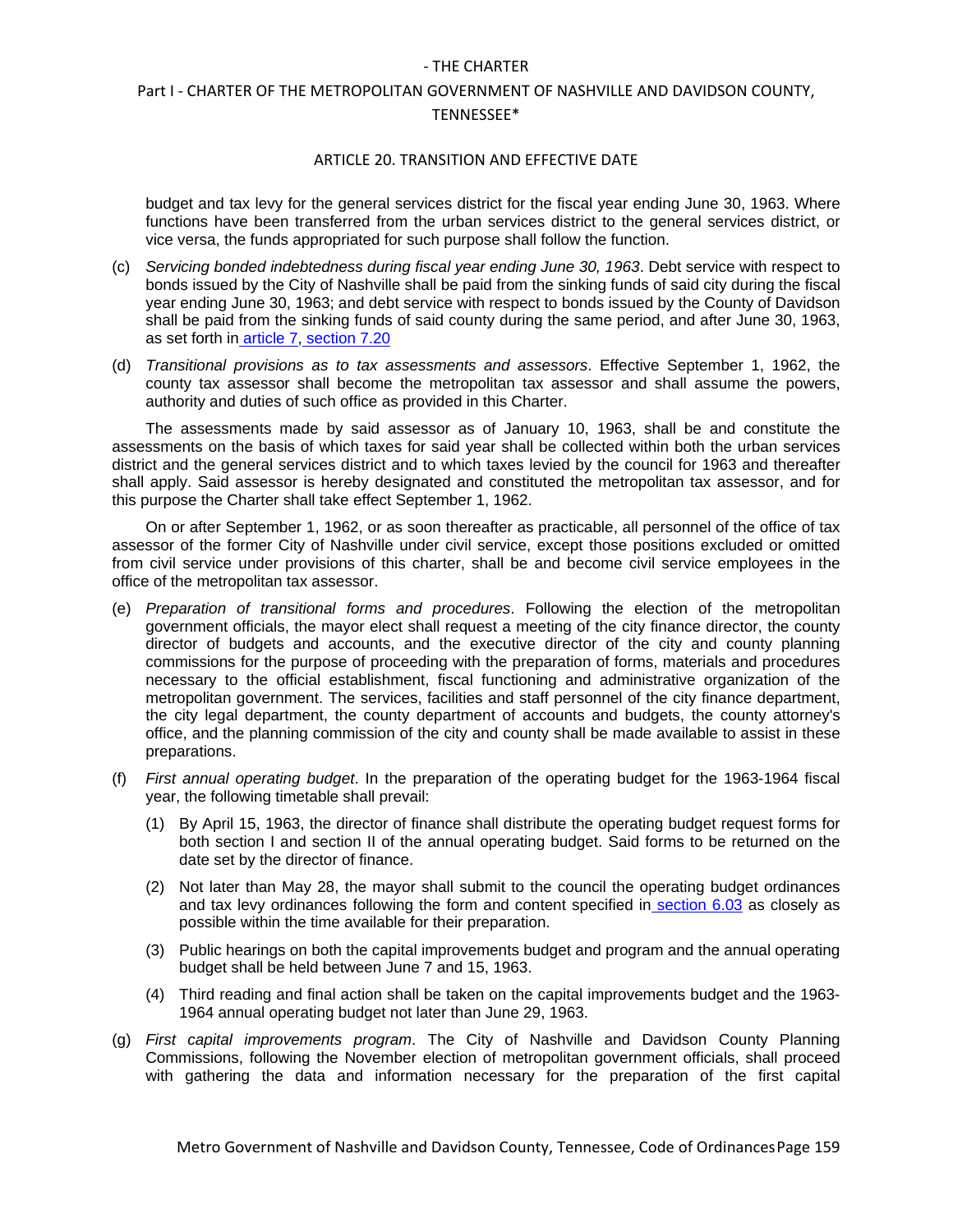## Part I - CHARTER OF THE METROPOLITAN GOVERNMENT OF NASHVILLE AND DAVIDSON COUNTY. TENNESSEE\*

#### ARTICLE 20. TRANSITION AND EFFECTIVE DATE

improvements budget and program based on the allocation of functions between the general services district and the urban services district.

The mayor shall submit the capital improvements budget to the council not later than May 25, 1963.

#### **Sec. 20.16. Transitional provisions as to civil service.**

The person holding the position of director of personnel by appointment of the civil service commission of the former City of Nashville on the effective date of this Charter,<sup>5</sup> and having civil service status as such, is hereby appointed and designated as the first director of personnel provided for by section 12.04 of this Charter.

Until the metropolitan civil service commission provided for by section 12.02 of this Charter is organized by election of a chairman, the existing city and county civil service commissions shall continue to function. The existing rules, classification plans and pay plans of the City of Nashville and the County of Davidson shall remain in effect until new rules, a new classification plan and a new pay plan shall have been adopted by the metropolitan civil service commission.

Prior to July 1, 1964, the civil service commission provided for by section 12.02 of this Charter shall be, and shall function as, the civil service commission with respect to nonprofessional personnel employed by the board of health and board of hospitals and nonteaching employees of the board of education.

5. April 1, 1963.

**Sec. 20.17. Transitional provisions as to employee benefits.** 

The person holding the position of director of personnel by appointment of the civil service commission of the former County of Davidson on the effective date of this Charter<sup>6</sup> is hereby appointed and designated as the first secretary of the metropolitan employee benefit board.

Within thirty (30) days from the effective date of this Charter, the director of personnel, with the approval of either the former civil service commissions of the City of Nashville and the County of Davidson or the metropolitan civil service commission, shall announce a plan for the conduct of an election as provided in section 13.03 to select the employee members of the employee benefit board. Said election shall be held within thirty (30) days from such announcement.

Until the employee benefit board is organized by the election of a chairman, the civil service commission of the former City of Nashville shall continue to administer the policemen's and firemen's pension fund and the civil service employees' pension fund; and the pension commission of the former County of Davidson shall continue to administer the employees' pension and insurance fund, for which purposes both commissions shall continue to function under their respective rules and regulations and exercise all powers formerly vested in them.

The metropolitan government shall have no obligation (except as created by ordinance or resolution of the metropolitan council) for pension or retirement benefits of a person not under civil service in the county or city government on March 31, 1962, (except library employees) and brought under civil service by resolution or ordinance of the county or city governing body subsequent to said date. This provision shall not impair the pension and retirement benefits of any person employed by the county or city on said date and then under civil service or of any person who was in process of coming under civil service on said date by then serving a probationary period.

Where compensation for a metropolitan office is fixed by this Charter, a person holding specified office in the city or county government is appointed thereto by this Charter, and the compensation herein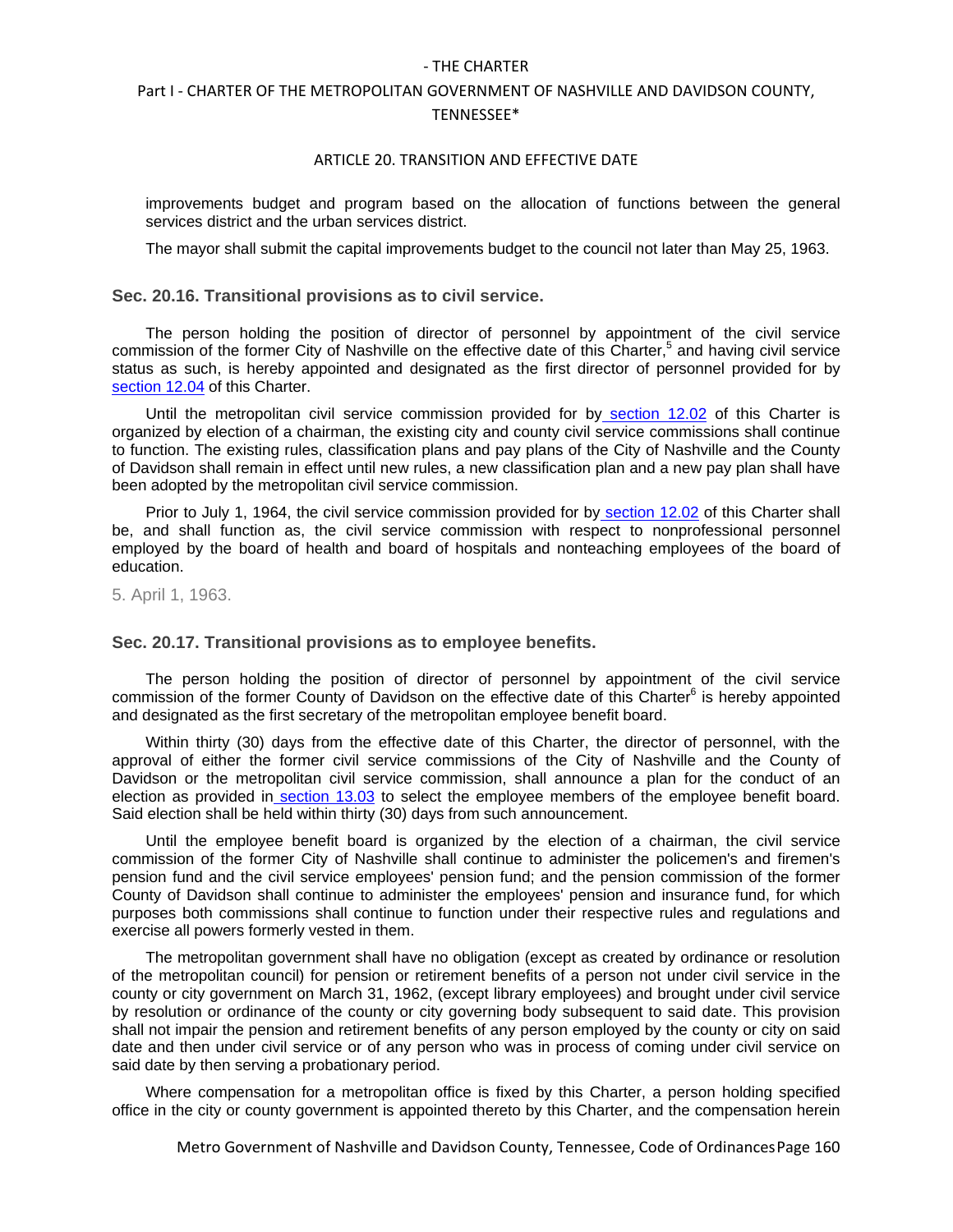## Part I ‐ CHARTER OF THE METROPOLITAN GOVERNMENT OF NASHVILLE AND DAVIDSON COUNTY, TENNESSEE\*

#### ARTICLE 20. TRANSITION AND EFFECTIVE DATE

fixed is an increase over the compensation which such county or city officer was entitled to receive as of March 31, 1962, then the obligation of the metropolitan government for retirement benefits to such person shall be based upon the compensation paid him by the county or city as of March 31, 1962, until such person shall have served as a metropolitan officer for five (5) years or more. After said five (5) years, such benefits shall be based upon compensation paid by the metropolitan government.

6. April 1, 1963.

## **Sec. 20.18. Transition as to quarterly county court.**

The quarterly county court, composed of justices of the peace from civil districts and municipal corporations as prescribed by section 16.04, shall be elected at the next regular August election for justices of the peace, to take office on September 1 following their election. The members of the quarterly county court as constituted prior to this Charter shall continue to serve until the expiration of their terms of office, but after the effective date of this Charter the functions, powers and duties of the quarterly county court shall be as provided by section 16.04 hereof.

## **Sec. 20.19. Compensation and pension rights of city mayor and city councilmen preserved.**

The mayor and members of the city council of the City of Nashville, whose terms of office are abridged by this Charter to the extent of approximately two (2) months, shall be entitled to receive salaries from the metropolitan government and to be eligible to receive pensions therefrom to the same extent as if they had served for the full term to which elected; provided, that if any of said city officers shall be elected to office at the first election for metropolitan officers, they shall not receive both the salary herein provided and the salary of the metropolitan office to which elected.

**Sec. 20.20. Special metropolitan election and term of office of persons then elected.** 

There shall be a special metropolitan election on the first Tuesday after the first Monday in November, 1962, for the purpose of electing the first mayor, the first vice-mayor and forty (40) members of the first metropolitan council, including five (5) councilmen-at-large and thirty-five (35) district councilmen. Said special election and a run-off election thereafter to be held twenty-one (21) days later, if necessary, shall be held under the provisions of article 15 of this Charter with respect to metropolitan elections. The metropolitan officers elected at said special election shall take office on the first Monday of April, 1963, and shall serve until the first day of September, 1966, or until their successors are elected and qualified.

The metropolitan officers elected at the general metropolitan election to be held on the fourth Thursday of April, 1966, shall serve until the first day of September, 1971, or until their successors are elected and qualified.

For the purpose of determining the eligibility for a pension of the mayor or mayors elected hereunder in the first and second metropolitan general elections, and for the purpose of section 5.06 of this Charter, the term of the first metropolitan mayor elected and the term of the second metropolitan mayor elected shall be deemed to be terms of four (4) years each.

(Amended by Res. No. 65-670, § 1, 7-6-65)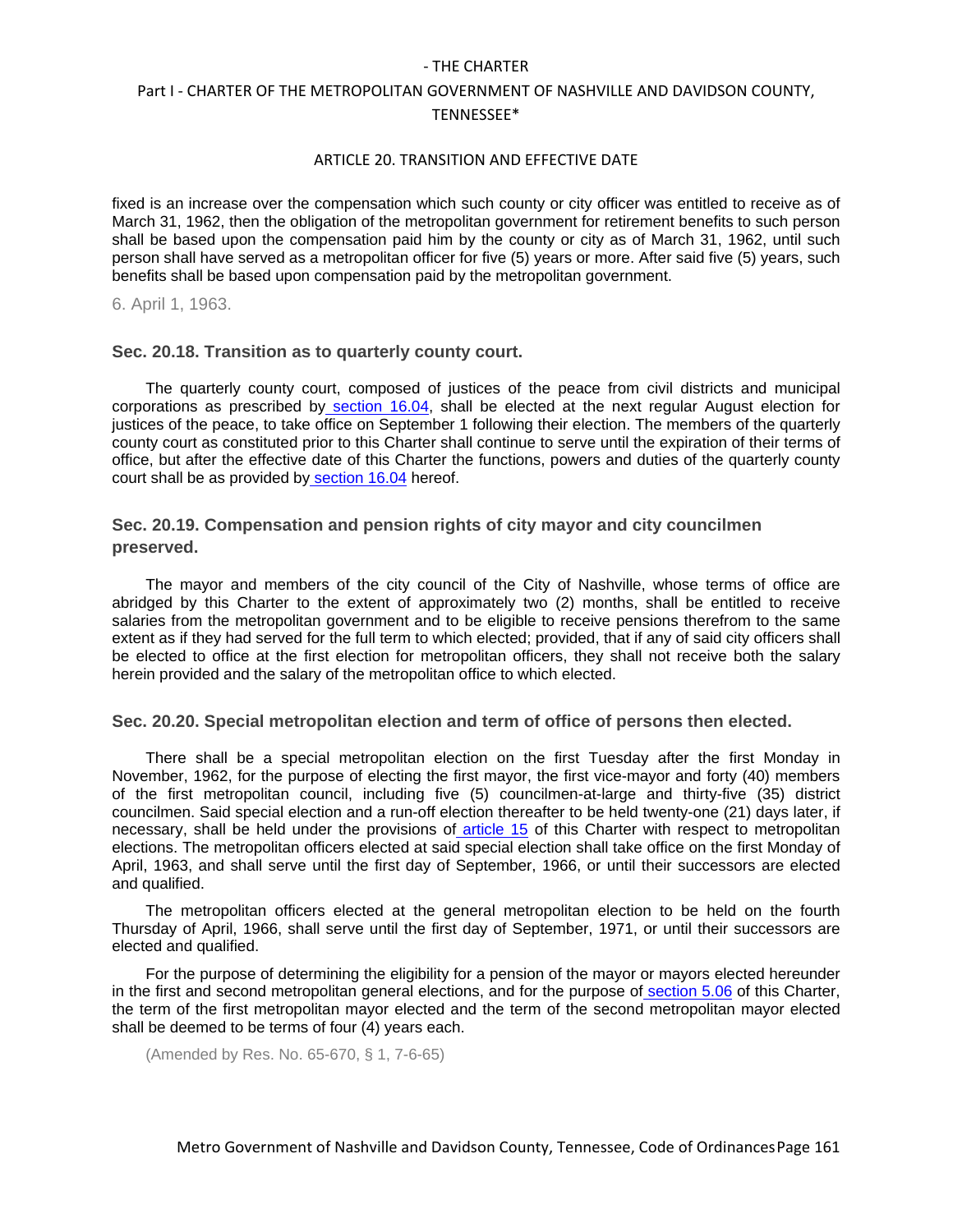# Part I - CHARTER OF THE METROPOLITAN GOVERNMENT OF NASHVILLE AND DAVIDSON COUNTY, TENNESSEE\*

#### ARTICLE 20. TRANSITION AND EFFECTIVE DATE

## **Sec. 20.21. Effective date of Charter.**

This Charter shall become effective immediately upon its adoption for purposes of section 18.15, section 20.02, section 20.14 and section 20.15 hereof. This Charter shall become effective for all other purposes on the first Monday in April, 1963, which date is hereby defined and designated as "the effective date of this Charter" within the meaning of such quoted phrase as used in this Charter.